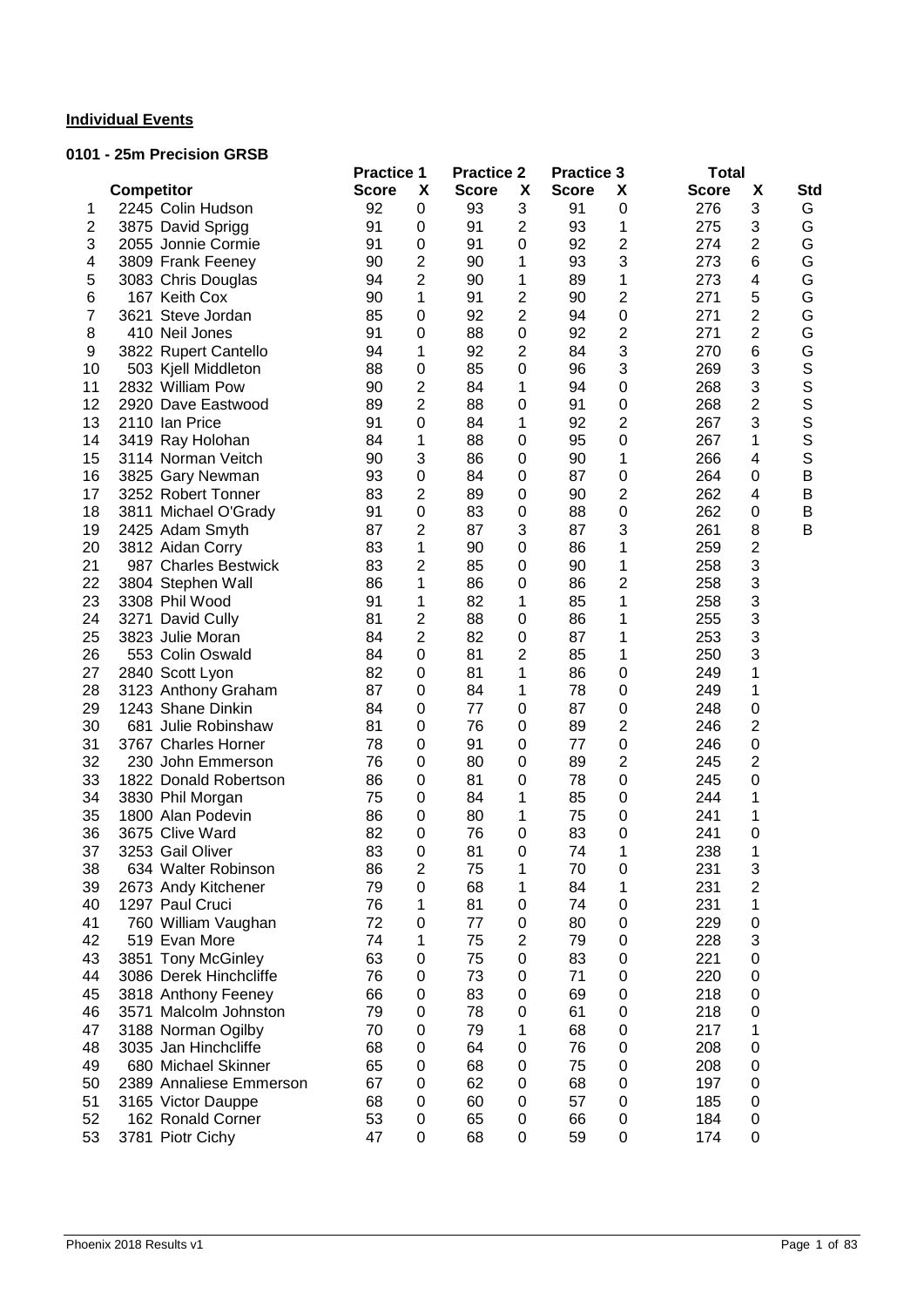## **0102 - 25m Precision GRCF**

|                |                                          | <b>Practice 1</b> |                | <b>Practice 2</b> |                         | <b>Practice 3</b> |                         | <b>Total</b> |                |             |
|----------------|------------------------------------------|-------------------|----------------|-------------------|-------------------------|-------------------|-------------------------|--------------|----------------|-------------|
|                | <b>Competitor</b>                        | <b>Score</b>      | X              | <b>Score</b>      | X                       | <b>Score</b>      | X                       | <b>Score</b> | X              | <b>Std</b>  |
| 1              | 167 Keith Cox                            | 99                | $\overline{7}$ | 100               | 8                       | 99                | 6                       | 298          | 21             | G           |
| $\overline{c}$ | 2987 Adam Chapman                        | 100               | 10             | 97                | 3                       | 100               | 5                       | 297          | 18             | G           |
| 3              | 3419 Ray Holohan                         | 99                | 6              | 99                | 6                       | 99                | $\,6$                   | 297          | 18             | G           |
| 4              | 1609 David Rees                          | 97                | 5              | 100               | 9                       | 99                | 7                       | 296          | 21             | G           |
| 5              | 2110 Ian Price                           | 99                | 5              | 98                | 3                       | 99                | 8                       | 296          | 16             | G           |
| 6              | 2649 Pat Grimes                          | 98                | 4              | 99                | $\overline{\mathbf{4}}$ | 99                | $6\phantom{1}6$         | 296          | 14             | G           |
| $\overline{7}$ | 3083 Chris Douglas                       | 99                | 5              | 98                | 7                       | 98                | 8                       | 295          | 20             | S           |
| 8              | 3114 Norman Veitch                       | 99                | 8              | 98                | 5                       | 98                | 4                       | 295          | 17             | S           |
| 9              | 1022 Steve Lamb                          | 98                | 3              | 99                | $\overline{7}$          | 97                | $\,6$                   | 294          | 16             | S           |
| 10             | 248 Dale Foster                          | 99                | 4              | 98                | 3                       | 97                | 4                       | 294          | 11             | S           |
| 11             | 2949 Frank Cullen                        | 96                | 3              | 100               | 3                       | 97                | 3                       | 293          | 9              | S           |
| 12             | 2920 Dave Eastwood                       | 100               | 6              | 98                | 3                       | 94                | $6\phantom{1}6$         | 292          | 15             | S           |
| 13             | 3123 Anthony Graham                      | 96                | 3              | 97                | $\overline{\mathbf{4}}$ | 99                | 4                       | 292          | 11             | S           |
| 14             | 503 Kjell Middleton                      | 99                | 5              | 96                | 3                       | 97                | $\overline{2}$          | 292          | 10             | S           |
| 15             | 3298 Scott Hale                          | 98                | 4              | 98                | 4                       | 96                | $\overline{2}$          | 292          | 10             | S           |
| 16             | 2425 Adam Smyth                          | 97                | 5              | 97                | 3                       | 96                | 3                       | 290          | 11             | B           |
| 17             | 1297 Paul Cruci                          | 96                | $\overline{2}$ | 96                | $\overline{2}$          | 98                | $6\phantom{1}6$         | 290          | 10             | B           |
| 18             | 2086 Jacky Lamb                          | 94                | 3              | 99                | $\overline{\mathbf{4}}$ | 97                | 3                       | 290          | 10             | B           |
| 19             | 3299 Douglas Hale                        | 98                | 3              | 95                | 3                       | 97                | 3                       | 290          | 9              | B           |
| 20             | 3685 Daniel O'Flaherty                   | 95                | $\overline{2}$ | 97                | $\overline{2}$          | 98                | 4                       | 290          | 8              | B           |
| 21             |                                          | 97                | 3              | 94                | 3                       | 98                | 4                       | 289          | 10             | B           |
| 22             | 3804 Stephen Wall<br>3271<br>David Cully | 98                | 6              | 95                | 1                       | 95                | 3                       | 288          | 10             | B           |
| 23             | 1949 Maurice Leishman                    |                   |                |                   |                         |                   | 3                       | 288          | $\overline{7}$ | B           |
|                |                                          | 96                | 2              | 95                | 2                       | 97                |                         |              |                |             |
| 24             | 553 Colin Oswald                         | 96                | 3              | 96                | 3                       | 95                | 3                       | 287          | 9              | B           |
| 25             | 2832 William Pow                         | 97                | 1              | 93                | $\overline{2}$          | 97                | 3                       | 287          | 6              | B           |
| 26             | 3769 Lee Townsend                        | 94                | 2              | 97                | $\overline{c}$          | 96                | $\overline{2}$          | 287          | 6              | B           |
| 27             | 410 Neil Jones                           | 96                | 5              | 92                | 2                       | 97                | $\overline{c}$          | 285          | 9              |             |
| 28             | 1168 Steve Sweet                         | 95                | 3              | 99                | $\overline{2}$          | 91                | $\overline{2}$          | 285          | $\overline{7}$ |             |
| 29             | 3675 Clive Ward                          | 93                | 3              | 96                | 3                       | 95                | 4                       | 284          | 10             |             |
| 30             | 987 Charles Bestwick                     | 93                | 1              | 96                | 1                       | 95                | $\,6$                   | 284          | 8              |             |
| 31             | 345 Roger Hodgkins                       | 95                | $\overline{2}$ | 95                | 3                       | 93                | 3                       | 283          | 8              |             |
| 32             | 760 William Vaughan                      | 96                | 3              | 91                | $\overline{2}$          | 95                | $\overline{2}$          | 282          | 7              |             |
| 33             | 2336 Andrew Hayes                        | 90                | 1              | 94                | $\mathbf 0$             | 98                | 4                       | 282          | 5              |             |
| 34             | 1569 Chris McLean                        | 92                | 2              | 98                | $\overline{2}$          | 92                | 1                       | 282          | 5              |             |
| 35             | 3207 John Barnes                         | 91                | 3              | 94                | 1                       | 93                | 1                       | 278          | 5              |             |
| 36             | 3188 Norman Ogilby                       | 93                | $\overline{2}$ | 88                | 1                       | 94                | 2                       | 275          | 5              |             |
| 37             | 1825 Andrew Fellerman                    | 92                | $\overline{2}$ | 92                | $\overline{2}$          | 90                | 0                       | 274          | 4              |             |
| 38             | 3458 Noel Maguire                        | 93                | 3              | 94                | 1                       | 87                | 0                       | 274          | 4              |             |
| 39             | 3425 Joe Mc Gonigle                      | 90                | 1              | 93                | 1                       | 90                | $\mathbf 0$             | 273          | $\overline{c}$ |             |
| 40             | 1317 Douglas Voak                        | 94                | 2              | 91                | $\overline{c}$          | 87                | $\mathbf 0$             | 272          | 4              |             |
| 41             | 3864 Jessica Squire                      | 89                | 1              | 90                | $\overline{c}$          | 90                | 1                       | 269          | 4              |             |
| 42             | 681 Julie Robinshaw                      | 80                | 0              | 90                | 1                       | 99                | $\overline{2}$          | 269          | 3              |             |
| 43             | 1822 Donald Robertson                    | 78                | 0              | 91                | $\overline{2}$          | 94                | 3                       | 263          | 5              |             |
| 44             | 3444 Jason Bentley                       | 89                | $\mathbf 0$    | 88                | 1                       | 84                | 1                       | 261          | $\overline{c}$ |             |
| 45             | 3105 Michael King                        | 83                | $\overline{2}$ | 93                | $\overline{2}$          | 80                | 1                       | 256          | 5              |             |
| 46             | 3086 Derek Hinchcliffe                   | 97                | 3              | 99                | 0                       | 60                | 2                       | 256          | 5              |             |
| 47             | 3035 Jan Hinchcliffe                     | 82                | 0              | 84                | 1                       | 86                | $\mathbf 0$             | 252          | 1              |             |
| 48             | 3822 Rupert Cantello                     | 64                | 0              | 70                | 1                       | 74                | 1                       | 208          | $\overline{2}$ |             |
|                | 0103 - 25m Precision GRCF Open           |                   |                |                   |                         |                   |                         |              |                |             |
|                |                                          | <b>Practice 1</b> |                | <b>Practice 2</b> |                         | <b>Practice 3</b> |                         | <b>Total</b> |                |             |
|                | <b>Competitor</b>                        | <b>Score</b>      | X              | <b>Score</b>      | X                       | <b>Score</b>      | X                       | <b>Score</b> | X              | <b>Std</b>  |
| 1              | 2245 Colin Hudson                        | 100               | 7              | 98                | 5                       | 100               | 6                       | 298          | 18             | G           |
| $\overline{2}$ | 2987 Adam Chapman                        | 98                | 6              | 100               | 9                       | 99                | $\overline{\mathbf{4}}$ | 297          | 19             | G           |
| 3              | 248 Dale Foster                          | 97                | 4              | 99                | 5                       | 96                | $\overline{\mathbf{4}}$ | 292          | 13             | $\mathsf S$ |
| 4              | 503 Kjell Middleton                      | 96                | 1              | 97                | 5                       | 97                | $\overline{\mathbf{4}}$ | 290          | 10             | B           |
| 5              | 3446 Peter Spink                         | 91                | $\overline{2}$ | 98                | 4                       | 97                | 3                       | 286          | 9              | B           |
| 6              | 2330 Robert J Tonner                     | 94                | $\overline{c}$ | 96                | 3                       | 96                | 4                       | 286          | 9              | Β           |
| $\overline{7}$ | 3299 Douglas Hale                        | 96                | $\overline{2}$ | 97                | $\overline{2}$          | 93                | $\overline{2}$          | 286          | 6              | B           |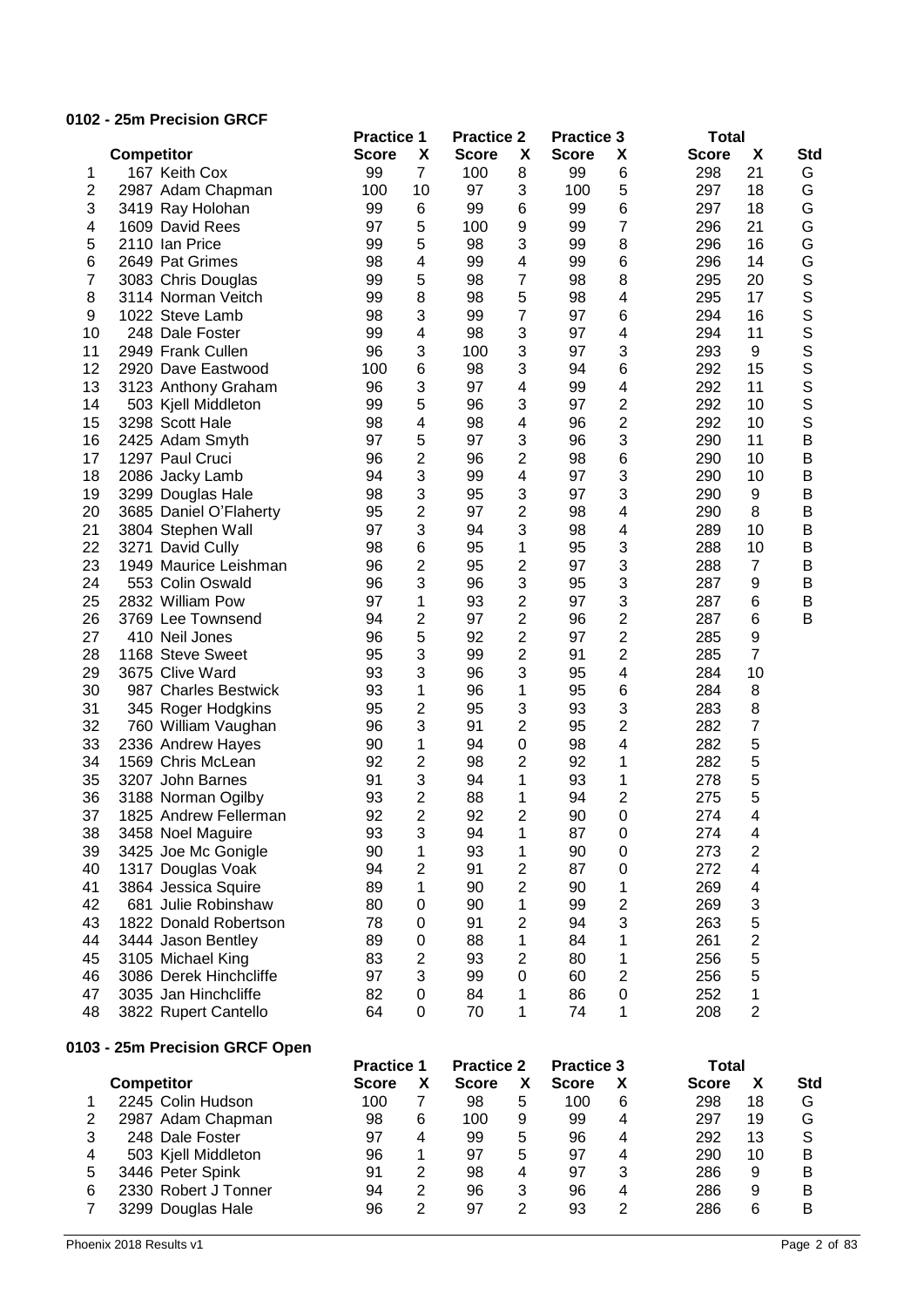| 8  | 681 Julie Robinshaw   | 95 |   | 96 | 6 | 93 |   | 284 | 10 |
|----|-----------------------|----|---|----|---|----|---|-----|----|
| 9  | 2841 Frances Graham   | 96 | 2 | 92 | 3 | 95 |   | 283 | 6  |
| 10 | 3767 Charles Horner   | 93 |   | 89 | 2 | 95 |   | 277 |    |
| 11 | 3423 Tim Smart        | 93 |   | 92 | 3 | 91 |   | 276 | 6  |
| 12 | 1825 Andrew Fellerman | 90 |   | 93 | 0 | 88 | 3 | 271 | 3  |
| 13 | 1317 Douglas Voak     | 86 |   | 89 | 0 | 93 |   | 268 | 2  |
| 14 | 430 Walter Keverne    | 84 |   | 91 |   | 92 |   | 267 | 3  |
| 15 | 466 Mike Lunnon       | 82 |   | 83 |   | 79 |   | 244 | 3  |
|    |                       |    |   |    |   |    |   |     |    |

## **0104 - 25m Precision GRCF Classic**

|    |                         | <b>Practice 1</b> |                | <b>Practice 2</b> |                | <b>Practice 3</b> |   | Total        |    |     |
|----|-------------------------|-------------------|----------------|-------------------|----------------|-------------------|---|--------------|----|-----|
|    | <b>Competitor</b>       | <b>Score</b>      | X              | <b>Score</b>      | X              | <b>Score</b>      | х | <b>Score</b> | X  | Std |
|    | 1882 Ian Grant          | 98                | 4              | 99                | 5              | 99                | 4 | 296          | 13 | G   |
| 2  | 1609 David Rees         | 98                | 2              | 100               | 5              | 98                | 5 | 296          | 12 | G   |
| 3  | 180 Ash Dagger          | 99                | 4              | 96                | 4              | 99                | 3 | 294          | 11 | S   |
| 4  | 410 Neil Jones          | 97                | 5              | 96                | 4              | 99                | 3 | 292          | 12 | S   |
| 5  | 3298 Scott Hale         | 94                | 1              | 99                | $\overline{2}$ | 98                | 4 | 291          | 7  | S   |
| 6  | 3299 Douglas Hale       | 93                | 2              | 98                | 3              | 96                | 4 | 287          | 9  | B   |
|    | 987 Charles Bestwick    | 90                | 2              | 97                | 3              | 99                | 5 | 286          | 10 | B   |
| 8  | 1800 Alan Podevin       | 94                | $\overline{2}$ | 93                | 2              | 98                | 4 | 285          | 8  | B   |
| 9  | 503 Kjell Middleton     | 93                | 2              | 99                | 6              | 93                | 0 | 285          | 8  | В   |
| 10 | 553 Colin Oswald        | 94                | 1              | 93                | $\Omega$       | 94                | 4 | 281          | 5  |     |
| 11 | 519 Evan More           | 94                | 3              | 89                | 1              | 97                | 2 | 280          | 6  |     |
| 12 | 248 Dale Foster         | 97                | 2              | 89                | 0              | 94                |   | 280          | 3  |     |
| 13 | 1317 Douglas Voak       | 89                | $\overline{2}$ | 95                | 5              | 95                | 2 | 279          | 9  |     |
| 14 | Julie Robinshaw<br>681. | 90                | 1              | 96                | 3              | 92                | 2 | 278          | 6  |     |
| 15 | 345 Roger Hodgkins      | 92                | 0              | 91                | 3              | 95                | 2 | 278          | 5  |     |
| 16 | 607 Timothy Read        | 87                | 0              | 88                | 3              | 95                |   | 270          | 4  |     |
| 17 | 430 Walter Keverne      | 85                | 1              | 90                | $\overline{2}$ | 87                | 0 | 262          | 3  |     |
| 18 | 3165 Victor Dauppe      | 90                | 2              | 73                | 2              | 95                | 4 | 258          | 8  |     |
| 19 | 1649 Steven Voak        | 75                | 0              | 89                | 1              | 92                | 4 | 256          | 5  |     |
| 20 | 2131 Warren Millington  | 83                | 1              | 84                | 0              | 78                | 0 | 245          |    |     |

## **0121 - 25m Precision LBP**

|    |                        | <b>Practice 1</b> |   | <b>Practice 2</b> |   | <b>Practice 3</b> |   | Total        |   |      |     |
|----|------------------------|-------------------|---|-------------------|---|-------------------|---|--------------|---|------|-----|
|    | <b>Competitor</b>      | Score             | х | <b>Score</b>      | X | <b>Score</b>      | x | <b>Score</b> | х |      | Std |
|    | 3428 Steve Lane        | 98                |   | 95                |   | 92                | 2 | 285          | 4 |      | G   |
|    | 358 William Horne      | 96                |   | 89                | 3 | 97                | 5 | 282          | 9 | Iron | G   |
| 3  | 1837 Marek Pawlik      | 93                | 2 | 93                | 2 | 94                | 5 | 280          | 9 |      | G   |
| 4  | 1825 Andrew Fellerman  | 94                | 3 | 93                |   | 93                | 3 | 280          | 6 |      | G   |
| 5  | 3114 Norman Veitch     | 93                | 3 | 92                | 0 | 95                |   | 280          | 4 |      | G   |
| 6  | 1844 Andrew McGee      | 94                | 3 | 92                | 2 | 89                | 2 | 275          | 7 | Iron | G   |
|    | 2329 Robert Tonner Snr | 94                | 3 | 90                |   | 91                |   | 275          | 4 |      | G   |
| 8  | 1569 Chris McLean      | 89                | 2 | 91                | 2 | 93                |   | 273          | 5 |      | G   |
| 9  | 2330 Robert J Tonner   | 90                | 2 | 87                |   | 95                | 2 | 272          | 5 |      | G   |
| 10 | 628 Andrew Robinson    | 93                |   | 91                | 2 | 86                | 0 | 270          | 3 |      | G   |
| 11 | 1822 Donald Robertson  | 84                | 0 | 88                | 0 | 92                | 3 | 264          | 3 |      | S   |
| 12 | 2840 Scott Lyon        | 82                |   | 80                | 0 | 91                | 3 | 253          | 4 |      |     |
| 13 | 3086 Derek Hinchcliffe | 89                | 0 | 78                |   | 85                | 0 | 252          |   |      |     |
| 14 | 3866 David Beaven      | 76                | 0 | 0                 |   | 0                 | 0 | 76           | 0 |      |     |
|    |                        |                   |   |                   |   |                   |   |              |   |      |     |

## **0122 - 25m Precision LBR**

| . | LUIII I IUUIJIUII LUI  |                   |   |                   |   |                   |   |              |   |      |            |
|---|------------------------|-------------------|---|-------------------|---|-------------------|---|--------------|---|------|------------|
|   |                        | <b>Practice 1</b> |   | <b>Practice 2</b> |   | <b>Practice 3</b> |   | Total        |   |      |            |
|   | <b>Competitor</b>      | Score             |   | <b>Score</b>      |   | <b>Score</b>      | x | <b>Score</b> |   |      | <b>Std</b> |
|   | 2987 Adam Chapman      | 96                | 3 | 92                |   | 97                | 4 | 285          | 8 |      | G          |
|   | 1837 Marek Pawlik      | 92                | 2 | 97                | 6 | 92                |   | 281          | 9 |      | S          |
|   | 1297 Paul Cruci        | 89                |   | 88                | 2 | 91                | 2 | 268          | 5 |      |            |
| 4 | 2329 Robert Tonner Snr | 92                | 3 | 83                | 0 | 90                | 0 | 265          | 3 |      |            |
| 5 | 2163 Colin McMichael   | 83                | 0 | 85                | 2 | 91                | 0 | 259          |   | Iron |            |
| 6 | 1569 Chris McLean      | 85                |   | 87                |   | 79                |   | 251          | 3 |      |            |
|   | 3086 Derek Hinchcliffe | 71                |   | 78                | 0 | 74                | 0 | 223          |   |      |            |
| 8 | 3105 Michael King      | 65                | O | 66                | 0 | 59                |   | 190          | O |      |            |
|   |                        |                   |   |                   |   |                   |   |              |   |      |            |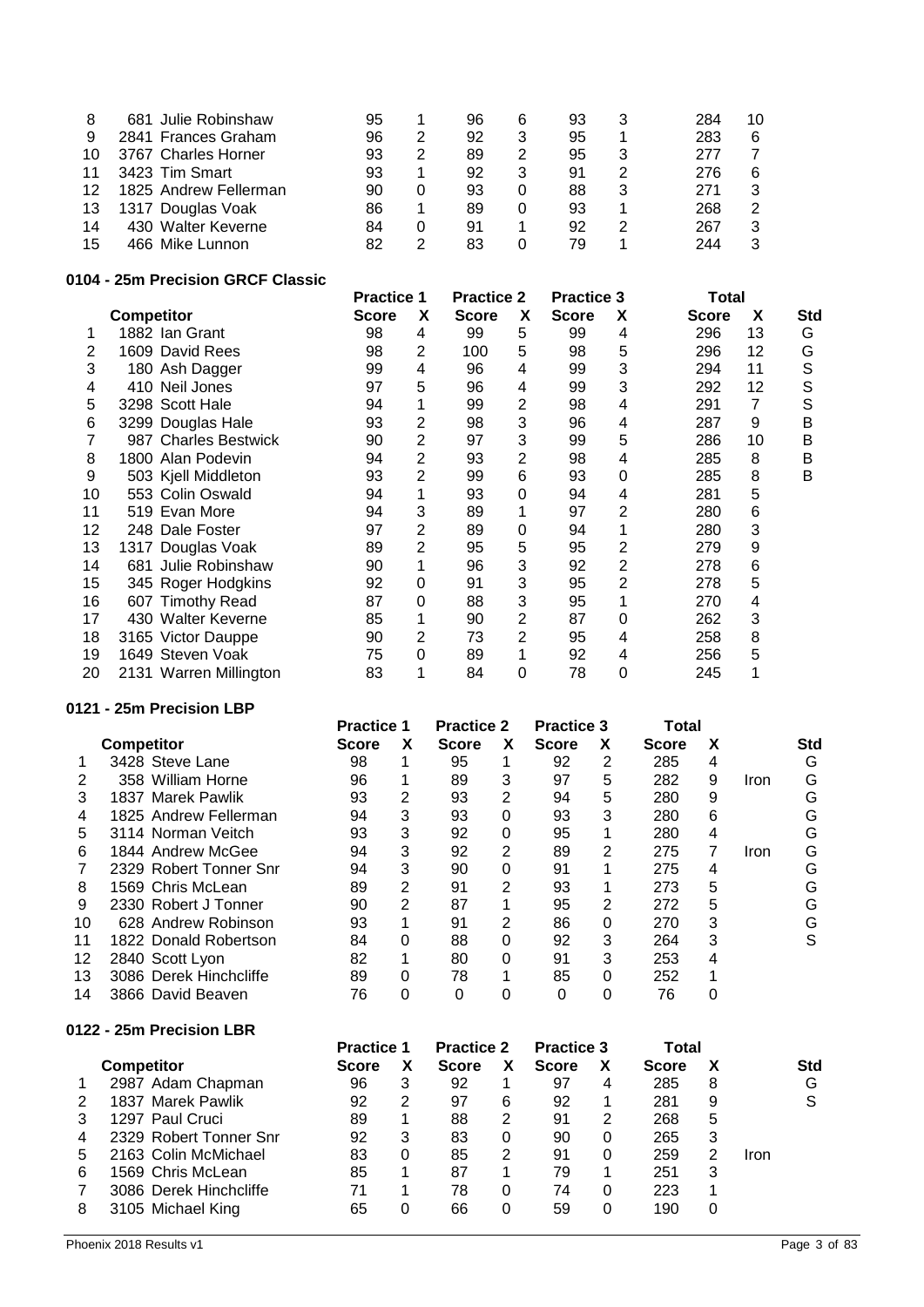### **0123 - 25m Precision AP**

|   |                       | <b>Series 1</b> |   | <b>Series 2</b> | Series 3     |   | Total        |   |
|---|-----------------------|-----------------|---|-----------------|--------------|---|--------------|---|
|   | <b>Competitor</b>     | <b>Score</b>    |   | <b>Score</b>    | <b>Score</b> |   | <b>Score</b> |   |
|   | 050 Dave Berry        | 95              |   | 94              | 93           |   | 282          |   |
|   | 1844 Andrew McGee     | 92              | 2 | 94              | 90           | 0 | 276          | 2 |
|   | 3677 John Maddison    | 87              | 0 | 90              | 93           | O | 270          | 2 |
| 4 | 1822 Donald Robertson | 89              | 0 | 92              | 87           | O | 268          |   |
| 5 | 628 Andrew Robinson   | 88              | 0 | 87              | 82           | 2 | 257          |   |
| 6 | 680 Michael Skinner   | 82              | 0 | 89              | 86           |   | 257          |   |

#### **0141 - 25m Precision MLP**

| .  | $-$ 4311 1 1 66131011 19161 |                   |   |                   |   |                   |   |              |   |            |
|----|-----------------------------|-------------------|---|-------------------|---|-------------------|---|--------------|---|------------|
|    |                             | <b>Practice 1</b> |   | <b>Practice 2</b> |   | <b>Practice 3</b> |   | Total        |   |            |
|    | <b>Competitor</b>           | <b>Score</b>      | X | <b>Score</b>      | X | <b>Score</b>      | х | <b>Score</b> | X | <b>Std</b> |
|    | 938 David Erskine           | 48                |   | 47                | 1 | 45                |   | 140          | 3 | G          |
| 2  | 230 John Emmerson           | 45                | 2 | 45                | 1 | 47                | 2 | 137          | 5 | G          |
| 3  | 1281 Stuart Rankine         | 44                | 1 | 44                | 1 | 46                | 1 | 134          | 3 | S          |
| 4  | 672 Andrew Sherriff         | 41                | 0 | 44                | 0 | 45                | 0 | 130          | 0 | S          |
| 5  | 584 Alan Pitfield           | 44                | 0 | 41                | 1 | 43                | 0 | 128          |   | в          |
| 6  | 1187 Sam Marko              | 41                | 1 | 44                | 1 | 38                | 0 | 123          | 2 |            |
|    | 680 Michael Skinner         | 48                | 2 | 36                | 0 | 38                | 0 | 122          | 2 |            |
| 8  | 3388 Alex Florance          | 42                | 1 | 32                | 0 | 40                | 0 | 114          |   |            |
| 9  | 1822 Donald Robertson       | 30                | 0 | 43                | 1 | 35                | 0 | 108          | 4 |            |
| 10 | 3678 Andrew Burt            | 31                | 0 | 29                | 0 | 32                | 0 | 92           |   |            |
|    |                             |                   |   |                   |   |                   |   |              |   |            |

#### **0142 - 25m Precision MLR**

|    | 142 - Z5M Precision MLR |                   |          |                   |   |                   |          |              |   |     |
|----|-------------------------|-------------------|----------|-------------------|---|-------------------|----------|--------------|---|-----|
|    |                         | <b>Practice 1</b> |          | <b>Practice 2</b> |   | <b>Practice 3</b> |          | Total        |   |     |
|    | <b>Competitor</b>       | <b>Score</b>      | X        | <b>Score</b>      | X | <b>Score</b>      | X        | <b>Score</b> | X | Std |
|    | 050 Dave Berry          | 39                | 0        | 46                | 0 | 42                | 0        | 127          | 0 | в   |
|    | 230 John Emmerson       | 43                | 0        | 40                | 0 | 43                |          | 126          |   | в   |
| 3  | 222 Allan Edwards       | 40                | 0        | 40                | 0 | 46                | $\Omega$ | 126          | 0 | B   |
| 4  | 938 David Erskine       | 38                | 0        | 40                | 0 | 43                | $\Omega$ | 121          |   |     |
| 5  | 3570 Michael Cutler     | 34                | 0        | 42                | 0 | 43                |          | 119          |   |     |
| 6  | 651 Martin Savage       | 40                |          | 38                | 0 | 40                |          | 118          | 2 |     |
|    | 1297 Paul Cruci         | 38                | 0        | 37                |   | 39                | $\Omega$ | 114          |   |     |
| 8  | 1187 Sam Marko          | 32                | 0        | 36                | 0 | 29                | 0        | 97           | 0 |     |
| 9  | 826 Jeffrey Wilson      | 27                | 0        | 37                | 0 | 26                | $\Omega$ | 90           | 0 |     |
| 10 | 103 Peter Burdge        | 19                | 0        | 32                | 0 | 38                | $\Omega$ | 89           | 0 |     |
| 11 | 446 Colin Lee           | 17                | 0        | 22                | 0 | 24                | 0        | 63           |   |     |
| 12 | 3054 Warren Mazgaj      | 8                 | 0        | 34                | 0 | 19                | $\Omega$ | 61           |   |     |
| 13 | 3105 Michael King       | 16                | $\Omega$ | 13                | 0 | 21                | $\Omega$ | 50           | 0 |     |
| 14 | 2026 Richard Jones      | 21                | 0        | 14                | 0 | 0                 |          | 35           |   |     |

### **0301 - 50m Precision GRSB**

|    |                        | <b>Practice 1</b> |   | <b>Practice 2</b> |   | <b>Practice 3</b> |                | <b>Total</b> |    |            |
|----|------------------------|-------------------|---|-------------------|---|-------------------|----------------|--------------|----|------------|
|    | <b>Competitor</b>      | <b>Score</b>      | X | <b>Score</b>      | X | <b>Score</b>      | X              | <b>Score</b> | X  | <b>Std</b> |
|    | 2245 Colin Hudson      | 96                | 2 | 93                | 3 | 98                | 5              | 287          | 10 | G          |
| 2  | 3685 Daniel O Flaherty | 93                | 4 | 96                | 3 | 97                | 4              | 286          | 11 | G          |
| 3  | 3083 Chris Douglas     | 94                | 3 | 94                | 3 | 98                | 3              | 286          | 9  | G          |
| 4  | 3114 Norman Veitch     | 95                | 3 | 97                | 3 | 94                |                | 286          | 7  | G          |
| 5  | 2920 Dave Eastwood     | 96                | 4 | 95                | 2 | 94                | 3              | 285          | 9  | G          |
| 6  | 2055 Jonnie Cormie     | 93                | 1 | 96                | 3 | 96                | 3              | 285          | 7  | G          |
|    | 3419 Ray Holohan       | 94                | 1 | 94                | 3 | 97                |                | 285          | 5  | G          |
| 8  | 3809 Frank Feeney      | 94                | 0 | 95                | 2 | 96                | $\overline{2}$ | 285          | 4  | G          |
| 9  | 2832 William Pow       | 91                | 1 | 96                | 4 | 97                | 5              | 284          | 10 | S          |
| 10 | 3621 Steve Jordan      | 95                | 3 | 95                | 2 | 94                |                | 284          | 6  | S          |
| 11 | 410 Neil Jones         | 93                | 1 | 97                | 4 | 92                | $\overline{2}$ | 282          | 7  | S          |
| 12 | 3308 Phil Wood         | 93                | 2 | 93                | 2 | 96                | 2              | 282          | 6  | S          |
| 13 | 2176 Jeff Kehoe        | 96                | 2 | 94                | 2 | 92                |                | 282          | 5  | S          |
| 14 | 3106 Jimmy Byrne       | 94                | 2 | 95                | 1 | 92                | 2              | 281          | 5  | S          |
| 15 | 2330 Robert J Tonner   | 93                | 1 | 91                | 1 | 94                |                | 278          | 3  | в          |
| 16 | 1609 David Rees        | 91                | 0 | 94                | 1 | 93                | 0              | 278          | 4  | B          |
|    |                        |                   |   |                   |   |                   |                |              |    |            |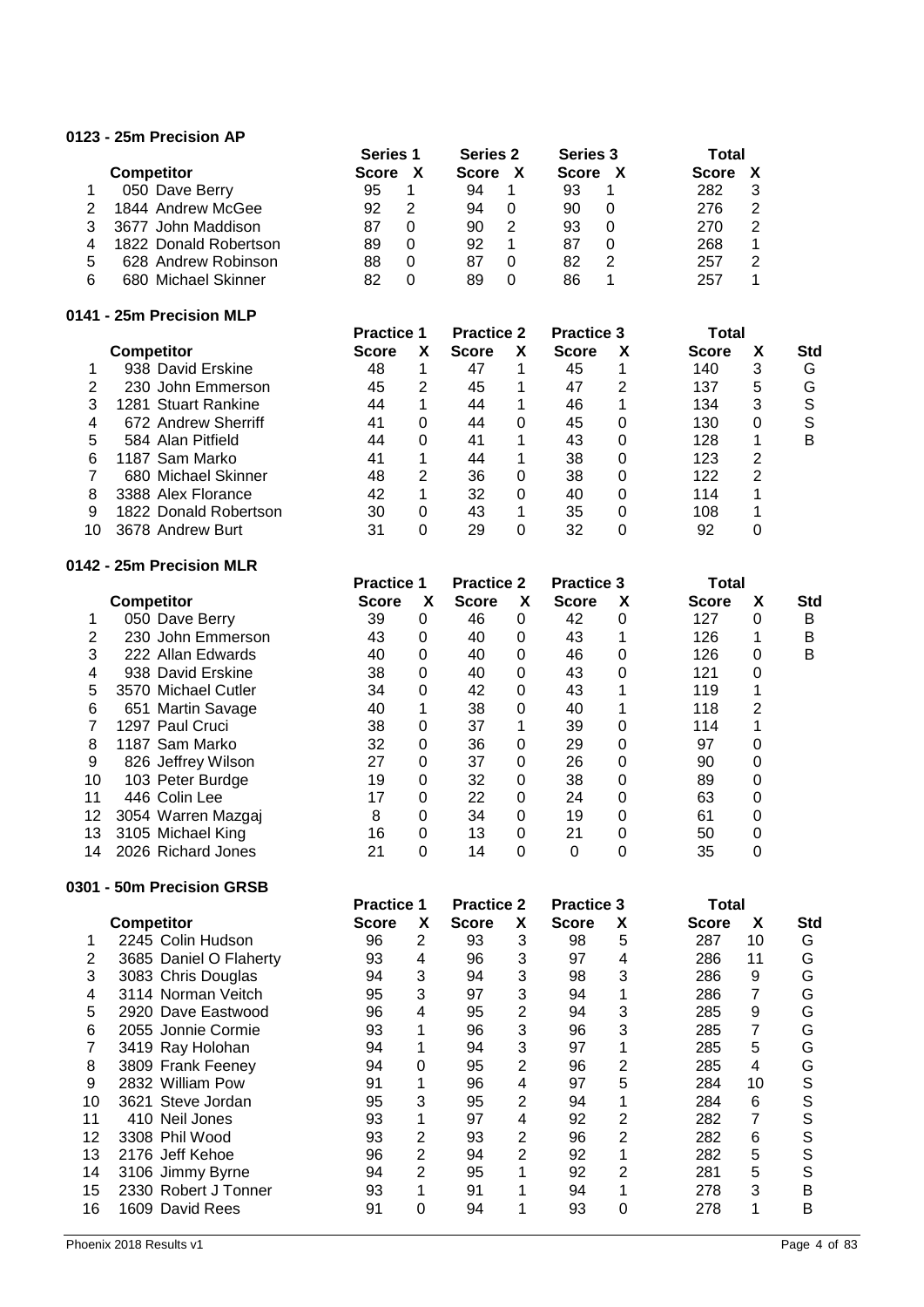| 17                  | 503 Kjell Middleton                        | 93                                | 3                       | 91                 | 3                                | 92                 | 0              | 276                 | 6                   | B                |
|---------------------|--------------------------------------------|-----------------------------------|-------------------------|--------------------|----------------------------------|--------------------|----------------|---------------------|---------------------|------------------|
| 18                  | 3252 Robert Tonner                         | 90                                | $\mathbf 0$             | 89                 | $\overline{c}$                   | 95                 | 2              | 274                 | 4                   |                  |
| 19                  | 3253 Gail Oliver                           | 92                                | 1                       | 92                 | 1                                | 89                 | 1              | 273                 | 3                   |                  |
| 20                  | 634 Walter Robinson                        | 94                                | 3                       | 88                 | $\mathbf 0$                      | 90                 | 2              | 272                 | 5                   |                  |
| 21                  | 3812 Aidan Corry                           | 92                                | $\overline{2}$          | 90                 | 1                                | 89                 | 1              | 271                 | 4                   |                  |
| 22                  | 3807 Andrew O'Gorman                       | 89                                | 1                       | 92                 | $\overline{2}$                   | 90                 | 0              | 271                 | 3                   |                  |
| 23                  | 3850 Nic Roets                             | 85                                | $\mathbf 0$             | 93                 | 1                                | 92                 | 1              | 270                 | $\mathbf 2$         |                  |
| 24                  | 680 Michael Skinner                        | 93                                | $\overline{c}$          | 78                 | 1                                | 94                 | 2              | 265                 | 5                   |                  |
| 25                  | 3845 Johannes Symington                    | 79                                | $\overline{2}$          | 93                 | $\boldsymbol{0}$                 | 93                 | 1              | 265                 | 3                   |                  |
| 26                  | 3811 Michael O'Grady                       | 88                                | 1                       | 92                 | $\overline{2}$                   | 83                 | 0              | 263                 | 3                   |                  |
| 27                  | 3840 Christoff van Zyl                     | 91                                | 1                       | 85                 | $\mathbf 0$                      | 86                 | 1              | 262                 | $\overline{2}$      |                  |
| 28                  | 1825 Andrew Fellerman                      | 90                                | $\mathbf 0$             | 84                 | $\mathbf 0$                      | 88                 | 0              | 262                 | 0                   |                  |
| 29                  | 3839 Stoffel van Zyl                       | 79                                | $\mathbf 0$             | 91                 | $\overline{2}$                   | 90                 | 1              | 260                 | 3                   |                  |
| 30<br>31            | 681 Julie Robinshaw                        | 86                                | 1<br>$\overline{2}$     | 84<br>83           | 1<br>$\mathbf 0$                 | 89                 | 0              | 259<br>258          | $\overline{c}$<br>3 |                  |
| 32                  | 1569 Chris McLean                          | 88<br>85                          | 1                       | 81                 | $\mathbf 0$                      | 87<br>89           | 1<br>1         | 255                 | $\overline{2}$      |                  |
| 33                  | 3804 Stephen Wall<br>553 Colin Oswald      | 84                                | $\mathbf 0$             | 85                 | 1                                | 86                 | 0              | 255                 | 1                   |                  |
| 34                  | 2955 Karl O'Brien                          | 86                                | $\mathbf 0$             | 83                 | $\boldsymbol{0}$                 | 86                 | 1              | 255                 | 1                   |                  |
| 35                  | 345 Roger Hodgkins                         | 84                                | 0                       | 89                 | 1                                | 80                 | 0              | 253                 | 1                   |                  |
| 36                  | 3086 Derek Hinchcliffe                     | 79                                | 0                       | 88                 | $\mathbf 0$                      | 86                 | 0              | 253                 | 0                   |                  |
| 37                  | 777 Alan Warner                            | 87                                | 0                       | 81                 | 1                                | 82                 | 0              | 250                 | 1                   |                  |
| 38                  | 3849 Louis Potgieter                       | 82                                | 1                       | 81                 | $\mathbf 0$                      | 86                 | 0              | 249                 | 1                   |                  |
| 39                  | 3675 Clive Ward                            | 79                                | $\mathbf 0$             | 87                 | $\mathbf 0$                      | 80                 | 1              | 246                 | 1                   |                  |
| 40                  | 3851 Tony McGinley                         | 79                                | $\overline{2}$          | 83                 | 1                                | 80                 | 0              | 242                 | 3                   |                  |
| 41                  | 3165 Victor Dauppe                         | 74                                | 0                       | 79                 | $\overline{0}$                   | 88                 | $\Omega$       | 241                 | 0                   |                  |
|                     |                                            |                                   |                         |                    |                                  |                    |                |                     |                     |                  |
|                     | 0302 - 50m Precision GRCF                  |                                   |                         |                    |                                  |                    |                |                     |                     |                  |
|                     |                                            | <b>Practice 1</b>                 |                         | <b>Practice 2</b>  |                                  | <b>Practice 3</b>  |                | <b>Total</b>        |                     |                  |
|                     | <b>Competitor</b>                          | <b>Score</b>                      | X                       | <b>Score</b>       | X                                | <b>Score</b>       | Χ              | <b>Score</b>        | X                   | <b>Std</b>       |
| 1                   | 3685 Daniel O Flaherty                     | 93                                | 1                       | 96                 | 1                                | 92                 | 1              | 281                 | 3                   | G                |
| $\overline{2}$      | 1022 Steve Lamb                            | 97                                | $\overline{\mathbf{c}}$ | 89                 | $\mathbf 0$                      | 93                 | 3              | 279                 | 5                   | G                |
| 3                   | 2176 Jeff Kehoe                            | 91                                | $\mathbf 0$             | 95                 | $\overline{c}$                   | 91                 | $\overline{2}$ | 277                 | 4                   | G                |
| 4                   | 3419 Ray Holohan                           | 96                                | $\overline{c}$          | 90                 | 1                                | 91                 | 1              | 277                 | 4                   | G                |
| 5                   | 3083 Chris Douglas                         | 94                                | 3                       | 88                 | 3                                | 93                 | 3              | 275                 | 9                   | G                |
| 6                   | 1609 David Rees                            | 93                                | $\overline{2}$          | 86                 | 1                                | 93                 | 1              | 272                 | 4                   | $\mathbb S$<br>B |
| $\overline{7}$      | 410 Neil Jones                             | 92                                | 1<br>$\mathbf 0$        | 88                 | $\overline{c}$<br>$\overline{2}$ | 85                 | 1              | 265<br>262          | 4<br>3              |                  |
| 8<br>9              | 3299 Douglas Hale<br>3769 Lee Townsend     | 83<br>91                          | 1                       | 92<br>85           | 1                                | 87<br>81           | 1<br>0         | 257                 | $\overline{2}$      |                  |
| 10                  | 503 Kjell Middleton                        | 88                                | 3                       | 86                 | 1                                | 80                 | 0              | 254                 | $\overline{4}$      |                  |
| 11                  | 3308 Phil Wood                             | 86                                | $\overline{2}$          | 86                 | 1                                | 81                 | 0              | 253                 | 3                   |                  |
| 12                  | 2086 Jacky Lamb                            | 82                                | $\mathbf 0$             | 87                 | 1                                | 84                 | 1              | 253                 | $\overline{2}$      |                  |
| 13                  | 3675 Clive Ward                            | 89                                | 0                       | 74                 | $\mathbf 0$                      | 89                 | 1              | 252                 | 1                   |                  |
| 14                  | 553 Colin Oswald                           | 80                                | 1                       | 86                 | 1                                | 83                 | 1              | 249                 | 3                   |                  |
| 15                  | 777 Alan Warner                            | 85                                | 1                       | 87                 | $\overline{2}$                   | 75                 | 0              | 247                 | 3                   |                  |
| 16                  | 3252 Robert Tonner                         | 82                                | 0                       | 81                 | $\mathbf 0$                      | 84                 | 0              | 247                 | 0                   |                  |
| 17                  | 3807 Andrew O'Gorman                       | 83                                | 3                       | 79                 | $\overline{2}$                   | 78                 | 1              | 240                 | 6                   |                  |
| 18                  | 681 Julie Robinshaw                        | 78                                | 1                       | 82                 | 1                                | 80                 | 1              | 240                 | 3                   |                  |
| 19                  | 3086 Derek Hinchcliffe                     | 74                                | 0                       | 79                 | 0                                | 82                 | 1              | 235                 | 1                   |                  |
| 20                  | 345 Roger Hodgkins                         | 75                                | 0                       | 84                 | 0                                | 56                 | 0              | 215                 | 0                   |                  |
| 21                  | 3822 Rupert Cantello                       | 70                                | 0                       | 70                 | 0                                | 74                 | 0              | 214                 | 0                   |                  |
| 22                  | 3035 Jan Hinchcliffe                       | 65                                | 0                       | 58                 | 0                                | 66                 | 0              | 189                 | $\pmb{0}$           |                  |
| 23                  | 519 Evan More                              | 57                                | 0                       | 50                 | 0                                | 65                 | 0              | 172                 | 0                   |                  |
|                     |                                            |                                   |                         |                    |                                  |                    |                |                     |                     |                  |
|                     | 0303 - 50m Precision GRCF Open             |                                   |                         |                    |                                  |                    |                |                     |                     |                  |
|                     |                                            | <b>Practice 1</b><br><b>Score</b> |                         | <b>Practice 2</b>  |                                  | <b>Practice 3</b>  |                | <b>Total</b>        |                     |                  |
|                     | <b>Competitor</b><br>248 Dale Foster       | 87                                | X<br>0                  | <b>Score</b><br>92 | X<br>1                           | <b>Score</b><br>89 | X<br>$\pmb{0}$ | <b>Score</b><br>268 | X                   | Std<br>B         |
| 1<br>$\overline{2}$ |                                            | 86                                | 1                       | 90                 | 3                                | 84                 | 1              | 260                 | 1<br>5              |                  |
| 3                   | 503 Kjell Middleton<br>681 Julie Robinshaw | 82                                | $\overline{2}$          | 84                 | 0                                | 91                 | 2              | 257                 | 4                   |                  |
| 4                   | 2245 Colin Hudson                          | 87                                | 0                       | 84                 | 1                                | 85                 | $\pmb{0}$      | 256                 | 1                   |                  |
| 5                   | 1317 Douglas Voak                          | 84                                | 0                       | 69                 | $\mathbf 0$                      | 80                 | 1              | 233                 | 1                   |                  |
| 6                   | 1825 Andrew Fellerman                      | 61                                | 1                       | 61                 | 1                                | 73                 | 0              | 195                 | $\overline{c}$      |                  |
|                     |                                            |                                   |                         |                    |                                  |                    |                |                     |                     |                  |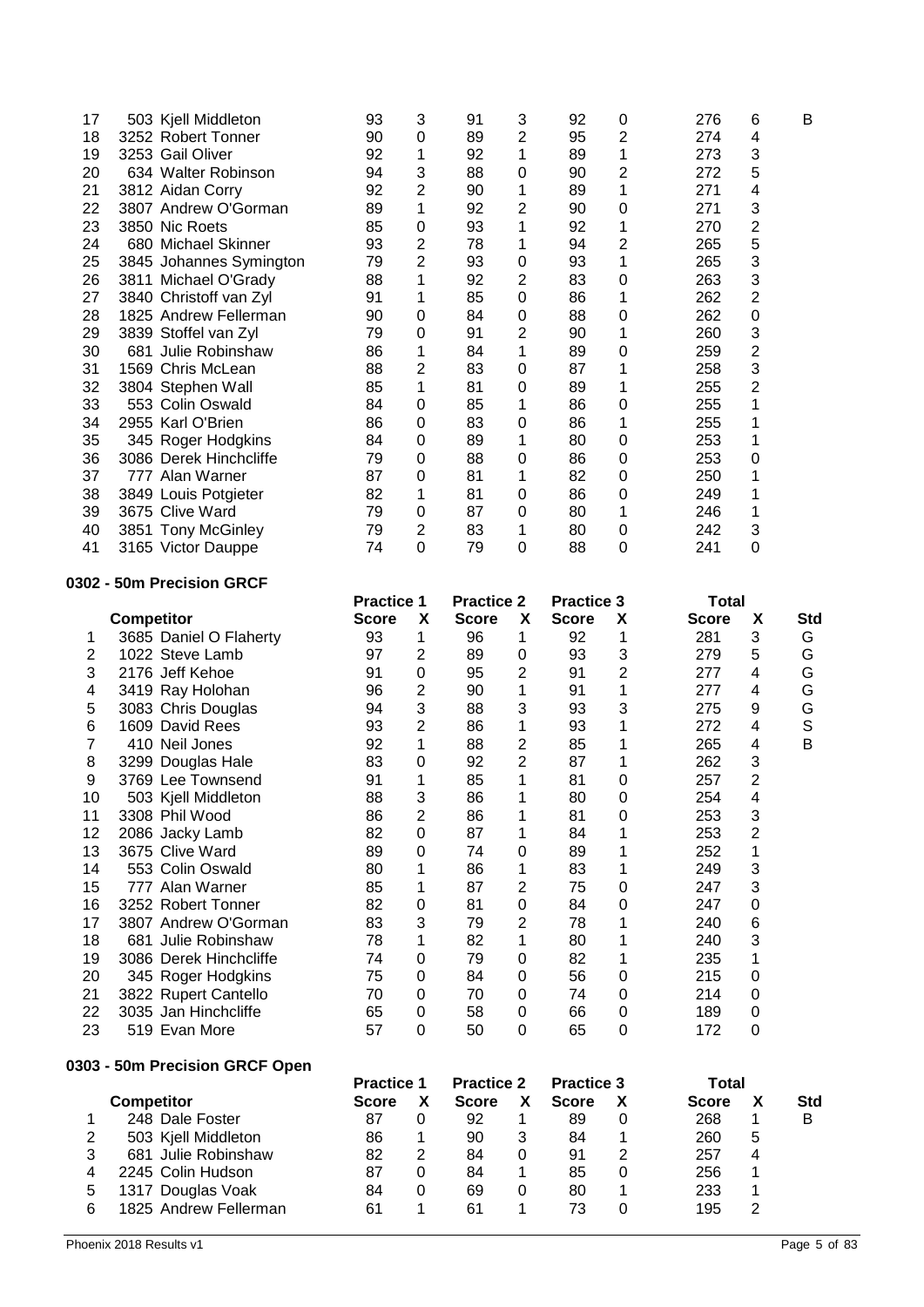### **0304 - 50m Precision GRCF Classic**

|                         |                           | <b>Practice 1</b> |                  | <b>Practice 2</b> |                  | <b>Practice 3</b> |                |              | <b>Total</b>   |                         |                |
|-------------------------|---------------------------|-------------------|------------------|-------------------|------------------|-------------------|----------------|--------------|----------------|-------------------------|----------------|
|                         | <b>Competitor</b>         | <b>Score</b>      | X                | <b>Score</b>      | X                | <b>Score</b>      | X              |              | <b>Score</b>   | X                       | <b>Std</b>     |
| 1                       | 2096 Meik Waldvogt        | 83                | $\pmb{0}$        | 95                | $\overline{2}$   | 90                | 1              |              | 268            | 3                       | S              |
| $\overline{2}$          | 1609 David Rees           | 85                | $\mathbf 0$      | 91                | 1                | 87                | $\overline{2}$ |              | 263            | 3                       | B              |
| 3                       | 503 Kjell Middleton       | 86                | 1                | 92                | $\overline{c}$   | 84                | 1              |              | 262            | 4                       | B              |
| $\overline{\mathbf{4}}$ | 410 Neil Jones            | 90                | $\mathbf 0$      | 91                | $\boldsymbol{0}$ | 81                | 0              |              | 262            | $\mathbf 0$             | $\overline{B}$ |
| 5                       | 681 Julie Robinshaw       | 81                | $\mathbf 0$      | 83                | $\boldsymbol{0}$ | 85                | 0              |              | 249            | $\mathbf 0$             |                |
|                         |                           |                   |                  |                   |                  |                   |                |              |                |                         |                |
| $\,$ 6 $\,$             | 345 Roger Hodgkins        | 78                | 1                | 79                | $\boldsymbol{0}$ | 87                | 3              |              | 244            | 4                       |                |
| $\overline{\mathbf{7}}$ | 1649 Steven Voak          | 77                | 1                | 80                | $\mathbf 0$      | 84                | $\mathbf 0$    |              | 241            | 1                       |                |
| 8                       | 1697 George Tondryk       | 87                | $\boldsymbol{0}$ | 70                | 1                | 83                | 0              |              | 240            | 1                       |                |
| 9                       | 777 Alan Warner           | 78                | $\mathbf 0$      | 82                | $\boldsymbol{0}$ | 80                | 1              |              | 240            | 1                       |                |
| 10                      | 553 Colin Oswald          | 71                | $\mathbf 0$      | 84                | $\overline{2}$   | 82                | 0              |              | 237            | $\overline{c}$          |                |
| 11                      | 3165 Victor Dauppe        | 79                | $\mathbf 0$      | 70                | $\boldsymbol{0}$ | 70                | 0              |              | 219            | $\boldsymbol{0}$        |                |
| 12                      | 1550 John Cox             | 70                | $\mathbf 0$      | 72                | 0                | 75                | 0              |              | 217            | $\pmb{0}$               |                |
|                         | 0321 - 50m Precision LBP  |                   |                  |                   |                  |                   |                |              |                |                         |                |
|                         |                           | <b>Practice 1</b> |                  | <b>Practice 2</b> |                  | <b>Practice 3</b> |                | <b>Total</b> |                |                         |                |
|                         | <b>Competitor</b>         | <b>Score</b>      | X                | <b>Score</b>      | X                | <b>Score</b>      | x              | <b>Score</b> | χ              |                         | <b>Std</b>     |
| 1                       | 3428 Steve Lane           | 77                | 1                | 88                | 1                | 76                | 0              | 241          | $\overline{2}$ |                         | S              |
| $\overline{c}$          | 3252 Robert Tonner        | 66                | 1                | 63                | $\pmb{0}$        | 65                | 0              | 194          | 1              |                         |                |
| 3                       | 1825 Andrew Fellerman     | 58                | $\boldsymbol{0}$ | 72                | $\boldsymbol{0}$ | 63                | 0              | 193          | $\pmb{0}$      |                         |                |
| 4                       | 1822 Donald Robertson     | 33                | $\mathbf 0$      | 70                | 1                | 55                | 0              | 158          | 1              |                         |                |
|                         | 0322 - 50m Precision LBR  |                   |                  |                   |                  |                   |                |              |                |                         |                |
|                         |                           | <b>Practice 1</b> |                  | <b>Practice 2</b> |                  | <b>Practice 3</b> |                | <b>Total</b> |                |                         |                |
|                         | <b>Competitor</b>         | <b>Score</b>      | X                | <b>Score</b>      | X                | <b>Score</b>      | X              | <b>Score</b> | X              |                         | <b>Std</b>     |
| $\mathbf 1$             | 2163 Colin McMichael      | 65                | $\mathbf 0$      | 75                | 0                | 69                | 0              | 209          | 0              |                         |                |
|                         | 0341 - 50m Precision MLP  |                   |                  |                   |                  |                   |                |              |                |                         |                |
|                         |                           | <b>Practice 1</b> |                  | <b>Practice 2</b> |                  | <b>Practice 3</b> |                |              | <b>Total</b>   |                         |                |
|                         | <b>Competitor</b>         | <b>Score</b>      | X                | <b>Score</b>      | X                | <b>Score</b>      | X              |              | <b>Score</b>   | X                       | <b>Std</b>     |
| 1                       | 230 John Emmerson         | 36                | 0                | 38                | $\mathbf 0$      | 33                | 1              |              | 107            | 1                       | B              |
| $\boldsymbol{2}$        | 938 David Erskine         | 36                | 0                | 35                | 1                | 34                | $\pmb{0}$      |              | 105            | 1                       | B              |
| $\sqrt{3}$              | 103 Peter Burdge          | 39                | $\mathbf 0$      | 30                | $\mathbf 0$      | 36                | $\pmb{0}$      |              | 105            | 0                       | B              |
| 4                       | 680 Michael Skinner       | 34                | 0                | 27                | 0                | 25                | 0              |              | 86             | 0                       |                |
|                         |                           |                   |                  |                   |                  |                   |                |              |                |                         |                |
| 5                       | 1317 Douglas Voak         | 31                | 0                | 34                | 0                | 17                | 0              |              | 82             | 0                       |                |
|                         | 0342 - 50m Precision MLR  |                   |                  |                   |                  |                   |                |              |                |                         |                |
|                         |                           | <b>Practice 1</b> |                  | <b>Practice 2</b> |                  | <b>Practice 3</b> |                |              | <b>Total</b>   |                         |                |
|                         | <b>Competitor</b>         | <b>Score</b>      | X                | <b>Score</b>      | X                | <b>Score</b>      | χ              |              | <b>Score</b>   | Χ                       | <b>Std</b>     |
| 1                       | 3570 Michael Cutler       | 36                | 1                | 30                | 0                | 38                | $\overline{2}$ |              | 104            | 3                       | B              |
| $\mathbf{2}$            | 230 John Emmerson         | 35                | 0                | 32                | 0                | 37                | 0              |              | 104            | 0                       | B              |
| 3                       | 1317 Douglas Voak         | 37                | 0                | 20                | 1                | 20                | 0              |              | 77             | 1                       |                |
| $\overline{\mathbf{4}}$ | 938 David Erskine         | 26                | 0                | 14                | $\mathbf 0$      | 19                | $\pmb{0}$      |              | 59             | $\boldsymbol{0}$        |                |
| 5                       | 446 Colin Lee             | 9                 | 0                | 12                | 0                | 8                 | $\mathbf 0$    |              | 29             | $\boldsymbol{0}$        |                |
|                         | 0501 - America Match GRSB |                   |                  |                   |                  |                   |                |              |                |                         |                |
|                         |                           | <b>Practice 1</b> |                  | <b>Practice 2</b> |                  | <b>Practice 3</b> |                |              | <b>Total</b>   |                         |                |
|                         | <b>Competitor</b>         | <b>Score</b>      | X                | <b>Score</b>      | X                | <b>Score</b>      | X              |              | <b>Score</b>   | X                       | <b>Std</b>     |
| 1                       | 167 Keith Cox             | 94                | $\mathbf 1$      | 93                | 0                | 98                | 1              |              | 285            | $\overline{2}$          | G              |
| $\mathbf{2}$            | 1609 David Rees           | 91                | $\overline{2}$   | 93                | 3                | 93                | 3              |              | 277            | 8                       |                |
| 3                       | 3826 Jakub Mikolajczyk    | 92                | $\overline{2}$   | 94                | 1                | 91                | 1              |              | 277            | 4                       |                |
|                         |                           |                   |                  |                   |                  |                   |                |              |                |                         |                |
| 4                       | 3812 Aidan Corry          | 94                | 4                | 89                | 1                | 93                | $\overline{2}$ |              | 276            | $\overline{7}$          |                |
| 5                       | 2245 Colin Hudson         | 96                | 1                | 92                | 0                | 88                | 1              |              | 276            | $\overline{c}$          | SSSSS          |
| 6                       | 3114 Norman Veitch        | 92                | 3                | 91                | $\overline{2}$   | 92                | $\overline{c}$ |              | 275            | $\overline{7}$          |                |
| $\overline{7}$          | 3106 Jimmy Byrne          | 91                | $\overline{2}$   | 91                | $\overline{2}$   | 93                | $\overline{2}$ |              | 275            | $\,6$                   |                |
| 8                       | 2330 Robert J Tonner      | 92                | 1                | 92                | 1                | 90                | 0              |              | 274            | $\overline{2}$          | S              |
| 9                       | 3281 John Farrell         | 93                | 1                | 93                | $\boldsymbol{0}$ | 88                | 0              |              | 274            | 1                       | S              |
| 10                      | 2987 Adam Chapman         | 92                | 3                | 91                | $\boldsymbol{0}$ | 87                | 1              |              | 270            | $\overline{\mathbf{4}}$ | $\mathsf S$    |
| 11                      | 3621 Steve Jordan         | 96                | $\overline{2}$   | 83                | 1                | 90                | 3              |              | 269            | 6                       | B              |
|                         |                           |                   |                  |                   |                  |                   |                |              |                |                         |                |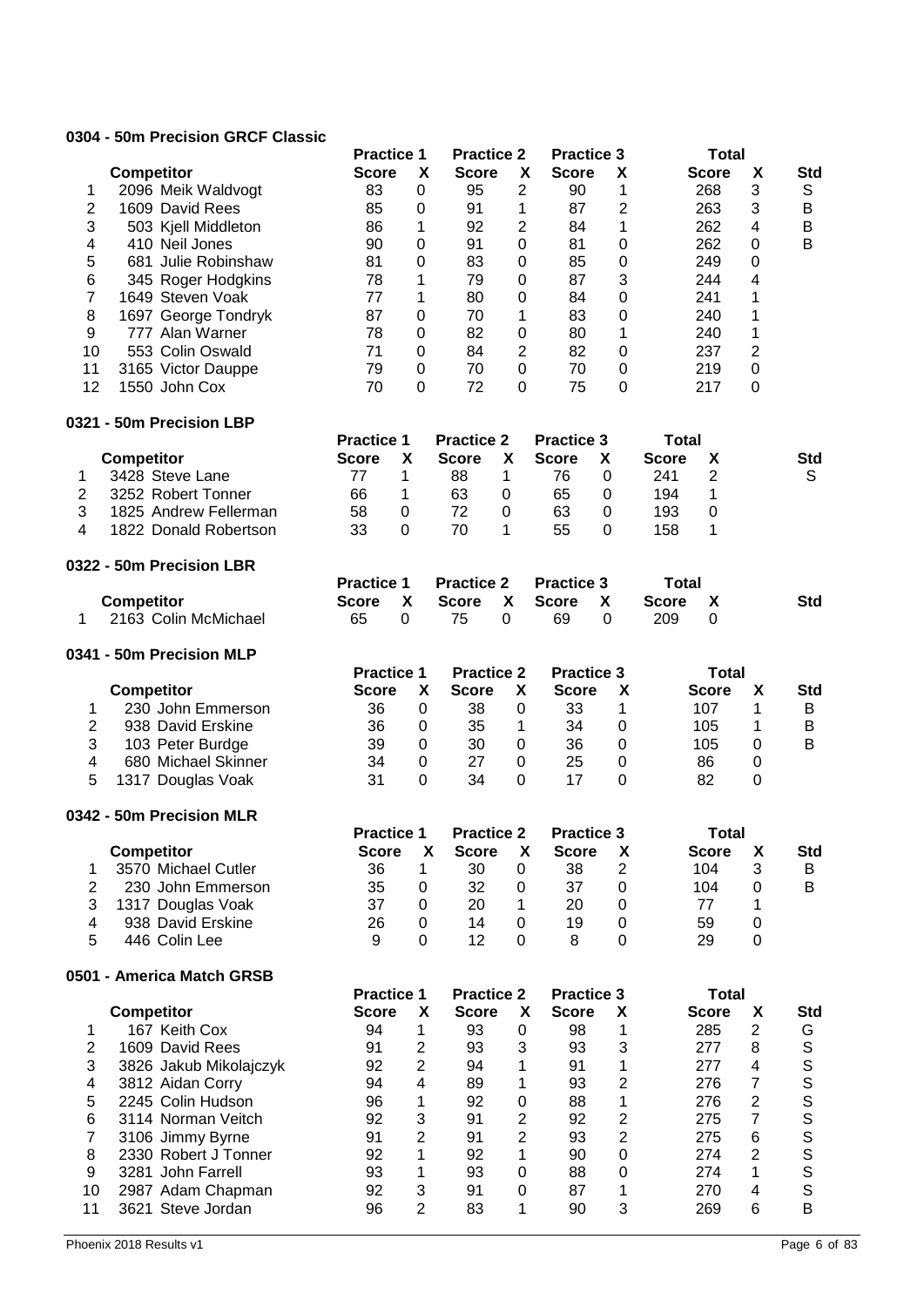| 12 | 3769 Lee Townsend    | 83 |                | 92 |   | 93 | 2 | 268 | 4 | B |
|----|----------------------|----|----------------|----|---|----|---|-----|---|---|
| 13 | 987 Charles Bestwick | 89 | 0              | 87 | 0 | 92 |   | 268 |   | B |
| 14 | 2968 Will Danaher    | 93 |                | 86 | 2 | 88 |   | 267 | 4 | B |
| 15 | 3252 Robert Tonner   | 83 |                | 89 | 2 | 95 |   | 267 | 4 | B |
| 16 | 3648 Ian Mc Gill     | 90 | 2              | 90 |   | 86 |   | 266 | 4 | B |
| 17 | 3298 Scott Hale      | 93 | 2              | 84 | 0 | 87 | 0 | 264 | 2 |   |
| 18 | 3811 Michael O'Grady | 92 | 0              | 87 |   | 85 |   | 264 | 2 |   |
| 19 | 3308 Phil Wood       | 94 | 0              | 84 | 0 | 85 |   | 263 |   |   |
| 20 | 634 Walter Robinson  | 93 | 2              | 85 |   | 84 |   | 262 | 4 |   |
| 21 | 3647 Les Walker      | 92 | $\overline{2}$ | 84 | 0 | 86 | 2 | 262 | 4 |   |
| 22 | 2649 Pat Grimes      | 88 |                | 85 | 0 | 85 | 0 | 258 |   |   |
| 23 | 3253 Gail Oliver     | 85 | 2              | 87 |   | 84 |   | 256 | 4 |   |
| 24 | 3350 Miro Markvart   | 85 |                | 77 |   | 92 |   | 254 | 3 |   |
| 25 | 2965 Toby O'Brien    | 88 | 0              | 86 | 0 | 79 | 0 | 253 | 0 |   |
| 26 | 3807 Andrew O'Gorman | 89 |                | 73 | 0 | 90 |   | 252 | 2 |   |
| 27 | 777 Alan Warner      | 90 |                | 85 | 2 | 75 |   | 250 | 4 |   |
| 28 | 553 Colin Oswald     | 90 |                | 77 | 0 | 75 |   | 242 | 2 |   |
| 29 | 3767 Charles Horner  | 88 | 2              | 73 | 2 | 80 | 0 | 241 | 4 |   |
| 30 | 450 David Lees       | 72 | 0              | 85 |   | 84 |   | 241 | 2 |   |
| 31 | 3832 Paul Maguire    | 78 | 0              | 67 | 0 | 73 | 0 | 218 | 0 |   |
|    |                      |    |                |    |   |    |   |     |   |   |

#### **0502 - America Match GRCF**

|    | <b>ouz - America Match GRUF</b> |                   |                |                   |                |                   |   |              |    |     |
|----|---------------------------------|-------------------|----------------|-------------------|----------------|-------------------|---|--------------|----|-----|
|    |                                 | <b>Practice 1</b> |                | <b>Practice 2</b> |                | <b>Practice 3</b> |   | Total        |    |     |
|    | <b>Competitor</b>               | <b>Score</b>      | X              | <b>Score</b>      | X              | <b>Score</b>      | X | <b>Score</b> | X  | Std |
|    | 167 Keith Cox                   | 95                | 1              | 96                | 3              | 93                | 4 | 284          | 8  | B   |
| 2  | 2425 Adam Smyth                 | 88                | 0              | 93                | 2              | 97                | 5 | 278          | 7  |     |
| 3  | 3646 Len Regan                  | 85                |                | 99                | 7              | 93                | 2 | 277          | 10 |     |
| 4  | 3106 Jimmy Byrne                | 85                | 0              | 93                | 2              | 98                | 3 | 276          | 5  |     |
| 5  | 783 Pete Watts                  | 82                | 2              | 97                | 4              | 94                | 6 | 273          | 12 |     |
| 6  | 2649 Pat Grimes                 | 86                | 1              | 96                | 3              | 91                |   | 273          | 5  |     |
|    | 3769 Lee Townsend               | 93                | 2              | 90                | 1              | 90                | 0 | 273          | 3  |     |
| 8  | 1022 Steve Lamb                 | 89                | 1              | 87                | 3              | 96                |   | 272          | 5  |     |
| 9  | 2965 Toby O'Brien               | 92                | $\overline{2}$ | 91                | 2              | 83                |   | 266          | 5  |     |
| 10 | 3252 Robert Tonner              | 84                | 1              | 89                | 2              | 92                | 2 | 265          | 5  |     |
| 11 | 3648 Ian Mc Gill                | 82                | 1              | 93                | $\overline{2}$ | 90                |   | 265          | 4  |     |
| 12 | 3807 Andrew O'Gorman            | 81                | 1              | 93                | 4              | 89                | 2 | 263          | 7  |     |
| 13 | 3826 Jakub Mikolajczyk          | 81                | 1              | 87                | 0              | 92                | 2 | 260          | 3  |     |
| 14 | 3298 Scott Hale                 | 83                | 1              | 86                | 0              | 88                | 0 | 257          | 1  |     |
| 15 | 777 Alan Warner                 | 72                | 1              | 89                | 2              | 94                |   | 255          | 4  |     |
| 16 | 2330 Robert J Tonner            | 73                | 0              | 90                | 3              | 89                |   | 252          | 4  |     |
| 17 | 553 Colin Oswald                | 76                | 0              | 84                | 1              | 85                | 0 | 245          | 1  |     |
| 18 | 3299 Douglas Hale               | 78                | 0              | 83                | 1              | 83                |   | 244          | 2  |     |
| 19 | 345 Roger Hodgkins              | 75                | 1              | 53                | 0              | 52                |   | 180          | 2  |     |

### **0503 - America Match GRCF Open**

|   | 2003 - Alliefica Malch GNCF Open | <b>Practice 1</b> |   | <b>Practice 2</b> |   | <b>Practice 3</b> |   | Total        |    |            |
|---|----------------------------------|-------------------|---|-------------------|---|-------------------|---|--------------|----|------------|
|   | <b>Competitor</b>                | <b>Score</b>      |   | <b>Score</b>      | X | <b>Score</b>      |   | <b>Score</b> | Х  | <b>Std</b> |
|   | 2245 Colin Hudson                | 91                | 3 | 96                | 4 | 96                | 5 | 283          | 12 | в          |
|   | 2987 Adam Chapman                | 91                |   | 93                |   | 98                | 3 | 282          | 5  | в          |
| 3 | 2647 Christopher Jackson         | 83                | 0 | 96                | 3 | 94                | 3 | 273          | 6  |            |
| 4 | 3767 Charles Horner              | 79                | 0 | 93                | 3 | 96                | 2 | 268          | 5  |            |
| 5 | 2330 Robert J Tonner             | 73                | 0 | 95                | 3 | 94                | 3 | 262          | 6  |            |
| 6 | 1825 Andrew Fellerman            | 66                | 0 | 90                |   | 91                |   | 247          | 2  |            |
|   |                                  |                   |   |                   |   |                   |   |              |    |            |

# **0504 - America Match GRCF Classic**

|   | 304 - Allielica Malch ONCF Classic |                   |   |                   |   |                   |   |              |   |     |
|---|------------------------------------|-------------------|---|-------------------|---|-------------------|---|--------------|---|-----|
|   |                                    | <b>Practice 1</b> |   | <b>Practice 2</b> |   | <b>Practice 3</b> |   | Total        |   |     |
|   | <b>Competitor</b>                  | <b>Score</b>      |   | <b>Score</b>      |   | <b>Score</b>      |   | <b>Score</b> |   | Std |
|   | 1609 David Rees                    | 87                |   | 94                |   | 95                |   | 276          | 6 | S   |
|   | 3267 Keith Kilvington              | 85                | 0 | 94                | 3 | 92                | 2 | 271          | 5 | B   |
|   | 821 Trevor Williams                | 78                | 0 | 92                | 2 | 90                | 2 | 260          | 4 |     |
| 4 | 3350 Miro Markvart                 | 83                |   | 87                |   | 89                |   | 259          | 3 |     |
|   | 748 Graham Trimmer                 | 77                |   | 89                |   | 89                |   | 255          |   |     |
|   |                                    |                   |   |                   |   |                   |   |              |   |     |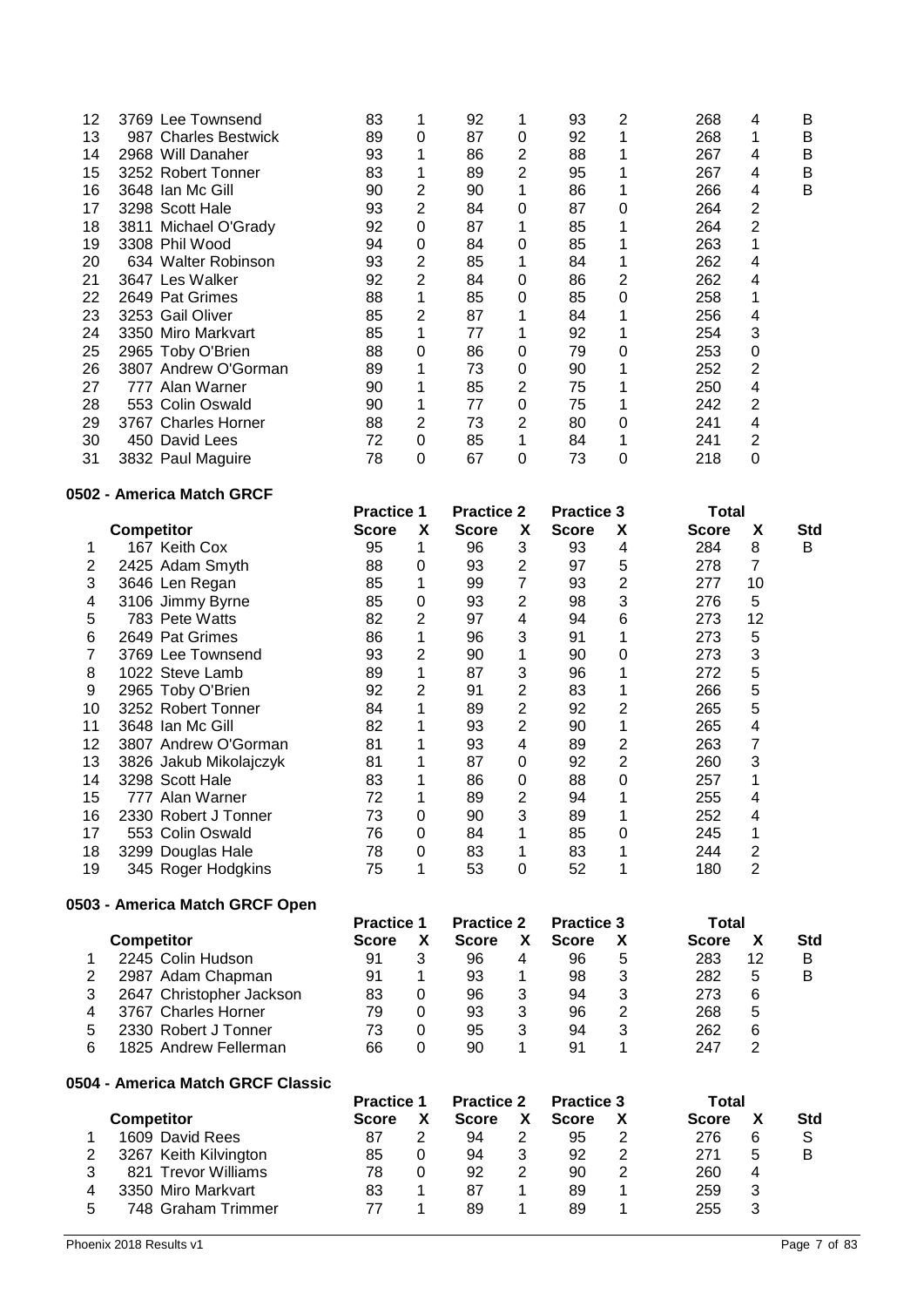| 6<br>7              | 345 Roger Hodgkins<br>929 Peter Ryder | 84<br>66                          | 1<br>0 |                              | 74<br>84           | 0<br>0            |                  | 85<br>85          | $\overline{c}$<br>0 |                     | 243<br>235          |                | 3<br>0   |                 |
|---------------------|---------------------------------------|-----------------------------------|--------|------------------------------|--------------------|-------------------|------------------|-------------------|---------------------|---------------------|---------------------|----------------|----------|-----------------|
|                     | 0521 - America Match LBP              |                                   |        |                              |                    |                   |                  |                   |                     |                     |                     |                |          |                 |
|                     |                                       | <b>Practice 1</b><br><b>Score</b> | X      |                              | <b>Practice 2</b>  | X                 | <b>Score</b>     | <b>Practice 3</b> |                     |                     | <b>Total</b>        |                |          |                 |
|                     | <b>Competitor</b><br>3428 Steve Lane  | 89                                | 1      |                              | <b>Score</b><br>89 | 1                 | 93               | X<br>3            |                     |                     | <b>Score</b><br>271 | X<br>5         |          | <b>Std</b><br>G |
| 1<br>$\overline{2}$ | 3866 David Beaven                     | 50                                | 0      |                              | 57                 | $\Omega$          | 72               | 1                 |                     |                     | 179                 | 1              |          |                 |
|                     |                                       |                                   |        |                              |                    |                   |                  |                   |                     |                     |                     |                |          |                 |
|                     | 0522 - America Match LBR              | <b>Practice 1</b>                 |        |                              | <b>Practice 2</b>  |                   |                  | <b>Practice 3</b> |                     |                     | <b>Total</b>        |                |          |                 |
|                     | <b>Competitor</b>                     | <b>Score</b>                      | X      |                              | <b>Score</b>       | X                 | <b>Score</b>     | X                 |                     |                     | <b>Score</b>        | X              |          | <b>Std</b>      |
| 1                   | 050 Dave Berry                        | 84                                | 0      |                              | 92                 | 1                 | 93               | 1                 |                     |                     | 269                 | 2              |          | S               |
| $\overline{2}$      | 543 Dave Nicholson                    | 59                                | 1      |                              | 81                 | 0                 | 75               | 1                 |                     |                     | 215                 | $\overline{2}$ |          |                 |
|                     | 0701 - Timed & Precision 1 GRSB       |                                   |        |                              |                    |                   |                  |                   |                     |                     |                     |                |          |                 |
|                     | X Class                               | <b>Practice 1</b>                 |        |                              |                    | <b>Practice 2</b> |                  | <b>Practice 3</b> |                     |                     |                     | <b>Total</b>   |          |                 |
|                     | <b>Competitor</b>                     | <b>Score</b>                      |        | X                            | <b>Score</b>       |                   | X                | <b>Score</b>      |                     | X                   | <b>Score</b>        |                | X        | <b>Std</b>      |
| 1                   | 167 Keith Cox                         | 120                               |        | 8                            | 120                |                   | 8                | 60                |                     | 6                   | 300                 |                | 22       | G               |
| 2                   | 3114 Norman Veitch                    | 120                               |        | 9                            | 120<br>119         |                   | 4                | 60                |                     | 6                   | 300                 |                | 19       | G               |
| 3                   | 2753 Jake Mossom                      | 120                               |        | 8                            |                    |                   | 6                | 60                |                     | 4                   | 299                 |                | 18       | G               |
| 4                   | 2920 Dave Eastwood                    | 120                               |        | 6                            | 119                |                   | $6\phantom{1}6$  | 60                |                     | 5                   | 299                 |                | 17<br>17 | B               |
| 5                   | 3267 Keith Kilvington                 | 119                               |        | 7                            | 120                |                   | 8                | 60                |                     | $\overline{2}$<br>4 | 299                 |                | 15       | B               |
| 6<br>$\overline{7}$ | 2886 Gary Bowden<br>2340 Glenn Gordon | 120<br>120                        |        | 6                            | 119<br>119         |                   | 5<br>3           | 60                |                     |                     | 299<br>299          |                | 13       | B<br>B          |
| 8                   | 683 Jim Smith                         | 120                               |        | 6<br>2                       | 119                |                   | $\overline{7}$   | 60<br>60          |                     | 4<br>3              | 299                 |                | 12       | B               |
| 9                   | 3806 Daniel Blagojevic                | 120                               |        | 5                            | 119                |                   | 3                | 60                |                     | 3                   | 299                 |                | 11       | B               |
| 10                  | 1977 Cornelius Schalkwyk              | 119                               |        | 4                            | 120                |                   | 2                | 60                |                     | $\overline{c}$      | 299                 |                | 8        | B               |
| 11                  | 3646 Len Regan                        | 120                               |        | 8                            | 118                |                   | 4                | 60                |                     | 5                   | 298                 |                | 17       |                 |
| 12                  | 3308 Phil Wood                        | 119                               |        | 8                            | 119                |                   | 6                | 60                |                     | 3                   | 298                 |                | 17       |                 |
| 13                  | 1990 Chris West                       | 120                               |        | 10                           | 118                |                   | 3                | 60                |                     | 3                   | 298                 |                | 16       |                 |
| 14                  | 3083 Chris Douglas                    | 120                               |        | 5                            | 118                |                   | 6                | 60                |                     | 4                   | 298                 |                | 15       |                 |
| 15                  | 2176 Jeff Kehoe                       | 119                               |        | 8                            | 119                |                   | 4                | 60                |                     | 3                   | 298                 |                | 15       |                 |
| 16                  | 2832 William Pow                      | 119                               |        | 6                            | 119                |                   | 6                | 60                |                     | $\overline{c}$      | 298                 |                | 14       |                 |
| 17                  | 1542 Jon Avetoomyan                   | 118                               |        | 3                            | 120                |                   | 5                | 60                |                     | 5                   | 298                 |                | 13       |                 |
| 18                  | 3150 Michael Reynolds                 | 120                               |        | 6                            | 120                |                   | 4                | 58                |                     | 1                   | 298                 |                | 11       |                 |
| 19                  | 2840 Scott Lyon                       | 119                               |        | 2                            | 120                |                   | 6                | 59                |                     | $\overline{c}$      | 298                 |                | 10       |                 |
| 20                  | 3419 Ray Holohan                      | 120                               |        | 9                            | 117                |                   | 5                | 60                |                     | 4                   | 297                 |                | 18       |                 |
| 21                  | 3649 Denis Cummins                    | 117                               |        | 5                            | 120                |                   | 5                | 60                |                     | 3                   | 297                 |                | 13       |                 |
| 22                  | 2968 Will Danaher                     | 120                               |        | 3                            | 117                |                   | 5                | 60                |                     | 3                   | 297                 |                | 11       |                 |
| 23                  | 034 Neil Francis                      | 120                               |        | $\overline{2}$               | 117                |                   | 3                | 60                |                     | 4                   | 297                 |                | 9        |                 |
| 24                  | 2163 Colin McMichael                  | 120                               |        | 6                            | 118                |                   | 7                | 58                |                     | 3                   | 296                 |                | 16       |                 |
| 25                  | 3123 Anthony Graham                   | 119                               |        | 6                            | 118                |                   | 4                | 59                |                     | 3                   | 296                 |                | 13       |                 |
| 26                  | 2110 Ian Price                        | 119                               |        | 6                            | 118                |                   | 3                | 59                |                     | 4                   | 296                 |                | 13       |                 |
| 27                  | 2330 Robert J Tonner                  | 119                               |        | 3                            | 117                |                   | 4                | 60                |                     | 6                   | 296                 |                | 13       |                 |
| 28                  | 2613 David Guest                      | 118                               |        | 5                            | 119                |                   | 5                | 59                |                     | 3                   | 296                 |                | 13       |                 |
| 29                  | 3812 Aidan Corry                      | 117                               |        | 3                            | 119                |                   | 4                | 60                |                     | 5                   | 296                 |                | 12       |                 |
| 30                  | 1057 Andy Summers                     | 119                               |        | 6                            | 116                |                   | 5                | 60                |                     | 3                   | 295                 |                | 14       |                 |
| 31                  | 1828 John Crouch                      | 118                               |        | $\overline{7}$               | 118                |                   | 3                | 59                |                     | 3                   | 295                 |                | 13       |                 |
| 32                  | 3106 Jimmy Byrne                      | 117                               |        | 3                            | 118                |                   | 5                | 60                |                     | 3                   | 295                 |                | 11       |                 |
| 33                  | 3825 Gary Newman                      | 118                               |        | 7                            | 117                |                   | 0                | 59                |                     | 1                   | 294                 |                | 8        |                 |
| 34                  | 2836 Paul Joyce                       | 118                               |        | 4                            | 116                |                   | $\boldsymbol{2}$ | 59                |                     | 3                   | 293                 |                | 9        |                 |
| 35                  | 987 Charles Bestwick                  | 118                               |        | $\overline{\mathbf{c}}$      | 115                |                   | $\overline{c}$   | 60                |                     | 5                   | 293                 |                | 9        |                 |
| 36                  | 3221 Stuart Russell                   | 114                               |        | 4                            | 119                |                   | 5                | 59                |                     | 3                   | 292                 |                | 12       |                 |
| 37                  | 2194 Graeme Dodds                     | 115                               |        | 6                            | 117                |                   | 0                | 60                |                     | 3                   | 292                 |                | 9        |                 |
| 38                  | 510 Phil Milsom                       | 116                               |        | 3                            | 117                |                   | 4                | 58                |                     | 4                   | 291                 |                | 11       |                 |
| 39                  | 3804 Stephen Wall                     | 119                               |        | 6                            | 113                |                   | 2                | 58                |                     | 4                   | 290                 |                | 12       |                 |
| 40                  | 2329 Robert Tonner Snr                | 114                               |        | 2                            | 116                |                   | 3                | 60                |                     | 3                   | 290                 |                | 8        |                 |
| 41                  | 2901 Fraser Hay                       | 120                               |        | 9                            | 107                |                   | 4                | 60                |                     | 3                   | 287                 |                | 16       |                 |
| 42                  | 3252 Robert Tonner                    | 107                               |        | 3                            | 119                |                   | 6                | 60                |                     | 4                   | 286                 |                | 13       |                 |
| 43                  | 1943 Declan Byrne                     | 116                               |        | $\overline{\mathbf{c}}$<br>3 | 109                |                   | $\,6$            | 59                |                     | $\overline{c}$      | 284                 |                | 10       |                 |
| 44                  | 1569 Chris McLean                     | 118                               |        |                              | 110                |                   | 0                | 56                |                     | 1                   | 284                 |                | 4        |                 |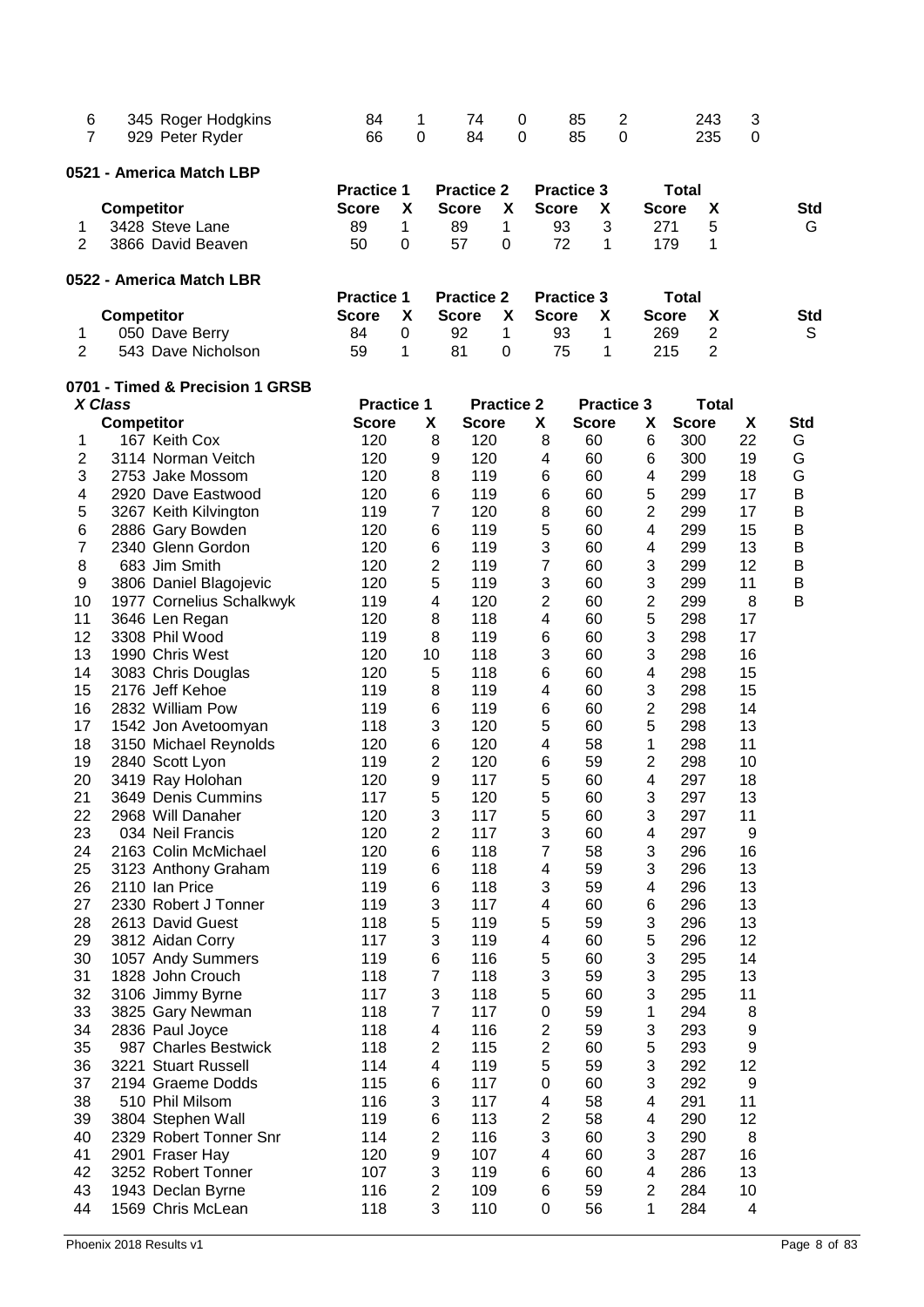| 45             |                   | 2055 Jonnie Cormie      | 120               | 4                       | 118               | 4                       | 40                | 3                       | 278          | 11                       |              |
|----------------|-------------------|-------------------------|-------------------|-------------------------|-------------------|-------------------------|-------------------|-------------------------|--------------|--------------------------|--------------|
| <b>A Class</b> |                   |                         | <b>Practice 1</b> |                         | <b>Practice 2</b> |                         | <b>Practice 3</b> |                         | <b>Total</b> |                          |              |
|                | <b>Competitor</b> |                         | <b>Score</b>      | X                       | <b>Score</b>      | X                       | <b>Score</b>      | X                       | <b>Score</b> | X                        | Std          |
| 1              |                   | 1265 Dietmar Hönersch   | 119               | 3                       | 120               | 5                       | 60                | 3                       | 299          | 11                       | G            |
| $\overline{2}$ |                   | 3826 Jakub Mikolajczyk  | 118               | $\overline{\mathbf{c}}$ | 120               | 9                       | 60                | 5                       | 298          | 16                       | S            |
| 3              |                   | 3044 Dave Morrow        | 119               | 2                       | 119               | 8                       | 60                | 4                       | 298          | 14                       | $\mathsf S$  |
| 4              |                   | 3284 David Christie     | 118               | 2                       | 120               | 5                       | 60                | 5                       | 298          | 12                       | $\mathbf S$  |
| 5              |                   | 2642 Shaun Trout        | 118               | 1                       | 120               | 5                       | 59                | 3                       | 297          | 9                        | S            |
| 6              |                   | 3621 Steve Jordan       | 119               | 7                       | 118               | 6                       | 59                | 4                       | 296          | 17                       | S            |
| $\overline{7}$ |                   | 2958 Paul Carr          | 118               | 5                       | 118               | 6                       | 60                | 2                       | 296          | 13                       | $\mathsf S$  |
| 8              |                   | 3823 Julie Moran        | 119               | 5                       | 118               | 3                       | 59                | 3                       | 296          | 11                       | S            |
| 9              |                   | 2641 Rachel Goldsworthy | 119               | 0                       | 117               | 3                       | 60                | 4                       | 296          | $\overline{7}$           | S            |
| 10             |                   | 1514 David Gilchrist    | 118               | 2                       | 119               | 5                       | 59                | 0                       | 296          | $\overline{7}$           | $\mathsf{S}$ |
| 11             |                   | 2011 Tim Mepham         | 118               | 6                       | 118               | 7                       | 59                | 1                       | 295          | 14                       | $\sf B$      |
| 12             |                   | 2419 Bob Worthington    | 119               | 5                       | 116               | $\overline{2}$          | 60                | 6                       | 295          | 13                       | B            |
| 13             |                   | 3850 Nic Roets          | 118               | 4                       | 117               | 6                       | 60                | 3                       | 295          | 13                       | B            |
| 14             |                   | 007 Charles Murton      | 118               |                         | 117               | 6                       | 60                | 1                       | 295          | 12                       | B            |
|                |                   |                         |                   | 5                       |                   |                         |                   |                         |              |                          |              |
| 15             |                   | 1436 Bruno Blüße        | 117               | 4                       | 119               | 5<br>4                  | 59                | 2                       | 295          | 11                       | B            |
| 16             |                   | 1914 Terry Lowman       | 120               | 2                       | 115               |                         | 60                | 3                       | 295          | 9                        | B            |
| 17             |                   | 1281 Stuart Rankine     | 119               | $\overline{c}$          | 117               | 3                       | 59                | 4                       | 295          | 9                        | B            |
| 18             |                   | 3811 Michael O'Grady    | 116               | 4                       | 118               | 5                       | 60                | $\overline{\mathbf{c}}$ | 294          | 11                       | B            |
| 19             |                   | 3868 Tim Price          | 118               | 5                       | 117               | $\overline{\mathbf{c}}$ | 59                | 2                       | 294          | 9                        | B            |
| 20             |                   | 3796 Matthew Newton     | 117               | 3                       | 117               | 3                       | 59                | $\overline{c}$          | 293          | 8                        |              |
| 21             |                   | 2211 Peter Wylie        | 120               | 3                       | 114               | $\overline{2}$          | 59                | 2                       | 293          | $\overline{7}$           |              |
| 22             |                   | 760 William Vaughan     | 118               | 7                       | 115               | 1                       | 59                | 3                       | 292          | 11                       |              |
| 23             |                   | 3805 Jessica Eggers     | 119               | 6                       | 114               | 1                       | 59                | 3                       | 292          | 10                       |              |
| 24             |                   | 849 Brian Yard          | 117               | 3                       | 117               | 5                       | 58                | $\overline{c}$          | 292          | 10                       |              |
| 25             |                   | 2096 Meik Waldvogt      | 116               | 5                       | 116               | 1                       | 60                | 4                       | 292          | 10                       |              |
| 26             |                   | 3645 Sven Rohde         | 119               | 6                       | 116               | 3                       | 57                | 0                       | 292          | 9                        |              |
| 27             |                   | 3686 Miles Herridge     | 118               | 5                       | 114               | $\overline{c}$          | 60                | 2                       | 292          | 9                        |              |
| 28             |                   | 193 Colin Delahoy       | 117               | 4                       | 118               | 4                       | 57                | 1                       | 292          | 9                        |              |
| 29             |                   | 2140 Andrew Davenport   | 114               | 1                       | 118               | 6                       | 60                | 1                       | 292          | 8                        |              |
| 30             |                   | 929 Peter Ryder         | 117               | 2                       | 116               | 4                       | 59                | 1                       | 292          | $\overline{7}$           |              |
| 31             |                   | 2094 Martin Steinke     | 116               | 4                       | 116               | 1                       | 60                | 2                       | 292          | $\boldsymbol{7}$         |              |
| 32             |                   | 3271 David Cully        | 116               | 1                       | 117               | 6                       | 58                | $\overline{2}$          | 291          | 9                        |              |
| 33             |                   | 2900 Helen Hay          | 118               | 3                       | 113               | $\overline{c}$          | 60                | 2                       | 291          | $\overline{7}$           |              |
| 34             |                   | 2673 Andy Kitchener     | 114               | 2                       | 117               | $\mathbf 0$             | 60                | 4                       | 291          | 6                        |              |
| 35             |                   | 3256 Malcolm Stewart    | 116               | 4                       | 115               | 3                       | 59                | 0                       | 290          | $\overline{7}$           |              |
| 36             |                   | 1773 Morné van Dalen    | 119               | 4                       | 110               | 5                       | 60                | 4                       | 289          | 13                       |              |
| 37             |                   | 1113 William Paterson   | 113               | 4                       | 117               | 5                       | 59                | 1                       | 289          | 10                       |              |
| 38             |                   | 433 John Kime           | 115               | 2                       | 115               | 3                       | 59                | $\overline{c}$          | 289          | $\overline{7}$           |              |
| 39             |                   | 1322 Fred Cooke         | 115               | 1                       | 115               | $\overline{2}$          | 59                | 2                       | 289          | 5                        |              |
| 40             |                   | 3769 Lee Townsend       | 114               | 2                       | 116               | 4                       | 57                | 2                       | 287          | 8                        |              |
| 41             |                   | 3113 Mark Geldard       | 114               | 1                       | 113               | 3                       | 60                | $\overline{2}$          | 287          | 6                        |              |
| 42             |                   | 3086 Derek Hinchcliffe  | 116               | 2                       | 112               | $\overline{2}$          | 59                | 1                       | 287          | 5                        |              |
| 43             |                   | 284 Paul Green          | 117               | $\overline{2}$          | 110               | $\overline{2}$          | 59                | 1                       | 286          | 5                        |              |
| 44             |                   | 2188 Graham Gough       | 118               | 3                       | 108               | 5                       | 59                | $\overline{2}$          | 285          | 10                       |              |
| 45             |                   | 3809 Frank Feeney       | 115               | 1                       | 111               | 1                       | 59                | 2                       | 285          | 4                        |              |
| 46             |                   | 3572 Laura Warwick      | 117               | 1                       | 108               | 3                       | 59                | 3                       | 284          | $\overline{\mathcal{I}}$ |              |
| 47             |                   | 850 Derek Yates         | 106               | 2                       | 118               | $\overline{2}$          | 60                | 3                       | 284          | $\overline{7}$           |              |
| 48             |                   | 2086 Jacky Lamb         | 116               | 3                       | 107               | 3                       | 60                | 3                       | 283          | 9                        |              |
| 49             |                   | 2032 Sara Taket         | 116               | 4                       | 108               | $\overline{2}$          | 59                | 1                       | 283          | $\overline{7}$           |              |
| 50             |                   | 3350 Miro Markvart      | 113               | 4                       | 113               | $\overline{2}$          | 56                | 0                       | 282          | 6                        |              |
| 51             |                   | 672 Andrew Sherriff     | 117               | 3                       | 106               | 3                       | 58                | 0                       | 281          | 6                        |              |
| 52             |                   | 3782 Joshua Brown       | 110               | 1                       | 115               | $\overline{c}$          | 56                | 0                       | 281          | 3                        |              |
| 53             |                   | 3810 Val Gavin          | 110               | 1                       | 112               | 0                       | 58                | $\overline{2}$          | 280          | 3                        |              |
| 54             |                   | 3188 Norman Ogilby      | 110               | 0                       | 112               | $\mathbf{1}$            | 58                | $\mathbf 0$             | 280          | 1                        |              |
| 55             |                   | 3425 Joe Mc Gonigle     | 115               | 4                       | 116               | 5                       | 47                | 1                       | 278          | 10                       |              |
| 56             |                   | 450 David Lees          | 109               | 1                       | 113               | 4                       | 56                | $\pmb{0}$               | 278          | $\mathbf 5$              |              |
| 57             |                   | 283 Doug Green          | 98                | 3                       | 118               | 4                       | 60                | 1                       | 276          | 8                        |              |
| 58             |                   | 1100 Lara Bestwick      | 115               | 1                       | 112               | $\mathbf{2}$            | 49                | $\pmb{0}$               | 276          | 3                        |              |
| 59             |                   | 3807 Andrew O'Gorman    | 119               | $\overline{7}$          | 100               | $\overline{2}$          | 56                | 2                       | 275          | 11                       |              |
|                |                   |                         |                   |                         |                   |                         |                   |                         |              |                          |              |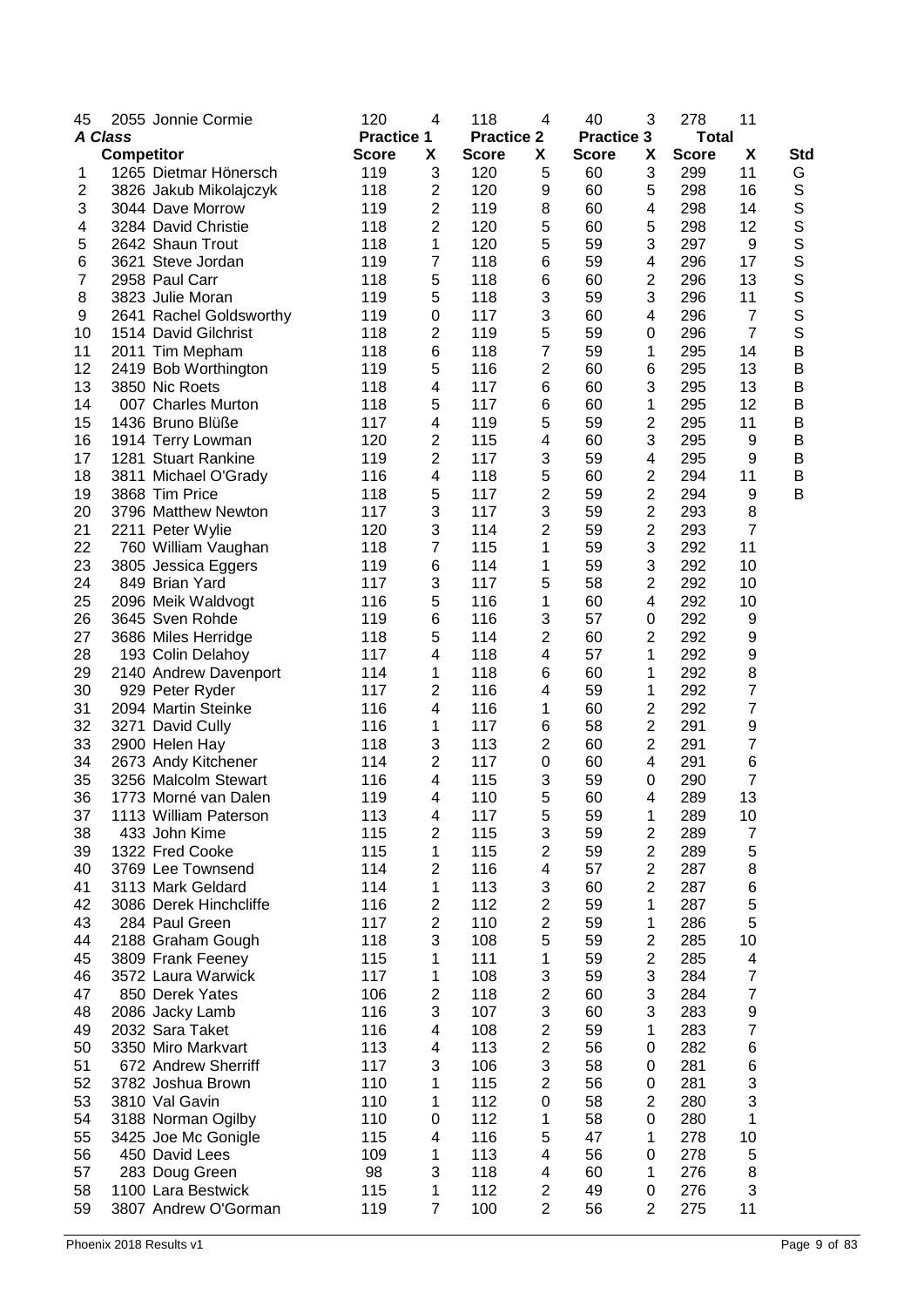| 60<br>61       | 3253 Gail Oliver<br>2987 Adam Chapman          | 116<br>118                        | 2<br>6         | 103<br>95                         | 3<br>4         | 56<br>59                          | 1<br>4                       | 275<br>272                   | 6<br>14        |               |
|----------------|------------------------------------------------|-----------------------------------|----------------|-----------------------------------|----------------|-----------------------------------|------------------------------|------------------------------|----------------|---------------|
| 62             | 3103 Stuart Smithson                           | 116                               | 1              | 93                                | 0              | 60                                | 0                            | 269                          | 1              |               |
| 63             | 2221 Mario Madden                              | 108                               | $\overline{2}$ | 95                                | 0              | 59                                | 1                            | 262                          | 3              |               |
|                | <b>B</b> Class<br>Competitor                   | <b>Practice 1</b><br><b>Score</b> | X              | <b>Practice 2</b><br><b>Score</b> | X              | <b>Practice 3</b><br><b>Score</b> | X                            | <b>Total</b><br><b>Score</b> | X              |               |
| 1              | 3801 Daniel Fickling                           | 119                               | 5              | 118                               | 6              | 58                                | 2                            | 295                          | 13             | Std<br>G      |
| 2              | 2095 Andreas Steinke                           | 115                               | 3              | 118                               | 6              | 60                                | 4                            | 293                          | 13             | G             |
| 3              | 2752 Bryan Hall                                | 116                               | 2              | 117                               | 2              | 59                                | 2                            | 292                          | 6              | G             |
| 4              | 1493 Alan Smith                                | 113                               | 4              | 119                               | 5              | 59                                | 1                            | 291                          | 10             | $\mathbb S$   |
| 5              | 3780 James Badman                              | 117                               | 6              | 114                               | 1              | 60                                | $\overline{\mathbf{c}}$      | 291                          | 9              | S             |
| 6              | 3262 Mark Lloyd                                | 117                               | 4              | 117                               | 3              | 57                                | 1                            | 291                          | 8              | S             |
| 7              | 3099 Mark Pugh                                 | 116                               | 1              | 115                               | 3              | 60                                | 2                            | 291                          | 6              | S             |
| 8              | 3762 Alan Hopkins                              | 115                               | 2              | 116                               | 4              | 58                                | 1                            | 289                          | $\overline{7}$ | S             |
| 9              | 3280 Manuel Krahberg                           | 114                               | 4              | 115                               | 4              | 58                                | 3                            | 287                          | 11             | B             |
| 10             | 3458 Noel Maguire                              | 112                               | 1              | 117                               | 2              | 58                                | 2                            | 287                          | 5              | B             |
| 11             | 1243 Shane Dinkin                              | 116                               | 0              | 111                               | 1              | 60                                | 0                            | 287                          | 1              | B             |
| 12             | 288 Kenneth Green                              | 115                               | 2              | 114                               | 1              | 57                                | 0                            | 286                          | 3              | B             |
| 13             | 3845 Johannes Symington                        | 118                               | 1              | 110                               | 3              | 57                                | 2                            | 285                          | 6              | B             |
| 14             | 3100 Brittany Pugh                             | 116                               | 2              | 111                               | 1              | 58                                | 2                            | 285                          | 5              | B             |
| 15             | 3824 Gareth Kerr                               | 115                               | $\overline{c}$ | 112                               | 2              | 58                                | 1                            | 285                          | 5              | B             |
| 16             | 1768 Peter Matthews                            | 113                               | 1              | 112                               | 0              | 60                                | 2                            | 285                          | 3              | B             |
| 17<br>18       | 3849 Louis Potgieter                           | 111<br>115                        | 0<br>1         | 114<br>110                        | 1<br>0         | 57<br>57                          | 1<br>0                       | 282<br>282                   | 2<br>1         |               |
| 19             | 3668 Spencer Roberson<br>3358 Steven Christian | 112                               | 3              | 111                               | 1              | 58                                | 2                            | 281                          | 6              |               |
| 20             | 3427 Malcolm Quigley                           | 112                               | 1              | 112                               | 1              | 57                                | 2                            | 281                          | 4              |               |
| 21             | 3434 Darren Wheatley                           | 111                               | 2              | 114                               | 2              | 56                                | 0                            | 281                          | 4              |               |
| 22             | 3839 Stoffel van Zyl                           | 116                               | $\overline{c}$ | 103                               | 1              | 59                                | 2                            | 278                          | 5              |               |
| 23             | 3818 Anthony Feeney                            | 118                               | 4              | 102                               | 2              | 57                                | 1                            | 277                          | 7              |               |
| 24             | 3444 Jason Bentley                             | 114                               | 1              | 108                               | 1              | 55                                | 0                            | 277                          | $\overline{c}$ |               |
| 25             | 2889 Peter Cousar                              | 108                               | 1              | 111                               | 1              | 58                                | 0                            | 277                          | $\overline{c}$ |               |
| 26             | 3767 Charles Horner                            | 114                               | 2              | 114                               | 4              | 48                                | 1                            | 276                          | 7              |               |
| 27             | 3840 Christoff van Zyl                         | 106                               | 4              | 115                               | 2              | 55                                | 1                            | 276                          | $\overline{7}$ |               |
| 28             | 3035 Jan Hinchcliffe                           | 108                               | 3              | 111                               | 0              | 56                                | 0                            | 275                          | 3              |               |
| 29             | 1013 Richard Perry                             | 109                               | 1              | 109                               | $\mathbf 0$    | 56                                | 1                            | 274                          | $\overline{c}$ |               |
| 30             | 634 Walter Robinson                            | 114                               | 4              | 101                               | $\mathbf 0$    | 58                                | $\overline{2}$               | 273                          | 6              |               |
| 31             | 3571 Malcolm Johnston                          | 115                               | 1              | 103                               | 0              | 54                                | 0                            | 272                          | 1              |               |
| 32             | 607 Timothy Read                               | 108                               | 1              | 104                               | 2              | 56                                | 0                            | 268                          | 3              |               |
| 33<br>34       | 937 Gavin Milligan<br>1271 Anne Milke          | 104<br>109                        | 0<br>1         | 108<br>104                        | 2              | 56<br>53                          | 1                            | 268<br>266                   | 3              |               |
| 35             | 3875 David Sprigg                              | 118                               | 6              | 106                               | 0<br>0         | 40                                | 0<br>$\overline{\mathbf{c}}$ | 264                          | 1<br>8         |               |
| 36             | 1866 Carl Roberts                              | 108                               | 1              | 106                               | 1              | 48                                | 0                            | 262                          | $\overline{c}$ |               |
| 37             | 3676 Emma Robinson                             | 117                               | 1              | 114                               | $\overline{2}$ | 30                                | 1                            | 261                          | 4              |               |
| 38             | 3872 Dierdre O'Brien                           | 108                               | 1              | 94                                | 0              | 50                                | 0                            | 252                          | 1              |               |
| 39             | 680 Michael Skinner                            | 107                               | 1              | 109                               | 1              | 26                                | 0                            | 242                          | $\overline{2}$ |               |
| 40             | 3822 Rupert Cantello                           | 84                                | 1              | 97                                | 0              | 55                                | 0                            | 236                          | 1              |               |
| 41             | 3833 John Desmond                              | 72                                | 0              | 94                                | 0              | 57                                | 1                            | 223                          | 1              |               |
|                | 0702 - Timed & Precision 1 GRCF                |                                   |                |                                   |                |                                   |                              |                              |                |               |
|                | X Class                                        | <b>Practice 1</b>                 |                | <b>Practice 2</b>                 |                | <b>Practice 3</b>                 |                              | <b>Total</b>                 |                |               |
|                | <b>Competitor</b>                              | <b>Score</b>                      | X              | <b>Score</b>                      | X              | <b>Score</b>                      | Х                            | <b>Score</b>                 | X              | Std           |
| 1              | 167 Keith Cox                                  | 120                               | 12             | 120                               | 11             | 60                                | 6                            | 300                          | 29             | G             |
| 2              | 3267 Keith Kilvington                          | 120                               | 10             | 120                               | 10             | 60                                | 5                            | 300                          | 25             | G             |
| 3              | 2886 Gary Bowden                               | 120                               | 9              | 120                               | 11             | 60                                | 5                            | 300                          | 25             | G             |
| 4              | 3083 Chris Douglas                             | 120                               | 11             | 120                               | 9              | 60                                | 4                            | 300                          | 24             | $\mathbb S$   |
| 5              | 783 Pete Watts                                 | 120                               | 10             | 120                               | 9              | 60                                | 5                            | 300                          | 24             | $\mathbb S$   |
| 6              | 2949 Frank Cullen                              | 120                               | 10             | 120                               | 8              | 60                                | 6                            | 300                          | 24             | S             |
| $\overline{7}$ | 2337 Greg Rastall                              | 120                               | 9              | 120                               | 9              | 60                                | 6                            | 300                          | 24             | $\frac{S}{S}$ |
| 8              | 2055 Jonnie Cormie                             | 120                               | 10             | 120                               | 9              | 60                                | 4                            | 300                          | 23             |               |

 2163 Colin McMichael 120 10 120 9 60 4 300 23 S 3123 Anthony Graham 120 9 120 10 60 4 300 23 S 2330 Robert J Tonner 120 9 120 8 60 6 300 23 S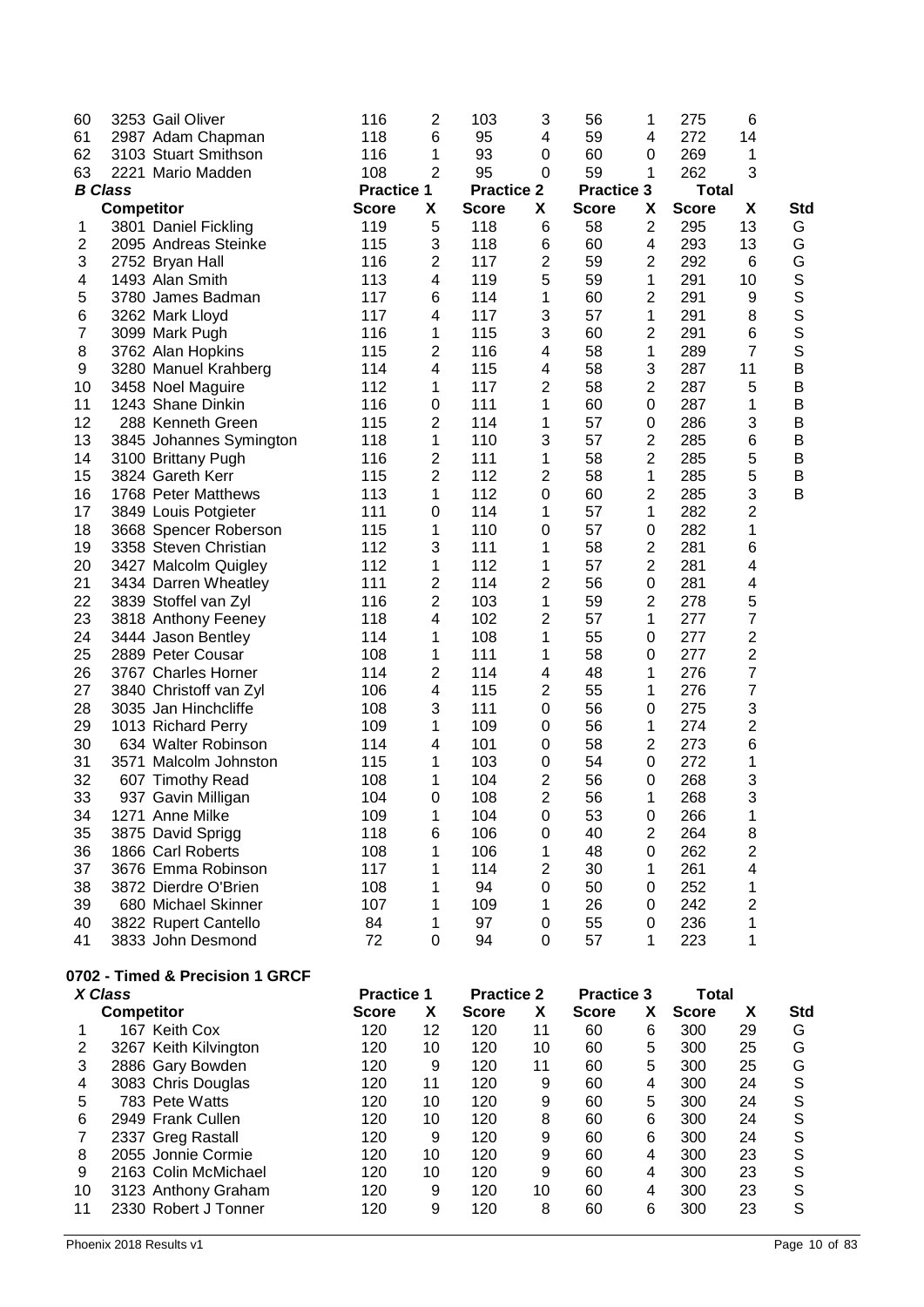| 12             |                   | 3649 Denis Cummins                      | 120               | 8                       | 120               | 10             | 60                | 5                   | 300          | 23      | S                                                                                                                            |
|----------------|-------------------|-----------------------------------------|-------------------|-------------------------|-------------------|----------------|-------------------|---------------------|--------------|---------|------------------------------------------------------------------------------------------------------------------------------|
| 13             |                   | 2613 David Guest                        | 120               | 9                       | 120               | 8              | 60                | 5                   | 300          | 22      | $\mathbb S$                                                                                                                  |
| 14             |                   | 1800 Alan Podevin                       | 120               | 9                       | 120               | 6              | 60                | 5                   | 300          | 20      | $\mathbf S$                                                                                                                  |
| 15             |                   | 2118 Matthew Peppitt                    | 120               | $\overline{7}$          | 120               | 8              | 60                | 5                   | 300          | 20      | $\mathsf S$                                                                                                                  |
| 16             |                   | 3106 Jimmy Byrne                        | 120               | 8                       | 120               | 8              | 60                | 3                   | 300          | 19      | $\sf B$                                                                                                                      |
| 17             |                   | 3308 Phil Wood                          | 120               | 9                       | 120               | 7              | 60                | 1                   | 300          | 17      | $\sf B$                                                                                                                      |
| 18             |                   | 2329 Robert Tonner Snr                  | 120               | $\overline{7}$          | 120               | 3              | 60                | 3                   | 300          | 13      | B                                                                                                                            |
| 19             |                   | 3114 Norman Veitch                      | 120               | 12                      | 119               | $\overline{7}$ | 60                | 6                   | 299          | 25      |                                                                                                                              |
| 20             |                   | 3419 Ray Holohan                        | 119               | 11                      | 120               | 9              | 60                | 4                   | 299          | 24      |                                                                                                                              |
| 21             |                   | 1542 Jon Avetoomyan                     | 120               | 9                       | 119               | 9              | 60                | 5                   | 299          | 23      |                                                                                                                              |
| 22             |                   | 1828 John Crouch                        | 119               | 9                       | 120               | 9              | 60                | 5                   | 299          | 23      |                                                                                                                              |
| 23             |                   | 034 Neil Francis                        | 119               | 9                       | 120               | 10             | 60                | 3                   | 299          | 22      |                                                                                                                              |
| 24             |                   | 2176 Jeff Kehoe                         | 119               | $\overline{7}$          | 120               | 9              | 60                | 6                   | 299          | 22      |                                                                                                                              |
| 25             |                   | 3646 Len Regan                          | 119               | 6                       | 120               | 10             | 60                | 6                   | 299          | 22      |                                                                                                                              |
| 26             |                   | 2086 Jacky Lamb                         | 120               | 10                      | 119               | 6              | 60                | 5                   | 299          | 21      |                                                                                                                              |
| 27             |                   | 2920 Dave Eastwood                      | 120               | 7                       | 120               | 8              | 59                | 5                   | 299          | 20      |                                                                                                                              |
| 28             |                   | 1773 Morné van Dalen                    | 119               | 6                       | 120               | 9              | 60                | 5                   | 299          | 20      |                                                                                                                              |
| 29             |                   | 2968 Will Danaher                       | 119               | 6                       | 120               | $\overline{7}$ | 60                | 4                   | 299          | 17      |                                                                                                                              |
| 30             |                   | 354 Dave Holt                           | 120               | 5                       | 120               | $\overline{7}$ | 59                | 4                   | 299          | 16      |                                                                                                                              |
| 31             |                   | 2840 Scott Lyon                         | 120               | 8                       | 120               | 6              | 59                | 0                   | 299          | 14      |                                                                                                                              |
| 32             |                   | 1022 Steve Lamb                         | 120               | 7                       | 119               | 4              | 60                | $\overline{c}$      | 299          | 13      |                                                                                                                              |
| 33             |                   | 2194 Graeme Dodds                       | 119               | 9                       | 119               | 11             | 60                | 3                   | 298          | 23      |                                                                                                                              |
| 34             |                   | 2832 William Pow                        | 118               | 9                       | 120               | 8              | 60                | 6                   | 298          | 23      |                                                                                                                              |
| 35             |                   | 1977 Cornelius Schalkwyk                | 118               | 8                       | 120               | 8              | 60                | 4                   | 298          | 20      |                                                                                                                              |
| 36             |                   | 1990 Chris West                         | 120               | 9                       | 118               | $\overline{7}$ | 60                | 3                   | 298          | 19      |                                                                                                                              |
| 37             |                   | 1765 Leslie Kong                        | 120               | 9                       | 118               | 4              | 60                | 6                   | 298          | 19      |                                                                                                                              |
| 38             |                   | 1943 Declan Byrne                       | 117               | $\mathbf 2$             | 120               | 7              | 60                | 5                   | 297          | 14      |                                                                                                                              |
| 39             |                   | 725 Mick Tedesco                        | 119               | 6                       | 118               | $\overline{2}$ | 60                | 4                   | 297          | 12      |                                                                                                                              |
| 40             |                   | 2340 Glenn Gordon                       | 119               | 8                       | 118               | 3              | 59                | 4                   | 296          | 15      |                                                                                                                              |
| 41             |                   | 683 Jim Smith                           | 120               | $\overline{7}$          | 119               | $\overline{7}$ | 50                | 4                   | 289          | 18      |                                                                                                                              |
|                |                   |                                         |                   |                         |                   |                |                   |                     |              |         |                                                                                                                              |
| <b>A Class</b> |                   |                                         | <b>Practice 1</b> |                         | <b>Practice 2</b> |                | <b>Practice 3</b> |                     | <b>Total</b> |         |                                                                                                                              |
|                | <b>Competitor</b> |                                         | <b>Score</b>      | X                       | <b>Score</b>      | X              | <b>Score</b>      | X                   | <b>Score</b> | X       | Std                                                                                                                          |
| 1              |                   | 3044 Dave Morrow                        | 120               | 8                       | 120               | 10             | 60                | 4                   | 300          | 22      | G                                                                                                                            |
| $\overline{c}$ |                   | 3324 Paul Lyu                           | 120               | 7                       | 120               | 9              | 60                | 5                   | 300          | 21      | G                                                                                                                            |
| 3              |                   | 3284 David Christie                     | 120               | 8                       | 120               | $\overline{7}$ | 60                | 5                   | 300          | 20      | G                                                                                                                            |
| 4              |                   | 3826 Jakub Mikolajczyk                  | 120               | 7                       | 120               | 9              | 60                | 4                   | 300          | 20      | G                                                                                                                            |
| 5              |                   | 2419 Bob Worthington                    | 120               | 6                       | 120               | 8              | 60                | 5                   | 300          | 19      | $\mathbb S$                                                                                                                  |
| 6              |                   | 007 Charles Murton                      | 120               | $\overline{7}$          | 120               | 6              | 60                | 5                   | 300          | 18      | S                                                                                                                            |
| 7              |                   | 3280 Manuel Krahberg                    | 120               | 6                       | 120               | 9              | 60                | 3                   | 300          | 18      | S                                                                                                                            |
| 8              |                   | 3221 Stuart Russell                     | 120               | 6                       | 120               | 8              | 60                | 4                   | 300          | 18      | S                                                                                                                            |
| 9              |                   | 3806 Daniel Blagojevic                  | 120               | 6                       | 120               | 8              | 60                | 3                   | 300          | 17      | $\mathbb S$                                                                                                                  |
| 10             |                   | 3112 Shaun Twomey                       | 120               | 5                       | 120               | 8              | 60                | 4                   | 300          | 17      |                                                                                                                              |
| 11             |                   | 2188 Graham Gough                       | 120               | 5                       | 120               | 6              | 60                | 3                   | 300          | 14      |                                                                                                                              |
| 12             |                   | 3644 André Georgi                       | 120               | 5                       | 120               | $\overline{7}$ | 60                | 1                   | 300          | 13      |                                                                                                                              |
| 13             |                   | 2987 Adam Chapman                       | 119               | 8                       | 120               | 8              | 60                | 6                   | 299          | 22      |                                                                                                                              |
| 14             |                   | 2211 Peter Wylie                        | 120               | 8                       | 119               | 8              | 60                | 5                   | 299          | 21      |                                                                                                                              |
| 15             |                   | 987 Charles Bestwick                    | 119               | 8                       | 120               | 10             | 60                | 3                   | 299          | 21      |                                                                                                                              |
| 16             |                   | 3257 James Starley                      | 119               | $\overline{7}$          | 120               | 10             | 60                | 4                   | 299          | 21      |                                                                                                                              |
| 17             |                   | 3805 Jessica Eggers                     | 119               | 8                       | 120               | $\overline{7}$ | 60                | 5                   | 299          | 20      |                                                                                                                              |
| 18             |                   | 2753 Jake Mossom                        | 120               | 9                       | 120               | 6              | 59                | 4                   | 299          | 19      | S<br>S<br>S<br>S<br>S<br>S<br>S<br>S<br>S<br>S<br>S<br>S<br><br><br><br><br><br><br><br><br><br><br><br><br><br><br><br><br> |
| 19             |                   | 1914 Terry Lowman                       | 120               | 9                       | 119               | 5              | 60                | 5                   | 299          | 19      | $\mathsf{s}$                                                                                                                 |
| 20             |                   | 625 Neil Roberts                        | 120               | $\overline{7}$          | 119               | 9              | 60                | 3                   | 299          | 19      | S                                                                                                                            |
| 21             |                   | 1113 William Paterson                   | 119               | 6                       | 120               | $\overline{7}$ | 60                | 5                   | 299          | 18      |                                                                                                                              |
| 22             |                   | 1768 Peter Matthews                     | 119               | 7                       | 120               | 6              | 60                | 4                   | 299          | 17      |                                                                                                                              |
| 23             |                   | 3769 Lee Townsend                       | 119               | 6                       | 120               | $\overline{7}$ | 60                | 4                   | 299          | 17      |                                                                                                                              |
| 24             |                   | 3410 Peter Keegan                       | 119               | 6                       | 120               | 6              | 60                | 4                   | 299          | 16      |                                                                                                                              |
| 25             |                   | 1629 Rolf Filbig                        | 119               | 5                       | 120               | $\overline{7}$ | 60                | 4                   | 299          | 16      |                                                                                                                              |
| 26             |                   | 2011 Tim Mepham                         | 119               | 5                       | 120               | 5              | 60                | 4                   | 299          | 14      |                                                                                                                              |
| 27             |                   | 2096 Meik Waldvogt                      | 120               | $\overline{7}$          | 119               | 3              | 60                | 3                   | 299          | 13      |                                                                                                                              |
| 28             |                   | 711 Paul Stockill                       | 119               | $\overline{\mathbf{4}}$ | 120               | 5              | 60                | 4                   | 299          | 13      | <b>SSSSSSSS</b>                                                                                                              |
| 29<br>30       |                   | 3150 Michael Reynolds<br>2958 Paul Carr | 119<br>119        | $\pmb{0}$<br>3          | 120<br>120        | 6<br>4         | 60<br>60          | 5<br>$\overline{2}$ | 299<br>299   | 11<br>9 | $\mathsf S$<br>$\mathsf{S}$                                                                                                  |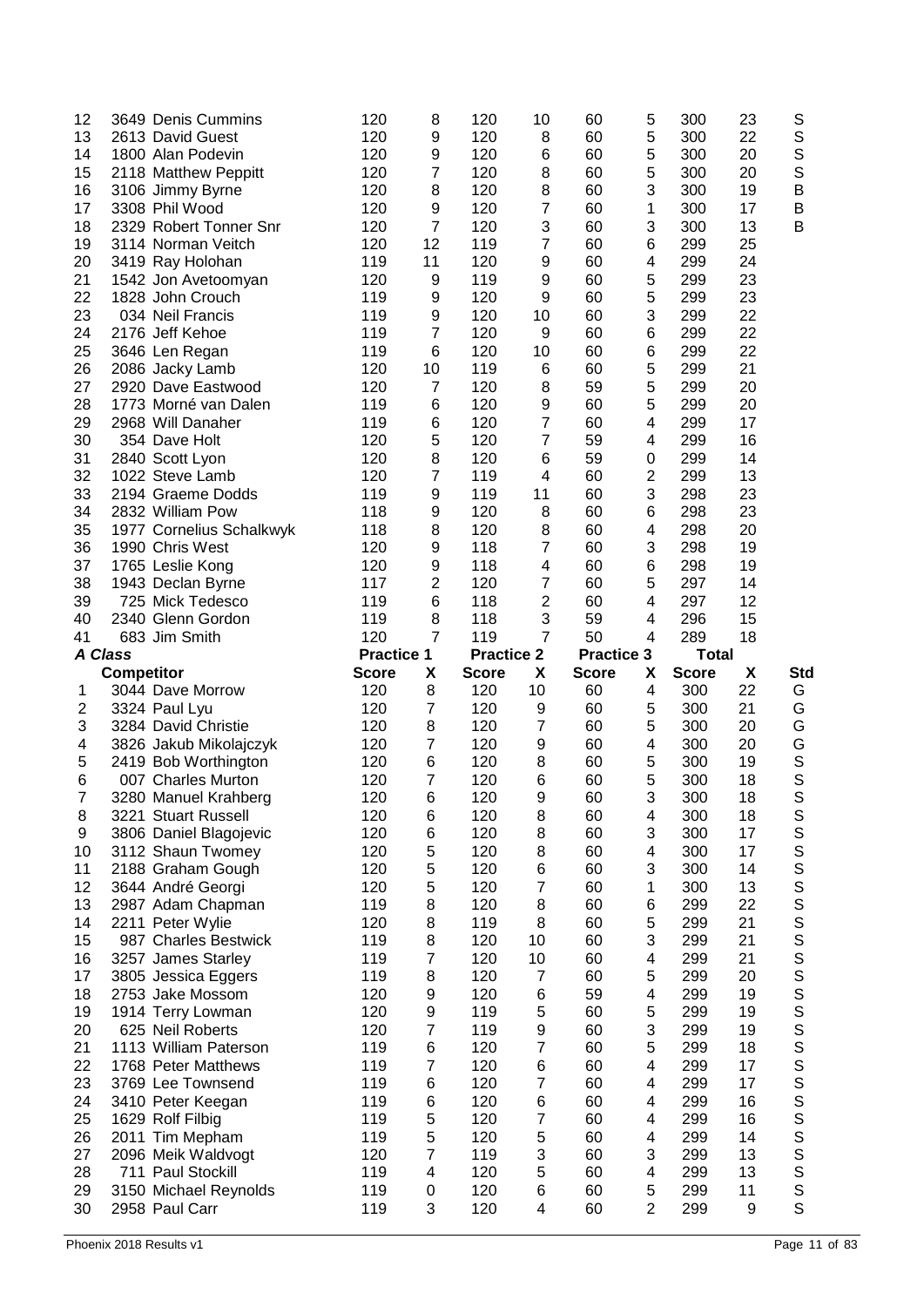| 31                      |                   | 3572 Laura Warwick                     | 120               | $\overline{c}$               | 119               | 3                   | 60                | 1                                | 299          | 6                    | S                |
|-------------------------|-------------------|----------------------------------------|-------------------|------------------------------|-------------------|---------------------|-------------------|----------------------------------|--------------|----------------------|------------------|
| 32                      |                   | 1265 Dietmar Hönersch                  | 118               | 4                            | 120               | 6                   | 60                | 6                                | 298          | 16                   | B                |
| 33                      |                   | 2094 Martin Steinke                    | 119               | 5                            | 119               | 8                   | 60                | $\boldsymbol{2}$                 | 298          | 15                   | B                |
| 34                      |                   | 2346 Alan Wragg                        | 119               | $\overline{\mathbf{c}}$      | 119               | $\boldsymbol{2}$    | 60                | 3                                | 298          | 7                    | B                |
| 35                      |                   | 2642 Shaun Trout                       | 120               | 9                            | 118               | 8                   | 59                | $\mathbf 2$                      | 297          | 19                   |                  |
| 36                      |                   | 2641 Rachel Goldsworthy                | 118               | 5                            | 119               | 8                   | 60                | 5                                | 297          | 18                   |                  |
| 37                      |                   | 2110 Ian Price                         | 119               | 8                            | 119               | 6                   | 59                | 3                                | 297          | 17                   |                  |
| 38                      |                   | 283 Doug Green                         | 119               | 8                            | 118               | 5                   | 60                | 4                                | 297          | 17                   |                  |
| 39                      |                   | 1436 Bruno Blüße                       | 118               | 6                            | 119               | 6                   | 60                | 4                                | 297          | 16                   |                  |
| 40                      |                   | 2124 Steve Denton                      | 119               | 6                            | 118               | $\overline{7}$      | 60                | $\mathbf 2$                      | 297          | 15                   |                  |
| 41                      |                   | 2900 Helen Hay                         | 118               | 6                            | 119               | 6                   | 60                | 3                                | 297          | 15                   |                  |
| 42                      |                   | 2965 Toby O'Brien                      | 117               | 4                            | 120               | 5                   | 60                | 4                                | 297          | 13                   |                  |
| 43                      |                   | 3271 David Cully                       | 119               | 4                            | 118               | 5                   | 60                | 3                                | 297          | 12                   |                  |
| 44                      |                   | 821 Trevor Williams                    | 120               | 2                            | 118               | 3                   | 59                | $\boldsymbol{0}$                 | 297          | 5                    |                  |
| 45                      |                   | 2901 Fraser Hay                        | 117               | 6                            | 119               | $\overline{7}$      | 60                | 3                                | 296          | 16                   |                  |
| 46                      |                   | 760 William Vaughan                    | 119               | 5                            | 118               | 5                   | 59                | 4                                | 296          | 14                   |                  |
| 47                      |                   | 3647 Les Walker                        | 117               | 5                            | 119               | 4                   | 60                | 4                                | 296          | 13                   |                  |
|                         |                   | 1569 Chris McLean                      |                   |                              |                   |                     |                   |                                  |              |                      |                  |
| 48                      |                   |                                        | 119               | 5                            | 118               | 3                   | 59                | $\mathbf 2$                      | 296          | 10                   |                  |
| 49                      |                   | 3762 Alan Hopkins                      | 118               | 3                            | 118               | 4                   | 60                | 3                                | 296          | 10                   |                  |
| 50                      |                   | 3427 Malcolm Quigley                   | 120               | 4                            | 117               | 4                   | 59                | 1                                | 296          | 9                    |                  |
| 51                      |                   | 1322 Fred Cooke                        | 120               | 4                            | 116               | 3                   | 60                | $\overline{2}$                   | 296          | 9                    |                  |
| 52                      |                   | 3807 Andrew O'Gorman                   | 118               | 8                            | 117               | 6                   | 60                | $\overline{2}$                   | 295          | 16                   |                  |
| 53                      |                   | 030 Alan Barker                        | 119               | 4                            | 118               | 6                   | 58                | 3                                | 295          | 13                   |                  |
| 54                      |                   | 937 Gavin Milligan                     | 117               | 3                            | 118               | 6                   | 60                | 2                                | 295          | 11                   |                  |
| 55                      |                   | 2752 Bryan Hall                        | 117               | 3                            | 118               | 6                   | 59                | 3                                | 294          | 12                   |                  |
| 56                      |                   | 450 David Lees                         | 119               | $\overline{c}$               | 116               | 3                   | 59                | $\overline{c}$                   | 294          | $\overline{7}$       |                  |
| 57                      |                   | 1320 Darren Squire                     | 115               | $\overline{\mathbf{4}}$      | 119               | 3                   | 59                | 4                                | 293          | 11                   |                  |
| 58                      |                   | 1100 Lara Bestwick                     | 116               | 3                            | 115               | 4                   | 59                | 3                                | 290          | 10                   |                  |
| 59                      |                   | 688 Steve Smoothy                      | 117               | 4                            | 114               | 1                   | 58                | $\mathbf 2$                      | 289          | $\overline{7}$       |                  |
| 60                      |                   | 3252 Robert Tonner                     | 119               | 6                            | 108               | $\overline{7}$      | 59                | 1                                | 286          | 14                   |                  |
| 61                      |                   | 2899 Tony Philpott                     | 117               | 4                            | 118               | 4                   | 50                | $\mathbf 2$                      | 285          | 10                   |                  |
| 62                      |                   | 1291 Robert Illius                     | 107               | 5                            | 118               | 6                   | 59                | 4                                | 284          | 15                   |                  |
|                         |                   | 284 Paul Green                         |                   |                              |                   |                     |                   |                                  |              |                      |                  |
| 63                      |                   |                                        | 117               | 1                            | 116               | $\overline{2}$      | 49                | $\mathbf 2$                      | 282          | 5                    |                  |
| 64                      |                   | 3256 Malcolm Stewart                   | 119               | 5                            | 99                | 6                   | 60                | $\overline{2}$                   | 278          | 13                   |                  |
| 65                      |                   | 553 Colin Oswald                       | 118               | 7                            | 118               | 3                   | 39                | 1                                | 275          | 11                   |                  |
| 66                      |                   | 3562 David Parsons                     | 117               | 5                            | 94                | $\mathbf 0$         | 57                | 0                                | 268          | 5                    |                  |
| 67                      |                   | 3086 Derek Hinchcliffe                 | 91                | $\mathbf 0$                  | 96                | 1                   | 55                | 0                                | 242          | 1                    |                  |
| <b>B</b> Class          |                   |                                        | <b>Practice 1</b> |                              | <b>Practice 2</b> |                     | <b>Practice 3</b> |                                  | <b>Total</b> |                      |                  |
|                         | <b>Competitor</b> |                                        | <b>Score</b>      | х                            | <b>Score</b>      | x                   | <b>Score</b>      | X                                | <b>Score</b> | X                    | Std              |
| $\mathbf{1}$            |                   | 929 Peter Ryder                        | 120               | 5                            | 119               | $\mathbf{2}$        | 60                | 1                                | 299          | 8                    | G                |
| $\overline{\mathbf{c}}$ |                   | 590 Nigel Porter                       | 119               | 6                            | 119               | $\overline{7}$      | 60                | 5                                | 298          | 18                   | $\mathbf S$      |
| 3                       |                   | 1949 Maurice Leishman                  | 120               | $\overline{7}$               | 118               | 8                   | 60                | $\boldsymbol{2}$                 | 298          | 17                   | $\mathbb S$      |
| 4                       |                   | 3804 Stephen Wall                      | 120               | 6                            | 118               | $\overline{7}$      | 60                | 3                                | 298          | 16                   |                  |
| 5                       |                   | 288 Kenneth Green                      | 118               | 3                            | 120               | 6                   | 60                | 5                                | 298          | 14                   | S                |
| 6                       |                   | 2143 Joseph Parker                     | 118               |                              | 120               | 3                   | 60                | $\overline{c}$                   | 298          | 10                   | S                |
| 7                       |                   | 256 John Garnett                       | 119               | 5<br>3                       | 119               | 3                   | 60                | $\overline{c}$                   | 298          | 8                    |                  |
| 8                       |                   | 3156 Trevor Maund                      | 120               | 3                            | 118               | 5                   | 59                | 1                                | 297          | 9                    |                  |
| 9                       |                   | 1784 Jason Croxon                      | 119               | 3                            | 119               | 6                   | 59                | 0                                | 297          | 9                    | S<br>S<br>S<br>S |
| 10                      |                   | 3862 Richard Hill                      | 118               | 3                            | 119               | 4                   | 60                | $\boldsymbol{2}$                 | 297          | 9                    |                  |
| 11                      |                   | 2095 Andreas Steinke                   | 119               |                              | 118               | $\overline{c}$      | 60                | 3                                | 297          | $\overline{7}$       | S                |
|                         |                   |                                        |                   | $\overline{c}$               |                   |                     |                   |                                  |              |                      | S                |
| 12                      |                   | 3103 Stuart Smithson                   | 118               | $\,6$                        | 118               | 3                   | 60                | $\boldsymbol{2}$                 | 296          | 11<br>13             | $\mathsf{S}$     |
| 13                      |                   | 1243 Shane Dinkin                      | 119               | 4                            | 116               | 3                   | 60                | 6                                | 295          |                      | B                |
| 14                      |                   | 3686 Miles Herridge                    | 116               | 3                            | 120               | 8                   | 59                | 1                                | 295          | 12<br>$\overline{7}$ | B<br>B           |
| 15                      |                   | 3810 Val Gavin                         | 119               | 4                            | 116               | 1                   | 60                | $\mathbf 2$                      | 295          |                      |                  |
| 16                      |                   | 3837 Simon Raffery                     | 115               | $\boldsymbol{0}$             | 119               | $\overline{7}$      | 60                | 3                                | 294          | 10                   |                  |
| 17                      |                   | 850 Derek Yates                        | 117               | 4                            | 117               | $\overline{c}$      | 60                | 3                                | 294          | 9                    |                  |
| 18                      |                   | 3458 Noel Maguire                      | 118               | $\overline{c}$               | 117               | 1                   | 59                | 0                                | 294          | 3                    |                  |
| 19                      |                   | 2336 Andrew Hayes                      | 118               | 5                            | 116               | 3                   | 59                | $\overline{c}$                   | 293          | 10                   |                  |
| 20                      |                   | 3676 Emma Robinson                     | 112               | $\overline{c}$               | 119               | $\overline{7}$      | 60                | 4                                | 291          | 13                   |                  |
| 21                      |                   | 3824 Gareth Kerr                       | 117               | 1                            | 114               | 4                   | 60                | 3                                | 291          | 8                    |                  |
| 22<br>23                |                   | 3820 Max Herridge<br>3875 David Sprigg | 115<br>115        | $\overline{\mathbf{c}}$<br>3 | 118<br>117        | 4<br>$\overline{2}$ | 58<br>59          | $\overline{c}$<br>$\overline{2}$ | 291<br>291   | 8<br>$\overline{7}$  |                  |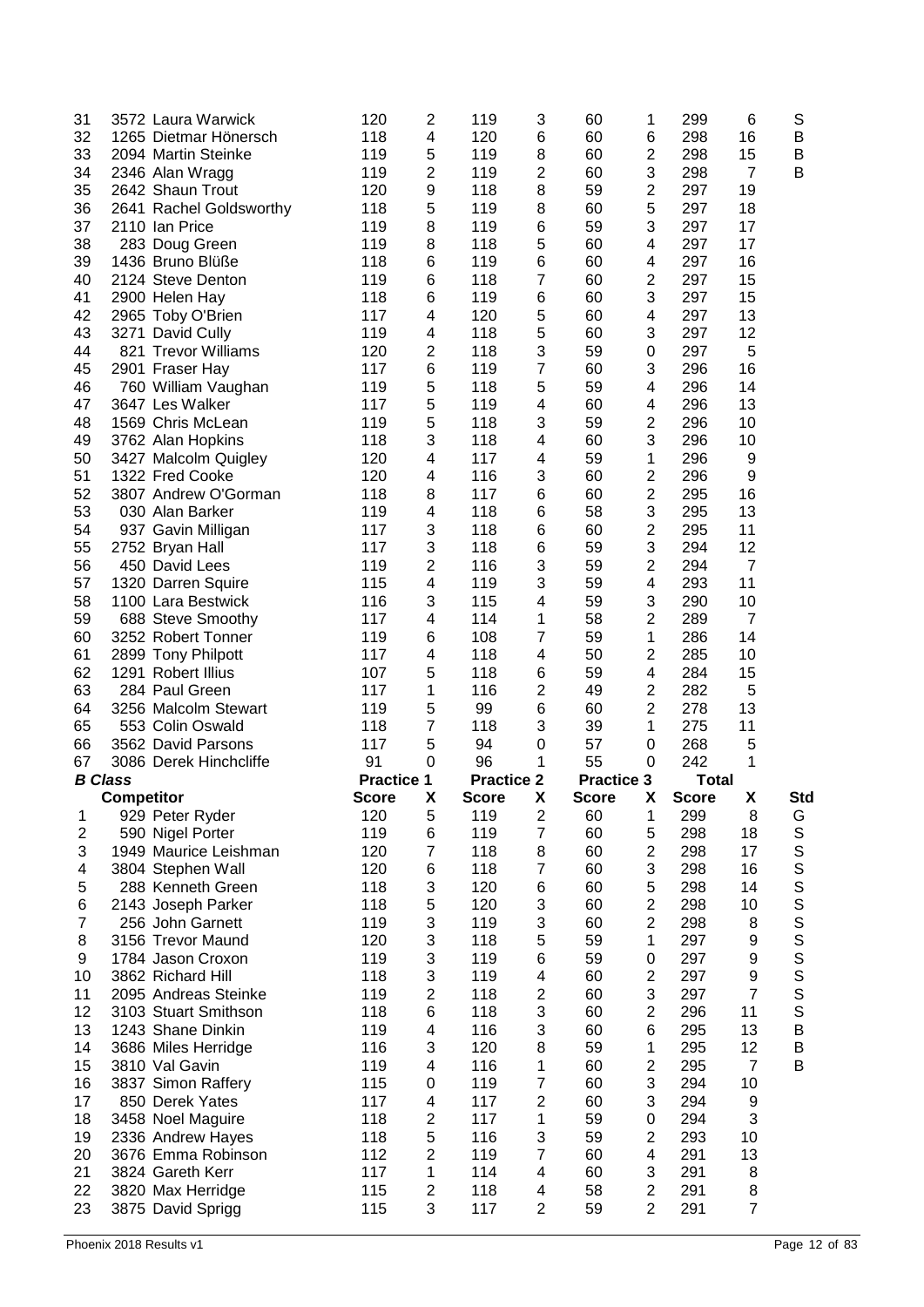| 24 | 3358 Steven Christian | 111 | 0              | 119 | 5 | 60 | 4 | 290 | 9  |
|----|-----------------------|-----|----------------|-----|---|----|---|-----|----|
| 25 | 1271 Anne Milke       | 118 | 4              | 115 | 3 | 56 | 2 | 289 | 9  |
| 26 | 3035 Jan Hinchcliffe  | 112 | 2              | 117 | 1 | 59 | 3 | 288 | 6  |
| 27 | 3444 Jason Bentley    | 112 | 3              | 116 | 3 | 59 | 2 | 287 | 8  |
| 28 | 3691 Carl Welton      | 111 | 2              | 117 | 2 | 59 | 2 | 287 | 6  |
| 29 | 3100 Brittany Pugh    | 118 | 6              | 107 | 5 | 60 | 3 | 285 | 14 |
| 30 | 2032 Sara Taket       | 120 | 9              | 106 | 2 | 59 | 0 | 285 | 11 |
| 31 | 2889 Peter Cousar     | 114 | $\overline{2}$ | 110 | 2 | 59 | 5 | 283 | 9  |
| 32 | 2221 Mario Madden     | 118 | 4              | 116 | 2 | 49 |   | 283 | 7  |
| 33 | 1866 Carl Roberts     | 119 | 4              | 105 | 2 | 58 | 0 | 282 | 6  |
| 34 | 3434 Darren Wheatley  | 108 | $\Omega$       | 114 | 1 | 60 | ◢ | 282 | 2  |
| 35 | 1580 David Hamilton   | 117 | 3              | 105 | 0 | 53 | 0 | 275 | 3  |
| 36 | 1822 Donald Robertson | 106 | $\Omega$       | 105 | 4 | 60 | 1 | 271 | 5  |
| 37 | 3795 Benjamin Kidd    | 113 | 2              | 93  | 2 | 58 | 2 | 264 | 6  |
|    |                       |     |                |     |   |    |   |     |    |

# **0703 - Timed & Precision 1 GRCF Open**

|    |                          | <b>Practice 1</b> |    | <b>Practice 2</b> |    | <b>Practice 3</b> |                           | Total        |    |     |
|----|--------------------------|-------------------|----|-------------------|----|-------------------|---------------------------|--------------|----|-----|
|    | <b>Competitor</b>        | <b>Score</b>      | X  | <b>Score</b>      | X  | <b>Score</b>      | $\boldsymbol{\mathsf{x}}$ | <b>Score</b> | X  | Std |
| 1  | 248 Dale Foster          | 120               | 6  | 120               | 8  | 60                | 5                         | 300          | 19 | G   |
| 2  | 2987 Adam Chapman        | 119               | 8  | 120               | 11 | 60                | 6                         | 299          | 25 | S   |
| 3  | 3466 Peter Radcliffe     | 119               | 8  | 120               | 6  | 60                | 5                         | 299          | 19 | S   |
| 4  | 3428 Steve Lane          | 119               | 2  | 120               | 7  | 60                |                           | 299          | 10 | S   |
| 5  | 657 Graham Searle        | 120               | 7  | 119               | 4  | 59                | 4                         | 298          | 15 | B   |
| 6  | 625 Neil Roberts         | 119               | 4  | 119               | 3  | 60                | 5                         | 298          | 12 | B   |
| 7  | 243 Paul Flanagan        | 119               | 10 | 120               | 7  | 58                |                           | 297          | 18 |     |
| 8  | 1773 Morné van Dalen     | 118               | 6  | 119               | 7  | 60                | 3                         | 297          | 16 |     |
| 9  | 2140 Andrew Davenport    | 119               | 7  | 118               | 4  | 60                |                           | 297          | 12 |     |
| 10 | 3762 Alan Hopkins        | 119               | 4  | 118               | 6  | 60                |                           | 297          | 11 |     |
| 11 | 3423 Tim Smart           | 117               | 6  | 119               | 8  | 60                | 5                         | 296          | 19 |     |
| 12 | 193 Colin Delahoy        | 119               | 6  | 117               | 3  | 60                | 3                         | 296          | 12 |     |
| 13 | 3868 Tim Price           | 119               | 8  | 118               | 1  | 58                | 0                         | 295          | 9  |     |
| 14 | 3446 Peter Spink         | 116               | 1  | 119               | 4  | 60                | 4                         | 295          | 9  |     |
| 15 | 1243 Shane Dinkin        | 118               | 1  | 118               | 4  | 58                |                           | 294          | 6  |     |
| 16 | 1821 Campbell Muir       | 111               | 0  | 120               | 3  | 60                |                           | 291          | 4  |     |
| 17 | 2841 Frances Graham      | 120               | 3  | 116               | 3  | 50                | 4                         | 286          | 10 |     |
| 18 | 3767 Charles Horner      | 117               | 7  | 108               | 6  | 60                | 3                         | 285          | 16 |     |
| 19 | 035 Chris Barnett        | 118               | 3  | 108               | 2  | 59                |                           | 285          | 6  |     |
| 20 | 165 Stefan Cowling       | 118               | 0  | 117               | 2  | 50                | 2                         | 285          | 4  |     |
| 21 | 3113 Mark Geldard        | 117               | 2  | 119               | 5  | 48                | 3                         | 284          | 10 |     |
| 22 | 2647 Christopher Jackson | 120               | 5  | 119               | 4  | 30                | 3                         | 269          | 12 |     |
| 23 | 282 David Green          | 119               | 2  | 79                | 1  | 60                | 2                         | 258          | 5  |     |

### **0704 - Timed & Precision 1 GRCF Classic**

|    |                        | <b>Practice 1</b> |    | <b>Practice 2</b> |    | <b>Practice 3</b> |   | Total        |    |     |
|----|------------------------|-------------------|----|-------------------|----|-------------------|---|--------------|----|-----|
|    | <b>Competitor</b>      | <b>Score</b>      | X  | <b>Score</b>      | X  | <b>Score</b>      | X | <b>Score</b> | X  | Std |
|    | 3257 James Starley     | 120               | 10 | 120               | 5  | 60                | 3 | 300          | 18 | G   |
| 2  | 2096 Meik Waldvogt     | 120               | 5  | 120               | 5  | 60                | 2 | 300          | 12 | G   |
| 3  | 1800 Alan Podevin      | 120               | 8  | 119               | 8  | 60                | 5 | 299          | 21 | S   |
| 4  | 034 Neil Francis       | 119               | 7  | 120               | 10 | 60                | 4 | 299          | 21 | S   |
| 5  | 725 Mick Tedesco       | 119               | 5  | 120               | 8  | 60                | 4 | 299          | 17 | S   |
| 6  | 354 Dave Holt          | 119               | 3  | 120               | 9  | 60                | 5 | 299          | 17 | S   |
|    | 2753 Jake Mossom       | 120               | 7  | 118               | 6  | 60                | 3 | 298          | 16 | B   |
| 8  | 1765 Leslie Kong       | 118               | 5  | 120               | 7  | 60                | 2 | 298          | 14 | B   |
| 9  | 3797 Daniel Taylor     | 118               | 5  | 120               | 3  | 59                | 4 | 297          | 12 |     |
| 10 | 987 Charles Bestwick   | 119               | 3  | 118               | 4  | 60                | 3 | 297          | 10 |     |
| 11 | 3267 Keith Kilvington  | 116               | 4  | 120               | 8  | 60                | 6 | 296          | 18 |     |
| 12 | 683 Jim Smith          | 118               | 3  | 118               | 8  | 60                | 5 | 296          | 16 |     |
| 13 | 2538 David Fitzpatrick | 120               | 5  | 117               | 6  | 59                | 3 | 296          | 14 |     |
| 14 | 1097 Steve Bushnall    | 118               | 4  | 118               | 4  | 60                | 4 | 296          | 12 |     |
| 15 | 1493 Alan Smith        | 116               | 1  | 119               | 3  | 60                | 3 | 295          | 7  |     |
| 16 | 3350 Miro Markvart     | 117               | 4  | 118               | 5  | 59                | 3 | 294          | 12 |     |
| 17 | 2752 Bryan Hall        | 118               | 4  | 116               | 3  | 60                | 3 | 294          | 10 |     |
|    |                        |                   |    |                   |    |                   |   |              |    |     |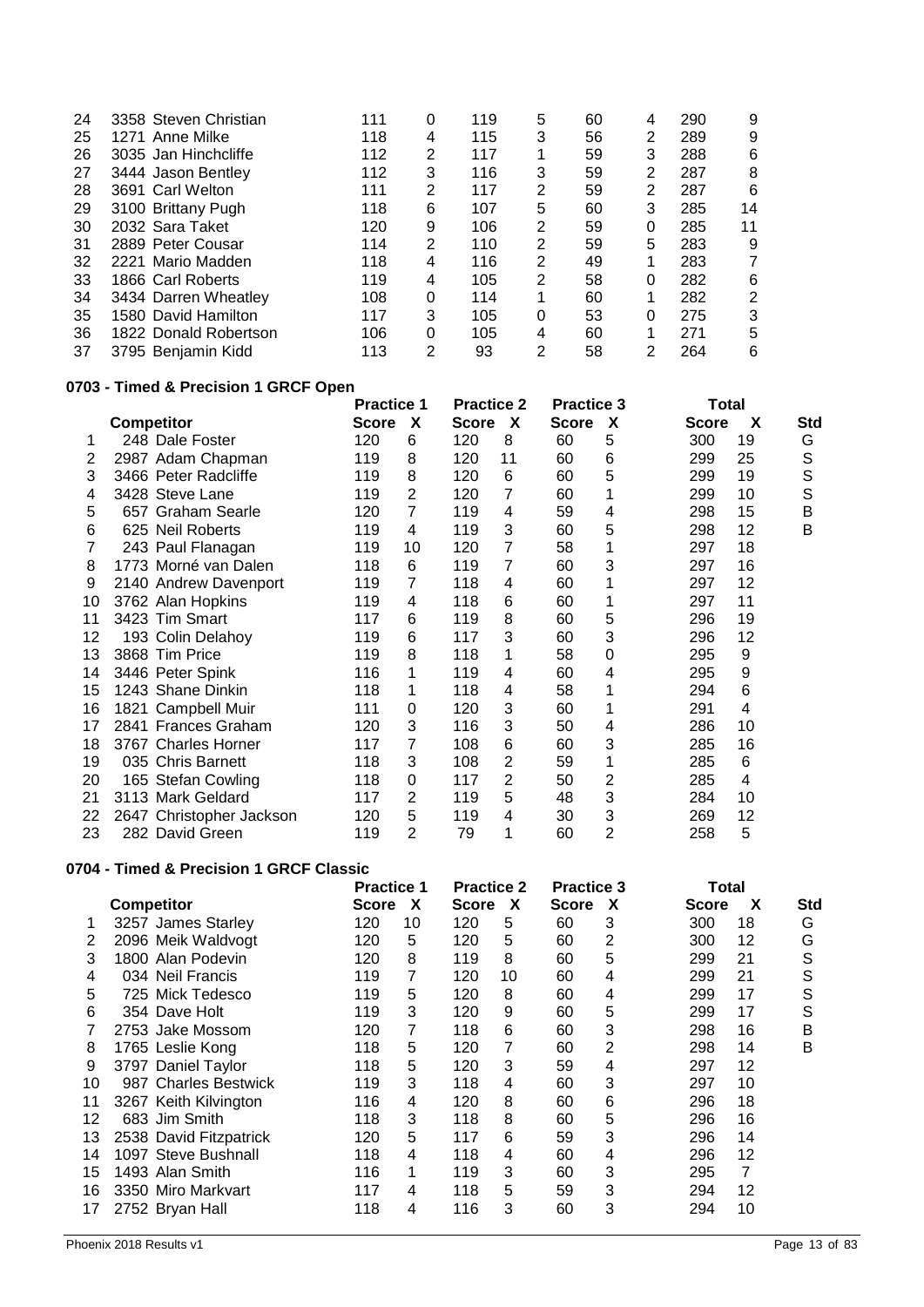| 18 | 849 Brian Yard        | 115 | 5 | 118 | 4 | 60 | 3 | 293 | 12 |
|----|-----------------------|-----|---|-----|---|----|---|-----|----|
| 19 | 210 Paul Drake        | 115 | 2 | 118 | 5 | 59 | 3 | 292 | 10 |
| 20 | 937 Gavin Milligan    | 116 | 3 | 116 |   | 60 | 3 | 292 | 7  |
| 21 | 3572 Laura Warwick    | 115 |   | 117 | 3 | 60 | 3 | 292 | 7  |
| 22 | 850 Derek Yates       | 114 | 2 | 117 | 3 | 60 | 3 | 291 | 8  |
| 23 | 3069 Pauline Daniells | 115 |   | 114 | 2 | 58 | 1 | 287 | 3  |
| 24 | 2537 Paul Nicol       | 113 |   | 114 | 4 | 57 |   | 284 | 6  |
| 25 | 1299 Jane Caruana     | 108 | 0 | 112 | 3 | 60 | 3 | 280 | 6  |
| 26 | 382 Martin Isterling  | 103 | 1 | 96  | 0 | 55 | 0 | 254 |    |
| 27 | 3165 Victor Dauppe    | 107 |   | 50  | 0 | 55 | 2 | 212 | 3  |
|    |                       |     |   |     |   |    |   |     |    |

## **0721 - Timed & Precision 1 LBP Open**

|                      | <b>Score</b>                                                                                                                                                                                                                                                                                                                                                                                                                                                                                                                                                                                                                                                                                                                                                                                                                                                                                                                                          | X                                                                                                                                                                                                                                                                                              | <b>Score</b>                                                                                                                                                                                                                                                                                                                        | X                                                                                                                                                                                                                                                                                              | <b>Score</b>                                                                                                                                                                                                                                                                                           | X                                                                                                                                                                                                                                                          | <b>Score</b>                                                                                                                                                                                                                                                                                                                                           | X                                                                                                                                                                                                                                                                                                      | Std                                                                                                                                                                                                                                                                                                              |
|----------------------|-------------------------------------------------------------------------------------------------------------------------------------------------------------------------------------------------------------------------------------------------------------------------------------------------------------------------------------------------------------------------------------------------------------------------------------------------------------------------------------------------------------------------------------------------------------------------------------------------------------------------------------------------------------------------------------------------------------------------------------------------------------------------------------------------------------------------------------------------------------------------------------------------------------------------------------------------------|------------------------------------------------------------------------------------------------------------------------------------------------------------------------------------------------------------------------------------------------------------------------------------------------|-------------------------------------------------------------------------------------------------------------------------------------------------------------------------------------------------------------------------------------------------------------------------------------------------------------------------------------|------------------------------------------------------------------------------------------------------------------------------------------------------------------------------------------------------------------------------------------------------------------------------------------------|--------------------------------------------------------------------------------------------------------------------------------------------------------------------------------------------------------------------------------------------------------------------------------------------------------|------------------------------------------------------------------------------------------------------------------------------------------------------------------------------------------------------------------------------------------------------------|--------------------------------------------------------------------------------------------------------------------------------------------------------------------------------------------------------------------------------------------------------------------------------------------------------------------------------------------------------|--------------------------------------------------------------------------------------------------------------------------------------------------------------------------------------------------------------------------------------------------------------------------------------------------------|------------------------------------------------------------------------------------------------------------------------------------------------------------------------------------------------------------------------------------------------------------------------------------------------------------------|
| 3428 Steve Lane      | 120                                                                                                                                                                                                                                                                                                                                                                                                                                                                                                                                                                                                                                                                                                                                                                                                                                                                                                                                                   | 8                                                                                                                                                                                                                                                                                              | 120                                                                                                                                                                                                                                                                                                                                 | 5                                                                                                                                                                                                                                                                                              | 60                                                                                                                                                                                                                                                                                                     | 4                                                                                                                                                                                                                                                          | 300                                                                                                                                                                                                                                                                                                                                                    | 17                                                                                                                                                                                                                                                                                                     | G                                                                                                                                                                                                                                                                                                                |
| 358 William Horne    | 120                                                                                                                                                                                                                                                                                                                                                                                                                                                                                                                                                                                                                                                                                                                                                                                                                                                                                                                                                   | 3                                                                                                                                                                                                                                                                                              | 120                                                                                                                                                                                                                                                                                                                                 | 6                                                                                                                                                                                                                                                                                              | 60                                                                                                                                                                                                                                                                                                     | 3                                                                                                                                                                                                                                                          | 300                                                                                                                                                                                                                                                                                                                                                    | 12                                                                                                                                                                                                                                                                                                     | G                                                                                                                                                                                                                                                                                                                |
| 2330 Robert J Tonner | 120                                                                                                                                                                                                                                                                                                                                                                                                                                                                                                                                                                                                                                                                                                                                                                                                                                                                                                                                                   | 8                                                                                                                                                                                                                                                                                              | 119                                                                                                                                                                                                                                                                                                                                 | 7                                                                                                                                                                                                                                                                                              | 60                                                                                                                                                                                                                                                                                                     | 4                                                                                                                                                                                                                                                          | 299                                                                                                                                                                                                                                                                                                                                                    | 19                                                                                                                                                                                                                                                                                                     | $\mathbb S$                                                                                                                                                                                                                                                                                                      |
|                      | 119                                                                                                                                                                                                                                                                                                                                                                                                                                                                                                                                                                                                                                                                                                                                                                                                                                                                                                                                                   | $\overline{7}$                                                                                                                                                                                                                                                                                 | 120                                                                                                                                                                                                                                                                                                                                 | 9                                                                                                                                                                                                                                                                                              | 59                                                                                                                                                                                                                                                                                                     | $\overline{2}$                                                                                                                                                                                                                                             | 298                                                                                                                                                                                                                                                                                                                                                    | 18                                                                                                                                                                                                                                                                                                     | $\sf B$                                                                                                                                                                                                                                                                                                          |
| 2055 Jonnie Cormie   | 118                                                                                                                                                                                                                                                                                                                                                                                                                                                                                                                                                                                                                                                                                                                                                                                                                                                                                                                                                   | $\overline{7}$                                                                                                                                                                                                                                                                                 | 120                                                                                                                                                                                                                                                                                                                                 | 8                                                                                                                                                                                                                                                                                              | 60                                                                                                                                                                                                                                                                                                     | 3                                                                                                                                                                                                                                                          | 298                                                                                                                                                                                                                                                                                                                                                    | 18                                                                                                                                                                                                                                                                                                     | $\sf B$                                                                                                                                                                                                                                                                                                          |
| 3114 Norman Veitch   | 118                                                                                                                                                                                                                                                                                                                                                                                                                                                                                                                                                                                                                                                                                                                                                                                                                                                                                                                                                   | 4                                                                                                                                                                                                                                                                                              | 120                                                                                                                                                                                                                                                                                                                                 |                                                                                                                                                                                                                                                                                                | 60                                                                                                                                                                                                                                                                                                     | 5                                                                                                                                                                                                                                                          | 298                                                                                                                                                                                                                                                                                                                                                    | 17                                                                                                                                                                                                                                                                                                     | $\sf B$                                                                                                                                                                                                                                                                                                          |
| 632 John Robinson    | 118                                                                                                                                                                                                                                                                                                                                                                                                                                                                                                                                                                                                                                                                                                                                                                                                                                                                                                                                                   | 6                                                                                                                                                                                                                                                                                              | 120                                                                                                                                                                                                                                                                                                                                 | 6                                                                                                                                                                                                                                                                                              | 60                                                                                                                                                                                                                                                                                                     | 4                                                                                                                                                                                                                                                          |                                                                                                                                                                                                                                                                                                                                                        | 16                                                                                                                                                                                                                                                                                                     | $\sf B$                                                                                                                                                                                                                                                                                                          |
|                      |                                                                                                                                                                                                                                                                                                                                                                                                                                                                                                                                                                                                                                                                                                                                                                                                                                                                                                                                                       |                                                                                                                                                                                                                                                                                                |                                                                                                                                                                                                                                                                                                                                     | 4                                                                                                                                                                                                                                                                                              |                                                                                                                                                                                                                                                                                                        | 4                                                                                                                                                                                                                                                          |                                                                                                                                                                                                                                                                                                                                                        |                                                                                                                                                                                                                                                                                                        | B                                                                                                                                                                                                                                                                                                                |
|                      |                                                                                                                                                                                                                                                                                                                                                                                                                                                                                                                                                                                                                                                                                                                                                                                                                                                                                                                                                       |                                                                                                                                                                                                                                                                                                |                                                                                                                                                                                                                                                                                                                                     |                                                                                                                                                                                                                                                                                                |                                                                                                                                                                                                                                                                                                        | 4                                                                                                                                                                                                                                                          |                                                                                                                                                                                                                                                                                                                                                        |                                                                                                                                                                                                                                                                                                        |                                                                                                                                                                                                                                                                                                                  |
|                      |                                                                                                                                                                                                                                                                                                                                                                                                                                                                                                                                                                                                                                                                                                                                                                                                                                                                                                                                                       |                                                                                                                                                                                                                                                                                                |                                                                                                                                                                                                                                                                                                                                     |                                                                                                                                                                                                                                                                                                |                                                                                                                                                                                                                                                                                                        |                                                                                                                                                                                                                                                            |                                                                                                                                                                                                                                                                                                                                                        | 14                                                                                                                                                                                                                                                                                                     |                                                                                                                                                                                                                                                                                                                  |
|                      |                                                                                                                                                                                                                                                                                                                                                                                                                                                                                                                                                                                                                                                                                                                                                                                                                                                                                                                                                       |                                                                                                                                                                                                                                                                                                |                                                                                                                                                                                                                                                                                                                                     |                                                                                                                                                                                                                                                                                                |                                                                                                                                                                                                                                                                                                        |                                                                                                                                                                                                                                                            |                                                                                                                                                                                                                                                                                                                                                        |                                                                                                                                                                                                                                                                                                        |                                                                                                                                                                                                                                                                                                                  |
|                      |                                                                                                                                                                                                                                                                                                                                                                                                                                                                                                                                                                                                                                                                                                                                                                                                                                                                                                                                                       |                                                                                                                                                                                                                                                                                                |                                                                                                                                                                                                                                                                                                                                     |                                                                                                                                                                                                                                                                                                |                                                                                                                                                                                                                                                                                                        |                                                                                                                                                                                                                                                            |                                                                                                                                                                                                                                                                                                                                                        |                                                                                                                                                                                                                                                                                                        |                                                                                                                                                                                                                                                                                                                  |
|                      |                                                                                                                                                                                                                                                                                                                                                                                                                                                                                                                                                                                                                                                                                                                                                                                                                                                                                                                                                       |                                                                                                                                                                                                                                                                                                |                                                                                                                                                                                                                                                                                                                                     |                                                                                                                                                                                                                                                                                                |                                                                                                                                                                                                                                                                                                        |                                                                                                                                                                                                                                                            |                                                                                                                                                                                                                                                                                                                                                        |                                                                                                                                                                                                                                                                                                        |                                                                                                                                                                                                                                                                                                                  |
|                      |                                                                                                                                                                                                                                                                                                                                                                                                                                                                                                                                                                                                                                                                                                                                                                                                                                                                                                                                                       |                                                                                                                                                                                                                                                                                                |                                                                                                                                                                                                                                                                                                                                     |                                                                                                                                                                                                                                                                                                |                                                                                                                                                                                                                                                                                                        |                                                                                                                                                                                                                                                            |                                                                                                                                                                                                                                                                                                                                                        |                                                                                                                                                                                                                                                                                                        |                                                                                                                                                                                                                                                                                                                  |
|                      |                                                                                                                                                                                                                                                                                                                                                                                                                                                                                                                                                                                                                                                                                                                                                                                                                                                                                                                                                       |                                                                                                                                                                                                                                                                                                |                                                                                                                                                                                                                                                                                                                                     |                                                                                                                                                                                                                                                                                                |                                                                                                                                                                                                                                                                                                        |                                                                                                                                                                                                                                                            |                                                                                                                                                                                                                                                                                                                                                        |                                                                                                                                                                                                                                                                                                        |                                                                                                                                                                                                                                                                                                                  |
|                      |                                                                                                                                                                                                                                                                                                                                                                                                                                                                                                                                                                                                                                                                                                                                                                                                                                                                                                                                                       |                                                                                                                                                                                                                                                                                                |                                                                                                                                                                                                                                                                                                                                     |                                                                                                                                                                                                                                                                                                |                                                                                                                                                                                                                                                                                                        |                                                                                                                                                                                                                                                            |                                                                                                                                                                                                                                                                                                                                                        |                                                                                                                                                                                                                                                                                                        |                                                                                                                                                                                                                                                                                                                  |
|                      |                                                                                                                                                                                                                                                                                                                                                                                                                                                                                                                                                                                                                                                                                                                                                                                                                                                                                                                                                       |                                                                                                                                                                                                                                                                                                |                                                                                                                                                                                                                                                                                                                                     |                                                                                                                                                                                                                                                                                                |                                                                                                                                                                                                                                                                                                        |                                                                                                                                                                                                                                                            |                                                                                                                                                                                                                                                                                                                                                        |                                                                                                                                                                                                                                                                                                        | <b>Std</b>                                                                                                                                                                                                                                                                                                       |
|                      |                                                                                                                                                                                                                                                                                                                                                                                                                                                                                                                                                                                                                                                                                                                                                                                                                                                                                                                                                       |                                                                                                                                                                                                                                                                                                |                                                                                                                                                                                                                                                                                                                                     |                                                                                                                                                                                                                                                                                                |                                                                                                                                                                                                                                                                                                        |                                                                                                                                                                                                                                                            |                                                                                                                                                                                                                                                                                                                                                        |                                                                                                                                                                                                                                                                                                        | S                                                                                                                                                                                                                                                                                                                |
|                      |                                                                                                                                                                                                                                                                                                                                                                                                                                                                                                                                                                                                                                                                                                                                                                                                                                                                                                                                                       |                                                                                                                                                                                                                                                                                                |                                                                                                                                                                                                                                                                                                                                     |                                                                                                                                                                                                                                                                                                |                                                                                                                                                                                                                                                                                                        |                                                                                                                                                                                                                                                            |                                                                                                                                                                                                                                                                                                                                                        |                                                                                                                                                                                                                                                                                                        | $\mathbb S$                                                                                                                                                                                                                                                                                                      |
|                      |                                                                                                                                                                                                                                                                                                                                                                                                                                                                                                                                                                                                                                                                                                                                                                                                                                                                                                                                                       |                                                                                                                                                                                                                                                                                                |                                                                                                                                                                                                                                                                                                                                     |                                                                                                                                                                                                                                                                                                |                                                                                                                                                                                                                                                                                                        |                                                                                                                                                                                                                                                            |                                                                                                                                                                                                                                                                                                                                                        |                                                                                                                                                                                                                                                                                                        | S                                                                                                                                                                                                                                                                                                                |
|                      |                                                                                                                                                                                                                                                                                                                                                                                                                                                                                                                                                                                                                                                                                                                                                                                                                                                                                                                                                       |                                                                                                                                                                                                                                                                                                |                                                                                                                                                                                                                                                                                                                                     |                                                                                                                                                                                                                                                                                                |                                                                                                                                                                                                                                                                                                        |                                                                                                                                                                                                                                                            |                                                                                                                                                                                                                                                                                                                                                        |                                                                                                                                                                                                                                                                                                        | $\mathsf S$                                                                                                                                                                                                                                                                                                      |
|                      |                                                                                                                                                                                                                                                                                                                                                                                                                                                                                                                                                                                                                                                                                                                                                                                                                                                                                                                                                       |                                                                                                                                                                                                                                                                                                |                                                                                                                                                                                                                                                                                                                                     |                                                                                                                                                                                                                                                                                                |                                                                                                                                                                                                                                                                                                        |                                                                                                                                                                                                                                                            |                                                                                                                                                                                                                                                                                                                                                        |                                                                                                                                                                                                                                                                                                        | $\mathbb S$                                                                                                                                                                                                                                                                                                      |
|                      |                                                                                                                                                                                                                                                                                                                                                                                                                                                                                                                                                                                                                                                                                                                                                                                                                                                                                                                                                       |                                                                                                                                                                                                                                                                                                |                                                                                                                                                                                                                                                                                                                                     |                                                                                                                                                                                                                                                                                                |                                                                                                                                                                                                                                                                                                        |                                                                                                                                                                                                                                                            |                                                                                                                                                                                                                                                                                                                                                        |                                                                                                                                                                                                                                                                                                        | $\sf B$                                                                                                                                                                                                                                                                                                          |
|                      |                                                                                                                                                                                                                                                                                                                                                                                                                                                                                                                                                                                                                                                                                                                                                                                                                                                                                                                                                       |                                                                                                                                                                                                                                                                                                |                                                                                                                                                                                                                                                                                                                                     |                                                                                                                                                                                                                                                                                                |                                                                                                                                                                                                                                                                                                        |                                                                                                                                                                                                                                                            |                                                                                                                                                                                                                                                                                                                                                        |                                                                                                                                                                                                                                                                                                        | B                                                                                                                                                                                                                                                                                                                |
|                      |                                                                                                                                                                                                                                                                                                                                                                                                                                                                                                                                                                                                                                                                                                                                                                                                                                                                                                                                                       |                                                                                                                                                                                                                                                                                                |                                                                                                                                                                                                                                                                                                                                     |                                                                                                                                                                                                                                                                                                |                                                                                                                                                                                                                                                                                                        |                                                                                                                                                                                                                                                            |                                                                                                                                                                                                                                                                                                                                                        |                                                                                                                                                                                                                                                                                                        |                                                                                                                                                                                                                                                                                                                  |
|                      |                                                                                                                                                                                                                                                                                                                                                                                                                                                                                                                                                                                                                                                                                                                                                                                                                                                                                                                                                       |                                                                                                                                                                                                                                                                                                |                                                                                                                                                                                                                                                                                                                                     |                                                                                                                                                                                                                                                                                                |                                                                                                                                                                                                                                                                                                        |                                                                                                                                                                                                                                                            |                                                                                                                                                                                                                                                                                                                                                        |                                                                                                                                                                                                                                                                                                        |                                                                                                                                                                                                                                                                                                                  |
|                      |                                                                                                                                                                                                                                                                                                                                                                                                                                                                                                                                                                                                                                                                                                                                                                                                                                                                                                                                                       |                                                                                                                                                                                                                                                                                                |                                                                                                                                                                                                                                                                                                                                     |                                                                                                                                                                                                                                                                                                |                                                                                                                                                                                                                                                                                                        |                                                                                                                                                                                                                                                            |                                                                                                                                                                                                                                                                                                                                                        |                                                                                                                                                                                                                                                                                                        |                                                                                                                                                                                                                                                                                                                  |
|                      |                                                                                                                                                                                                                                                                                                                                                                                                                                                                                                                                                                                                                                                                                                                                                                                                                                                                                                                                                       |                                                                                                                                                                                                                                                                                                |                                                                                                                                                                                                                                                                                                                                     |                                                                                                                                                                                                                                                                                                |                                                                                                                                                                                                                                                                                                        |                                                                                                                                                                                                                                                            |                                                                                                                                                                                                                                                                                                                                                        |                                                                                                                                                                                                                                                                                                        |                                                                                                                                                                                                                                                                                                                  |
|                      |                                                                                                                                                                                                                                                                                                                                                                                                                                                                                                                                                                                                                                                                                                                                                                                                                                                                                                                                                       |                                                                                                                                                                                                                                                                                                |                                                                                                                                                                                                                                                                                                                                     |                                                                                                                                                                                                                                                                                                |                                                                                                                                                                                                                                                                                                        |                                                                                                                                                                                                                                                            |                                                                                                                                                                                                                                                                                                                                                        |                                                                                                                                                                                                                                                                                                        |                                                                                                                                                                                                                                                                                                                  |
|                      |                                                                                                                                                                                                                                                                                                                                                                                                                                                                                                                                                                                                                                                                                                                                                                                                                                                                                                                                                       |                                                                                                                                                                                                                                                                                                |                                                                                                                                                                                                                                                                                                                                     |                                                                                                                                                                                                                                                                                                |                                                                                                                                                                                                                                                                                                        |                                                                                                                                                                                                                                                            |                                                                                                                                                                                                                                                                                                                                                        |                                                                                                                                                                                                                                                                                                        |                                                                                                                                                                                                                                                                                                                  |
|                      |                                                                                                                                                                                                                                                                                                                                                                                                                                                                                                                                                                                                                                                                                                                                                                                                                                                                                                                                                       |                                                                                                                                                                                                                                                                                                |                                                                                                                                                                                                                                                                                                                                     |                                                                                                                                                                                                                                                                                                |                                                                                                                                                                                                                                                                                                        |                                                                                                                                                                                                                                                            |                                                                                                                                                                                                                                                                                                                                                        |                                                                                                                                                                                                                                                                                                        |                                                                                                                                                                                                                                                                                                                  |
|                      |                                                                                                                                                                                                                                                                                                                                                                                                                                                                                                                                                                                                                                                                                                                                                                                                                                                                                                                                                       |                                                                                                                                                                                                                                                                                                |                                                                                                                                                                                                                                                                                                                                     |                                                                                                                                                                                                                                                                                                |                                                                                                                                                                                                                                                                                                        |                                                                                                                                                                                                                                                            |                                                                                                                                                                                                                                                                                                                                                        |                                                                                                                                                                                                                                                                                                        |                                                                                                                                                                                                                                                                                                                  |
|                      |                                                                                                                                                                                                                                                                                                                                                                                                                                                                                                                                                                                                                                                                                                                                                                                                                                                                                                                                                       |                                                                                                                                                                                                                                                                                                |                                                                                                                                                                                                                                                                                                                                     |                                                                                                                                                                                                                                                                                                |                                                                                                                                                                                                                                                                                                        |                                                                                                                                                                                                                                                            |                                                                                                                                                                                                                                                                                                                                                        |                                                                                                                                                                                                                                                                                                        |                                                                                                                                                                                                                                                                                                                  |
|                      |                                                                                                                                                                                                                                                                                                                                                                                                                                                                                                                                                                                                                                                                                                                                                                                                                                                                                                                                                       |                                                                                                                                                                                                                                                                                                |                                                                                                                                                                                                                                                                                                                                     |                                                                                                                                                                                                                                                                                                |                                                                                                                                                                                                                                                                                                        |                                                                                                                                                                                                                                                            |                                                                                                                                                                                                                                                                                                                                                        |                                                                                                                                                                                                                                                                                                        |                                                                                                                                                                                                                                                                                                                  |
|                      |                                                                                                                                                                                                                                                                                                                                                                                                                                                                                                                                                                                                                                                                                                                                                                                                                                                                                                                                                       |                                                                                                                                                                                                                                                                                                |                                                                                                                                                                                                                                                                                                                                     |                                                                                                                                                                                                                                                                                                |                                                                                                                                                                                                                                                                                                        |                                                                                                                                                                                                                                                            |                                                                                                                                                                                                                                                                                                                                                        |                                                                                                                                                                                                                                                                                                        |                                                                                                                                                                                                                                                                                                                  |
|                      |                                                                                                                                                                                                                                                                                                                                                                                                                                                                                                                                                                                                                                                                                                                                                                                                                                                                                                                                                       |                                                                                                                                                                                                                                                                                                |                                                                                                                                                                                                                                                                                                                                     |                                                                                                                                                                                                                                                                                                |                                                                                                                                                                                                                                                                                                        |                                                                                                                                                                                                                                                            |                                                                                                                                                                                                                                                                                                                                                        |                                                                                                                                                                                                                                                                                                        |                                                                                                                                                                                                                                                                                                                  |
|                      |                                                                                                                                                                                                                                                                                                                                                                                                                                                                                                                                                                                                                                                                                                                                                                                                                                                                                                                                                       |                                                                                                                                                                                                                                                                                                |                                                                                                                                                                                                                                                                                                                                     |                                                                                                                                                                                                                                                                                                |                                                                                                                                                                                                                                                                                                        |                                                                                                                                                                                                                                                            |                                                                                                                                                                                                                                                                                                                                                        |                                                                                                                                                                                                                                                                                                        |                                                                                                                                                                                                                                                                                                                  |
|                      |                                                                                                                                                                                                                                                                                                                                                                                                                                                                                                                                                                                                                                                                                                                                                                                                                                                                                                                                                       |                                                                                                                                                                                                                                                                                                |                                                                                                                                                                                                                                                                                                                                     |                                                                                                                                                                                                                                                                                                |                                                                                                                                                                                                                                                                                                        |                                                                                                                                                                                                                                                            |                                                                                                                                                                                                                                                                                                                                                        |                                                                                                                                                                                                                                                                                                        |                                                                                                                                                                                                                                                                                                                  |
|                      |                                                                                                                                                                                                                                                                                                                                                                                                                                                                                                                                                                                                                                                                                                                                                                                                                                                                                                                                                       |                                                                                                                                                                                                                                                                                                |                                                                                                                                                                                                                                                                                                                                     |                                                                                                                                                                                                                                                                                                |                                                                                                                                                                                                                                                                                                        |                                                                                                                                                                                                                                                            |                                                                                                                                                                                                                                                                                                                                                        |                                                                                                                                                                                                                                                                                                        |                                                                                                                                                                                                                                                                                                                  |
|                      |                                                                                                                                                                                                                                                                                                                                                                                                                                                                                                                                                                                                                                                                                                                                                                                                                                                                                                                                                       |                                                                                                                                                                                                                                                                                                |                                                                                                                                                                                                                                                                                                                                     |                                                                                                                                                                                                                                                                                                |                                                                                                                                                                                                                                                                                                        |                                                                                                                                                                                                                                                            |                                                                                                                                                                                                                                                                                                                                                        |                                                                                                                                                                                                                                                                                                        |                                                                                                                                                                                                                                                                                                                  |
|                      |                                                                                                                                                                                                                                                                                                                                                                                                                                                                                                                                                                                                                                                                                                                                                                                                                                                                                                                                                       |                                                                                                                                                                                                                                                                                                |                                                                                                                                                                                                                                                                                                                                     |                                                                                                                                                                                                                                                                                                |                                                                                                                                                                                                                                                                                                        |                                                                                                                                                                                                                                                            |                                                                                                                                                                                                                                                                                                                                                        |                                                                                                                                                                                                                                                                                                        |                                                                                                                                                                                                                                                                                                                  |
|                      |                                                                                                                                                                                                                                                                                                                                                                                                                                                                                                                                                                                                                                                                                                                                                                                                                                                                                                                                                       |                                                                                                                                                                                                                                                                                                |                                                                                                                                                                                                                                                                                                                                     |                                                                                                                                                                                                                                                                                                |                                                                                                                                                                                                                                                                                                        |                                                                                                                                                                                                                                                            |                                                                                                                                                                                                                                                                                                                                                        |                                                                                                                                                                                                                                                                                                        |                                                                                                                                                                                                                                                                                                                  |
|                      |                                                                                                                                                                                                                                                                                                                                                                                                                                                                                                                                                                                                                                                                                                                                                                                                                                                                                                                                                       |                                                                                                                                                                                                                                                                                                |                                                                                                                                                                                                                                                                                                                                     |                                                                                                                                                                                                                                                                                                |                                                                                                                                                                                                                                                                                                        |                                                                                                                                                                                                                                                            |                                                                                                                                                                                                                                                                                                                                                        |                                                                                                                                                                                                                                                                                                        |                                                                                                                                                                                                                                                                                                                  |
|                      |                                                                                                                                                                                                                                                                                                                                                                                                                                                                                                                                                                                                                                                                                                                                                                                                                                                                                                                                                       |                                                                                                                                                                                                                                                                                                |                                                                                                                                                                                                                                                                                                                                     |                                                                                                                                                                                                                                                                                                |                                                                                                                                                                                                                                                                                                        |                                                                                                                                                                                                                                                            |                                                                                                                                                                                                                                                                                                                                                        |                                                                                                                                                                                                                                                                                                        |                                                                                                                                                                                                                                                                                                                  |
|                      |                                                                                                                                                                                                                                                                                                                                                                                                                                                                                                                                                                                                                                                                                                                                                                                                                                                                                                                                                       |                                                                                                                                                                                                                                                                                                |                                                                                                                                                                                                                                                                                                                                     |                                                                                                                                                                                                                                                                                                |                                                                                                                                                                                                                                                                                                        |                                                                                                                                                                                                                                                            |                                                                                                                                                                                                                                                                                                                                                        |                                                                                                                                                                                                                                                                                                        |                                                                                                                                                                                                                                                                                                                  |
|                      |                                                                                                                                                                                                                                                                                                                                                                                                                                                                                                                                                                                                                                                                                                                                                                                                                                                                                                                                                       |                                                                                                                                                                                                                                                                                                |                                                                                                                                                                                                                                                                                                                                     |                                                                                                                                                                                                                                                                                                |                                                                                                                                                                                                                                                                                                        |                                                                                                                                                                                                                                                            |                                                                                                                                                                                                                                                                                                                                                        |                                                                                                                                                                                                                                                                                                        | <b>Std</b>                                                                                                                                                                                                                                                                                                       |
|                      |                                                                                                                                                                                                                                                                                                                                                                                                                                                                                                                                                                                                                                                                                                                                                                                                                                                                                                                                                       |                                                                                                                                                                                                                                                                                                |                                                                                                                                                                                                                                                                                                                                     |                                                                                                                                                                                                                                                                                                |                                                                                                                                                                                                                                                                                                        |                                                                                                                                                                                                                                                            |                                                                                                                                                                                                                                                                                                                                                        |                                                                                                                                                                                                                                                                                                        | G                                                                                                                                                                                                                                                                                                                |
|                      |                                                                                                                                                                                                                                                                                                                                                                                                                                                                                                                                                                                                                                                                                                                                                                                                                                                                                                                                                       |                                                                                                                                                                                                                                                                                                |                                                                                                                                                                                                                                                                                                                                     |                                                                                                                                                                                                                                                                                                |                                                                                                                                                                                                                                                                                                        |                                                                                                                                                                                                                                                            |                                                                                                                                                                                                                                                                                                                                                        |                                                                                                                                                                                                                                                                                                        | ${\mathsf S}$                                                                                                                                                                                                                                                                                                    |
|                      |                                                                                                                                                                                                                                                                                                                                                                                                                                                                                                                                                                                                                                                                                                                                                                                                                                                                                                                                                       | 1                                                                                                                                                                                                                                                                                              |                                                                                                                                                                                                                                                                                                                                     |                                                                                                                                                                                                                                                                                                |                                                                                                                                                                                                                                                                                                        |                                                                                                                                                                                                                                                            |                                                                                                                                                                                                                                                                                                                                                        |                                                                                                                                                                                                                                                                                                        | $\sf B$                                                                                                                                                                                                                                                                                                          |
|                      | X Class<br><b>Competitor</b><br>164 Phil Cowling<br>783 Pete Watts<br>1773 Morné van Dalen<br>443 Paul Lacey<br>711 Paul Stockill<br>2340 Glenn Gordon<br>510 Phil Milsom<br>2886 Gary Bowden<br>3044 Dave Morrow<br>A Class<br><b>Competitor</b><br>3252 Robert Tonner<br>1837 Marek Pawlik<br>2613 David Guest<br>2329 Robert Tonner Snr<br>3006 Christopher Green<br>2194 Graeme Dodds<br>543 Dave Nicholson<br>657 Graham Searle<br>133 John Chambers<br>625 Neil Roberts<br>1768 Peter Matthews<br>2647 Christopher Jackson<br>2832 William Pow<br>3221 Stuart Russell<br>2840 Scott Lyon<br>1795 Mark Harris<br>055 John Bibby<br>1765 Leslie Kong<br>2140 Andrew Davenport<br>1113 William Paterson<br>2124 Steve Denton<br>2737 Blair Drummond<br>2752 Bryan Hall<br>3423 Tim Smart<br>1569 Chris McLean<br>641 Charles Rone<br><b>B</b> Class<br><b>Competitor</b><br>3267 Keith Kilvington<br>1977 Cornelius Schalkwyk<br>2188 Graham Gough | 118<br>118<br>118<br>119<br>119<br>118<br>118<br>117<br><b>Score</b><br>120<br>120<br>117<br>117<br>117<br>118<br>117<br>120<br>117<br>115<br>116<br>116<br>117<br>118<br>113<br>115<br>115<br>117<br>114<br>114<br>116<br>117<br>111<br>107<br>109<br>96<br><b>Score</b><br>113<br>117<br>114 | <b>Practice 1</b><br>7<br>5<br>5<br>5<br>$\overline{7}$<br>3<br>4<br>5<br><b>Practice 1</b><br>X<br>6<br>$\overline{7}$<br>0<br>7<br>5<br>1<br>3<br>2<br>1<br>1<br>6<br>2<br>3<br>4<br>3<br>$\overline{\mathbf{c}}$<br>3<br>5<br>$\overline{c}$<br>4<br>3<br>4<br>$\overline{2}$<br>1<br>1<br>3<br><b>Practice 1</b><br>X<br>0<br>3 | 120<br>119<br>119<br>119<br>117<br>118<br>117<br>106<br><b>Score</b><br>118<br>117<br>120<br>119<br>120<br>118<br>117<br>114<br>115<br>117<br>118<br>115<br>114<br>112<br>116<br>115<br>115<br>113<br>114<br>113<br>108<br>105<br>111<br>108<br>92<br>114<br><b>Score</b><br>120<br>116<br>114 | <b>Practice 2</b><br>8<br>8<br>5<br>6<br>1<br>5<br>4<br>5<br><b>Practice 2</b><br>X.<br>$\overline{4}$<br>5<br>9<br>8<br>1<br>3<br>5<br>4<br>4<br>1<br>4<br>2<br>1<br>1<br>4<br>3<br>0<br>2<br>1<br>2<br>$\overline{2}$<br>1<br>0<br>1<br>0<br>1<br><b>Practice 2</b><br>X<br>4<br>5<br>$\overline{2}$ | 60<br>60<br>60<br>59<br>60<br>60<br>60<br>60<br><b>Score</b><br>60<br>60<br>60<br>60<br>59<br>59<br>60<br>59<br>60<br>60<br>57<br>60<br>60<br>60<br>60<br>59<br>59<br>58<br>59<br>59<br>59<br>60<br>59<br>60<br>59<br>47<br><b>Score</b><br>60<br>57<br>60 | <b>Practice 3</b><br>4<br>$\overline{c}$<br>3<br>3<br>4<br>5<br><b>Practice 3</b><br>X<br>3<br>5<br>4<br>5<br>4<br>3<br>$\overline{2}$<br>4<br>2<br>1<br>$\overline{2}$<br>3<br>1<br>3<br>5<br>$\overline{2}$<br>$\overline{c}$<br>1<br>3<br>3<br>4<br>1<br>1<br>3<br>$\overline{2}$<br>$\Omega$<br><b>Practice 3</b><br>X<br>2<br>1<br>$\overline{2}$ | 298<br>298<br>297<br>297<br>297<br>296<br>296<br>295<br>283<br><b>Score</b><br>298<br>297<br>297<br>296<br>296<br>295<br>294<br>293<br>292<br>292<br>291<br>291<br>291<br>290<br>289<br>289<br>289<br>288<br>287<br>286<br>283<br>282<br>281<br>275<br>260<br>257<br><b>Score</b><br>293<br>290<br>288 | <b>Total</b><br>15<br>17<br>13<br>11<br>11<br>12<br>15<br><b>Total</b><br>X<br>13<br>17<br>13<br>20<br>10<br>$\overline{7}$<br>10<br>10<br>$\overline{7}$<br>3<br>12<br>7<br>5<br>8<br>12<br>$\boldsymbol{7}$<br>5<br>8<br>6<br>9<br>9<br>6<br>3<br>5<br>3<br>$\overline{4}$<br><b>Total</b><br>X<br>6<br>9<br>5 |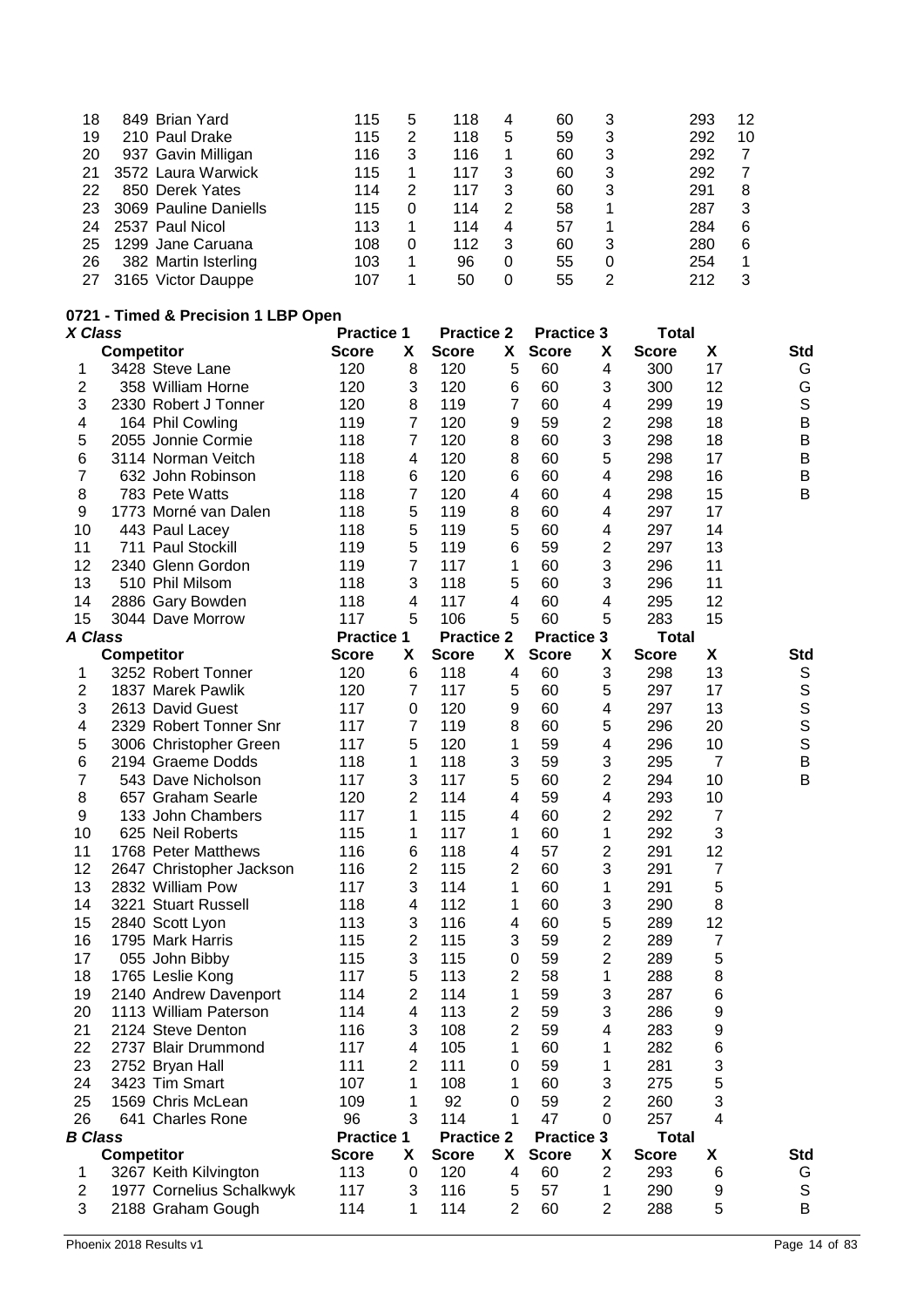| 1866 Carl Roberts<br>3358 Steven Christian | 115<br>113                                                                                                                                                                                                                                                     | 3 | 113 | 1              | 59 | 2              |     |          |
|--------------------------------------------|----------------------------------------------------------------------------------------------------------------------------------------------------------------------------------------------------------------------------------------------------------------|---|-----|----------------|----|----------------|-----|----------|
|                                            |                                                                                                                                                                                                                                                                |   |     |                |    |                | 287 | 6        |
|                                            |                                                                                                                                                                                                                                                                |   | 115 | 3              | 59 | 2              | 287 | 6        |
| 2307 Stephen Brook                         | 118                                                                                                                                                                                                                                                            | 4 | 110 | 1              | 58 |                | 286 | 6        |
| 3668 Spencer Roberson                      | 115                                                                                                                                                                                                                                                            | 2 | 113 | 1              | 58 |                | 286 | 4        |
|                                            | 111                                                                                                                                                                                                                                                            | 2 | 112 | 1              | 59 | 3              | 282 | 6        |
|                                            | 112                                                                                                                                                                                                                                                            |   | 114 | 1              | 56 | 3              | 282 | 5        |
|                                            | 111                                                                                                                                                                                                                                                            | 0 | 112 | $\overline{2}$ | 59 | 1              | 282 | 3        |
|                                            | 109                                                                                                                                                                                                                                                            | 0 | 113 | 3              | 59 | $\overline{2}$ | 281 | 5        |
|                                            | 107                                                                                                                                                                                                                                                            |   | 115 | $\overline{2}$ | 59 | 0              | 281 | 3        |
|                                            | 115                                                                                                                                                                                                                                                            | 2 | 114 | $\overline{2}$ | 49 | 4              | 278 | 8        |
|                                            | 115                                                                                                                                                                                                                                                            | 2 | 106 | 0              | 57 | 0              | 278 | 2        |
|                                            | 100                                                                                                                                                                                                                                                            | 0 | 110 | 1              | 60 | 3              | 270 | 4        |
|                                            | 108                                                                                                                                                                                                                                                            | 0 | 107 | 0              | 55 | 0              | 270 | $\Omega$ |
|                                            | 107                                                                                                                                                                                                                                                            |   | 106 | 0              | 54 | 2              | 267 | 3        |
|                                            | 93                                                                                                                                                                                                                                                             | 0 | 109 | 1              | 52 | 0              | 254 |          |
|                                            | 112                                                                                                                                                                                                                                                            | 3 | 92  | 3              | 49 |                | 253 | 7        |
|                                            | 284 Paul Green<br>760 William Vaughan<br>3434 Darren Wheatley<br>3054 Warren Mazgaj<br>3253 Gail Oliver<br>007 Charles Murton<br>2143 Joseph Parker<br>3113 Mark Geldard<br>1822 Donald Robertson<br>1478 Mark Luther<br>3691 Carl Welton<br>035 Chris Barnett |   |     |                |    |                |     |          |

# **0722 - Timed & Precision 1 LBR Open**

| X Class        |                        | <b>Practice 1</b> |                | <b>Practice 2</b> |                | <b>Practice 3</b> |                    | <b>Total</b> |                         |             |
|----------------|------------------------|-------------------|----------------|-------------------|----------------|-------------------|--------------------|--------------|-------------------------|-------------|
|                | <b>Competitor</b>      | <b>Score</b>      | X              | <b>Score</b>      | X              | <b>Score</b>      | X                  | <b>Score</b> | X                       | <b>Std</b>  |
| 1              | 632 John Robinson      | 119               | $\overline{7}$ | 118               | $\overline{7}$ | 60                | $\overline{2}$     | 297          | 16                      |             |
| 2              | 164 Phil Cowling       | 119               | 4              | 117               | 4              | 60                | 5                  | 296          | 13                      |             |
| 3              | 1837 Marek Pawlik      | 120               | 6              | 116               | 5              | 59                | 3                  | 295          | 14                      |             |
| A Class        |                        | <b>Practice 1</b> |                | <b>Practice 2</b> |                | <b>Practice 3</b> |                    | <b>Total</b> |                         |             |
|                | <b>Competitor</b>      | <b>Score</b>      | X              | <b>Score</b>      | X              | <b>Score</b>      | $\pmb{\mathsf{X}}$ | <b>Score</b> | X                       | <b>Std</b>  |
| 1              | 358 William Horne      | 119               | 4              | 117               | 6              | 60                | 5                  | 296          | 15                      | S           |
| 2              | 2329 Robert Tonner Snr | 116               | 4              | 119               | 4              | 60                | 4                  | 295          | 12                      | $\mathbb S$ |
| 3              | 2340 Glenn Gordon      | 118               | 5              | 117               | 0              | 60                | 3                  | 295          | 8                       | $\mathsf S$ |
| 4              | 1768 Peter Matthews    | 116               | 3              | 118               | 5              | 59                | 4                  | 293          | 12                      | B           |
| 5              | 683 Jim Smith          | 116               | 4              | 118               | 5              | 59                | $\overline{2}$     | 293          | 11                      | B           |
| 6              | 282 David Green        | 117               | 3              | 116               | 3              | 59                | 3                  | 292          | 9                       |             |
| 7              | 657 Graham Searle      | 116               | $\overline{2}$ | 117               | 4              | 59                | 0                  | 292          | 6                       |             |
| 8              | 1765 Leslie Kong       | 118               | 4              | 113               | 1              | 59                | 3                  | 290          | 8                       |             |
| 9              | 1828 John Crouch       | 116               | 8              | 115               | 4              | 58                | 1                  | 289          | 13                      |             |
| 10             | 625 Neil Roberts       | 114               | $\overline{2}$ | 116               | 3              | 59                | 3                  | 289          | 8                       |             |
| 11             | 2124 Steve Denton      | 116               | 4              | 114               | 1              | 59                | 1                  | 289          | 6                       |             |
| 12             | 1493 Alan Smith        | 114               | 3              | 116               | 4              | 58                | 0                  | 288          | $\overline{7}$          |             |
| 13             | 1773 Morné van Dalen   | 111               | $\overline{2}$ | 117               | $\overline{2}$ | 60                | 3                  | 288          | $\overline{7}$          |             |
| 14             | 543 Dave Nicholson     | 116               | 5              | 110               | 1              | 59                | $\overline{2}$     | 285          | 8                       |             |
| 15             | 2011 Tim Mepham        | 109               | 1              | 116               | 4              | 60                | $\overline{2}$     | 285          | 7                       |             |
| 16             | 987 Charles Bestwick   | 112               | $\overline{2}$ | 113               | $\overline{2}$ | 57                | 1                  | 282          | 5                       |             |
| 17             | 240 Dave Ferguson      | 115               | 4              | 104               | $\mathbf{1}$   | 57                | 1                  | 276          | 6                       |             |
| 18             | 1569 Chris McLean      | 110               | 1              | 110               | $\overline{0}$ | 55                | 0                  | 275          | 1                       |             |
| 19             | 2752 Bryan Hall        | 94                | $\mathbf 0$    | 106               | $\mathbf 0$    | 59                | 1                  | 259          | 1                       |             |
| <b>B</b> Class |                        | <b>Practice 1</b> |                | <b>Practice 2</b> |                | <b>Practice 3</b> |                    | <b>Total</b> |                         |             |
|                | <b>Competitor</b>      | <b>Score</b>      | X              | <b>Score</b>      | X              | <b>Score</b>      | X                  | <b>Score</b> | X                       | <b>Std</b>  |
| 1              | 1291 Robert Illius     | 114               | 3              | 118               | 4              | 60                | 3                  | 292          | 10                      | G           |
| 2              | 055 John Bibby         | 116               | 6              | 115               | $\overline{2}$ | 59                | 1                  | 290          | $\boldsymbol{9}$        | $\mathbb S$ |
| 3              | 443 Paul Lacey         | 115               | 1              | 116               | 5              | 59                | $\overline{2}$     | 290          | 8                       | S<br>S<br>S |
| 4              | 2832 William Pow       | 117               | 4              | 116               | 0              | 57                | 1                  | 290          | 5                       |             |
| 5              | 3086 Derek Hinchcliffe | 113               | 0              | 118               | $\overline{c}$ | 59                | $\overline{2}$     | 290          | $\overline{\mathbf{4}}$ |             |
| 6              | 582 Tony Pilmer        | 110               | 3              | 117               | 1              | 60                | 3                  | 287          | $\overline{7}$          |             |
| 7              | 3008 David Farrow      | 108               | 1              | 118               | 3              | 59                | 1                  | 285          | 5                       |             |
| 8              | 641 Charles Rone       | 111               | 0              | 114               | 2              | 58                | 1                  | 283          | 3                       |             |
| 9              | 2143 Joseph Parker     | 116               | $\overline{c}$ | 106               | $\overline{2}$ | 59                | $\overline{c}$     | 281          | 6                       |             |
| 10             | 1795 Mark Harris       | 106               | 0              | 111               | $\overline{2}$ | 56                | 1                  | 273          | 3                       |             |
| 11             | 3572 Laura Warwick     | 106               | 1              | 106               | 3              | 54                | 1                  | 266          | 5                       |             |
| 12             | 2836 Paul Joyce        | 103               | 0              | 94                | 0              | 48                | $\overline{2}$     | 245          | $\overline{2}$          |             |
| 13             | 284 Paul Green         | 99                | 0              | 87                | 0              | 57                | 1                  | 243          | 1                       |             |
| 14             | 035 Chris Barnett      | 25                | 0              | 111               | $\overline{2}$ | 47                | 0                  | 183          | $\overline{2}$          |             |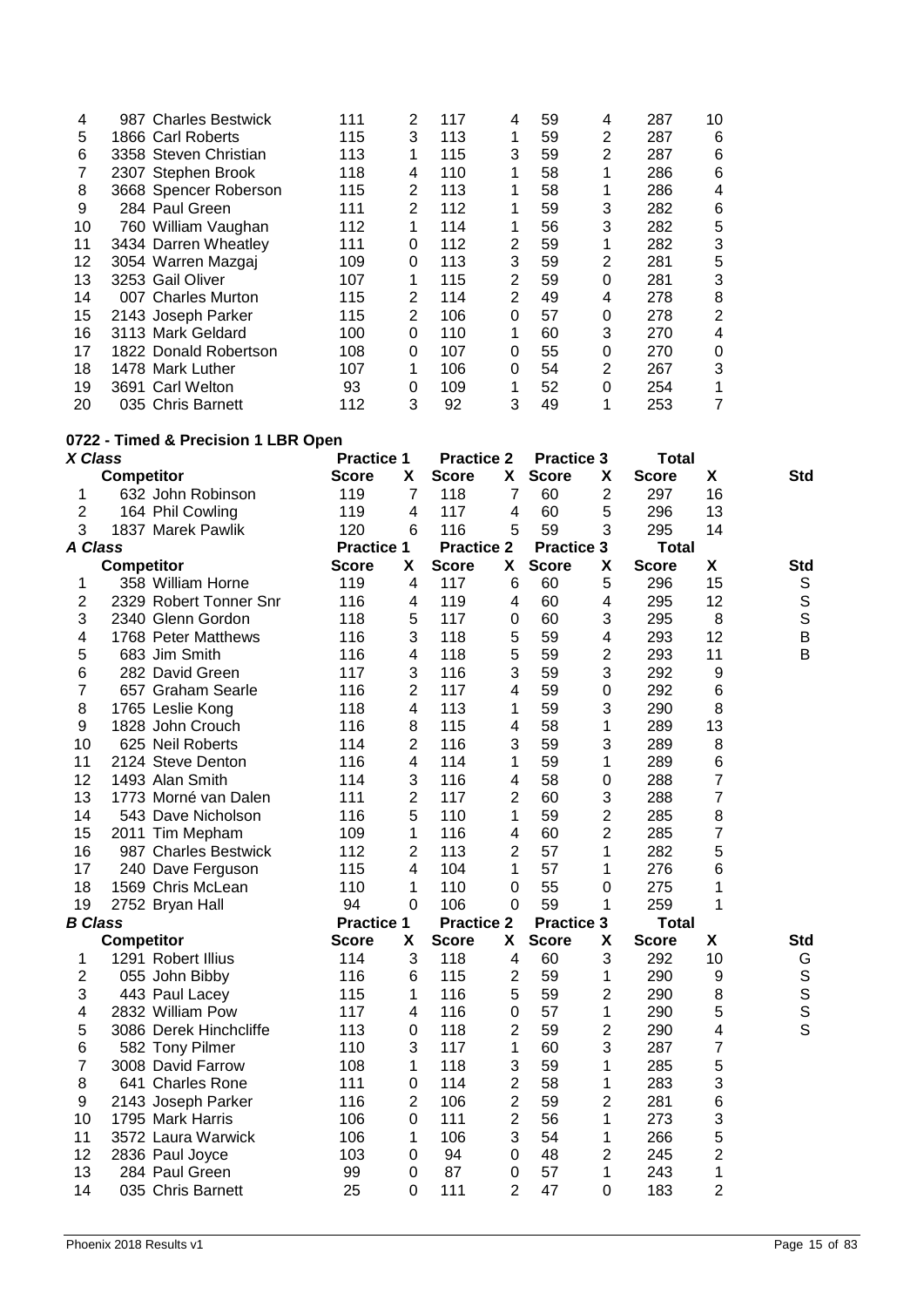## **0723 - Timed & Precision 1 AP**

|   |                     | <b>Practice 1</b> |   | <b>Practice 2</b> |   | <b>Practice 3</b> |   | Total        |   |            |
|---|---------------------|-------------------|---|-------------------|---|-------------------|---|--------------|---|------------|
|   | <b>Competitor</b>   | <b>Score</b>      |   | <b>Score</b>      | х | <b>Score</b>      |   | <b>Score</b> |   | <b>Std</b> |
|   | 050 Dave Berry      | 116               |   | 117               |   | 58                |   | 291          | 5 | G          |
|   | 625 Neil Roberts    | 113               |   | 112               |   | 59                | 3 | 284          |   | B          |
| 3 | 672 Andrew Sherriff | 106               |   | 113               |   | 59                | 2 | 278          | 4 |            |
| 4 | 034 Neil Francis    | 107               |   | 110               |   | 57                |   | 274          | 4 |            |
| 5 | 179 Adrian Dagger   | 43                |   | 87                |   | 50                |   | 180          |   |            |
| 6 | 162 Ronald Corner   | 99                | ი | 34                |   | 9                 |   | 142          |   |            |

#### **0724 - Timed & Precision 1 LBP Iron Sights**

|    |                         | <b>Practice 1</b> |   | <b>Practice 2</b> |   | <b>Practice 3</b> |   | Total        |    |            |
|----|-------------------------|-------------------|---|-------------------|---|-------------------|---|--------------|----|------------|
|    | <b>Competitor</b>       | <b>Score</b>      | X | <b>Score</b>      | X | Score             | X | <b>Score</b> | x  | <b>Std</b> |
|    | 164 Phil Cowling        | 120               | 4 | 119               | 8 | 60                | 4 | 299          | 16 | G          |
| 2  | 358 William Horne       | 120               | 4 | 119               | 4 | 60                | 4 | 299          | 12 | G          |
| 3  | 1800 Alan Podevin       | 117               | 5 | 117               | 2 | 60                | 3 | 294          | 10 | S          |
| 4  | 034 Neil Francis        | 115               | 3 | 118               | 3 | 59                | 2 | 292          | 8  | S          |
| 5  | 165 Stefan Cowling      | 116               | 4 | 115               |   | 60                | 2 | 291          |    | B          |
| 6  | 3008 David Farrow       | 110               | 1 | 119               | 3 | 60                | 4 | 289          | 8  |            |
|    | 283 Doug Green          | 116               | 3 | 114               |   | 59                | 0 | 289          | 4  |            |
| 8  | 3054 Warren Mazgaj      | 112               | 2 | 115               | 3 | 60                | 2 | 287          |    |            |
| 9  | 443 Paul Lacey          | 115               | 0 | 111               | 2 | 59                | 3 | 285          | 5  |            |
| 10 | 007 Charles Murton      | 112               |   | 110               |   | 58                |   | 280          | 3  |            |
| 11 | 3363 Jonathan Lake      | 108               |   | 113               |   | 59                |   | 280          | 3  |            |
| 12 | 1022 Steve Lamb         | 113               | 2 | 109               | 0 | 58                | 0 | 280          | 2  |            |
| 13 | 1493 Alan Smith         | 109               |   | 112               | 4 | 57                | 2 | 278          |    |            |
| 14 | 2245 Colin Hudson       | 97                | 3 | 114               | 2 | 59                |   | 270          | 6  |            |
| 15 | 055 John Bibby          | 110               |   | 102               | 2 | 58                | 2 | 270          | 5  |            |
| 16 | 3780 James Badman       | 99                | 1 | 109               |   | 57                | 0 | 265          | 2  |            |
| 17 | 2641 Rachel Goldsworthy | 103               | 0 | 109               | 0 | 47                |   | 259          |    |            |

# **0725 - Timed & Precision 1 LBR Iron Sights**

|    |                      | <b>Practice 1</b> |   | <b>Practice 2</b> |   | <b>Practice 3</b> |   | Total        |    |            |
|----|----------------------|-------------------|---|-------------------|---|-------------------|---|--------------|----|------------|
|    | <b>Competitor</b>    | <b>Score</b>      | X | Score             | X | <b>Score</b>      | X | <b>Score</b> | X  | <b>Std</b> |
|    | 358 William Horne    | 120               | 9 | 120               | 5 | 60                | 3 | 300          | 17 | G          |
| 2  | 164 Phil Cowling     | 119               | 5 | 118               | 3 | 59                | 3 | 296          | 11 | G          |
| 3  | 283 Doug Green       | 116               | 4 | 119               | 3 | 59                | 2 | 294          | 9  | S          |
| 4  | 2753 Jake Mossom     | 114               | 4 | 115               | 0 | 57                | 0 | 286          | 4  |            |
| 5  | 1800 Alan Podevin    | 116               | 5 | 113               | 2 | 56                |   | 285          | 8  |            |
| 6  | 2163 Colin McMichael | 114               | 3 | 113               | 0 | 57                | 0 | 284          | 3  |            |
|    | 1022 Steve Lamb      | 117               | 2 | 110               | 2 | 56                | 2 | 283          | 6  |            |
| 8  | 210 Paul Drake       | 112               |   | 108               |   | 55                |   | 275          | 3  |            |
| 9  | 1097 Steve Bushnall  | 106               | 0 | 105               | 0 | 54                | 0 | 265          | 0  |            |
| 10 | 165 Stefan Cowling   | 110               | 2 | 98                |   | 54                | 0 | 262          | 3  |            |
| 11 | 937 Gavin Milligan   | 105               |   | 109               | 3 | 46                | 0 | 260          | 4  |            |
| 12 | 2889 Peter Cousar    | 101               | 0 | 104               | 0 | 55                |   | 260          |    |            |
| 13 | 1866 Carl Roberts    | 93                | 0 | 99                | 2 | 52                | 0 | 244          | 2  |            |
| 14 | 240 Dave Ferguson    | 98                |   | 61                | 0 | 50                | 0 | 209          |    |            |
| 15 | 1299 Jane Caruana    | 76                | 0 | 87                | 0 | 45                | 0 | 208          | 0  |            |

## **0735 - Timed & Precision 1 SGM**

| <b>Competitor</b>    | <b>Score</b> | $\boldsymbol{\mathsf{x}}$ | <b>Score</b>      | χ | <b>Score</b>      | χ | <b>Score</b>      | X  | <b>Std</b> |
|----------------------|--------------|---------------------------|-------------------|---|-------------------|---|-------------------|----|------------|
| 133 John Chambers    | 119          | 8                         | 120               | 8 | 60                | 2 | 299               | 18 | G          |
| 1405 Rob Sanders     | 118          | 5                         | 119               | 6 | 60                | 4 | 297               | 15 | G          |
| 3650 Dean Parker     | 119          | 5                         | 119               | 4 | 59                | 2 | 297               | 11 | G          |
| 090 Norman Brown     | 117          | 5                         | 119               | 5 | 60                | 3 | 296               | 13 | G          |
| 2176 Jeff Kehoe      | 118          | 3                         | 117               | 2 | 60                |   | 295               | 6  | G          |
| 2095 Andreas Steinke | 114          | 3                         | 120               | 8 | 60                | 3 | 294               | 14 | G          |
| 2968 Will Danaher    | 116          | 2                         | 118               | 5 | 60                | 4 | 294               | 11 | G          |
| 3648 Ian McGill      | 116          | 0                         | 118               | 6 | 60                | 3 | 294               | 9  | G          |
| 937 Gavin Milligan   | 117          | 2                         | 116               |   | 60                | 2 | 293               | 5  | G          |
|                      |              |                           | <b>Practice 1</b> |   | <b>Practice 2</b> |   | <b>Practice 3</b> |    | Total      |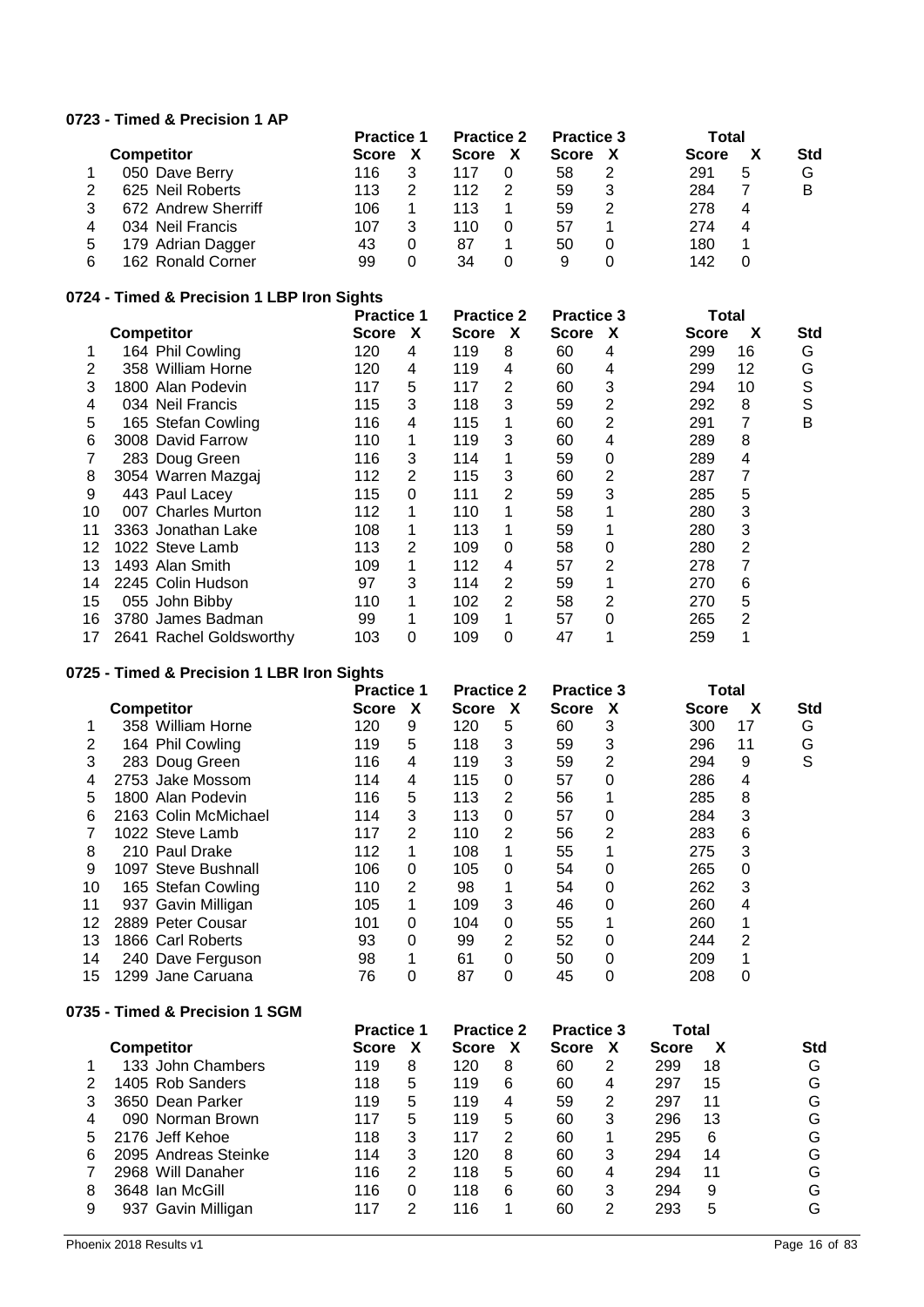| 10 | 1629 Rolf Filbig    | 112 | 0 | 119 |   | 60 | 4 | 291 | 11 |      | G |
|----|---------------------|-----|---|-----|---|----|---|-----|----|------|---|
| 11 | 711 Paul Stockill   | 112 | 3 | 119 | 4 | 60 |   | 291 | 8  |      | G |
| 12 | 634 Walter Robinson | 110 |   | 119 | 6 | 60 | 3 | 289 | 10 | Iron | G |
| 13 | 1022 Steve Lamb     | 118 | 3 | 112 | 2 | 59 | 4 | 289 | 9  |      | G |
| 14 | 3657 Tony Quane     | 110 |   | 119 | 4 | 60 | 3 | 289 | 8  |      | G |
| 15 | 725 Mick Tedesco    | 112 |   | 116 | 5 | 60 | 4 | 288 | 10 |      | G |
| 16 | 1097 Steve Bushnall | 111 |   | 117 |   | 59 |   | 287 | 9  |      | S |
| 17 | 2094 Martin Steinke | 111 | 0 | 115 | 4 | 60 | 4 | 286 | 8  |      | S |
| 18 | 2073 John Duggan    | 108 |   | 118 | 3 | 60 | 3 | 286 | 7  | Iron | S |
| 19 | 698 Dave Stanley    | 111 |   | 116 | 2 | 59 |   | 286 | 4  | Iron | S |
| 20 | 1779 Stephen Wattam | 112 | 5 | 113 | 2 | 59 |   | 284 | 8  |      | S |
| 21 | 1205 Steve East     | 117 | 3 | 106 |   | 58 |   | 281 | 5  | Iron | B |
| 22 | 2425 Adam Smyth     | 104 |   | 119 | 8 | 57 |   | 280 | 10 |      | B |
| 23 | 3644 André Georgi   | 102 |   | 116 | 2 | 60 | 2 | 278 | 5  |      |   |
| 24 | 2831 Clive Jackson  | 118 | 3 | 98  |   | 59 | 3 | 275 |    |      |   |
| 25 | 3828 Jon Bolton     | 104 | 0 | 111 | 0 | 54 | 0 | 269 | 0  |      |   |
| 26 | 581 John Pilmer     | 100 | 0 | 102 | 2 | 60 | 0 | 262 | 2  |      |   |
| 27 | 1943 Declan Byrne   | 113 |   | 107 | 0 | 39 | 0 | 259 | 1  |      |   |
| 28 | 1299 Jane Caruana   | 82  |   | 110 | 0 | 58 | 2 | 250 | 3  | Iron |   |
| 29 | 3833 John Desmond   | 92  | 0 | 109 | 0 | 38 |   | 239 |    |      |   |
| 30 | 680 Michael Skinner | 103 | 0 | 52  | 0 | 34 | 0 | 189 | 0  |      |   |

## **0736 - Timed & Precision 1 SGSA**

|                |                           | <b>Practice 1</b> |                           | <b>Practice 2</b> |                | <b>Practice 3</b> |                           | <b>Total</b> |                         |             |     |
|----------------|---------------------------|-------------------|---------------------------|-------------------|----------------|-------------------|---------------------------|--------------|-------------------------|-------------|-----|
|                | <b>Competitor</b>         | <b>Score</b>      | $\boldsymbol{\mathsf{X}}$ | <b>Score</b>      | X              | <b>Score</b>      | $\boldsymbol{\mathsf{x}}$ | <b>Score</b> | X                       |             | Std |
| 1              | 133 John Chambers         | 119               | 4                         | 120               | 5              | 60                | 4                         | 299          | 13                      |             | G   |
| $\overline{2}$ | 3657 Tony Quane           | 120               | 7                         | 119               | $\overline{c}$ | 60                | $\overline{2}$            | 299          | 11                      |             | G   |
| 3              | 909 Simon Arnold          | 118               | 6                         | 119               | $\overline{7}$ | 59                | 3                         | 296          | 16                      |             | G   |
| 4              | 1405 Rob Sanders          | 119               | 5                         | 118               | 6              | 59                | 3                         | 296          | 14                      |             | G   |
| 5              | 2245 Colin Hudson         | 119               | 6                         | 117               | 4              | 60                | 3                         | 296          | 13                      | Iron        | G   |
| 6              | 711 Paul Stockill         | 116               | 4                         | 120               | 6              | 60                | 1                         | 296          | 11                      |             | G   |
| 7              | 1335 Michael Hall         | 118               | 2                         | 120               | 6              | 58                | 2                         | 296          | 10                      |             | G   |
| 8              | 2234 Chris McGill         | 118               | 1                         | 118               | 6              | 60                | $\overline{2}$            | 296          | 9                       |             | G   |
| 9              | 1691 Tim Jemmett          | 118               | 5                         | 118               | 6              | 59                | $\overline{2}$            | 295          | 13                      |             | G   |
| 10             | 2095 Andreas Steinke      | 116               | 5                         | 119               | $\overline{c}$ | 60                | 5                         | 295          | 12                      |             | G   |
| 11             | 1542 Jon Avetoomyan       | 117               | 2                         | 118               | 5              | 60                | 3                         | 295          | 10                      |             | G   |
| 12             | 090 Norman Brown          | 115               | $\overline{2}$            | 120               | 3              | 59                | 3                         | 294          | 8                       |             | G   |
| 13             | 987 Charles Bestwick      | 116               | 3                         | 119               | $\overline{c}$ | 59                | 1                         | 294          | 6                       | <b>Iron</b> | G   |
| 14             | 3837 Simon Raffery        | 116               | 5                         | 117               | 4              | 60                | 3                         | 293          | 12                      | Iron        | G   |
| 15             | 3650 Dean Parker          | 115               | 1                         | 119               | 3              | 59                | 1                         | 293          | 5                       |             | G   |
| 16             | 1816 Martin Harper        | 117               | 5                         | 115               | 1              | 60                | 4                         | 292          | 10                      |             | G   |
| 17             | 1189 Simon Drewett        | 112               | 1                         | 119               | 8              | 60                | $\overline{2}$            | 291          | 11                      |             | G   |
| 18             | 1615 Lisa Bagley          | 111               | 1                         | 119               | 5              | 60                | 5                         | 290          | 11                      |             | G   |
| 19             | 3685 Daniel O'Flaherty    | 115               | 3                         | 117               | 6              | 58                | 1                         | 290          | 10                      |             | G   |
| 20             | 2831 Clive Jackson        | 115               | 4                         | 115               | 4              | 60                | $\overline{2}$            | 290          | 10                      |             | G   |
| 21             | 1977 Cornelius Schalkwyk  | 112               | $\mathbf 0$               | 118               | 3              | 59                | 1                         | 289          | $\overline{\mathbf{4}}$ | Iron        | G   |
| 22             | 1205 Steve East           | 110               | 0                         | 119               | 1              | 60                | 3                         | 289          | $\overline{4}$          | Iron        | G   |
| 23             | 3793 Christopher Chambers | 112               | 2                         | 117               | 6              | 59                | 4                         | 288          | 12                      | <b>Iron</b> | G   |
| 24             | 1587 Steven Murphy        | 112               | 0                         | 117               | 2              | 59                | 4                         | 288          | 6                       |             | G   |
| 25             | 937 Gavin Milligan        | 111               | $\overline{2}$            | 117               | 4              | 59                | 4                         | 287          | 10                      |             | S   |
| 26             | 1768 Peter Matthews       | 110               | 1                         | 116               | 4              | 60                | 4                         | 286          | $\boldsymbol{9}$        |             | S   |
| 27             | 586 Dave Pollock          | 109               | 1                         | 117               | 5              | 60                | 3                         | 286          | 9                       |             | S   |
| 28             | 256 John Garnett          | 107               | 4                         | 117               | $\overline{2}$ | 60                | 0                         | 284          | $6\phantom{1}6$         |             | S   |
| 29             | 1949 Maurice Leishman     | 114               | 2                         | 110               | 1              | 60                | $\overline{2}$            | 284          | 5                       | Iron        | S   |
| 30             | 3170 John Raistrick       | 104               | 1                         | 119               | $\overline{2}$ | 60                | 4                         | 283          | 7                       | Iron        | B   |
| 31             | 3626 Edward Plant         | 110               | 0                         | 116               | 4              | 56                | 3                         | 282          | 7                       | Iron        | B   |
| 32             | 698 Dave Stanley          | 105               | 0                         | 117               | $\overline{c}$ | 59                | 3                         | 281          | 5                       | Iron        | B   |
| 33             | 3861 Martin Brown         | 102               | $\Omega$                  | 119               | 6              | 59                | 1                         | 280          | 7                       |             | B   |
| 34             | 1867 Michael Meredith     | 109               | 0                         | 114               | 5              | 57                | 0                         | 280          | 5                       |             | B   |
| 35             | 2889 Peter Cousar         | 110               | 1                         | 112               | 1              | 58                | $\overline{2}$            | 280          | 4                       |             | B   |
| 36             | 3648 Ian Mc Gill          | 105               | 0                         | 115               | 3              | 60                | 1                         | 280          | 4                       |             | B   |
| 37             | 1866 Carl Roberts         | 114               | 3                         | 106               | 1              | 58                | 0                         | 278          | 4                       |             |     |
|                |                           |                   |                           |                   |                |                   |                           |              |                         |             |     |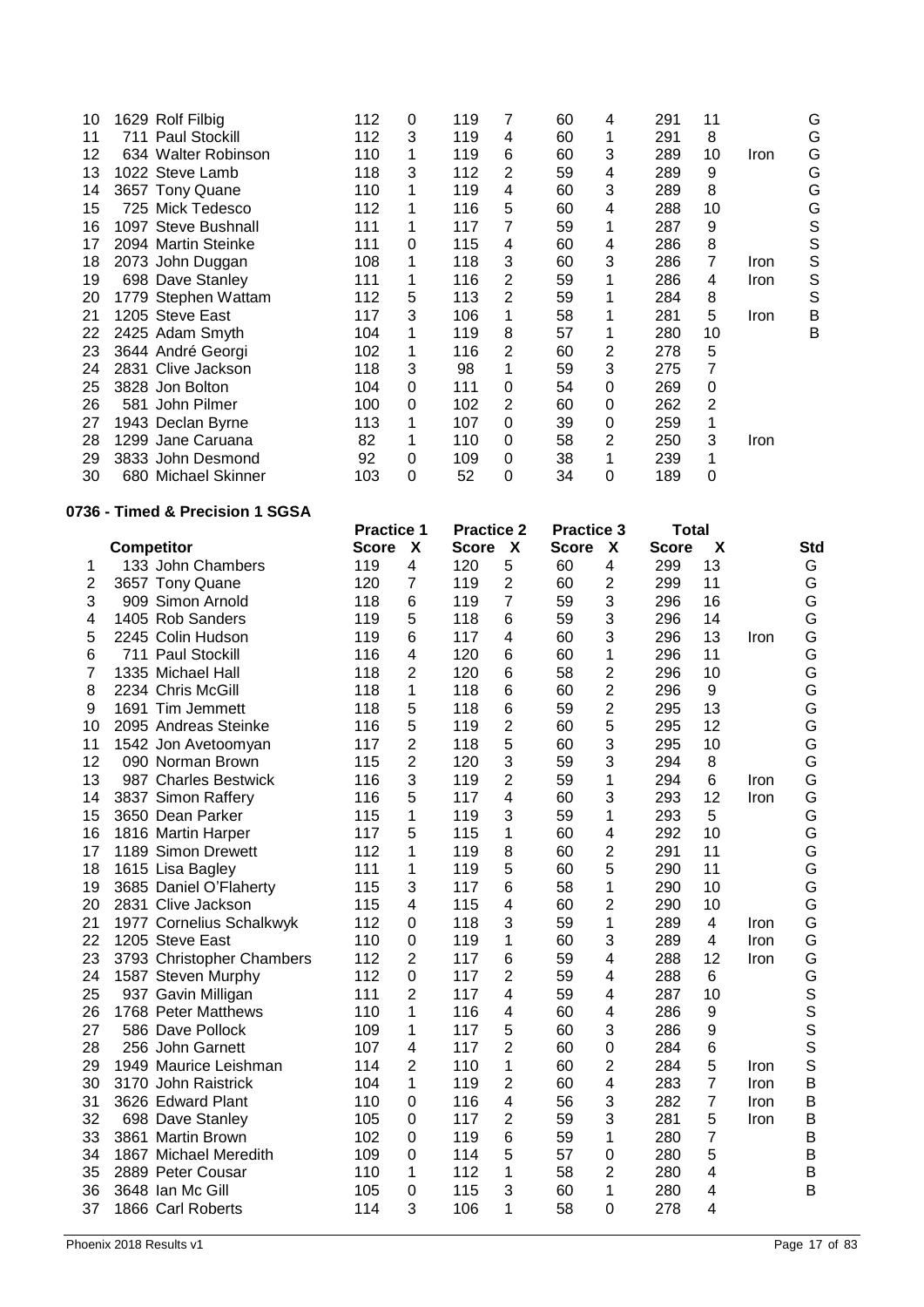| 38 | 530 Ian Mowbray        | 106 | O | 112 | 2 | 58 |   | 276 | 3 |      |
|----|------------------------|-----|---|-----|---|----|---|-----|---|------|
| 39 | 3668 Spencer Roberson  | 101 | 0 | 114 | 4 | 59 | 4 | 274 | 8 | Iron |
| 40 | 1243 Shane Dinkin      | 105 |   | 112 | 2 | 54 |   | 271 | 4 | Iron |
| 41 | 982 John Hill          | 104 |   | 109 | 3 | 57 |   | 270 | 5 | Iron |
| 42 | 3833 John Desmond      | 101 |   | 110 | 2 | 58 |   | 269 | 4 |      |
| 43 | 3828 Jon Bolton        | 101 | 3 | 107 | 3 | 55 |   | 263 | 6 |      |
| 44 | 2648 Alistair Rafferty | 116 | 3 | 118 | 2 | 28 | 2 | 262 |   | Iron |
| 45 | 597 Antonio Puccio     | 99  | 0 | 103 |   | 49 | 2 | 251 | 3 | Iron |
| 46 | 680 Michael Skinner    | 74  | 0 | 88  | 0 | 50 |   | 212 | 0 | Iron |
| 47 | 2094 Martin Steinke    |     | 0 |     | 0 | 0  |   |     |   |      |

## **0737 - Timed & Precision 1 SG Classic**

|   |                           | <b>Practice 1</b> |   | <b>Practice 2</b> |   | <b>Practice 3</b> |   | Total        |    |            |
|---|---------------------------|-------------------|---|-------------------|---|-------------------|---|--------------|----|------------|
|   | <b>Competitor</b>         | <b>Score</b>      |   | <b>Score</b>      |   | <b>Score</b>      |   | <b>Score</b> | x  | <b>Std</b> |
|   | 1405 Rob Sanders          | 119               | 6 | 117               | 6 | 60                |   | 296          | 13 | G          |
|   | 666 Chris Farr            | 114               |   | 116               | 0 | 60                | 5 | 290          | 6  | G          |
| 3 | 3793 Christopher Chambers | 112               |   | 120               | 2 | 58                | 3 | 290          | 6  | G          |
|   | 090 Norman Brown          | 115               |   | 114               | 3 | 60                | 3 | 289          | 8  | G          |
| 5 | 698 Dave Stanley          | 107               |   | 117               | 5 | 59                | 2 | 283          |    |            |
| 6 | 937 Gavin Milligan        | 109               | 2 | 112               |   | 55                | 0 | 276          | 2  |            |
|   | 586 Dave Pollock          | 114               | 2 | 103               | 0 | 57                | 0 | 274          | 2  |            |
| 8 | 530 Ian Mowbrav           | 80                |   | 116               |   | 59                |   | 255          | っ  |            |

### **0742 - Timed & Precision 1 MLR**

|    |                        | <b>Practice 1</b> |   | <b>Practice 2</b> |   | <b>Practice 3</b> |   | Total        |   |     |
|----|------------------------|-------------------|---|-------------------|---|-------------------|---|--------------|---|-----|
|    | <b>Competitor</b>      | Score             | X | <b>Score</b>      | X | Score             | X | <b>Score</b> | X | Std |
|    | 050 Dave Berry         | 119               |   | 118               | 3 | 60                | 2 | 297          | 6 | G   |
| 2  | 590 Nigel Porter       | 117               |   | 114               | 3 | 58                | 2 | 289          | 6 | В   |
| 3  | 292 Paul Griffiths     | 114               |   | 115               | 4 | 60                |   | 289          | 6 | В   |
| 4  | 1160 Kevin Gray        | 112               |   | 116               | 5 | 58                | 2 | 286          | 8 | B   |
| 5  | 433 John Kime          | 107               | 0 | 113               | 2 | 60                | 3 | 280          | 5 |     |
| 6  | 1320 Darren Squire     | 106               |   | 112               | 5 | 57                |   | 275          | 7 |     |
|    | 750 William Turmeau    | 115               | 1 | 104               |   | 56                | 2 | 275          | 4 |     |
| 8  | 3570 Michael Cutler    | 109               | 0 | 107               | 0 | 53                | 0 | 269          | 0 |     |
| 9  | 711 Paul Stockill      | 106               |   | 99                |   | 60                | 2 | 265          | 4 |     |
| 10 | 584 Alan Pitfield      | 106               | 0 | 102               |   | 56                |   | 264          | 2 |     |
| 11 | 382 Martin Isterling   | 102               | 0 | 99                |   | 56                |   | 257          | 2 |     |
| 12 | 1866 Carl Roberts      | 98                |   | 93                | 0 | 54                |   | 245          | 2 |     |
| 13 | 3836 Nigel Jackson     | 106               | 0 | 94                | 0 | 45                |   | 245          |   |     |
| 14 | 3819 Robert Vinall     | 100               | 0 | 93                |   | 52                | 0 | 245          |   |     |
| 15 | 3834 David Morris      | 110               | 2 | 77                |   | 52                | 0 | 239          | 3 |     |
| 16 | 3762 Alan Hopkins      | 113               | 2 | 70                | 0 | 42                | 0 | 225          | 2 |     |
| 17 | 1867 Michael Meredith  | 91                | 0 | 75                | 0 | 50                |   | 216          |   |     |
| 18 | 3680 Patrick Humphreys | 77                | 0 | 69                | 0 | 53                | 2 | 199          | 2 |     |
| 19 | 3864 Jessica Squire    | 80                | 2 | 93                | 0 | 24                | 0 | 197          | 2 |     |

# **0901 - Timed & Precision 2 GRSB**

|   | X Class                | <b>Practice 1</b> |    | <b>Practice 2</b> |    | <b>Practice 3</b> |    | Total        |    |            |
|---|------------------------|-------------------|----|-------------------|----|-------------------|----|--------------|----|------------|
|   | <b>Competitor</b>      | <b>Score</b>      | X  | <b>Score</b>      | х  | <b>Score</b>      | X  | <b>Score</b> | X  | <b>Std</b> |
|   | 3308 Phil Wood         | 120               | 4  | 234               | 6  | 239               | 12 | 593          | 22 | S          |
|   | 2753 Jake Mossom       | 120               | 9  | 234               | 11 | 238               | 14 | 592          | 34 | B          |
| 3 | 167 Keith Cox          | 120               | 10 | 231               | 9  | 240               | 10 | 591          | 29 | B          |
| 4 | 3419 Ray Holohan       | 120               | 9  | 233               | 4  | 238               | 15 | 591          | 28 | B          |
| 5 | 2055 Jonnie Cormie     | 120               | 9  | 225               | 3  | 238               | 11 | 583          | 23 |            |
| 6 | 3106 Jimmy Byrne       | 120               | 9  | 221               | 3  | 237               | 7  | 578          | 19 |            |
|   | A Class                | <b>Practice 1</b> |    | <b>Practice 2</b> |    | <b>Practice 3</b> |    | Total        |    |            |
|   | <b>Competitor</b>      | <b>Score</b>      | X  | <b>Score</b>      | X  | <b>Score</b>      | х  | <b>Score</b> | X  | <b>Std</b> |
|   |                        |                   |    |                   |    |                   |    |              |    |            |
|   | 2840 Scott Lyon        | 120               | 8  | 226               | 2  | 237               | 18 | 583          | 28 | S          |
|   | 3826 Jakub Mikolajczyk | 120               | 10 | 227               | 4  | 236               | 8  | 583          | 22 | S          |
| 3 | 2330 Robert J Tonner   | 120               | 6  | 223               | 4  | 240               | 12 | 583          | 22 | S          |
| 4 | 3806 Daniel Blagojevic | 120               | 4  | 223               | 2  | 238               | 16 | 581          | 22 | S          |
| 5 | 2613 David Guest       | 120               | 7  | 223               | 4  | 238               | 10 | 581          | 21 | S          |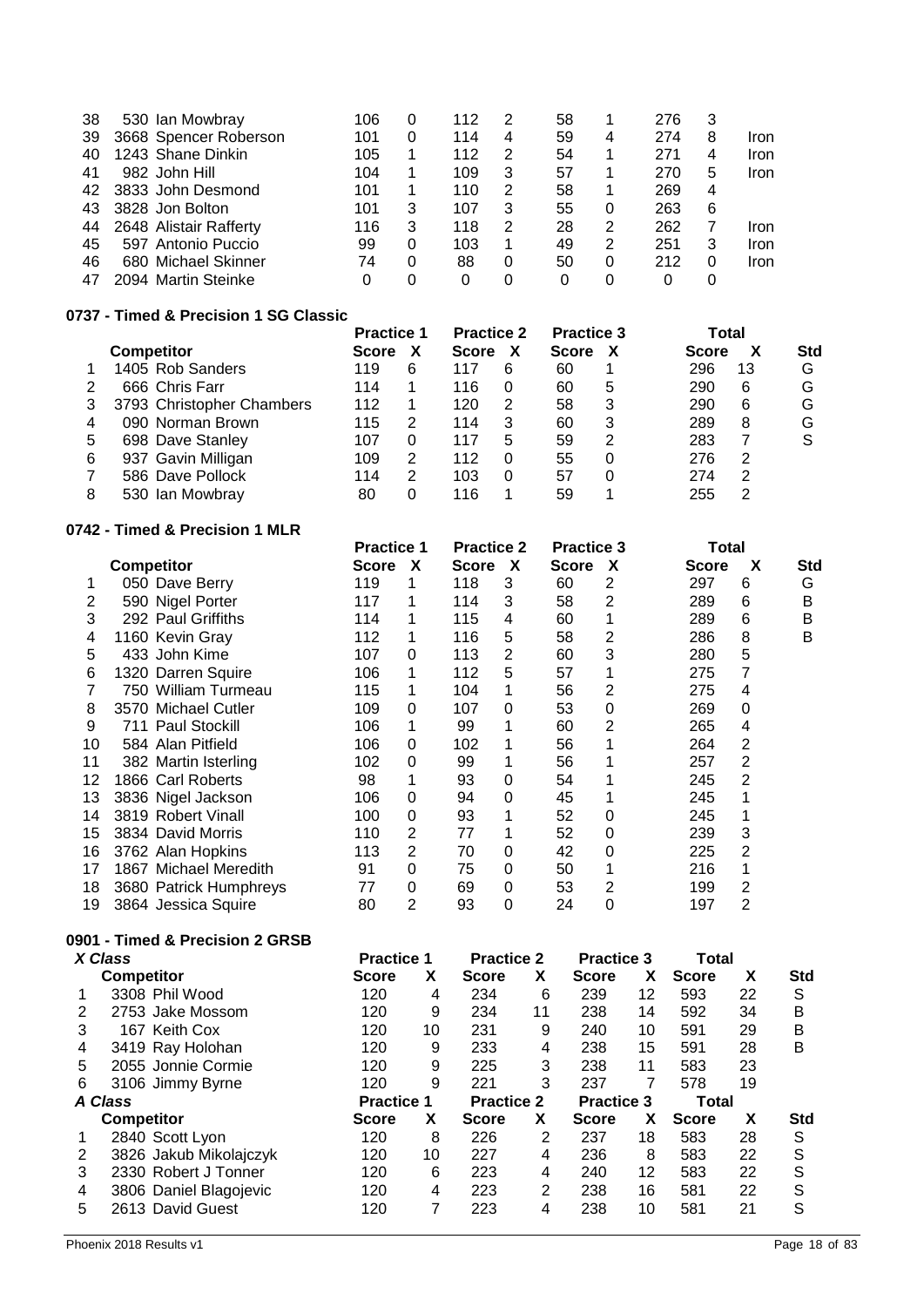| X Class        | $R$ amnatitar                   |                   |                         | <b>Practice 2</b> | $\mathbf{v}$   | <b>Practice 3</b><br>$\overline{\phantom{a}}$ |                         | <b>Total</b> |                |             |
|----------------|---------------------------------|-------------------|-------------------------|-------------------|----------------|-----------------------------------------------|-------------------------|--------------|----------------|-------------|
|                | 0902 - Timed & Precision 2 GRCF | <b>Practice 1</b> |                         |                   |                |                                               |                         |              |                |             |
|                |                                 |                   |                         |                   |                |                                               |                         |              |                |             |
| 23             | 3818 Anthony Feeney             | 109               | 6                       | 51                | 0              | 147                                           | 0                       | 307          | 6              |             |
| 22             | 3800 Jacob Kay                  | 67                | 0                       | 185               | 1              | 212                                           | 1                       | 464          | $\overline{c}$ |             |
| 21             | 3809 Frank Feeney               | 108               | 5                       | 211               | 2              | 154                                           | 5                       | 473          | 12             |             |
| 20             | 3823 Julie Moran                | 109               | $\overline{7}$          | 202               | 0              | 163                                           | 4                       | 474          | 11             |             |
| 19             | 3444 Jason Bentley              | 109               | $\overline{7}$          | 186               | 4              | 218                                           | 4                       | 513          | 15             | B           |
| 18             | 634 Walter Robinson             | 114               | $\overline{c}$          | 185               | $\mathbf{2}$   | 220                                           | 6                       | 519          | 10             | B           |
| 17             | 3667 Shane Baker                | 113               | 1                       | 190               | 2              | 228                                           | 5                       | 531          | 8              | S           |
| 16             | 3810 Val Gavin                  | 103               | $\overline{2}$          | 202               | 0              | 227                                           | 0                       | 532          | $\overline{2}$ | S           |
| 15             | 3280 Manuel Krahberg            | 117               | 3                       | 188               | 0              | 231                                           | 8                       | 536          | 11             | S           |
| 14             | 3801 Daniel Fickling            | 99                | 7                       | 209               | 2              | 234                                           | 4                       | 542          | 13             | $\mathsf S$ |
| 13             | 2958 Paul Carr                  | 118               | $\overline{2}$          | 194               | 0              | 233                                           | 9                       | 545          | 11             | $\mathsf S$ |
| 12             | 2641 Rachel Goldsworthy         | 108               | 5                       | 213               | 3              | 225                                           | $\overline{7}$          | 546          | 15             | S           |
| 11             | 3782 Joshua Brown               | 119               | 6                       | 198               | 1              | 231                                           | $\overline{\mathbf{c}}$ | 548          | 9              | S           |
| 10             | 3686 Miles Herridge             | 113               | 2                       | 209               | 1              | 227                                           | 4                       | 549          | $\overline{7}$ | S           |
| 9              | 3281 John Farrell               | 118               | 1                       | 200               | 0              | 233                                           | 7                       | 551          | 8              | S           |
| 8              | 2965 Toby O'Brien               | 114               | 1                       | 225               | 3              | 221                                           | 1                       | 560          | 5              | S           |
| 7              | 3825 Gary Newman                | 119               | 5                       | 209               | 1              | 232                                           | 5                       | 560          | 11             | S           |
| 6              | 3645 Sven Rohde                 | 115               | 0                       | 215               | 4              | 230                                           | 8                       | 560          | 12             | S           |
| 5              | 3805 Jessica Eggers             | 108               | 3                       | 222               | 4              | 234                                           | $\overline{7}$          | 564          | 14             | $\mathbb S$ |
| 4              | 3807 Andrew O'Gorman            | 116               | 3                       | 218               | 4              | 232                                           | 6                       | 566          | 13             | $\mathsf S$ |
| 3              | 3647 Les Walker                 | 120               | 7                       | 212               | 3              | 234                                           | 3                       | 566          | 13             | $\mathbf S$ |
| $\overline{2}$ | 3572 Laura Warwick              | 119               | 3                       | 217               | 1              | 235                                           | 8                       | 571          | 12             | G           |
| 1              | 2094 Martin Steinke             | 120               | 8                       | 219               | 5              | 237                                           | 9                       | 576          | 22             | G           |
|                | <b>Competitor</b>               | <b>Score</b>      | X                       | <b>Score</b>      | X              | <b>Score</b>                                  | Х                       | <b>Score</b> | X              | Std         |
| <b>B</b> Class |                                 | <b>Practice 1</b> |                         | <b>Practice 2</b> |                | <b>Practice 3</b>                             |                         | <b>Total</b> |                |             |
| 25             | 2832 William Pow                | 78                | 5                       | 198               | 2              | 232                                           | 10                      | 508          | 17             |             |
| 24             | 2836 Paul Joyce                 | 120               | 9                       | 164               | 1              | 235                                           | $\overline{7}$          | 519          | 17             |             |
| 23             | 3780 James Badman               | 117               | 6                       | 203               | 1              | 227                                           | 3                       | 547          | 10             |             |
| 22             | 1436 Bruno Blüße                | 118               | 4                       | 204               | 2              | 230                                           | 4                       | 552          | 10             |             |
| 21             | 2086 Jacky Lamb                 | 119               | $\overline{7}$          | 216               | 1              | 221                                           | 8                       | 556          | 16             |             |
| 20             | 3649 Denis Cummins              | 120               | $\overline{7}$          | 201               | 2              | 238                                           | 12                      | 559          | 21             |             |
| 19             | 2110 Ian Price                  | 117               | $\overline{\mathbf{4}}$ | 214               | 4              | 229                                           | 5                       | 560          | 13             | B           |
| 18             | 2955 Karl O'Brien               | 120               | 5                       | 209               | 2              | 231                                           | 8                       | 560          | 15             | B           |
| 17             | 3812 Aidan Corry                | 120               | 7                       | 215               | 2              | 233                                           | 2                       | 568          | 11             | B           |
| 16             | 2096 Meik Waldvogt              | 119               | 8                       | 216               | $\mathbf{2}$   | 233                                           | $\overline{\mathbf{c}}$ | 568          | 12             | B           |
| 15             | 3267 Keith Kilvington           | 120               | 10                      | 216               | $\overline{c}$ | 232                                           | 8                       | 568          | 20             | B           |
| 14             | 2095 Andreas Steinke            | 118               | 4                       | 222               | $\overline{2}$ | 229                                           | 3                       | 569          | 9              | B           |
| 13             | 3804 Stephen Wall               | 120               | 5                       | 215               | 2              | 235                                           | 8                       | 570          | 15             | B           |
| 12             | 3811 Michael O'Grady            | 118               | 7                       | 216               | 4              | 236                                           | 6                       | 570          | 17             | B           |
| 11             | 2649 Pat Grimes                 | 120               | 5                       | 216               | 2              | 234                                           | 15                      | 570          | 22             | B           |
| 10             | 2968 Will Danaher               | 120               | 8                       | 220               | $\overline{c}$ | 234                                           | $\overline{7}$          | 574          | 17             | S           |
| 9              | 1022 Steve Lamb                 | 119               | 5                       | 222               | 4              | 235                                           | 8                       | 576          | 17             | S           |
| 8              | 3621 Steve Jordan               | 120               | $\overline{7}$          | 219               | 6              | 237                                           | 5                       | 576          | 18             | $\mathsf S$ |
| $\overline{7}$ | 2920 Dave Eastwood              | 120               | 6                       | 231               | 4              | 227                                           | 11                      | 578          | 21             | $\mathbb S$ |
| 6              | 2425 Adam Smyth                 | 120               | 7                       | 226               | 6              | 234                                           | 5                       | 580          | 18             | S           |
|                |                                 |                   |                         |                   |                |                                               |                         |              |                |             |

|                | л ыаээ             | Γιανιινσ          |    | Fiacuce Z         |   | гтасное э         |    | ι υιαι       |    |            |
|----------------|--------------------|-------------------|----|-------------------|---|-------------------|----|--------------|----|------------|
|                | <b>Competitor</b>  | <b>Score</b>      | X  | <b>Score</b>      | X | <b>Score</b>      | X  | <b>Score</b> | x  | <b>Std</b> |
|                | 167 Keith Cox      | 120               | 10 | 235               | 5 | 240               | 14 | 595          | 29 | В          |
| $\overline{2}$ | 2096 Meik Waldvogt | 119               | 7  | 237               | 7 | 239               | 14 | 595          | 28 | B          |
| 3              | 783 Pete Watts     | 120               | 11 | 236               | 4 | 238               | 18 | 594          | 33 | B          |
| 4              | 2886 Gary Bowden   | 120               | 10 | 236               | 8 | 238               | 14 | 594          | 32 | B          |
| 5              | 034 Neil Francis   | 120               | 7  | 235               | 6 | 238               | 12 | 593          | 25 | B          |
| 6              | 2340 Glenn Gordon  | 120               | 11 | 234               | 7 | 237               | 15 | 591          | 33 | B          |
|                | 2011 Tim Mepham    | 120               | 6  | 230               | 7 | 235               | 9  | 585          | 22 |            |
| 8              | 3114 Norman Veitch | 120               | 11 | 225               | 5 | 239               | 17 | 584          | 33 |            |
| 9              | 3308 Phil Wood     | 120               | 9  | 235               | 8 | 0                 | 0  | 355          | 17 |            |
|                | A Class            | <b>Practice 1</b> |    | <b>Practice 2</b> |   | <b>Practice 3</b> |    | Total        |    |            |
|                | <b>Competitor</b>  | Score             | X  | <b>Score</b>      | X | <b>Score</b>      | X  | <b>Score</b> | x  | <b>Std</b> |
|                | 2055 Jonnie Cormie | 120               | 8  | 236               | 6 | 240               | 20 | 596          | 34 | G          |
|                | 3419 Ray Holohan   | 119               | 7  | 237               | 6 | 239               | 15 | 595          | 28 | G          |
|                |                    |                   |    |                   |   |                   |    |              |    |            |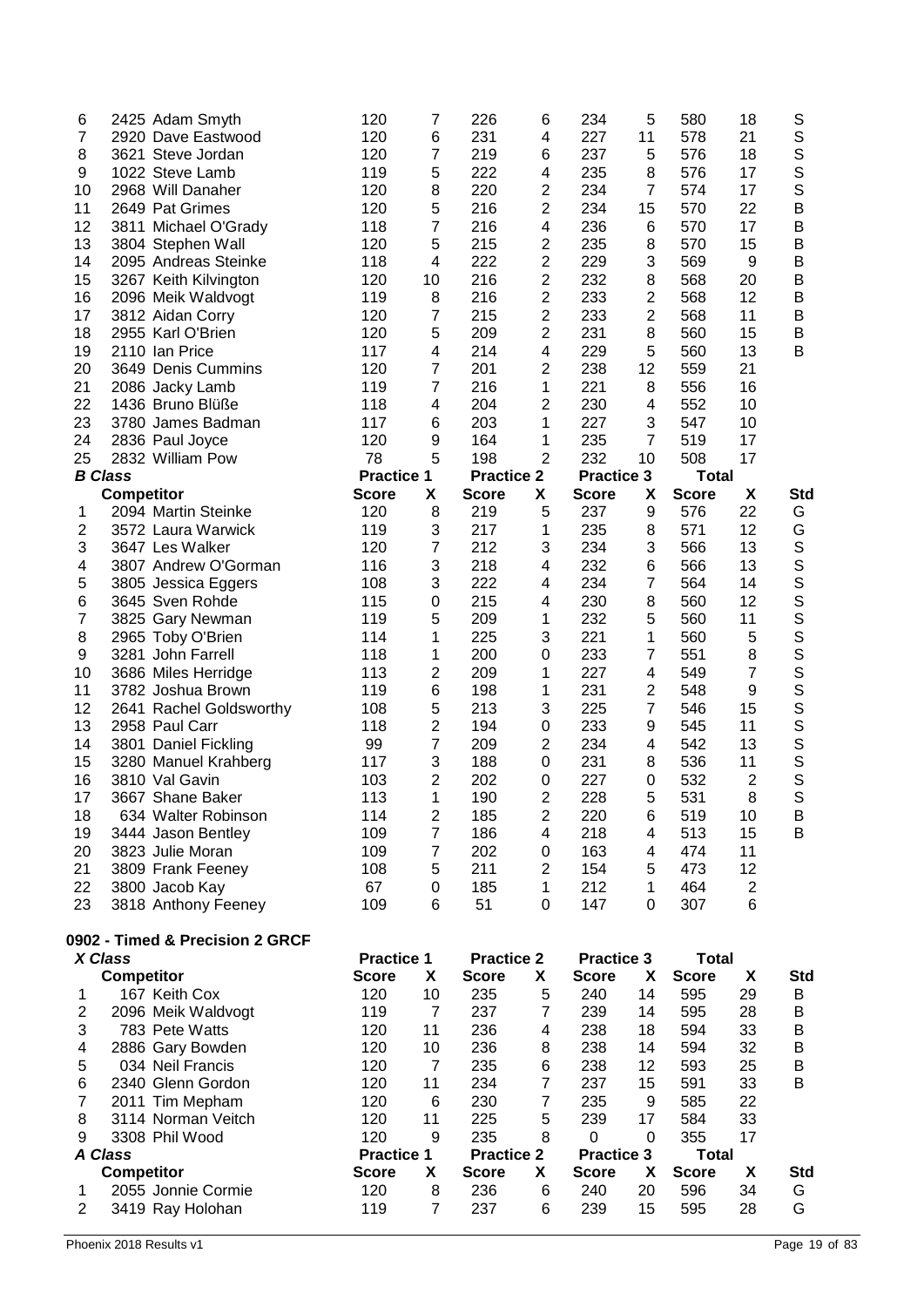| 3                       | 2920 Dave Eastwood                   | 120               | 8                  | 236               | 7              | 238               | 12             | 594          | 27 | S           |
|-------------------------|--------------------------------------|-------------------|--------------------|-------------------|----------------|-------------------|----------------|--------------|----|-------------|
| 4                       | 3106 Jimmy Byrne                     | 120               | $\overline{7}$     | 233               | 12             | 238               | 10             | 591          | 29 | $\mathbb S$ |
| 5                       | 3257 James Starley                   | 119               | 8                  | 233               | 6              | 239               | 11             | 591          | 25 | $\mathbb S$ |
| 6                       | 3644 André Georgi                    | 120               | 4                  | 233               | 5              | 237               | 15             | 590          | 24 | S           |
| 7                       | 2086 Jacky Lamb                      | 119               | 8                  | 230               | 5              | 240               | 15             | 589          | 28 | B           |
| 8                       | 030 Alan Barker                      | 118               | 8                  | 233               | 6              | 238               | 12             | 589          | 26 | B           |
| 9                       | 2613 David Guest                     | 120               | 9                  | 231               | 5              | 237               | 12             | 588          | 26 | $\sf B$     |
| 10                      | 1436 Bruno Blüße                     | 120               | 8                  | 230               | 8              | 237               | 12             | 587          | 28 | B           |
| 11                      | 3267 Keith Kilvington                | 120               | 10                 | 227               | 3              | 240               | 14             | 587          | 27 | B           |
| 12                      | 2649 Pat Grimes                      | 119               | 9                  | 230               | 3              | 236               | 11             | 585          | 23 | B           |
| 13                      | 2425 Adam Smyth                      | 120               | 11                 | 226               | $\overline{2}$ | 237               | 13             | 583          | 26 |             |
| 14                      | 1629 Rolf Filbig                     | 120               | 3                  | 227               | 4              | 234               | 11             | 581          | 18 |             |
| 15                      | 2832 William Pow                     | 120               | 8                  | 220               | 5              | 237               | 9              | 577          | 22 |             |
| 16                      | 1265 Dietmar Hönersch                | 120               | 4                  | 223               | 3              | 233               | 9              | 576          | 16 |             |
| 17                      | 2110 Ian Price                       | 119               | 5                  | 224               | $\overline{2}$ | 229               | 8              | 572          | 15 |             |
| 18                      | 2095 Andreas Steinke                 | 119               | 5                  | 215               | 1              | 236               | 5              | 570          | 11 |             |
|                         | <b>B</b> Class                       | <b>Practice 1</b> |                    | <b>Practice 2</b> |                | <b>Practice 3</b> |                | <b>Total</b> |    |             |
|                         | <b>Competitor</b>                    | <b>Score</b>      | X                  | <b>Score</b>      | X              | <b>Score</b>      | X              | <b>Score</b> | X  | <b>Std</b>  |
| 1                       | 3649 Denis Cummins                   | 120               | 11                 | 233               | 9              | 238               | 16             | 591          | 36 | G           |
| $\overline{\mathbf{c}}$ | 2094 Martin Steinke                  | 120               | 8                  | 233               | 4              | 238               | 12             | 591          | 24 | G           |
| 3                       | 2968 Will Danaher                    | 120               | 7                  | 230               | 7              | 238               | 13             | 588          | 27 | G           |
| 4                       | 3805 Jessica Eggers                  | 118               | 3                  | 228               | $\overline{2}$ | 238               | 16             | 584          | 21 | S           |
| 5                       | 3256 Malcolm Stewart                 | 119               | $\boldsymbol{9}$   | 219               | 5              | 236               | 14             | 574          | 28 | B           |
| 6                       | 3280 Manuel Krahberg                 | 120               | 5                  | 220               | 3              | 231               | 6              | 571          | 14 | $\sf B$     |
| $\overline{7}$          | 2958 Paul Carr                       | 119               | 3                  | 223               | 1              | 226               | 5              | 568          | 9  | B           |
| 8                       | 2965 Toby O'Brien                    | 116               | 6                  | 216               | 4              | 230               | 8              | 562          | 18 |             |
| 9                       | 3686 Miles Herridge                  | 119               | 4                  | 197               | 2              | 221               | 5              | 537          | 11 |             |
| 10                      | 2648 Alistair Rafferty               | 120               | 4                  | 168               | 3              | 234               | 6              | 522          | 13 |             |
| 11                      | 3806 Daniel Blagojevic               | 120               | $\boldsymbol{9}$   | 201               | $\overline{7}$ | 195               | 11             | 516          | 27 |             |
| 12                      | 3804 Stephen Wall                    | 118               | 7                  | 182               | $\overline{7}$ | 198               | 4              | 498          | 18 |             |
| 13                      | 3837 Simon Raffery                   | 108               | 3                  | 149               | $\mathbf 0$    | 233               | $\overline{7}$ | 490          | 10 |             |
| 14                      | 3820 Max Herridge                    | 116               | 5                  | 145               | $\overline{2}$ | 166               | $\overline{2}$ | 427          | 9  |             |
|                         | 0903 - Timed & Precision 2 GRCF Open |                   |                    |                   |                |                   |                |              |    |             |
|                         |                                      | <b>Practice 1</b> |                    | <b>Practice 2</b> |                | <b>Practice 3</b> |                | <b>Total</b> |    |             |
|                         | <b>Competitor</b>                    | <b>Score</b>      | $\pmb{\mathsf{X}}$ | <b>Score</b>      | X              | <b>Score</b>      | X              | <b>Score</b> | X  | <b>Std</b>  |
| 1                       | 248 Dale Foster                      | 120               | 9                  | 230               | 5              | 240               | 19             | 590          | 33 | G           |
| 2                       | 2647 Christopher Jackson             | 120               | 10                 | 230               | 3              | 233               | 4              | 583          | 17 | B           |
| 3                       | 1322 Fred Cooke                      | 108               | 3                  | 216               | 1              | 233               | 10             | 557          | 14 |             |
| 4                       | 3767 Charles Horner                  | 119               | $\overline{7}$     | 204               | 1              | 207               | 8              | 530          | 16 |             |
| 5                       | 3423 Tim Smart                       | 100               | 5                  | 216               | 6              | 209               | 6              | 525          | 17 |             |

## **0904 - Timed & Precision 2 GRCF Classic**

| <b>Competitor</b> |                       | <b>Practice 1</b> |    | <b>Practice 2</b> |  | <b>Practice 3</b> |    | Total   |    |     |
|-------------------|-----------------------|-------------------|----|-------------------|--|-------------------|----|---------|----|-----|
|                   |                       | <b>Score</b>      |    | <b>Score</b>      |  | X Score           |    | X Score |    | Std |
|                   | 3257 James Starley    | 120               |    | 229               |  | 240               | 11 | 589     | 24 | G   |
|                   | 3267 Keith Kilvington | 120               | 10 | 225               |  | 239               | 18 | 584     | 30 | G   |
|                   | 1097 Steve Bushnall   | 118               | 6  | 216               |  | 225               |    | 559     | 16 |     |

### **0921 - Timed & Precision 2 LBP**

*X Class*

| <no entries=""></no> |  |
|----------------------|--|
|----------------------|--|

|   | A Class            | <b>Practice 1</b> |    | <b>Practice 2</b> |    | <b>Practice 3</b> |    | Total        |    |            |
|---|--------------------|-------------------|----|-------------------|----|-------------------|----|--------------|----|------------|
|   | <b>Competitor</b>  | <b>Score</b>      | X  | <b>Score</b>      | X  | <b>Score</b>      | х  | <b>Score</b> | х  | <b>Std</b> |
|   | 783 Pete Watts     | 120               |    | 235               |    | 239               | 11 | 594          | 25 | G          |
| 2 | 2340 Glenn Gordon  | 120               | 6  | 225               | 2  | 239               | 11 | 584          | 19 | S          |
| 3 | 3428 Steve Lane    | 120               | 10 | 222               | 6  | 239               | 9  | 581          | 25 | S          |
| 4 | 711 Paul Stockill  | 120               | 6  | 198               | 0  | 238               | 8  | 556          | 14 |            |
| 5 | 543 Dave Nicholson | 119               | 3  | 180               |    | 229               | 3  | 528          |    |            |
|   | <b>B</b> Class     | <b>Practice 1</b> |    | <b>Practice 2</b> |    | <b>Practice 3</b> |    | Total        |    |            |
|   | <b>Competitor</b>  | <b>Score</b>      |    | <b>Score</b>      | X. | <b>Score</b>      | х  | <b>Score</b> |    | <b>Std</b> |
|   | 283 Doug Green     | 118               | 3  | 211               | 2  | 229               | 2  | 558          |    | S          |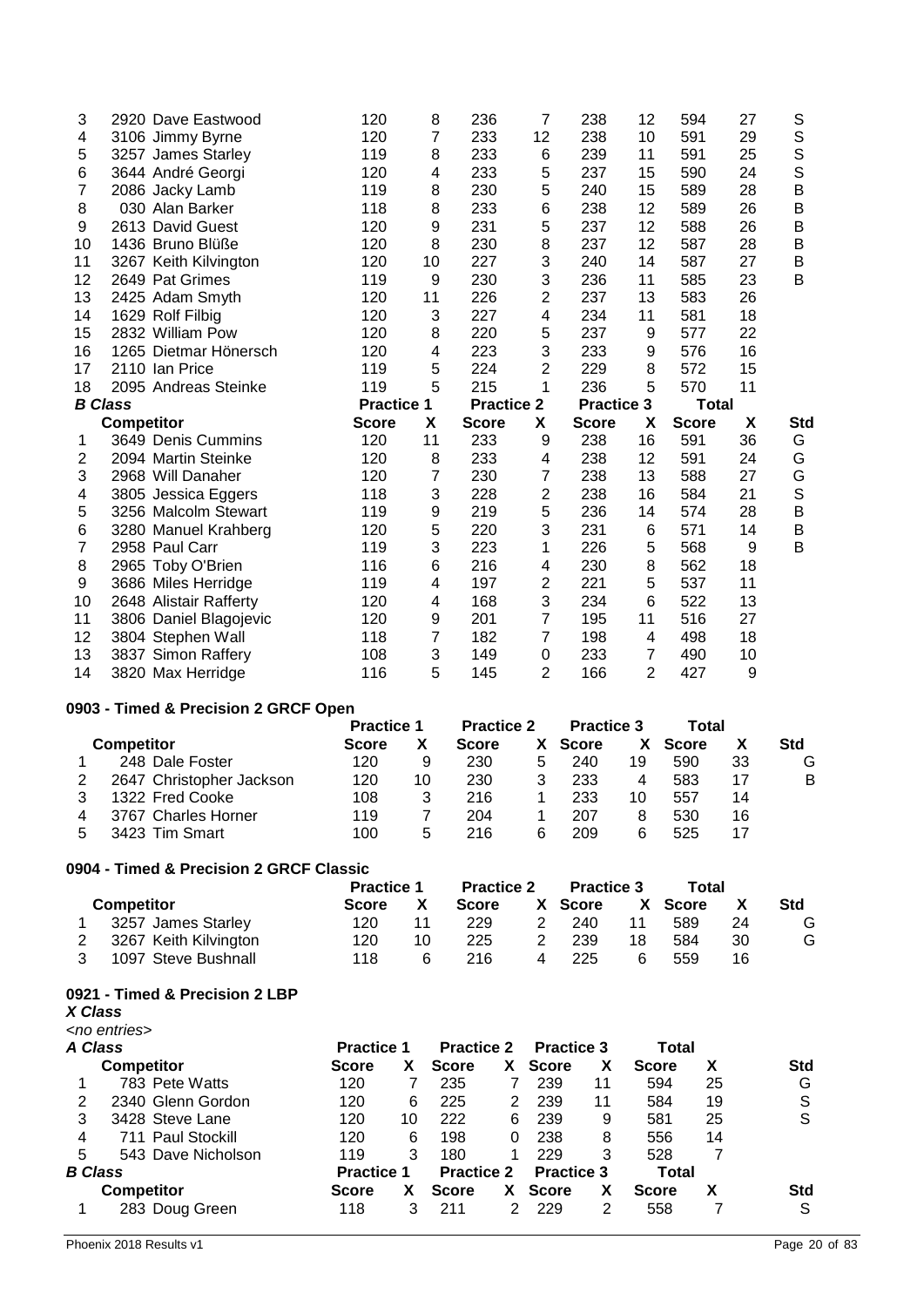| $\overline{2}$                   | 3668 Spencer Roberson                | 120                  | $\overline{7}$ | 188                 | 0              | 224                               | 4  | 532          | 11                           |      |             |
|----------------------------------|--------------------------------------|----------------------|----------------|---------------------|----------------|-----------------------------------|----|--------------|------------------------------|------|-------------|
|                                  | 0922 - Timed & Precision 2 LBR       |                      |                |                     |                |                                   |    |              |                              |      |             |
| X Class                          |                                      | <b>Practice 1</b>    |                | <b>Practice 2</b>   |                | <b>Practice 3</b>                 |    | <b>Total</b> |                              |      |             |
|                                  | <b>Competitor</b>                    | <b>Score</b>         | X              | <b>Score</b>        | X.             | <b>Score</b>                      | X  | <b>Score</b> | Χ                            |      | Std         |
| 1                                | 632 John Robinson                    | 119                  | $\overline{7}$ | 231                 | 8              | 238                               | 14 | 588          | 29                           |      | S           |
| $\overline{2}$                   | 050 Dave Berry                       | 114                  | 3              | 228                 | 4              | 235                               | 6  | 577          | 13                           |      | B           |
| <b>A Class</b>                   |                                      | <b>Practice 1</b>    |                | <b>Practice 2</b>   |                | <b>Practice 3</b>                 |    | <b>Total</b> |                              |      |             |
|                                  | <b>Competitor</b>                    | <b>Score</b>         | X              | <b>Score</b>        | X.             | <b>Score</b>                      | X  | <b>Score</b> | X                            |      | <b>Std</b>  |
| 1                                | 283 Doug Green                       | 110                  | 0              | 204                 | 0              | 231                               | 6  | 545          | 6                            | Iron | В           |
| $\overline{2}$<br><b>B</b> Class | 1768 Peter Matthews                  | 118                  | 3              | 188                 | $\overline{2}$ | 227                               | 6  | 533          | 11                           |      |             |
|                                  | <no entries=""></no>                 |                      |                |                     |                |                                   |    |              |                              |      |             |
|                                  |                                      |                      |                |                     |                |                                   |    |              |                              |      |             |
|                                  | 1021 - Timed & Precision 3 LBP       |                      |                |                     |                |                                   |    |              |                              |      |             |
|                                  | <b>Competitor</b>                    | <b>Practice 1</b>    |                | <b>Practice 2-5</b> |                | <b>Practice 6</b>                 |    | Total        |                              |      |             |
| 1                                | 1773 Morné van Dalen                 | 49                   |                | 140                 |                | 48                                |    | 237          |                              |      |             |
| $\overline{2}$                   | 2330 Robert J Tonner                 | 49                   |                | 143<br>144          |                | 42<br>40                          |    | 234<br>234   |                              |      |             |
| 3<br>4                           | 2340 Glenn Gordon<br>2011 Tim Mepham | 50<br>49             |                | 137                 |                | 46                                |    | 232          |                              |      |             |
| 5                                | 443 Paul Lacey                       | 47                   |                | 144                 |                | 37                                |    | 228          |                              |      |             |
| 6                                | 783 Pete Watts                       | 46                   |                | 134                 |                | 47                                |    | 227          |                              |      |             |
| $\overline{7}$                   | 1800 Alan Podevin                    | 47                   |                | 133                 |                | 42                                |    | 222          |                              | Iron |             |
| 8                                | 164 Phil Cowling                     | 44                   |                | 136                 |                | 38                                |    | 218          |                              | Iron |             |
| 9                                | 180 Ash Dagger                       | 39                   |                | 132                 |                | 45                                |    | 216          |                              |      |             |
| 10                               | 3423 Tim Smart                       | 34                   |                | 133                 |                | 47                                |    | 214          |                              |      |             |
| 11                               | 3358 Steven Christian                | 46                   |                | 137                 |                | 31                                |    | 214          |                              |      |             |
| 12                               | 1022 Steve Lamb                      | 46                   |                | 126                 |                | 40                                |    | 212          |                              | Iron |             |
| 13                               | 1795 Mark Harris                     | 43                   |                | 131                 |                | 30                                |    | 204          |                              |      |             |
| 14                               | 3668 Spencer Roberson                | 28                   |                | 0                   |                | $\Omega$                          |    | 28           |                              |      |             |
|                                  | 1022 - Timed & Precision 3 LBR       |                      |                |                     |                |                                   |    |              |                              |      |             |
|                                  | <b>Competitor</b>                    | <b>Practice 1</b>    |                | <b>Practice 2-5</b> |                | <b>Practice 6</b>                 |    | <b>Total</b> |                              |      |             |
| 1                                | 164 Phil Cowling                     | 46                   |                | 141                 |                | 42                                |    | 229          |                              | Iron |             |
| $\boldsymbol{2}$                 | 282 David Green                      | 38                   |                | 133                 |                | 48                                |    | 219          |                              |      |             |
| 3                                | 683 Jim Smith                        | 44                   |                | 136                 |                | 38                                |    | 218          |                              |      |             |
| 4                                | 443 Paul Lacey                       | 24                   |                | 137                 |                | 44                                |    | 205          |                              |      |             |
| 5                                | 1768 Peter Matthews                  | 44                   |                | 126                 |                | 34                                |    | 204          |                              |      |             |
| 6                                | 1022 Steve Lamb                      | 44                   |                | 126                 |                | 27                                |    | 197          |                              | Iron |             |
| 7                                | 2011 Tim Mepham                      | 23                   |                | 127                 |                | 42                                |    | 192          |                              |      |             |
| 8                                | 2163 Colin McMichael                 | 23                   |                | 126                 |                | 41                                |    | 190          |                              | Iron |             |
| 9                                | 2753 Jake Mossom<br>1795 Mark Harris | 46                   |                | 120                 |                | 24                                |    | 190          |                              | Iron |             |
| 10                               |                                      | 30                   |                | 112                 |                | 39                                |    | 181          |                              |      |             |
|                                  | 1101 - Multi-Target GRSB             |                      |                |                     |                |                                   |    |              |                              |      |             |
| X Class                          |                                      |                      |                |                     |                |                                   |    |              |                              |      |             |
|                                  | <b>Competitor</b>                    | Left<br><b>Score</b> | X              |                     |                | <b>Right</b><br><b>Score</b><br>X |    |              | <b>Total</b><br><b>Score</b> | X    | <b>Std</b>  |
| 1                                | 3284 David Christie                  | 59                   | 8              |                     |                | 9<br>60                           |    |              | 119                          | 17   | G           |
| $\overline{c}$                   | 3083 Chris Douglas                   | 58                   | 8              |                     |                | $\overline{7}$<br>59              |    |              | 117                          | 15   | $\mathbb S$ |
| 3                                | 2753 Jake Mossom                     | 57                   | 3              |                     |                | 11<br>60                          |    |              | 117                          | 14   | S           |
| 4                                | 2840 Scott Lyon                      | 59                   | $\overline{7}$ |                     |                | 58<br>6                           |    |              | 117                          | 13   | $\mathbb S$ |
| 5                                | 2055 Jonnie Cormie                   | 57                   | 6              |                     |                | $\overline{7}$<br>59              |    |              | 116                          | 13   | B           |
| 6                                | 2330 Robert J Tonner                 | 56                   | 4              |                     |                | 8<br>59                           |    |              | 115                          | 12   |             |
| $\overline{7}$                   | 3106 Jimmy Byrne                     | 56                   | 5              |                     |                | 59<br>6                           |    |              | 115                          | 11   |             |
| 8                                | 3267 Keith Kilvington                | 56                   | 5              |                     |                | 59<br>6                           |    |              | 115                          | 11   |             |
| 9                                | 2832 William Pow                     | 57                   | 6              |                     |                | 5<br>57                           |    |              | 114                          | 11   |             |
| 10                               | 3419 Ray Holohan                     | 56                   | 6              |                     |                | 5<br>58                           |    |              | 114                          | 11   |             |
| 11                               | 2194 Graeme Dodds                    | 55                   | 6              |                     |                | 5<br>59                           |    |              | 114                          | 11   |             |
| 12                               | 987 Charles Bestwick                 | 55                   | 5              |                     |                | 6<br>59                           |    |              | 114                          | 11   |             |
| 13                               | 034 Neil Francis                     | 57                   | 3              |                     |                | 3<br>57                           |    |              | 114                          | 6    |             |
| 14                               | 2110 Ian Price                       | 56                   | $\overline{7}$ |                     |                | 57<br>6                           |    |              | 113                          | 13   |             |
|                                  |                                      |                      |                |                     |                |                                   |    |              |                              |      |             |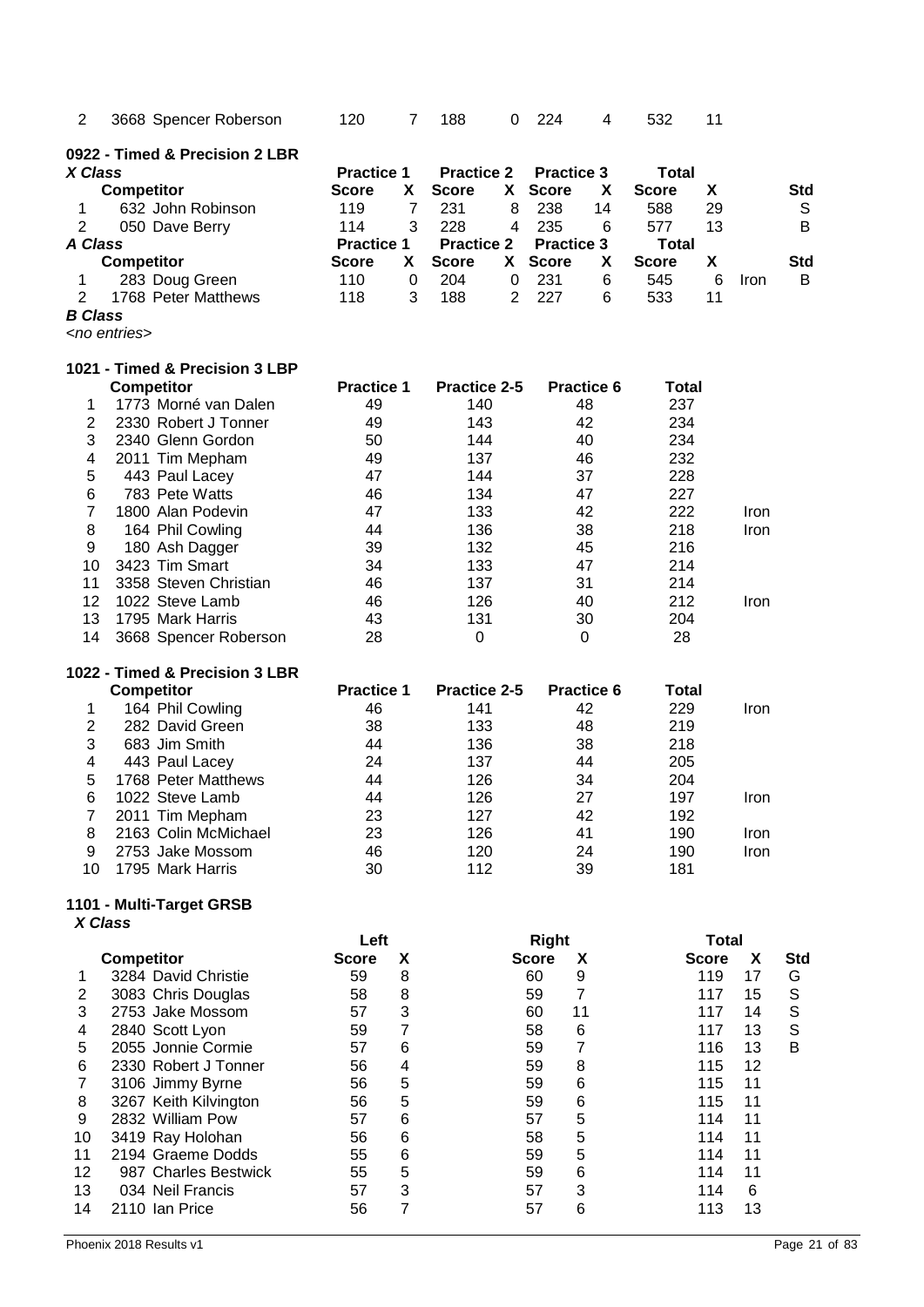| 15             |                   | 3308 Phil Wood                              | 54           | 4                       | 59           | 5                       | 113          | 9                   |     |
|----------------|-------------------|---------------------------------------------|--------------|-------------------------|--------------|-------------------------|--------------|---------------------|-----|
| 16             |                   | 2613 David Guest                            | 58           | 3                       | 55           | 3                       | 113          | 6                   |     |
| 17             |                   | 2920 Dave Eastwood                          | 53           | 4                       | 59           | 9                       | 112          | 13                  |     |
| 18             |                   | 3256 Malcolm Stewart                        | 56           | 8                       | 56           | 3                       | 112          | 11                  |     |
| 19             |                   | 2340 Glenn Gordon                           | 56           | 4                       | 56           | 6                       | 112          | 10                  |     |
| 20             |                   | 1828 John Crouch                            | 55           | 4                       | 57           | 5                       | 112          | 9                   |     |
| 21             |                   | 683 Jim Smith                               | 56           | 3                       | 55           | 8                       | 111          | 11                  |     |
| 22             |                   | 1990 Chris West                             | 57           | 8                       | 54           | 2                       | 111          | 10                  |     |
| 23             |                   | 3826 Jakub Mikolajczyk                      | 53           | 3                       | 58           | 4                       | 111          | $\overline{7}$      |     |
| 24             |                   | 2968 Will Danaher                           | 54           | 2                       | 57           | 4                       | 111          | 6                   |     |
| 25             |                   | 3649 Denis Cummins                          | 54           | 3                       | 56           | 2                       | 110          | 5                   |     |
| 26             |                   | 3804 Stephen Wall                           | 53           | 6                       | 56           | 3                       | 109          | $\boldsymbol{9}$    |     |
| 27             |                   | 167 Keith Cox                               | 51           | 2                       | 58           | 7                       | 109          | 9                   |     |
| 28             |                   | 2886 Gary Bowden                            | 55           | 4                       | 54           | 4                       | 109          | 8                   |     |
| 29             |                   | 2337 Greg Rastall                           | 52           | 3                       | 57           | 5                       | 109          | 8                   |     |
| 30             |                   | 2086 Jacky Lamb                             | 52           | 1                       | 57           | 5                       | 109          | 6                   |     |
| 31             |                   | 3114 Norman Veitch                          | 54           | 2                       | 54           | 6                       | 108          | 8                   |     |
| 32             |                   | 1113 William Paterson                       | 55           | 5                       | 53           | $\overline{c}$          | 108          | $\overline{7}$      |     |
| 33             |                   | 3812 Aidan Corry                            | 51           | 3                       | 56           | 4                       | 107          | $\overline{7}$      |     |
| 34             |                   | 1943 Declan Byrne                           | 58           | 3                       | 49           | 2                       | 107          | 5                   |     |
| 35             |                   | 1057 Andy Summers                           | 57           | 7                       | 48           | 4                       | 105          | 11                  |     |
| 36             |                   | 2901 Fraser Hay                             | 53           | 3                       | 52           | 3                       | 105          | 6                   |     |
| 37             |                   | 2096 Meik Waldvogt                          | 48           | 1                       | 57           | 4                       | 105          | 5                   |     |
| 38             |                   | 3825 Gary Newman                            | 52           | 3                       | 52           | 3                       | 104          | 6                   |     |
| 39             |                   | 2176 Jeff Kehoe                             | 51           | $\overline{c}$          | 53           | 3                       | 104          | 5                   |     |
| 40             |                   |                                             | 53           | $\overline{c}$          | 49           | 4                       | 102          | 6                   |     |
| 41             |                   | 283 Doug Green                              | 53           | 4                       | 48           | 1                       | 101          | 5                   |     |
|                |                   | 1914 Terry Lowman<br>2329 Robert Tonner Snr |              | 0                       | 52           |                         |              | $\overline{c}$      |     |
| 42             |                   |                                             | 47           |                         |              | 2                       | 99           |                     |     |
| 43             |                   | 3809 Frank Feeney                           | 51           | 3                       | 40           | 3                       | 91           | 6<br>$\overline{7}$ |     |
| 44             | <b>A Class</b>    | 2163 Colin McMichael                        | 40           | 4                       | 39           | 3                       | 79           |                     |     |
|                |                   |                                             |              |                         |              |                         |              |                     |     |
|                |                   |                                             |              |                         |              |                         |              |                     |     |
|                |                   |                                             | Left         |                         | <b>Right</b> |                         | <b>Total</b> |                     |     |
|                | <b>Competitor</b> |                                             | <b>Score</b> | X                       | <b>Score</b> | X                       | <b>Score</b> | X                   | Std |
| 1              |                   | 3150 Michael Reynolds                       | 58           | 6                       | 59           | 6                       | 117          | 12                  | G   |
| 2              |                   | 3621 Steve Jordan                           | 56           | 4                       | 57           | 3                       | 113          | $\overline{7}$      | S   |
| 3              |                   | 3811 Michael O'Grady                        | 52           | 5                       | 58           | 5                       | 110          | 10                  | S   |
| 4              |                   | 3252 Robert Tonner                          | 52           | 4                       | 57           | 5                       | 109          | 9                   | B   |
| 5              |                   | 3221 Stuart Russell                         | 55           | 4                       | 54           | 4                       | 109          | 8                   | B   |
| 6              |                   | 2641 Rachel Goldsworthy                     | 52           | 3                       | 57           | 4                       | 109          | $\overline{7}$      | B   |
| $\overline{7}$ |                   | 3845 Johannes Symington                     | 57           | 3                       | 52           | 3                       | 109          | 6                   | Β   |
| 8              |                   | 1977 Cornelius Schalkwyk                    | 53           | 4                       | 55           | 4                       | 108          | 8                   | B   |
| 9              |                   | 1773 Morné van Dalen                        | 52           | 4                       | 56           | 4                       | 108          | 8                   | В   |
| 10             |                   | 3806 Daniel Blagojevic                      | 53           | 3                       | 55           | 2                       | 108          | 5                   | В   |
| 11             |                   | 510 Phil Milsom                             | 51           | 6                       | 55           | 5                       | 106          | 11                  | B   |
| 12             |                   | 2419 Bob Worthington                        | 51           | 3                       | 55           | 5                       | 106          | 8                   | В   |
| 13             |                   | 3645 Sven Rohde                             | 49           | $\overline{\mathbf{c}}$ | 57           | 5                       | 106          | $\overline{7}$      | Β   |
| 14             |                   | 2188 Graham Gough                           | 51           | 2                       | 55           | 4                       | 106          | 6                   | B   |
| 15             |                   | 2673 Andy Kitchener                         | 54           | $\overline{c}$          | 52           | 3                       | 106          | 5                   | B   |
| 16             |                   | 3805 Jessica Eggers                         | 52           | 1                       | 54           | $\overline{c}$          | 106          | 3                   | B   |
| 17             |                   | 760 William Vaughan                         | 51           | 3                       | 54           | 3                       | 105          | 6                   |     |
| 18             |                   | 3807 Andrew O'Gorman                        | 51           | $\overline{c}$          | 54           | 4                       | 105          | $\,6$               |     |
| 19             |                   | 3823 Julie Moran                            | 55           | 3                       | 50           | 2                       | 105          | 5                   |     |
| 20             |                   | 2958 Paul Carr                              | 53           | 3                       | 52           | 2                       | 105          | 5                   |     |
| 21             |                   | 2094 Martin Steinke                         | 53           | 1                       | 52           | $\mathbf 0$             | 105          | 1                   |     |
| 22             |                   | 2836 Paul Joyce                             | 54           | 3                       | 50           | 3                       | 104          | 6                   |     |
| 23             |                   | 1569 Chris McLean                           | 52           | $\overline{\mathbf{c}}$ | 52           | 4                       | 104          | 6                   |     |
| 24             |                   | 3769 Lee Townsend                           | 55           | 3                       | 49           | 2                       | 104          | 5                   |     |
| 25             |                   | 2211 Peter Wylie                            | 53           | $\overline{\mathbf{c}}$ | 51           | $\overline{\mathbf{c}}$ | 104          | 4                   |     |
| 26             |                   | 1436 Bruno Blüße                            | 50           | 4                       | 53           | 3                       | 103          | $\overline{7}$      |     |
| 27             |                   | 849 Brian Yard                              | 50           | $\overline{c}$          | 53           | $\overline{\mathbf{4}}$ | 103          | 6                   |     |
| 28             |                   | 3086 Derek Hinchcliffe                      | 48           | $\mathsf{O}\xspace$     | 55           | 5                       | 103          | 5                   |     |
| 29             |                   | 007 Charles Murton                          | 48           | 1                       | 54           | 0                       | 102          | 1                   |     |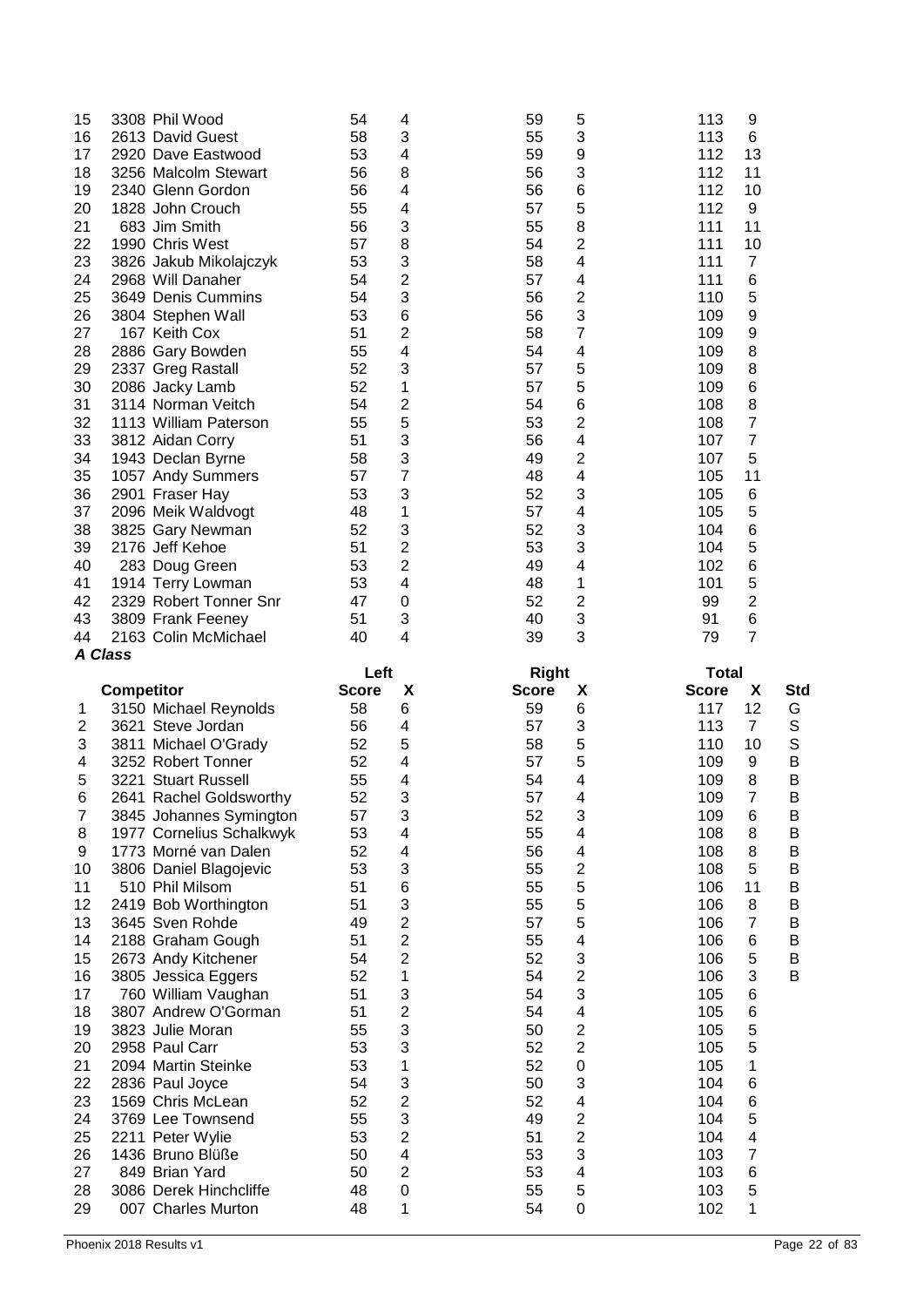| 30             | 3044 Dave Morrow       | 54           | $\overline{\mathbf{c}}$ | 47           | 4                       | 101          | 6                        |              |
|----------------|------------------------|--------------|-------------------------|--------------|-------------------------|--------------|--------------------------|--------------|
| 31             | 2642 Shaun Trout       | 46           | $\overline{\mathbf{c}}$ | 53           | 3                       | 99           | 5                        |              |
| 32             | 2900 Helen Hay         | 47           | $\overline{c}$          | 51           | 3                       | 98           | 5                        |              |
| 33             | 1265 Dietmar Hönersch  | 47           | $\mathbf 0$             | 51           | 5                       | 98           | 5                        |              |
| 34             | 3253 Gail Oliver       | 47           | $\mathbf 0$             | 51           | 2                       | 98           | $\overline{\mathbf{c}}$  |              |
| 35             | 2124 Steve Denton      | 47           | $\mathbf 0$             | 51           | 2                       | 98           | $\overline{c}$           |              |
| 36             | 284 Paul Green         | 50           | 4                       | 47           | 1                       | 97           | 5                        |              |
| 37             | 672 Andrew Sherriff    | 46           | 1                       | 50           | 3                       | 96           | 4                        |              |
| 38             | 634 Walter Robinson    | 45           | 0                       | 50           | 2                       | 95           | $\overline{c}$           |              |
| 39             | 3188 Norman Ogilby     | 47           | 1                       | 47           | 0                       | 94           | 1                        |              |
| 40             | 3572 Laura Warwick     | 44           | 3                       | 49           | $\overline{c}$          | 93           | 5                        |              |
| 41             | 3358 Steven Christian  | 46           | $\mathbf 0$             | 47           | 1                       | 93           | 1                        |              |
| 42             | 1822 Donald Robertson  | 43           | $\mathbf 0$             | 50           | 1                       | 93           | 1                        |              |
| 43             | 850 Derek Yates        | 43           | 1                       | 49           | 5                       | 92           | 6                        |              |
| 44             | 3099 Mark Pugh         | 39           | $\mathbf 0$             | 53           | 5                       | 92           | 5                        |              |
| 45             | 3113 Mark Geldard      | 47           | $\mathbf 0$             | 45           | 0                       | 92           | $\mathbf 0$              |              |
| 46             | 553 Colin Oswald       | 46           | 2                       | 42           | 1                       | 88           | 3                        |              |
| 47             | 3810 Val Gavin         | 42           | 3                       | 37           | 1                       | 79           | 4                        |              |
| 48             | 3271 David Cully       | 34           | 3                       | 33           | 3                       | 67           | 6                        |              |
|                | <b>B</b> Class         | Left         |                         | <b>Right</b> |                         | <b>Total</b> |                          |              |
|                | <b>Competitor</b>      | <b>Score</b> | X                       | <b>Score</b> | X                       | <b>Score</b> | X                        | <b>Std</b>   |
| 1              | 193 Colin Delahoy      | 57           | 1                       | 57           | 4                       | 114          | 5                        | G            |
| $\overline{c}$ | 3782 Joshua Brown      | 54           | 3                       | 55           | 1                       | 109          | 4                        | G            |
| 3              | 3796 Matthew Newton    | 51           | $\overline{\mathbf{c}}$ | 54           | 4                       | 105          | 6                        | G            |
| 4              | 3849 Louis Potgieter   | 49           | 4                       | 55           | 4                       | 104          | 8                        | $\mathsf{S}$ |
| 5              | 3103 Stuart Smithson   | 52           | 1                       | 52           | 1                       | 104          | $\overline{2}$           | S            |
| 6              | 1493 Alan Smith        | 51           | 4                       | 52           | 2                       | 103          | $\,6$                    | S            |
| 7              | 3780 James Badman      | 48           | 2                       | 55           | 4                       | 103          | 6                        | S            |
| 8              | 1100 Lara Bestwick     | 51           | 4                       | 52           | 1                       | 103          | 5                        | S            |
| 9              | 3350 Miro Markvart     | 50           | 2                       | 53           | 1                       | 103          | 3                        | S            |
| 10             | 3280 Manuel Krahberg   | 48           | $\overline{\mathbf{c}}$ | 54           | 2                       | 102          | 4                        | $\mathsf{S}$ |
| 11             | 3850 Nic Roets         | 59           | 5                       | 41           | 2                       | 100          | $\overline{7}$           | $\mathsf{S}$ |
| 12             | 1281 Stuart Rankine    | 52           | 3                       | 47           | 2                       | 99           | 5                        | B            |
| 13             | 1243 Shane Dinkin      | 47           | 3                       | 52           | 2                       | 99           | 5                        | B            |
| 14             | 2221 Mario Madden      | 46           | 1                       | 51           | 3                       | 97           | 4                        | B            |
| 15             | 929 Peter Ryder        | 51           | 3                       | 46           | 0                       | 97           | 3                        | В            |
| 16             | 1514 David Gilchrist   | 46           | 1                       | 50           | 1                       | 96           | $\overline{2}$           | В            |
| 17             | 3801 Daniel Fickling   | 44           | $\mathbf 0$             | 51           | 3                       | 95           | 3                        |              |
| 18             | 3100 Brittany Pugh     | 43           | 1                       | 51           | $\overline{\mathbf{c}}$ | 94           | 3                        |              |
| 19             | 3262 Mark Lloyd        | 45           | 1                       | 48           | 3                       | 93           | $\overline{\mathcal{A}}$ |              |
| 20             | 3862 Richard Hill      | 49           | 1                       | 44           | 1                       | 93           | $\overline{c}$           |              |
| 21             | 3767 Charles Horner    | 47           | 1                       | 46           | 1                       | 93           | $\overline{c}$           |              |
| 22             | 3425 Joe Mc Gonigle    | 44           | 0                       | 48           | 3                       | 92           | 3                        |              |
| 23             | 3800 Jacob Kay         | 46           | $\mathbf 0$             | 45           | $\overline{2}$          | 91           | $\overline{2}$           |              |
| 24             | 3458 Noel Maguire      | 43           | $\mathbf 0$             | 48           | 1                       | 91           | 1                        |              |
| 25             | 3444 Jason Bentley     | 44           | $\mathbf 0$             | 47           | 0                       | 91           | $\boldsymbol{0}$         |              |
| 26             | 1780 Lance Peltz       | 46           | $\overline{2}$          | 44           | $\mathbf 0$             | 90           | $\overline{2}$           |              |
| 27             | 3434 Darren Wheatley   | 45           | $\overline{c}$          | 44           | $\overline{2}$          | 89           | 4                        |              |
| 28             | 3427 Malcolm Quigley   | 43           | $\pmb{0}$               | 46           | $\mathbf 0$             | 89           | $\boldsymbol{0}$         |              |
| 29             | 3839 Stoffel van Zyl   | 49           | $\overline{c}$          | 39           | 1                       | 88           | 3                        |              |
| 30             | 3035 Jan Hinchcliffe   | 43           | $\mathbf 0$             | 45           | 1                       | 88           | 1                        |              |
| 31             | 3668 Spencer Roberson  | 39           | 1                       | 47           | 2                       | 86           | 3                        |              |
| 32             | 3165 Victor Dauppe     | 46           | 1                       | 40           | 1                       | 86           | $\overline{\mathbf{c}}$  |              |
| 33             | 3781 Piotr Cichy       | 41           | 2                       | 43           | 0                       | 84           | $\overline{c}$           |              |
| 34             | 1271 Anne Milke        | 41           | 1                       | 43           | 1                       | 84           | $\overline{c}$           |              |
| 35             | 2889 Peter Cousar      | 39           | $\mathbf 0$             | 44           | 1                       | 83           | 1                        |              |
| 36             | 3824 Gareth Kerr       | 40           | 0                       | 42           | 3                       | 82           | 3                        |              |
| 37             | 433 John Kime          | 36           | $\mathbf 0$             | 46           | 0                       | 82           | $\boldsymbol{0}$         |              |
| 38             | 3676 Emma Robinson     | 33           | $\mathbf 0$             | 49           | 0                       | 82           | 0                        |              |
| 39             | 3833 John Desmond      | 35           | 0                       | 37           | $\pmb{0}$               | 72           | $\pmb{0}$                |              |
| 40             | 3840 Christoff van Zyl | 36           | $\mathbf 0$             | 33           | 1                       | 69           | 1                        |              |
|                |                        |              |                         |              |                         |              |                          |              |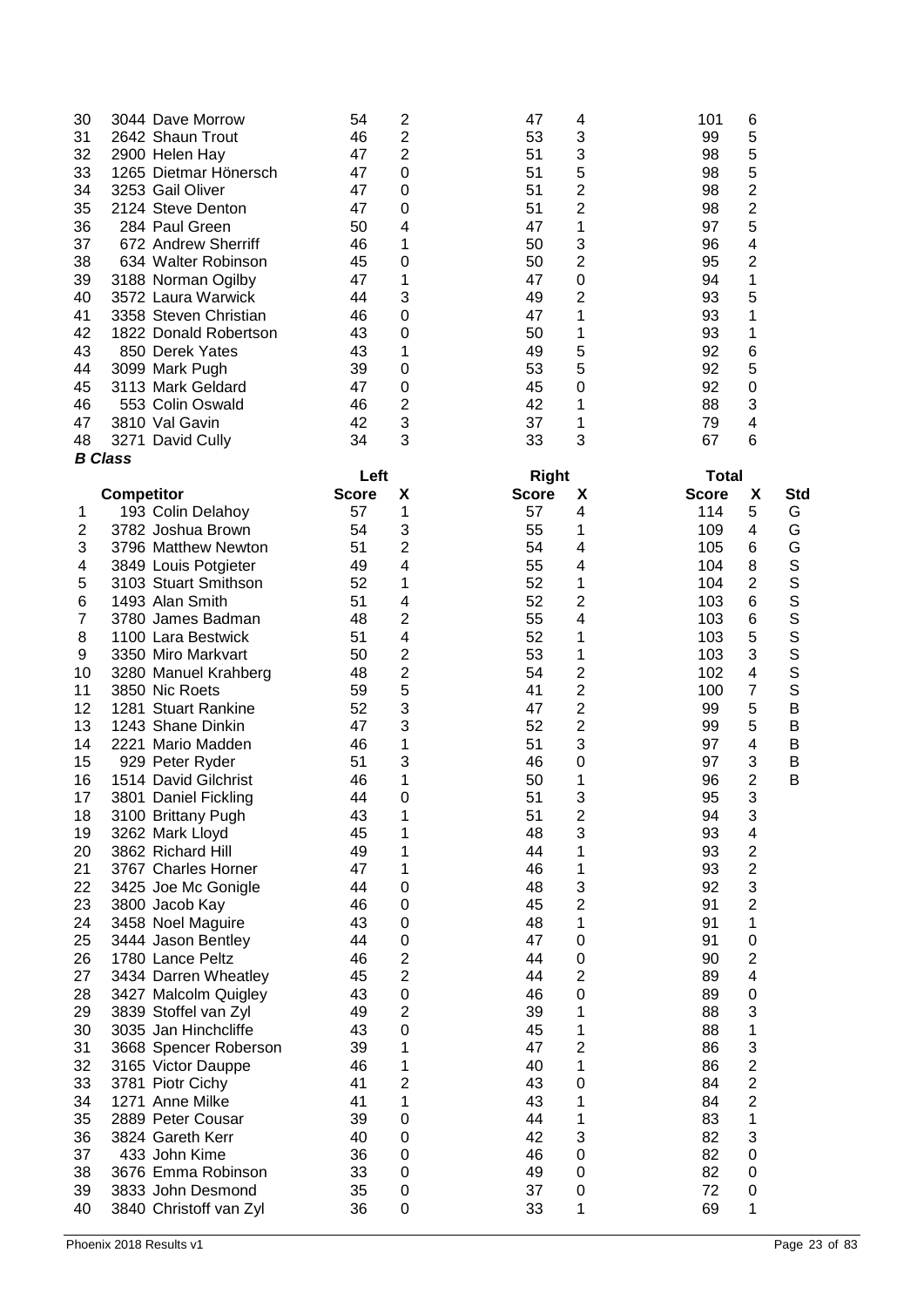| 41 3650 Dean Parker    | 32 | 34 | 66 2 |      |
|------------------------|----|----|------|------|
| 42 937 Gavin Milligan  | 25 | 39 | 64 0 |      |
| 43 1139 Peter Townend  | 29 | 26 | 55 0 |      |
| 44 3818 Anthony Feeney | 12 | 32 |      | 44 O |

## **- Multi -Target GRCF**

|                         | X Class                                 |              |                         |                           |                          |
|-------------------------|-----------------------------------------|--------------|-------------------------|---------------------------|--------------------------|
|                         |                                         | Left         |                         | <b>Right</b>              | <b>Total</b>             |
|                         | <b>Competitor</b>                       | <b>Score</b> | X                       | <b>Score</b><br>X         | <b>Score</b><br>X<br>Std |
| 1                       | 167 Keith Cox                           | 60           | 8                       | 7<br>59                   | S<br>119<br>15           |
| $\overline{\mathbf{c}}$ | 3804 Stephen Wall                       | 60           | 7                       | 59<br>6                   | $\mathbb S$<br>119<br>13 |
| 3                       | 2176 Jeff Kehoe                         | 60           | 9                       | 58<br>8                   | B<br>118<br>17           |
| 4                       | 2613 David Guest                        | 60           | 9                       | 6<br>58                   | 118<br>15<br>B<br>118    |
| 5                       | 1057 Andy Summers                       | 59           | 6                       | 9<br>59<br>$\overline{7}$ | 15<br>B                  |
| 6                       | 3114 Norman Veitch                      | 58           | 4<br>5                  | 60                        | 118<br>11<br>B<br>B      |
| 7                       | 1800 Alan Podevin                       | 59           |                         | 5<br>59                   | 118<br>10                |
| 8                       | 2055 Jonnie Cormie                      | 59           | 10                      | 8<br>58                   | 117<br>18                |
| 9                       | 2886 Gary Bowden                        | 58           | $\overline{7}$          | 7<br>59                   | 117<br>14                |
| 10                      | 3308 Phil Wood                          | 58           | 6                       | 8<br>59                   | 117<br>14                |
| 11                      | 783 Pete Watts                          | 59           | 8                       | 57<br>9                   | 116<br>17                |
| 12                      | 3419 Ray Holohan                        | 58           | 9<br>7                  | 6<br>58<br>7              | 116<br>15                |
| 13                      | 2337 Greg Rastall<br>3649 Denis Cummins | 57           |                         | 59<br>$\overline{7}$      | 116<br>14                |
| 14                      |                                         | 58           | 6                       | 58<br>$\overline{7}$      | 116<br>13                |
| 15                      | 987 Charles Bestwick                    | 59           | 3                       | 57                        | 116<br>10                |
| 16                      | 1022 Steve Lamb                         | 59           | 4                       | 5<br>57                   | 116<br>9                 |
| 17                      | 2968 Will Danaher                       | 56           | 6<br>6                  | 59<br>10<br>8             | 115<br>16                |
| 18                      | 3106 Jimmy Byrne                        | 57           |                         | 58                        | 115<br>14                |
| 19                      | 1943 Declan Byrne                       | 56           | 4                       | 9<br>59                   | 115<br>13                |
| 20                      | 3083 Chris Douglas                      | 59           | 5                       | 6<br>56                   | 115<br>11                |
| 21                      | 034 Neil Francis                        | 57           | 4                       | 7<br>58<br>7              | 115<br>11                |
| 22                      | 2118 Matthew Peppitt                    | 56           | 4                       | 59                        | 115<br>11                |
| 23<br>24                | 2920 Dave Eastwood                      | 58           | 5<br>5                  | 5<br>57<br>8              | 115<br>10<br>114<br>13   |
| 25                      | 3123 Anthony Graham<br>1828 John Crouch | 56<br>57     | 7                       | 58<br>57                  | 114<br>12                |
|                         | 683 Jim Smith                           | 55           | 4                       | 5                         | 110<br>10                |
| 26<br>27                | 1773 Morné van Dalen                    | 53           | 5                       | 6<br>55<br>5<br>57        | 110<br>10                |
| 28                      | 2340 Glenn Gordon                       | 53           | 3                       | 3<br>57                   | 110<br>6                 |
| 29                      |                                         | 56           | 5                       | 3<br>52                   | 8<br>108                 |
|                         | 354 Dave Holt                           | 55           | 4                       | $\overline{2}$<br>53      | 6<br>108                 |
| 30<br>31                | 1765 Leslie Kong<br>1629 Rolf Filbig    | 53           | 2                       | 3<br>55                   | 5<br>108                 |
| 32                      | 1914 Terry Lowman                       | 50           | 1                       | 5<br>57                   | 6<br>107                 |
| 33                      | 1569 Chris McLean                       | 50           | 3                       | 5<br>56                   | 106<br>8                 |
| 34                      | 2330 Robert J Tonner                    | 58           | 6                       | 47<br>4                   | 105<br>10                |
| 35                      | 2832 William Pow                        | 52           | 5                       | 6<br>50                   | 102<br>11                |
|                         | <b>A Class</b>                          |              |                         |                           |                          |
|                         |                                         | Left         |                         | <b>Right</b>              | <b>Total</b>             |
|                         | <b>Competitor</b>                       | <b>Score</b> | X                       | <b>Score</b><br>X         | <b>Score</b><br>X<br>Std |
| 1                       | 1542 Jon Avetoomyan                     | 60           | 3                       | 9<br>60                   | 12<br>120<br>G           |
| 2                       | 2753 Jake Mossom                        | 60           | 5                       | 59<br>6                   | G<br>119<br>11           |
| 3                       | 590 Nigel Porter                        | 58           | $\overline{7}$          | $\overline{7}$<br>60      | $\mathbb S$<br>118<br>14 |
| 4                       | 3267 Keith Kilvington                   | 58           | 5                       | 8<br>60                   | $\mathsf S$<br>118<br>13 |
| 5                       | 2096 Meik Waldvogt                      | 60           | $\overline{7}$          | 8<br>57                   | S<br>15<br>117           |
| 6                       | 2901 Fraser Hay                         | 59           | 5                       | 58<br>6                   | S<br>117<br>11           |
| $\overline{7}$          | 3284 David Christie                     | 58           | 8                       | 9<br>58                   | S<br>116<br>17           |
| 8                       | 2011 Tim Mepham                         | 58           | 8                       | $\overline{7}$<br>58      | S<br>116<br>15           |
| 9                       | 1113 William Paterson                   | 59           | $\overline{\mathbf{7}}$ | $\overline{7}$<br>57      | S<br>116<br>14           |
| 10                      | 2188 Graham Gough                       | 58           | 5                       | 6<br>58                   | S<br>116<br>11           |
| 11                      | 2840 Scott Lyon                         | 57           | 3                       | $\overline{7}$<br>59      | 116<br>10                |
| 12                      | 3150 Michael Reynolds                   | 56           | 5                       | 59<br>10                  | S<br>S<br>S<br>115<br>15 |
| 13                      | 3806 Daniel Blagojevic                  | 57           | 5                       | 5<br>58                   | 115<br>10                |
| 14                      | 2094 Martin Steinke                     | 57           | 3                       | $\overline{7}$<br>58      | $\mathbb S$<br>115<br>10 |
| 15                      | 1436 Bruno Blüße                        | 56           | 3                       | 59<br>6                   | $\mathsf{S}$<br>115<br>9 |
|                         |                                         |              |                         |                           |                          |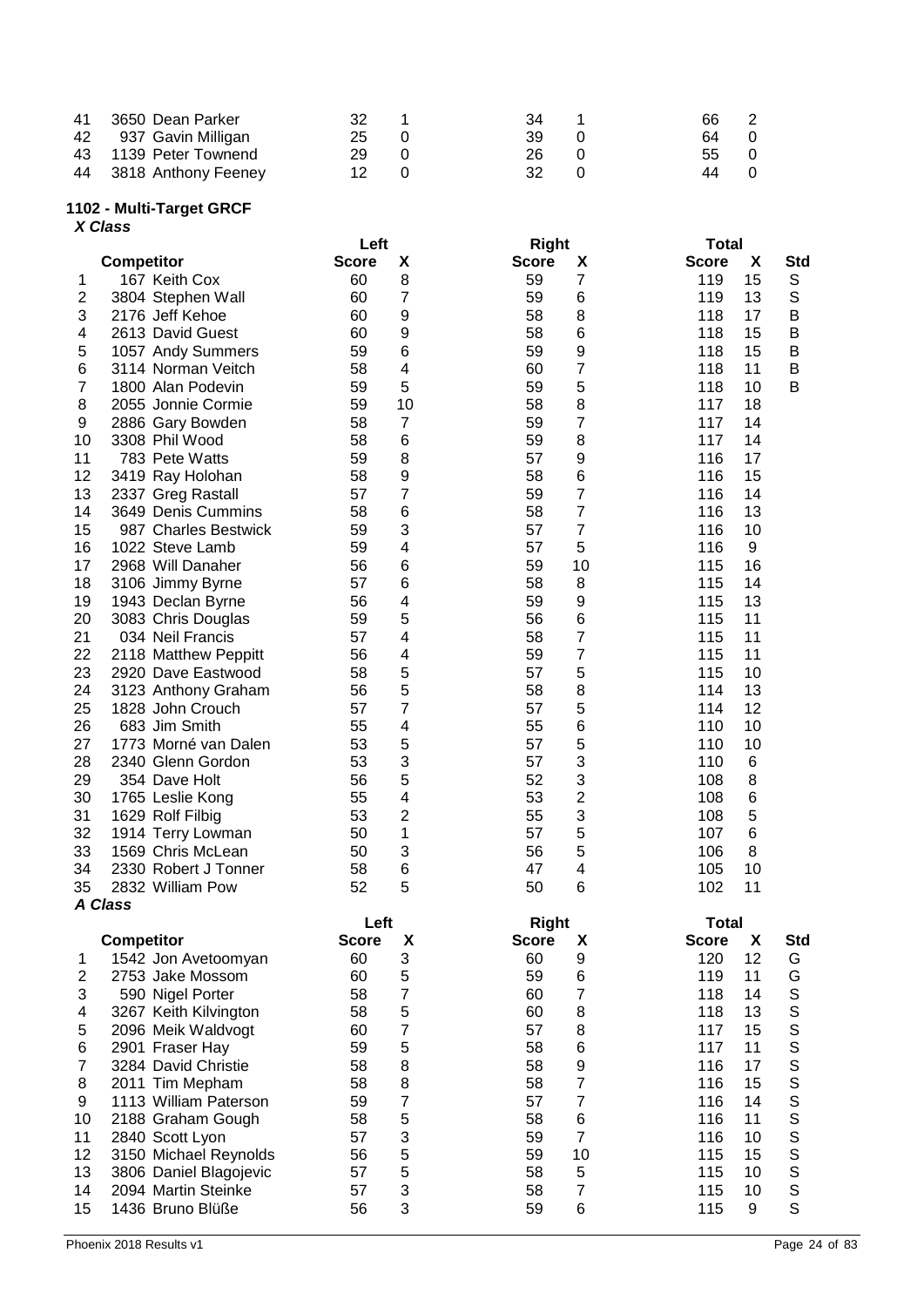| 17<br>18<br>19<br>20<br>21<br>22<br>23<br>24<br>25<br>26<br>27<br>28<br>29<br>30<br>31<br>32<br>33<br>34<br>35<br>36<br>37<br>38<br>39<br>40<br>41<br>42<br>43<br>44<br>45<br>46<br>47<br>48<br>49<br>50<br>51<br>52<br>53<br>54<br>55 | 3256 Malcolm Stewart<br>2642 Shaun Trout<br>2211 Peter Wylie<br>2110 Ian Price<br>3644 André Georgi<br>3826 Jakub Mikolajczyk<br>283 Doug Green<br>030 Alan Barker<br>3410 Peter Keegan<br>3044 Dave Morrow<br>2163 Colin McMichael<br>3252 Robert Tonner<br>3103 Stuart Smithson<br>2329 Robert Tonner Snr<br>2124 Steve Denton<br>2194 Graeme Dodds<br>1265 Dietmar Hönersch<br>2419 Bob Worthington<br>725 Mick Tedesco<br>2900 Helen Hay<br>2095 Andreas Steinke<br>3257 James Starley<br>1977 Cornelius Schalkwyk<br>1949 Maurice Leishman<br>007 Charles Murton<br>850 Derek Yates<br>256 John Garnett<br>2641 Rachel Goldsworthy<br>3762 Alan Hopkins<br>2965 Toby O'Brien<br>760 William Vaughan<br>2086 Jacky Lamb<br>3271 David Cully<br>3807 Andrew O'Gorman<br>3425 Joe Mc Gonigle<br>2958 Paul Carr<br>711 Paul Stockill<br>284 Paul Green<br>1100 Lara Bestwick<br>937 Gavin Milligan | 57<br>58<br>55<br>57<br>55<br>54<br>59<br>57<br>55<br>54<br>55<br>57<br>58<br>55<br>55<br>54<br>55<br>59<br>53<br>55<br>54<br>51<br>57<br>53<br>52<br>55<br>51<br>53<br>50<br>49<br>53<br>58<br>53<br>52<br>50<br>49<br>54<br>53<br>51<br>47 | 3<br>10<br>7<br>4<br>3<br>5<br>5<br>5<br>7<br>6<br>4<br>4<br>4<br>5<br>4<br>5<br>3<br>7<br>4<br>4<br>2<br>6<br>6<br>2<br>3<br>4<br>6<br>4<br>1<br>2<br>$\overline{c}$<br>6<br>5<br>4<br>3<br>1<br>4<br>4<br>$\overline{2}$<br>$\overline{\mathbf{c}}$ | 5<br>58<br>56<br>4<br>7<br>59<br>57<br>6<br>7<br>59<br>4<br>60<br>55<br>3<br>3<br>57<br>58<br>8<br>8<br>59<br>58<br>6<br>5<br>56<br>55<br>4<br>58<br>3<br>58<br>4<br>7<br>58<br>5<br>57<br>52<br>4<br>5<br>58<br>$\overline{c}$<br>56<br>57<br>4<br>59<br>8<br>7<br>53<br>5<br>57<br>57<br>4<br>53<br>$\overline{c}$<br>55<br>4<br>53<br>5<br>5<br>55<br>5<br>55<br>2<br>51<br>3<br>45<br>$\overline{c}$<br>50<br>50<br>4<br>52<br>3<br>5<br>53<br>5<br>47<br>47<br>4<br>3<br>48<br>51<br>$\overline{2}$ | 115<br>8<br>S<br>114<br>B<br>14<br>14<br>B<br>114<br>114<br>10<br>B<br>114<br>10<br>B<br>114<br>9<br>Β<br>B<br>114<br>8<br>B<br>114<br>8<br>15<br>113<br>Β<br>113<br>B<br>14<br>113<br>10<br>B<br>113<br>9<br>Β<br>113<br>8<br>B<br>113<br>8<br>B<br>113<br>8<br>Β<br>12<br>112<br>B<br>112<br>8<br>В<br>111<br>11<br>111<br>9<br>111<br>6<br>111<br>6<br>14<br>110<br>13<br>110<br>$\overline{7}$<br>110<br>$\overline{7}$<br>109<br>6<br>108<br>106<br>10<br>9<br>106<br>6<br>105<br>7<br>104<br>4<br>104<br>103<br>9<br>7<br>103<br>102<br>8<br>102<br>6<br>6<br>102<br>101<br>9<br>8<br>100<br>5<br>99<br>98<br>4 |
|----------------------------------------------------------------------------------------------------------------------------------------------------------------------------------------------------------------------------------------|-----------------------------------------------------------------------------------------------------------------------------------------------------------------------------------------------------------------------------------------------------------------------------------------------------------------------------------------------------------------------------------------------------------------------------------------------------------------------------------------------------------------------------------------------------------------------------------------------------------------------------------------------------------------------------------------------------------------------------------------------------------------------------------------------------------------------------------------------------------------------------------------------------|----------------------------------------------------------------------------------------------------------------------------------------------------------------------------------------------------------------------------------------------|-------------------------------------------------------------------------------------------------------------------------------------------------------------------------------------------------------------------------------------------------------|----------------------------------------------------------------------------------------------------------------------------------------------------------------------------------------------------------------------------------------------------------------------------------------------------------------------------------------------------------------------------------------------------------------------------------------------------------------------------------------------------------|-----------------------------------------------------------------------------------------------------------------------------------------------------------------------------------------------------------------------------------------------------------------------------------------------------------------------------------------------------------------------------------------------------------------------------------------------------------------------------------------------------------------------------------------------------------------------------------------------------------------------|
| 56<br>57<br>58                                                                                                                                                                                                                         | 2346 Alan Wragg<br>553 Colin Oswald<br>748 Graham Trimmer                                                                                                                                                                                                                                                                                                                                                                                                                                                                                                                                                                                                                                                                                                                                                                                                                                           | 45<br>49<br>51<br>48                                                                                                                                                                                                                         | 3<br>$\overline{\mathbf{c}}$<br>$\overline{2}$<br>4                                                                                                                                                                                                   | 52<br>4<br>47<br>5<br>44<br>1<br>43                                                                                                                                                                                                                                                                                                                                                                                                                                                                      | 7<br>97<br>$\overline{7}$<br>96<br>3<br>95<br>91<br>4                                                                                                                                                                                                                                                                                                                                                                                                                                                                                                                                                                 |
| 59<br>60                                                                                                                                                                                                                               | 821 Trevor Williams<br>3769 Lee Townsend                                                                                                                                                                                                                                                                                                                                                                                                                                                                                                                                                                                                                                                                                                                                                                                                                                                            | 56                                                                                                                                                                                                                                           | 6                                                                                                                                                                                                                                                     | 0<br>3<br>30                                                                                                                                                                                                                                                                                                                                                                                                                                                                                             | 9<br>86                                                                                                                                                                                                                                                                                                                                                                                                                                                                                                                                                                                                               |
| 61<br>62                                                                                                                                                                                                                               | 2889 Peter Cousar<br>3221 Stuart Russell                                                                                                                                                                                                                                                                                                                                                                                                                                                                                                                                                                                                                                                                                                                                                                                                                                                            | 35<br>$\overline{0}$                                                                                                                                                                                                                         | 3<br>$\overline{0}$                                                                                                                                                                                                                                   | $\overline{2}$<br>41<br>$\overline{0}$<br>$\overline{0}$                                                                                                                                                                                                                                                                                                                                                                                                                                                 | 5<br>76<br>$\overline{0}$<br>$\overline{0}$<br>(?)                                                                                                                                                                                                                                                                                                                                                                                                                                                                                                                                                                    |
| <b>B</b> Class                                                                                                                                                                                                                         |                                                                                                                                                                                                                                                                                                                                                                                                                                                                                                                                                                                                                                                                                                                                                                                                                                                                                                     |                                                                                                                                                                                                                                              |                                                                                                                                                                                                                                                       |                                                                                                                                                                                                                                                                                                                                                                                                                                                                                                          |                                                                                                                                                                                                                                                                                                                                                                                                                                                                                                                                                                                                                       |
|                                                                                                                                                                                                                                        | <b>Competitor</b>                                                                                                                                                                                                                                                                                                                                                                                                                                                                                                                                                                                                                                                                                                                                                                                                                                                                                   | Left<br><b>Score</b>                                                                                                                                                                                                                         | X                                                                                                                                                                                                                                                     | <b>Right</b><br><b>Score</b><br>X                                                                                                                                                                                                                                                                                                                                                                                                                                                                        | <b>Total</b><br><b>Score</b><br>X<br>Std                                                                                                                                                                                                                                                                                                                                                                                                                                                                                                                                                                              |
| 1                                                                                                                                                                                                                                      | 1780 Lance Peltz                                                                                                                                                                                                                                                                                                                                                                                                                                                                                                                                                                                                                                                                                                                                                                                                                                                                                    | 54                                                                                                                                                                                                                                           | 6                                                                                                                                                                                                                                                     | 58<br>4                                                                                                                                                                                                                                                                                                                                                                                                                                                                                                  | 112<br>10<br>G                                                                                                                                                                                                                                                                                                                                                                                                                                                                                                                                                                                                        |
| $\mathbf{2}$                                                                                                                                                                                                                           | 2648 Alistair Rafferty                                                                                                                                                                                                                                                                                                                                                                                                                                                                                                                                                                                                                                                                                                                                                                                                                                                                              | 56                                                                                                                                                                                                                                           | 4                                                                                                                                                                                                                                                     | 53<br>4                                                                                                                                                                                                                                                                                                                                                                                                                                                                                                  | S<br>109<br>8                                                                                                                                                                                                                                                                                                                                                                                                                                                                                                                                                                                                         |
| 3                                                                                                                                                                                                                                      | 2221 Mario Madden                                                                                                                                                                                                                                                                                                                                                                                                                                                                                                                                                                                                                                                                                                                                                                                                                                                                                   | 55                                                                                                                                                                                                                                           | 3                                                                                                                                                                                                                                                     | 3<br>54<br>1                                                                                                                                                                                                                                                                                                                                                                                                                                                                                             | S<br>109<br>6                                                                                                                                                                                                                                                                                                                                                                                                                                                                                                                                                                                                         |
| 4<br>5                                                                                                                                                                                                                                 | 1243 Shane Dinkin                                                                                                                                                                                                                                                                                                                                                                                                                                                                                                                                                                                                                                                                                                                                                                                                                                                                                   | 53<br>54                                                                                                                                                                                                                                     | 3<br>1                                                                                                                                                                                                                                                | 55<br>54<br>1                                                                                                                                                                                                                                                                                                                                                                                                                                                                                            | 108<br>4<br>$\overline{2}$<br>108                                                                                                                                                                                                                                                                                                                                                                                                                                                                                                                                                                                     |
| 6                                                                                                                                                                                                                                      | 3805 Jessica Eggers                                                                                                                                                                                                                                                                                                                                                                                                                                                                                                                                                                                                                                                                                                                                                                                                                                                                                 | 51                                                                                                                                                                                                                                           | 2                                                                                                                                                                                                                                                     | 56<br>4                                                                                                                                                                                                                                                                                                                                                                                                                                                                                                  | S<br>S<br>107<br>6                                                                                                                                                                                                                                                                                                                                                                                                                                                                                                                                                                                                    |
| 7                                                                                                                                                                                                                                      | 3280 Manuel Krahberg<br>929 Peter Ryder                                                                                                                                                                                                                                                                                                                                                                                                                                                                                                                                                                                                                                                                                                                                                                                                                                                             | 55                                                                                                                                                                                                                                           | 4                                                                                                                                                                                                                                                     | 2<br>51                                                                                                                                                                                                                                                                                                                                                                                                                                                                                                  | S<br>S<br>6<br>106                                                                                                                                                                                                                                                                                                                                                                                                                                                                                                                                                                                                    |
| 8                                                                                                                                                                                                                                      | 3686 Miles Herridge                                                                                                                                                                                                                                                                                                                                                                                                                                                                                                                                                                                                                                                                                                                                                                                                                                                                                 | 52                                                                                                                                                                                                                                           | 1                                                                                                                                                                                                                                                     | 54<br>4                                                                                                                                                                                                                                                                                                                                                                                                                                                                                                  | S<br>5<br>106                                                                                                                                                                                                                                                                                                                                                                                                                                                                                                                                                                                                         |
| 9                                                                                                                                                                                                                                      | 3086 Derek Hinchcliffe                                                                                                                                                                                                                                                                                                                                                                                                                                                                                                                                                                                                                                                                                                                                                                                                                                                                              | 51                                                                                                                                                                                                                                           | $\overline{\mathbf{c}}$                                                                                                                                                                                                                               | 53<br>6                                                                                                                                                                                                                                                                                                                                                                                                                                                                                                  | 8<br>$\sf B$<br>104                                                                                                                                                                                                                                                                                                                                                                                                                                                                                                                                                                                                   |
| 10                                                                                                                                                                                                                                     | 3358 Steven Christian                                                                                                                                                                                                                                                                                                                                                                                                                                                                                                                                                                                                                                                                                                                                                                                                                                                                               | 53                                                                                                                                                                                                                                           | $\overline{2}$                                                                                                                                                                                                                                        | 2<br>51                                                                                                                                                                                                                                                                                                                                                                                                                                                                                                  | $\overline{4}$<br>104<br>B                                                                                                                                                                                                                                                                                                                                                                                                                                                                                                                                                                                            |
| 11<br>12                                                                                                                                                                                                                               | 3188 Norman Ogilby<br>3458 Noel Maguire                                                                                                                                                                                                                                                                                                                                                                                                                                                                                                                                                                                                                                                                                                                                                                                                                                                             | 49<br>47                                                                                                                                                                                                                                     | $\overline{\mathbf{4}}$<br>0                                                                                                                                                                                                                          | 1<br>53<br>$\overline{c}$<br>54                                                                                                                                                                                                                                                                                                                                                                                                                                                                          | 5<br>B<br>102<br>$\overline{2}$<br>101                                                                                                                                                                                                                                                                                                                                                                                                                                                                                                                                                                                |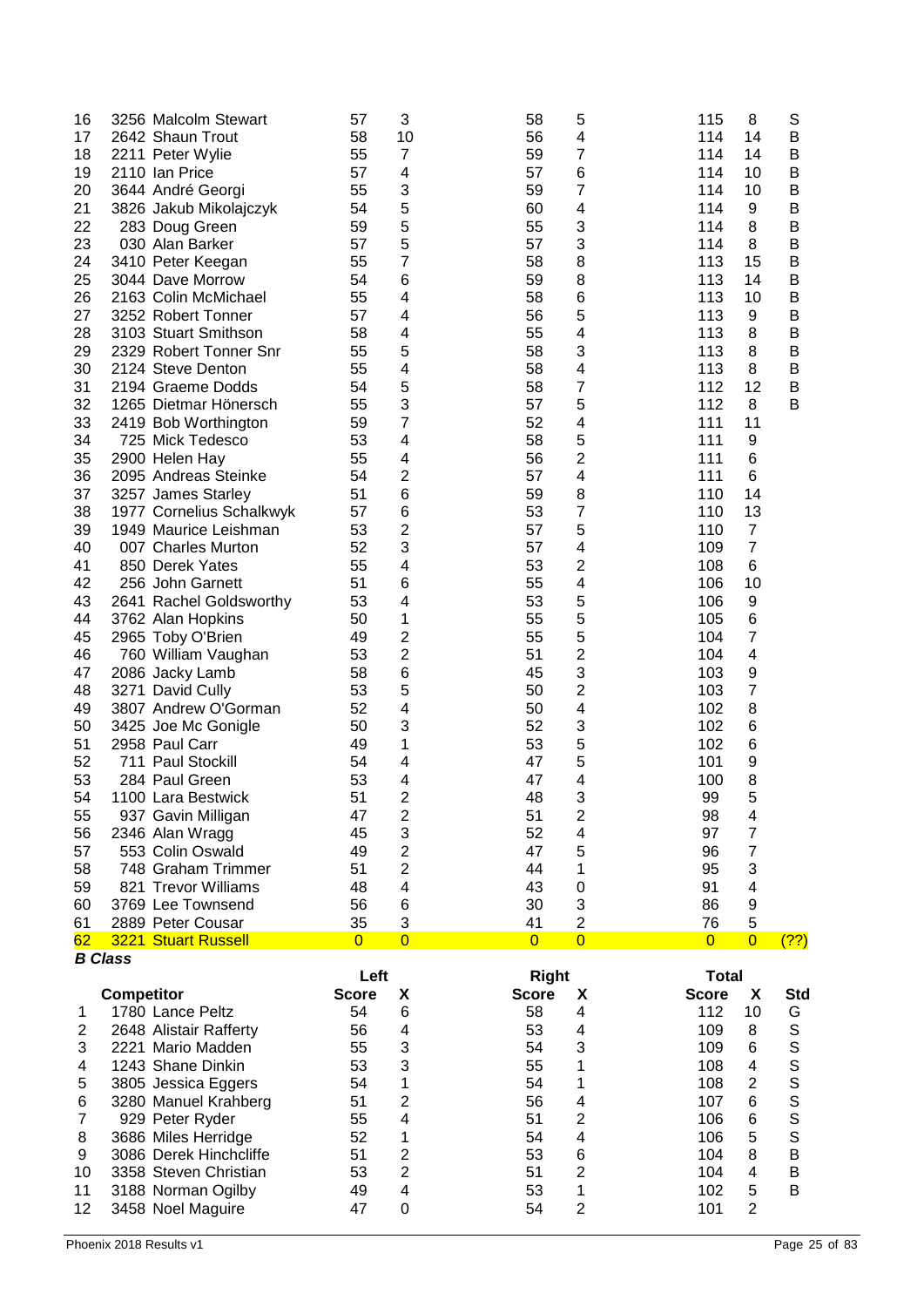| 13 | 3676 Emma Robinson   | 49 |   | 51 |   | 100 | 5 |
|----|----------------------|----|---|----|---|-----|---|
| 14 | 688 Steve Smoothy    | 51 |   | 48 | 3 | 99  |   |
| 15 | 3427 Malcolm Quigley | 51 |   | 48 |   | 99  | 5 |
| 16 | 3647 Les Walker      | 57 |   | 41 |   | 98  | 5 |
| 17 | 3434 Darren Wheatley | 48 |   | 48 | 3 | 96  | 3 |
| 18 | 3862 Richard Hill    | 46 |   | 48 | 3 | 94  |   |
| 19 | 3810 Val Gavin       | 46 |   | 45 |   | 91  |   |
| 20 | 3035 Jan Hinchcliffe | 51 | 3 | 39 | 2 | 90  | 5 |
| 21 | 1271 Anne Milke      | 44 |   | 46 |   | 90  |   |
| 22 | 3824 Gareth Kerr     | 51 |   | 39 |   | 90  |   |
| 23 | 3444 Jason Bentley   | 43 |   | 45 |   | 88  |   |
| 24 | 3795 Benjamin Kidd   | 40 |   | 30 |   | 70  |   |
| 25 | 3837 Simon Raffery   | 35 | っ | 23 |   | 58  | 3 |
|    |                      |    |   |    |   |     |   |

# **1103 - Multi-Target GRCF Open**

|    |                          | Left         |   | <b>Right</b> |   | Total        |    |            |
|----|--------------------------|--------------|---|--------------|---|--------------|----|------------|
|    | <b>Competitor</b>        | <b>Score</b> | х | <b>Score</b> |   | <b>Score</b> |    | <b>Std</b> |
|    | 248 Dale Foster          | 59           | 8 | 59           | 8 | 118          | 16 | G          |
| 2  | 3466 Peter Radcliffe     | 58           | 9 | 59           | 8 | 117          | 17 | G          |
| 3  | 282 David Green          | 58           |   | 57           | 5 | 115          | 9  | G          |
| 4  | 3113 Mark Geldard        | 53           |   | 59           | 9 | 112          | 13 | в          |
| 5  | 2647 Christopher Jackson | 53           | 4 | 56           | 5 | 109          | 9  |            |
| 6  | 3428 Steve Lane          | 49           |   | 59           | 6 | 108          | 10 |            |
|    | 193 Colin Delahoy        | 53           | 2 | 55           | 6 | 108          | 8  |            |
| 8  | 2841 Frances Graham      | 53           | 5 | 51           | 4 | 104          | 9  |            |
| 9  | 3423 Tim Smart           | 50           |   | 53           | 2 | 103          | 3  |            |
| 10 | 3767 Charles Horner      | 50           | 3 | 52           | 5 | 102          | 8  |            |
|    | 1821 Campbell Muir       | 49           | 3 | 53           |   | 102          |    |            |
|    |                          |              |   |              |   |              |    |            |

## **1104 - Multi-Target GRCF Classic**

|    |                       | Left         |   |              | <b>Right</b> |              | Total |            |  |
|----|-----------------------|--------------|---|--------------|--------------|--------------|-------|------------|--|
|    | <b>Competitor</b>     | <b>Score</b> | х | <b>Score</b> | X            | <b>Score</b> | X     | <b>Std</b> |  |
|    | 1800 Alan Podevin     | 59           | 6 | 59           | 6            | 118          | 12    | G          |  |
| 2  | 3257 James Starley    | 58           |   | 59           | 6            | 117          | 13    | G          |  |
| 3  | 034 Neil Francis      | 58           | 2 | 59           | 9            | 117          | 11    | G          |  |
| 4  | 683 Jim Smith         | 56           | 5 | 59           | 4            | 115          | 9     | G          |  |
| 5  | 2096 Meik Waldvogt    | 55           | 4 | 59           |              | 114          | 11    | S          |  |
| 6  | 354 Dave Holt         | 55           | 5 | 57           |              | 112          | 12    | в          |  |
|    | 1765 Leslie Kong      | 56           | 6 | 55           | 4            | 111          | 10    | в          |  |
| 8  | 3267 Keith Kilvington | 54           | 4 | 56           | 4            | 110          | 8     | в          |  |
| 9  | 3797 Daniel Taylor    | 55           | 3 | 53           | 3            | 108          | 6     |            |  |
| 10 | 725 Mick Tedesco      | 53           | 4 | 53           | 5            | 106          | 9     |            |  |
| 11 | 1097 Steve Bushnall   | 51           | 3 | 53           | 5            | 104          | 8     |            |  |
| 12 | 3350 Miro Markvart    | 48           | 3 | 55           | 4            | 103          | 7     |            |  |
| 13 | 210 Paul Drake        | 46           | 0 | 57           | 5            | 103          | 5     |            |  |
| 14 | 1013 Richard Perry    | 48           | 4 | 49           | 4            | 97           | 8     |            |  |
| 15 | 1493 Alan Smith       | 46           | 3 | 51           | 2            | 97           | 5     |            |  |
| 16 | 849 Brian Yard        | 49           | 0 | 47           |              | 96           | 2     |            |  |
| 17 | 937 Gavin Milligan    | 47           | 3 | 47           | 2            | 94           | 5     |            |  |
| 18 | 3165 Victor Dauppe    | 46           |   | 48           |              | 94           |       |            |  |
| 19 | 3782 Joshua Brown     | 41           | 0 | 34           | 0            | 75           | 0     |            |  |

#### **1121 - Multi-Target LBP Open** *X Class*

|   |                      | Left         |   | Right        |   | Total        |            |
|---|----------------------|--------------|---|--------------|---|--------------|------------|
|   | <b>Competitor</b>    | <b>Score</b> |   | <b>Score</b> |   | <b>Score</b> | <b>Std</b> |
|   | 3114 Norman Veitch   | 57           | 8 | 59           |   | 116<br>15    | B          |
|   | 164 Phil Cowling     | 57           | 4 | 58           | 6 | 115<br>10    |            |
|   | 2340 Glenn Gordon    | 57           | 4 | 57           | 4 | 114<br>8     |            |
|   | 2330 Robert J Tonner | 54           | 4 | 59           | 6 | 113<br>10    |            |
| 5 | 2055 Jonnie Cormie   | 53           | 5 | 59           |   | 12           |            |
| 6 | 1773 Morné van Dalen | 54           |   | 58           | 8 |              |            |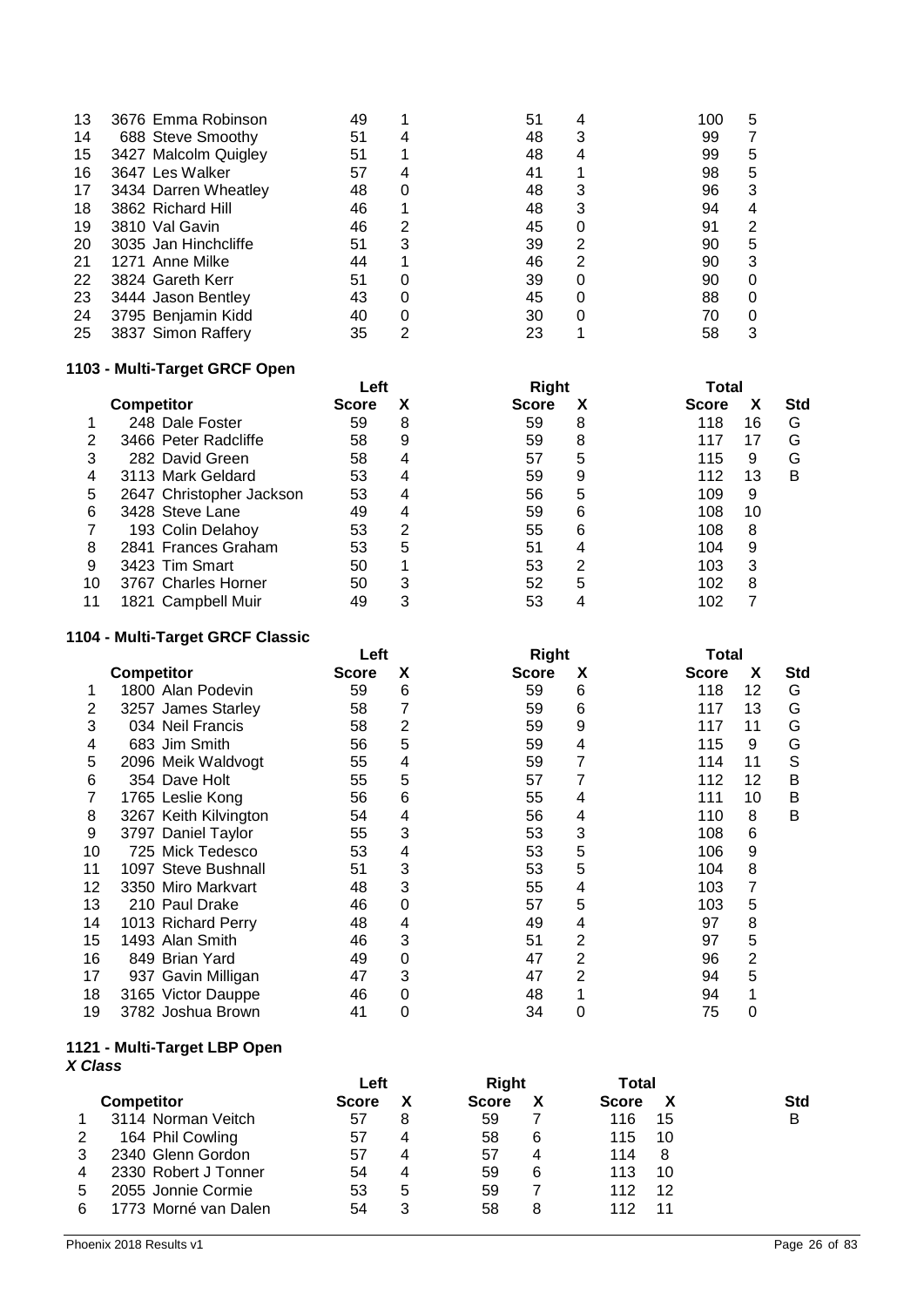| 7                   | 2886 Gary Bowden                            | 54                   | 3              | 57                           | 5                                | 111                          | 8                   |               |
|---------------------|---------------------------------------------|----------------------|----------------|------------------------------|----------------------------------|------------------------------|---------------------|---------------|
| 8                   | 1837 Marek Pawlik                           | 53                   | 2              | 58                           | 2                                | 111                          | 4                   |               |
| 9                   | 711 Paul Stockill                           | 51                   | 4              | 56                           | 6                                | 107                          | 10                  |               |
| 10                  | 2329 Robert Tonner Snr                      | 51                   | 4              | 55                           | 4                                | 106                          | 8                   |               |
| 11                  | 2613 David Guest                            | 50                   | 4              | 54                           | 5                                | 104                          | 9                   |               |
| 12                  | 632 John Robinson                           | 53                   | 4              | 41                           | 1                                | 94                           | 5                   |               |
| 13                  | 783 Pete Watts                              | 54                   | 4              | 20                           | 0                                | 74                           | 4                   |               |
| A Class             |                                             |                      |                |                              |                                  |                              |                     |               |
|                     | <b>Competitor</b>                           | Left<br><b>Score</b> | X              | <b>Right</b><br><b>Score</b> | X                                | <b>Total</b><br><b>Score</b> | X                   | Std           |
| 1                   | 3428 Steve Lane                             | 56                   | 5              | 57                           | 4                                | 113                          | 9                   | S             |
| 2                   | 510 Phil Milsom                             | 55                   | 5              | 57                           | 4                                | 112                          | 9                   | $\mathsf S$   |
| 3                   | 3221 Stuart Russell                         | 53                   | 3              | 56                           | 3                                | 109                          | 6                   | B             |
| 4                   | 2737 Blair Drummond                         | 52                   | 2              | 55                           | 5                                | 107                          | 7                   | B             |
| 5                   | 1113 William Paterson                       | 53                   | 4              | 53                           | 1                                | 106                          | 5                   |               |
| 6                   | 1765 Leslie Kong                            | 50                   | 1              | 54                           | 4                                | 104                          | 5                   |               |
| 7                   | 3253 Gail Oliver                            | 50                   | 3              | 53                           | 4                                | 103                          | 7                   |               |
| 8                   | 2832 William Pow                            | 53                   | 4              | 50                           | 1                                | 103                          | 5                   |               |
| 9                   | 3252 Robert Tonner                          | 50                   | 0              | 53                           | 1                                | 103                          | 1                   |               |
| 10                  | 055 John Bibby                              | 50                   | 2              | 52                           | 1                                | 102                          | 3                   |               |
| 11                  | 625 Neil Roberts                            | 49                   | 2              | 52                           | 2                                | 101                          | 4                   |               |
| 12                  | 2124 Steve Denton                           | 47                   | 2              | 53                           | 1                                | 100                          | 3                   |               |
| 13                  | 2194 Graeme Dodds                           | 50                   | $\overline{2}$ | 49                           | 1                                | 99                           | 3                   |               |
| 14                  | 2840 Scott Lyon                             | 47                   | 2              | 51                           | 2                                | 98                           | 4                   |               |
| 15                  | 1569 Chris McLean                           | 48                   | 1              | 47                           | $\boldsymbol{0}$                 | 95                           | 1                   |               |
| 16                  | 284 Paul Green                              | 44                   | 1              | 48                           | $\mathbf 0$                      | 92                           | 1                   |               |
| 17                  | 3006 Christopher Green                      | 50                   | 1              | 41                           | $\overline{2}$                   | 91                           | 3                   |               |
| <b>B</b> Class      |                                             |                      |                |                              |                                  |                              |                     |               |
|                     |                                             | Left                 |                | <b>Right</b>                 |                                  | <b>Total</b>                 |                     |               |
|                     | <b>Competitor</b>                           | <b>Score</b>         | X              | <b>Score</b>                 | X                                | <b>Score</b>                 | X                   | Std           |
| 1                   | 3358 Steven Christian                       | 48                   | 2              | 57                           | 7                                | 105                          | 9                   | S             |
| 2                   | 2188 Graham Gough                           | 53                   | 3              | 52                           | 1                                | 105                          | 4                   | $\mathbb S$   |
| 3                   | 1977 Cornelius Schalkwyk                    | 51                   | 3              | 53                           | 4                                | 104                          | 7                   | $\mathbb S$   |
| 4                   | 2647 Christopher Jackson                    | 49                   | 3              | 55                           | 2                                | 104                          | 5                   | S             |
| 5                   | 3423 Tim Smart                              | 52                   | 4              | 51                           | 3                                | 103                          | $\overline{7}$      | $\mathsf{s}$  |
| 6<br>$\overline{7}$ | 1768 Peter Matthews                         | 44<br>47             | 0<br>2         | 55<br>47                     | 2<br>2                           | 99<br>94                     | 2<br>4              | B             |
|                     | 007 Charles Murton                          | 44                   | 2              | 49                           | 1                                | 93                           | 3                   |               |
| 8<br>9              | 760 William Vaughan<br>3434 Darren Wheatley | 45                   | $\overline{2}$ | 47                           | 1                                | 92                           | 3                   |               |
| 10                  | 987 Charles Bestwick                        | 45                   | 1              | 47                           | 0                                | 92                           | 1                   |               |
| 11                  | 3262 Mark Lloyd                             | 40                   | 1              | 51                           | 2                                | 91                           | 3                   |               |
| 12                  | 3086 Derek Hinchcliffe                      | 39                   | 1              | 50                           | $\overline{c}$                   | 89                           | 3                   |               |
| 13                  | 3267 Keith Kilvington                       | 37                   | 1              | 44                           | 0                                | 81                           | 1                   |               |
| 14                  | 1478 Mark Luther                            | 38                   | 1              | 40                           | 3                                | 78                           | 4                   |               |
| 15                  | 3113 Mark Geldard                           | 22                   | 0              | 33                           | 0                                | 55                           | 0                   |               |
|                     |                                             |                      |                |                              |                                  |                              |                     |               |
|                     | 1122 - Multi-Target LBR Open                |                      |                |                              |                                  |                              |                     |               |
| X Class             |                                             |                      |                |                              |                                  |                              |                     |               |
|                     |                                             | Left                 |                | <b>Right</b>                 |                                  | <b>Total</b>                 |                     |               |
|                     | <b>Competitor</b>                           | <b>Score</b>         | X              | <b>Score</b>                 | X                                | <b>Score</b>                 | X                   | <b>Std</b>    |
| 1                   | 164 Phil Cowling                            | 58                   | 6              | 55                           | 3                                | 113                          | 9                   |               |
| 2                   | 2329 Robert Tonner Snr                      | 57                   | 3              | 55                           | 6                                | 112                          | 9                   |               |
| 3                   | 1768 Peter Matthews                         | 54                   | 4              | 57                           | 5                                | 111                          | 9                   |               |
| 4                   | 632 John Robinson                           | 55                   | 5              | 56                           | 3                                | 111                          | 8                   |               |
| 5                   | 2340 Glenn Gordon                           | 53<br>53             | 5<br>3         | 53<br>52                     | $\overline{c}$<br>$\overline{2}$ | 106                          | $\overline{7}$<br>5 |               |
| 6<br>$\overline{7}$ | 683 Jim Smith<br>1569 Chris McLean          | 48                   | 1              | 50                           | $\overline{2}$                   | 105<br>98                    | 3                   |               |
| A Class             |                                             |                      |                |                              |                                  |                              |                     |               |
|                     |                                             | Left                 |                | <b>Right</b>                 |                                  | <b>Total</b>                 |                     |               |
|                     | <b>Competitor</b>                           | <b>Score</b>         | X              | <b>Score</b>                 | X                                | <b>Score</b>                 | X                   | <b>Std</b>    |
| 1                   | 1773 Morné van Dalen                        | 51                   | $\overline{2}$ | 56                           | 4                                | 107                          | 6                   | B             |
| $\overline{2}$      | 625 Neil Roberts                            | 53                   | 4              | 53                           | 4                                | 106                          | 8                   | В             |
|                     |                                             |                      |                |                              |                                  |                              |                     |               |
|                     | Phoenix 2018 Results v1                     |                      |                |                              |                                  |                              |                     | Page 27 of 83 |

#### **- Multi -Target LBR Open** *X Class*

|         |                        | Left         |   |              | <b>Right</b> |              | Total |            |
|---------|------------------------|--------------|---|--------------|--------------|--------------|-------|------------|
|         | <b>Competitor</b>      | <b>Score</b> | Х | <b>Score</b> | X            | <b>Score</b> | X     | <b>Std</b> |
|         | 164 Phil Cowling       | 58           | 6 | 55           | 3            | 113          | 9     |            |
| 2       | 2329 Robert Tonner Snr | 57           | 3 | 55           | 6            | 112          | 9     |            |
| 3       | 1768 Peter Matthews    | 54           | 4 | 57           | 5            | 111          | 9     |            |
| 4       | 632 John Robinson      | 55           | 5 | 56           | 3            | 111          | 8     |            |
| 5       | 2340 Glenn Gordon      | 53           | 5 | 53           | 2            | 106          |       |            |
| 6       | 683 Jim Smith          | 53           | 3 | 52           | 2            | 105          | 5     |            |
|         | 1569 Chris McLean      | 48           |   | 50           | 2            | 98           | 3     |            |
| A Class |                        |              |   |              |              |              |       |            |
|         |                        | Left         |   | Right        |              | <b>Total</b> |       |            |
|         | <b>Competitor</b>      | <b>Score</b> | х | <b>Score</b> | X            | <b>Score</b> | X     | <b>Std</b> |
|         | 1773 Morné van Dalen   | 51           | 2 | 56           | 4            | 107          | 6     | B          |
| 2       | 625 Neil Roberts       | 53           | 4 | 53           | 4            | 106          | 8     | В          |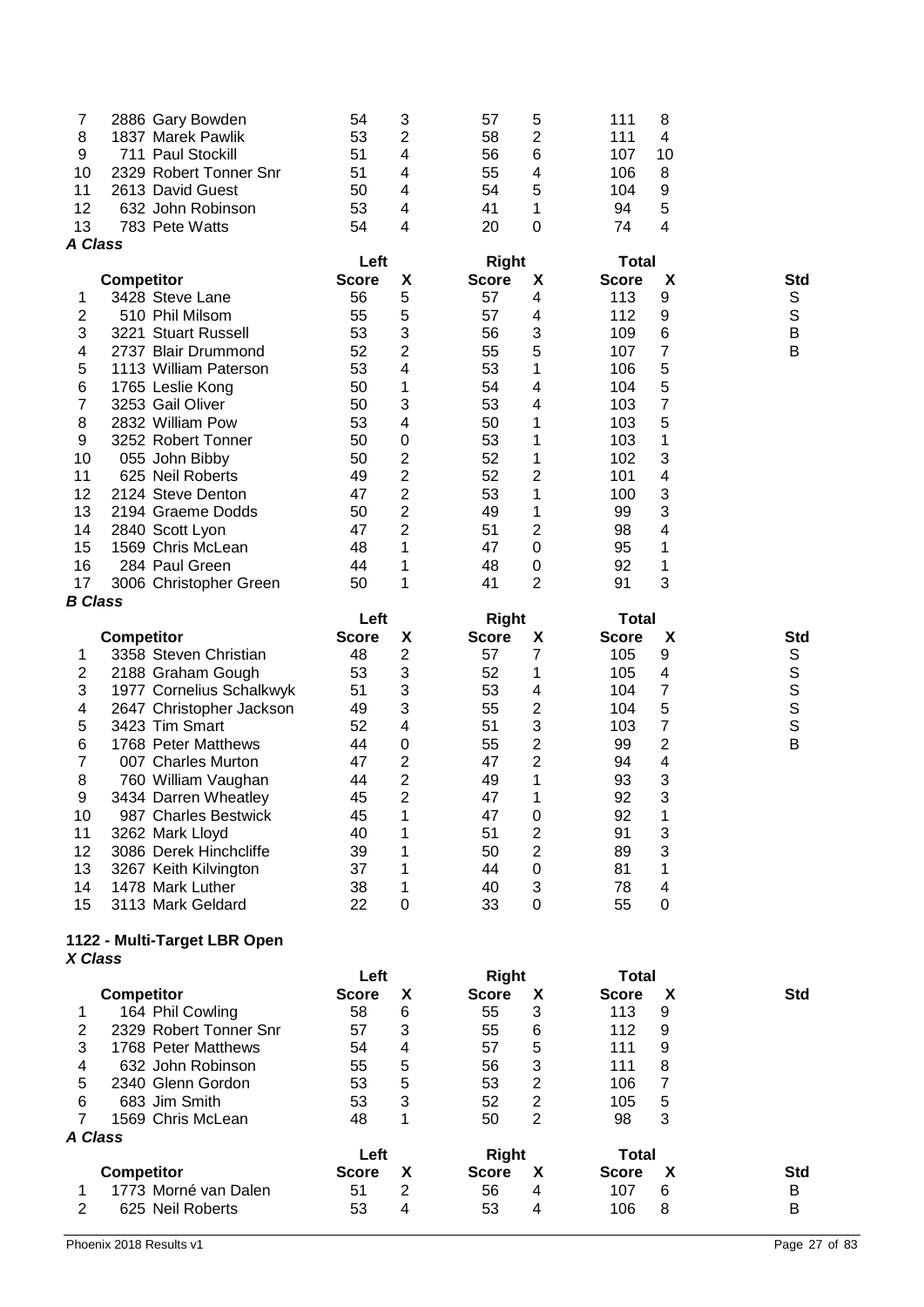| Std |
|-----|
| G   |
| в   |
|     |
|     |
|     |
|     |
|     |

## **1124 - Multi-Target LBP Iron Sights**

|    |                         | Left         |   |              | <b>Right</b> |              | Total |            |  |
|----|-------------------------|--------------|---|--------------|--------------|--------------|-------|------------|--|
|    | <b>Competitor</b>       | <b>Score</b> | х | <b>Score</b> | X            | <b>Score</b> | X     | <b>Std</b> |  |
|    | 164 Phil Cowling        | 54           | 2 | 58           | 8            | 112          | 10    | G          |  |
|    | 358 William Horne       | 55           |   | 56           | 2            | 111          | 3     | S          |  |
| 3  | 034 Neil Francis        | 52           | 4 | 55           |              | 107          | 5     | S          |  |
| 4  | 3008 David Farrow       | 56           | 4 | 50           | 2            | 106          | 6     | в          |  |
| 5  | 283 Doug Green          | 51           | 3 | 51           | 3            | 102          | 6     | в          |  |
| 6  | 1800 Alan Podevin       | 51           | 0 | 51           | 3            | 102          | 3     | В          |  |
|    | 3054 Warren Mazgaj      | 47           | 0 | 54           | 4            | 101          | 4     |            |  |
| 8  | 443 Paul Lacey          | 49           |   | 51           | 5            | 100          | 6     |            |  |
| 9  | 055 John Bibby          | 49           | 2 | 49           | 0            | 98           | 2     |            |  |
| 10 | 2245 Colin Hudson       | 50           | 3 | 47           | 3            | 97           | 6     |            |  |
| 11 | 292 Paul Griffiths      | 42           | 3 | 54           | 4            | 96           | 7     |            |  |
| 12 | 3363 Jonathan Lake      | 45           | 2 | 49           | 2            | 94           | 4     |            |  |
| 13 | 2641 Rachel Goldsworthy | 50           |   | 42           | 0            | 92           |       |            |  |
| 14 | 1022 Steve Lamb         | 51           | 3 | 37           | 0            | 88           | 3     |            |  |
| 15 | 1493 Alan Smith         | 39           | 0 | 44           | 0            | 83           | 0     |            |  |
| 16 | 1320 Darren Squire      | 37           | 0 | 36           |              | 73           |       |            |  |
| 17 | 007 Charles Murton      | 40           | 2 | 29           |              | 69           | 2     |            |  |
| 18 | 3780 James Badman       | 27           |   | 41           | 0            | 68           | 0     |            |  |

## **1125 - Multi-Target LBR Iron Sights**

|    |                      | Left  |   | <b>Right</b> | Total |              |   |            |
|----|----------------------|-------|---|--------------|-------|--------------|---|------------|
|    | <b>Competitor</b>    | Score |   | <b>Score</b> | χ     | <b>Score</b> |   | <b>Std</b> |
|    | 358 William Horne    | 54    | 3 | 57           | 8     | 111          |   | S          |
| 2  | 164 Phil Cowling     | 56    | 3 | 55           | 4     | 111          |   | S          |
| 3  | 1022 Steve Lamb      | 51    |   | 56           |       | 107          | 3 | S          |
| 4  | 283 Doug Green       | 49    |   | 52           |       | 101          | 3 |            |
| 5  | 1800 Alan Podevin    | 49    | 0 | 51           |       | 100          |   |            |
| 6  | 783 Pete Watts       | 48    | 3 | 48           | З     | 96           | 6 |            |
|    | 292 Paul Griffiths   | 43    |   | 47           |       | 90           |   |            |
| 8  | 240 Dave Ferguson    | 45    |   | 44           |       | 89           | 2 |            |
| 9  | 2163 Colin McMichael | 40    |   | 45           |       | 85           |   |            |
| 10 | 1097 Steve Bushnall  | 43    |   | 30           |       |              |   |            |

### **1135 - Multi-Target SGM**

|                      | Left         |   | <b>Right</b> |   | Total        |   |      |            |
|----------------------|--------------|---|--------------|---|--------------|---|------|------------|
| <b>Competitor</b>    | <b>Score</b> |   | <b>Score</b> |   | <b>Score</b> |   |      | <b>Std</b> |
| 2095 Andreas Steinke | 58           |   | 52           |   | 110          |   |      | G          |
| 133 John Chambers    | 53           | າ | 57           | 5 | 110          |   |      | G          |
| 090 Norman Brown     | 53           |   | 56           | 5 | 109          | 8 | Iron | G          |
| 1405 Rob Sanders     | 54           |   | 54           |   | 108          | 3 |      |            |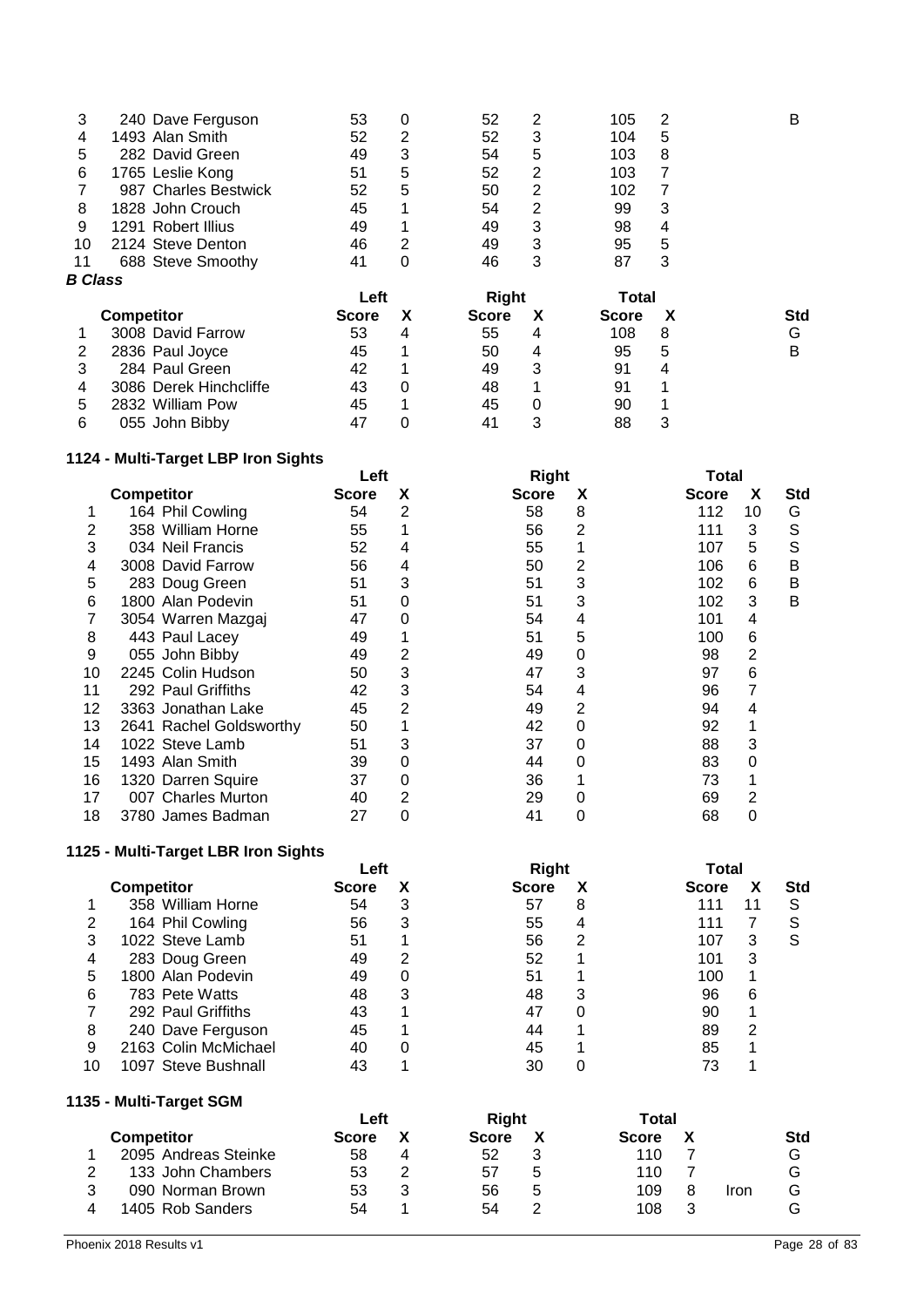| 5  | 711 Paul Stockill      | 50 | 3 | 55 | 6 | 105 | 9              |             | S |
|----|------------------------|----|---|----|---|-----|----------------|-------------|---|
| 6  | 460 Andy Lowe          | 50 | 4 | 53 | 3 | 103 | 7              |             | S |
| 7  | 1013 Richard Perry     | 52 | 3 | 51 | 3 | 103 | 6              | <b>Iron</b> | S |
| 8  | 1022 Steve Lamb        | 48 | 0 | 55 | 3 | 103 | 3              |             | S |
| 9  | 2094 Martin Steinke    | 49 | 3 | 53 | 3 | 102 | 6              |             | S |
| 10 | 634 Walter Robinson    | 50 | 4 | 51 | 4 | 101 | 8              | Iron        | B |
| 11 | 1097 Steve Bushnall    | 46 | 2 | 51 | 2 | 97  | 4              |             |   |
| 12 | 2831 Clive Jackson     | 42 | 0 | 55 | 3 | 97  | 3              |             |   |
| 13 | 3657 Tony Quane        | 44 | 3 | 52 | 3 | 96  | 6              |             |   |
| 14 | 3648 Ian Mc Gill       | 44 | 0 | 50 | 4 | 94  | 4              |             |   |
| 15 | 2968 Will Danaher      | 42 |   | 50 | 4 | 92  | 5              |             |   |
| 16 | 1629 Rolf Filbig       | 43 | 2 | 49 | 0 | 92  | $\overline{c}$ |             |   |
| 17 | 1205 Steve East        | 47 | 0 | 45 |   | 92  | 1              | Iron        |   |
| 18 | 3644 André Georgi      | 38 | 0 | 52 | 5 | 90  | 5              |             |   |
| 19 | 3650 Dean Parker       | 46 |   | 44 |   | 90  | $\overline{c}$ |             |   |
| 20 | 2176 Jeff Kehoe        | 56 | 4 | 33 | 0 | 89  | 4              |             |   |
| 21 | 2425 Adam Smyth        | 42 | 2 | 43 | 2 | 85  | 4              |             |   |
| 22 | 3685 Daniel O Flaherty | 42 |   | 43 | 2 | 85  | 3              |             |   |
| 23 | 586 Dave Pollock       | 42 |   | 42 |   | 84  | 2              | <b>Iron</b> |   |
| 24 | 937 Gavin Milligan     | 36 | 3 | 46 | 2 | 82  | 5              |             |   |
| 25 | 1943 Declan Byrne      | 36 | 0 | 36 | 0 | 72  | 0              |             |   |
| 26 | 2073 John Duggan       | 37 |   | 34 | 0 | 71  |                | Iron        |   |
| 27 | 582 Tony Pilmer        | 19 | 0 | 37 |   | 56  |                |             |   |
| 28 | 3833 John Desmond      | 27 | 0 | 14 | 0 | 41  | 0              |             |   |
| 29 | 1299 Jane Caruana      | 12 | 0 | 15 | 0 | 27  | 0              |             |   |
|    |                        |    |   |    |   |     |                |             |   |

# **1136 - Multi-Target SGSA**

|                         |                                            | Left         |                | <b>Right</b> |                                  | <b>Total</b> |                |      |        |
|-------------------------|--------------------------------------------|--------------|----------------|--------------|----------------------------------|--------------|----------------|------|--------|
|                         | <b>Competitor</b>                          | <b>Score</b> | X              | <b>Score</b> | X                                | <b>Score</b> | X              |      | Std    |
| 1                       | 133 John Chambers                          | 56           | 3              | 58           | 7                                | 114          | 10             |      | G      |
| $\overline{\mathbf{c}}$ | 1542 Jon Avetoomyan                        | 56           | 6              | 57           | $\,6$                            | 113          | 12             |      | G      |
| 3                       | 711 Paul Stockill                          | 54           | 1              | 57           | $\overline{2}$                   | 111          | 3              |      | G      |
| 4                       | 1691 Tim Jemmett                           | 55           | 5              | 55           | $6\phantom{1}6$                  | 110          | 11             |      | G      |
| 5                       | 1405 Rob Sanders                           | 55           | 3              | 55           | 4                                | 110          | $\overline{7}$ |      | G      |
| 6                       | 1768 Peter Matthews                        | 52           | 5              | 57           | 6                                | 109          | 11             |      | G      |
| 7                       | 3657 Tony Quane                            | 55           | 5              | 54           | 5                                | 109          | 10             |      | G      |
| 8                       | 3685 Daniel O'Flaherty                     | 52           | 3              | 57           | $\,6$                            | 109          | 9              |      | G      |
| 9                       | 987 Charles Bestwick                       | 47           | 1              | 59           | $\,6$                            | 106          | $\overline{7}$ | Iron | G      |
| 10                      | 1189 Simon Drewett                         | 51           | 3              | 53           | 4                                | 104          | $\overline{7}$ |      | S      |
| 11                      | 1587 Steven Murphy                         | 53           | $\overline{2}$ | 51           | 3                                | 104          | 5              |      | S      |
| 12                      | 3793 Christopher Chambers                  | 51           | 3              | 53           | $\overline{2}$                   | 104          | 5              | Iron |        |
| 13                      | 1292 Brian McManus                         | 47           | 3              | 55           | $\,6$                            | 102          | 9              |      | s<br>s |
| 14                      | 1615 Lisa Bagley                           | 45           | $\overline{2}$ | 57           | $\overline{7}$                   | 102          | 9              |      |        |
| 15                      | 3170 John Raistrick                        | 48           | 1              | 54           | 4                                | 102          | 5              | Iron | S      |
| 16                      | 090 Norman Brown                           | 49           | 3              | 52           | 5                                | 101          | 8              |      | B      |
| 17                      | 2648 Alistair Rafferty                     | 52           | 5              | 48           | $\overline{2}$                   | 100          | 7              | Iron | B      |
| 18                      | 2245 Colin Hudson                          | 50           | 3              | 50           | $\overline{2}$                   | 100          | 5              | Iron | B      |
| 19                      | 2234 Chris McGill                          | 47           | 1              | 53           | $\overline{2}$                   | 100          | 3              |      | B      |
| 20                      | 3861 Martin Brown                          | 49           | 3              | 50           | 3                                | 99           | 6              |      | B      |
| 21                      | 1977 Cornelius Schalkwyk                   | 49           | 3              | 50           | $\overline{c}$                   | 99           | 5              |      | B      |
| 22                      | 909 Simon Arnold                           | 46           | 1              | 53           | $\overline{2}$                   | 99           | 3              |      | B      |
| 23                      | 937 Gavin Milligan                         | 40           | $\overline{2}$ | 57           | 8                                | 97           | 10             | Iron |        |
| 24                      | 1205 Steve East                            | 49<br>48     | 3<br>3         | 48<br>48     | $\overline{c}$<br>$\overline{2}$ | 97<br>96     | 5<br>5         | Iron |        |
| 25<br>26                | 3837 Simon Raffery<br>2095 Andreas Steinke | 45           | $\overline{2}$ | 51           | $\overline{c}$                   | 96           |                | Iron |        |
| 27                      |                                            |              | 4              | 45           | 3                                | 95           | 4<br>7         |      |        |
| 28                      | 1949 Maurice Leishman                      | 50<br>49     | $\overline{2}$ | 44           | $\mathbf 0$                      | 93           | 2              | Iron |        |
| 29                      | 1816 Martin Harper<br>256 John Garnett     | 46           | $\mathbf 0$    | 47           | $\boldsymbol{0}$                 | 93           | 0              | Iron |        |
| 30                      | 530 Ian Mowbray                            | 38           | $\overline{2}$ | 53           | 5                                | 91           | 7              |      |        |
| 31                      | 3650 Dean Parker                           | 44           | $\mathbf 0$    | 47           | 3                                | 91           | 3              |      |        |
| 32                      | 2889 Peter Cousar                          | 40           | 1              | 50           | 1                                | 90           | $\overline{c}$ |      |        |
| 33                      | 3626 Edward Plant                          | 45           | $\overline{0}$ | 44           | $\Omega$                         | 89           | $\overline{0}$ | Iron |        |
|                         |                                            |              |                |              |                                  |              |                |      |        |
|                         |                                            |              |                |              |                                  |              |                |      |        |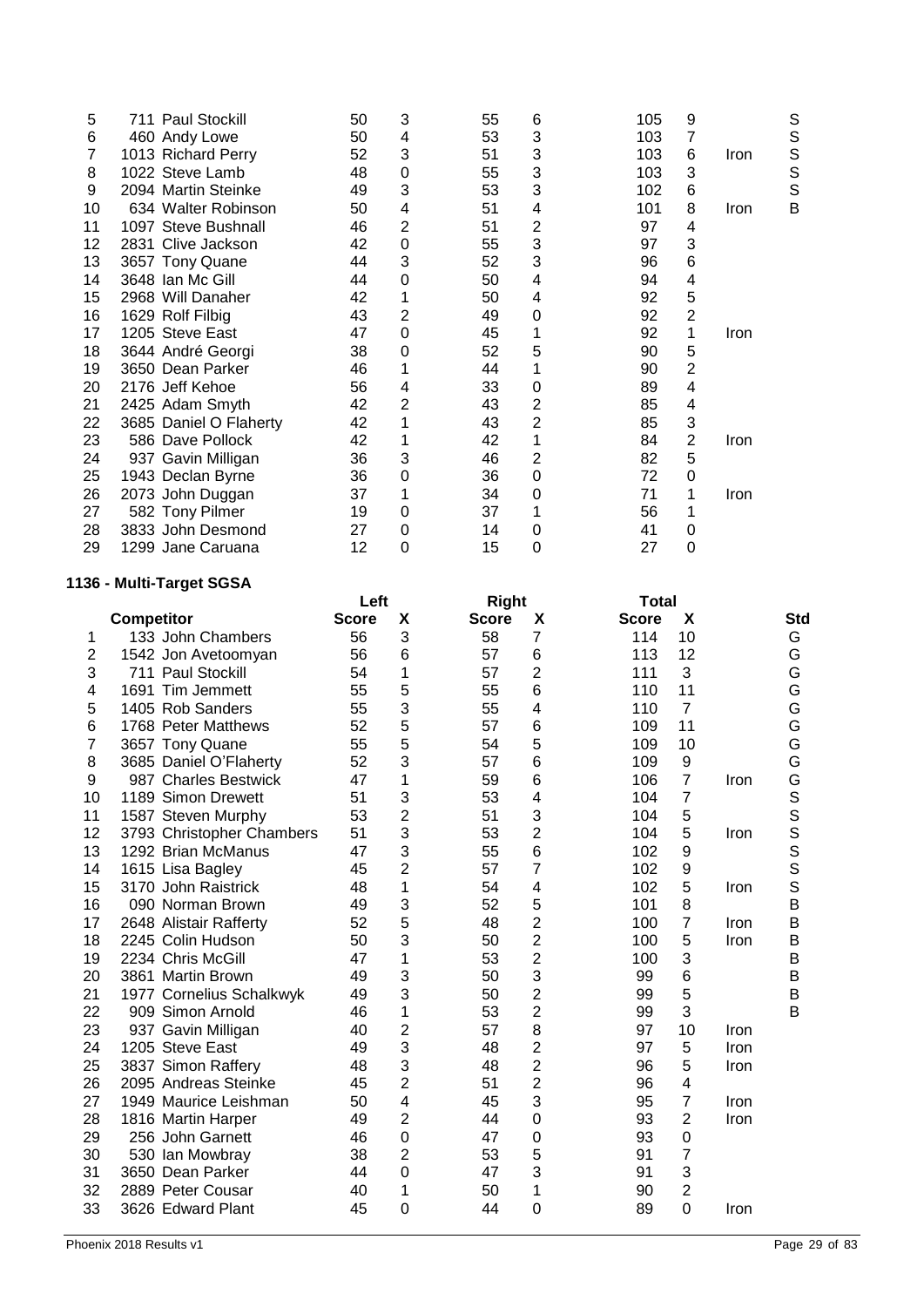| 34  | 3648 Ian Mc Gill      | 38 | 50 | 88 |      |
|-----|-----------------------|----|----|----|------|
| 35  | 3833 John Desmond     | 41 | 46 | 87 |      |
| 36  | 508 David Milne       | 39 | 48 | 87 |      |
| -37 | 3508 Richard Keeling  | 42 |    | 86 |      |
| 38  | 3668 Spencer Roberson | 34 |    | 77 | Iron |
| 39  | 982 John Hill         | 32 | 35 | 67 | Iron |
| 40  | 2094 Martin Steinke   |    |    |    |      |

## **1142 - Multi-Target MLR**

| <b>Competitor</b>   | <b>Score</b> | х | <b>Score</b> | х        | <b>Score</b> | х | Std   |
|---------------------|--------------|---|--------------|----------|--------------|---|-------|
| 433 John Kime       | 53           | 2 | 55           | 5        | 108          |   | G     |
| 1160 Kevin Gray     | 49           |   | 53           | 4        | 102          | 5 | S     |
| 050 Dave Berry      | 48           | 2 | 52           |          | 100          | 6 | S     |
| 292 Paul Griffiths  | 48           |   | 50           |          | 98           | 2 | B     |
| 711 Paul Stockill   | 50           | 4 | 44           | $\Omega$ | 94           | 4 |       |
| 430 Walter Keverne  | 46           |   | 39           | $\Omega$ | 85           |   |       |
| 2346 Alan Wragg     | 42           | 2 | 42           |          | 84           | 3 |       |
| 3570 Michael Cutler | 37           |   | 46           |          | 83           | 2 |       |
| 3836 Nigel Jackson  | 42           | 2 | 32           |          | 74           | 3 |       |
| 3834 David Morris   | 31           |   | 43           |          | 74           | 2 |       |
| 3819 Robert Vinall  | 32           | 0 | 36           |          | 68           | 0 |       |
|                     |              |   | Left         |          | <b>Right</b> |   | Total |

#### **1301 - Phoenix A GRSB** *X Class*

|                  |                        | <b>Practice 1</b> |                 | <b>Practice 2</b> |                | <b>Practice 3</b> |                | <b>Practice 4</b> |                         | <b>Total</b> |                |            |
|------------------|------------------------|-------------------|-----------------|-------------------|----------------|-------------------|----------------|-------------------|-------------------------|--------------|----------------|------------|
|                  | <b>Competitor</b>      | <b>Score</b>      | X               | <b>Score</b>      | X              | <b>Score</b>      | X              | <b>Score</b>      | X                       | <b>Score</b> | X              | <b>Std</b> |
| 1                | 2753 Jake Mossom       | 47                | $6\phantom{1}6$ | 48                | 3              | 49                | $\overline{7}$ | 49                | $\overline{7}$          | 193          | 23             | S          |
| $\overline{2}$   | 2886 Gary Bowden       | 50                | 3               | 45                | 4              | 50                | 9              | 48                | 5                       | 193          | 21             | G          |
| 3                | 2055 Jonnie Cormie     | 48                | $6\phantom{1}6$ | 48                | 4              | 48                | 3              | 49                | 6                       | 193          | 19             | S          |
| 4                | 3114 Norman Veitch     | 48                | 5               | 47                | 3              | 48                | 4              | 50                | $\overline{7}$          | 193          | 19             | S          |
| 5                | 3083 Chris Douglas     | 43                | $\overline{2}$  | 48                | 6              | 50                | 6              | 50                | 10                      | 191          | 24             | B          |
| 6                | 2920 Dave Eastwood     | 49                | 4               | 48                | 5              | 49                | 5              | 40                | 4                       | 186          | 18             |            |
| $\overline{7}$   | 2840 Scott Lyon        | 44                | 5               | 47                | 3              | 45                | $\overline{2}$ | 50                | $\overline{7}$          | 186          | 17             |            |
| 8                | 2613 David Guest       | 48                | $6\phantom{1}6$ | 46                | 3              | 41                | 3              | 50                | 6                       | 185          | 18             |            |
| 9                | 2194 Graeme Dodds      | 45                | 1               | 44                | 1              | 45                | 5              | 50                | 5                       | 184          | 12             |            |
| 10 <sup>1</sup>  | 283 Doug Green         | 45                | 1               | 41                | 2              | 47                | 4              | 49                | 8                       | 182          | 15             |            |
| 11               | 510 Phil Milsom        | 44                | 3               | 42                | 4              | 43                | 1              | 48                | 6                       | 177          | 14             |            |
| 12               | 1943 Declan Byrne      | 38                | $\overline{2}$  | 45                | 5              | 46                | 3              | 40                | 3                       | 169          | 13             |            |
| 13               | 2337 Greg Rastall      | 39                | 3               | 48                | 5              | 48                | 4              | 5                 | 0                       | 140          | 12             |            |
|                  | <b>A Class</b>         |                   |                 |                   |                |                   |                |                   |                         |              |                |            |
|                  |                        | <b>Practice 1</b> |                 | <b>Practice 2</b> |                | <b>Practice 3</b> |                | <b>Practice 4</b> |                         | <b>Total</b> |                |            |
|                  | Competitor             | <b>Score</b>      | X               | <b>Score</b>      | X              | <b>Score</b>      | х              | <b>Score</b>      | Χ                       | <b>Score</b> | X              | <b>Std</b> |
| 1                | 3106 Jimmy Byrne       | 47                | $6\phantom{1}6$ | 49                | 7              | 49                | 8              | 49                | $\overline{7}$          | 194          | 28             | G          |
| $\overline{2}$   | 3308 Phil Wood         | 49                | 6               | 44                | 1              | 45                | $\overline{2}$ | 50                | $\overline{7}$          | 188          | 16             | S          |
| 3                | 3621 Steve Jordan      | 47                | $6\phantom{1}6$ | 43                | $\overline{4}$ | 47                | 5              | 49                | 6                       | 186          | 21             | S          |
| 4                | 3826 Jakub Mikolajczyk | 44                | 4               | 47                | 1              | 45                | 3              | 50                | 8                       | 186          | 16             | S          |
| 5                | 3267 Keith Kilvington  | 43                | $\mathbf 0$     | 42                | 3              | 50                | 6              | 50                | 8                       | 185          | 17             | S          |
| $\,6$            | 3419 Ray Holohan       | 38                | $\overline{2}$  | 46                | 4              | 49                | 6              | 49                | 8                       | 182          | 20             | S          |
| $\overline{7}$   | 2968 Will Danaher      | 45                | 5               | 42                | 2              | 45                | 3              | 50                | 6                       | 182          | 16             | S          |
| 8                | 3812 Aidan Corry       | 48                | 4               | 45                | 4              | 43                | 1              | 45                | 5                       | 181          | 14             | S          |
| $\boldsymbol{9}$ | 2086 Jacky Lamb        | 42                | $\overline{2}$  | 45                | 4              | 44                | $\overline{c}$ | 49                | 8                       | 180          | 16             | S          |
| 10               | 1113 William Paterson  | 46                | 5               | 39                | $\overline{2}$ | 46                | 5              | 48                | 5                       | 179          | 17             | S          |
| 11               | 2832 William Pow       | 43                | $\overline{2}$  | 40                | 1              | 47                | 6              | 49                | 6                       | 179          | 15             | S          |
| 12               | 2188 Graham Gough      | 43                | 3               | 44                | 1              | 45                | 5              | 47                | 1                       | 179          | 10             | S          |
| 13               | 3811 Michael O'Grady   | 42                | 3               | 45                | $\overline{c}$ | 44                | 3              | 48                | 2                       | 179          | 10             | S          |
| 14               | 2419 Bob Worthington   | 44                | 1               | 43                | 1              | 45                | $\overline{c}$ | 47                | $\overline{\mathbf{4}}$ | 179          | 8              | S          |
| 15               | 3221 Stuart Russell    | 44                | 4               | 41                | $\overline{c}$ | 43                | $\overline{2}$ | 49                | 9                       | 177          | 17             | B          |
| 16               | 2096 Meik Waldvogt     | 45                | 3               | 38                | $\mathbf 0$    | 45                | 1              | 49                | 8                       | 177          | 12             | B          |
| 17               | 2140 Andrew Davenport  | 45                | 1               | 42                | 2              | 40                | 0              | 48                | 6                       | 175          | 9              | B          |
| 18               | 3780 James Badman      | 41                | $\mathbf 0$     | 37                | $\mathbf 0$    | 46                | 4              | 47                | 3                       | 171          | $\overline{7}$ | B          |
| 19               | 210 Paul Drake         | 41                | $\overline{2}$  | 39                | 2              | 46                | 4              | 44                | 2                       | 170          | 10             | B          |
|                  |                        |                   |                 |                   |                |                   |                |                   |                         |              |                |            |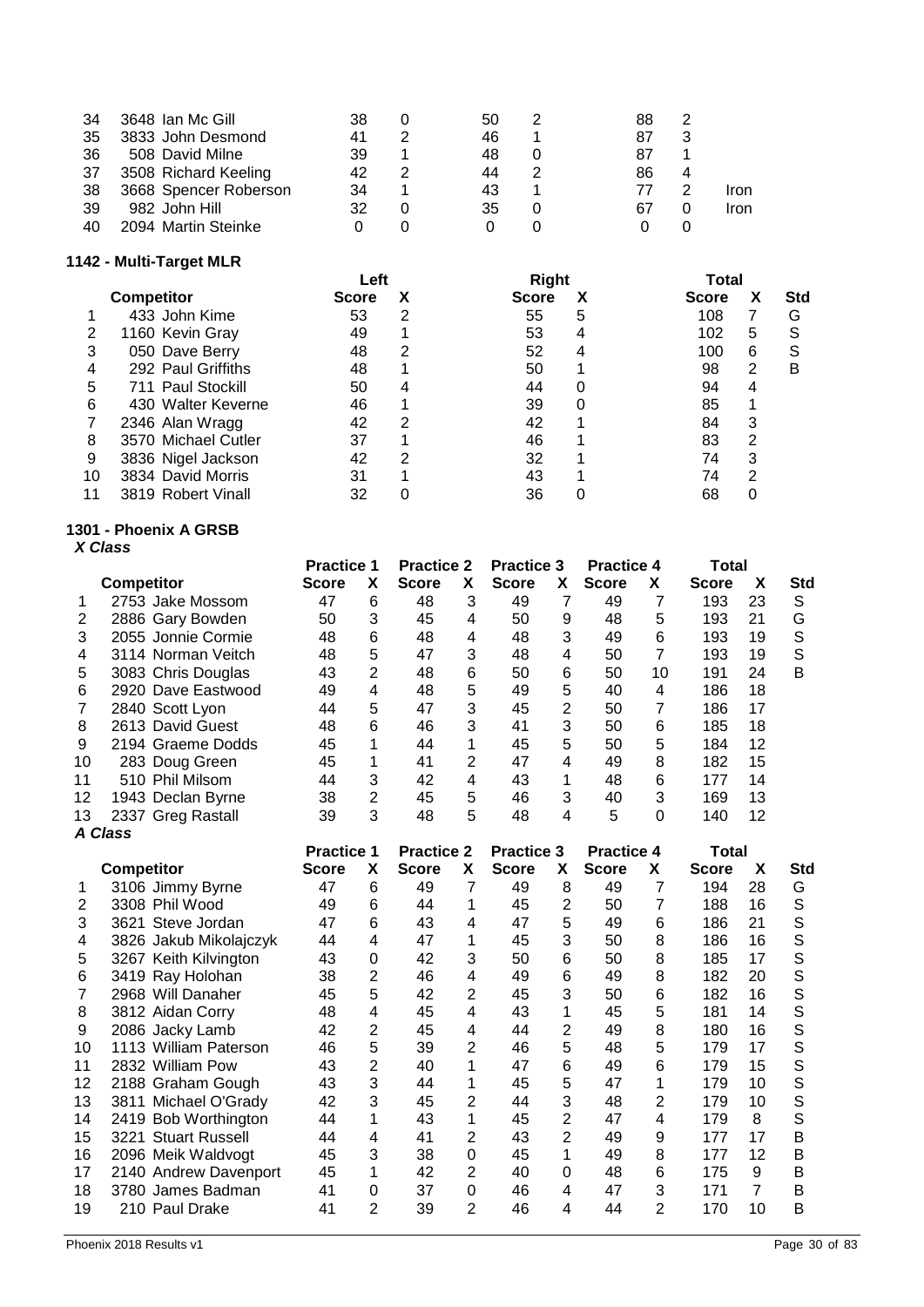| 20<br>21<br>22 | 3252 Robert Tonner<br>760 William Vaughan<br>2425 Adam Smyth | 38<br>43<br>36                    | $\overline{2}$<br>4<br>3       | 34<br>38<br>29                    | 1<br>$\mathbf 0$<br>1 | 45<br>40<br>47                    | 2<br>2<br>3    | 49<br>45<br>48                    | 7<br>2<br>5         | 166<br>166<br>160            | 12<br>8<br>12        |            |
|----------------|--------------------------------------------------------------|-----------------------------------|--------------------------------|-----------------------------------|-----------------------|-----------------------------------|----------------|-----------------------------------|---------------------|------------------------------|----------------------|------------|
| 23<br>24       | 1780 Lance Peltz<br>2124 Steve Denton                        | 39<br>38                          | $\overline{2}$<br>$\mathbf{1}$ | 30<br>32                          | 2<br>1                | 39<br>38                          | 1<br>1         | 50<br>47                          | 5<br>$\overline{4}$ | 158<br>155                   | 10<br>$\overline{7}$ |            |
| 25             | 3358 Steven Christian<br><b>B</b> Class                      | 37                                | $\mathbf 0$                    | 32                                | 0                     | 38                                | 1              | 44                                | 2                   | 151                          | 3                    |            |
|                | <b>Competitor</b>                                            | <b>Practice 1</b><br><b>Score</b> | X                              | <b>Practice 2</b><br><b>Score</b> | X                     | <b>Practice 3</b><br><b>Score</b> | Χ              | <b>Practice 4</b><br><b>Score</b> | X                   | <b>Total</b><br><b>Score</b> | X                    | <b>Std</b> |
| 1              | 1828 John Crouch                                             | 38                                | $\overline{2}$                 | 40                                | 3                     | 48                                | $\overline{7}$ | 50                                | 6                   | 176                          | 18                   | G          |
| 2              | 3646 Len Regan                                               | 44                                | $\overline{2}$                 | 42                                | $\overline{2}$        | 41                                | $\overline{2}$ | 47                                | 3                   | 174                          | 9                    | S          |
| 3              | 2094 Martin Steinke                                          | 43                                | 3                              | 41                                | 2                     | 42                                | 0              | 46                                | 4                   | 172                          | 9                    | S          |
| 4              | 3801 Daniel Fickling                                         | 42                                | 0                              | 40                                | 1                     | 44                                | $\overline{2}$ | 46                                | $\overline{2}$      | 172                          | 5                    | S          |
| 5              | 3804 Stephen Wall                                            | 42                                | 2                              | 37                                | 1                     | 44                                | 2              | 47                                | 8                   | 170                          | 13                   | S          |
| 6              | 2958 Paul Carr                                               | 46                                | 3                              | 35                                | $\overline{2}$        | 43                                | 4              | 46                                | 0                   | 170                          | 9                    | S          |
| $\overline{7}$ | 634 Walter Robinson                                          | 45                                | 3                              | 39                                | 1                     | 42                                | 1              | 44                                | 3                   | 170                          | 8                    | S          |
| 8              | 2095 Andreas Steinke                                         | 42                                | 3                              | 42                                | 2                     | 46                                | 3              | 39                                | 0                   | 169                          | 8                    | S          |
| 9              | 2955 Karl O'Brien                                            | 41                                | 0                              | 42                                | $\mathbf 0$           | 43                                | 2              | 43                                | 0                   | 169                          | $\overline{2}$       | S          |
| 10             | 3807 Andrew O'Gorman                                         | 37                                | $\mathbf 0$                    | 39                                | 2                     | 46                                | 3              | 46                                | 1                   | 168                          | $6\phantom{1}6$      | S          |
| 11             | 3645 Sven Rohde                                              | 41                                | 1                              | 40                                | 1                     | 44                                | 3              | 40                                | 3                   | 165                          | 8                    | S          |
| 12             | 2641 Rachel Goldsworthy                                      | 48                                | 4                              | 40                                | 2                     | 33                                | 0              | 42                                | 1                   | 163                          | $\overline{7}$       | S          |
| 13             | 2032 Sara Taket                                              | 42                                | $\mathbf 0$                    | 39                                | $\overline{2}$        | 40                                | 2              | 42                                | 3                   | 163                          | $\overline{7}$       | S          |
| 14             | 2831 Clive Jackson                                           | 33                                | 1                              | 40                                | 1                     | 43                                | $\overline{2}$ | 46                                | 4                   | 162                          | 8                    | S          |
| 15             | 3668 Spencer Roberson                                        | 42                                | $\mathbf 0$                    | 37                                | 0                     | 42                                | 3              | 40                                | 0                   | 161                          | 3                    | S          |
| 16             | 3649 Denis Cummins                                           | 46                                | 2                              | 39                                | 4                     | 29                                | 1              | 46                                | 4                   | 160                          | 11                   | S<br>S     |
| 17<br>18       | 750 William Turmeau<br>3444 Jason Bentley                    | 41<br>40                          | 1<br>0                         | 34<br>39                          | 1<br>1                | 39<br>40                          | 2<br>2         | 46<br>40                          | 1<br>2              | 160<br>159                   | 5<br>5               | B          |
| 19             | 1243 Shane Dinkin                                            | 35                                | 1                              | 36                                | 1                     | 41                                | 2              | 46                                | 3                   | 158                          | $\overline{7}$       | B          |
| 20             | 3562 David Parsons                                           | 38                                | 1                              | 38                                | 1                     | 39                                | 1              | 42                                | $\overline{2}$      | 157                          | 5                    | B          |
| 21             | 3427 Malcolm Quigley                                         | 38                                | 1                              | 38                                | 2                     | 35                                | 1              | 44                                | 1                   | 155                          | 5                    | B          |
| 22             | 2889 Peter Cousar                                            | 35                                | $\mathbf 0$                    | 35                                | $\mathbf 0$           | 39                                | 0              | 46                                | 5                   | 155                          | 5                    | B          |
| 23             | 3113 Mark Geldard                                            | 43                                | 1                              | 31                                | $\mathbf 0$           | 40                                | 4              | 40                                | 1                   | 154                          | 6                    | B          |
| 24             | 3281 John Farrell                                            | 40                                | 1                              | 35                                | 1                     | 39                                | 3              | 40                                | 1                   | 154                          | 6                    | B          |
| 25             | 408 James Jones                                              | 40                                | 2                              | 35                                | $\mathbf 0$           | 38                                | 0              | 39                                | 0                   | 152                          | 2                    | B          |
| 26             | 284 Paul Green                                               | 32                                | $\mathbf 0$                    | 24                                | $\overline{2}$        | 45                                | 3              | 46                                | 4                   | 147                          | 9                    |            |
| 27             | 3647 Les Walker                                              | 37                                | 1                              | 39                                | 1                     | 32                                | 0              | 39                                | 0                   | 147                          | $\overline{2}$       |            |
| 28             | 2230 Nigel Barrett                                           | 33                                | 1                              | 27                                | $\mathbf 0$           | 43                                | 1              | 42                                | 2                   | 145                          | 4                    |            |
| 29             | 3832 Paul Maguire                                            | 21                                | $\mathbf 0$                    | 37                                | 1                     | 37                                | 0              | 43                                | $\overline{2}$      | 138                          | 3                    |            |
|                | 1302 - Phoenix A GRCF<br>X Class                             |                                   |                                |                                   |                       |                                   |                |                                   |                     |                              |                      |            |
|                |                                                              | <b>Practice 1</b>                 |                                | <b>Practice 2</b>                 |                       | <b>Practice 3</b>                 |                | <b>Practice 4</b>                 |                     | <b>Total</b>                 |                      |            |
|                | <b>Competitor</b>                                            | <b>Score</b>                      | X                              | <b>Score</b>                      | X                     | <b>Score</b>                      | X              | <b>Score</b>                      | X                   | <b>Score</b>                 | X                    | <b>Std</b> |
| 1              | 783 Pete Watts                                               | 50                                | $\overline{4}$                 | 49                                | 5                     | 50                                | $\overline{7}$ | 49                                | 9                   | 198                          | 25                   | S          |
| 2              | 3114 Norman Veitch                                           | 48                                | 6                              | 48                                | 6                     | 49                                | 8              | 50                                | 9                   | 195                          | 29                   |            |
| 3              | 2340 Glenn Gordon                                            | 47                                | 5                              | 46                                | 5                     | 50                                | 8              | 50                                | 8                   | 193                          | 26                   |            |
| 4              | 2194 Graeme Dodds                                            | 49                                | 8                              | 46                                | 5                     | 47                                | 3              | 50                                | 6                   | 192                          | 22                   |            |
| 5              | 3083 Chris Douglas                                           | 48                                | 4                              | 45                                | 4                     | 49                                | $\overline{7}$ | 49                                | $\overline{7}$      | 191                          | 22                   |            |
| 6              | 1022 Steve Lamb                                              | 47                                | 4                              | 45                                | 3                     | 49                                | 7              | 50                                | 8                   | 191                          | 22                   |            |
| 7              | 2337 Greg Rastall                                            | 48                                | 6                              | 40                                | $\overline{7}$        | 50                                | 9              | 50                                | 9                   | 188                          | 31                   |            |
| 8              | 2163 Colin McMichael                                         | 43                                | 1                              | 41                                | 1                     | 47                                | 5              | 48                                | $\overline{7}$      | 179                          | 14                   |            |
| 9              | 2832 William Pow<br><b>A Class</b>                           | 24                                | $\mathbf 0$                    | 43                                | $\overline{2}$        | 48                                | 4              | 50                                | 9                   | 165                          | 15                   |            |
|                |                                                              | <b>Practice 1</b>                 |                                | <b>Practice 2</b>                 |                       | <b>Practice 3</b>                 |                | <b>Practice 4</b>                 |                     | <b>Total</b>                 |                      |            |
|                | <b>Competitor</b>                                            | <b>Score</b>                      | X                              | <b>Score</b>                      | X                     | <b>Score</b>                      | X              | <b>Score</b>                      | X                   | <b>Score</b>                 | X                    | <b>Std</b> |
| 1              | 2886 Gary Bowden                                             | 49                                | $\overline{\mathbf{4}}$        | 50                                | 6                     | 50                                | 8              | 50                                | 9                   | 199                          | 27                   | G          |
| $\overline{2}$ | 2920 Dave Eastwood                                           | 48                                | 6                              | 49                                | $\overline{7}$        | 49                                | 6              | 50                                | 8                   | 196                          | 27                   | S          |
| 3              | 1773 Morné van Dalen                                         | 50                                | 6                              | 47                                | 1                     | 49                                | 6              | 49                                | $\overline{7}$      | 195                          | 20                   | S          |
| 4              | 2055 Jonnie Cormie                                           | 47                                | $\overline{\mathbf{4}}$        | 49                                | 6                     | 48                                | 5              | 50                                | 9                   | 194                          | 24                   | S          |
| 5              | 2329 Robert Tonner Snr                                       | 48                                | 3                              | 47                                | 3                     | 50                                | 4              | 49                                | 8                   | 194                          | 18                   | S          |
| 6              | 2840 Scott Lyon                                              | 47                                | $\overline{7}$                 | 47                                | $\overline{c}$        | 50                                | 9              | 48                                | 5                   | 192                          | 23                   | S          |
| $\overline{7}$ | 2753 Jake Mossom                                             | 47                                | 6                              | 47                                | 4                     | 48                                | 3              | 50                                | 6                   | 192                          | 19                   | S          |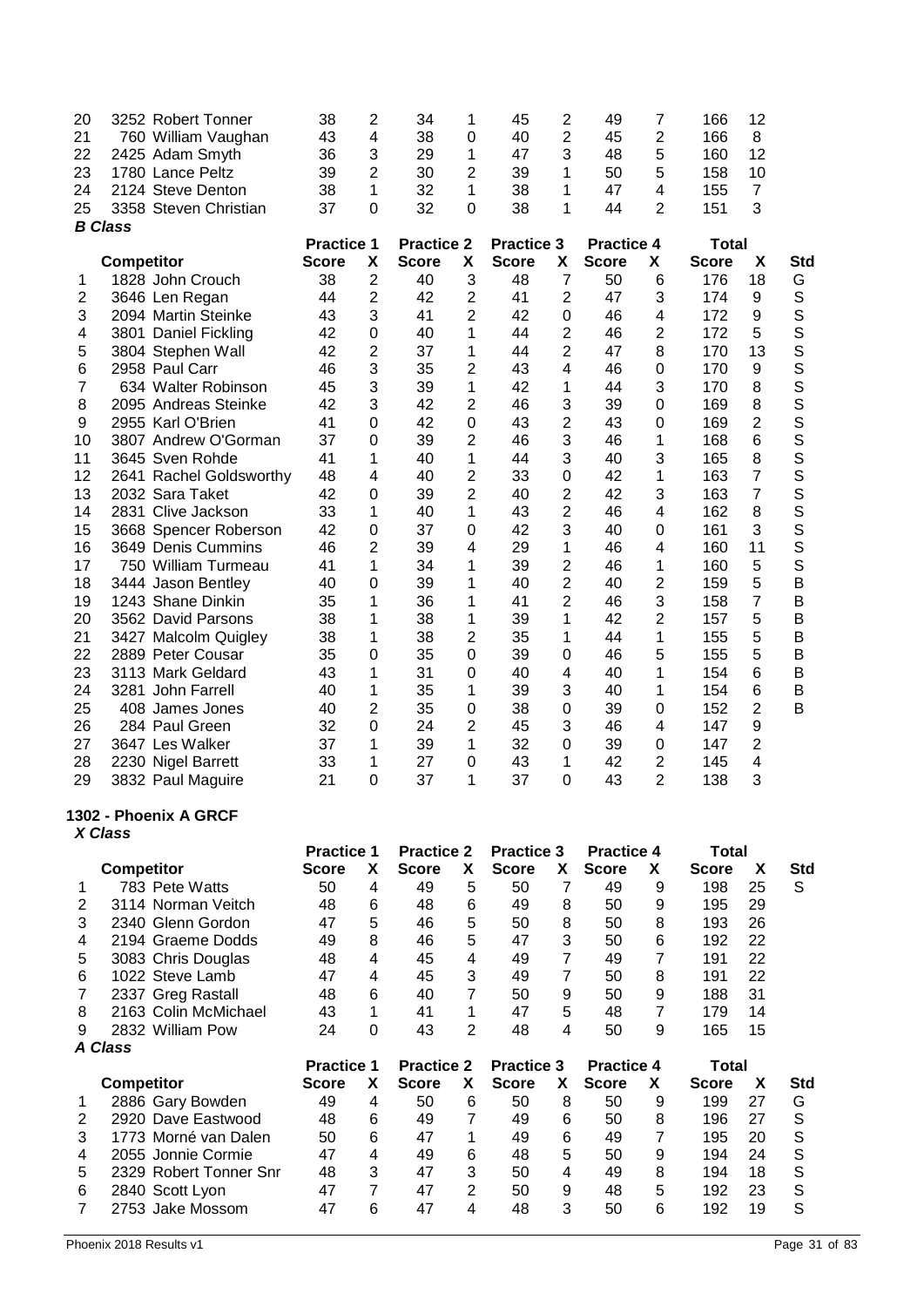| 8              |                   | 3410 Peter Keegan     | 46                | $\overline{c}$          | 46                | 4              | 48                | 6              | 50                | $\overline{7}$          | 190   | 19             | S   |
|----------------|-------------------|-----------------------|-------------------|-------------------------|-------------------|----------------|-------------------|----------------|-------------------|-------------------------|-------|----------------|-----|
| 9              |                   | 3267 Keith Kilvington | 43                | $\overline{2}$          | 47                | 4              | 50                | 5              | 50                | $\overline{7}$          | 190   | 18             | S   |
| 10             |                   | 3562 David Parsons    | 49                | $\Omega$                | 44                | 3              | 47                | 3              | 49                | 8                       | 189   | 14             | B   |
| 11             |                   | 2613 David Guest      | 50                | 9                       | 44                | 5              | 45                | $\overline{7}$ | 49                | 8                       | 188   | 29             | B   |
| 12             |                   | 2094 Martin Steinke   | 44                | $\overline{4}$          | 46                | 3              | 50                | $\overline{7}$ | 48                | 5                       | 188   | 19             | B   |
| 13             |                   | 683 Jim Smith         | 46                | 2                       | 45                | 3              | 49                | 6              | 48                | 6                       | 188   | 17             | B   |
| 14             |                   | 2419 Bob Worthington  | 42                | 1                       | 48                | 5              | 48                | 4              | 50                | 7                       | 188   | 17             | B   |
| 15             |                   | 1629 Rolf Filbig      | 48                | 2                       | 46                | $\overline{2}$ | 47                | 2              | 47                | 4                       | 188   | 10             | B   |
| 16             |                   | 2096 Meik Waldvogt    | 47                | 6                       | 48                | 4              | 42                | 4              | 49                | 5                       | 186   | 19             | B   |
| 17             |                   | 283 Doug Green        | 47                | 4                       | 43                | 1              | 46                | 3              | 50                | 6                       | 186   | 14             | B   |
| 18             |                   | 1780 Lance Peltz      | 46                | $\overline{\mathbf{4}}$ | 42                | 4              | 48                | 5              | 48                | 1                       | 184   | 14             |     |
| 19             |                   | 760 William Vaughan   | 43                | $\overline{2}$          | 45                | 2              | 45                | 3              | 48                | 4                       | 181   | 11             |     |
| 20             |                   | 1943 Declan Byrne     | 48                | 2                       | 39                | 0              | 43                | 3              | 50                | 10                      | 180   | 15             |     |
| 21             |                   | 2086 Jacky Lamb       | 45                | 3                       | 41                | 4              | 46                | 2              | 48                | 5                       | 180   | 14             |     |
| 22             |                   | 3252 Robert Tonner    | 46                | 3                       | 36                | $\mathbf 0$    | 45                | 2              | 49                | 6                       | 176   | 11             |     |
| 23             |                   | 3769 Lee Townsend     | 41                | 2                       | 40                | $\overline{2}$ | 48                | 5              | 44                | 5                       | 173   | 14             |     |
| 24             |                   | 1113 William Paterson | 42                | 1                       | 32                | 1              | 43                | 4              | 47                | $\overline{2}$          | 164   | 8              |     |
|                | <b>B</b> Class    |                       |                   |                         |                   |                |                   |                |                   |                         |       |                |     |
|                |                   |                       | <b>Practice 1</b> |                         | <b>Practice 2</b> |                | <b>Practice 3</b> |                | <b>Practice 4</b> |                         | Total |                |     |
|                | <b>Competitor</b> |                       | <b>Score</b>      | х                       | Score             | X              | Score             | X              | <b>Score</b>      | X.                      | Score | X              | Std |
| $\mathbf{1}$   |                   | 3419 Ray Holohan      | 48                | $\overline{2}$          | 47                | 3              | 48                | 6              | 50                | 8                       | 193   | 19             | G   |
| $\overline{2}$ |                   | 2831 Clive Jackson    | 49                | 5                       | 45                | 3              | 46                | 5              | 49                | 6                       | 189   | 19             | G   |
| 3              |                   | 711 Paul Stockill     | 45                | 2                       | 45                | 3              | 47                | 4              | 50                | 8                       | 187   | 17             | S   |
| 4              |                   | 3646 Len Regan        | 47                | 5                       | 46                | 5              | 49                | 6              | 43                | 6                       | 185   | 22             | S   |
| 5              |                   | 2188 Graham Gough     | 48                | 5                       | 44                | 1              | 44                | 2              | 49                | 8                       | 185   | 16             | S   |
| 6              |                   | 3106 Jimmy Byrne      | 39                | 4                       | 44                | 1              | 50                | 7              | 50                | 8                       | 183   | 20             | S   |
| $\overline{7}$ |                   | 3649 Denis Cummins    | 44                | 4                       | 39                | 4              | 47                | 4              | 48                | 6                       | 178   | 18             | S   |
| 8              |                   | 2095 Andreas Steinke  | 46                | $\mathbf 0$             | 48                | 3              | 44                | 1              | 40                | 1                       | 178   | 5              | S   |
| 9              |                   | 2889 Peter Cousar     | 43                | $\overline{2}$          | 39                | 4              | 47                | 4              | 47                | 6                       | 176   | 16             | S   |
| 10             |                   | 3221 Stuart Russell   | 41                | 2                       | 41                | 1              | 45                | 6              | 49                | 6                       | 176   | 15             | S   |
| 11             |                   | 2968 Will Danaher     | 42                | $\overline{2}$          | 45                | 2              | 47                | 1              | 42                | 5                       | 176   | 10             | S   |
| 12             |                   | 1784 Jason Croxon     | 47                | 3                       | 36                | 1              | 41                | 3              | 48                | 6                       | 172   | 13             | B   |
| 13             |                   | 3762 Alan Hopkins     | 39                | 1                       | 40                | 1              | 43                | 2              | 47                | $\overline{2}$          | 169   | 6              | B   |
| 14             |                   | 3804 Stephen Wall     | 46                | 1                       | 33                | 4              | 40                | 3              | 49                | $\overline{7}$          | 168   | 15             | B   |
| 15             |                   | 2425 Adam Smyth       | 42                | $\overline{\mathbf{4}}$ | 38                | $\overline{2}$ | 37                | $\mathbf 0$    | 50                | $\overline{7}$          | 167   | 13             | B   |
| 16             |                   | 3427 Malcolm Quigley  | 40                | 3                       | 37                | $\mathbf 0$    | 45                | 6              | 44                | $\overline{7}$          | 166   | 16             | B   |
| 17             |                   | 3358 Steven Christian | 40                | 0                       | 42                | 0              | 40                | 2              | 44                | 5                       | 166   | $\overline{7}$ | B   |
| 18             |                   | 3644 André Georgi     | 46                | $\overline{\mathbf{4}}$ | 42                | 3              | 29                | 4              | 47                | 6                       | 164   | 17             |     |
| 19             |                   | 2032 Sara Taket       | 42                | $\overline{2}$          | 34                | 2              | 42                | 4              | 45                | 1                       | 163   | $9$            |     |
| 20             |                   | 3810 Val Gavin        | 34                | $\mathbf 0$             | 43                | $\overline{2}$ | 40                | 0              | 46                | 5                       | 163   | $\overline{7}$ |     |
| 21             |                   | 284 Paul Green        | 34                | $\overline{2}$          | 35                | $\mathbf 0$    | 44                | $\mathbf 0$    | 48                | 3                       | 161   | 5              |     |
| 22             |                   | 3807 Andrew O'Gorman  | 23                | $\mathbf 0$             | 44                | 5              | 43                | 3              | 46                | $\overline{\mathbf{4}}$ | 156   | 12             |     |
| 23             |                   | 3647 Les Walker       | 27                | 3                       | 36                | 3              | 37                | 3              | 46                | $\overline{2}$          | 146   | 11             |     |
| 24             |                   | 2958 Paul Carr        | 21                | $\Omega$                | 31                | 2              | 45                | 3              | 47                | 4                       | 144   | 9              |     |

# **1303 - Phoenix A GRCF Open**

|                          |              |                |                   |   | <b>Practice 3</b> |   |              |   | Total             |    |     |
|--------------------------|--------------|----------------|-------------------|---|-------------------|---|--------------|---|-------------------|----|-----|
| <b>Competitor</b>        | <b>Score</b> | X              | <b>Score</b>      | x | <b>Score</b>      | X | <b>Score</b> | x | <b>Score</b>      | x  | Std |
| 2647 Christopher Jackson | 46           | 3              | 50                | 9 | 47                | 6 | 50           | 9 | 193               | 27 | G   |
| 282 David Green          | 45           | 3              | 44                | 3 | 48                | 3 | 49           | 6 | 186               | 15 | G   |
| 1773 Morné van Dalen     | 45           | $\overline{2}$ | 46                | 3 | 48                | 6 | 45           | 6 | 184               | 17 | S   |
| 1322 Fred Cooke          | 48           | 3              | 44                | 2 | 48                | 4 | 42           | 3 | 182               | 12 | S   |
| 2841 Frances Graham      | 48           | 5              | 43                |   | 40                |   | 49           | 5 | 180               | 12 | в   |
| 1243 Shane Dinkin        | 41           | 3              | 39                | 0 | 49                | 7 | 49           |   | 178               | 17 | В   |
| 2140 Andrew Davenport    | 39           | 2              | 41                | 2 | 47                | 5 | 47           | 6 | 174               | 15 |     |
| 3423 Tim Smart           | 44           | 1              | 39                | 2 | 42                | 2 | 48           | 4 | 173               | 9  |     |
| 3113 Mark Geldard        | 39           | 2              | 36                |   | 47                | 5 | 48           | 5 | 170               | 13 |     |
| 657 Graham Searle        | 39           | 2              | 38                | 1 | 36                | 3 | 49           | 5 | 162               | 11 |     |
| 929 Peter Ryder          | 41           | 4              | 26                |   | 39                |   | 45           | 4 | 151               | 10 |     |
| 035 Chris Barnett        | 30           | 0              | 29                | 0 | 40                |   | 48           | 3 | 147               |    |     |
|                          |              |                | <b>Practice 1</b> |   | <b>Practice 2</b> |   |              |   | <b>Practice 4</b> |    |     |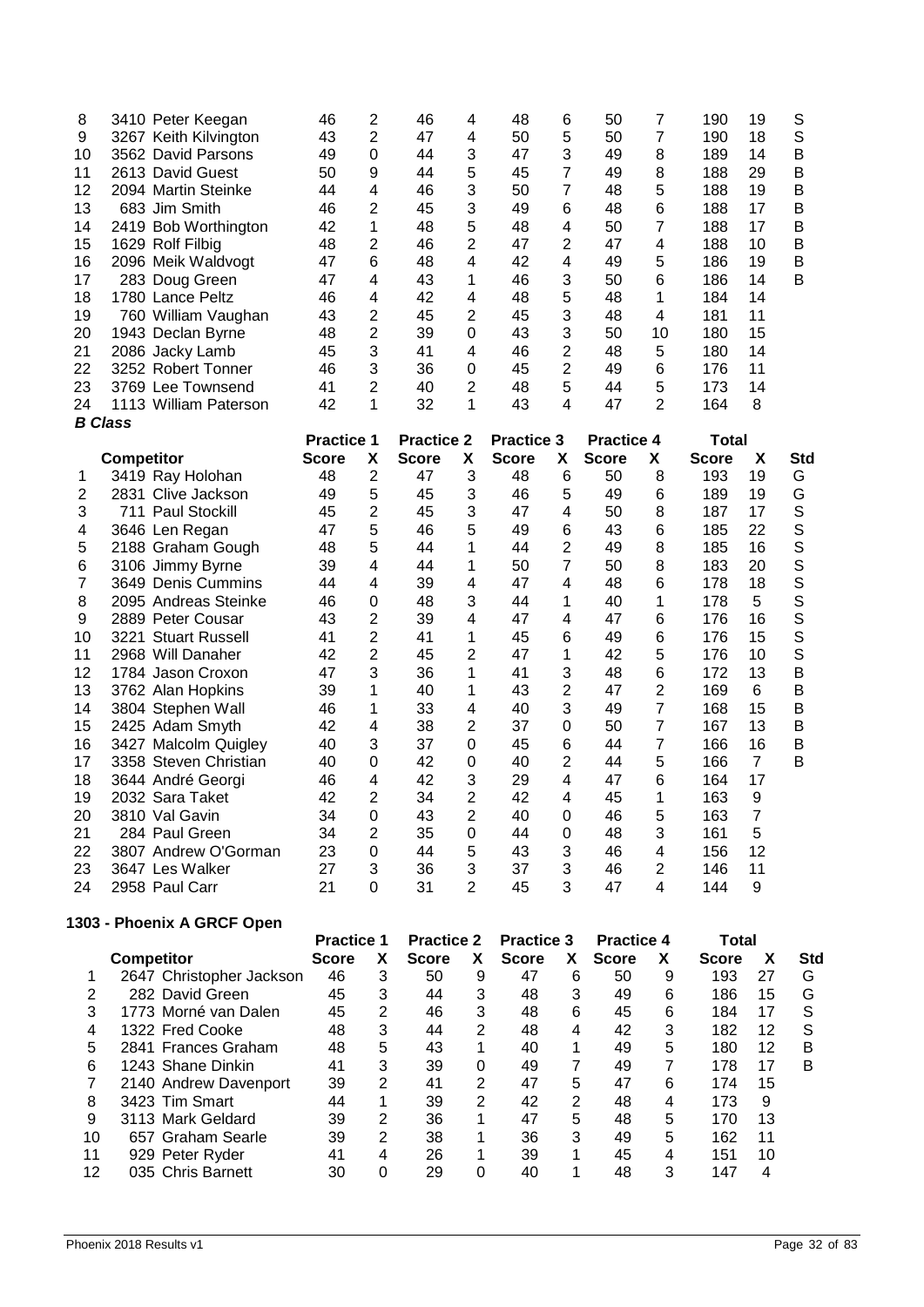### **1304 - Phoenix A GRCF Classic**

|   |                       | <b>Practice 1</b> |   | <b>Practice 2</b> |   | <b>Practice 3</b> |   | <b>Practice 4</b> |   | Total        |    |            |
|---|-----------------------|-------------------|---|-------------------|---|-------------------|---|-------------------|---|--------------|----|------------|
|   | <b>Competitor</b>     | <b>Score</b>      | χ | <b>Score</b>      |   | <b>Score</b>      | х | <b>Score</b>      | X | <b>Score</b> |    | <b>Std</b> |
|   | 3267 Keith Kilvington | 47                | 2 | 45                |   | 50                | 5 | 50                | 9 | 192          | 18 | G          |
|   | 2096 Meik Waldvogt    | 49                | 6 | 42                | 2 | 47                | 6 | 50                | 9 | 188          | 23 | G          |
|   | 750 William Turmeau   | 43                | 3 | 45                | 3 | 40                | 0 | 46                | 3 | 174          | 9  |            |
| 4 | 210 Paul Drake        | 39                |   | 41                | 2 | 44                | 2 | 49                | 4 | 173          | 9  |            |
| 5 | 1097 Steve Bushnall   | 40                | 0 | 43                | 0 | 43                | 3 | 47                | 4 | 173          |    |            |
| 6 | 354 Dave Holt         | 40                | 2 | 31                | 2 | 48                | 8 | 49                | 3 | 168          | 15 |            |
|   | 3350 Miro Markvart    | 38                | 0 | 39                | 3 | 46                | 3 | 45                | 0 | 168          | 6  |            |
| 8 | 1013 Richard Perry    | 35                | 0 | 42                |   | 44                |   | 43                | 3 | 164          | 5  |            |

#### **1321 - Phoenix A LBP** *X Class*

|    |                        | <b>Practice 1</b> |    |              |                | <b>Practice 2</b> Practice 3 |                | <b>Practice 4</b> |    | Total        |    |     |
|----|------------------------|-------------------|----|--------------|----------------|------------------------------|----------------|-------------------|----|--------------|----|-----|
|    | <b>Competitor</b>      | <b>Score</b>      | X. | <b>Score</b> | X.             | <b>Score</b>                 | <b>X</b>       | <b>Score</b>      | X. | <b>Score</b> | X  | Std |
|    | 3428 Steve Lane        | 46                | 2  | 46           | 3              | 47                           | 4              | 47                |    | 186          | 10 | B   |
| 2  | 1773 Morné van Dalen   | 45                | 2  | 45           | 3              | 45                           | 1              | 50                |    | 185          | 13 | B   |
| 3  | 2055 Jonnie Cormie     | 34                | 1  | 46           | $\overline{2}$ | 49                           | 4              | 49                | 6  | 178          | 13 |     |
| 4  | 783 Pete Watts         | 15                | 0  | 39           | 1              | 34                           | 3              | 50                | 6  | 138          | 10 |     |
|    | A Class                |                   |    |              |                |                              |                |                   |    |              |    |     |
|    |                        | <b>Practice 1</b> |    |              |                | <b>Practice 2 Practice 3</b> |                | <b>Practice 4</b> |    | Total        |    |     |
|    | <b>Competitor</b>      | <b>Score</b>      | x. | <b>Score</b> | X.             | <b>Score</b>                 | X.             | <b>Score</b>      | X. | <b>Score</b> | X  | Std |
|    | 3114 Norman Veitch     | 44                | 3  | 47           | 5              | 49                           | 4              | 50                | 7  | 190          | 19 | G   |
| 2  | 2613 David Guest       | 43                | 3  | 48           | 5              | 49                           | 6              | 49                | 4  | 189          | 18 | S   |
| 3  | 711 Paul Stockill      | 42                | 1  | 43           | 4              | 48                           | 6              | 47                | 3  | 180          | 14 | B   |
| 4  | 2194 Graeme Dodds      | 43                | 4  | 41           | 3              | 47                           | 3              | 49                | 3  | 180          | 13 | B   |
| 5  | 2329 Robert Tonner Snr | 40                | 1  | 45           | 1              | 42                           | 2              | 48                | 8  | 175          | 12 |     |
| 6  | 3358 Steven Christian  | 39                | 0  | 42           | 0              | 46                           | 2              | 47                | 4  | 174          | 6  |     |
|    | 510 Phil Milsom        | 43                | 2  | 44           | $\overline{2}$ | 34                           | 3              | 50                | 7  | 171          | 14 |     |
| 8  | 3221 Stuart Russell    | 36                | 1  | 41           | 0              | 35                           | 0              | 46                | 2  | 158          | 3  |     |
| 9  | 2124 Steve Denton      | 35                | 0  | 38           | 0              | 37                           | 1              | 47                | 3  | 157          | 4  |     |
| 10 | 2140 Andrew Davenport  | 43                | 2  | 43           | 2              | 43                           | 3              | 25                | 4  | 154          | 11 |     |
| 11 | 1113 William Paterson  | 38                | 1  | 20           |                | 40                           | $\overline{2}$ | 48                | 2  | 146          | 6  |     |

#### *B Class*

|    |                          | <b>Practice 1</b> |    |              |          | <b>Practice 2 Practice 3</b> |    | <b>Practice 4</b> |    | Total |    |            |
|----|--------------------------|-------------------|----|--------------|----------|------------------------------|----|-------------------|----|-------|----|------------|
|    | <b>Competitor</b>        | <b>Score</b>      | X. | <b>Score</b> | X.       | <b>Score</b>                 | X. | <b>Score</b>      | X. | Score | X  | <b>Std</b> |
|    | 2647 Christopher Jackson | 40                |    | 43           | 3        | 47                           | 2  | 50                |    | 180   | 13 | G          |
|    | 657 Graham Searle        | 37                | 2  | 40           |          | 44                           |    | 48                | 6  | 169   | 10 | S          |
| 3  | 2737 Blair Drummond      | 40                | 1  | 47           | 2        | 41                           | 2  | 39                | 2  | 167   | 7  | S          |
| 4  | 1780 Lance Peltz         | 38                | 1  | 38           | $\Omega$ | 42                           |    | 48                | 2  | 166   | 4  | S          |
| 5  | 2143 Joseph Parker       | 35                | 0  | 41           |          | 41                           | 4  | 48                | 3  | 165   | 8  | S          |
| 6  | 3423 Tim Smart           | 40                | 0  | 35           | $\Omega$ | 43                           | 0  | 46                | 3  | 164   | 3  | B          |
|    | 035 Chris Barnett        | 32                | 0  | 41           | 0        | 38                           | 2  | 48                | 5  | 159   | 7  | в          |
| 8  | 3008 David Farrow        | 34                | 1  | 36           | $\Omega$ | 42                           | 3  | 44                | 1  | 156   | 5  | в          |
| 9  | 3006 Christopher Green   | 26                | 0  | 42           | 2        | 42                           | 1  | 45                | 3  | 155   | 6  | В          |
| 10 | 760 William Vaughan      | 36                | 1  | 35           | $\Omega$ | 37                           | 0  | 42                | 1  | 150   | 2  |            |
| 11 | 3668 Spencer Roberson    | 18                | 0  | 39           | 1        | 44                           | 5  | 47                | 4  | 148   | 10 |            |
| 12 | 284 Paul Green           | 29                | 0  | 41           | 1        | 39                           | 1  | 39                | 2  | 148   | 4  |            |
| 13 | 3113 Mark Geldard        | 32                | 0  | 23           | 0        | 41                           | 2  | 41                | 3  | 137   | 5  |            |

#### **1322 - Phoenix A LBR** *X Class*

|   |                      | <b>Practice 1</b> |   |         |   | <b>Practice 2 Practice 3 Practice 4</b> |   |         |   | Total   |    |            |
|---|----------------------|-------------------|---|---------|---|-----------------------------------------|---|---------|---|---------|----|------------|
|   | <b>Competitor</b>    | <b>Score</b>      |   | X Score |   | X Score                                 |   | X Score |   | X Score |    | <b>Std</b> |
|   | 282 David Green      | 40                |   | 39      |   | 45                                      | 3 | 47      |   | 171     | 9  |            |
| 2 | 2124 Steve Denton    | 35                | 0 | 40      |   | 40                                      | 0 | 45      | 5 | 160.    | 6  |            |
|   | A Class              |                   |   |         |   |                                         |   |         |   |         |    |            |
|   |                      | <b>Practice 1</b> |   |         |   | <b>Practice 2 Practice 3 Practice 4</b> |   |         |   | Total   |    |            |
|   | <b>Competitor</b>    | <b>Score</b>      |   | X Score |   | X Score                                 |   | X Score |   | X Score |    | <b>Std</b> |
|   | 1768 Peter Matthews  | 46                | 4 | 41      |   | 47                                      | 5 | 49      | 6 | 183     | 16 | G          |
|   | 1773 Morné van Dalen | 41                | 3 | 36      | 3 | 47                                      | 4 | 48      |   |         |    | в          |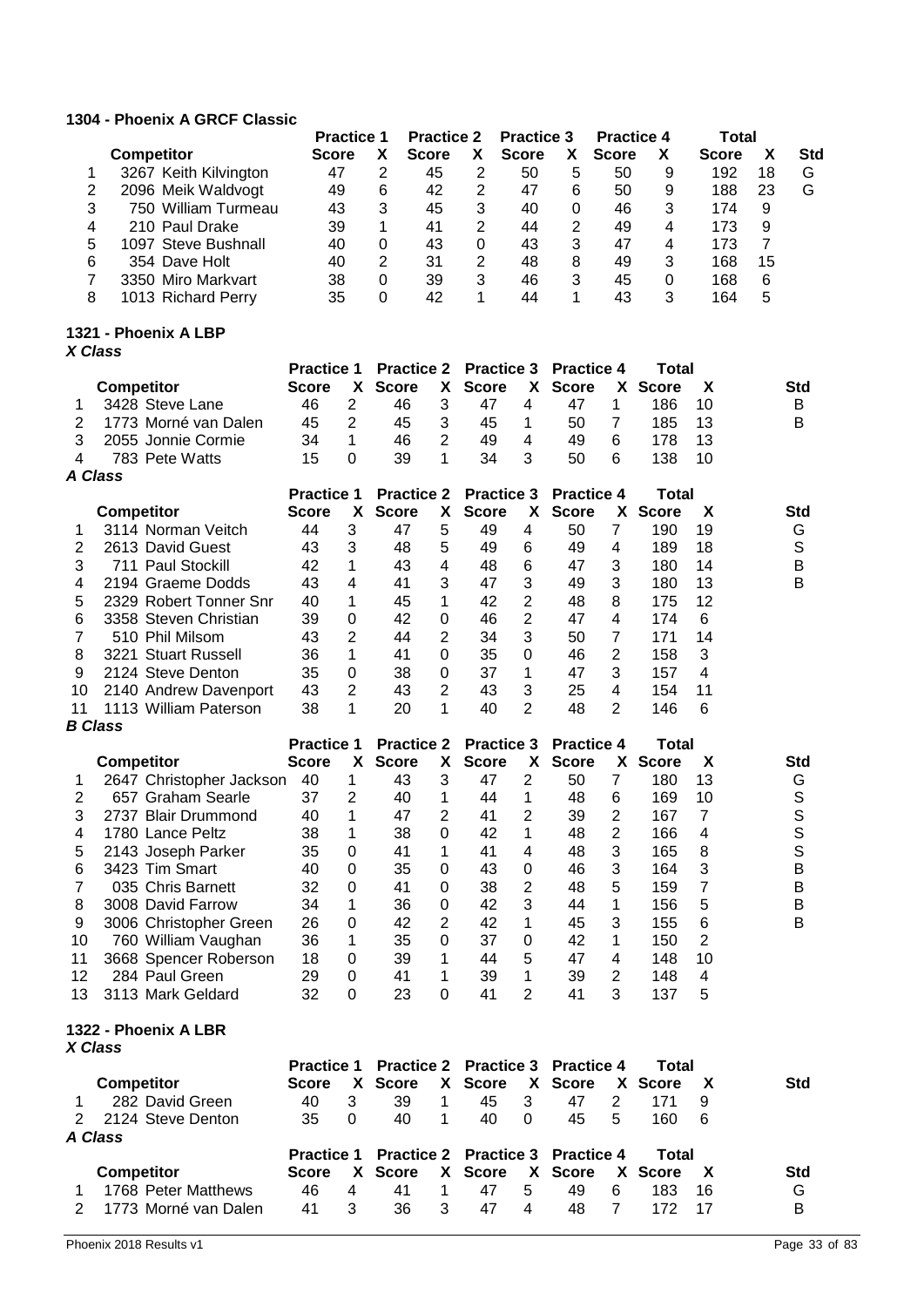| 3 | 657 Graham Searle      | 36                | 0  | 37           |          | 46                                      | 3             | 46           | 4 | 165     | 8  |             |     |
|---|------------------------|-------------------|----|--------------|----------|-----------------------------------------|---------------|--------------|---|---------|----|-------------|-----|
| 4 | 1291 Robert Illius     | 33                | 0  | 37           | 0        | 43                                      | 3             | 50           | 7 | 163     | 10 |             |     |
| 5 | 2143 Joseph Parker     | 39                |    | 41           | 1        | 40                                      | 2             | 42           | 1 | 162     | 5  |             |     |
| 6 | 2329 Robert Tonner Snr | 36                | 0  | 34           |          | 39                                      | 2             | 50           | 8 | 159     | 11 |             |     |
|   | 050 Dave Berry         | 42                | 2  | 38           | 1        | 37                                      |               | 42           | 2 | 159     | 6  |             |     |
| 8 | 683 Jim Smith          | 43                | 3  | 24           | 0        | 42                                      | 1             | 48           | 6 | 157     | 10 |             |     |
| 9 | 581 John Pilmer        | 35                |    | 37           | 0        | 39                                      |               | 43           | 3 | 154     | 5  |             |     |
|   |                        |                   |    |              |          |                                         |               |              |   |         |    |             |     |
|   | <b>B</b> Class         |                   |    |              |          |                                         |               |              |   |         |    |             |     |
|   |                        | <b>Practice 1</b> |    |              |          | <b>Practice 2 Practice 3 Practice 4</b> |               |              |   | Total   |    |             |     |
|   | <b>Competitor</b>      | <b>Score</b>      | X. | <b>Score</b> | X.       | <b>Score</b>                            | X.            | <b>Score</b> |   | X Score | X  |             | Std |
|   | 2753 Jake Mossom       | 37                | 0  | 31           |          | 37                                      | $\mathcal{P}$ | 44           | 2 | 149     | 5  | <b>Iron</b> |     |
| 2 | 2163 Colin McMichael   | 22                | 0  | 30           | 0        | 41                                      | 1             | 43           | 4 | 136     | 5  | <b>Iron</b> |     |
| 3 | 035 Chris Barnett      | 24                | 0  | 34           | $\Omega$ | 32                                      | 1             | 35           | 0 | 125     | 1  |             |     |

# 284 Paul Green **1401 - Multi-Target 3 GRSB**

|    |                        | <b>Practice 1</b> |                | <b>Practice 2</b> |   | <b>Practice 3</b> |          | <b>Practice 4</b> |                | Total        |    |  |
|----|------------------------|-------------------|----------------|-------------------|---|-------------------|----------|-------------------|----------------|--------------|----|--|
|    | <b>Competitor</b>      | <b>Score</b>      | X              | <b>Score</b>      | x | <b>Score</b>      | X        | <b>Score</b>      | X              | <b>Score</b> | X  |  |
|    | 2055 Jonnie Cormie     | 85                | 3              | 49                | 3 | 56                | 5        | 29                | 5              | 219          | 16 |  |
| 2  | 3267 Keith Kilvington  | 72                | 5              | 53                | 3 | 58                | 5        | 29                | 3              | 212          | 16 |  |
| 3  | 3106 Jimmy Byrne       | 73                | $\overline{2}$ | 50                | 1 | 57                | 4        | 29                | 3              | 209          | 10 |  |
| 4  | 3809 Frank Feeney      | 72                | 5              | 46                | 0 | 56                | 4        | 29                | 3              | 203          | 12 |  |
| 5  | 3826 Jakub Mikolajczyk | 58                | 1              | 53                | 2 | 58                | 2        | 30                | 5              | 199          | 10 |  |
| 6  | 3780 James Badman      | 65                | 0              | 48                | 0 | 54                | 4        | 30                | 3              | 197          | 7  |  |
|    | 3825 Gary Newman       | 62                | 1              | 47                | 1 | 52                |          | 29                | 3              | 190          | 6  |  |
| 8  | 2096 Meik Waldvogt     | 55                | 0              | 47                | 1 | 53                | 4        | 30                | 6              | 185          | 11 |  |
| 9  | 2955 Karl O'Brien      | 55                | 1              | 46                | 2 | 56                | $\Omega$ | 28                | 3              | 185          | 6  |  |
| 10 | 634 Walter Robinson    | 58                | 2              | 47                | 1 | 45                | 2        | 29                | 2              | 179          | 7  |  |
| 11 | 3281 John Farrell      | 58                | 0              | 29                |   | 49                |          | 21                | 0              | 157          | 2  |  |
| 12 | 3444 Jason Bentley     | 50                | 0              | 32                | 0 | 50                | 3        | 24                |                | 156          | 4  |  |
| 13 | 3782 Joshua Brown      | 39                | 0              | 31                | 0 | 45                | 0        | 27                | $\overline{2}$ | 142          | 2  |  |
| 14 | 849 Brian Yard         | 30                | 0              | 31                | 0 | 51                |          | 28                | 2              | 140          | 3  |  |

## **1402 - Multi-Target 3 GRCF**

|    |                       | <b>Practice 1</b> |   | <b>Practice 2</b> |   | <b>Practice 3</b> |    | <b>Practice 4</b> |   | Total        |    |  |
|----|-----------------------|-------------------|---|-------------------|---|-------------------|----|-------------------|---|--------------|----|--|
|    | <b>Competitor</b>     | <b>Score</b>      |   | <b>Score</b>      | X | <b>Score</b>      | X. | <b>Score</b>      | х | <b>Score</b> | χ  |  |
|    | 783 Pete Watts        | 80                | 2 | 58                | 8 | 60                | 10 | 29                | 5 | 227          | 25 |  |
| 2  | 3267 Keith Kilvington | 81                | 4 | 54                | 2 | 57                | 6  | 30                | 6 | 222          | 18 |  |
| 3  | 2096 Meik Waldvogt    | 82                | 0 | 49                | 2 | 58                | 5  | 30                | 4 | 219          | 11 |  |
| 4  | 1828 John Crouch      | 83                | 8 | 49                | 6 | 54                | 4  | 25                |   | 211          | 19 |  |
| 5  | 3106 Jimmy Byrne      | 75                | 4 | 44                | 0 | 59                | 7  | 30                | 4 | 208          | 15 |  |
| 6  | 2340 Glenn Gordon     | 69                | 3 | 53                | 4 | 56                | 5  | 30                | 3 | 208          | 15 |  |
|    | 3410 Peter Keegan     | 72                | 2 | 52                | 3 | 54                | 4  | 30                | 4 | 208          | 13 |  |
| 8  | 1784 Jason Croxon     | 70                | 2 | 43                | 0 | 54                | 2  | 29                | 4 | 196          | 8  |  |
| 9  | 2163 Colin McMichael  | 74                | 3 | 35                | 2 | 56                | 5  | 29                | 1 | 194          | 11 |  |
| 10 | 711 Paul Stockill     | 56                | 1 | 48                |   | 52                | 5  | 29                | 4 | 185          | 11 |  |
| 11 | 3762 Alan Hopkins     | 58                |   | 36                |   | 51                | 3  | 27                | 3 | 172          | 7  |  |

## **1403 - Multi-Target 3 GRCF Open**

|                          | <b>Practice 1</b> |              |   | <b>Practice 2 Practice 3</b> |    | <b>Practice 4</b> |   | Total        |     |  |
|--------------------------|-------------------|--------------|---|------------------------------|----|-------------------|---|--------------|-----|--|
| <b>Competitor</b>        |                   | <b>Score</b> | X | Score                        | X. | Score             |   | <b>Score</b> | X   |  |
| 248 Dale Foster          | 80                | 58           | 4 | 59                           | 8  | 30                | 5 | 227          | -21 |  |
| 282 David Green          | 75                | 50           |   | 55                           | 3  | 30                |   | 210          | 10  |  |
| 3423 Tim Smart           | 74                | 54           | 4 | 50                           | 3  | 30                | 5 | 208          | 13  |  |
| 2647 Christopher Jackson | 61                | 53           |   | 55                           |    | 29                |   | 198          | 14  |  |

### **1404 - Multi-Target 3 GRCF Classic**

|                         |    | Practice 1 Practice 2 Practice 3 Practice 4 |                                 |   |      |   |     | Total |         |      |
|-------------------------|----|---------------------------------------------|---------------------------------|---|------|---|-----|-------|---------|------|
| <b>Competitor</b>       |    |                                             | Score X Score X Score X Score X |   |      |   |     |       | Score X |      |
| 2096 Meik Waldvogt      |    |                                             | 55.                             | 2 | 56 - | 5 | -27 | -3    | 209     | - 12 |
| 2 3267 Keith Kilvington | 69 |                                             | 51.                             |   | 56.  | 6 | 30  | 4     | 206     | - 15 |
| 3 3350 Miro Markvart    | 60 |                                             | 48                              |   | 54   | 3 | 29  | 4     | 191     | - 9  |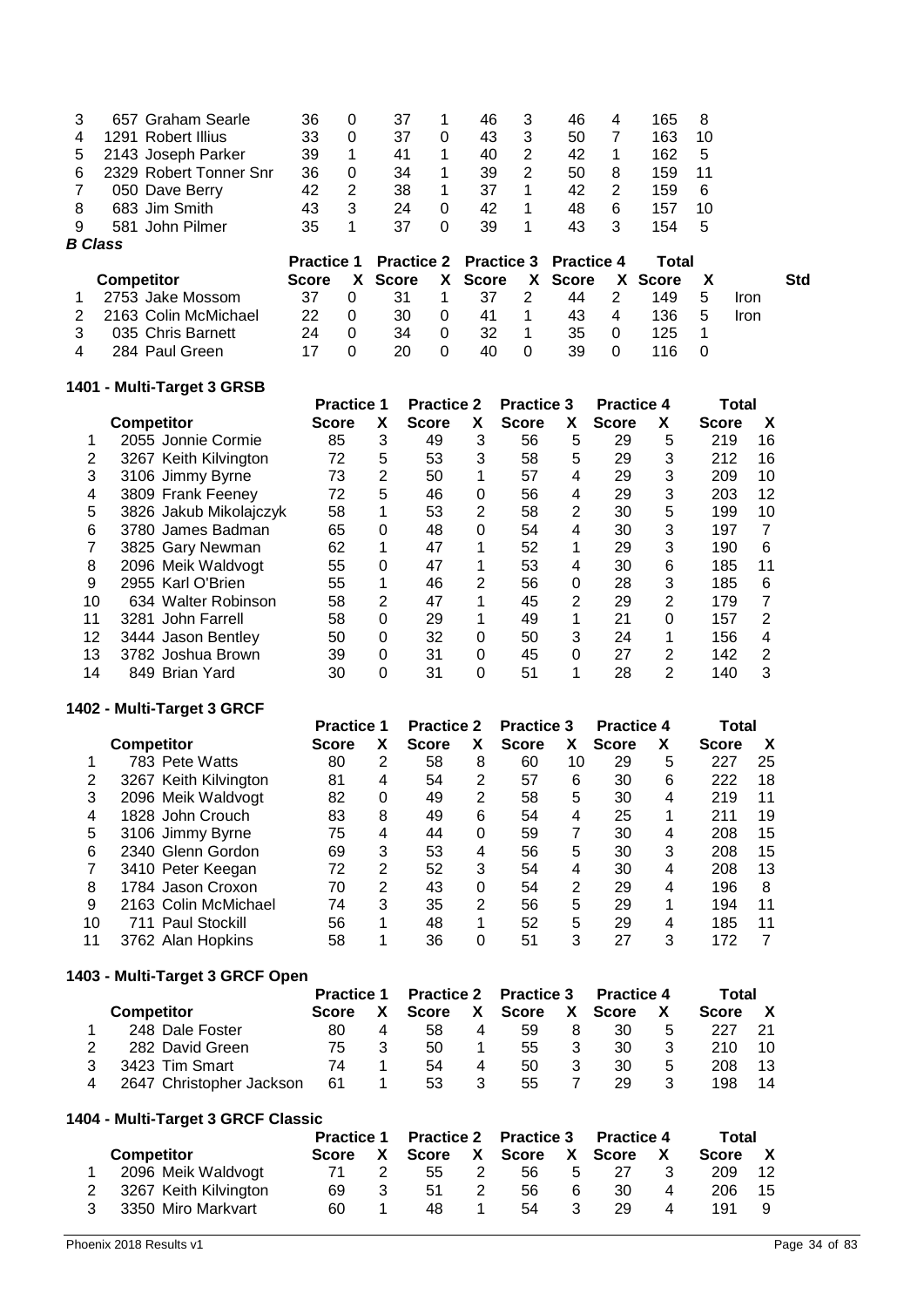| 4       | 1139 Peter Townend        |                        | 53             | 1                       |              | 28                | 0              | 50                |                | 3            | 30                | 3            |                | 161            | 7    |             |
|---------|---------------------------|------------------------|----------------|-------------------------|--------------|-------------------|----------------|-------------------|----------------|--------------|-------------------|--------------|----------------|----------------|------|-------------|
|         | 1421 - Multi-Target 3 LBP |                        |                |                         |              |                   |                |                   |                |              |                   |              |                |                |      |             |
|         |                           | <b>Practice 1</b>      |                |                         |              | <b>Practice 2</b> |                | <b>Practice 3</b> |                |              | <b>Practice 4</b> |              | Total          |                |      |             |
|         | <b>Competitor</b>         | <b>Score</b>           |                | χ                       | <b>Score</b> | χ                 |                | <b>Score</b>      | X              | <b>Score</b> |                   | X            | <b>Score</b>   | X              |      |             |
| 1       | 3428 Steve Lane           | 72                     |                | $\overline{\mathbf{4}}$ | 51           | 1                 |                | 55                | 4              | 30           |                   | 4            | 208            | 13             |      |             |
| 2       | 711 Paul Stockill         | 65                     |                | 2                       | 47           | 1                 |                | 57                | 6              | 30           |                   | 4            | 199            | 13             |      |             |
| 3       | 2340 Glenn Gordon         | 70                     |                | 0                       | 48           | 1                 |                | 51                | 6              | 29           |                   | 3            | 198            | 10             |      |             |
| 4       | 3423 Tim Smart            | 55                     |                | $\mathbf 0$             | 48           | 1                 |                | 52                | $\overline{2}$ | 30           |                   | 4            | 185            | $\overline{7}$ |      |             |
| 5       | 543 Dave Nicholson        | 55                     |                | 1                       | 44           | 1                 |                | 54                | 0              | 29           |                   | 4            | 182            | 6              |      |             |
|         | 1422 - Multi-Target 3 LBR |                        |                |                         |              |                   |                |                   |                |              |                   |              |                |                |      |             |
|         |                           | <b>Practice 1</b>      |                |                         |              | <b>Practice 2</b> |                | <b>Practice 3</b> |                |              | <b>Practice 4</b> |              | Total          |                |      |             |
|         | <b>Competitor</b>         | Score                  |                | X                       | <b>Score</b> | X                 |                | <b>Score</b>      | X              | <b>Score</b> |                   | X            | <b>Score</b>   | X              |      |             |
| 1       | 1768 Peter Matthews       | 51                     |                | 0                       | 43           | 1                 |                | 56                | 4              | 28           |                   | 2            | 178            | 7              |      |             |
| 2       | 282 David Green           | 44                     |                | 0                       | 48           | 2                 |                | 49                | 1              | 30           |                   | 2            | 171            | 5              |      |             |
| 3       | 2163 Colin McMichael      | 47                     |                | 0                       | 43           | 1                 |                | 43                | 4              | 26           |                   | 1            | 159            | 6              | Iron |             |
|         |                           |                        |                |                         |              |                   |                |                   |                |              |                   |              |                |                |      |             |
| X Class | 1501 - 1500 GRSB          |                        |                |                         |              |                   |                |                   |                |              |                   | Match 5      |                |                |      |             |
|         |                           | Match 1                |                | Match 2                 |              | Match 3           |                | Match 4           |                | S1/2         |                   |              | S3/4           | <b>Total</b>   |      |             |
|         | <b>Competitor</b>         | <b>Score X Score X</b> |                |                         |              | <b>Score X</b>    |                | <b>Score X</b>    |                |              | <b>Score X</b>    | <b>Score</b> |                | <b>Score X</b> |      | <b>Std</b>  |
| 1       | 632 John Robinson         | 240                    | 21             | 179                     | 10           | 237               | 14             | 238               | 18             | 300          | 29                | 295          | 22             | 1489           | 114  | S           |
| 2       | 1180 Andrew Jarman        | 240                    | 15             | 179                     | 8            | 235               | 8              | 240               | 17             | 299          | 20                | 293          | 11             | 1486           | 79   | S           |
| 3       | 1990 Chris West           | 240                    | 22             | 179                     | 13           | 232               | 9              | 240               | 17             | 299          | 28                | 295          | 14             | 1485           | 103  | S           |
| 4       | 167 Keith Cox             | 240                    | 24             | 179                     | 15           | 231               | 8              | 240               | 19             | 300          | 26                | 294          | 15             | 1484           | 107  | B           |
| 5       | 3419 Ray Holohan          | 240                    | 22             | 180                     | 14           | 233               | 10             | 239               | 15             | 299          | 24                | 290          | 10             | 1481           | 95   | B           |
| 6       | 2753 Jake Mossom          | 240                    | 22             | 180                     | 12           | 233               | 5              | 239               | 23             | 300          | 27                | 288          | 8              | 1480           | 97   | $\mathsf B$ |
| 7       | 1057 Andy Summers         | 240                    | 21             | 179                     | 13           | 235               | 11             | 239               | 16             | 300          | 24                | 287          | 11             | 1480           | 96   | $\mathsf B$ |
|         | 3308 Phil Wood            | 240                    | 18             | 180                     | 15           | 230               | 8              | 238               | 15             | 296          | 21                | 296          | 16             | 1480           | 93   | B           |
| 8       |                           |                        | 22             |                         | 12           |                   |                |                   |                |              |                   |              |                |                | 81   |             |
| 9       | 2901 Fraser Hay           | 240                    |                | 177                     |              | 232               | 5              | 239               | 13             | 299          | 20                | 291          | 9              | 1478           |      |             |
| 10      | 2055 Jonnie Cormie        | 240                    | 22             | 180                     | 11           | 229               | 11             | 239               | 11             | 296          | 24                | 291          | 8              | 1475           | 87   |             |
| 11      | 2920 Dave Eastwood        | 240                    | 22             | 176                     | 9            | 233               | 9              | 237               | 14             | 298          | 26                | 290          | 17             | 1474           | 97   |             |
| 12      | 3646 Len Regan            | 240                    | 21             | 176                     | 10           | 230               | 10             | 237               | $\overline{7}$ | 299          | 25                | 290          | 12             | 1472           | 85   |             |
| 13      | 2886 Gary Bowden          | 239                    | 21             | 179                     | 9            | 228               | 6              | 236               | 11             | 298          | 21                | 290          | 10             | 1470           | 78   |             |
| 14      | 3106 Jimmy Byrne          | 240                    | 21             | 180                     | 12           | 225               | 5              | 238               | 12             | 299          | 22                | 286          | 10             | 1468           | 82   |             |
| 15      | 2337 Greg Rastall         | 238                    | 20             | 180                     | 11           | 222               | 11             | 240               | 14             | 296          | 22                | 290          | 14             | 1466           | 92   |             |
| 16      | 3685 Daniel O Flaherty    | 240                    | 20             | 180                     | 10           | 219               | 3              | 230               | 6              | 299          | 20                | 293          | 13             | 1461           | 72   |             |
| 17      | 3114 Norman Veitch        | 240                    | 23             | 178                     | 12           | 225               | 7              | 236               | 15             | 300          | 23                | 281          | 9              | 1460           | 89   |             |
| 18      | 2176 Jeff Kehoe           | 219                    | 19             | 176                     | 10           | 235               | 7              | 237               | 15             | 295          | 22                | 295          | 14             | 1457           | 87   |             |
| 19      | 1542 Jon Avetoomyan       | 240                    | 19             | 177                     | 7            | 219               | 2              | 232               | 11             | 298          | 22                | 288          | 4              | 1454           | 65   |             |
| A Class |                           |                        |                |                         |              |                   |                |                   |                |              |                   | Match 5      |                |                |      |             |
|         |                           | Match 1                |                |                         |              | Match 2 Match 3   |                | Match 4           |                | S1/2         |                   |              | S3/4           | <b>Total</b>   |      |             |
|         | <b>Competitor</b>         | <b>Score X Score X</b> |                |                         |              | <b>Score X</b>    |                | <b>Score X</b>    |                |              | Score X           | <b>Score</b> |                | <b>Score X</b> |      | <b>Std</b>  |
| 1       | 3806 Daniel Blagojevic    | 240                    | 20             | 179                     | 12           | 230               | 8              | 240               | 10             | 297          | 18                | 290          | 8              | 1476           | 76   | S           |
| 2       | 3083 Chris Douglas        | 240                    | 23             | 179                     | 11           | 228               | 10             | 240               | 15             | 300          | 26                | 284          | 11             | 1471           | 96   | S           |
| 3       | 3649 Denis Cummins        | 240                    | 19             | 178                     | 10           | 230               | 8              | 237               | 11             | 299          | 20                | 284          | $\overline{7}$ | 1468           | 75   | B           |
| 4       | 034 Neil Francis          | 240                    | 21             | 179                     | 13           | 224               | $\overline{7}$ | 240               | 15             | 297          | 20                | 285          | 13             | 1465           | 89   | B           |
| 5       | 1022 Steve Lamb           | 239                    | 21             | 179                     | 11           | 226               | 4              | 238               | 11             | 295          | 21                | 286          | 9              | 1463           | 77   | B           |
| 6       | 052 Gerry Betteridge      | 239                    | 18             | 178                     | 8            | 223               | 5              | 237               | 10             | 299          | 21                | 287          | 14             | 1463           | 76   | B           |
| 7       | 043 Mel Beard             | 236                    | 15             | 176                     | 8            | 224               | 8              | 239               | 14             | 299          | 21                | 288          | 12             | 1462           | 78   | B           |
| 8       | 3203 Robert Wheeler       | 240                    | 18             | 177                     | 9            | 225               | 5              | 238               | 16             | 297          | 23                | 284          | 4              | 1461           | 75   | B           |
| 9       | 2425 Adam Smyth           | 239                    | 16             | 178                     | 9            | 227               | 5              | 236               | 8              | 298          | 22                | 283          | 8              | 1461           | 68   | B           |
| 10      | 2163 Colin McMichael      | 240                    | $\overline{7}$ | 176                     | 5            | 222               | 6              | 238               | 15             | 299          | 21                | 286          | 9              | 1461           | 63   | B           |
| 11      | 683 Jim Smith             | 238                    | 17             | 177                     | 10           | 232               | 8              | 236               | 14             | 299          | 23                | 278          | 9              | 1460           | 81   | в           |
| 12      | 2330 Robert J Tonner      | 239                    | 17             | 177                     | 13           | 217               | 7              | 237               | 16             | 298          | 25                | 289          | 10             | 1457           | 88   |             |
| 13      | 2011 Tim Mepham           | 236                    | 11             | 178                     | 10           | 220               | 5              | 238               | 15             | 296          | 15                | 287          | 12             | 1455           | 68   |             |
| 14      | 3256 Malcolm Stewart      | 239                    | 19             | 178                     | 10           | 223               | 3              | 235               | 12             | 296          | 23                | 283          | 9              | 1454           | 76   |             |
| 15      | 2968 Will Danaher         | 239                    | 18             | 179                     | 9            | 214               | 2              | 236               | 9              | 299          | 24                | 286          | $\overline{7}$ | 1453           | 69   |             |
|         |                           |                        |                |                         |              |                   |                |                   |                |              |                   |              |                |                |      |             |

 3256 Malcolm Stewart 239 19 178 10 223 3 235 12 296 23 283 9 1454 76 2968 Will Danaher 239 18 179 9 214 2 236 9 299 24 286 7 1453 69 1943 Declan Byrne 238 16 172 8 223 4 235 10 296 18 282 9 1446 65 3826 Jakub Mikolajczyk 239 18 177 8 215 2 235 9 294 16 282 8 1442 61 1914 Terry Lowman 239 16 178 9 220 5 235 15 291 17 278 6 1441 68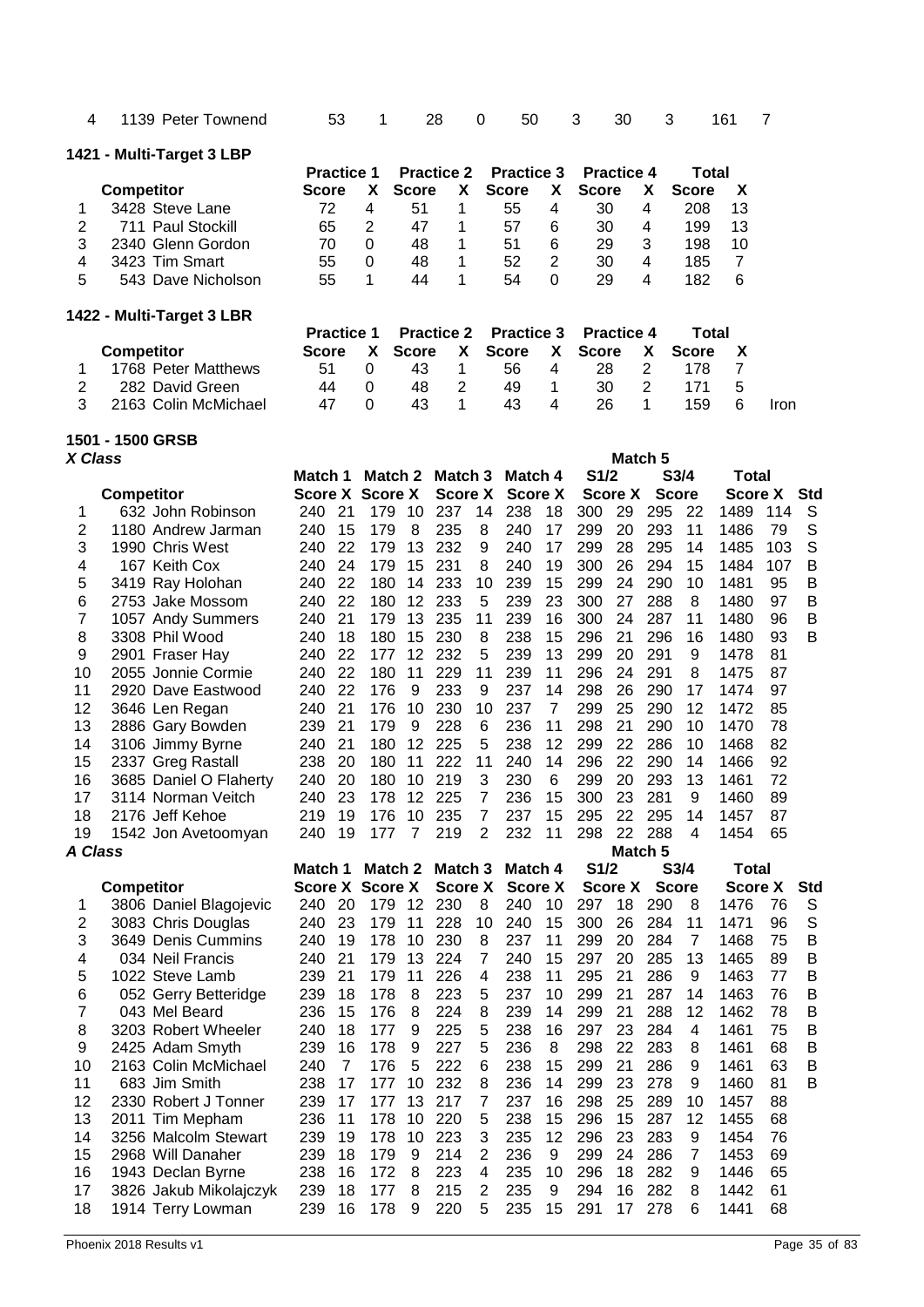| 19             | 3809 Frank Feeney                        | 200        | 14             | 170                               | 5                   | 219                       | 2              | 236                       | 13                  | 299        | 19             | 285                        | 3              | 1409                           | 56                   |            |
|----------------|------------------------------------------|------------|----------------|-----------------------------------|---------------------|---------------------------|----------------|---------------------------|---------------------|------------|----------------|----------------------------|----------------|--------------------------------|----------------------|------------|
| <b>B</b> Class |                                          | Match 1    |                | Match 2                           |                     | Match <sub>3</sub>        |                | Match 4                   |                     | S1/2       |                | Match <sub>5</sub><br>S3/4 |                | <b>Total</b>                   |                      |            |
|                | <b>Competitor</b>                        |            | <b>Score X</b> |                                   | <b>Score X</b>      | <b>Score X</b>            |                | <b>Score X</b>            |                     |            | <b>Score X</b> | <b>Score</b>               |                | <b>Score X</b>                 |                      | Std        |
| 1              | 3645 Sven Rohde                          | 239        | 13             | 179                               | 10                  | 224                       | 5              | 239                       | 9                   | 300        | 16             | 288                        | 7              | 1469                           | 60                   | S          |
| 2              | 3267 Keith Kilvington                    | 240        | 22             | 178                               | 10                  | 225                       | 5              | 236                       | 11                  | 299        | 21             | 284                        | 3              | 1462                           | 72                   | S          |
| 3              | 3112 Shaun Twomey                        | 239        | 19             | 176                               | 9                   | 225                       | 3              | 240                       | 19                  | 297        | 23             | 282                        | 9              | 1459                           | 82                   | S          |
| 4              | 3805 Jessica Eggers                      | 239        | 15             | 179                               | 9                   | 218                       | 3              | 232                       | 5                   | 299        | 18             | 288                        | 10             | 1455                           | 60                   | S          |
| 5              | 2900 Helen Hay                           | 235        | 9              | 176                               | 8                   | 229                       | 6              | 231                       | 8                   | 297        | 19             | 283                        | 9              | 1451                           | 59                   | S          |
| 6              | 3031 David Gwalter                       | 238        | 15             | 174                               | 5                   | 225                       | 2              | 232                       | 5                   | 294        | 17             | 286                        | 8              | 1449                           | 52                   | S          |
| 7              | 3621 Steve Jordan                        | 240        | 18             | 175                               | 11                  | 222                       | 5              | 227                       | 16                  | 297        | 21             | 284                        | 9              | 1445                           | 80                   | S          |
| 8              | 2958 Paul Carr                           | 238        | 5              | 172                               | 4                   | 223                       | 2              | 236                       | 12                  | 295        | 18             | 280                        | 8              | 1444                           | 49                   | B          |
| 9              | 2955 Karl O'Brien                        | 240        | 16             | 180                               | 10                  | 218                       | 4              | 232                       | 7                   | 296        | 21             | 277                        | 8              | 1443                           | 66                   | B          |
| 10             | 2211 Peter Wylie                         | 237        | 12             | 180                               | 10                  | 219                       | 2              | 234                       | 14                  | 296        | 22             | 276                        | 4              | 1442                           | 64                   | B          |
| 11             | 1977 Cornelius                           | 238        | 16             | 167                               | 10                  | 228                       | 7              | 227                       | 5                   | 289        | 15             | 291                        | 12             | 1440                           | 65                   | B          |
| 12             | 180 Ash Dagger                           | 240        | 18             | 175                               | 11                  | 220                       | $\overline{4}$ | 236                       | 14                  | 296        | 20             | 272                        | 6              | 1439                           | 73                   | B          |
| 13             | 1436 Bruno Blüße                         | 239        | 16             | 172                               | 8                   | 221                       | 7              | 227                       | 7                   | 294        | 17             | 279                        | 5              | 1432                           | 60                   |            |
| 14             | 3812 Aidan Corry                         | 240        | 22             | 176                               | 11                  | 210                       | 4              | 229                       | 8                   | 295        | 19             | 281                        | 9              | 1431                           | 73                   |            |
| 15             | 2096 Meik Waldvogt                       | 237        | 17             | 175                               | 10                  | 215                       | 4              | 232                       | 9                   | 292        | 18             | 274                        | 4              | 1425                           | 62                   |            |
| 16             | 2419 Bob Worthington                     | 240        | 13             | 173                               | 5                   | 226                       | 9              | 235                       | 11                  | 293        | 16             | 257                        | 6              | 1424                           | 60                   |            |
| 17             | 3648 Ian Mc Gill                         | 235        | 11             | 174                               | 6                   | 219                       | 5              | 225                       | 7                   | 298        | 17             | 271                        | 5              | 1422                           | 51                   |            |
| 18             | 3647 Les Walker                          | 239        | 15             | 175                               | 4                   | 218                       | 4              | 234                       | 4                   | 290        | 16             | 266                        | 2              | 1422                           | 45                   |            |
| 19             | 3807 Andrew O'Gorman                     | 196        | 14             | 177                               | 12                  | 226                       | 4              | 237                       | 11                  | 298        | 22             | 282                        | 10             | 1416                           | 73                   |            |
| 20             | 3825 Gary Newman                         | 240        | 19             | 175                               | 8                   | 225                       | 9              | 183                       | 4                   | 296        | 19             | 282                        | 11             | 1401                           | 70                   |            |
| 21             | 2832 William Pow                         | 239        | 15             | 115                               | 3                   | 219                       | 4              | 225                       | 9                   | 298        | 18             | 284                        | 7              | 1380                           | 56                   |            |
| 22             | 765 Richard Vowles                       | 144        | 2              | 148                               | 2                   | 179                       | 1              | 178                       | 1                   | 162        | 3              | 229                        | 4              | 1040                           | 13                   |            |
| C Class        |                                          |            |                |                                   |                     |                           |                |                           |                     | S1/2       |                | Match 5<br>S3/4            |                |                                |                      |            |
|                | <b>Competitor</b>                        | Match 1    |                | Match 2<br><b>Score X Score X</b> |                     | Match 3<br><b>Score X</b> |                | Match 4<br><b>Score X</b> |                     |            | <b>Score X</b> | <b>Score</b>               |                | <b>Total</b><br><b>Score X</b> |                      | Std        |
| 1              | 2094 Martin Steinke                      | 239        | 14             | 176                               | 9                   | 223                       | 3              | 240                       | 15                  | 296        | 21             | 287                        | 15             | 1461                           | 77                   | G          |
| 2              | 3845 Johannes                            | 215        | 11             | 170                               | $\overline{2}$      | 229                       | 8              | 240                       | 14                  | 299        | 19             | 289                        | 11             | 1442                           | 65                   | S          |
| 3              | 1780 Lance Peltz                         | 236        | 14             | 176                               | 9                   | 227                       | 4              | 234                       | 10                  | 290        | 14             | 279                        | 9              | 1442                           | 60                   | S          |
| 4              | 2086 Jacky Lamb                          | 238        | 17             | 175                               | 11                  | 219                       | $\overline{2}$ | 233                       | 8                   | 291        | 16             | 282                        | 3              | 1438                           | 57                   | S          |
| 5              | 3840 Christoff van Zyl                   | 236        | 10             | 175                               | 9                   | 219                       | 3              | 232                       | 6                   | 295        | 24             | 280                        | 4              | 1437                           | 56                   | S          |
| 6              | 2095 Andreas Steinke                     | 238        | 16             | 171                               | 7                   | 218                       | 1              | 231                       | 6                   | 292        | 14             | 277                        | 4              | 1427                           | 48                   | S          |
| 7              | 3811 Michael O'Grady                     | 240        | 19             | 177                               | 11                  | 221                       | 5              | 233                       | 7                   | 266        | 16             | 283                        | 7              | 1420                           | 65                   | S          |
| 8              | 3801 Daniel Fickling                     | 228        | 16             | 179                               | 11                  | 202                       | 2              | 237                       | 9                   | 294        | 13             | 280                        | 9              | 1420                           | 60                   | S          |
| 9              | 3658 Ian Wilkinson                       | 236        | 15             | 172                               | 7                   | 223                       | 3              | 232                       | 10                  | 293        | 14             | 263                        | 5              | 1419                           | 54                   | S          |
| 10             | 1322 Fred Cooke                          | 237        | 10             | 164                               | 4                   | 222                       | 5              | 224                       | 2                   | 289        | 13             | 276                        | 9              | 1412                           | 43                   | B          |
| 11             | 3572 Laura Warwick                       | 238        | 16             | 173                               | 8                   | 214                       | $\overline{2}$ | 230                       | 3                   | 293        | 12             | 262                        | 4              | 1410                           | 45                   | B          |
| 12             | 2642 Shaun Trout                         | 209        | 14             | 176                               | 10                  | 210                       | $\mathbf 0$    | 237                       | 12                  | 296        | 15             | 275                        | 6              | 1403                           | 57                   |            |
| 13             | 3280 Manuel Krahberg                     | 236        | 9              | 173                               | 6                   | 198                       | 3              | 233                       | $\overline{7}$      | 292        | 18             | 270                        | 5              | 1402                           | 48                   |            |
| 14             | 2641 Rachel Goldsworthy 226              |            | 14             | 173                               | $\overline{7}$      | 192                       | 5              | 208                       | 9                   | 294        | 16             | 278                        | $\overline{7}$ | 1371                           | 58                   |            |
| 15             | 3780 James Badman                        | 195        | $\overline{7}$ | 171                               | 6                   | 204                       | $\overline{2}$ | 229                       | 9                   | 295        | 14             | 275                        | 4              | 1369                           | 42                   |            |
| 16             | 2965 Toby O'Brien                        | 231        | 6              | 172                               | 5                   | 182                       | 1              | 215                       | 9                   | 295        | 16             | 265                        | 6              | 1360                           | 43                   |            |
| 17             | 3006 Christopher Green                   | 219        | 3              | 167                               | 4                   | 180                       | $\overline{2}$ | 223                       | $\overline{7}$      | 292        | 13             | 273                        | 4              | 1354                           | 33                   |            |
| 18             | 2032 Sara Taket                          | 232        | $\overline{7}$ | 168                               | 5                   | 154                       | $\overline{7}$ | 227                       | 4                   | 291        | 17             | 264                        | 5              | 1336                           | 45                   |            |
| 19             | 3262 Mark Lloyd                          | 234        | 12             | 173                               | 3                   | 171                       | $\overline{2}$ | 218                       | 7                   | 291        | 11             | 220                        | 3              | 1307                           | 38                   |            |
| 20             | 408 James Jones                          | 235        | 11             | 166                               | 3                   | 147                       | 2              | 215                       | 5                   | 273        | 17             | 248                        | 1              | 1284                           | 39                   |            |
| <b>D</b> Class |                                          |            |                |                                   |                     |                           |                |                           |                     |            |                | Match 5                    |                |                                |                      |            |
|                |                                          | Match 1    |                | Match 2                           |                     |                           |                | Match 3 Match 4           |                     | S1/2       |                | S3/4                       |                | <b>Total</b>                   |                      |            |
|                | Competitor                               |            |                | <b>Score X Score X</b>            |                     | <b>Score X</b>            |                | <b>Score X</b>            |                     |            | <b>Score X</b> | <b>Score</b>               |                | <b>Score X</b>                 |                      | <b>Std</b> |
| 1              | 3434 Darren Wheatley                     | 237        | 8              | 168                               | $\overline{2}$      | 190                       | 0              | 224                       | 5<br>$\overline{7}$ | 288        | 10             | 259                        | 6              | 1366                           | 31                   | S          |
| 2              | 3849 Louis Potgieter                     | 238        | 6<br>9         | 170<br>171                        | 3<br>6              | 203<br>214                | 1<br>4         | 228<br>107                | 3                   | 286<br>289 | 9<br>11        | 226<br>281                 | 4<br>8         | 1351<br>1300                   | 30<br>41             |            |
|                |                                          |            |                |                                   |                     |                           |                |                           |                     |            |                |                            |                |                                |                      |            |
| 3              | 3839 Stoffel van Zyl                     | 238        |                |                                   |                     |                           |                |                           |                     |            |                |                            |                |                                |                      |            |
| 4              | 3850 Nic Roets                           | 239        | 20             | 176                               | 9                   | 228                       | 8              | 238                       | 17                  | 108        | $\overline{2}$ | 282                        | 10             | 1271                           | 66                   |            |
| 5<br>6         | 3818 Anthony Feeney<br>2889 Peter Cousar | 224<br>231 | 5<br>4         | 155<br>53                         | $\overline{2}$<br>0 | 136<br>145                | 1<br>0         | 227<br>196                | 5<br>0              | 225<br>256 | 6<br>3         | 196<br>181                 | 1<br>0         | 1163<br>1062                   | 20<br>$\overline{7}$ |            |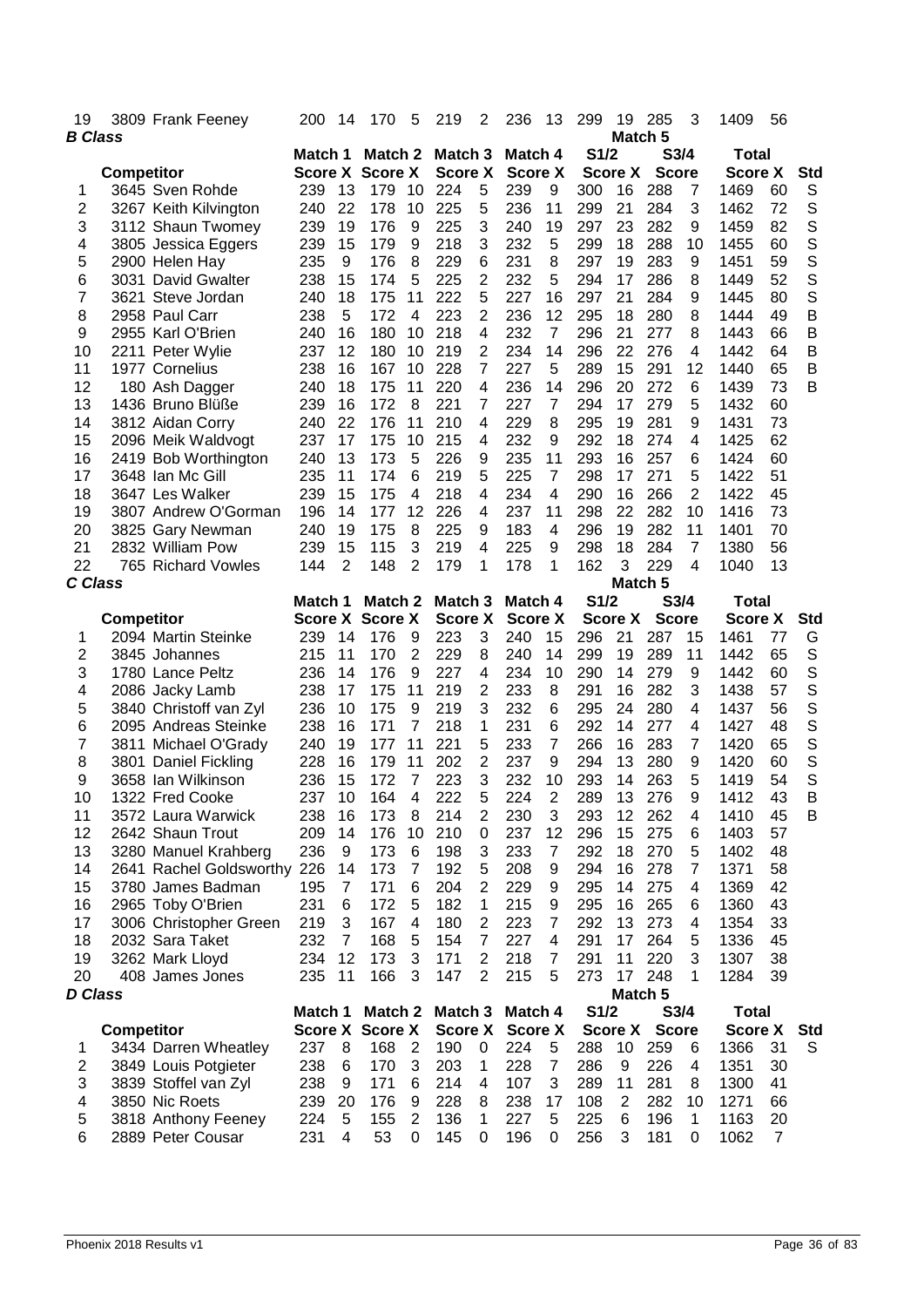# **1502 - 1500 GRCF**

| X Class        |                                           |            |          |                        |                       |                 |        |                |          |            | Match <sub>5</sub>       |              |                |                |            |            |
|----------------|-------------------------------------------|------------|----------|------------------------|-----------------------|-----------------|--------|----------------|----------|------------|--------------------------|--------------|----------------|----------------|------------|------------|
|                |                                           | Match 1    |          | Match 2                |                       | Match 3         |        | Match 4        |          | S1/2       |                          | S3/4         |                | <b>Total</b>   |            |            |
|                | <b>Competitor</b>                         |            |          | <b>Score X Score X</b> |                       | <b>Score X</b>  |        | <b>Score X</b> |          |            | Score X                  | <b>Score</b> |                | <b>Score X</b> |            | <b>Std</b> |
| 1              | 1990 Chris West                           | 240        | 20       | 180                    | 16                    | 238             | 14     | 240            | 19       | 300        | 28                       | 294          | 16             | 1492           | 113        |            |
| 2              | 632 John Robinson                         | 240        | 19       | 180                    | 17                    | 235             | 10     | 239            | 20       | 300        | 29                       | 298          | 17             | 1492           | 112        |            |
| 3              | 167 Keith Cox                             | 240        | 22       | 180                    | 16                    | 234             | 8      | 239            | 16       | 299        | 27                       | 298          | 19             | 1490           | 108        |            |
| 4              | 582 Tony Pilmer                           | 240        | 22       | 179                    | 15                    | 234             | 3      | 239            | 18       | 300        | 27                       | 298          | 16             | 1490           | 101        |            |
| 5              | 1180 Andrew Jarman                        | 238        | 16       | 179                    | 16                    | 234             | 10     | 239            | 16       | 300        | 24                       | 299          | 12             | 1489           | 94         |            |
| 6              | 1022 Steve Lamb                           | 240        | 21       | 180                    | 17                    | 234             | 13     | 240            | 15       | 300        | 28                       | 294          | 16             | 1488           | 110        |            |
| 7              | 1542 Jon Avetoomyan                       | 239        | 20       | 179                    | 13                    | 235             | 10     | 240            | 16       | 300        | 24                       | 295          | 16             | 1488           | 99         |            |
| 8              | 3308 Phil Wood                            | 240        | 23       | 180                    | 12                    | 234             | 7      | 240            | 17       | 299        | 25                       | 294          | 16             | 1487           | 100        |            |
| 9              | 1057 Andy Summers                         | 240        | 21       | 180                    | 14                    | 233             | 8      | 239            | 16       | 300        | 24                       | 295          | 16             | 1487           | 99         |            |
| 10             | 043 Mel Beard                             | 240        | 24       | 179                    | 14                    | 233             | 12     | 240            | 15       | 298        | 25                       | 296          | 19             | 1486           | 109        |            |
| 11             | 3114 Norman Veitch                        | 240        | 22       | 179                    | 15                    | 237             | 10     | 239            | 19       | 300        | 25                       | 291          | 11             | 1486           | 102        |            |
| 12             | 2176 Jeff Kehoe                           | 240        | 21       | 177                    | 11                    | 234             | 13     | 240            | 18       | 299        | 19                       | 293          | 14             | 1483           | 96         |            |
| 13             | 3685 Daniel O'Flaherty                    | 240        | 20       | 179                    | 13                    | 234             | 5      | 237            | 8        | 300        | 24                       | 292          | 10             | 1482           | 80         |            |
| 14             | 3646 Len Regan                            | 240        | 17       | 180                    | 12                    | 228             | 5      | 238            | 10       | 300        | 19                       | 292          | 12             | 1478           | 75         |            |
| 15             | 2886 Gary Bowden                          | 240        | 23       | 177                    | 16                    | 235             | 13     | 230            | 17       | 300        | 29                       | 295          | 18             | 1477           | 116        |            |
| 16             | 1426 Daniel Wilcox                        | 240        | 23       | 180                    | 16                    | 208             | 12     | 240            | 16       | 300        | 27                       | 296          | 15             | 1464           | 109        |            |
| 17<br>A Class  | 783 Pete Watts                            | 239        | 20       | 177                    | 5                     | 221             | 2      | 238            | 13       | 298        | 22<br>Match <sub>5</sub> | 267          | 16             | 1440           | 78         |            |
|                |                                           | Match 1    |          | Match 2                |                       | Match 3         |        | Match 4        |          | S1/2       |                          | S3/4         |                | <b>Total</b>   |            |            |
|                | <b>Competitor</b>                         |            |          | Score X Score X        |                       | <b>Score X</b>  |        | <b>Score X</b> |          |            | <b>Score X</b>           | <b>Score</b> |                | <b>Score X</b> |            | <b>Std</b> |
| 1              | 3806 Daniel Blagojevic                    | 240        | 24       | 180                    | 14                    | 237             | 14     | 239            | 18       | 300        | 22                       | 296          | 17             | 1492           | 109        | S          |
| 2              | 2055 Jonnie Cormie                        | 240        | 17       | 180                    | 14                    | 234             | 12     | 239            | 18       | 299        | 25                       | 298          | 18             | 1490           | 104        | S          |
| 3              | 2337 Greg Rastall                         | 240        | 21       | 177                    | 10                    | 234             | 11     | 239            | 15       | 299        | 26                       | 295          | 14             | 1484           | 97         |            |
| 4              | 2163 Colin McMichael                      | 240        | 22       | 178                    | 8                     | 233             | 9      | 239            | 17       | 299        | 21                       | 295          | 17             | 1484           | 94         |            |
| 5              | 2649 Pat Grimes                           | 239        | 20       | 180                    | 15                    | 233             | 7      | 239            | 12       | 300        | 26                       | 292          | 12             | 1483           | 92         |            |
| 6              | 683 Jim Smith                             | 239        | 20       | 179                    | 11                    | 231             | 6      | 239            | 15       | 300        | 24                       | 293          | 8              | 1481           | 84         |            |
| 7              | 3419 Ray Holohan                          | 239        | 16       | 179                    | 9                     | 231             | 9      | 236            | 15       | 299        | 21                       | 296          | 10             | 1480           | 80         |            |
| 8              | 2920 Dave Eastwood                        | 239        | 16       | 178                    | 9                     | 231             | 9      | 236            | 13       | 300        | 19                       | 295          | 12             | 1479           | 78         |            |
| 9              | 228 Dave Emery                            | 240        | 18       | 180                    | 13                    | 229             | 8      | 238            | 14       | 299        | 20                       | 292          | 13             | 1478           | 86         |            |
| 10             | 052 Gerry Betteridge                      | 240        | 21       | 178                    | 11                    | 233             | 10     | 235            | 10       | 297        | 21                       | 293          | 17             | 1476           | 90         |            |
| 11             | 1943 Declan Byrne                         | 239        | 17       | 180                    | $\overline{7}$        | 230             | 7      | 237            | 10       | 299        | 22                       | 291          | 10             | 1476           | 73         |            |
| 12             | 030 Alan Barker                           | 239        | 14       | 179                    | 7                     | 226             | 6      | 238            | 8        | 299        | 22                       | 294          | 13             | 1475           | 70         |            |
| 13             | 180 Ash Dagger                            | 238        | 14       | 180                    | 14                    | 227             | 9      | 233            | 10       | 299        | 25                       | 289          | 12             | 1466           | 84         |            |
| 14             | 3649 Denis Cummins                        | 240        | 21       | 180                    | 17                    | 233             | 11     | 237            | 19       | 299        | 27                       | 254          | $\overline{7}$ | 1443           | 102        |            |
| <b>B</b> Class |                                           |            |          |                        |                       |                 |        |                |          |            | Match <sub>5</sub>       |              |                |                |            |            |
|                |                                           | Match 1    |          |                        |                       | Match 2 Match 3 |        | Match 4        |          | S1/2       |                          | S3/4         |                | <b>Total</b>   |            |            |
|                | <b>Competitor</b>                         |            |          | <b>Score X Score X</b> |                       | <b>Score X</b>  |        | <b>Score X</b> |          |            | <b>Score X</b>           | <b>Score</b> |                | <b>Score X</b> |            | <b>Std</b> |
| 1              | 2340 Glenn Gordon                         | 240        | 22       | 180                    | 14                    | 240             | 10     | 236            | 15       | 299        | 25                       | 298          | 17             | 1493           | 103        | G          |
| 2              | 2096 Meik Waldvogt                        | 240        | 21       | 180                    | 12 <sup>2</sup>       | 237             | 13     | 239            | 16       | 300        | 20                       | 292          | 8              | 1488<br>1487   | 90         | S<br>S     |
| 3              | 3083 Chris Douglas                        | 240<br>240 | 23<br>20 | 179<br>179             | 14<br>12 <sup>2</sup> | 237<br>234      | 11     | 237<br>240     | 16<br>19 | 300<br>299 | 25<br>27                 | 294<br>295   | 13<br>13       | 1487           | 102<br>100 | S          |
| 4<br>5         | 3267 Keith Kilvington<br>2753 Jake Mossom | 240        | 19       | 179                    | 10                    | 235             | 9<br>9 | 240            | 17       | 300        | 25                       | 291          | 16             | 1485           | 96         | S          |
| 6              | 2419 Bob Worthington                      | 240        | 15       | 180                    | 14                    | 236             | 4      | 238            | 13       | 298        | 25                       | 293          | 16             | 1485           | 87         | S          |
| 7              | 2901 Fraser Hay                           | 239        | 16       | 179                    | 16                    | 237             | 10     | 237            | 12       | 298        | 26                       | 294          | 16             | 1484           | 96         | S          |
| 8              | 3203 Robert Wheeler                       | 240        | 23       | 179                    | 13                    | 235             | 12     | 239            | 18       | 298        | 24                       | 291          | 10             | 1482           | 100        | S          |
| 9              | 2011 Tim Mepham                           | 240        | 23       | 180                    | 12                    | 232             | 11     | 240            | 16       | 298        | 20                       | 290          | 15             | 1480           | 97         | S          |
| 10             | 1773 Morné van Dalen                      | 240        | 24       | 179                    | 12                    | 234             | 5      | 238            | 14       | 298        | 20                       | 291          | 13             | 1480           | 88         | S          |
| 11             | 1977 Cornelius                            | 239        | 19       | 179                    | 5                     | 235             | 11     | 238            | 17       | 297        | 23                       | 292          | 13             | 1480           | 88         | S          |
| 12             | 3257 James Starley                        | 240        | 23       | 180                    | 15                    | 235             | 11     | 238            | 12       | 300        | 24                       | 286          | 19             | 1479           | 104        | Β          |
| 13             | 034 Neil Francis                          | 240        | 22       | 179                    | 10                    | 228             | 10     | 237            | 7        | 299        | 23                       | 294          | 12             | 1477           | 84         | Β          |
| 14             | 2086 Jacky Lamb                           | 240        | 17       | 178                    | 13                    | 231             | 4      | 239            | 9        | 297        | 22                       | 290          | 10             | 1475           | 75         | B          |
| 15             | 2832 William Pow                          | 239        | 14       | 176                    | 5                     | 230             | 7      | 236            | 11       | 299        | 21                       | 293          | $\overline{7}$ | 1473           | 65         |            |
| 16             | 1265 Dietmar Hönersch                     | 239        | 17       | 179                    | 9                     | 231             | 4      | 239            | 9        | 298        | 20                       | 285          | 5              | 1471           | 64         |            |
| 17             | 1629 Rolf Filbig                          | 239        | 13       | 178                    | $\overline{7}$        | 233             | 7      | 237            | 12       | 298        | 19                       | 282          | 8              | 1467           | 66         |            |
| 18             | 3410 Peter Keegan                         | 240        | 18       | 180                    | 12                    | 229             | 8      | 226            | 16       | 299        | 21                       | 292          | $\overline{7}$ | 1466           | 82         |            |
| 19             | 3256 Malcolm Stewart                      | 240        | 17       | 179                    | 12                    | 231             | 7      | 234            | 12       | 239        | 18                       | 286          | $\overline{7}$ | 1409           | 73         |            |
| 20             | 2958 Paul Carr                            | 238        | 15       | 137                    | 4                     | 214             | 1      | 235            | 10       | 298        | 19                       | 279          | 5              | 1401           | 54         |            |
| 21             | 2230 Nigel Barrett                        | 236        | 13       | 178                    | 11                    | 180             | 1      | 228            | 5        | 296        | 13                       | 279          | 5              | 1397           | 48         |            |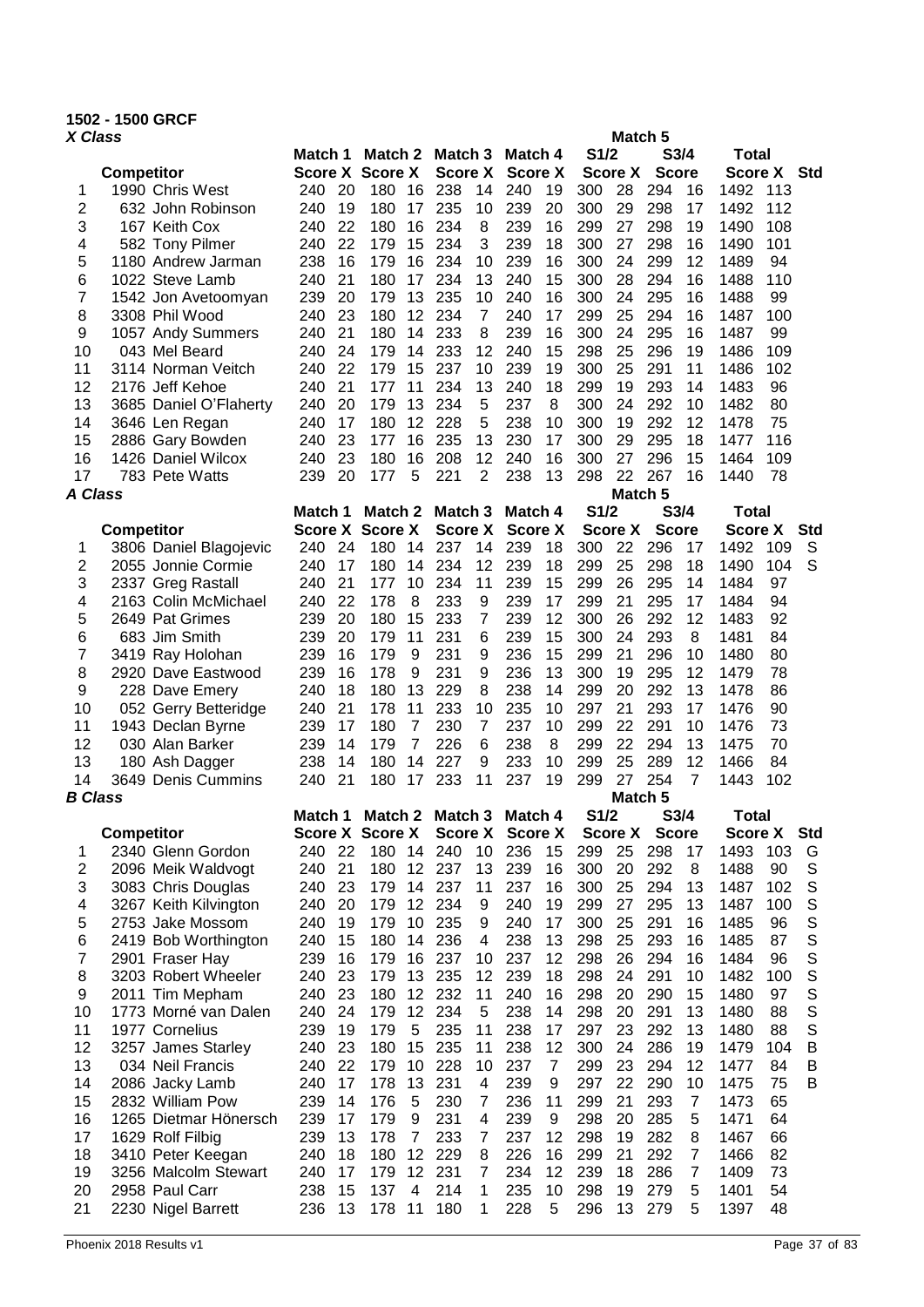| C Class |                             |         |                |                |    |                |    |                |    |                | Match 5        |                  |    |                |    |     |
|---------|-----------------------------|---------|----------------|----------------|----|----------------|----|----------------|----|----------------|----------------|------------------|----|----------------|----|-----|
|         |                             | Match 1 |                | Match 2        |    | Match 3        |    | Match 4        |    | S1/2           |                | S3/4             |    | Total          |    |     |
|         | <b>Competitor</b>           | Score X |                | <b>Score X</b> |    | Score X        |    | <b>Score X</b> |    |                | <b>Score X</b> | <b>Score</b>     |    | <b>Score X</b> |    | Std |
| 1       | 3644 André Georgi           | 240     | 21             | 180            | 15 | 231            | 9  | 239            | 16 | 300            | 20             | 291              | 8  | 1481           | 89 | G   |
| 2       | 2094 Martin Steinke         | 240     | 21             | 177            | 13 | 233            | 10 | 239            | 16 | 300            | 23             | 290              | 10 | 1479           | 93 | S   |
| 3       | 1436 Bruno Blüße            | 239     | 19             | 179            | 13 | 231            | 8  | 238            | 15 | 300            | 21             | 290              | 6  | 1477           | 82 | S   |
| 4       | 3106 Jimmy Byrne            | 230     | 22             | 179            | 13 | 234            | 9  | 239            | 15 | 300            | 22             | 290              | 13 | 1472           | 94 | S   |
| 5       | 1780 Lance Peltz            | 240     | 19             | 177            | 7  | 230            | 6  | 234            | 12 | 299            | 24             | 292              | 9  | 1472           | 77 | S   |
| 6       | 3280 Manuel Krahberg        | 239     | 18             | 174            | 3  | 232            | 4  | 236            | 12 | 297            | 12             | 291              | 9  | 1469           | 58 | S   |
| 7       | 2095 Andreas Steinke        | 240     | 18             | 178            | 13 | 215            | 1  | 238            | 8  | 300            | 20             | 290              | 14 | 1461           | 74 | S   |
| 8       | 2900 Helen Hay              | 237     | 11             | 178            | 11 | 224            | 7  | 229            | 7  | 298            | 16             | 279              | 7  | 1445           | 59 | B   |
| 9       | 468 John Lynch              | 220     | 14             | 176            | 11 | 231            | 7  | 234            | 9  | 297            | 17             | 286              | 5  | 1444           | 63 | B   |
| 10      | 3572 Laura Warwick          | 240     | 16             | 179            | 5  | 225            | 8  | 236            | 7  | 295            | 21             | 268              | 5  | 1443           | 62 | B   |
| 11      | 1914 Terry Lowman           | 237     | 13             | 176            | 5  | 218            | 1  | 233            | 10 | 298            | 18             | 279              | 5  | 1441           | 52 | B   |
| 12      | 2641 Rachel Goldsworthy 229 |         | 17             | 166            | 10 | 230            | 7  | 237            | 9  | 298            | 21             | 274              | 4  | 1434           | 68 |     |
| D Class |                             |         |                |                |    |                |    |                |    |                | Match 5        |                  |    |                |    |     |
|         |                             | Match 1 |                | Match 2        |    | Match 3        |    | Match 4        |    | S1/2           |                | S <sub>3/4</sub> |    | Total          |    |     |
|         | <b>Competitor</b>           | Score X |                | <b>Score X</b> |    | <b>Score X</b> |    | <b>Score X</b> |    | <b>Score X</b> |                | <b>Score X</b>   |    | <b>Score X</b> |    | Std |
|         | 3112 Shaun Twomey           | 236     | 14             | 178            | 10 | 226            | 5  | 235            | 11 | 296            | 21             | 290              | 9  | 1461           | 70 | G   |
| 2       | 2211 Peter Wylie            | 239     | 19             | 180            | 8  | 223            | 3  | 236            | 14 | 298            | 21             | 280              | 2  | 1456           | 67 | G   |
| 3       | 193 Colin Delahoy           | 238     | 9              | 176            | 6  | 225            | 6  | 229            | 1  | 293            | 16             | 281              | 6  | 1442           | 44 | S   |
| 4       | 3805 Jessica Eggers         | 239     | 13             | 173            | 5  | 229            | 9  | 227            | 5  | 295            | 13             | 276              | 9  | 1439           | 54 | S   |
| 5       | 3648 Ian McGill             | 235     | $\overline{7}$ | 171            | 2  | 218            | 4  | 232            | 9  | 294            | 8              | 280              | 1  | 1430           | 31 | S   |
| 6       | 2889 Peter Cousar           | 237     | 10             | 173            | 6  | 230            | 2  | 217            | 6  | 292            | 13             | 261              | 3  | 1410           | 40 | B   |
| 7       | 3807 Andrew O Gorman        | 240     | 15             | 179            | 5  | 208            | 3  | 201            | 12 | 298            | 14             | 260              | 5  | 1386           | 54 |     |
| 8       | 3446 Peter Spink            | 167     | 10             | 154            | 4  | 208            | 3  | 228            | 7  | 291            | 12             | 255              | 6  | 1303           | 42 |     |

## **1503 - 1500 GRCF Open**

|   |                   | $000 - 1000 - 0110 - 0001$   |         |     |                                                 |    |      |    |     |     |        |         |                  |    |         |     |            |
|---|-------------------|------------------------------|---------|-----|-------------------------------------------------|----|------|----|-----|-----|--------|---------|------------------|----|---------|-----|------------|
|   |                   |                              |         |     |                                                 |    |      |    |     |     |        | Match 5 |                  |    |         |     |            |
|   |                   |                              | Match 1 |     | Match 2 Match 3 Match 4                         |    |      |    |     |     | S1/2   |         | S <sub>3/4</sub> |    | Total   |     |            |
|   | <b>Competitor</b> |                              |         |     | Score X Score X Score X Score X Score X Score X |    |      |    |     |     |        |         |                  |    | Score X |     | <b>Std</b> |
|   |                   | 248 Dale Foster              | 240.    | -24 | 178                                             | 12 | 233  | 11 | 237 | 10  | 300 27 |         | 297              | 19 | 1485    | 103 | B          |
|   |                   | 2987 Adam Chapman            | 240.    | 24  | 179                                             | 15 | -224 | 8  | 239 | -21 | 300    | -26     | 297              |    | 13 1479 | 107 |            |
| 3 |                   | 3324 Paul Lyu                | 239.    | -21 | 176                                             | 9  | 229  | 7  | 239 | 18  | 300    | 27      | 292              |    | 7 1475  | 89  |            |
| 4 |                   | 3423 Tim Smart               | 240.    | -21 | 177                                             | 8. | 232  | 6  | 238 | 14  | 300    | 19      | 286              |    | 9 1473  | 77  |            |
| 5 |                   | 282 David Green              | 240.    | 22. | 175                                             | 9  | 234  | 9  | 233 | 14  | 298    | -23.    | -291             |    | 8 1471  | 85  |            |
| 6 |                   | 193 Colin Delahoy            | 240.    | 19  | 178                                             | 11 | 224  | 8  | 238 | 10  | 297    | 16      | 287              |    | 8 1464  | 72  |            |
| 7 |                   | 909 Simon Arnold             | 240     | 20  | 179                                             | 8  | 222  | 8  | 237 | 13  | 298    | 25      | -287             |    | 8 1463  | 82  |            |
| 8 |                   | 2647 Christopher Jackson 240 |         | 19  | 180                                             | 8  | 232  | 11 | 240 | 10  | 299    | 20      | 271              | 10 | 1462    | 78  |            |
| 9 |                   | 468 John Lynch               | 240     | -19 | 177                                             |    | 231  |    | 234 | 11  | 227    | 14      | 287              | 8  | 1396    | 66  |            |

## **1504 - 1500 GRCF Classic**

|   |                       |         |      |      |               |                                               |               |        |                |              | Match 5 |                  |    |                       |    |            |
|---|-----------------------|---------|------|------|---------------|-----------------------------------------------|---------------|--------|----------------|--------------|---------|------------------|----|-----------------------|----|------------|
|   |                       | Match 1 |      |      |               | Match 2 Match 3 Match 4                       |               |        |                | <b>S</b> 1/2 |         | S <sub>3/4</sub> |    | Total                 |    |            |
|   | <b>Competitor</b>     |         |      |      |               | Score X Score X Score X Score X Score X Score |               |        |                |              |         |                  |    | Score X               |    | <b>Std</b> |
|   | 632 John Robinson     | 240.    | - 21 | 180  | 14            | 233                                           | 8             | 239    |                |              |         |                  |    | 13 300 25 293 12 1485 | 93 | G          |
|   | 3203 Robert Wheeler   | 240     | 18   | 180  | 12            | -231                                          | 9             | 238 14 |                | 300          | 19      | 290              |    | 12 1479               | 84 | S          |
| 3 | 3267 Keith Kilvington | 240     | -23  | 179  | 11            | 228                                           | 8             | 239    | 17             | 298          | 18      | 289              | 10 | 1473                  | 87 | B          |
| 4 | 909 Simon Arnold      | 236     |      | 175  | 3             | 222                                           | $\mathcal{P}$ | 235    | 7              | 299          | 18      | 286              |    | 7 1453                | 48 |            |
| 5 | 468 John Lynch        | 240     | 16   | -176 | 6             | 223                                           | 3             | 233    | 7              | 297          | 15      | 283              |    | 4 1452                | 51 |            |
| 6 | 1097 Steve Bushnall   | 232     |      | 173  | $\mathcal{P}$ | 212                                           | 1             | 230    | 9              | 292          | 11      | 258              |    | 2 1397                | 32 |            |
|   | 2988 Anthony Godden   | 239     |      | 172  |               | 187                                           | 0             | 234    | $\overline{7}$ | 292          | 16      | 263              |    | 3 1387                | 42 |            |
|   |                       |         |      |      |               |                                               |               |        |                |              |         |                  |    |                       |    |            |

## **1521 - 1500 LBP**

|                   | Match 1 Match 2 Match 3 Match 4 Match 5 |  |  |  |  | Total                                           |            |
|-------------------|-----------------------------------------|--|--|--|--|-------------------------------------------------|------------|
| <b>Competitor</b> |                                         |  |  |  |  | Score X Score X Score X Score X Score X Score X | <b>Std</b> |
| 632 John Robinson |                                         |  |  |  |  | 239 20 180 18 240 16 240 15 598 44 1497 113     |            |
| 783 Pete Watts    |                                         |  |  |  |  | 216 14 117 4 229 9 234 4 591 37 1387 68         |            |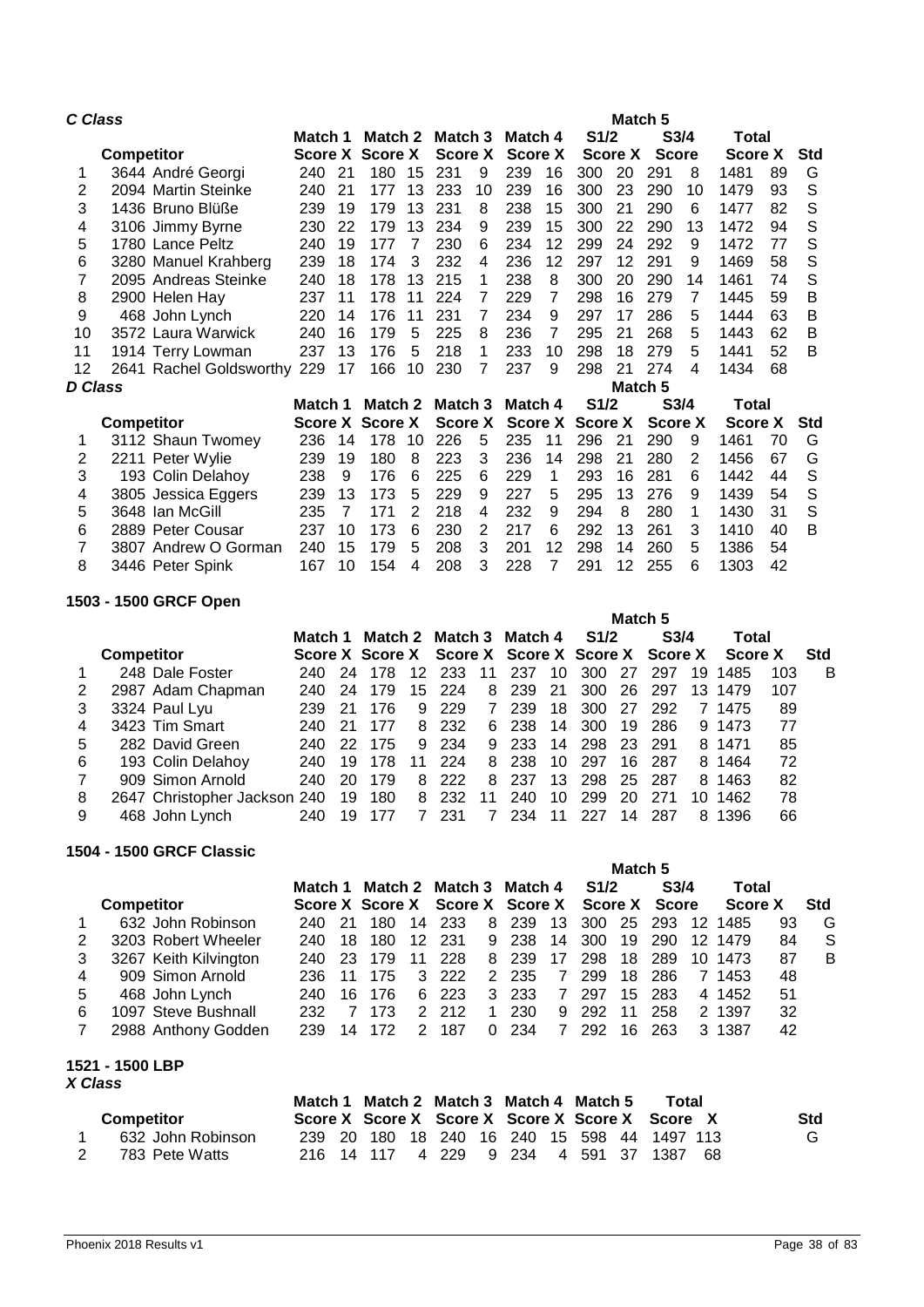## *A Class*

|                |                             | Match 1        |                | Match 2                |                | Match <sub>3</sub>      |                 | Match 4                                 |                | Match 5                |         | <b>Total</b>     |        |              |             |
|----------------|-----------------------------|----------------|----------------|------------------------|----------------|-------------------------|-----------------|-----------------------------------------|----------------|------------------------|---------|------------------|--------|--------------|-------------|
|                | <b>Competitor</b>           |                |                | Score X Score X        |                | <b>Score X</b>          |                 |                                         |                | <b>Score X Score X</b> |         | Score            | X      |              | <b>Std</b>  |
| 1              | 3428 Steve Lane             | 239            | 19             | 179                    | 9              | 228                     | 9               | 239                                     | 16             | 587                    | 34      | 1472             | 87     |              | B           |
| $\overline{c}$ | 2340 Glenn Gordon           | 240            | 21             | 179                    | 14             | 228                     | 6               | 240                                     | 8              | 584                    | 23      | 1471             | 72     |              | B           |
| 3              | 2330 Robert J Tonner        | 240            | 17             | 180                    | 7              | 231                     | 3               | 217                                     | 14             | 594                    | 35      | 1462             | 76     |              | B           |
| 4              |                             | 238            | 14             | 172                    |                | 221                     | 7               | 232                                     | 11             | 585                    | 27      | 1448             | 67     |              |             |
|                | 811 Peter Whomersley        |                |                |                        | 8              |                         |                 |                                         |                |                        |         |                  |        |              |             |
| 5              | 2011 Tim Mepham             | 238            | 12             | 177                    | 6              | 219                     | 3               | 230                                     | $\overline{7}$ | 578                    | 14      | 1442             | 42     |              |             |
| 6              | 510 Phil Milsom             | 239            | 17             | 174                    | 6              | 216                     | $\overline{2}$  | 237                                     | 15             | 559                    | 19      | 1425             | 59     |              |             |
| $\overline{7}$ | 030 Alan Barker             | 237            | 12             | 176                    | 6              | 217                     | 5               | 210                                     | $\overline{7}$ | 577                    | 20      | 1417             | 50     |              |             |
| 8              | 228 Dave Emery              | 239            | 14             | 175                    | 6              | 192                     | 4               | 233                                     | 9              | 548                    | 23      | 1387             | 56     |              |             |
| 9              | 909 Simon Arnold            | 197            | 13             | 40                     | 2              | 222                     | 5               | 234                                     | 12             | 568                    | 25      | 1261             | 57     |              |             |
| <b>B</b> Class |                             |                |                |                        |                |                         |                 |                                         |                |                        |         |                  |        |              |             |
|                |                             | Match 1        |                | Match 2                |                | Match 3                 |                 | Match 4                                 |                | Match 5                |         | <b>Total</b>     |        |              |             |
|                | <b>Competitor</b>           | <b>Score X</b> |                | <b>Score X</b>         |                | <b>Score X</b>          |                 |                                         |                | <b>Score X Score X</b> |         | <b>Score</b>     | X      |              | <b>Std</b>  |
|                |                             |                |                |                        |                |                         |                 |                                         |                |                        |         |                  |        |              |             |
| 1              | 1780 Lance Peltz            | 236            | 12             | 172                    | 5              | 223                     | 3               | 229                                     | 5              | 581                    | 21      | 1441             | 46     |              | S           |
| 2              | 3031 David Gwalter          | 240            | 17             | 176                    | 7              | 197                     | 3               | 232                                     | 10             | 587                    | 32      | 1432             | 69     |              | $\mathbb S$ |
| 3              | 1795 Mark Harris            | 239            | 15             | 171                    | 6              | 219                     | 4               | 226                                     | 4              | 559                    | 15      | 1414             | 44     |              | B           |
| 4              | 055 John Bibby              | 237            | 14             | 171                    | 1              | 187                     | 0               | 226                                     | 5              | 573                    | 13      | 1394             | 33     |              |             |
| 5              | 1022 Steve Lamb             | 233            | 8              | 167                    | 3              | 213                     | 2               | 228                                     | 6              | 550                    | 11      | 1391             | 30     | Iron         |             |
| 6              | 3267 Keith Kilvington       | 237            | 11             | 173                    | $\overline{7}$ | 203                     | $\overline{2}$  | 227                                     | 4              | 530                    | 2       | 1370             | 26     |              |             |
| $\overline{7}$ | 283 Doug Green              | 223            | 5              | 153                    | 0              | 209                     | 1               | 226                                     | $\overline{7}$ | 556                    | 8       | 1367             | 21     | Iron         |             |
| 8              | 007 Charles Murton          | 229            | $\overline{7}$ | 166                    | 3              | 196                     | 3               | 204                                     | 0              | 512                    | 11      | 1307             | 24     |              |             |
|                |                             |                |                |                        |                |                         |                 |                                         |                |                        |         |                  |        | Iron         |             |
| 9              | 2752 Bryan Hall             | 228            | 10             | 150                    | 2              | 159                     | 0               | 232                                     | 6              | 504                    | 12      | 1273             | 30     |              |             |
|                |                             |                |                |                        |                |                         |                 |                                         |                |                        |         |                  |        |              |             |
|                | 1522 - 1500 LBR Open        |                |                |                        |                |                         |                 |                                         |                |                        |         |                  |        |              |             |
| X Class        |                             |                |                |                        |                |                         |                 |                                         |                |                        |         |                  |        |              |             |
|                |                             | Match 1        |                | Match 2                |                | Match 3                 |                 |                                         |                | Match 4 Match 5        |         | <b>Total</b>     |        |              |             |
|                | <b>Competitor</b>           | Score X        |                | Score X                |                | <b>Score X</b>          |                 |                                         |                | Score X Score X        |         | Score            | X      |              | <b>Std</b>  |
| 1              | 632 John Robinson           | 238            | 16             | 180                    | 14             | 239                     | 18              | 238                                     | 10             | 595                    | 44      | 1490             | 102    |              | G           |
| 2              | 050 Dave Berry              | 233            | 10             | 178                    | 10             | 233                     | 10              | 232                                     | 9              | 580                    | 28      | 1456             | 67     |              |             |
| 3              | 164 Phil Cowling            | 237            | 12             | 175                    | 7              | 231                     | 3               | 232                                     | $\overline{7}$ | 567                    | 18      | 1442             | 47     |              |             |
| <b>A Class</b> |                             |                |                |                        |                |                         |                 |                                         |                |                        |         |                  |        |              |             |
|                |                             | Match 1        |                | Match 2                |                | Match 3                 |                 | Match 4                                 |                | Match 5                |         | Total            |        |              |             |
|                | <b>Competitor</b>           | <b>Score X</b> |                | <b>Score X</b>         |                | <b>Score X</b>          |                 |                                         |                | <b>Score X Score X</b> |         | <b>Score</b>     | X      |              | Std         |
| 1              | 282 David Green             | 232            | 9              | 167                    | 3              | 133                     | 1               | 232                                     | 8              | 566                    | 17      | 1330             | 38     |              |             |
| $\overline{2}$ | 228 Dave Emery              | 226            | 13             | 168                    | 3              | 129                     | 0               | 223                                     | 5              | 555                    | 10      | 1301             | 31     |              |             |
| <b>B</b> Class |                             |                |                |                        |                |                         |                 |                                         |                |                        |         |                  |        |              |             |
|                |                             |                |                |                        |                |                         |                 |                                         |                |                        |         |                  |        |              |             |
|                |                             | Match 1        |                | Match 2                |                | Match 3                 |                 | Match 4                                 |                | Match 5                |         | Total            |        |              |             |
|                | <b>Competitor</b>           |                |                |                        |                |                         |                 | Score X Score X Score X Score X Score X |                |                        |         | Score X          |        |              | Std         |
| 1              | 240 Dave Ferguson           | 224            | 10             | 152                    | 3              | 206                     | 3               | 231                                     | 11             | 461                    | 11      | 1274             | 38     |              |             |
| 2              | 1795 Mark Harris            | 227            | 5              | 167                    | $\overline{2}$ | 168                     | 0               | 216                                     | 1              | 460                    | 6       | 1238             | 14     |              |             |
| 3              | 3203 Robert Wheeler         | 177            | 4              | 175                    | 3              | 109                     | 4               | 193                                     | 1              | 442                    | 10      | 1096             | 22     |              |             |
|                |                             |                |                |                        |                |                         |                 |                                         |                |                        |         |                  |        |              |             |
|                | 1525 - 1500 LBR Iron Sights |                |                |                        |                |                         |                 |                                         |                |                        |         |                  |        |              |             |
|                |                             |                |                |                        |                |                         |                 |                                         |                |                        | Match 5 |                  |        |              |             |
|                |                             |                |                |                        |                | Match 1 Match 2 Match 3 |                 | Match 4                                 |                | S1/2                   |         | S <sub>3/4</sub> |        | <b>Total</b> |             |
|                | <b>Competitor</b>           |                |                | Score X Score X        |                |                         |                 | Score X Score X Score X                 |                |                        |         | Score X Score    |        |              | X           |
| 1              | 164 Phil Cowling            | 238            | 18             | 180                    | 9              | 228                     | $\overline{7}$  | 234                                     | 11             | 295                    | 14      | 287              | 8 1462 |              | 67          |
| $\mathbf{2}$   | 1022 Steve Lamb             | 233            | 6              | 172                    | 6              | 216                     | $\overline{7}$  | 227                                     | 6              | 287                    | 9       | 272              | 1 1407 |              | 35          |
| 3              | 1800 Alan Podevin           | 230            | 5              | 178                    | 5              | 224                     | 5               | 227                                     | 4              | 296                    | 15      | 247              | 2 1402 |              | 36          |
| 4              | 2163 Colin McMichael        | 222            | $\overline{2}$ | 170                    | 5              | 224                     | $\overline{4}$  | 218                                     | 0              | 268                    | 11      | 279              | 6 1381 |              | 28          |
| 5              | 283 Doug Green              | 235            | 6              | 174                    | 5              | 205                     | $\mathbf{1}$    | 222                                     | 4              | 277                    | 10      | 252              | 1 1365 |              | 27          |
| 6              | 2988 Anthony Godden         | 217            | 5              | 174                    | 7              | 141                     | 0               | 220                                     | 4              | 289                    | 11      | 264              | 2 1305 |              | 29          |
|                |                             |                |                |                        |                |                         |                 |                                         |                |                        |         |                  |        |              |             |
| $\overline{7}$ | 2753 Jake Mossom            | 144            | 3              | 162                    | 0              | 167                     | 1               | 215                                     | 3              | 279                    | 6       | 223              | 0 1190 |              | 13          |
| 8              | 240 Dave Ferguson           | 188            | 4              | 159                    | 2              | 151                     | 0               | 218                                     | $\overline{2}$ | 231                    | 3       | 164              | 0.1111 |              | 11          |
|                |                             |                |                |                        |                |                         |                 |                                         |                |                        |         |                  |        |              |             |
|                | 1601 - 1020 GRSB            |                |                |                        |                |                         |                 | Match 1 Match 2 Match 3 Match 4 Match 5 |                |                        |         | <b>Total</b>     |        |              |             |
|                |                             |                |                | <b>Score X Score X</b> |                |                         |                 | Score X Score X Score X                 |                |                        |         |                  |        | <b>Std</b>   |             |
|                | <b>Competitor</b>           |                |                |                        |                |                         |                 |                                         |                |                        |         | Score X          |        |              |             |
| $\mathbf 1$    | 167 Keith Cox               |                |                | 240 22 179             | 9              | 240                     | 16              | 240 16                                  |                | 120                    | 9       | 1019             | 72     | G            |             |
| 2              | 3419 Ray Holohan            | 240            | 22             | 180                    | 14             | 239                     | 17 <sup>2</sup> | 239                                     | 21             | 120                    | 9       | 1018             | 83     | G            |             |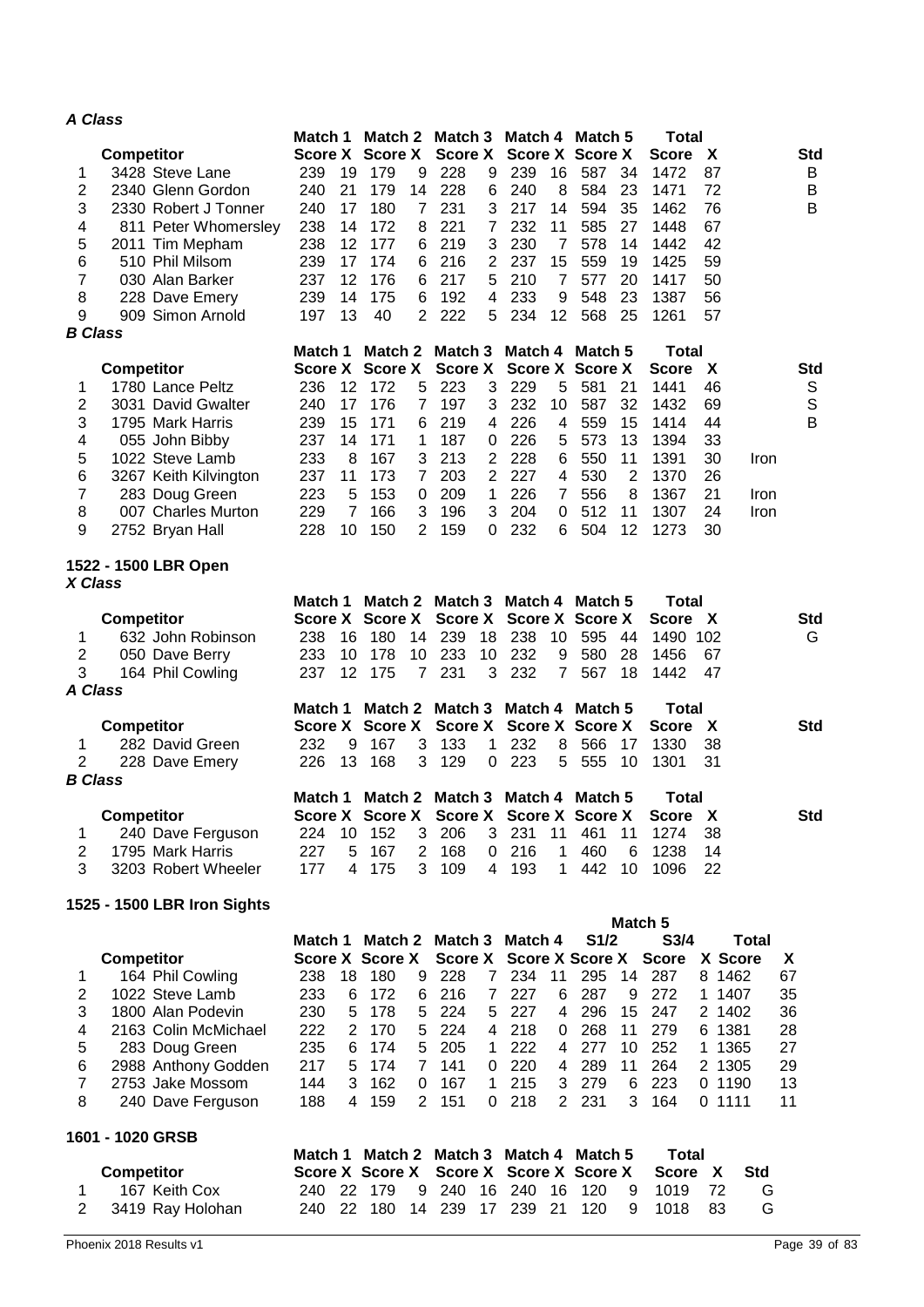| 3        |                   | 2886 Gary Bowden                            | 240        | 19             | 180                    | 12             | 240        | 18                  | 240        | 18                           | 118                    | 8                   | 1018         | 75       | G                |
|----------|-------------------|---------------------------------------------|------------|----------------|------------------------|----------------|------------|---------------------|------------|------------------------------|------------------------|---------------------|--------------|----------|------------------|
| 4        |                   | 2055 Jonnie Cormie                          | 240        | 22             | 180                    | 11             | 238        | 15                  | 240        | 18                           | 120                    | 9                   | 1018         | 75       | G                |
| 5        |                   | 2337 Greg Rastall                           | 239        | 15             | 179                    | 13             | 240        | 15                  | 239        | 21                           | 120                    | 10                  | 1017         | 74       | S                |
| 6<br>7   |                   | 3106 Jimmy Byrne                            | 240        | 23             | 179<br>179             | 12<br>12       | 239<br>240 | 15<br>19            | 238<br>240 | 15<br>19                     | 119                    | 8<br>6              | 1015         | 73<br>73 | S                |
| 8        |                   | 2194 Graeme Dodds<br>3806 Daniel Blagojevic | 239<br>239 | 17<br>17       | 180                    | 11             | 239        | 17                  | 239        | 19                           | 117<br>118             | 4                   | 1015<br>1015 | 68       | S<br>S           |
| 9        |                   | 3203 Robert Wheeler                         | 239        | 18             | 178                    | 10             | 238        | 18                  | 240        | 14                           | 120                    | 6                   | 1015         | 66       | S                |
| 10       |                   | 3812 Aidan Corry                            | 240        | 21             | 176                    | 10             | 239        | 16                  | 239        | 21                           | 120                    | 6                   | 1014         | 74       | S                |
| 11       |                   | 3308 Phil Wood                              | 239        | 19             | 178                    | 9              | 238        | 16                  | 239        | 18                           | 120                    | 10                  | 1014         | 72       | S                |
| 12       |                   | 3826 Jakub Mikolajczyk                      | 240        | 23             | 177                    | 11             | 236        | 16                  | 240        | 19                           | 120                    | 5                   | 1013         | 74       | B                |
| 13       |                   | 3685 Daniel O Flaherty                      | 240        | 23             | 179                    | 11             | 240        | 13                  | 238        | 15                           | 116                    | 5                   | 1013         | 67       | B                |
| 14       |                   | 2649 Pat Grimes                             | 239        | 15             | 180                    | 4              | 238        | 13                  | 236        | 15                           | 119                    | 7                   | 1012         | 54       | B                |
| 15       |                   | 1828 John Crouch                            | 240        | 22             | 176                    | 6              | 236        | 17                  | 240        | 14                           | 119                    | 8                   | 1011         | 67       | B                |
| 16<br>17 |                   | 2163 Colin McMichael<br>2901 Fraser Hay     | 238<br>238 | 14<br>13       | 176<br>179             | 12<br>11       | 239<br>235 | 15<br>12            | 239<br>239 | 16<br>17                     | 119<br>120             | 5<br>8              | 1011<br>1011 | 62<br>61 | B<br>B           |
| 18       |                   | 2613 David Guest                            | 240        | 18             | 178                    | 6              | 237        | 8                   | 237        | 15                           | 119                    | 6                   | 1011         | 53       | B                |
| 19       |                   | 3083 Chris Douglas                          | 240        | 21             | 177                    | 15             | 239        | 18                  | 236        | 15                           | 118                    | $\overline{7}$      | 1010         | 76       | B                |
| 20       |                   | 3267 Keith Kilvington                       | 240        | 21             | 177                    | 10             | 235        | 14                  | 240        | 18                           | 118                    | $\overline{7}$      | 1010         | 70       | B                |
| 21       |                   | 3284 David Christie                         | 240        | 22             | 175                    | 6              | 240        | 19                  | 236        | 17                           | 119                    | 6                   | 1010         | 70       | B                |
| 22       |                   | 2832 William Pow                            | 239        | 20             | 176                    | 7              | 236        | 15                  | 238        | 10                           | 120                    | $\overline{7}$      | 1009         | 59       |                  |
| 23       |                   | 2968 Will Danaher                           | 240        | 17             | 177                    | 9              | 234        | 13                  | 238        | 16                           | 119                    | 7                   | 1008         | 62       |                  |
| 24       |                   | 3621 Steve Jordan                           | 240        | 17             | 175                    | 11             | 237        | 14                  | 237        | 19                           | 118                    | 6                   | 1007         | 67       |                  |
| 25       |                   | 1022 Steve Lamb                             | 239        | 19             | 178                    | 11             | 235        | 11                  | 238        | 15                           | 117                    | 4                   | 1007         | 60       |                  |
| 26<br>27 |                   | 2211 Peter Wylie<br>3811 Michael O'Grady    | 236<br>240 | 13<br>19       | 176<br>176             | 10<br>4        | 236<br>237 | 13<br>9             | 239<br>236 | 16<br>13                     | 120<br>117             | 7<br>6              | 1007<br>1006 | 59<br>51 |                  |
| 28       |                   | 2987 Adam Chapman                           | 240        | 19             | 171                    | 2              | 238        | 16                  | 237        | 13                           | 119                    | 9                   | 1005         | 59       |                  |
| 29       |                   | 3805 Jessica Eggers                         | 237        | 12             | 177                    | 7              | 235        | 6                   | 238        | 15                           | 118                    | 3                   | 1005         | 43       |                  |
| 30       |                   | 2110 Ian Price                              | 239        | 18             | 178                    | 9              | 235        | 14                  | 238        | 17                           | 114                    | 5                   | 1004         | 63       |                  |
| 31       |                   | 3825 Gary Newman                            | 239        | 20             | 175                    | 7              | 238        | 13                  | 234        | 11                           | 118                    | $\overline{7}$      | 1004         | 58       |                  |
| 32       |                   | 2096 Meik Waldvogt                          | 239        | 16             | 174                    | $\overline{7}$ | 234        | 11                  | 237        | 13                           | 119                    | 6                   | 1003         | 53       |                  |
| 33       |                   | 2955 Karl O'Brien                           | 237        | 16             | 177                    | 8              | 237        | 14                  | 233        | 12                           | 115                    | $\overline{2}$      | 999          | 52       |                  |
| 34       |                   | 2094 Martin Steinke                         | 239        | 19             | 175                    | 9              | 231        | 11                  | 236        | 10                           | 117                    | 5                   | 998          | 54       |                  |
| 35       |                   | 3804 Stephen Wall                           | 238<br>239 | 14<br>19       | 172<br>177             | 8<br>9         | 233<br>231 | 9                   | 236<br>231 | 13<br>12                     | 117<br>116             | 4                   | 996<br>994   | 48<br>52 |                  |
| 36<br>37 |                   | 3280 Manuel Krahberg<br>1436 Bruno Blüße    | 229        | 10             | 177                    | 11             | 236        | 9<br>10             | 239        | 19                           | 113                    | 3<br>2              | 994          | 52       |                  |
| 38       |                   | 2840 Scott Lyon                             | 219        | 21             | 179                    | 12             | 239        | 18                  | 237        | 13                           | 118                    | 8                   | 992          | 72       |                  |
| 39       |                   | 3686 Miles Herridge                         | 234        | 8              | 168                    | 7              | 237        | 13                  | 234        | 15                           | 117                    | 3                   | 990          | 46       |                  |
| 40       |                   | 3780 James Badman                           | 236        | 11             | 174                    | 8              | 234        | 9                   | 229        | 3                            | 117                    | 9                   | 990          | 40       |                  |
| 41       |                   | 1780 Lance Peltz                            | 237        | 12             | 178                    | 10             | 233        | 8                   | 236        | 10                           | 105                    | 1                   | 989          | 41       |                  |
| 42       |                   | 3809 Frank Feeney                           | 238        | 16             | 173                    | 7              | 226        | 8                   | 235        | 18                           | 115                    | 5                   | 987          | 54       |                  |
| 43       |                   | 760 William Vaughan                         | 240        | 19             | 171                    | 6              | 226        | $\overline{7}$      | 234        | $\overline{7}$               | 115                    | 4                   | 986          | 43       |                  |
| 44       |                   | 2095 Andreas Steinke                        | 238        | 16             | 169                    | 5              | 232        | 8                   | 230        | 5                            | 116                    | 6                   | 985          | 40       |                  |
| 45<br>46 |                   | 2641 Rachel Goldsworthy<br>3823 Julie Moran | 238<br>229 | 13<br>18       | 164<br>171             | 8<br>1         | 234<br>232 | 9<br>11             | 230<br>231 | 9<br>7                       | 116<br>115             | 4<br>5              | 982<br>978   | 43<br>42 |                  |
| 47       |                   | 3648 Ian McGill                             | 238        | 14             | 168                    | 5              | 229        | $\overline{7}$      | 230        | 5                            | 113                    | 4                   | 978          | 35       |                  |
| 48       |                   | 3645 Sven Rohde                             | 237        | 8              | 172                    | 4              | 221        | 7                   | 238        | 9                            | 109                    | 2                   | 977          | 30       |                  |
| 49       |                   | 2086 Jacky Lamb                             | 238        | 14             | 177                    | 9              | 234        | 9                   | 238        | 16                           | 78                     | 4                   | 965          | 52       |                  |
| 50       |                   | 3646 Len Regan                              | 180        | 13             | 179                    | 13             | 240        | 19                  | 239        | 17                           | 120                    | 8                   | 958          | 70       |                  |
| 51       |                   | 3562 David Parsons                          | 184        | 9              | 157                    | 2              | 227        | $\overline{7}$      | 234        | 12                           | 115                    | 1                   | 917          | 31       |                  |
| 52       |                   | 1937 Achim Dreyer                           | 172        | 5              | 171                    | 4              | 223        | $\overline{7}$      | 235        | 12                           | 111                    | $\overline{2}$      | 912          | 30       |                  |
| 53       |                   | 2032 Sara Taket                             | 231        | 7              | 174                    | 3              | 230        | 5                   | 141        | 7                            | 107                    | 4                   | 883          | 26       |                  |
| 54       |                   | 3818 Anthony Feeney                         | 208        | $\overline{7}$ | 99                     | 1<br>4         | 216        | $\overline{2}$<br>7 | 223        | $\overline{\mathbf{4}}$<br>5 | 103                    | 1<br>5              | 849          | 15       |                  |
| 55       |                   | 3767 Charles Horner                         | 174        | 5              | 169                    |                | 223        |                     | 165        |                              | 117                    |                     | 848          | 26       |                  |
|          |                   | 1602 - 1020 GRCF                            | Match 1    |                | Match 2                |                | Match 3    |                     | Match 4    |                              | Match 5                |                     | <b>Total</b> |          |                  |
|          | <b>Competitor</b> |                                             |            |                | <b>Score X Score X</b> |                | Score X    |                     |            |                              | <b>Score X Score X</b> |                     | <b>Score</b> | X        | <b>Std</b>       |
| 1        |                   | 3083 Chris Douglas                          | 240        | 23             | 180                    | 14             | 240        | 20                  | 240        | 22                           | 120                    | 10                  | 1020         | 89       | G                |
| 2        |                   | 2886 Gary Bowden                            | 240        | 23             | 180                    | 14             | 240        | 20                  | 240        | 23                           | 120                    | 5                   | 1020         | 85       | G                |
| 3<br>4   |                   | 2055 Jonnie Cormie<br>3267 Keith Kilvington | 240<br>240 | 22<br>22       | 179<br>180             | 14<br>15       | 240<br>240 | 18<br>19            | 240<br>240 | 20<br>17                     | 120<br>119             | 8<br>$\overline{7}$ | 1019<br>1019 | 82<br>80 | $\mathsf S$<br>S |
| 5        |                   | 3257 James Starley                          | 239        | 20             | 180                    | 13             | 240        | 16                  | 240        | 15                           | 120                    | 8                   | 1019         | 72       | S                |
|          |                   |                                             |            |                |                        |                |            |                     |            |                              |                        |                     |              |          |                  |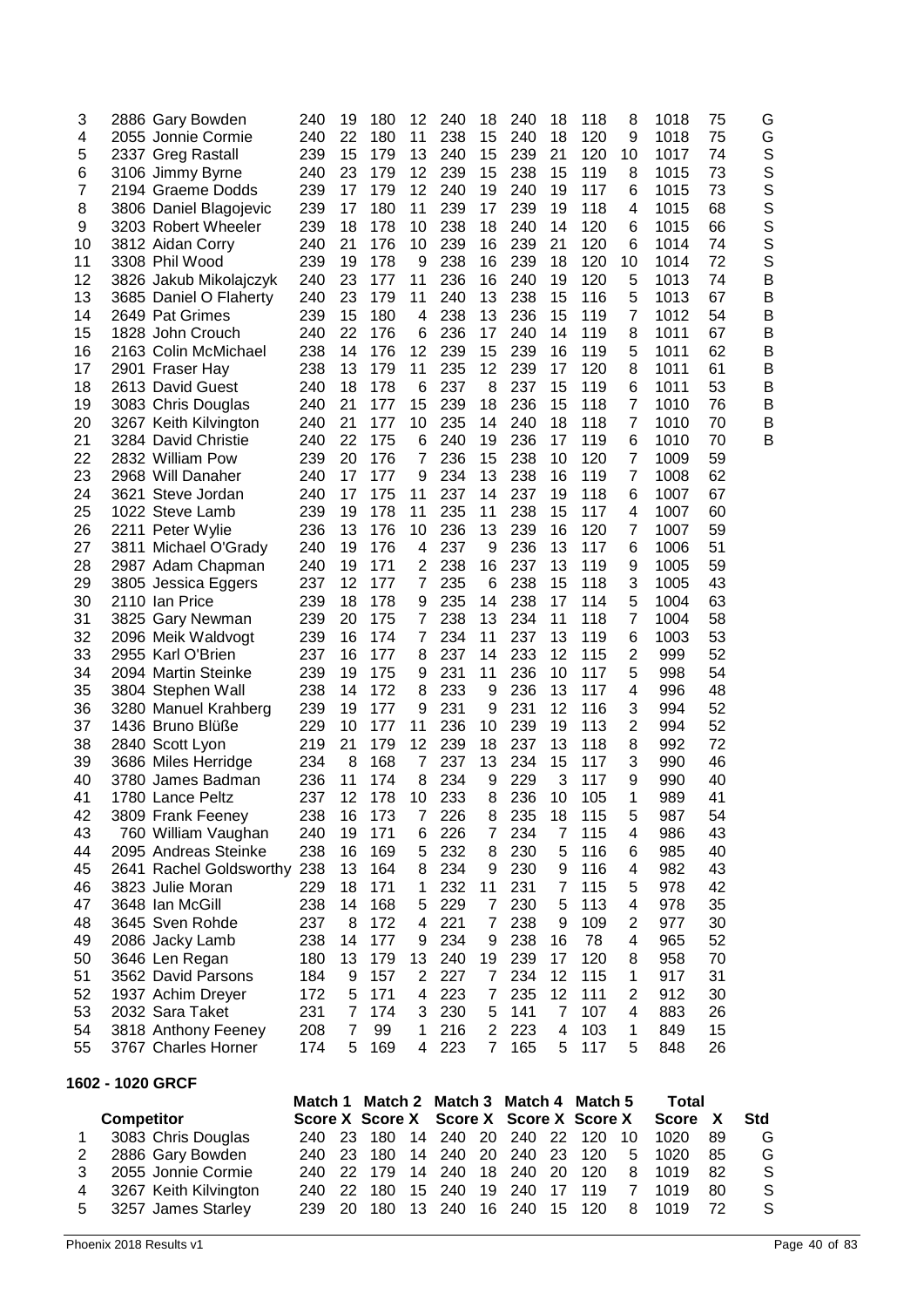| 1.             |                   | 3267 Keith Kilvington                   | 240        |          | 21 178 12 239 18 240 20 120        |                |            |                |                                    |                |            | 7                   | 1017                         | 78       | G          |
|----------------|-------------------|-----------------------------------------|------------|----------|------------------------------------|----------------|------------|----------------|------------------------------------|----------------|------------|---------------------|------------------------------|----------|------------|
|                | <b>Competitor</b> |                                         | Match 1    |          | Match 2 Match 3<br>Score X Score X |                |            |                | Match 4<br>Score X Score X Score X |                | Match 5    |                     | <b>Total</b><br><b>Score</b> | X        | <b>Std</b> |
|                |                   | 1604 - 1020 GRCF Classic                |            |          |                                    |                |            |                |                                    |                |            |                     |                              |          |            |
|                |                   |                                         |            |          |                                    |                |            |                |                                    |                |            |                     |                              |          |            |
| 11             |                   | 730 Granville Thomas                    | 233        | 10       | 163                                | 3              | 199        | 4              | 211                                | 1              | 106        | 0                   | 912                          | 18       |            |
| 10             |                   | 035 Chris Barnett                       | 234        | 9        | 167                                | 4              | 215        | 5              | 217                                | 5              | 102        | $\overline{2}$      | 935                          | 25       |            |
| 9              |                   | 3767 Charles Horner                     | 239        | 16       | 176                                | 5              | 235        | 10             | 236                                | 13             | 116        | 3                   | 1002                         | 47       |            |
| 8              |                   | 657 Graham Searle<br>1322 Fred Cooke    | 240        | 19<br>18 | 176                                | 9<br>6         | 235        | 11             | 237                                | 12             | 118        | 4                   | 1006                         | 51       |            |
| 6<br>7         |                   | 3423 Tim Smart                          | 239<br>240 | 17       | 179<br>177                         | $\overline{7}$ | 237<br>234 | 9<br>8         | 239<br>239                         | 18<br>18       | 115<br>118 | 5<br>4              | 1009<br>1008                 | 56<br>58 |            |
| 5              |                   | 193 Colin Delahoy                       | 240        | 16       | 174                                | 8              | 236        | 14             | 240                                | 20             | 119        | 4                   | 1009                         | 62       |            |
| 4              |                   | 282 David Green                         | 240        | 23       | 177                                | 9              | 237        | 12             | 237                                | 17             | 118        | 6                   | 1009                         | 67       |            |
| 3              |                   | 3324 Paul Lyu                           | 240        | 21       | 178                                | 11             | 238        | 14             | 240                                | 20             | 120        | 8                   | 1016                         | 74       | S          |
| 2              |                   | 2987 Adam Chapman                       | 240        | 23       | 179                                | 15             | 238        | 19             | 240                                | 22             | 120        | 8                   | 1017                         | 87       | S          |
| 1              |                   | 2647 Christopher                        | 240        | 21       | 180                                | 15             | 240        | 18             | 239                                | 18             | 120        | 7                   | 1019                         | 79       | S          |
|                | <b>Competitor</b> |                                         |            |          | Score X Score X                    |                |            |                | Score X Score X Score X            |                |            |                     | <b>Score</b>                 | X        | Std        |
|                |                   | 1603 - 1020 GRCF Open                   | Match 1    |          | Match 2                            |                |            |                | Match 3 Match 4                    |                | Match 5    |                     | <b>Total</b>                 |          |            |
|                |                   |                                         |            |          |                                    |                |            |                |                                    |                |            |                     |                              |          |            |
| 47             |                   | 2958 Paul Carr                          | 227        | 5        | 169                                | $\overline{2}$ | 159        | $\overline{2}$ | 234                                | $\overline{7}$ | 117        | 4                   | 906                          | 20       |            |
| 46             |                   | 3203 Robert Wheeler                     | 240        | 21       | 177                                | 5              | 239        | 14             | 137                                | 6              | 119        | 10                  | 912                          | 56       |            |
| 45             |                   | 1765 Leslie Kong                        | 208        | 14       | 174                                | 6              | 226        | 8              | 215                                | 6              | 117        | 6                   | 940                          | 40       |            |
| 44             |                   | 3805 Jessica Eggers                     | 236        | 13       | 150                                | 13             | 203        | 6              | 237                                | 15             | 118        | 5                   | 944                          | 52       |            |
| 43             |                   | 2340 Glenn Gordon                       | 199        | 18       | 177                                | 7              | 219        | 13             | 240                                | 21             | 120        | 10                  | 955                          | 69       |            |
| 42             |                   | 760 William Vaughan                     | 234        | 7        | 176                                | 8              | 221        | 6              | 220                                | 9              | 116        | 5                   | 967                          | 35       |            |
| 41             |                   | 2211 Peter Wylie                        | 239        | 22       | 139                                | 8              | 236        | 11             | 237                                | 12             | 119        | 9                   | 970                          | 62       |            |
| 40             |                   | 929 Peter Ryder                         | 239        | 17       | 147                                | 10             | 235        | 6              | 236                                | 16             | 116        | 2                   | 973                          | 51       |            |
| 39             |                   | 3280 Manuel Krahberg                    | 240        | 11       | 171                                | 6              | 229        | 6              | 237                                | $\overline{7}$ | 109        | 5                   | 986                          | 35       |            |
| 38             |                   | 2641 Rachel Goldsworthy                 | 229        | 16       | 176                                | 11             | 237        | 15             | 238                                | 15             | 117        | 4                   | 997                          | 61       |            |
| 37             |                   | 3644 André Georgi                       | 240        | 18       | 180                                | 15             | 240        | 18             | 240                                | 20             | 98         | 7                   | 998                          | 78       |            |
| 36             |                   | 3562 David Parsons                      | 235        | 11       | 179                                | 11             | 234        | $\overline{7}$ | 236                                | 11             | 115        | 3                   | 999                          | 43       |            |
| 35             |                   | 2110 Ian Price                          | 237        | 16       | 179                                | 12             | 238        | 12             | 228                                | 13             | 118        | 9                   | 1000                         | 62       |            |
| 34             |                   | 2840 Scott Lyon                         | 240        | 19       | 174                                | 6              | 230        | 18             | 238                                | 17             | 118        | 4                   | 1000                         | 64       |            |
| 33             |                   | 1265 Dietmar Hönersch                   | 234        | 14       | 179                                | 6              | 234        | 10             | 239                                | 16             | 118        | 4                   | 1004                         | 50       |            |
| 32             |                   | 3410 Peter Keegan<br>590 Nigel Porter   | 236<br>240 | 20       | 177                                | 9              | 233        | 9              | 236                                | 10             | 119        | 9                   | 1005                         | 57       |            |
| 30<br>31       |                   | 1768 Peter Matthews                     | 240        | 14       | 179<br>178                         | 10<br>14       | 233        | 9<br>11        | 238                                | 17             | 117<br>120 | 7                   | 1008<br>1005                 | 51<br>63 |            |
| 29             |                   | 1780 Lance Peltz                        | 238        | 16<br>15 | 180                                | 11             | 235<br>236 | 8              | 238<br>236                         | 15<br>15       | 117        | 5<br>$\overline{2}$ | 1008                         | 55       |            |
| 28             |                   | 2086 Jacky Lamb                         | 240        | 18       | 179                                | 12             | 235        | 11             | 237                                | 14             | 118        | 7                   | 1009                         | 62       |            |
| 27             |                   | 1436 Bruno Blüße                        | 240        | 21       | 179                                | 11             | 235        | 7              | 237                                | 12             | 119        | 8                   | 1010                         | 59       |            |
| 26             |                   | 3804 Stephen Wall                       | 238        | 17       | 176                                | $\overline{7}$ | 238        | 14             | 238                                | 15             | 120        | $\overline{7}$      | 1010                         | 60       |            |
| 25             |                   | 2194 Graeme Dodds                       | 240        | 21       | 177                                | 11             | 236        | 15             | 238                                | 20             | 119        | 5                   | 1010                         | 72       |            |
| 24             |                   | 2095 Andreas Steinke                    | 239        | 17       | 179                                | 9              | 237        | 13             | 240                                | 17             | 118        | 5                   | 1013                         | 61       |            |
| 23             |                   | 1022 Steve Lamb                         | 240        | 22       | 180                                | 11             | 235        | 16             | 240                                | 21             | 118        | 6                   | 1013                         | 76       |            |
| 22             |                   | 1629 Rolf Filbig                        | 240        | 18       | 179                                | 9              | 238        | 10             | 238                                | 16             | 119        | 5                   | 1014                         | 58       | B          |
| 21             |                   | 2096 Meik Waldvogt                      | 240        | 22       | 179                                | 11             | 238        | 9              | 240                                | 19             | 117        | 6                   | 1014                         | 67       | B          |
| 20             |                   | 2094 Martin Steinke                     | 240        | 20       | 178                                | 12             | 237        | 18             | 240                                | 20             | 119        | 5                   | 1014                         | 75       | B          |
| 19             |                   | 2649 Pat Grimes                         | 239        | 14       | 180                                | 15             | 238        | 8              | 238                                | 18             | 120        | 10                  | 1015                         | 65       | B          |
| 18             |                   | 2337 Greg Rastall                       | 239        | 22       | 178                                | 6              | 239        | 16             | 239                                | 18             | 120        | 5                   | 1015                         | 67       | B          |
| 17             |                   | 2832 William Pow                        | 240        | 20       | 178                                | 13             | 238        | 15             | 240                                | 19             | 119        | 9                   | 1015                         | 76       | B          |
| 16             |                   | 3419 Ray Holohan                        | 240        | 21       | 180                                | 12             | 237        | 17             | 239                                | 21             | 119        | 5                   | 1015                         | 76       | B          |
| 15             |                   | 2425 Adam Smyth                         | 238        | 19       | 180                                | 13             | 239        | 15             | 239                                | 16             | 120        | 8                   | 1016                         | 71       | S          |
| 13<br>14       |                   | 3284 David Christie<br>3106 Jimmy Byrne | 240<br>240 | 24<br>21 | 178<br>179                         | 13<br>11       | 240<br>239 | 17<br>20       | 239<br>239                         | 20<br>17       | 119<br>119 | 8<br>8              | 1016<br>1016                 | 82<br>77 | S<br>S     |
| 12             |                   | 2613 David Guest                        | 240        | 23       | 179                                | 14             | 238        | 18             | 239                                | 22             | 120        | 7                   | 1016                         | 84       | S          |
| 11             |                   | 052 Gerry Betteridge                    | 240        | 19       | 180                                | 12             | 239        | 16             | 240                                | 15             | 118        | 6                   | 1017                         | 68       | S          |
| 10             |                   | 167 Keith Cox                           | 240        | 21       | 180                                | 15             | 239        | 15             | 240                                | 19             | 118        | 9                   | 1017                         | 79       | S          |
| 9              |                   | 3308 Phil Wood                          | 240        | 22       | 178                                | 12             | 239        | 19             | 240                                | 20             | 120        | 7                   | 1017                         | 80       | S          |
| 8              |                   | 1828 John Crouch                        | 240        | 20       | 178                                | 9              | 240        | 18             | 240                                | 18             | 120        | 4                   | 1018                         | 69       | S          |
| $\overline{7}$ |                   | 3649 Denis Cummins                      | 240        | 20       | 179                                | 14             | 239        | 17             | 240                                | 20             | 120        | 10                  | 1018                         | 81       | S          |
| 6              |                   | 3806 Daniel Blagojevic                  | 240        | 21       | 179                                | 11             | 240        | 19             | 240                                | 23             | 119        | 8                   | 1018                         | 82       | S          |
|                |                   |                                         |            |          |                                    |                |            |                |                                    |                |            |                     |                              |          |            |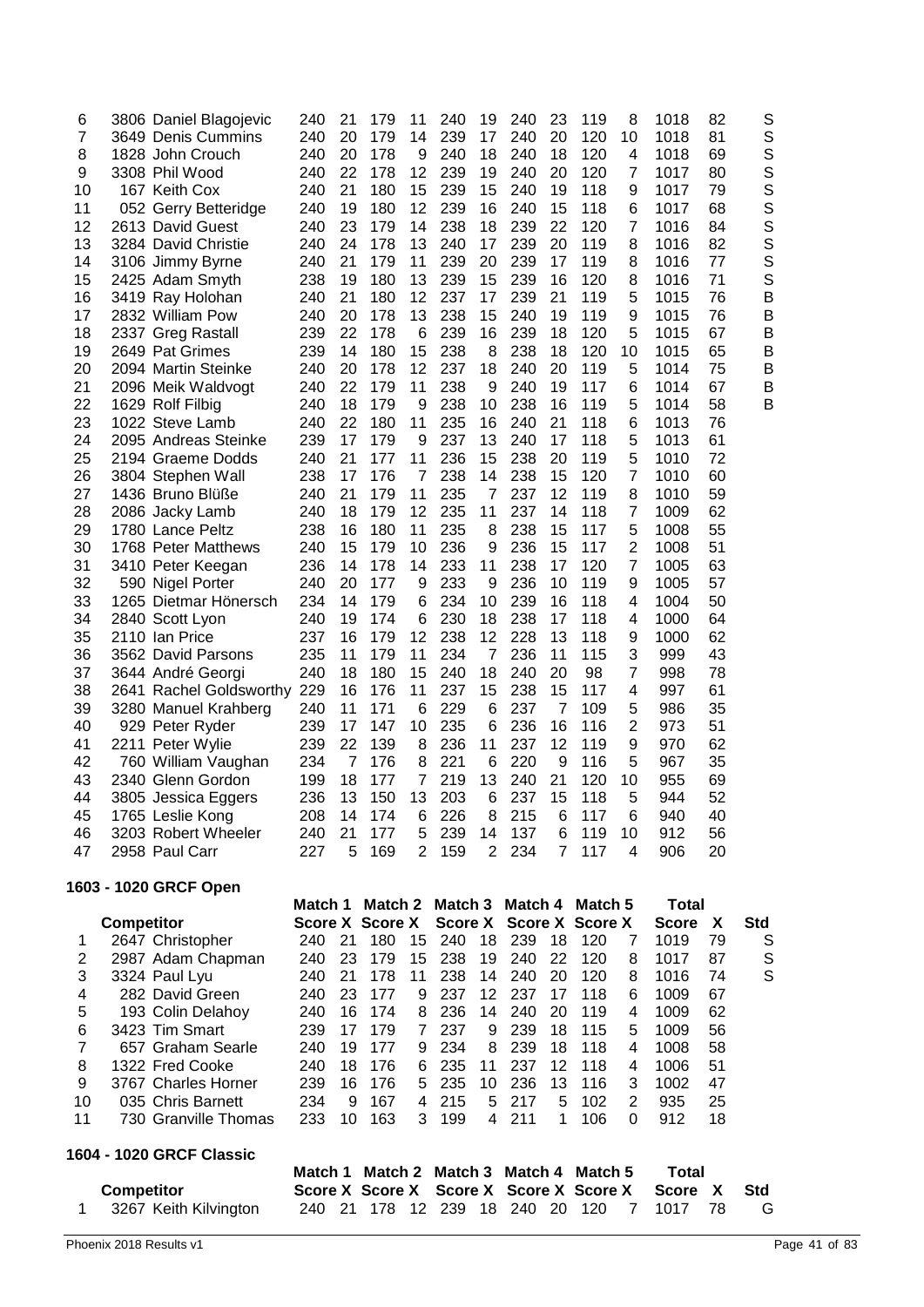| 2 3203 Robert Wheeler  |  |  |  |  |  | 240 21 178 10 238 14 237 10 120 9 1013 64 | - B |
|------------------------|--|--|--|--|--|-------------------------------------------|-----|
| 3 1800 Alan Podevin    |  |  |  |  |  | 240 19 179 13 237 11 237 13 119 7 1012 63 | B.  |
| 4 052 Gerry Betteridge |  |  |  |  |  | 239 22 179 6 237 14 239 17 117 4 1011 63  |     |
| 5 3257 James Starley   |  |  |  |  |  | 240 22 176 9 233 9 237 5 119 6 1005 51    |     |
| 6 1765 Leslie Kong     |  |  |  |  |  | 240 21 178 9 217 4 236 13 115 4 986 51    |     |
| 7 3797 Daniel Taylor   |  |  |  |  |  | 237 13 171 3 233 7 231 9 104 2 976 34     |     |

**1621 - 1020 LBP**

|    |                       | Match 1 |    | Match 2         |    | Match 3 |    | Match 4 |    | Match 5         |   | Total        |    |      |
|----|-----------------------|---------|----|-----------------|----|---------|----|---------|----|-----------------|---|--------------|----|------|
|    | <b>Competitor</b>     |         |    | Score X Score X |    | Score X |    |         |    | Score X Score X |   | <b>Score</b> | X  | Std  |
|    | 3428 Steve Lane       | 240     | 21 | 179             | 10 | 237     | 13 | 237     | 12 | 118             | 4 | 1011         | 60 | S    |
| 2  | 2340 Glenn Gordon     | 239     | 20 | 177             | 9  | 237     | 17 | 238     | 11 | 117             | 6 | 1008         | 63 | S    |
| 3  | 443 Paul Lacey        | 237     | 15 | 180             | 9  | 238     | 11 | 236     | 9  | 117             | 2 | 1008         | 46 | S    |
| 4  | 811 Peter Whomersley  | 237     | 13 | 177             | 5  | 236     | 13 | 237     | 11 | 117             | 6 | 1004         | 48 | B    |
| 5  | 1780 Lance Peltz      | 238     | 10 | 177             | 5  | 234     | 10 | 238     | 12 | 114             | 2 | 1001         | 39 | B    |
| 6  | 2647 Christopher      | 239     | 15 | 178             | 8  | 235     | 12 | 229     | 4  | 116             | 1 | 997          | 40 |      |
|    | 2055 Jonnie Cormie    | 229     | 19 | 177             | 5  | 233     | 9  | 237     | 13 | 118             | 5 | 994          | 51 |      |
| 8  | 1773 Morné van Dalen  | 239     | 17 | 171             | 6  | 235     | 13 | 231     | 10 | 117             | 3 | 993          | 49 |      |
| 9  | 711 Paul Stockill     | 238     | 14 | 174             | 9  | 230     | 6  | 234     | 12 | 115             | 6 | 991          | 47 |      |
| 10 | 2194 Graeme Dodds     | 239     | 13 | 172             | 4  | 235     | 8  | 228     | 7  | 117             | 5 | 991          | 37 |      |
| 11 | 1800 Alan Podevin     | 232     | 11 | 176             | 4  | 234     | 9  | 234     | 9  | 115             | 2 | 991          | 35 | Iron |
| 12 | 164 Phil Cowling      | 229     | 16 | 174             | 6  | 232     | 9  | 237     | 11 | 115             | 2 | 987          | 44 | Iron |
| 13 | 586 Dave Pollock      | 239     | 13 | 175             | 9  | 223     | 4  | 233     | 12 | 115             | 1 | 985          | 39 |      |
| 14 | 657 Graham Searle     | 238     | 17 | 171             | 5  | 226     | 11 | 228     | 5  | 118             | 5 | 981          | 43 |      |
| 15 | 3423 Tim Smart        | 228     | 14 | 177             | 8  | 233     | 7  | 231     | 6  | 112             | 3 | 981          | 38 |      |
| 16 | 1765 Leslie Kong      | 234     | 14 | 171             | 6  | 232     | 7  | 232     | 6  | 112             | 2 | 981          | 35 |      |
| 17 | 1022 Steve Lamb       | 237     | 14 | 168             | 3  | 227     | 5  | 223     | 4  | 113             | 3 | 968          | 29 | Iron |
| 18 | 3054 Warren Mazgaj    | 234     | 7  | 160             | 1  | 232     | 4  | 226     | 6  | 110             | 2 | 962          | 20 | Iron |
| 19 | 035 Chris Barnett     | 233     | 6  | 161             | 2  | 211     | 1  | 227     | 5  | 113             | 1 | 945          | 15 |      |
| 20 | 3267 Keith Kilvington | 178     | 6  | 168             | 2  | 227     | 6  | 232     | 10 | 113             | 2 | 918          | 26 |      |

## **1622 - 1020 LBR**

|    |                      | Match 1 |    | Match 2         |    | Match 3 |    | Match 4 |               | Match 5                 |   | Total        |    |            |
|----|----------------------|---------|----|-----------------|----|---------|----|---------|---------------|-------------------------|---|--------------|----|------------|
|    | <b>Competitor</b>    |         |    | Score X Score X |    |         |    |         |               | Score X Score X Score X |   | <b>Score</b> | X  | <b>Std</b> |
| 1  | 164 Phil Cowling     | 235     | 14 | 176             | 4  | 232     | 4  | 238     | 8             | 114                     | 4 | 995          | 34 | Iron       |
| 2  | 657 Graham Searle    | 237     | 8  | 172             | 2  | 231     | 6  | 236     | 10            | 114                     | 4 | 990          | 30 |            |
| 3  | 282 David Green      | 237     | 11 | 173             | 7  | 236     | 5. | 231     | 9             | 111                     | 0 | 988          | 32 |            |
| 4  | 050 Dave Berry       | 234     | 15 | 178             | 8  | 225     | 8  | 238     | 14            | 110                     | 2 | 985          | 47 |            |
| 5  | 1768 Peter Matthews  | 239     | 12 | 170             | 5. | 228     | 3  | 230     | 9             | 118                     | 5 | 985          | 34 |            |
| 6  | 1765 Leslie Kong     | 226     | 5  | 172             | 5  | 227     | 4  | 238     | 12            | 115                     | 1 | 978          | 27 |            |
|    | 1022 Steve Lamb      | 222     | 14 | 175             | 6  | 232     | 9  | 228     |               | 116                     | 4 | 973          | 40 | Iron       |
| 8  | 2163 Colin McMichael | 226     | 6  | 173             | 4  | 226     | 5. | 233     | 4             | 109                     | 0 | 967          | 19 |            |
| 9  | 443 Paul Lacey       | 215     |    | 174             | 7  | 226     | 3  | 226     | 6             | 104                     | 3 | 945          | 26 |            |
| 10 | 3203 Robert Wheeler  | 210     | 3. | 166             |    | 227     | 5. | 222     | 3             | 110                     | 1 | 935          | 13 |            |
| 11 | 035 Chris Barnett    | 214     | 5. | 164             | 2  | 225     | 5  | 220     | $\mathcal{P}$ | 110                     | 2 | 933          | 16 |            |
| 12 | 055 John Bibby       | 175     | 5  | 157             |    | 214     |    | 223     | 3             | 111                     | 3 | 880          | 14 |            |

#### **1701 - Bianchi GRSB** *X Class*

|         |                     | <b>Mover</b> |    | <b>Plates</b> | <b>Barricade</b> |    | <b>USM</b>   |    | Total        |     |       |
|---------|---------------------|--------------|----|---------------|------------------|----|--------------|----|--------------|-----|-------|
|         | <b>Competitor</b>   | <b>Score</b> | X  |               | <b>Score</b>     | χ  | <b>Score</b> | X  | <b>Score</b> |     | X Std |
|         | 043 Mel Beard       | 455          | 23 | 450           | 480              | 40 | 474          | 32 | 1859         | 140 |       |
| 2       | 3203 Robert Wheeler | 395          | 9  | 480           | 480              | 37 | 478          | 31 | 1833         | 125 |       |
| 3       | 180 Ash Dagger      | 454          | 22 | 440           | 480              | 41 | 455          | 21 | 1829         | 128 |       |
| A Class |                     |              |    |               |                  |    |              |    |              |     |       |
|         |                     |              |    |               |                  |    |              |    |              |     |       |
|         |                     | <b>Mover</b> |    | <b>Plates</b> | <b>Barricade</b> |    | <b>USM</b>   |    | Total        |     |       |
|         | <b>Competitor</b>   | <b>Score</b> | X  |               | <b>Score</b>     | X  | <b>Score</b> | X  | <b>Score</b> |     | X Std |
|         | 510 Phil Milsom     | 431          | 16 | 430           | 451              | 23 | 460          | 20 | 1772         | 102 |       |
| 2       | 226 William Ellis   | 424          | 14 | 450           | 420              | 25 | 468          | 19 | 1762         | 103 |       |
| 3       | 3112 Shaun Twomey   | 355          | 2  | 440           | 480              | 44 | 476          | 32 | 1751         | 122 |       |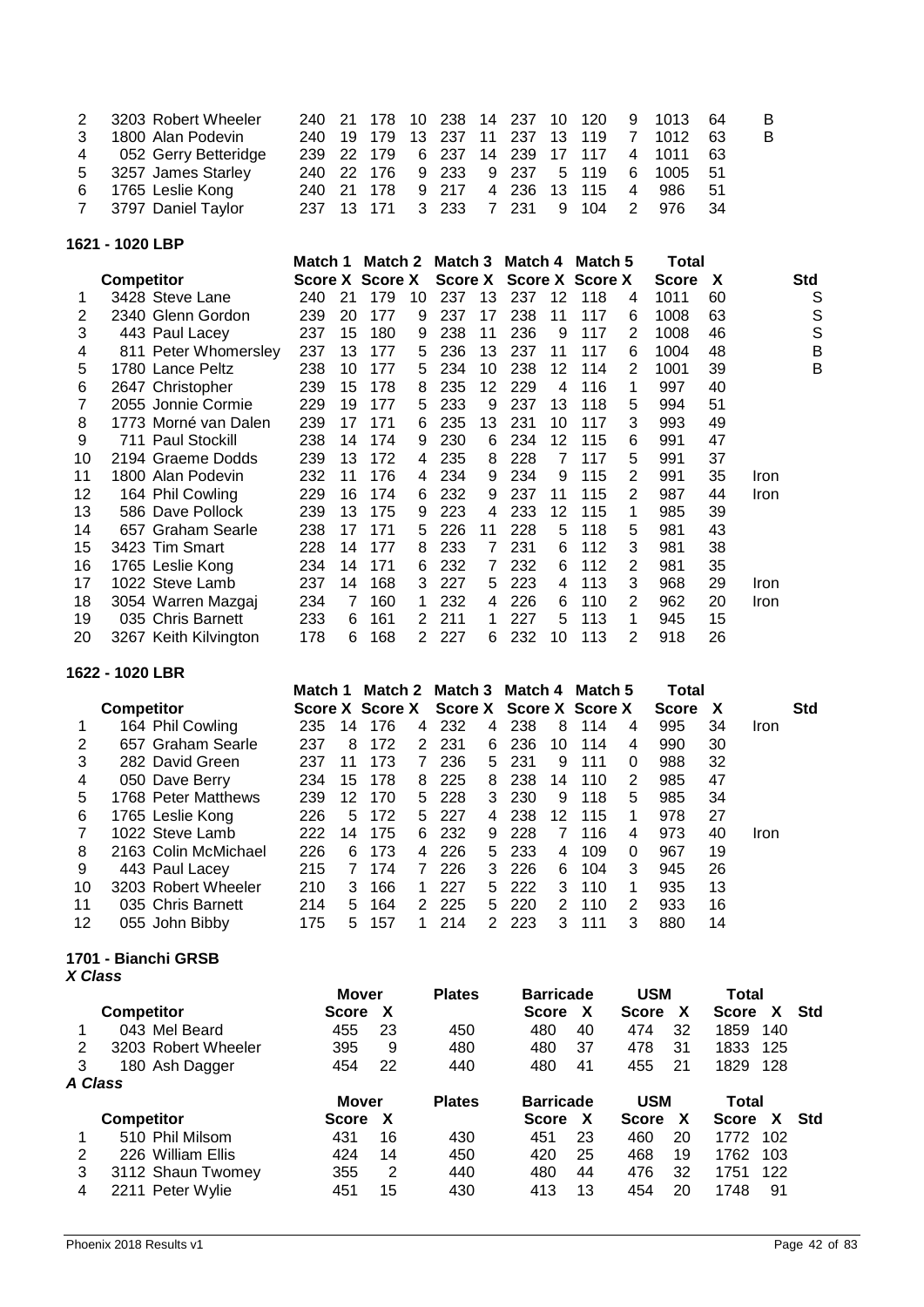## *B Class*

|                |                        | <b>Mover</b>                              | <b>Plates</b> | <b>Barricade</b>             | <b>USM</b>                   | <b>Total</b>                    |
|----------------|------------------------|-------------------------------------------|---------------|------------------------------|------------------------------|---------------------------------|
|                | <b>Competitor</b>      | $\boldsymbol{\mathsf{X}}$<br><b>Score</b> |               | <b>Score</b><br>X            | <b>Score</b><br>X            | X<br><b>Std</b><br><b>Score</b> |
| 1<br>C Class   | 2110 Ian Price         | 11<br>383                                 | 450           | 31<br>471                    | 22<br>456                    | 109<br>1760                     |
|                |                        | <b>Mover</b>                              | <b>Plates</b> | <b>Barricade</b>             | <b>USM</b>                   | <b>Total</b>                    |
|                | Competitor             | <b>Score</b><br>X                         |               | <b>Score</b><br>X            | X<br><b>Score</b>            | X<br><b>Std</b><br><b>Score</b> |
| 1              | 3685 Daniel O'Flaherty | 13<br>407                                 | 470           | 41<br>470                    | 29<br>455                    | 1802<br>130<br>G                |
| $\overline{c}$ | 2968 Will Danaher      | 9<br>408                                  | 430           | 468<br>31                    | 474<br>26                    | 1780<br>G<br>109                |
| 3              | 1243 Shane Dinkin      | 12<br>413                                 | 430           | 480<br>44                    | 442<br>18                    | G<br>1765<br>117                |
| 4              | 3811 Michael O'Grady   | $\overline{7}$<br>318                     | 460           | 473<br>35                    | 22<br>445                    | 1696<br>110                     |
| 5              | 3644 André Georgi      | 2<br>295                                  | 460           | 444<br>18                    | 460<br>20                    | 1659<br>86                      |
| 6              | 3621 Steve Jordan      | 7<br>229                                  | 470           | 38<br>480                    | 456<br>16                    | 1635<br>108                     |
| $\overline{7}$ | 408 James Jones        | 268<br>4                                  | 400           | 17<br>450                    | 13<br>364                    | 1482<br>74                      |
| 8              | 3658 Ian Wilkinson     | 205<br>1                                  | 390           | 13<br>444                    | 11<br>435                    | 1474<br>64                      |
| <b>D</b> Class |                        | <b>Mover</b>                              | <b>Plates</b> | <b>Barricade</b>             | <b>USM</b>                   | <b>Total</b>                    |
|                | <b>Competitor</b>      | X<br><b>Score</b>                         |               | <b>Score</b><br>X            | <b>Score</b><br>X            | <b>Score</b><br>X<br><b>Std</b> |
| 1              | 3812 Aidan Corry       | 252<br>5                                  | 400           | 45<br>480                    | 23<br>466                    | 1598<br>113<br>S                |
| 2              | 2965 Toby O'Brien      | 3<br>264                                  | 430           | 21<br>474                    | 412<br>10                    | 1580<br>B<br>77                 |
| 3              | 2094 Martin Steinke    | 203<br>1                                  | 420           | 32<br>476                    | 478<br>27                    | 1577<br>102<br>B                |
| 4              | 3667 Shane Baker       | 7<br>336                                  | 330           | 33<br>448                    | 458<br>16                    | B<br>1572<br>89                 |
| 5              | 3046 David Elliott     | 2<br>265                                  | 400           | 13<br>441                    | 455<br>14                    | 69<br>1561                      |
| 6              | 3047 Brian Elliott     | 257<br>4                                  | 370           | 22<br>459                    | 453<br>15                    | 78<br>1539                      |
| 7              | 3782 Joshua Brown      | 234<br>1                                  | 410           | 457<br>21                    | 405<br>4                     | 67<br>1506                      |
| 8              | 2095 Andreas Steinke   | 181<br>1                                  | 410           | 29<br>464                    | 446<br>16                    | 87<br>1501                      |
| 9              | 2955 Karl O'Brien      | 188<br>1                                  | 430           | 18<br>429                    | 22<br>448                    | 1495<br>84                      |
| 10             | 3281 John Farrell      | 2<br>195                                  | 450           | 24<br>444                    | 10<br>394                    | 1483<br>81                      |
| 11             | 3762 Alan Hopkins      | 125<br>$\boldsymbol{0}$                   | 380           | 21<br>435                    | 11<br>411                    | 70<br>1351                      |
| 12             | 3832 Paul Maguire      | 1<br>144                                  | 340           | 32<br>471                    | 394<br>9                     | 1349<br>76                      |
| 13             | 3444 Jason Bentley     | 2<br>143                                  | 280           | 24<br>428                    | 13<br>370                    | 1221<br>67                      |
| 14             | 3715 Andrew Thompson   | 3<br>193                                  | 250           | 288<br>5                     | 5<br>265                     | 996<br>38                       |
|                | 1702 - Bianchi GRCF    |                                           |               |                              |                              |                                 |
| X Class        |                        |                                           |               |                              |                              |                                 |
|                |                        | <b>Mover</b>                              | <b>Plates</b> | <b>Barricade</b>             | <b>USM</b>                   | <b>Total</b>                    |
|                | <b>Competitor</b>      | <b>Score</b><br>X                         |               | <b>Score</b><br>X            | <b>Score</b><br>X            | <b>Score</b><br>X<br><b>Std</b> |
| 1              | 043 Mel Beard          | 28<br>472                                 | 480           | 480<br>43                    | 474<br>31                    | S<br>1906<br>150                |
| 2              | 228 Dave Emery         | 24<br>476                                 | 440           | 43<br>478                    | 26<br>464                    | 1858<br>137                     |
| A Class        |                        |                                           |               |                              |                              |                                 |
|                |                        | <b>Mover</b>                              | <b>Plates</b> | <b>Barricade</b>             | <b>USM</b>                   | <b>Total</b>                    |
|                | <b>Competitor</b>      | <b>Score</b><br>$\mathbf{X}$              |               | <b>Score</b><br>$\mathbf{X}$ | <b>Score</b><br>$\mathbf{X}$ | Score X<br><b>Std</b>           |
| 1              | 3203 Robert Wheeler    | 446<br>13                                 | 470           | 27<br>464                    | 478<br>30                    | 1858<br>117                     |
| $\overline{2}$ | 725 Mick Tedesco       | 453<br>20                                 | 450           | 448<br>27                    | 472<br>24                    | 1823<br>116                     |
| 3              | 226 William Ellis      | 16<br>467                                 | 450           | 22<br>433                    | 26<br>448                    | 1798<br>109                     |
| <b>B</b> Class |                        |                                           |               |                              |                              |                                 |
|                | <no entries=""></no>   |                                           |               |                              |                              |                                 |
| C Class        |                        |                                           |               |                              |                              |                                 |
|                |                        | <b>Mover</b>                              | <b>Plates</b> | <b>Barricade</b>             | <b>USM</b>                   | <b>Total</b>                    |
|                | <b>Competitor</b>      | <b>Score</b><br>X                         |               | <b>Score</b><br>X            | <b>Score</b><br>X            | <b>Score</b><br>X<br><b>Std</b> |
| 1              | 2211 Peter Wylie       | 18<br>460                                 | 390           | 29<br>464                    | 444<br>$\overline{7}$        | 93<br>1758                      |
| <b>D</b> Class |                        |                                           |               |                              |                              |                                 |
|                |                        | <b>Mover</b>                              | <b>Plates</b> | <b>Barricade</b>             | <b>USM</b>                   | <b>Total</b>                    |
|                | <b>Competitor</b>      | $\mathbf{X}$<br><b>Score</b>              |               | Score X                      | $\mathbf{X}$<br><b>Score</b> | Score X<br><b>Std</b>           |
| 1              | 2230 Nigel Barrett     | 424<br>13                                 | 450           | 16<br>376                    | 32<br>468                    | 106<br>1718<br>S                |
| 2              | 3410 Peter Keegan      | 385<br>9                                  | 430           | 31<br>415                    | 461<br>28                    | 1691<br>111<br>B                |
| 3              | 3112 Shaun Twomey      | 437<br>18                                 | 410           | 384<br>16                    | 424<br>24                    | 1655<br>99                      |
| 4              | 3685 Daniel O'Flaherty | 332<br>4                                  | 450           | 338<br>25                    | 443<br>27                    | 1563<br>101                     |
| 5              | 408 James Jones        | 381<br>9                                  | 380           | 327<br>10                    | 340<br>9                     | 1428<br>66                      |

## **1703 - Bianchi GRCF Open**

<*no entries*>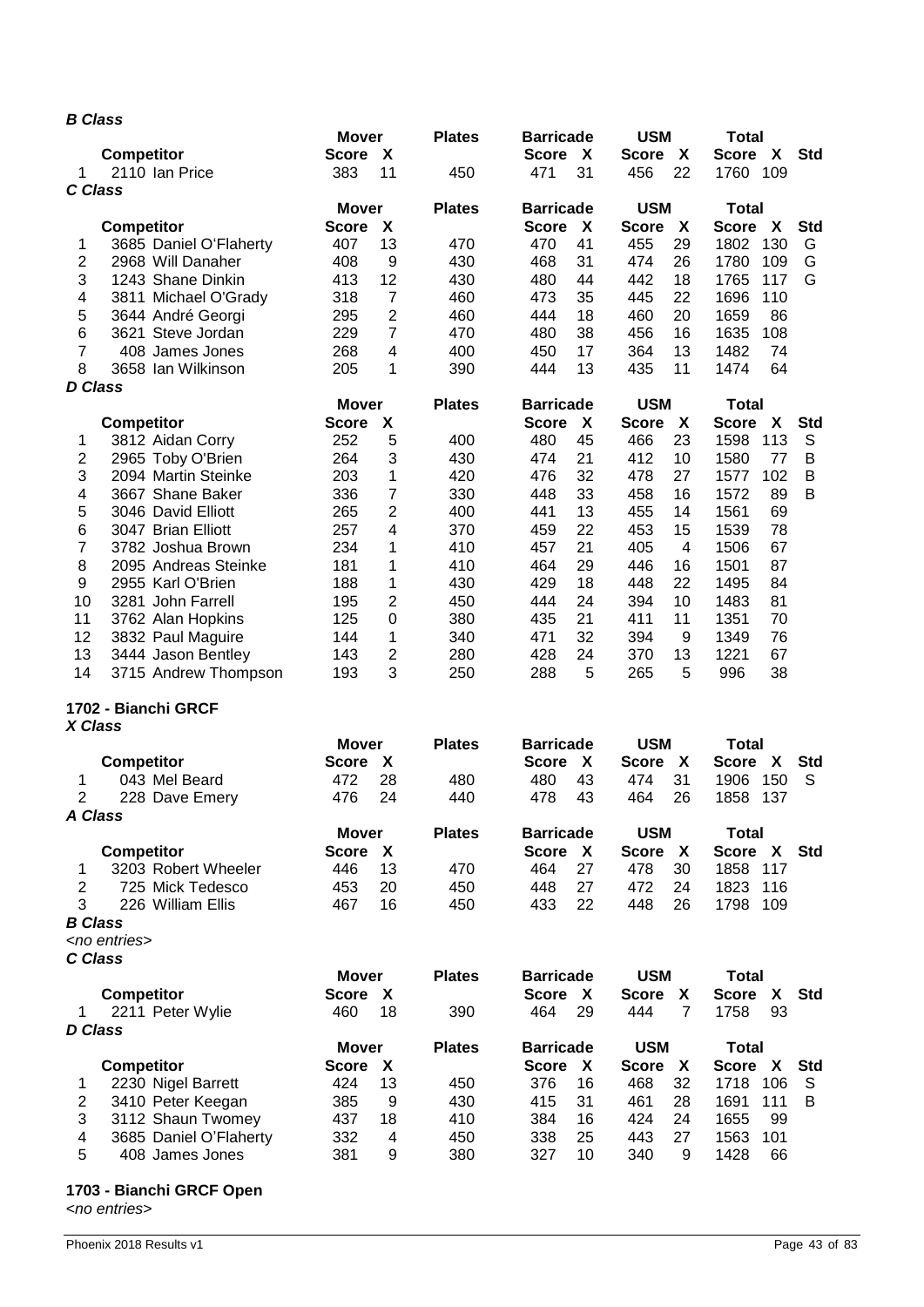## **1704 - Bianchi GRCF Classic**

|                         | <b>Competitor</b>                       | <b>Mover</b><br>X<br><b>Score</b>   | <b>Plates</b> | <b>Barricade</b><br><b>Score</b><br>X | <b>USM</b><br><b>Score</b><br>X | <b>Total</b><br>X<br><b>Std</b><br><b>Score</b> |
|-------------------------|-----------------------------------------|-------------------------------------|---------------|---------------------------------------|---------------------------------|-------------------------------------------------|
| 1                       | 2988 Anthony Godden                     | 7<br>401                            | 430           | 349<br>14                             | 8<br>427                        | 72<br>1607                                      |
| $\overline{2}$          | 3203 Robert Wheeler                     | 15<br>460                           | 480           | 476<br>35                             | 158<br>11                       | 1574<br>109                                     |
| X Class                 | 1721 - Bianchi LBP                      |                                     |               |                                       |                                 |                                                 |
|                         | <no entries=""></no>                    |                                     |               |                                       |                                 |                                                 |
| A Class                 |                                         |                                     |               |                                       |                                 |                                                 |
|                         |                                         | <b>Mover</b>                        | <b>Plates</b> | <b>Barricade</b>                      | <b>USM</b>                      | <b>Total</b>                                    |
|                         | <b>Competitor</b>                       | X<br><b>Score</b>                   |               | <b>Score</b><br>X                     | <b>Score</b><br>X               | <b>Score</b><br>X<br><b>Std</b>                 |
| 1                       | 3031 David Gwalter                      | 24<br>450                           | 460           | 34<br>462                             | 22<br>459                       | 1831<br>126                                     |
| $\mathbf{2}$            | 228 Dave Emery                          | 22<br>468                           | 440           | 37<br>474                             | 23<br>446                       | 126<br>1828                                     |
| 3                       | 180 Ash Dagger                          | 19<br>432                           | 480           | 480<br>40                             | 430<br>16                       | 123<br>1822                                     |
| 4                       | 3821 Jim Dodd                           | 19<br>454                           | 430           | 474<br>31                             | 20<br>410                       | 1768<br>113                                     |
| <b>B</b> Class          |                                         |                                     |               |                                       | <b>USM</b>                      |                                                 |
|                         | <b>Competitor</b>                       | <b>Mover</b><br>X<br><b>Score</b>   | <b>Plates</b> | <b>Barricade</b><br><b>Score</b><br>X | <b>Score</b><br>X               | <b>Total</b><br>X<br><b>Std</b><br><b>Score</b> |
| 1                       | 2988 Anthony Godden                     | 467<br>20                           | 450           | 13<br>457                             | 430<br>13                       | 1804<br>91<br>G                                 |
| $\overline{\mathbf{c}}$ | 3402 David Livingstone                  | 447<br>15                           | 420           | 22<br>427                             | 394<br>11                       | 90<br>1688                                      |
| 3                       | 034 Neil Francis                        | 361<br>3                            | 370           | 10<br>371                             | 375<br>11                       | 1477<br>61                                      |
| $\overline{4}$          | 3401 Philip Mansell                     | 412<br>13                           | 400           | 14<br>355                             | 267<br>11                       | 1434<br>78                                      |
|                         | 1722 - Bianchi LBR                      |                                     |               |                                       |                                 |                                                 |
| X Class                 |                                         |                                     |               |                                       |                                 |                                                 |
|                         |                                         | <b>Mover</b>                        | <b>Plates</b> | <b>Barricade</b>                      | <b>USM</b>                      | <b>Total</b>                                    |
|                         | <b>Competitor</b>                       | X<br><b>Score</b>                   |               | <b>Score</b><br>X                     | <b>Score</b><br>X               | <b>Score</b><br>X<br><b>Std</b>                 |
| 1.                      | 043 Mel Beard                           | 25<br>467                           | 470           | 41<br>478                             | 26<br>474                       | 1889<br>139<br>S                                |
| A Class                 | <no entries=""></no>                    |                                     |               |                                       |                                 |                                                 |
| <b>B</b> Class          |                                         |                                     |               |                                       |                                 |                                                 |
|                         |                                         | <b>Mover</b>                        | <b>Plates</b> | <b>Barricade</b>                      | <b>USM</b>                      | <b>Total</b>                                    |
|                         | <b>Competitor</b>                       | <b>Score</b><br>X                   |               | <b>Score</b><br>X                     | <b>Score</b><br>X               | <b>Score</b><br>X<br><b>Std</b>                 |
|                         |                                         |                                     |               |                                       |                                 |                                                 |
| 1                       | 3821 Jim Dodd                           | 6<br>423                            | 340           | 15<br>437                             | 11<br>391                       | 1591<br>66                                      |
| $\boldsymbol{2}$        | 3816 Arthur Hughes                      | 351<br>4                            | 370           | 24<br>453                             | 370<br>10                       | 1544<br>75                                      |
| 3                       | 240 Dave Ferguson                       | 301<br>4                            | 410           | 22<br>432                             | 3<br>301                        | 70<br>1444                                      |
| 4                       | 3203 Robert Wheeler                     | 381<br>8                            | 280           | 13<br>382                             | 367<br>9                        | 1410<br>58                                      |
| 5                       | 622 Arwel Roberts                       | 392<br>5                            | 230           | 13<br>427                             | 297<br>3                        | 1346<br>44                                      |
|                         | 1821 - WA48 LBP                         |                                     |               |                                       |                                 |                                                 |
|                         |                                         | Stages $1 + 2$                      |               | Stages $3 + 4$                        | <b>Total</b>                    |                                                 |
|                         | <b>Competitor</b>                       | <b>Score X</b>                      |               | <b>Score X</b>                        | <b>Score</b><br>X               |                                                 |
| 1                       | 2340 Glenn Gordon<br>133 John Chambers  | 180<br>15<br>180<br>11              |               | 300<br>19                             | 480<br>480                      | 34                                              |
| $\mathbf{2}$<br>3       | 3114 Norman Veitch                      | 16<br>180                           |               | 300<br>19<br>299<br>21                | 479                             | 30<br>37                                        |
| 4                       | 2613 David Guest                        | 180<br>11                           |               | 299<br>18                             | 479                             | 29                                              |
| 5                       | 783 Pete Watts                          | 180<br>14                           |               | 298<br>22                             | 478                             | 36                                              |
| 6                       | 443 Paul Lacey                          | 12<br>180                           |               | 298<br>20                             | 478                             | 32                                              |
| $\overline{7}$          | 3428 Steve Lane                         | 180<br>14                           |               | 298<br>16                             | 478                             | 30                                              |
| 8                       | 1773 Morné van Dalen                    | 180<br>15                           |               | 297<br>19                             | 477                             | 34                                              |
| 9                       | 3031 David Gwalter                      | 179<br>15                           |               | 298<br>18                             | 477                             | 33                                              |
| 10<br>11                | 2055 Jonnie Cormie<br>358 William Horne | 177<br>8<br>178<br>11               |               | 21<br>298<br>295<br>12                | 475<br>473                      | 29<br>23                                        |
| 12                      | 164 Phil Cowling                        | 179<br>8                            |               | 294<br>10                             | 473                             | 18<br>Iron                                      |
| 13                      | 3006 Christopher Green                  | 8<br>178                            |               | 294<br>10                             | 472                             | 18                                              |
| 14                      | 1795 Mark Harris                        | 6<br>178                            |               | 294<br>11                             | 472                             | 17                                              |
| 15                      | 3358 Steven Christian                   | 177<br>9                            |               | 293<br>15                             | 470                             | 24                                              |
| 16                      | 543 Dave Nicholson                      | 180<br>13                           |               | 289<br>6                              | 469                             | 19                                              |
| 17<br>18                | 2194 Graeme Dodds<br>2752 Bryan Hall    | $\boldsymbol{9}$<br>179<br>178<br>9 |               | 290<br>8<br>290<br>8                  | 469<br>468                      | 17<br>17                                        |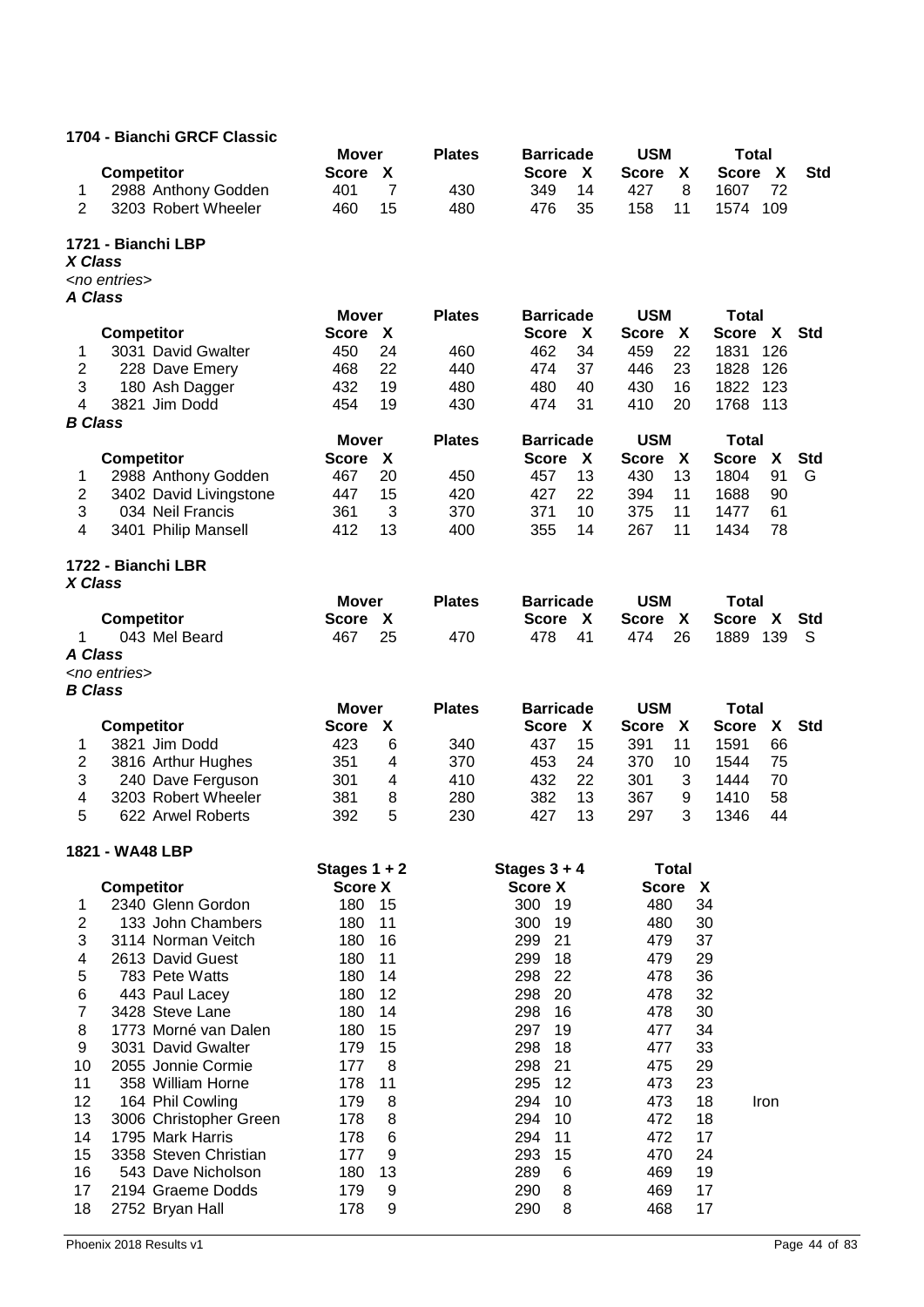| 19 | 1800 Alan Podevin     | 174 | 7  | 293 | 13 | 467 | 20 | Iron        |
|----|-----------------------|-----|----|-----|----|-----|----|-------------|
| 20 | 2140 Andrew Davenport | 178 | 6  | 289 | 12 | 467 | 18 |             |
| 21 | 2647 Christopher      | 167 | 10 | 298 | 17 | 465 | 27 |             |
| 22 | 510 Phil Milsom       | 180 | 11 | 280 | 9  | 460 | 20 |             |
| 23 | 055 John Bibby        | 179 | 12 | 290 | 12 | 459 | 23 |             |
| 24 | 2143 Joseph Parker    | 178 | 7  | 281 | 8  | 459 | 15 |             |
| 25 | 3155 Keelan Foster    | 170 | 12 | 287 | 14 | 457 | 26 |             |
| 26 | 283 Doug Green        | 170 | 3  | 286 | 7  | 456 | 10 | Iron        |
| 27 | 811 Peter Whomersley  | 179 | 11 | 275 | 12 | 454 | 23 |             |
| 28 | 1977 Cornelius        | 178 | 5  | 272 | 17 | 450 | 22 |             |
| 29 | 3423 Tim Smart        | 158 | 6  | 289 | 15 | 447 | 21 |             |
| 30 | 1780 Lance Peltz      | 179 | 7  | 267 | 16 | 446 | 23 |             |
| 31 | 3054 Warren Mazgaj    | 179 | 9  | 266 | 6  | 445 | 15 | Iron        |
| 32 | 779 David Watkin      | 167 | 4  | 277 | 6  | 444 | 10 | <b>Iron</b> |
| 33 | 1022 Steve Lamb       | 170 | 13 | 262 | 3  | 432 | 16 | Iron        |
| 34 | 3401 Philip Mansell   | 159 | 6  | 264 | 10 | 423 | 16 |             |
| 35 | 3262 Mark Lloyd       | 147 | 4  | 271 | 5  | 418 | 9  |             |
| 36 | 1493 Alan Smith       | 155 | 1  | 238 | 1  | 393 | 2  |             |
| 37 | 2840 Scott Lyon       | 106 | 3  | 170 | 5  | 276 | 8  |             |

#### **1822 - WA48 LBR**

|    |                      | Stages $1 + 2$ |    | Stages $3 + 4$ |    | Total        |    |      |
|----|----------------------|----------------|----|----------------|----|--------------|----|------|
|    | <b>Competitor</b>    | <b>Score X</b> |    | <b>Score X</b> |    | <b>Score</b> | X  |      |
|    | 164 Phil Cowling     | 180            | 10 | 296            | 18 | 476          | 28 | Iron |
| 2  | 683 Jim Smith        | 177            | 10 | 297            | 17 | 474          | 27 |      |
| 3  | 1800 Alan Podevin    | 176            | 7  | 296            | 10 | 472          | 17 | Iron |
| 4  | 050 Dave Berry       | 169            | 11 | 296            | 17 | 465          | 28 |      |
| 5  | 1768 Peter Matthews  | 180            | 8  | 285            | 8  | 465          | 16 |      |
| 6  | 2019 Gareth Biddle   | 176            | 6  | 287            | 15 | 463          | 21 |      |
| 7  | 282 David Green      | 177            | 9  | 286            | 12 | 463          | 21 |      |
| 8  | 1022 Steve Lamb      | 175            | 4  | 283            | 8  | 458          | 12 | Iron |
| 9  | 2163 Colin McMichael | 170            | 2  | 288            | 9  | 458          | 11 |      |
| 10 | 283 Doug Green       | 175            | 12 | 281            | 6  | 456          | 18 | Iron |
| 11 | 443 Paul Lacey       | 169            | 8  | 283            | 14 | 452          | 22 |      |
| 12 | 1773 Morné van Dalen | 180            | 6  | 271            | 2  | 451          | 8  |      |
| 13 | 1493 Alan Smith      | 167            | 9  | 277            | 5  | 444          | 14 |      |
| 14 | 1795 Mark Harris     | 166            | 1  | 261            | 5  | 427          | 6  |      |
| 15 | 2143 Joseph Parker   | 169            | 2  | 249            | 5  | 418          | 7  |      |
| 16 | 358 William Horne    | 179            | 13 | 236            | 10 | 415          | 23 |      |
| 17 | 240 Dave Ferguson    | 167            | 1  | 244            | 4  | 411          | 5  |      |
| 18 | 2011 Tim Mepham      | 169            | 3  | 232            | 4  | 401          | 7  |      |
| 19 | 055 John Bibby       | 125            | 2  | 232            | 2  | 357          | 4  |      |
| 20 | 938 David Erskine    | 105            | 2  | 208            | 1  | 313          | 3  | Iron |

#### **1901 - Advancing Target GRSB** *X Class*

|    |                        | P <sub>1</sub> |   | P <sub>2</sub> |          | P3 |   | P4                                                      |          | P5 |    | P6 |   | Total  |      |     |
|----|------------------------|----------------|---|----------------|----------|----|---|---------------------------------------------------------|----------|----|----|----|---|--------|------|-----|
|    | <b>Competitor</b>      |                |   |                |          |    |   | Score X Score X Score X Score X Score X Score X Score X |          |    |    |    |   |        |      | Std |
|    | 3203 Robert Wheeler    | 48             | 6 | 48             | 6        | 49 | 4 | 49                                                      | 6        | 50 | 10 | 49 |   | 293 39 |      | S   |
|    | 2194 Graeme Dodds      | 48             | 3 | 48             | 6        | 49 | 3 | 49                                                      | 2        | 48 | 3  | 48 | 6 | 290    | -23  | B   |
| 3  | 2886 Gary Bowden       | 49             | 6 | 50             |          | 49 | 5 | 47                                                      | 4        | 43 | 5  | 50 | 6 | 288    | -33  |     |
| 4  | 2840 Scott Lyon        | 48             | 5 | 48             | 6        | 48 | 5 | 46                                                      | 4        | 48 | 7  | 50 | 5 | 288    | -32  |     |
| 5  | 3806 Daniel Blagojevic | 49             | 3 | 48             |          | 47 | 4 | 48                                                      | 7        | 49 | 4  | 46 | 3 | 287    | - 28 |     |
| 6  | 2613 David Guest       | 46             | 5 | 47             | 6        | 50 | 5 | 47                                                      | 3        | 49 | 1  | 45 | 2 | 284    | -22  |     |
|    | 3284 David Christie    | 47             | 4 | 46             | $\Omega$ | 47 | 3 | 48                                                      | 5        | 48 | 4  | 45 | 4 | 281    | -20  |     |
| 8  | 3114 Norman Veitch     | 46             | 1 | 44             | 2        | 49 | 5 | 47                                                      | 3        | 49 | 5  | 46 | 3 | 281    | 19   |     |
| 9  | 3150 Michael Reynolds  | 48             | 8 | 48             | 4        | 47 | 4 | 48                                                      | 5        | 45 | 4  | 44 | 3 | 280    | -28  |     |
| 10 | 3031 David Gwalter     | 44             | 2 | 46             | 1        | 45 | 3 | 47                                                      | 4        | 47 | 4  | 47 | 3 | 276    | 17   |     |
| 11 | 3419 Ray Holohan       | 43             | 3 | 46             | 2        | 45 | 3 | 46                                                      | 4        | 46 | 4  | 48 | 5 | 274 21 |      |     |
| 12 | 2124 Steve Denton      | 41             | 2 | 44             | 2        | 46 | 2 | 46                                                      | 2        | 47 | 5  | 47 | 3 | 271    | -16  |     |
| 13 | 2832 William Pow       | 43             | 2 | 42             | $\Omega$ | 45 | 4 | 47                                                      | 5        | 43 | 2  | 48 | 5 | 268    | 18   |     |
| 14 | 1943 Declan Byrne      | 49             | 3 | 46             | 3        | 47 | 4 | 47                                                      | $\Omega$ | 27 | 2  | 46 | 3 | 262    | 15   |     |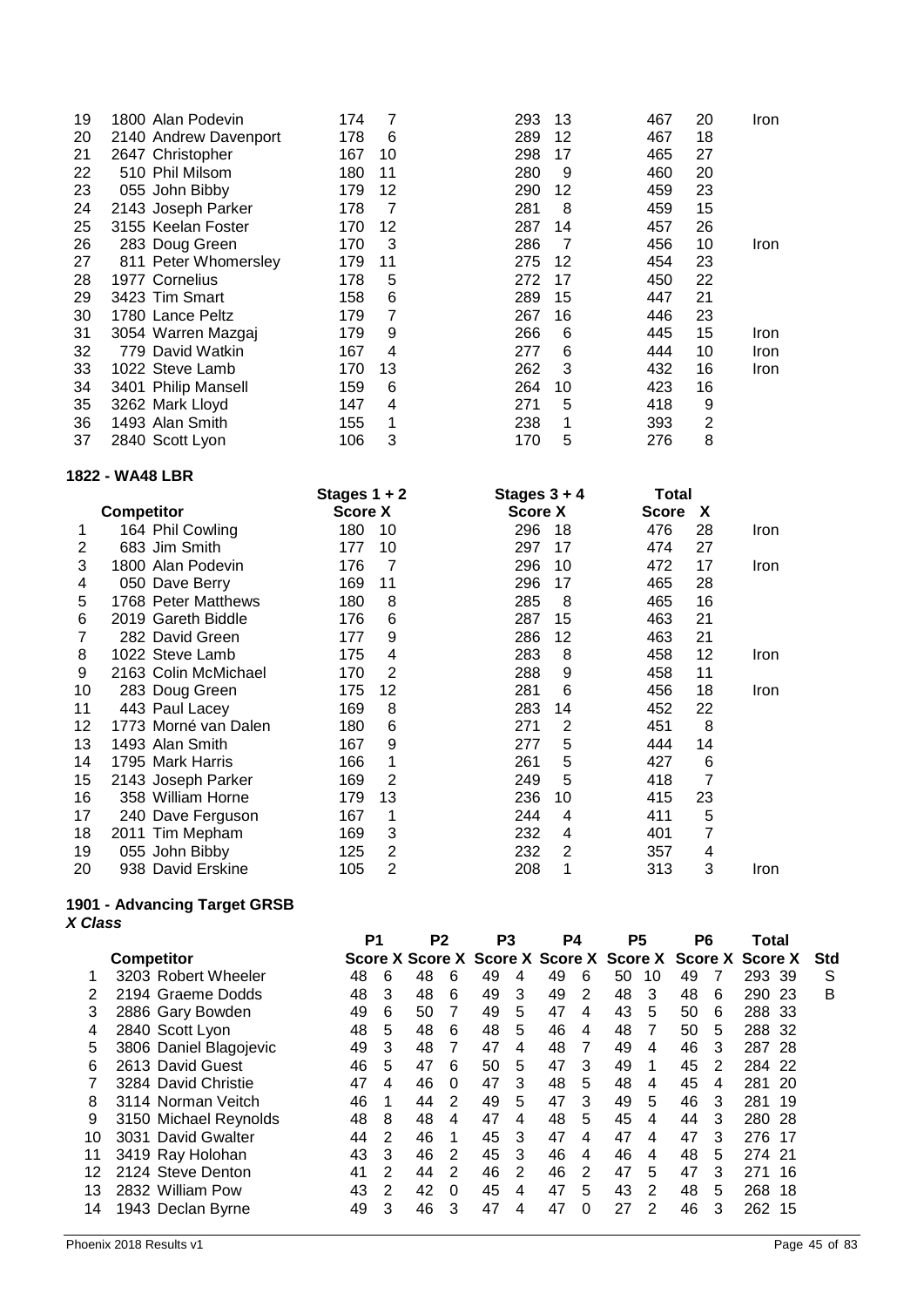| 15             |                   | 2110 Ian Price          | 42        | 1              | 44                                      | 4              | 44             | 1              | 39                     | 0              | 44             | 4              | 43             | 3               | 256                    | 13 |             |
|----------------|-------------------|-------------------------|-----------|----------------|-----------------------------------------|----------------|----------------|----------------|------------------------|----------------|----------------|----------------|----------------|-----------------|------------------------|----|-------------|
| 16             |                   | 460 Andy Lowe           | 36        | 0              | 45                                      | 3              | 45             | 3              | 44                     | 0              | 42             | 3              | 43             | 3               | 255                    | 12 |             |
| 17             |                   | 777 Alan Warner         | 45        | 2              | 43                                      | 1              | 35             | 2              | 45                     | 3              | 41             | $\overline{2}$ | 45             | 1               | 254                    | 11 |             |
| 18             |                   | 433 John Kime           | 39        | 1              | 42                                      | 4              | 37             | $\mathbf 0$    | 42                     | $\overline{2}$ | 39             | $\overline{2}$ | 43             | 1               | 242 10                 |    |             |
| <b>A Class</b> |                   |                         |           |                |                                         |                |                |                |                        |                |                |                |                |                 |                        |    |             |
|                |                   |                         | <b>P1</b> |                | P <sub>2</sub>                          |                | P <sub>3</sub> |                | <b>P4</b>              |                | <b>P5</b>      |                | P <sub>6</sub> |                 | <b>Total</b>           |    |             |
|                | <b>Competitor</b> |                         |           |                | <b>Score X Score X</b>                  |                |                |                | <b>Score X Score X</b> |                | <b>Score X</b> |                |                | <b>Score X</b>  | <b>Score X</b>         |    | <b>Std</b>  |
| 1              |                   | 3646 Len Regan          | 48        | 5              | 49                                      | 5              | 47             | 4              | 49                     | 5              | 48             | 5              | 46             | 4               | 287 28                 |    | G           |
| 2              |                   | 2425 Adam Smyth         | 46        | 4              | 48                                      | 5              | 46             | 3              | 48                     | 2              | 49             | 4              | 48             | 3               | 285 21                 |    | G           |
| 3              |                   |                         | 45        | 2              | 50                                      | 5              | 48             | 3              | 45                     | 1              | 47             | 4              | 48             | 3               | 283                    | 18 | $\mathsf S$ |
|                |                   | 2096 Meik Waldvogt      |           |                |                                         |                |                |                |                        |                |                |                |                |                 |                        |    |             |
| 4              |                   | 3621 Steve Jordan       | 45        | 4              | 46                                      | 0              | 47             | 5              | 48                     | 3              | 47             | 3              | 48             | 4               | 281                    | 19 | B           |
| 5              |                   | 3825 Gary Newman        | 49        | 6              | 49                                      | 7              | 48             | 2              | 44                     | 3              | 46             | 3              | 44             | 3               | 280 24                 |    | B           |
| 6              |                   | 3801 Daniel Fickling    | 41        | 3              | 47                                      | 7              | 48             | $\overline{c}$ | 49                     | 2              | 48             | 4              | 47             | 5               | 280 23                 |    | B           |
| 7              |                   | 3123 Anthony Graham     | 47        | 5              | 43                                      | 1              | 48             | $\overline{2}$ | 47                     | 5              | 48             | 4              | 47             | 3               | 280 20                 |    | B           |
| 8              |                   | 3767 Charles Horner     | 45        | 3              | 48                                      | 4              | 46             | 3              | 48                     | 4              | 47             | 5              | 45             | 3               | 279                    | 22 |             |
| 9              |                   | 3812 Aidan Corry        | 47        | 3              | 46                                      | $\overline{c}$ | 48             | 5              | 45                     | 3              | 47             | 4              | 46             | 4               | 279                    | 21 |             |
| 10             |                   | 3804 Stephen Wall       | 45        | 5              | 44                                      | $\overline{2}$ | 49             | $\overline{4}$ | 48                     | 8              | 47             | 5              | 45             | 3               | 278                    | 27 |             |
| 11             |                   | 3221 Stuart Russell     | 47        | $\overline{2}$ | 48                                      | 1              | 46             | $\overline{4}$ | 45                     | 3              | 47             | 6              | 45             | 4               | 278                    | 20 |             |
| 12             |                   | 2987 Adam Chapman       | 45        | $\mathbf 0$    | 44                                      | $\overline{2}$ | 45             | 4              | 47                     | $\overline{2}$ | 49             | 5              | 48             | 6               | 278                    | 19 |             |
| 13             |                   | 248 Dale Foster         | 44        | 3              | 46                                      | 4              | 46             | 4              | 48                     | 5              | 45             | 3              | 48             | 7               | 277                    | 26 |             |
| 14             |                   | 3685 Daniel O'Flaherty  | 45        | $\overline{2}$ | 45                                      | $\overline{2}$ | 45             | 3              | 46                     | $\overline{2}$ | 47             | 3              | 49             | 5               | 277                    | 17 |             |
| 15             |                   | 2086 Jacky Lamb         | 48        | 2              | 49                                      | 6              | 49             | 8              | 45                     | $\Omega$       | 41             | 0              | 44             | 3               | 276                    | 19 |             |
| 16             |                   | 2968 Will Danaher       | 48        | 4              | 42                                      | $\overline{2}$ | 45             | 3              | 45                     | 4              | 47             | 3              | 47             | 6               | 274                    | 22 |             |
| 17             |                   | 760 William Vaughan     | 47        | 5              | 46                                      | 3              | 49             | 2              | 44                     | 4              | 43             | 3              | 45             | 3               | 274 20                 |    |             |
| 18             |                   | 3826 Jakub Mikolajczyk  | 36        | 2              | 49                                      | 4              | 46             | $\overline{4}$ | 47                     | 4              | 48             | 8              | 46             | 5               | 272 27                 |    |             |
| 19             |                   | 210 Paul Drake          | 44        | 4              | 47                                      | 6              | 44             | 2              | 46                     | 2              | 47             | 3              | 44             | 4               | 272 21                 |    |             |
| 20             |                   | 2955 Karl O'Brien       | 43        | 1              | 44                                      | $\overline{2}$ | 47             | 4              | 46                     | $\overline{2}$ | 48             | 4              | 44             | 4               | 272                    | 17 |             |
|                |                   |                         |           |                |                                         | 5              |                |                |                        |                |                |                |                | 3               |                        | 14 |             |
| 21             |                   | 811 Peter Whomersley    | 40        | 1              | 48                                      |                | 47             | 3              | 44                     | 1              | 49             | 1              | 44             |                 | 272                    |    |             |
| 22             |                   | 1436 Bruno Blüße        | 44        | 3              | 48                                      | 5              | 44             | 3              | 45                     | 4              | 44             | 6              | 46             | 3               | 271                    | 24 |             |
| 23             |                   | 2649 Pat Grimes         | 44        | 4              | 45                                      | $\overline{2}$ | 46             | 6              | 44                     | 1              | 46             | 5              | 44             | 5               | 269                    | 23 |             |
| 24             |                   | 3811 Michael O'Grady    | 42        | 1              | 46                                      | 4              | 42             | 1              | 46                     | 1              | 46             | 4              | 47             | 4               | 269                    | 15 |             |
| 25             |                   | 2641 Rachel Goldsworthy | 43        | $\overline{2}$ | 45                                      | 1              | 45             | 3              | 44                     | 5              | 47             | $\overline{2}$ | 45             | 2               | 269                    | 15 |             |
| 26             |                   | 2831 Clive Jackson      | 42        | 1              | 46                                      | 3              | 46             | 4              | 43                     | 2              | 43             | 5              | 43             | 3               | 263                    | 18 |             |
| 27             |                   | 1100 Lara Bestwick      | 39        | 1              | 44                                      | 1              | 45             | 2              | 45                     | $\overline{2}$ | 41             | 2              | 44             | $\overline{2}$  | 258                    | 10 |             |
| 28             |                   | 284 Paul Green          | 40        | 1              | 43                                      | 0              | 44             | 1              | 44                     | 0              | 40             | 1              | 44             | $\overline{2}$  | 255                    | 5  |             |
| 29             |                   | 3262 Mark Lloyd         | 38        | 1              | 40                                      | $\overline{2}$ | 43             | 1              | 44                     | 1              | 45             | 0              | 44             | 3               | 254                    | 8  |             |
| 30             |                   | 283 Doug Green          | 38        | 1              | 35                                      | 0              | 44             | 1              | 45                     | 1              | 48             | 4              | 43             | 2               | 253                    | 9  |             |
| 31             |                   | 2095 Andreas Steinke    | 42        | 2              | 39                                      | 2              | 38             | 2              | 46                     | 2              | 42             | 2              | 41             | 3               | 248                    | 13 |             |
| 32             |                   | 3649 Denis Cummins      | 41        | 2              | 40                                      | 0              | 36             | $\Omega$       | 40                     | 1              | 42             | 0              | 46             | 0               | 245                    | 3  |             |
| 33             |                   | 461 Christine Lowe      | 30        | 0              | 44                                      | 3              | 36             | 1              | 39                     | 1              | 45             | 4              | 47             | 1               | 241                    | 10 |             |
| 34             |                   | 450 David Lees          | 32        | 0              | 46                                      | $\overline{2}$ | 33             | $\overline{2}$ | 35                     | $\pmb{0}$      | 46             | $\overline{2}$ | 47             | 5               | 239 11                 |    |             |
| 35             |                   | 2949 Frank Cullen       | 43        | 1              | 38                                      | 1              | 43             | $\overline{2}$ | 19                     | $\overline{2}$ | 47             | 4              | 45             | 3               | 235 13                 |    |             |
| 36             |                   | 850 Derek Yates         | 39        | $\overline{2}$ | 38                                      | 1              | 40             | $\overline{2}$ | 38                     | $\mathbf 0$    | 40             | 1              | 40             | $6\phantom{1}6$ | 235 12                 |    |             |
| 37             |                   | 634 Walter Robinson     | 40        | 1              | 44                                      | 3              | 13             | $\mathbf 0$    | 46                     | 3              | 40             | $\mathbf{1}$   | 44             | $\overline{2}$  | 227 10                 |    |             |
| 38             |                   | 408 James Jones         | 42        | 2              | 4                                       | 0              | 45             | 1              | 42                     | 1              | 46             | $\overline{2}$ | 45             | $\overline{4}$  | 224                    | 10 |             |
| 39             |                   | 310 Alan Hargrave       | 39        | 1              | 43                                      | 3              | 36             | 1              | 31                     | 2              | 39             | $\overline{2}$ | 16             | 0               | 204                    | 9  |             |
|                |                   |                         |           |                | 40                                      | $\overline{2}$ | 42             |                | 39                     |                | 32             |                | $\Omega$       |                 | 184 3                  |    |             |
| 40             |                   | 778 Phil Wathen         | 31        | 0              |                                         |                |                | 1              |                        | 0              |                | 0              |                | 0               |                        |    |             |
| <b>B</b> Class |                   |                         |           |                |                                         |                |                |                |                        |                |                |                |                |                 |                        |    |             |
|                |                   |                         | <b>P1</b> |                | P <sub>2</sub>                          |                |                | P <sub>3</sub> | <b>P4</b>              |                | <b>P5</b>      |                | P <sub>6</sub> |                 | <b>Total</b>           |    |             |
|                | <b>Competitor</b> |                         |           |                | Score X Score X Score X Score X Score X |                |                |                |                        |                |                |                |                |                 | <b>Score X Score X</b> |    | <b>Std</b>  |
| 1              |                   | 2094 Martin Steinke     | 44        | $\overline{4}$ | 44                                      | $\overline{2}$ | 49             | 4              | 45                     | $\mathbf 0$    | 47             | 5              | 44             | 4               | 273 19                 |    | G           |
| $\overline{2}$ |                   | 510 Phil Milsom         | 43        | 3              | 44                                      | $\overline{2}$ | 43             | 3              | 47                     | 3              | 50             | $\overline{7}$ | 45             | $\mathbf{3}$    | 272 21                 |    | G           |
| 3              |                   | 2958 Paul Carr          | 44        | $\overline{2}$ | 44                                      | $\overline{2}$ | 45             | 5              | 46                     | 4              | 45             | $\mathbf{1}$   | 48             | 3               | 272 17                 |    | G           |
| 4              |                   | 3780 James Badman       | 44        | $\overline{2}$ | 45                                      | 3              | 45             | 1              | 48                     | 3              | 45             | $\overline{2}$ | 44             | 0               | 271                    | 11 | G           |
| 5              |                   | 2140 Andrew Davenport   | 47        | 6              | 43                                      | 4              | 43             | $\overline{2}$ | 45                     | 3              | 45             | 3              | 44             | 3               | 267 21                 |    | G           |
| 6              |                   | 2221 Mario Madden       | 42        | 3              | 47                                      | $\overline{2}$ | 45             | 3              | 43                     | 3              | 44             | $\overline{2}$ | 45             | 5               | 266 18                 |    | S           |
| 7              |                   | 3298 Scott Hale         | 44        | 3              | 46                                      | $\overline{2}$ | 47             | $\overline{4}$ | 46                     | 3              | 42             | $\Omega$       | 41             | 1               | 266 13                 |    | $\mathsf S$ |
| 8              |                   | 3809 Frank Feeney       | 43        | 0              | 41                                      | 3              | 47             | 3              | 42                     | 1              | 45             | 4              | 46             | $\overline{2}$  | 264 13                 |    | S           |
| 9              |                   | 2346 Alan Wragg         | 48        | 3              | 44                                      | 3              | 39             | 0              | 48                     | 5              | 40             | 0              | 44             | 4               | 263 15                 |    | S           |
| 10             |                   | 3657 Tony Quane         | 46        | 0              | 42                                      | 3              | 44             | $\overline{2}$ | 39                     | 3              | 46             | 3              | 45             | 5               | 262 16                 |    | $\mathbb S$ |
| 11             |                   | 3113 Mark Geldard       | 44        | 4              | 43                                      | 3              | 47             | 3              | 44                     | 1              | 43             | 2              | 41             | 2               | 262 15                 |    | $\mathbb S$ |
| 12             |                   | 3805 Jessica Eggers     | 47        | $\overline{4}$ | 43                                      | 3              | 42             | 3              | 44                     | 2              | 40             | $\overline{2}$ | 45             | 2               | 261                    | 16 | $\mathsf S$ |
|                |                   |                         |           |                |                                         |                |                |                |                        |                |                |                |                |                 |                        |    |             |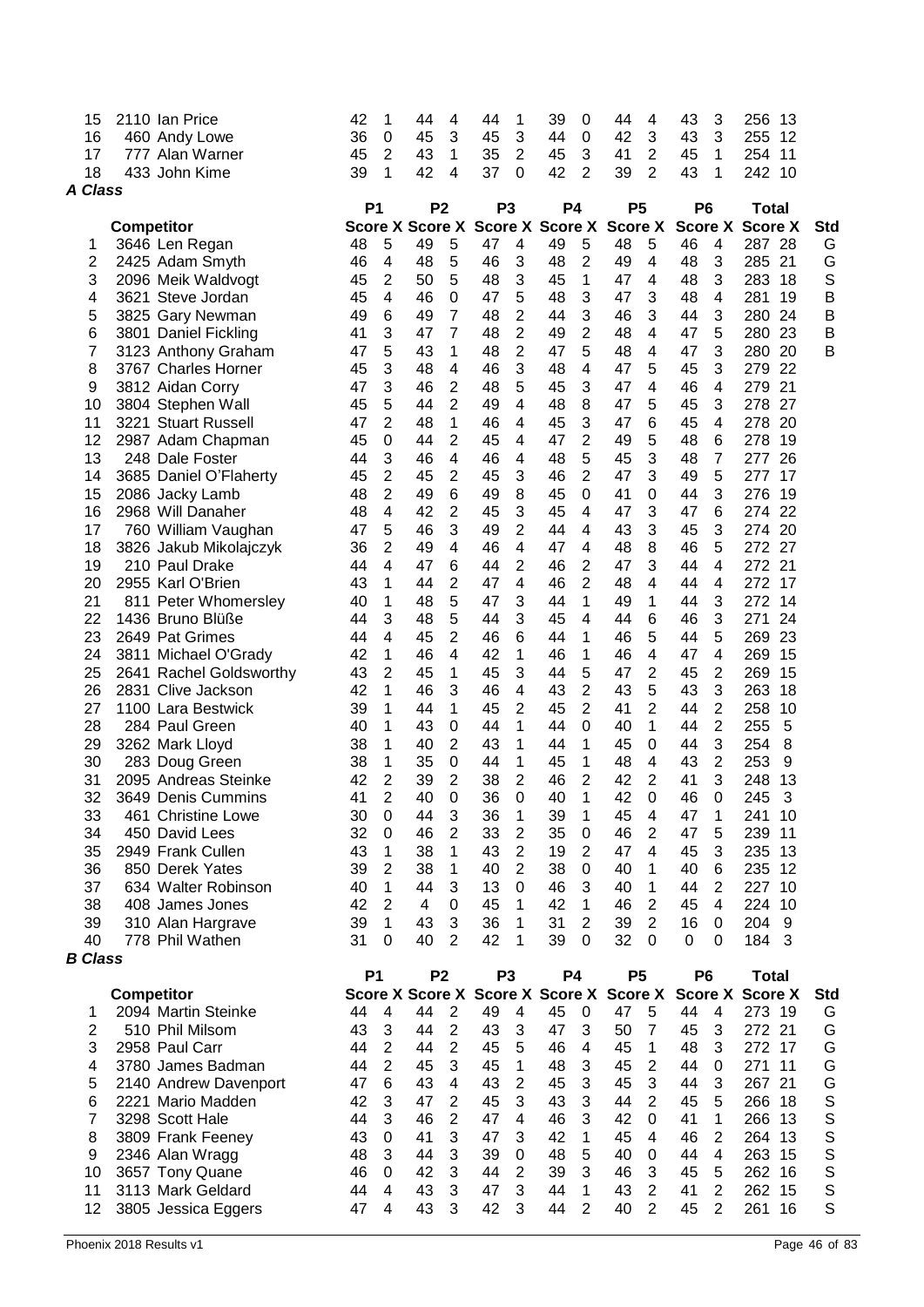| 13 | 2230 Nigel Barrett     | 48 | 4                | 45 | 2              | 37 | 0                | 42 | 1              | 43 | 3              | 45             | $\overline{c}$   | 260<br>12             | S |
|----|------------------------|----|------------------|----|----------------|----|------------------|----|----------------|----|----------------|----------------|------------------|-----------------------|---|
| 14 | 3271 David Cully       | 42 | 1                | 43 | 1              | 42 | $\overline{2}$   | 43 | 3              | 42 | $\overline{2}$ | 45             | $\mathbf{1}$     | 257 10                | B |
| 15 | 1493 Alan Smith        | 39 | 1                | 44 | $\overline{2}$ | 43 | $\overline{2}$   | 42 | 3              | 42 | 2              | 45             | 3                | 255<br>13             | B |
| 16 | 1281 Stuart Rankine    | 42 | 1                | 42 | $\overline{2}$ | 43 | 1                | 42 | 1              | 42 | 4              | 44             | 4                | 255<br>13             | B |
| 17 | 3676 Emma Robinson     | 40 | 3                | 42 | 1              | 44 | $\overline{2}$   | 42 | $\overline{2}$ | 43 | 1              | 44             | $\overline{2}$   | 255<br>-11            | B |
| 18 | 3824 Gareth Kerr       | 38 | 3                | 34 | 1              | 45 | 0                | 44 | 4              | 45 | 4              | 48             | $\overline{7}$   | 254<br>-19            | B |
| 19 | 3647 Les Walker        | 45 | $\overline{2}$   | 34 | 1              | 42 | 1                | 45 | 3              | 40 | $\mathbf 1$    | 48             | $\overline{2}$   | 254<br>10             | B |
| 20 | 1514 David Gilchrist   | 40 | $\overline{2}$   | 41 | $\overline{2}$ | 41 | $\overline{2}$   | 42 | $\overline{2}$ | 43 | $\overline{2}$ | 46             | 3                | 253<br>13             | B |
| 21 | 2752 Bryan Hall        | 39 | 0                | 45 | 1              | 45 | $\overline{2}$   | 40 | 2              | 42 | 1              | 42             | 3                | 253<br>9              | B |
| 22 | 3686 Miles Herridge    | 41 | 1                | 41 | $\overline{2}$ | 41 | 1                | 44 | 5              | 41 | 3              | 44             | 3                | 252 15                | B |
| 23 | 2028 Steve Fraser      | 42 | $\overline{2}$   | 40 | 1              | 41 | 1                | 45 | 2              | 46 | 4              | 38             | $\mathbf{1}$     | 252<br>11             | B |
| 24 | 3648 Ian Mc Gill       | 37 | 1                | 43 | 3              | 42 | 3                | 44 | 1              | 45 | 2              | 41             | 0                | 252 10                | B |
| 25 | 3645 Sven Rohde        | 39 | 1                | 42 | 3              | 40 | 3                | 45 | 1              | 41 | 1              | 42             | 1                | 249<br>10             |   |
| 26 | 1937 Achim Dreyer      | 43 | 4                | 44 | $\overline{2}$ | 37 | $\mathbf 0$      | 38 | $\overline{2}$ | 44 | 3              | 42             | 5                | 248<br>16             |   |
| 27 | 3823 Julie Moran       | 41 | 0                | 45 | 4              | 43 | 1                | 48 | 5              | 30 | $\overline{2}$ | 41             | 1                | 248<br>13             |   |
| 28 | 3807 Andrew O'Gorman   | 40 | 0                | 40 | $\overline{2}$ | 41 | 1                | 43 | $\overline{2}$ | 42 | $\overline{2}$ | 42             | $\overline{2}$   | 248<br>9              |   |
| 29 | 672 Andrew Sherriff    | 41 | 2                | 39 | $\overline{2}$ | 42 | $\overline{2}$   | 43 | $\overline{2}$ | 43 | $\overline{2}$ | 37             | $\mathbf 0$      | 245<br>10             |   |
| 30 | 3434 Darren Wheatley   | 39 | 0                | 42 | $\overline{2}$ | 39 | $\boldsymbol{0}$ | 43 | $\overline{2}$ | 40 | 1              | 42             | 1                | 245<br>6              |   |
| 31 | 3667 Shane Baker       | 37 | 1                | 34 | 1              | 42 | 2                | 41 | 2              | 45 | 4              | 42             | 3                | 13<br>241             |   |
| 32 | 3810 Val Gavin         | 41 | 1                | 45 | 3              | 37 | $\mathbf 1$      | 39 | 1              | 38 | $\overline{2}$ | 41             | 1                | 241<br>9              |   |
| 33 | 1243 Shane Dinkin      | 42 | 0                | 38 | 1              | 33 | 3                | 41 | 1              | 40 | 2              | 46             | 1                | 240<br>8              |   |
| 34 | 3427 Malcolm Quigley   | 36 | 0                | 40 | 1              | 42 | 0                | 41 | 2              | 42 | 1              | 39             | 1                | 5<br>240              |   |
| 35 | 2899 Tony Philpott     | 41 | $\overline{2}$   | 38 | 0              | 40 | $\overline{2}$   | 42 | 1              | 39 | 1              | 39             | $\boldsymbol{0}$ | 6<br>239              |   |
| 36 | 1921 Jane Shields      | 44 | $\overline{2}$   | 37 | 1              | 42 | 3                | 40 | $\overline{2}$ | 38 | $\overline{2}$ | 37             | $\overline{2}$   | 238<br>12             |   |
| 37 | 3832 Paul Maguire      | 40 | $\overline{2}$   | 36 | 1              | 39 | $\overline{2}$   | 38 | $\overline{2}$ | 38 | 1              | 46             | $\overline{2}$   | 237<br>10             |   |
| 38 | 3086 Derek Hinchcliffe | 24 | 0                | 40 | 1              | 46 | 3                | 40 | $\overline{2}$ | 43 | 3              | 43             | 4                | 236<br>13             |   |
| 39 | 3769 Lee Townsend      | 47 | 4                | 9  | 0              | 45 | 1                | 43 | 1              | 45 | 3              | 42             | $\overline{2}$   | 231<br>11             |   |
| 40 | 3188 Norman Ogilby     | 35 | 0                | 39 | 1              | 41 | 0                | 37 | 1              | 37 | 0              | 41             | $\overline{2}$   | 230<br>$\overline{4}$ |   |
| 41 | 553 Colin Oswald       | 35 | 1                | 42 | 1              | 39 | 1                | 39 | 0              | 40 | 0              | 35             | 1                | 230<br>4              |   |
| 42 | 3650 Dean Parker       | 37 | 0                | 32 | 1              | 38 | 1                | 39 | 0              | 41 | 1              | 42             | $\overline{2}$   | 229<br>5              |   |
| 43 | 1580 David Hamilton    | 32 | 0                | 43 | 4              | 39 | $\overline{2}$   | 39 | 2              | 34 | 1              | 40             | 1                | 227<br>10             |   |
| 44 | 3035 Jan Hinchcliffe   | 33 | 0                | 39 | 2              | 33 | 1                | 36 | 1              | 39 | 0              | 41             | $\overline{2}$   | 221<br>6              |   |
| 45 | 288 Kenneth Green      | 45 | $\overline{2}$   | 41 | 1              | 40 | 3                | 45 | $\mathbf 0$    | 46 | 3              | $\overline{2}$ | 0                | 219<br>9              |   |
| 46 | 3281 John Farrell      | 22 | 0                | 26 | 0              | 40 | 0                | 43 | 3              | 42 | 1              | 45             | 4                | 218<br>8              |   |
| 47 | 3571 Malcolm Johnston  | 39 | 1                | 31 | 0              | 40 | 3                | 36 | 0              | 31 | 0              | 38             | $\overline{2}$   | 215<br>6              |   |
| 48 | 3425 Joe Mc Gonigle    | 26 | 0                | 35 | 0              | 37 | 0                | 42 | 1              | 40 | $\overline{2}$ | 33             | $\mathbf 0$      | 213<br>3              |   |
| 49 | 3046 David Elliott     | 28 | 0                | 30 | 0              | 36 | 1                | 34 | $\mathbf 0$    | 36 | $\mathbf{1}$   | 40             | 0                | $\overline{c}$<br>204 |   |
| 50 | 937 Gavin Milligan     | 21 | 0                | 28 | 0              | 37 | 1                | 37 | 1              | 38 | 0              | 41             | 1                | 3<br>202              |   |
| 51 | 3458 Noel Maguire      | 15 | 0                | 41 | 1              | 24 | 1                | 43 | 3              | 38 | 1              | 37             | 2                | 198<br>8              |   |
| 52 | 1271 Anne Milke        | 21 | 0                | 31 | $\overline{2}$ | 36 | $\mathbf 0$      | 33 | $\Omega$       | 36 | 1              | 39             | $\overline{2}$   | 5<br>196              |   |
| 53 | 607 Timothy Read       | 33 | 0                | 36 | $\overline{2}$ | 31 | 0                | 28 | 0              | 33 | 0              | 30             | $\mathbf 0$      | $\overline{c}$<br>191 |   |
| 54 | 3833 John Desmond      | 33 | $\boldsymbol{0}$ | 3  | 0              | 33 | 1                | 31 | 1              | 38 | 1              | 36             | 0                | 3<br>174              |   |
| 55 | 3818 Anthony Feeney    | 31 | 0                | 34 | 0              | 34 | 1                | 32 | $\mathbf 0$    | 39 | $\mathbf{1}$   | 0              | 0                | $\overline{2}$<br>170 |   |
| 56 | 3715 Andrew Thompson   | 14 | 0                | 16 | 0              | 26 | 0                | 15 | 1              | 27 | 0              | 25             | 0                | 123<br>1              |   |
|    |                        |    |                  |    |                |    |                  |    |                |    |                |                |                  |                       |   |

#### **1902 - Advancing Target GRCF** *X Class*

|    |                       | P <sub>1</sub> |   | P <sub>2</sub>                          |   | P <sub>3</sub> |   | P4 |   | P5 |   | P6 |   | Total           |      |            |
|----|-----------------------|----------------|---|-----------------------------------------|---|----------------|---|----|---|----|---|----|---|-----------------|------|------------|
|    | <b>Competitor</b>     |                |   | Score X Score X Score X Score X Score X |   |                |   |    |   |    |   |    |   | Score X Score X |      | <b>Std</b> |
|    | 3267 Keith Kilvington | 30             | 5 | 30                                      | 6 | 30             | 6 | 30 | 4 | 30 | 6 | 30 | 5 | 180             | -32  | G          |
|    | 2340 Glenn Gordon     | 30             | 5 | 30                                      | 5 | 30             | 5 | 30 | 6 | 30 | 4 | 30 | 6 | 180             | -31  | G          |
| 3  | 2613 David Guest      | 30             | 5 | 30                                      | 2 | 30             | 5 | 30 | 4 | 30 | 5 | 30 | 5 | 180             | -26  | G          |
| 4  | 3257 James Starley    | 30             | 5 | 30                                      | 5 | 29             | 4 | 30 | 5 | 30 | 3 | 30 | 6 | 179             | -28  | в          |
| 5  | 3114 Norman Veitch    | 30             | 2 | 29                                      | 3 | 30             | 5 | 30 | 3 | 30 | 5 | 30 | 6 | 179             | -24  | в          |
| 6  | 2886 Gary Bowden      | 30             | 3 | 30                                      | 4 | 30             | 5 | 30 | 5 | 29 | 2 | 30 | 4 | 179             | -23  | В          |
|    | 3203 Robert Wheeler   | 29             | 4 | 30                                      | 4 | 30             | 6 | 30 | 3 | 30 | 4 | 29 | 2 | 178 23          |      |            |
| 8  | 034 Neil Francis      | 30             | 5 | 29                                      | 4 | 30             | 4 | 28 | 1 | 30 | 5 | 30 | 5 | 177             | - 24 |            |
| 9  | 683 Jim Smith         | 30             | 5 | 29                                      | 5 | 30             | 5 | 30 | 3 | 28 | 4 | 29 | 4 | 176 26          |      |            |
| 10 | 3769 Lee Townsend     | 30             | 4 | 28                                      | 3 | 30             | 4 | 29 | 4 | 29 | 4 | 29 | 5 | 175 24          |      |            |
| 11 | 2832 William Pow      | 28             | 3 | 30                                      | 3 | 30             | 5 | 28 | 3 | 30 | 4 | 29 | 4 | 175             | -22  |            |
| 12 | 2194 Graeme Dodds     | 29             | 4 | 30                                      | 5 | 29             | 3 | 29 | 2 | 28 | 2 | 29 | 5 | 174 21          |      |            |
| 13 | 1773 Morné van Dalen  | 26             | 2 | 28                                      | 4 | 30             | 4 | 30 |   | 30 | 3 | 30 | 4 | 174             | 18   |            |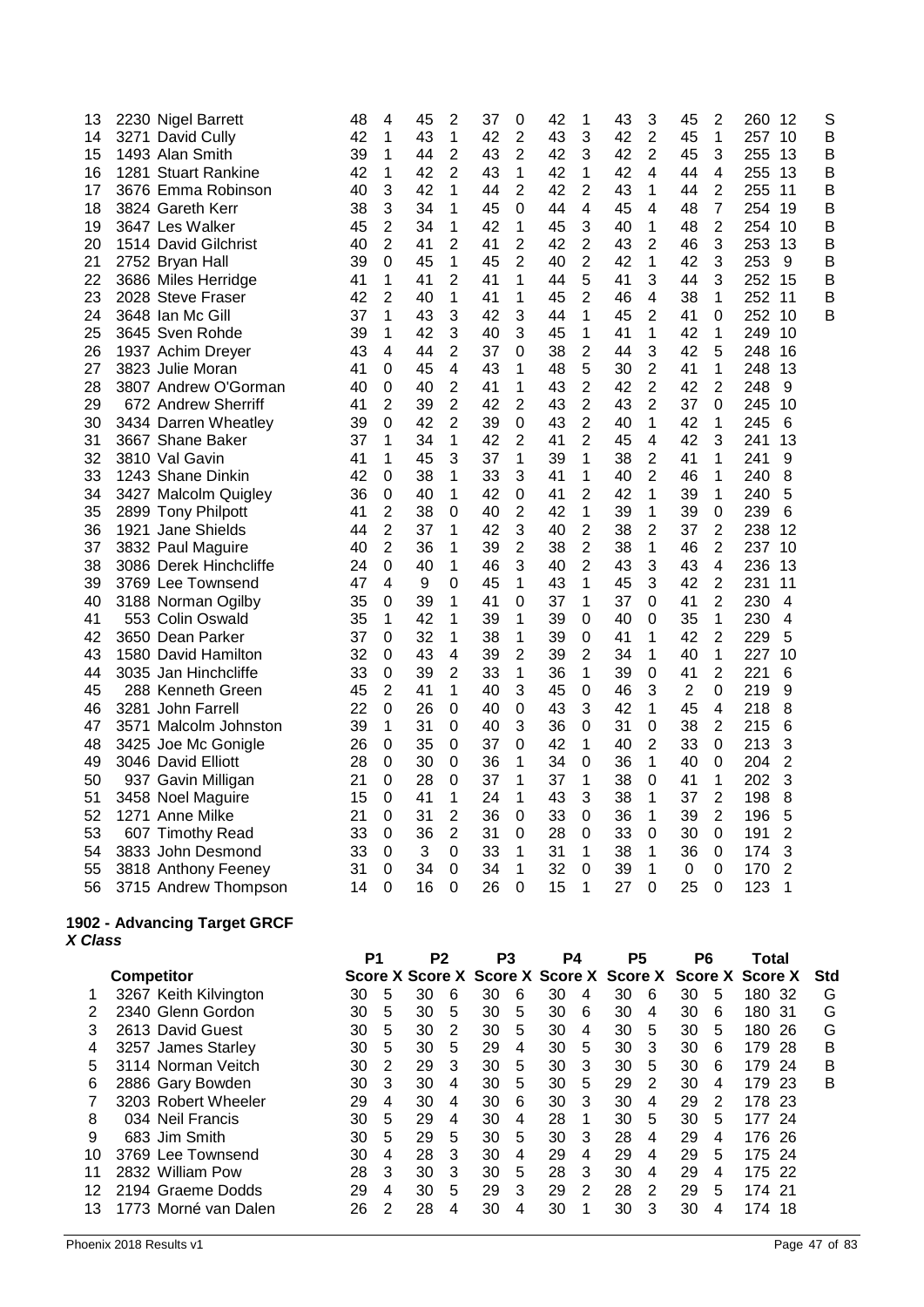| 14<br>15<br>16<br>17<br>18<br>19<br>20<br><b>A Class</b> | 1022 Steve Lamb<br>030 Alan Barker<br>725 Mick Tedesco<br>777 Alan Warner<br>354 Dave Holt<br>2987 Adam Chapman<br>3419 Ray Holohan | 28<br>27<br>30<br>29<br>26<br>30<br>30 | 3<br>$\overline{2}$<br>3<br>3<br>$\overline{2}$<br>5<br>6 | 30<br>29<br>28<br>30<br>29<br>20<br>28 | 3<br>$\overline{c}$<br>1<br>$\ensuremath{\mathsf{3}}$<br>$\overline{2}$<br>$\boldsymbol{0}$<br>4 | 29<br>30<br>29<br>29<br>28<br>28<br>$\Omega$ | 3<br>$\overline{4}$<br>$\overline{4}$<br>3<br>3<br>3<br>0 | 30<br>28<br>27<br>30<br>24<br>14<br>29  | 3<br>4<br>$\overline{c}$<br>3<br>$\overline{2}$<br>1<br>3 | 29<br>29<br>27<br>29<br>29<br>30<br>30 | 3<br>4<br>0<br>5<br>2<br>4<br>3  | 28<br>28<br>27<br>20<br>29<br>30<br>30 | 2<br>3<br>3<br>$\overline{2}$<br>3<br>$\overline{2}$<br>4 | 174<br>17<br>171<br>19<br>168<br>13<br>167<br>19<br>14<br>165<br>152 15<br>147 20 |                  |
|----------------------------------------------------------|-------------------------------------------------------------------------------------------------------------------------------------|----------------------------------------|-----------------------------------------------------------|----------------------------------------|--------------------------------------------------------------------------------------------------|----------------------------------------------|-----------------------------------------------------------|-----------------------------------------|-----------------------------------------------------------|----------------------------------------|----------------------------------|----------------------------------------|-----------------------------------------------------------|-----------------------------------------------------------------------------------|------------------|
|                                                          |                                                                                                                                     | P <sub>1</sub>                         |                                                           | P <sub>2</sub>                         |                                                                                                  | P <sub>3</sub>                               |                                                           | <b>P4</b>                               |                                                           | P <sub>5</sub>                         |                                  | P <sub>6</sub>                         |                                                           | <b>Total</b>                                                                      |                  |
|                                                          | <b>Competitor</b>                                                                                                                   |                                        |                                                           | <b>Score X Score X</b>                 |                                                                                                  |                                              |                                                           | Score X Score X                         |                                                           | <b>Score X</b>                         |                                  |                                        | <b>Score X</b>                                            | <b>Score X</b>                                                                    | <b>Std</b>       |
| 1                                                        | 3284 David Christie                                                                                                                 | 30                                     | 4                                                         | 30                                     | 4                                                                                                | 30                                           | 3                                                         | 30                                      | 5                                                         | 30                                     | 3                                | 30                                     | 6                                                         | 180 25                                                                            | G                |
| 2                                                        | 2949 Frank Cullen                                                                                                                   | 29                                     | 2                                                         | 30                                     | 6                                                                                                | 30                                           | 4                                                         | 30                                      | $\overline{c}$                                            | 30                                     | 5                                | 30                                     | 5                                                         | 179<br>24                                                                         | G                |
| 3                                                        | 3044 Dave Morrow                                                                                                                    | 30                                     | 4                                                         | 29<br>30                               | 4                                                                                                | 30                                           | 6<br>$\overline{4}$                                       | 29<br>30                                | 4                                                         | 30<br>29                               | 3<br>5                           | 30                                     | 6                                                         | 178 27<br>178 25                                                                  | S<br>S           |
| 4<br>5                                                   | 2211 Peter Wylie<br>3646 Len Regan                                                                                                  | 30<br>29                               | 6<br>3                                                    | 30                                     | 1<br>4                                                                                           | 29<br>30                                     | 6                                                         | 30                                      | 4<br>3                                                    | 30                                     | 5                                | 30<br>29                               | 5<br>4                                                    | 25<br>178                                                                         | S                |
| 6                                                        | 2096 Meik Waldvogt                                                                                                                  | 29                                     | 1                                                         | 30                                     | 5                                                                                                | 30                                           | 6                                                         | 29                                      | 4                                                         | 29                                     | $\overline{4}$                   | 30                                     | 5                                                         | 25<br>177                                                                         | S                |
| 7                                                        | 3150 Michael Reynolds                                                                                                               | 30                                     | $\overline{\mathbf{4}}$                                   | 28                                     | 3                                                                                                | 29                                           | $\overline{4}$                                            | 30                                      | 4                                                         | 30                                     | 3                                | 30                                     | 3                                                         | 21<br>177                                                                         | S                |
| 8                                                        | 2011 Tim Mepham                                                                                                                     | 29                                     | 1                                                         | 30                                     | $\overline{2}$                                                                                   | 30                                           | 3                                                         | 29                                      | 1                                                         | 29                                     | 3                                | 30                                     | 3                                                         | 13<br>177                                                                         | S                |
| 9                                                        | 1629 Rolf Filbig                                                                                                                    | 29                                     | 3                                                         | 30                                     | $\overline{4}$                                                                                   | 29                                           | 1                                                         | 30                                      | 5                                                         | 28                                     | 1                                | 30                                     | $\overline{2}$                                            | 176<br>16                                                                         | B                |
| 10                                                       | 1943 Declan Byrne                                                                                                                   | 29                                     | $\overline{2}$                                            | 30                                     | 2                                                                                                | 30                                           | 3                                                         | 29                                      | $\overline{2}$                                            | 29                                     | 1                                | 29                                     | 5                                                         | 176<br>-15                                                                        | B                |
| 11                                                       | 3410 Peter Keegan                                                                                                                   | 27                                     | $\overline{2}$                                            | 30                                     | 3                                                                                                | 30                                           | 6                                                         | 29                                      | $\overline{2}$                                            | 29                                     | 3                                | 30                                     | 6                                                         | 175 22                                                                            | B                |
| 12                                                       | 625 Neil Roberts                                                                                                                    | 30                                     | 3                                                         | 29                                     | 4                                                                                                | 29                                           | 4                                                         | 29                                      | $\overline{2}$                                            | 29                                     | 3                                | 29                                     | 4                                                         | 175 20                                                                            | Β                |
| 13                                                       | 2086 Jacky Lamb                                                                                                                     | 29                                     | 3                                                         | 28                                     | 4                                                                                                | 30                                           | 2                                                         | 29                                      | 4                                                         | 29                                     | 2                                | 30                                     | 4                                                         | 175<br>-19                                                                        | B                |
| 14                                                       | 3685 Daniel O Flaherty                                                                                                              | 28                                     | 4                                                         | 28                                     | 2                                                                                                | 29                                           | 5                                                         | 29                                      | 3                                                         | 30                                     | 6                                | 30                                     | 3                                                         | 174 23                                                                            |                  |
| 15                                                       | 3308 Phil Wood                                                                                                                      | 28                                     | 4                                                         | 28                                     | 3                                                                                                | 30                                           | 6                                                         | 30                                      | 4                                                         | 28                                     | 1                                | 30                                     | 3                                                         | 174<br>21                                                                         |                  |
| 16                                                       | 2176 Jeff Kehoe                                                                                                                     | 30                                     | 3                                                         | 25                                     | 5                                                                                                | 30                                           | 1                                                         | 30                                      | 4                                                         | 30                                     | 3                                | 29                                     | 3                                                         | 19<br>174                                                                         |                  |
| 17                                                       | 2108 Jamie Stevenson                                                                                                                | 29                                     | 3                                                         | 30                                     | 3                                                                                                | 30                                           | $\overline{4}$                                            | 28                                      | 3                                                         | 27                                     | $\overline{2}$                   | 30                                     | 3                                                         | 18<br>174                                                                         |                  |
| 18                                                       | 2840 Scott Lyon                                                                                                                     | 28                                     | $\overline{\mathbf{4}}$                                   | 30                                     | 5                                                                                                | 29                                           | 3                                                         | 28                                      | 5                                                         | 28                                     | $\overline{c}$                   | 30                                     | 5                                                         | 173<br>24                                                                         |                  |
| 19<br>20                                                 | 2094 Martin Steinke<br>3221 Stuart Russell                                                                                          | 30<br>28                               | 4<br>3                                                    | 27<br>29                               | $\overline{2}$<br>$\overline{2}$                                                                 | 28<br>29                                     | 3<br>3                                                    | 29<br>28                                | 3<br>4                                                    | 30<br>26                               | $\overline{c}$<br>$\overline{c}$ | 28<br>30                               | 1<br>4                                                    | 15<br>172<br>18<br>170                                                            |                  |
| 21                                                       | 007 Charles Murton                                                                                                                  | 30                                     | 5                                                         | 29                                     | $\overline{2}$                                                                                   | 28                                           | 3                                                         | 26                                      | $\overline{2}$                                            | 27                                     | $\overline{2}$                   | 29                                     | 4                                                         | 169<br>18                                                                         |                  |
| 22                                                       | 1436 Bruno Blüße                                                                                                                    | 27                                     | 0                                                         | 28                                     | 1                                                                                                | 29                                           | $\overline{4}$                                            | 29                                      | 4                                                         | 28                                     | 3                                | 28                                     | 4                                                         | 169<br>16                                                                         |                  |
| 23                                                       | 2831 Clive Jackson                                                                                                                  | 27                                     | $\overline{2}$                                            | 29                                     | 3                                                                                                | 28                                           | 3                                                         | 27                                      | 1                                                         | 29                                     | 1                                | 29                                     | 1                                                         | 169<br>11                                                                         |                  |
| 24                                                       | 821 Trevor Williams                                                                                                                 | 24                                     | 0                                                         | 28                                     | 1                                                                                                | 29                                           | $\overline{2}$                                            | 29                                      | 1                                                         | 29                                     | 1                                | 29                                     | 3                                                         | 168<br>8                                                                          |                  |
| 25                                                       | 850 Derek Yates                                                                                                                     | 26                                     | 1                                                         | 28                                     | 1                                                                                                | 28                                           | $\overline{c}$                                            | 28                                      | 3                                                         | 29                                     | 4                                | 28                                     | 1                                                         | 167<br>12                                                                         |                  |
| 26                                                       | 2752 Bryan Hall                                                                                                                     | 27                                     | 2                                                         | 25                                     | 1                                                                                                | 28                                           | 3                                                         | 30                                      | 4                                                         | 28                                     | 1                                | 28                                     | $\overline{2}$                                            | 166<br>13                                                                         |                  |
| 27                                                       | 760 William Vaughan                                                                                                                 | 27                                     | 3                                                         | 28                                     | 2                                                                                                | 28                                           | 2                                                         | 29                                      | 1                                                         | 26                                     | 2                                | 28                                     | $\mathbf{2}$                                              | 166<br>12                                                                         |                  |
| 28                                                       | 460 Andy Lowe                                                                                                                       | 27                                     | 3                                                         | 30                                     | $\overline{c}$                                                                                   | 28                                           | 3                                                         | 29                                      | $\overline{2}$                                            | 29                                     | 3                                | 19                                     | $\overline{2}$                                            | 162<br>15                                                                         |                  |
| 29                                                       | 553 Colin Oswald                                                                                                                    | 30                                     | 2                                                         | 22                                     | 1                                                                                                | 27                                           | 1                                                         | 26                                      | 1                                                         | 27                                     | 1                                | 26                                     | 1                                                         | 158<br>7                                                                          |                  |
| 30                                                       | 450 David Lees                                                                                                                      | 24                                     | 1                                                         | 29                                     | 3                                                                                                | 30                                           | 3                                                         | 25                                      | 4                                                         | 19                                     | 0                                | 30                                     | 3                                                         | 157 14                                                                            |                  |
| 31                                                       | 2346 Alan Wragg                                                                                                                     | 28                                     | $\overline{2}$                                            | 28                                     | $\overline{2}$                                                                                   | 12                                           | $\mathbf 0$                                               | 29                                      | 4                                                         | 28                                     | 3                                | 30                                     | 4                                                         | 155<br>15                                                                         |                  |
| 32<br><b>B</b> Class                                     | 2641 Rachel Goldsworthy                                                                                                             | 27                                     | $\overline{2}$                                            | 27                                     | 1                                                                                                | 29                                           | 3                                                         | 25                                      | 1                                                         | 26                                     | 3                                | 20                                     | 0                                                         | 154 10                                                                            |                  |
|                                                          |                                                                                                                                     | <b>P1</b>                              |                                                           | P <sub>2</sub>                         |                                                                                                  | P <sub>3</sub>                               |                                                           | <b>P4</b>                               |                                                           | <b>P5</b>                              |                                  | P <sub>6</sub>                         |                                                           | <b>Total</b>                                                                      |                  |
|                                                          | <b>Competitor</b>                                                                                                                   |                                        |                                                           |                                        |                                                                                                  |                                              |                                                           | Score X Score X Score X Score X Score X |                                                           |                                        |                                  |                                        |                                                           | <b>Score X Score X</b>                                                            | <b>Std</b>       |
| 1                                                        | 3644 André Georgi                                                                                                                   | 30                                     | $\overline{\mathbf{4}}$                                   | 30                                     | 4                                                                                                | 29                                           | 4                                                         | 29                                      | 3                                                         | 30                                     | 4                                | 29                                     | 3                                                         | 177 22                                                                            | G                |
| $\overline{2}$                                           | 3123 Anthony Graham                                                                                                                 | 30                                     | 3                                                         | 30                                     | 5                                                                                                | 28                                           | 3                                                         | 29                                      | $\overline{2}$                                            | 30                                     | 4                                | 29                                     | 3                                                         | 176 20                                                                            | G                |
| 3                                                        | 2968 Will Danaher                                                                                                                   | 29                                     | $\overline{c}$                                            | 30                                     | 1                                                                                                | 28                                           | 1                                                         | 30                                      | 5                                                         | 28                                     | 3                                | 30                                     | 3                                                         | 175 15                                                                            | G                |
| 4                                                        | 2425 Adam Smyth                                                                                                                     | 29                                     | $\overline{2}$                                            | 27                                     | 3                                                                                                | 29                                           | $\overline{2}$                                            | 30                                      | 4                                                         | 29                                     | 2                                | 30                                     | 5                                                         | 174 18                                                                            | G                |
| 5                                                        | 3806 Daniel Blagojevic                                                                                                              | 28                                     | 3                                                         | 29                                     | 4                                                                                                | 29                                           | 4                                                         | 29                                      | 5                                                         | 29                                     | 4                                | 29                                     | 4                                                         | 173 24                                                                            | $\mathbb S$      |
| 6                                                        | 3427 Malcolm Quigley                                                                                                                | 28                                     | 3                                                         | 28                                     | $\overline{2}$                                                                                   | 29                                           | $\overline{4}$                                            | 30                                      | 4                                                         | 28                                     | $\overline{2}$                   | 30                                     | $\overline{2}$                                            | 173<br>17                                                                         | $\mathbb S$      |
| $\overline{7}$                                           | 3805 Jessica Eggers                                                                                                                 | 29                                     | $\overline{2}$                                            | 28                                     | $\overline{2}$                                                                                   | 29                                           | 3                                                         | 29                                      | 3                                                         | 29                                     | 4                                | 29                                     | $\overline{2}$                                            | 173<br>16                                                                         | $\mathbb S$      |
| 8                                                        | 1243 Shane Dinkin                                                                                                                   | 30                                     | $\overline{4}$                                            | 29                                     | $\overline{2}$                                                                                   | 28                                           | 4                                                         | 29                                      | 3                                                         | 29                                     | 3                                | 25                                     | 4<br>$\overline{2}$                                       | 20<br>170                                                                         | $\mathbb S$      |
| 9                                                        | 3804 Stephen Wall<br>3298 Scott Hale                                                                                                | 30                                     | 3<br>$\overline{2}$                                       | 28<br>27                               | 4<br>$\overline{2}$                                                                              | 29                                           | $\overline{4}$<br>$\overline{2}$                          | 27<br>28                                | $\overline{2}$                                            | 28                                     | 3                                | 28<br>29                               | 3                                                         | 170<br>18                                                                         | S                |
| 10<br>11                                                 | 711 Paul Stockill                                                                                                                   | 28<br>29                               | 3                                                         | 25                                     | 0                                                                                                | 29<br>30                                     | $\overline{4}$                                            | 29                                      | 3<br>5                                                    | 29<br>29                               | 3<br>3                           | 27                                     | 1                                                         | 170<br>15<br>169<br>16                                                            | S<br>$\mathbb S$ |
| 12                                                       | 3155 Keelan Foster                                                                                                                  | 29                                     | $\overline{4}$                                            | 29                                     | 1                                                                                                | 29                                           | 3                                                         | 27                                      | $\overline{2}$                                            | 27                                     | $\overline{2}$                   | 28                                     | $\overline{2}$                                            | 169 14                                                                            | S                |
| 13                                                       | 3271 David Cully                                                                                                                    | 27                                     | 1                                                         | 27                                     | 3                                                                                                | 28                                           | 3                                                         | 28                                      | 1                                                         | 29                                     | $\overline{4}$                   | 29                                     | 4                                                         | 168 16                                                                            | $\mathbb S$      |
| 14                                                       | 283 Doug Green                                                                                                                      | 27                                     | 3                                                         | 28                                     | 3                                                                                                | 27                                           | 1                                                         | 28                                      | 2                                                         | 29                                     | 2                                | 29                                     | 3                                                         | 168 14                                                                            | $\mathbb S$      |
| 15                                                       | 3686 Miles Herridge                                                                                                                 | 26                                     | 1                                                         | 28                                     | 0                                                                                                | 28                                           | 4                                                         | 30                                      | 1                                                         | 29                                     | 3                                | 27                                     | 3                                                         | 168 12                                                                            | S                |
| 16                                                       | 2221 Mario Madden                                                                                                                   | 28                                     | $\overline{4}$                                            | 27                                     | $\overline{2}$                                                                                   | 27                                           | 2                                                         | 27                                      | 1                                                         | 27                                     | 2                                | 30                                     | 4                                                         | 166 15                                                                            | B                |
| 17                                                       | 3649 Denis Cummins                                                                                                                  | 23                                     | 1                                                         | 29                                     | 5                                                                                                | 28                                           | 1                                                         | 27                                      | 3                                                         | 28                                     | 3                                | 30                                     | 5                                                         | 165 18                                                                            | B                |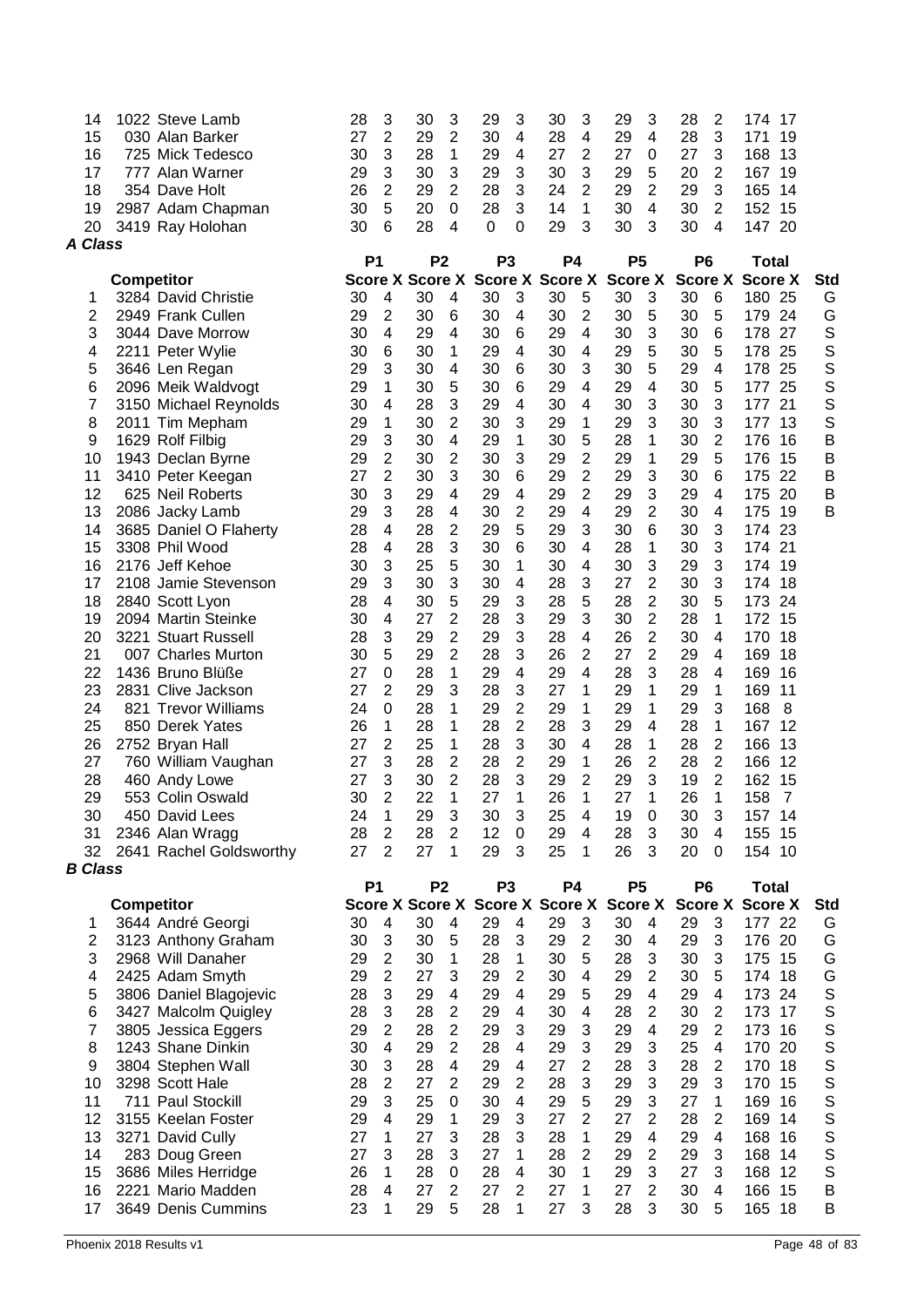| 18 | 2095 Andreas Steinke   | 27 | 1 | 28 | 2 | 28 | 2              | 26 | 1              | 29 | 2 | 27 | 2              | 165<br>10 | В |
|----|------------------------|----|---|----|---|----|----------------|----|----------------|----|---|----|----------------|-----------|---|
| 19 | 3046 David Elliott     | 25 | 1 | 29 | 2 | 30 | 1              | 26 | 1              | 28 | 3 | 26 | 2              | 164<br>10 | в |
| 20 | 2958 Paul Carr         | 26 | 0 | 25 | 0 | 30 | 3              | 29 | 1              | 30 | 4 | 24 | 2              | 164<br>10 | В |
| 21 | 3086 Derek Hinchcliffe | 26 | 2 | 27 | 1 | 27 | 3              | 27 | 1              | 27 | 3 | 28 | 1              | 162<br>11 | В |
| 22 | 2230 Nigel Barrett     | 25 | 1 | 28 | 3 | 29 | 1              | 25 | 0              | 26 | 2 | 28 | 4              | 161<br>11 | В |
| 23 | 937 Gavin Milligan     | 28 |   | 27 | 1 | 27 | 2              | 26 | 1              | 25 | 1 | 28 | 2              | 161<br>8  | В |
| 24 | 2028 Steve Fraser      | 25 | 1 | 24 | 2 | 27 | 0              | 28 | 0              | 27 | 2 | 30 | 2              | 161<br>7  | В |
| 25 | 3762 Alan Hopkins      | 27 | 2 | 24 | 1 | 27 | 2              | 25 | 0              | 29 | 2 | 28 | $\overline{2}$ | 160<br>9  | в |
| 26 | 3425 Joe Mc Gonigle    | 26 | 3 | 27 | 1 | 25 | $\overline{2}$ | 26 | $\overline{2}$ | 28 | 4 | 27 | 2              | 159<br>14 |   |
| 27 | 3807 Andrew O'Gorman   | 26 | 1 | 26 | 0 | 27 | 2              | 26 | $\overline{2}$ | 27 | 1 | 26 | 1              | 158<br>7  |   |
| 28 | 3824 Gareth Kerr       | 25 | 2 | 26 | 1 | 25 | 2              | 26 | $\overline{2}$ | 29 | 2 | 26 | 2              | 157<br>11 |   |
| 29 | 3647 Les Walker        | 24 | 1 | 25 | 0 | 22 | 0              | 28 | 3              | 25 | 3 | 29 | 2              | 153<br>9  |   |
| 30 | 408 James Jones        | 25 | 1 | 19 | 1 | 28 | 1              | 27 | 1              | 28 | 2 | 26 | 0              | 153<br>6  |   |
| 31 | 3648 Ian McGill        | 26 | 1 | 29 | 2 | 28 | 3              | 27 | 3              | 26 | 2 | 16 | 1              | 152<br>12 |   |
| 32 | 3458 Noel Maguire      | 23 | 0 | 26 | 1 | 26 | 3              | 27 | 2              | 22 | 1 | 27 | 1              | 151<br>8  |   |
| 33 | 2143 Joseph Parker     | 25 | 1 | 28 | 3 | 25 | 0              | 23 | 0              | 25 | 3 | 23 | 1              | 149<br>8  |   |
| 34 | 3810 Val Gavin         | 25 | 0 | 26 | 0 | 21 | 1              | 24 | 2              | 24 | 2 | 29 | 1              | 149<br>6  |   |
| 35 | 1580 David Hamilton    | 25 | 2 | 24 | 1 | 27 | 1              | 26 | $\overline{2}$ | 25 | 1 | 21 | 0              | 148<br>7  |   |
| 36 | 284 Paul Green         | 27 | 1 | 27 | 2 | 20 | 0              | 26 | 0              | 23 | 0 | 24 | 0              | 3<br>147  |   |
| 37 | 1271 Anne Milke        | 27 | 1 | 23 | 0 | 27 | 1              | 28 | 1              | 24 | 1 | 13 | 0              | 142<br>4  |   |
| 38 | 3820 Max Herridge      | 27 | 2 | 22 | 1 | 21 | 0              | 25 | $\overline{2}$ | 21 | 0 | 25 | 0              | 5<br>141  |   |
| 39 | 3035 Jan Hinchcliffe   | 25 | 1 | 24 | 1 | 24 | 1              | 22 | 0              | 25 | 2 | 20 | 0              | 140<br>5  |   |
| 40 | 3188 Norman Ogilby     | 5  | 1 | 30 | 2 | 28 | 2              | 25 | 2              | 28 | 2 | 23 | 2              | 139<br>11 |   |
| 41 | 288 Kenneth Green      | 30 | 2 | 27 | 2 | 28 | 3              | 8  | 0              | 28 | 3 | 17 | 2              | 138<br>12 |   |
| 42 | 461 Christine Lowe     | 26 | 3 | 26 | 1 | 25 | 3              | 18 | 1              | 25 | 2 | 5  | 0              | 125<br>10 |   |
| 43 | 778 Phil Wathen        | 15 | 0 | 23 | 0 | 17 | 0              | 23 | 1              | 17 | 1 | 26 | $\Omega$       | 121<br>2  |   |
|    |                        |    |   |    |   |    |                |    |                |    |   |    |                |           |   |

## **1903 - Advancing Target GRCF Open**

| <b>Competitor</b>        |    |   |    |          |    |                 |                |   |    |                 |    |               |     |         | <b>Std</b>                                                                                                                            |
|--------------------------|----|---|----|----------|----|-----------------|----------------|---|----|-----------------|----|---------------|-----|---------|---------------------------------------------------------------------------------------------------------------------------------------|
| 3324 Paul Lyu            | 30 | 5 | 30 | 6        | 30 | 5               | 30             | 4 | 30 | 5               | 30 | 5             |     |         | G                                                                                                                                     |
| 1773 Morné van Dalen     | 30 | 4 | 29 | 4        | 30 | 5               | 30             | 3 | 30 | 6               | 29 | 4             | 178 |         | G                                                                                                                                     |
| 3466 Peter Radcliffe     | 30 | 6 | 30 | 3        | 30 | 4               | 30             | 4 | 29 | 4               | 29 | 4             | 178 |         | G                                                                                                                                     |
| 2987 Adam Chapman        | 30 | 4 | 29 | 3        | 30 | 5               | 30             | 4 | 30 | 4               | 29 | 3             | 178 |         | G                                                                                                                                     |
| 248 Dale Foster          | 30 | 3 | 29 | 2        | 29 | 5               | 29             | 2 | 30 | 5               | 29 | 4             | 176 |         | S                                                                                                                                     |
| 625 Neil Roberts         | 27 |   | 29 | 5        | 29 | 3               | 28             | 3 | 30 | 2               | 30 | 5             | 173 |         | Β                                                                                                                                     |
| 1405 Rob Sanders         | 28 |   | 29 | 3        | 28 |                 | 30             | 4 | 29 | 2               | 29 | 3             | 173 |         | B                                                                                                                                     |
| 2140 Andrew Davenport    | 28 |   | 28 | 2        | 28 | 2               | 29             | 3 | 30 | 2               | 29 | 5             | 172 |         | B                                                                                                                                     |
| 282 David Green          | 27 |   | 28 | $\Omega$ | 28 | 3               | 29             | 3 | 28 | 3               | 29 | $\mathcal{P}$ | 169 |         |                                                                                                                                       |
| 3428 Steve Lane          | 22 | 0 | 29 | 2        | 29 | 2               | 29             | 5 | 29 | 3               | 30 | 6             | 168 |         |                                                                                                                                       |
| 3423 Tim Smart           | 29 | 3 | 29 | 4        | 18 |                 | 30             | 4 | 29 | 2               | 30 | 4             | 165 |         |                                                                                                                                       |
| 430 Walter Keverne       | 28 | 2 | 28 | 2        | 27 | 4               | 26             | 0 | 29 | 3               | 24 | 2             | 162 |         |                                                                                                                                       |
| 3113 Mark Geldard        | 27 | 0 | 28 |          | 18 | 2               | 28             | 2 | 26 | 1               | 30 | 6             | 157 |         |                                                                                                                                       |
| 2647 Christopher Jackson | 30 | 4 | 27 | 3        | 30 | 6               | 10             | 1 | 28 | 2               | 28 | 2             | 153 |         |                                                                                                                                       |
| 3767 Charles Horner      | 26 |   | 28 | 2        | 29 | 4               | 27             |   | 5  | $\Omega$        | 30 | 5             | 145 |         |                                                                                                                                       |
| 007 Charles Murton       | 27 | 4 | 10 | 2        | 27 | 3               | 25             | 1 | 27 | 0               | 28 | 4             | 144 |         |                                                                                                                                       |
| 730 Granville Thomas     | 26 |   | 26 | 2        | 20 | 0               | 20             | 0 | 20 | 1               | 21 |               | 133 | 5       |                                                                                                                                       |
| 2346 Alan Wragg          | 19 |   | 28 | 3        | 25 |                 | 29             | 4 | 3  | 0               | 26 | 3             | 130 |         |                                                                                                                                       |
|                          |    |   | P1 |          | P2 | Score X Score X | P <sub>3</sub> |   | P4 | Score X Score X | P5 | Score X       | P6  | Score X | Total<br><b>Score X</b><br>180 30<br>26<br>-25<br>-23<br>-21<br>-19<br>14<br>15<br>12<br>18<br>18<br>13<br>12<br>18<br>13<br>14<br>12 |

## **1904 - Advancing Target GRCF Classic**

|    |                   | P1                    |    | P <sub>2</sub> |                                                         | P <sub>3</sub> |    |   | P4 | P5 |    | P6 |    | Total |        |     |            |
|----|-------------------|-----------------------|----|----------------|---------------------------------------------------------|----------------|----|---|----|----|----|----|----|-------|--------|-----|------------|
|    | <b>Competitor</b> |                       |    |                | Score X Score X Score X Score X Score X Score X Score X |                |    |   |    |    |    |    |    |       |        |     | <b>Std</b> |
|    |                   | 3203 Robert Wheeler   | 29 | 3              | 30                                                      | 5              | 30 |   | 30 | 5  | 30 | 5  | 30 | 5     | 179    | 27  | G          |
| 2  |                   | 3257 James Starley    | 30 | 4              | 30                                                      | 3              | 29 | 3 | 30 | 3  | 30 | 3  | 30 | 3     | 179    | 19  | G          |
|    |                   | 1800 Alan Podevin     | 30 | 5              | 29                                                      | 5              | 30 | 3 | 30 | 5  | 30 | 5  | 29 | 2     | 178    | 25  | G          |
| 4  |                   | 3267 Keith Kilvington | 29 | 4              | 30                                                      | 4              | 29 | 4 | 30 | 4  | 30 | 4  | 30 | 3     | 178    | -23 | G          |
| 5  |                   | 354 Dave Holt         | 30 | 2              | 30                                                      | 4              | 30 | 4 | 30 |    | 29 | 4  | 29 | 2     | 178    | 17  | G          |
| 6  |                   | 2753 Jake Mossom      | 28 | 4              | 30                                                      | 6              | 29 | 4 | 30 | 3  | 30 | 5  | 30 | 3     | 177    | -25 | S          |
|    |                   | 2096 Meik Waldvogt    | 30 | 5              | 29                                                      | 4              | 28 | 2 | 29 | 2  | 30 | 5  | 30 | 5     | 176 23 |     | S          |
| 8  |                   | 034 Neil Francis      | 29 | 2              | 29                                                      | 2              | 30 | 5 | 26 | 3  | 29 | 2  | 30 | 5     | 173    | 19  | B          |
| 9  |                   | 725 Mick Tedesco      | 26 | 3              | 29                                                      | 3              | 29 | 4 | 29 | 4  | 29 | 3  | 30 | 3     | 172    | 20  | B          |
| 10 |                   | 683 Jim Smith         |    | 4              | 29                                                      | 3              | 30 | 3 | 29 | 4  | 29 | 2  | 28 | 4     | 172    | 20  | B          |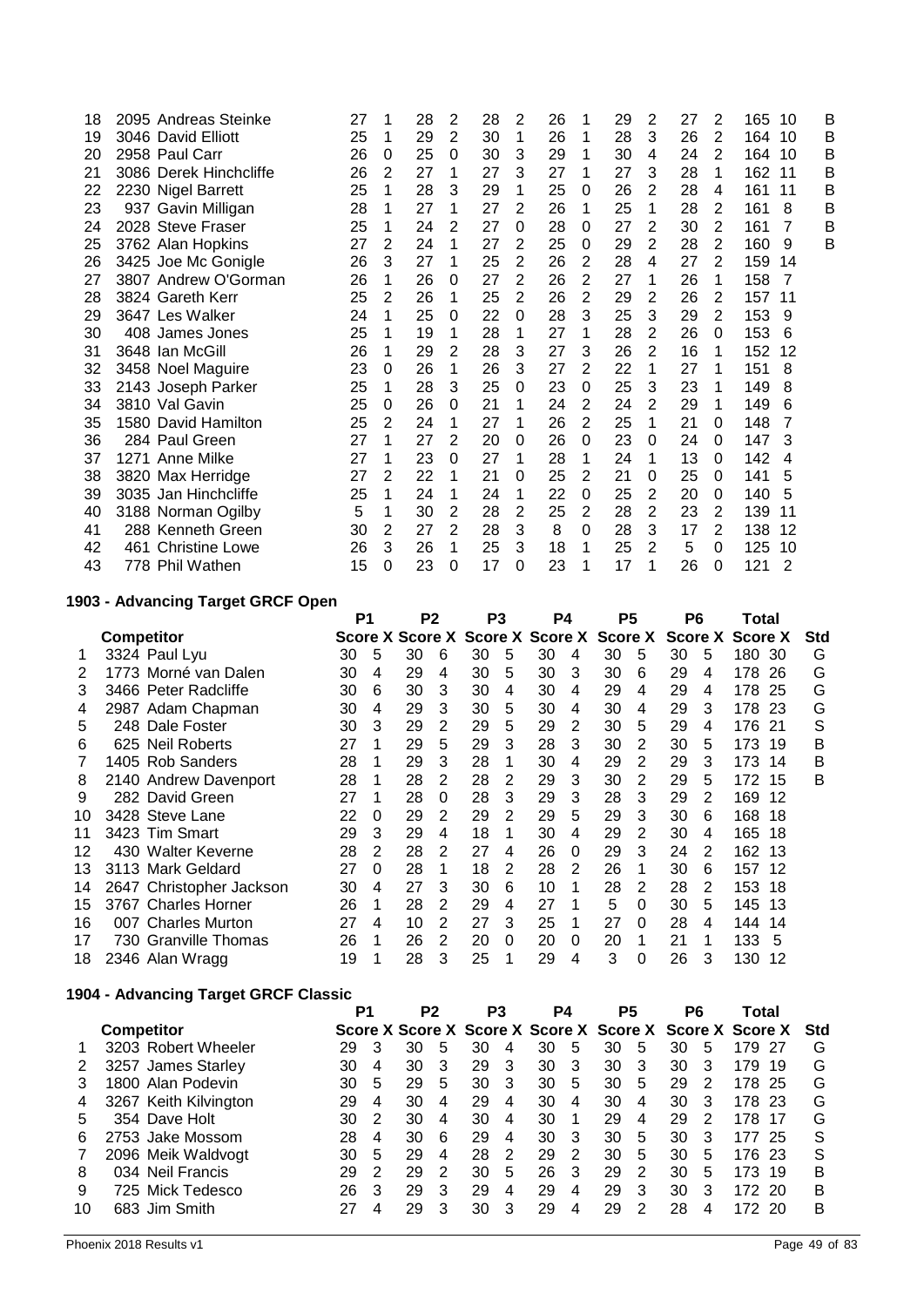| 11      | 1765 Leslie Kong      | 28 |          | 28 | 2        | 30 | 3        | 29 |   | 30 | 5 | 27 | 1 | 172 13 |    | B |
|---------|-----------------------|----|----------|----|----------|----|----------|----|---|----|---|----|---|--------|----|---|
| $12 \,$ | 1493. Alan Smith      | 28 | 3        | 28 | 4        | 29 | 5        | 29 | 4 | 30 | 5 | 27 | 2 | 171    | 23 | B |
| 13      | 210 Paul Drake        | 26 | 1        | 29 |          | 30 | 3        | 29 | 3 | 28 | 3 | 29 | 4 | 171    | 15 | B |
| 14      | 850 Derek Yates       | 29 | 4        | 26 |          | 28 | 2        | 27 |   | 29 | 2 | 28 | 4 | 167 14 |    |   |
| 15      | 3047 Brian Elliott    | 27 | 3        | 27 |          | 28 | $\Omega$ | 28 |   | 27 | 2 | 28 | 4 | 165 11 |    |   |
| 16      | 1937 Achim Dreyer     | 27 | 3        | 26 |          | 26 |          | 29 | 4 | 28 | 4 | 28 |   | 164    | 14 |   |
| 17      | 777 Alan Warner       | 20 | $\Omega$ | 29 | 4        | 28 | 2        | 28 | 3 | 30 | 4 | 26 |   | 161    | 14 |   |
| 18      | 3069 Pauline Daniells | 28 | 4        | 23 | 0        | 27 | 2        | 30 | 4 | 25 |   | 28 |   | 161    | 12 |   |
| 19      | 1097 Steve Bushnall   | 26 | 0        | 26 |          | 26 |          | 24 |   | 27 | 2 | 28 | 3 | 157    | 8  |   |
| 20      | 3797 Daniel Taylor    | 20 | 0        | 25 |          | 28 | 2        | 28 |   | 26 | 1 | 29 | 4 | 156    | 9  |   |
| 21      | 2537 Paul Nicol       | 28 | 3        | 17 | $\Omega$ | 25 |          | 28 | 3 | 27 | 3 | 28 | 2 | 153    | 12 |   |
| 22      | 2667 Kevin Henderson  | 25 | $\Omega$ | 24 |          | 23 | $\Omega$ | 24 | 0 | 26 | 2 | 28 | 3 | 150    | 6  |   |
| 23      | 2752 Bryan Hall       | 22 | 0        | 22 |          | 25 | 2        | 29 | 4 | 25 | 3 | 25 | 0 | 148    | 10 |   |
| 24      | 3165 Victor Dauppe    | 21 | 0        | 23 | $\Omega$ | 25 | $\Omega$ | 26 | 0 | 27 |   | 26 |   | 148    | -2 |   |
| 25      | 3434 Darren Wheatley  | 25 | 2        | 26 | $\Omega$ | 28 | 2        | 22 | 0 | 23 | 0 | 21 | 0 | 145    | 4  |   |
| 26      | 1299 Jane Caruana     | 24 | 1        | 27 |          | 26 | $\Omega$ | 24 | 0 | 21 |   | 23 | 0 | 145    | 3  |   |
| 27      | 937 Gavin Milligan    | 23 | $\Omega$ | 28 |          | 22 |          | 17 | 2 | 20 | 2 | 26 |   | 136    |    |   |
| 28      | 430 Walter Keverne    | 16 | 1        | 22 |          | 26 |          | 18 |   | 22 | 2 | 24 |   | 128    |    |   |
| 29      | 2028 Steve Fraser     | 16 |          | 15 | 0        | 19 | 0        | 22 | 0 | 24 | 0 | 22 |   | 118    | 2  |   |

### **1921 - Advancing Target LBP Open** *X Class*

|                      |                      | P1 |   | P <sub>2</sub> |   | P3 |   | P4                                                      |          | Р5 |          | P6 |   | Total  |     |     |
|----------------------|----------------------|----|---|----------------|---|----|---|---------------------------------------------------------|----------|----|----------|----|---|--------|-----|-----|
|                      | <b>Competitor</b>    |    |   |                |   |    |   | Score X Score X Score X Score X Score X Score X Score X |          |    |          |    |   |        |     | Std |
|                      | 3114 Norman Veitch   | 30 | 4 | 30             |   | 29 | 4 | 30                                                      | 5        | 30 | 5        | 30 |   | 179    | -25 | S   |
|                      | 1773 Morné van Dalen | 30 |   | 29             | 5 | 30 | 5 | 29                                                      | 3        | 30 | 4        | 30 | 5 | 178    | -24 | B   |
|                      | 164 Phil Cowling     | 28 | 2 | 30             | 4 | 30 | 2 | 30                                                      | 3        | 29 | 4        | 30 | 3 | 177    | -18 |     |
| 4                    | 2340 Glenn Gordon    | 29 | 3 | 29             | 4 | 29 | 3 | 29                                                      | 3        | 30 | 5        | 30 |   | 176 20 |     |     |
| 5                    | 3044 Dave Morrow     | 30 | 4 | 29             |   | 29 | 4 | 29                                                      | 1        | 28 | 3        | 30 | 4 | 175    | 17  |     |
| 6                    | 2124 Steve Denton    | 28 | 2 | 28             | 2 | 29 | 3 | 27                                                      |          | 30 | 3        | 30 | 3 | 172 14 |     |     |
|                      | 586 Dave Pollock     | 27 |   | 28             |   | 28 | 2 | 29                                                      | 4        | 27 | 3        | 30 | з | 169    | 15  |     |
| 8                    | 2613 David Guest     | 30 | 4 | 29             | っ | 26 | 2 |                                                         | 2        | 29 | $\Omega$ | 27 |   | 168    | 11  |     |
| 9                    | 510 Phil Milsom      | 22 | 0 | 23             | 0 | 23 | 0 | 23                                                      | $\Omega$ | 26 |          | 28 |   | 145    | - 3 |     |
| $\sim$ $\sim$ $\sim$ |                      |    |   |                |   |    |   |                                                         |          |    |          |    |   |        |     |     |

|                |                          | P <sub>1</sub> |                | P <sub>2</sub>         |                |    | P <sub>3</sub> | P4                     |                | P <sub>5</sub> |                | P <sub>6</sub> |                | Total          |     |             |
|----------------|--------------------------|----------------|----------------|------------------------|----------------|----|----------------|------------------------|----------------|----------------|----------------|----------------|----------------|----------------|-----|-------------|
|                | <b>Competitor</b>        |                |                | <b>Score X Score X</b> |                |    |                | <b>Score X Score X</b> |                | <b>Score X</b> |                | <b>Score X</b> |                | <b>Score X</b> |     | Std         |
| 1              | 811 Peter Whomersley     | 27             | 1              | 30                     | 5              | 30 | 4              | 30                     | 4              | 30             | 4              | 29             | 3              | 176 21         |     | S           |
| 2              | 133 John Chambers        | 29             | 2              | 30                     | 4              | 29 | 3              | 29                     | 4              | 30             | 5              | 28             | 2              | 175            | 20  | S           |
| 3              | 2886 Gary Bowden         | 29             | $\overline{2}$ | 29                     | $\overline{2}$ | 29 | 4              | 29                     | 3              | 29             | $\overline{2}$ | 29             | 3              | 174 16         |     | S           |
| 4              | 3428 Steve Lane          | 29             | 5              | 30                     | 3              | 29 | 5              | 28                     | 1              | 28             | 4              | 28             | 1              | 172 19         |     | B           |
| 5              | 3150 Michael Reynolds    | 29             | 3              | 29                     | 4              | 29 | 3              | 26                     | 1              | 29             | 3              | 30             | 4              | 172 18         |     | $\mathsf B$ |
| 6              | 030 Alan Barker          | 28             | 1              | 27                     | 1              | 30 | 4              | 30                     | 2              | 28             | 2              | 29             | 2              | 172 12         |     | $\mathsf B$ |
|                | 3402 David Livingstone   | 30             | 4              | 29                     | $\overline{2}$ | 27 | 2              | 28                     | 2              | 28             | 3              | 29             | 3              | 171            | 16  | B           |
| 8              | 180 Ash Dagger           | 28             | 0              | 28                     | 3              | 29 | 4              | 27                     | 1              | 29             | 4              | 30             | 1              | 171            | 13  | $\mathsf B$ |
| 9              | 711 Paul Stockill        | 26             | $\overline{2}$ | 30                     | 1              | 29 | 4              | 27                     | 3              | 28             | 3              | 30             | 5              | 170 18         |     | $\mathsf B$ |
| 10             | 625 Neil Roberts         | 30             | 3              | 27                     | 3              | 29 | 2              | 28                     | 2              | 29             | 4              | 27             | 1              | 170            | 15  | B           |
| 11             | 2011 Tim Mepham          | 27             | $\overline{2}$ | 28                     | $\Omega$       | 30 | $\overline{2}$ | 29                     | 2              | 29             | 2              | 26             | 3              | 169            | 11  |             |
| 12             | 2194 Graeme Dodds        | 27             | 1              | 29                     | 3              | 24 | $\Omega$       | 30                     | 4              | 29             | 1              | 26             | $\Omega$       | 165            | 9   |             |
| 13             | 2737 Blair Drummond      | 27             | 3              | 25                     | 1              | 28 | 2              | 28                     | 3              | 26             | 2              | 29             | 4              | 163            | 15  |             |
| 14             | 1795 Mark Harris         | 28             | $\mathbf{2}$   | 27                     | 3              | 27 | 0              | 28                     | 2              | 28             | 3              | 25             | 1              | 163            | 11  |             |
| 15             | 2647 Christopher Jackson | 28             | 1              | 26                     | 3              | 29 | 4              | 26                     | 1              | 29             | 2              | 24             | $\overline{2}$ | 162            | -13 |             |
| 16             | 248 Dale Foster          | 22             | 0              | 23                     | 1              | 29 | 1              | 30                     | 5              | 29             | $\overline{2}$ | 29             | 1              | 162 10         |     |             |
| 17             | 2307 Stephen Brook       | 22             | 1              | 29                     | 2              | 30 | 3              | 27                     | 1              | 27             | 0              | 27             | 3              | 162 10         |     |             |
| 18             | 2143 Joseph Parker       | 28             | 3              | 26                     | 1              | 25 | 1              | 24                     | 0              | 28             | 1              | 29             | 3              | 160            | 9   |             |
| 19             | 055 John Bibby           | 27             | $\overline{2}$ | 26                     | 1              | 30 | 3              | 23                     | 2              | 30             | 5              | 23             | 0              | 159            | 13  |             |
| 20             | 2752 Bryan Hall          | 25             | 0              | 27                     | 1              | 25 | 1              | 27                     | 1              | 25             | 1              | 26             | 2              | 155            | -6  |             |
| <b>B</b> Class |                          |                |                |                        |                |    |                |                        |                |                |                |                |                |                |     |             |
|                |                          | P <sub>1</sub> |                | P <sub>2</sub>         |                |    | P <sub>3</sub> | P4                     |                | P <sub>5</sub> |                | P <sub>6</sub> |                | Total          |     |             |
|                | <b>Competitor</b>        |                |                | <b>Score X Score X</b> |                |    |                | Score X Score X        |                | <b>Score X</b> |                |                | <b>Score X</b> | <b>Score X</b> |     | Std         |
| 1              | 3423 Tim Smart           | 29             | 5              | 28                     | 1              | 29 | $\overline{2}$ | 30                     | 3              | 27             | 2              | 30             | 3              | 173            | 16  | G           |
| 2              | 2832 William Pow         | 28             | 1              | 30                     | 5              | 27 | 1              | 28                     | $\overline{2}$ | 28             | 1              | 30             | 3              | 171            | 13  | G           |
| 3              | 2840 Scott Lyon          | 28             | 2              | 29                     | 3              | 27 | $\overline{2}$ | 29                     | 3              | 28             | 1              | 28             | 3              | 169            | 14  | G           |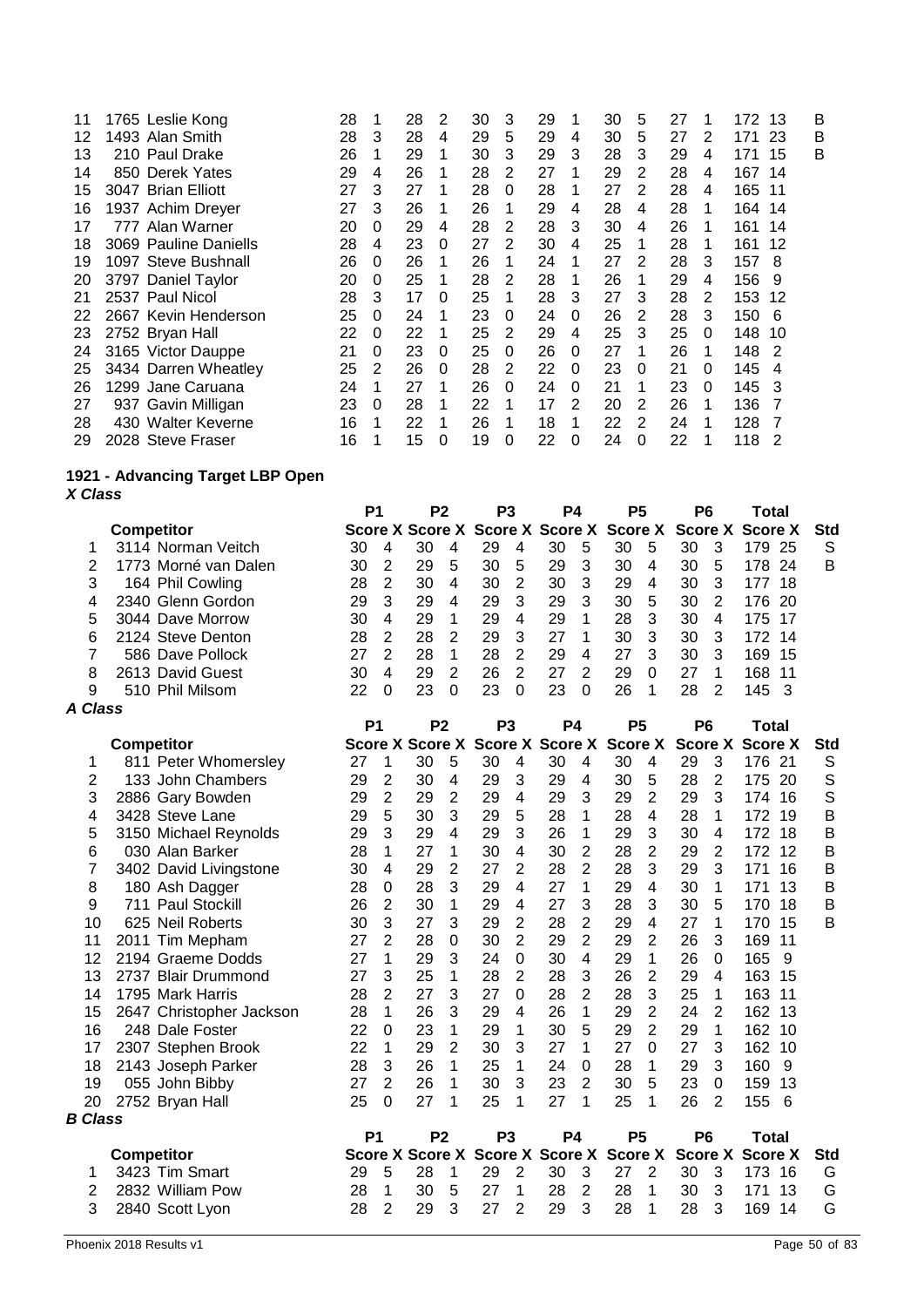|    | 2140 Andrew Davenport  | 28 | 3             | 29 | 2        | 29 | 3 | 27 |          | 27 | 2        | 27 | 3        | 167           | 14  | S |
|----|------------------------|----|---------------|----|----------|----|---|----|----------|----|----------|----|----------|---------------|-----|---|
| 5  | 3155 Keelan Foster     | 26 | 0             | 26 | 3        | 29 | 2 | 29 | 4        | 26 | 1        | 29 | 2        | 165           | -12 | S |
| 6  | 3221 Stuart Russell    | 27 |               | 27 |          | 28 |   | 28 | $\Omega$ | 28 | 2        | 27 | 3        | 165           | -8  | S |
|    | 1100 Lara Bestwick     | 26 |               | 25 |          | 29 | 2 | 27 | 2        | 23 | 0        | 29 |          | 159           |     | В |
| 8  | 3054 Warren Mazgaj     | 26 | 3             | 27 | 2        | 30 |   | 25 | $\Omega$ | 25 | $\Omega$ | 24 | 0        | 157           | 6   | B |
| 9  | 3086 Derek Hinchcliffe | 27 | 0             | 23 | $\Omega$ | 27 | 0 | 29 | 1        | 24 | 0        | 26 |          | 156           | -2  | в |
| 10 | 3253 Gail Oliver       | 27 | $\Omega$      | 23 |          | 28 | 3 | 22 | 1        | 28 | $\Omega$ | 27 | 0        | 155           | 5   | B |
|    | 760 William Vaughan    | 25 |               | 25 |          | 23 | 0 | 23 | 2        | 25 | 3        | 26 | $\Omega$ | 147           |     |   |
| 12 | 3113 Mark Geldard      | 25 | 2             | 25 | $\Omega$ | 26 | 0 | 26 | 1        | 22 | 0        | 23 | 0        | 147           | -3  |   |
| 13 | 284 Paul Green         | 24 | $\Omega$      | 22 | $\Omega$ | 27 | 1 | 24 | 1        | 25 | $\Omega$ | 25 | $\Omega$ | 147           | - 2 |   |
| 14 | 3434 Darren Wheatley   | 22 | $\Omega$      | 25 | $\Omega$ | 27 | 2 | 22 | $\Omega$ | 23 |          | 27 | 0        | $146 \quad 3$ |     |   |
| 15 | 730 Granville Thomas   | 21 | 0             | 24 |          | 23 | 0 | 26 | $\Omega$ | 26 | $\Omega$ | 23 |          | 143           | -2  |   |
| 16 | 2899 Tony Philpott     | 24 | $\mathcal{P}$ | 24 | $\Omega$ | 21 | 0 | 27 | $\Omega$ | 24 | $\Omega$ | 0  | 0        | 120           | - 2 |   |
| 17 | 3262 Mark Lloyd        | 22 |               | 23 |          | 25 | 0 | 8  | 0        | 21 | 0        | 17 | 0        | 116           |     |   |
|    |                        |    |               |    |          |    |   |    |          |    |          |    |          |               |     |   |

#### **1922 - Advancing Target LBR Open** *X Class*

|         |                      | P1 |               | P <sub>2</sub>                                              |          | P <sub>3</sub> |          | P4 |          | P5 |          | P6 |               | Total  |     |     |
|---------|----------------------|----|---------------|-------------------------------------------------------------|----------|----------------|----------|----|----------|----|----------|----|---------------|--------|-----|-----|
|         | <b>Competitor</b>    |    |               | Score X Score X Score X Score X Score X Score X Score X     |          |                |          |    |          |    |          |    |               |        |     | Std |
| 1       | 164 Phil Cowling     | 30 | -5            | 30                                                          | 5        | 30             | 5        | 30 | 5        | 29 | 3        | 30 | 4             | 179    | -27 | S   |
| 2       | 683 Jim Smith        | 29 | 3             | 30                                                          | 4        | 29             | 3        | 30 | 2        | 28 | 3        | 25 |               | 171    | 16  |     |
| 3       | 1773 Morné van Dalen | 27 |               | 27                                                          | 3        | 30             | 2        | 29 | -3       | 29 | 3        | 28 | 3             | 170    | -15 |     |
| 4       | 625 Neil Roberts     | 28 |               | 28                                                          | 3        | 30             | 2        | 26 | - 0      | 29 | 3        | 29 | 2             | 170 11 |     |     |
| 5       | 248 Dale Foster      | 26 | 2             | 26                                                          | 1        | 25             | 2        | 30 | 3        | 26 | $\Omega$ | 29 | 4             | 162    | 12  |     |
| 6       | 030 Alan Barker      | 29 | $\mathcal{P}$ | 25                                                          | $\Omega$ | 25             |          | 28 | 2        | 25 |          | 26 | $\mathcal{P}$ | 158    | -8  |     |
|         | 1768 Peter Matthews  | 27 |               | 29                                                          | 4        | 23             | $\Omega$ | 25 |          | 26 | $\Omega$ | 25 | 3             | 155 9  |     |     |
| A Class |                      |    |               |                                                             |          |                |          |    |          |    |          |    |               |        |     |     |
|         |                      | P1 |               | P <sub>2</sub>                                              |          | P <sub>3</sub> |          | P4 |          | P5 |          | P6 |               | Total  |     |     |
|         | <b>Competitor</b>    |    |               | Score X Score X Score X Score X Score X Score X Score X Std |          |                |          |    |          |    |          |    |               |        |     |     |
| 1       | 2124 Steve Denton    | 29 |               | 29                                                          | 4        | 27             | $\Omega$ | 25 | $\Omega$ | 29 | 3        | 27 |               | 166    | 10  |     |
| 2       | 282 David Green      | 27 |               | 29                                                          | 3        | 28             | 4        |    | 3        | 29 |          | 25 |               | 165    | 13  |     |
|         |                      |    |               |                                                             |          |                |          |    |          |    |          |    |               |        |     |     |

| 2        282  David Green |  |  |  |  |  |  |  |                                                                                                                                                                                                                                           |
|---------------------------|--|--|--|--|--|--|--|-------------------------------------------------------------------------------------------------------------------------------------------------------------------------------------------------------------------------------------------|
| 3 581 John Pilmer         |  |  |  |  |  |  |  |                                                                                                                                                                                                                                           |
| 4 1493 Alan Smith         |  |  |  |  |  |  |  |                                                                                                                                                                                                                                           |
| 5 2011 Tim Mepham         |  |  |  |  |  |  |  |                                                                                                                                                                                                                                           |
| 6 2143 Joseph Parker      |  |  |  |  |  |  |  |                                                                                                                                                                                                                                           |
| 7 460 Andy Lowe           |  |  |  |  |  |  |  |                                                                                                                                                                                                                                           |
|                           |  |  |  |  |  |  |  | 21 1 29 3 28 4 21 3 29 1 25 1 165 13<br>29 3 25 2 26 2 27 1 27 1 27 1 161 10<br>28 2 25 2 27 1 28 2 24 1 25 1 157 9<br>21 2 26 3 26 1 23 0 25 1 27 1 148 8<br>18 0 25 2 22 1 27 3 24 2 27 2 143 10<br>24 2 29 2 27 2 28 2 22 0 13 0 143 8 |

|   |                        | P1 |          | P2 | P3 |   | P4                                                      |          | Р5 |          | P6 |   | Total |     |     |
|---|------------------------|----|----------|----|----|---|---------------------------------------------------------|----------|----|----------|----|---|-------|-----|-----|
|   | <b>Competitor</b>      |    |          |    |    |   | Score X Score X Score X Score X Score X Score X Score X |          |    |          |    |   |       |     | Std |
|   | 3008 David Farrow      |    |          |    | 24 |   |                                                         |          | 29 |          |    |   | 161   |     | B   |
|   | 2752 Bryan Hall        | 24 |          | 28 | 28 | 2 | 25                                                      | $\Omega$ | 27 | 2        | 27 |   | 159   | -8  | B   |
|   | 3086 Derek Hinchcliffe | 29 |          | 26 | 25 |   | 28                                                      | 2        | 22 | $\Omega$ | 27 |   | 157   |     | В   |
|   | 1795 Mark Harris       |    |          | 28 | 22 | 2 | 27                                                      | 2        | 26 |          | 26 |   | 156   | 9   | B   |
| 5 | 055 John Bibby         | 23 |          |    | 23 |   | 27                                                      |          | 26 |          | 27 | 0 | 153   | - 6 |     |
| 6 | 2832 William Pow       | 24 |          | 24 | 23 | 2 | 26                                                      | 2        | 25 | 0        | 27 |   | 149   |     |     |
|   | 1828 John Crouch       | 23 | $\Omega$ | 25 | 24 | 0 |                                                         |          | 25 |          |    |   | 145   | - 2 |     |
| 8 | 284 Paul Green         | 23 |          | 22 | 19 | 2 | 26                                                      |          | 20 |          | 21 |   | 131   | 6   |     |
|   | 2537 Paul Nicol        | 25 |          | 26 |    | ∩ | 24                                                      |          | 24 |          |    |   |       | 4   |     |

## **1924 - Advancing Target LBP Iron Sights**

| <b>Competitor</b>   |    |          |    |          |                |   |                |          |    |   |    |          |     |     | Std                                                                                                        |
|---------------------|----|----------|----|----------|----------------|---|----------------|----------|----|---|----|----------|-----|-----|------------------------------------------------------------------------------------------------------------|
| 164 Phil Cowling    | 29 |          | 30 |          | 29             | 3 |                |          | 30 | 4 | 30 | 4        | 175 | 16  | G                                                                                                          |
| 3008 David Farrow   | 29 | 3        | 27 | 2        | 30             | 6 | 29             | 5        | 28 | 3 | 30 | 4        | 173 |     | S                                                                                                          |
| 443 Paul Lacey      |    |          | 28 |          | 25             |   | 29             | 2        | 28 | 2 | 26 | 2        | 163 | -10 |                                                                                                            |
| 1493 Alan Smith     | 26 | 2        | 26 | 2        | 28             | 2 | 25             | $\Omega$ | 29 | 3 | 27 | 2        | 161 |     |                                                                                                            |
| 3054 Warren Mazgaj  | 25 | 2        | 28 | 4        | 26             |   | 27             | 3        | 30 | 2 | 23 | $\Omega$ | 159 |     |                                                                                                            |
| 433 John Kime       | 24 | $\Omega$ | 26 | $\Omega$ | 25             |   | 30             | 4        | 28 | 3 | 26 | 0        | 159 | -8  |                                                                                                            |
| 821 Trevor Williams | 25 | 2        | 27 | 0        | 26             | 4 | 25             |          |    | っ | 27 | 2        | 157 | 11  |                                                                                                            |
| 2124 Steve Denton   | 27 | 3        | 24 |          | 26             | 2 | 28             | 2        | 27 | 2 | 25 | 0        | 157 | 10  |                                                                                                            |
| 034 Neil Francis    | 22 | $\Omega$ | 27 | 2        | 26             | 2 | 29             | 4        | 26 | 1 | 25 | 3        |     |     |                                                                                                            |
| 283 Doug Green      |    |          | 26 | 2        | 25             |   | 28             | 2        | 23 |   | 26 |          |     | 9   |                                                                                                            |
|                     |    |          | P1 |          | P <sub>2</sub> |   | P <sub>3</sub> |          | P4 |   | Р5 |          | P6  |     | Total<br>Score X Score X Score X Score X Score X Score X Score X<br>-23<br>-11<br>-12<br>155<br>-12<br>155 |

*B Class*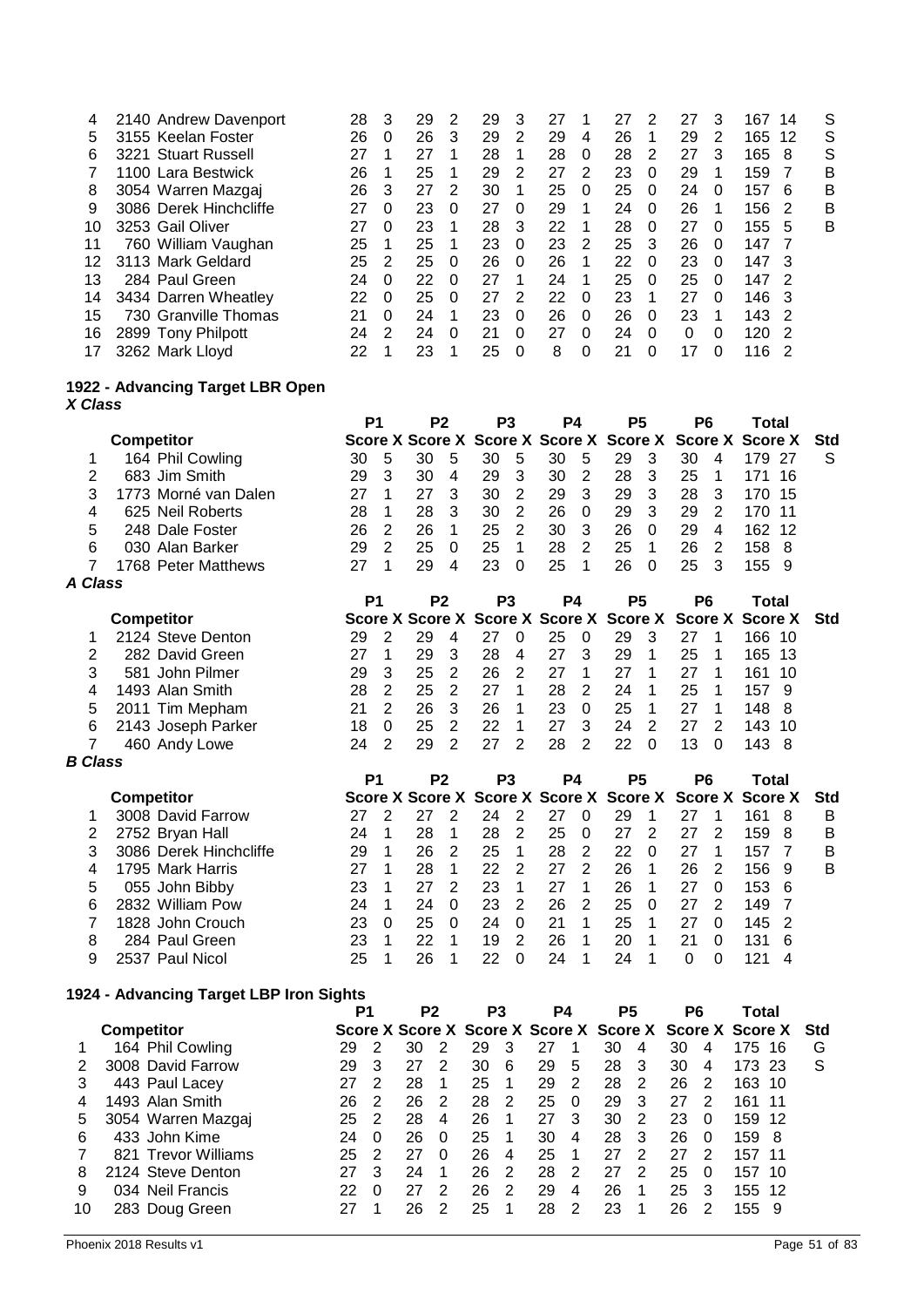| 11 3363 Jonathan Lake      | 24 2         | 24 1 |      |      |           |                     | 29 3 22 1 28 1 25 2 152 10 |  |
|----------------------------|--------------|------|------|------|-----------|---------------------|----------------------------|--|
| 12 055 John Bibby          | 22 0         |      | 27 2 | 27 3 | 23 0      | 26 3                | 152 9                      |  |
| 13 292 Paul Griffiths      | 22 O         | 190  |      |      |           | 24 2 23 0 23 0 27 4 | 138 6                      |  |
| 14 779 David Watkin        | 24 O         | 19 0 | 24 1 | 24 0 | 26 1      | 18 1                | 135 3                      |  |
| 15 2641 Rachel Goldsworthy | 19 O         | 25 2 | 25 2 | 22 0 | 160       | 25 0                | 132 4                      |  |
| 16 3780 James Badman       | 19 O         | 24 0 | 18 0 |      | 25 1 23 0 | 20 O                | 129 1                      |  |
| 17 1478 Mark Luther        | $13 \quad 0$ | 24 2 | 21 2 | 25 0 | 19 1      | 19 0                | $121 \quad 5$              |  |
| 18 1697 George Tondryk     | 14 O         | 14 0 | 21 0 |      | 24 0 25 1 | 21 0                | 119 1                      |  |

## **1925 - Advancing Target LBR Iron Sights**

|    |                       | P1 |          | P <sub>2</sub>                                          |          | P <sub>3</sub> |          | P4 |          | P5 |          | P6 |          | Total |     |            |
|----|-----------------------|----|----------|---------------------------------------------------------|----------|----------------|----------|----|----------|----|----------|----|----------|-------|-----|------------|
|    | <b>Competitor</b>     |    |          | Score X Score X Score X Score X Score X Score X Score X |          |                |          |    |          |    |          |    |          |       |     | <b>Std</b> |
|    | 164 Phil Cowling      | 30 | 5        | 30                                                      |          | 30             | 5        | 29 | 5        | 29 | 3        | 30 | 5        | 178   | 24  | G          |
|    | 283 Doug Green        | 27 |          | 26                                                      | 2        | 24             | 2        | 26 | 2        | 29 | 2        | 28 | 2        | 160   | 11  |            |
|    | 2163 Colin McMichael  | 26 |          | 26                                                      |          | 27             | 3        | 24 |          | 27 |          | 28 | 3        | 158   | -10 |            |
| 4  | 248 Dale Foster       | 26 | $\Omega$ | 24                                                      |          | 25             |          | 24 | $\Omega$ | 28 | 5        | 24 | $\Omega$ | 151   |     |            |
| 5  | 3391 Mark East        | 26 | $\Omega$ | 21                                                      | $\Omega$ | 22             | $\Omega$ | 29 |          | 24 | 2        | 20 |          | 142   | 4   |            |
| 6  | 3150 Michael Reynolds | 23 | $\Omega$ | 22                                                      | $\Omega$ | 23             | $\Omega$ | 25 | 2        | 24 | $\Omega$ | 25 |          | 142   | - 3 |            |
|    | 292 Paul Griffiths    | 27 | 3        | 20                                                      | $\Omega$ | 22             | $\Omega$ | 21 | $\Omega$ | 24 | $\Omega$ | 25 | $\Omega$ | 139   | 3   |            |
| 8  | 3047 Brian Elliott    | 24 |          | 18                                                      | $\Omega$ | 22             | $\Omega$ | 23 |          | 24 |          | 20 | $\Omega$ | 131   | 3   |            |
| 9  | 937 Gavin Milligan    | 27 |          | 17                                                      | $\Omega$ | 22             |          | 21 | $\Omega$ | 21 | $\Omega$ | 20 |          | 128   | 3   |            |
| 10 | 3046 David Elliott    | 16 | $\Omega$ | 20                                                      | $\Omega$ | 19             | 0        | 22 |          | 21 | $\Omega$ | 23 | $\Omega$ | 121   |     |            |
| 11 | 1097 Steve Bushnall   | 9  | 0        | 23                                                      | $\Omega$ | 18             | $\Omega$ | 19 | $\Omega$ | 20 | $\Omega$ | 23 | 2        | 112   | 2   |            |
| 12 | 1299 Jane Caruana     |    |          | 20                                                      |          | 14             | O        | 21 |          | 13 | 0        | 22 | $\Omega$ | 107   | 3   |            |

# **1942 - Advancing Target MLR**

|      | <b>Competitor</b>            |         |         | P1             |      | P <sub>2</sub> |   | P3             |          | Total          |                | Std |
|------|------------------------------|---------|---------|----------------|------|----------------|---|----------------|----------|----------------|----------------|-----|
|      |                              |         |         | <b>Score X</b> |      | <b>Score X</b> |   | <b>Score X</b> |          | <b>Score X</b> |                |     |
| 1    | 050 Dave Berry               |         |         | 24             | 2    | 22             | 2 | 21             | 2        | 67             | 6              | G   |
| 2    | 358 William Horne            |         |         | 23             | 0    | 23             | 1 | 19             | 0        | 65             | 1              | G   |
| 3    | 433 John Kime                |         |         | 23             |      | 21             | 1 | 19             | 0        | 63             | 2              | S   |
| 4    | 292 Paul Griffiths           |         | 21      |                |      | 22             | 2 | 18             | 2        | 61             | 5              | S   |
| 5    | 430 Walter Keverne           |         |         | 14             |      | 23             | 1 | 16             | $\Omega$ | 53             | $\overline{2}$ |     |
| 6    | 711 Paul Stockill            |         |         | 15             |      | 18             | 0 | 18             | $\Omega$ | 51             | 1              |     |
| 7    | 2346 Alan Wragg              |         |         | 12             | 0    | 19             | 0 | 18             |          | 49             | 1              |     |
| 8    | 3836 Nigel Jackson           |         |         | 14             | 0    | 17             | 0 | 17             | 0        | 48             | 0              |     |
| 9    | 1320 Darren Squire           |         |         | 14             | 0    | 12             | 0 | 19             |          | 45             | 1              |     |
| 10   | 3680 Patrick Humphreys       |         | 9       |                | 0    | 8              | 0 | 6              | 0        | 23             | 0              |     |
| 2101 | - Speed Steel Challenge GRSB |         |         |                |      |                |   |                |          |                |                |     |
|      | <b>Competitor</b>            | Stage 1 | Stage 2 | Stage 3        |      | Stage 4        |   | Stage 5        |          | Total          | Std            |     |
|      | 3284 David Christie          | 5.57    | 5.06    |                | 3.88 | 4.04           |   | 4.43           |          | 22.98          | G              |     |
| 2    | 3667 Shane Baker             | 4.49    | 5.07    |                | 5.04 | 4.77           |   | 4.36           |          | 23.73          | G              |     |
| 3    | 1500 Julian Fox              | 5.27    | 5.76    |                | 3.87 | 4.14           |   | 4.89           |          | 23.93          | G              |     |
| 4    | 3621 Steve Jordan            | 5.27    | 4.85    |                | 4.65 | 4.47           |   | 5.12           |          | 24.36          | G              |     |
| 5    | 3428 Steve Lane              | 5.03    | 5.13    | 5.24           |      | 4.48           |   | 4.90           |          | 24.78          | G              |     |
| ◠    | $2707$ $O$ karlaa liamaar    | r oo    | r oo    |                | r oo | $\sqrt{2}$     |   | r oo           |          | 0010           | ⌒              |     |

| 6   | 3767 Charles Horner        | 5.88 | 5.20 | 5.00 | 4.39 | 5.66 | 26.13 | G |
|-----|----------------------------|------|------|------|------|------|-------|---|
|     | 3257 James Starley         | 5.49 | 4.97 | 5.03 | 5.53 | 5.37 | 26.39 | G |
| 8   | 3271 David Cully           | 5.12 | 5.47 | 5.05 | 5.92 | 5.10 | 26.66 | G |
| 9   | 3811 Michael O'Grady       | 6.01 | 5.57 | 5.31 | 6.25 | 5.17 | 28.31 | G |
| 10  | 3804 Stephen Wall          | 5.54 | 5.22 | 5.78 | 5.80 | 5.99 | 28.33 | G |
| 11  | 007 Charles Murton         | 6.26 | 5.37 | 5.26 | 5.70 | 5.79 | 28.38 | G |
| 12. | 3195 David Ashcroft        | 7.15 | 6.50 | 5.30 | 4.91 | 4.77 | 28.63 | G |
| 13  | 3780 James Badman          | 6.22 | 6.32 | 5.01 | 5.16 | 6.05 | 28.76 | G |
| 14  | 3806 Daniel Blagojevic     | 5.51 | 6.09 | 5.45 | 5.65 | 6.17 | 28.87 | G |
| 15  | 3795 Benjamin Kidd         | 6.75 | 5.82 | 5.19 | 5.36 | 5.79 | 28.91 | G |
| 16  | 3825 Gary Newman           | 6.29 | 6.03 | 5.49 | 5.43 | 5.82 | 29.06 | G |
| 17  | 625 Neil Roberts           | 7.43 | 6.44 | 5.32 | 4.76 | 5.18 | 29.13 | G |
| 18  | 3466 Peter Radcliffe       | 5.45 | 5.66 | 5.57 | 6.79 | 5.71 | 29.18 | G |
| 19  | 3262 Mark Lloyd            | 6.70 | 6.28 | 5.77 | 5.22 | 5.49 | 29.46 | G |
| 20  | 1168 Steve Sweet           | 7.40 | 5.43 | 4.94 | 6.08 | 5.89 | 29.74 | G |
| 21  | 2395 Phil Williams-Winnall | 7.01 | 6.28 | 5.86 | 5.46 | 5.24 | 29.85 | G |
|     |                            |      |      |      |      |      |       |   |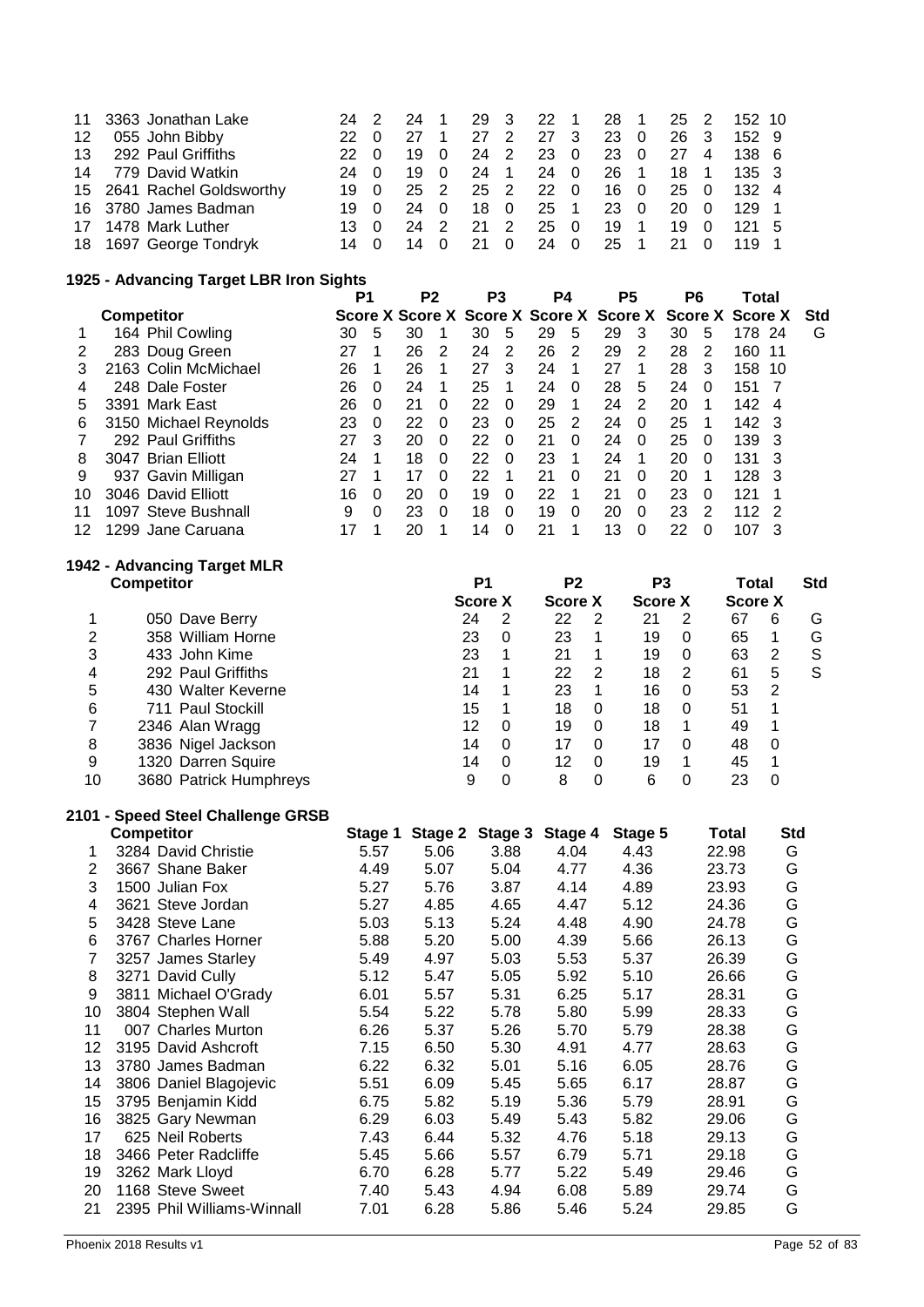| 22                      | 2949 Frank Cullen                 | 5.63    | 6.64  | 5.02            | 5.82    | 6.83    | 29.94        | G                                                                                               |
|-------------------------|-----------------------------------|---------|-------|-----------------|---------|---------|--------------|-------------------------------------------------------------------------------------------------|
| 23                      | 3046 David Elliott                | 6.66    | 5.33  | 6.08            | 5.10    | 6.88    | 30.05        |                                                                                                 |
| 24                      | 3439 Brian Farrow                 | 5.84    | 5.86  | 6.10            | 6.20    | 6.30    | 30.30        |                                                                                                 |
| 25                      | 3786 Becky Mills                  | 6.40    | 6.85  | 5.56            | 5.78    | 5.80    | 30.39        |                                                                                                 |
| 26                      | 3047 Brian Elliott                | 6.91    | 5.29  | 5.79            | 6.85    | 5.58    | 30.42        |                                                                                                 |
| 27                      | 3785 Steven Gough                 | 6.46    | 5.54  | 6.09            | 6.39    | 6.25    | 30.73        |                                                                                                 |
| 28                      | 1100 Lara Bestwick                | 7.39    | 5.81  | 6.11            | 5.43    | 6.07    | 30.81        |                                                                                                 |
| 29                      | 3782 Joshua Brown                 | 6.30    | 6.82  | 5.59            | 6.49    | 6.08    | 31.28        | S<br>S<br>S<br>S<br>S<br>S<br>S<br>S<br>S<br>S<br>S<br><br><br><br><br><br><br><br><br><br><br> |
| 30                      | 354 Dave Holt                     | 7.15    | 6.30  | 5.90            | 6.38    | 6.26    | 31.99        |                                                                                                 |
| 31                      | 811 Peter Whomersley              | 7.02    | 6.51  | 6.24            | 6.20    | 6.08    | 32.05        | $\sf B$                                                                                         |
| 32                      | 982 John Hill                     | 7.13    | 6.15  | 6.27            | 6.05    | 6.86    | 32.46        | $\sf B$                                                                                         |
| 33                      | 1243 Shane Dinkin                 | 6.38    | 6.16  | 7.14            | 6.25    | 6.93    | 32.86        | $\sf B$                                                                                         |
| 34                      | 3572 Laura Warwick                | 6.56    | 6.66  | 6.58            | 6.06    | 7.08    | 32.94        | $\sf B$                                                                                         |
| 35                      | 3658 Ian Wilkinson                | 6.81    | 6.85  | 6.38            | 6.58    | 6.75    | 33.37        | $\sf B$                                                                                         |
| 36                      | 3645 Sven Rohde                   | 7.98    | 6.22  | 6.29            | 6.79    | 6.45    | 33.73        | $\sf B$                                                                                         |
| 37                      | 3805 Jessica Eggers               | 7.84    | 7.34  | 6.38            | 6.26    | 6.09    | 33.91        | B                                                                                               |
| 38                      | 3832 Paul Maguire                 | 7.83    | 7.23  | 6.27            | 6.14    | 6.52    | 33.99        | B                                                                                               |
| 39                      | 3657 Tony Quane                   | 7.68    | 6.97  | 6.56            | 6.04    | 6.90    | 34.15        |                                                                                                 |
| 40                      | 3715 Andrew Thompson              | 7.36    | 6.82  | 7.09            | 5.45    | 7.53    | 34.25        |                                                                                                 |
| 41                      | 2230 Nigel Barrett                | 7.69    | 6.39  | 5.31            | 7.16    | 7.86    | 34.41        |                                                                                                 |
| 42                      | 3676 Emma Robinson                | 8.29    | 7.37  | 7.66            | 5.82    | 6.15    | 35.29        |                                                                                                 |
| 43                      | 2577 James Symes                  | 7.36    | 6.66  | 6.60            | 8.37    | 6.49    | 35.48        |                                                                                                 |
| 44                      | 3812 Aidan Corry                  | 6.28    | 6.46  | 6.35            | 8.75    | 7.84    | 35.68        |                                                                                                 |
| 45                      | 1915 Bruce Ellis                  | 8.01    | 7.17  | 7.23            | 7.14    | 6.81    | 36.36        |                                                                                                 |
| 46                      | 3425 Joe McGonigle                | 7.57    | 7.54  | 6.36            | 6.54    | 8.36    | 36.37        |                                                                                                 |
| 47                      | 3809 Frank Feeney                 | 8.51    | 8.41  | 6.13            | 7.06    | 6.27    | 36.38        |                                                                                                 |
| 48                      | 3762 Alan Hopkins                 | 7.41    | 7.69  | 7.56            | 6.75    | 7.04    | 36.45        |                                                                                                 |
| 49                      | 987 Charles Bestwick              | 8.17    | 7.15  | 6.77            | 7.55    | 7.44    | 37.08        |                                                                                                 |
| 50                      | 3427 Malcolm Quigley              | 8.39    | 7.93  | 6.88            | 6.56    | 7.47    | 37.23        |                                                                                                 |
| 51                      | 2918 Steve Isherwood              | 7.81    | 7.07  | 7.47            | 6.67    | 8.27    | 37.29        |                                                                                                 |
| 52                      | 765 Richard Vowles                | 8.21    | 6.51  | 7.65            | 7.51    | 7.46    | 37.34        |                                                                                                 |
| 53                      | 3253 Gail Oliver                  | 9.17    | 6.82  | 6.63            | 7.40    | 7.75    | 37.77        |                                                                                                 |
| 54                      | 3172 Simon Smith                  | 8.04    | 7.43  | 7.46            | 7.90    | 7.12    | 37.95        |                                                                                                 |
| 55                      | 3386 Jeremy Derenne               | 8.67    | 7.05  | 7.37            | 7.31    | 7.86    | 38.26        |                                                                                                 |
| 56                      | 3800 Jacob Kay                    | 7.98    | 7.90  | 8.25            | 7.05    | 8.08    | 39.26        |                                                                                                 |
| 57                      | 3650 Dean Parker                  | 8.49    | 7.82  | 8.53            | 7.71    | 8.46    | 41.01        |                                                                                                 |
| 58                      | 3851 Tony McGinley                | 9.99    | 8.22  | 7.59            | 7.52    | 8.20    | 41.52        |                                                                                                 |
| 59                      | 3865 Jago Squire                  | 8.98    | 8.08  | 8.09            | 8.34    | 8.30    | 41.79        |                                                                                                 |
| 60                      | 3406 Simon Jones                  | 8.77    | 8.09  | 9.19            | 10.42   | 7.68    | 44.15        |                                                                                                 |
| 61                      | 3281 John Farrell                 | 10.55   | 8.20  | 8.25            | 8.84    | 8.34    | 44.18        |                                                                                                 |
| 62                      | 2955 Karl O'Brien                 | 11.00   | 10.22 | 9.33            | 7.63    | 7.80    | 45.98        |                                                                                                 |
| 63                      | 3458 Noel Maguire                 | 11.67   | 10.18 | 7.72            | 8.47    | 9.98    | 48.02        |                                                                                                 |
| 64                      | 3188 Norman Ogilby                | 11.55   | 10.51 | 9.21            | 8.98    | 10.28   | 50.53        |                                                                                                 |
| 65                      | 3055 Nancy Shering                | 14.21   | 9.00  | 10.05           | 9.60    | 11.81   | 54.67        |                                                                                                 |
| 66                      | 2176 Jeff Kehoe                   | 12.50   | 12.06 | 10.13           | 10.03   | 10.02   | 54.74        |                                                                                                 |
| 67                      | 1139 Peter Townend                | 11.83   | 10.72 | 11.94           | 12.71   | 12.00   | 59.20        |                                                                                                 |
| 68                      | 3857 Julie Belt                   | 18.48   | 14.10 | 12.27           | 13.77   | 14.89   | 73.51        |                                                                                                 |
|                         |                                   |         |       |                 |         |         |              |                                                                                                 |
|                         | 2102 - Speed Steel Challenge GRCF |         |       |                 |         |         |              |                                                                                                 |
|                         | <b>Competitor</b>                 | Stage 1 |       | Stage 2 Stage 3 | Stage 4 | Stage 5 | <b>Total</b> | <b>Std</b>                                                                                      |
| 1                       | 3769 Lee Townsend                 | 6.99    | 7.64  | 7.51            | 8.21    | 7.37    | 37.72        | G                                                                                               |
| $\overline{\mathbf{c}}$ | 3284 David Christie               | 7.64    | 6.62  | 9.12            | 7.54    | 8.06    | 38.98        | G                                                                                               |
| 3                       | 043 Mel Beard                     | 9.71    | 7.47  | 8.24            | 8.75    | 6.50    | 40.67        | G                                                                                               |
| 4                       | 625 Neil Roberts                  | 8.12    | 8.20  | 8.13            | 8.74    | 9.62    | 42.81        | G                                                                                               |
| 5                       | 1243 Shane Dinkin                 | 8.46    | 8.20  | 7.90            | 9.05    | 9.29    | 42.90        | G                                                                                               |
| 6                       | 3804 Stephen Wall                 | 9.31    | 8.72  | 8.86            | 8.10    | 8.61    | 43.60        | G                                                                                               |
| $\overline{7}$          | 821 Trevor Williams               | 9.33    | 8.31  | 8.96            | 9.20    | 8.48    | 44.28        | G<br>S<br>S                                                                                     |
| 8                       | 226 William Ellis                 | 8.00    | 9.03  | 8.69            | 10.10   | 10.24   | 46.06        |                                                                                                 |
| 9                       | 1168 Steve Sweet                  | 10.13   | 8.47  | 10.09           | 8.80    | 8.58    | 46.07        |                                                                                                 |
| 10                      | 3762 Alan Hopkins                 | 10.42   | 8.79  | 9.86            | 9.22    | 9.14    | 47.43        | $\sf B$                                                                                         |
| 11                      | 3644 André Georgi                 | 10.22   | 9.24  | 9.04            | 9.98    | 9.16    | 47.64        | $\sf B$                                                                                         |
| 12                      | 3046 David Elliott                | 9.98    | 9.10  | 10.35           | 9.85    | 9.09    | 48.37        | B                                                                                               |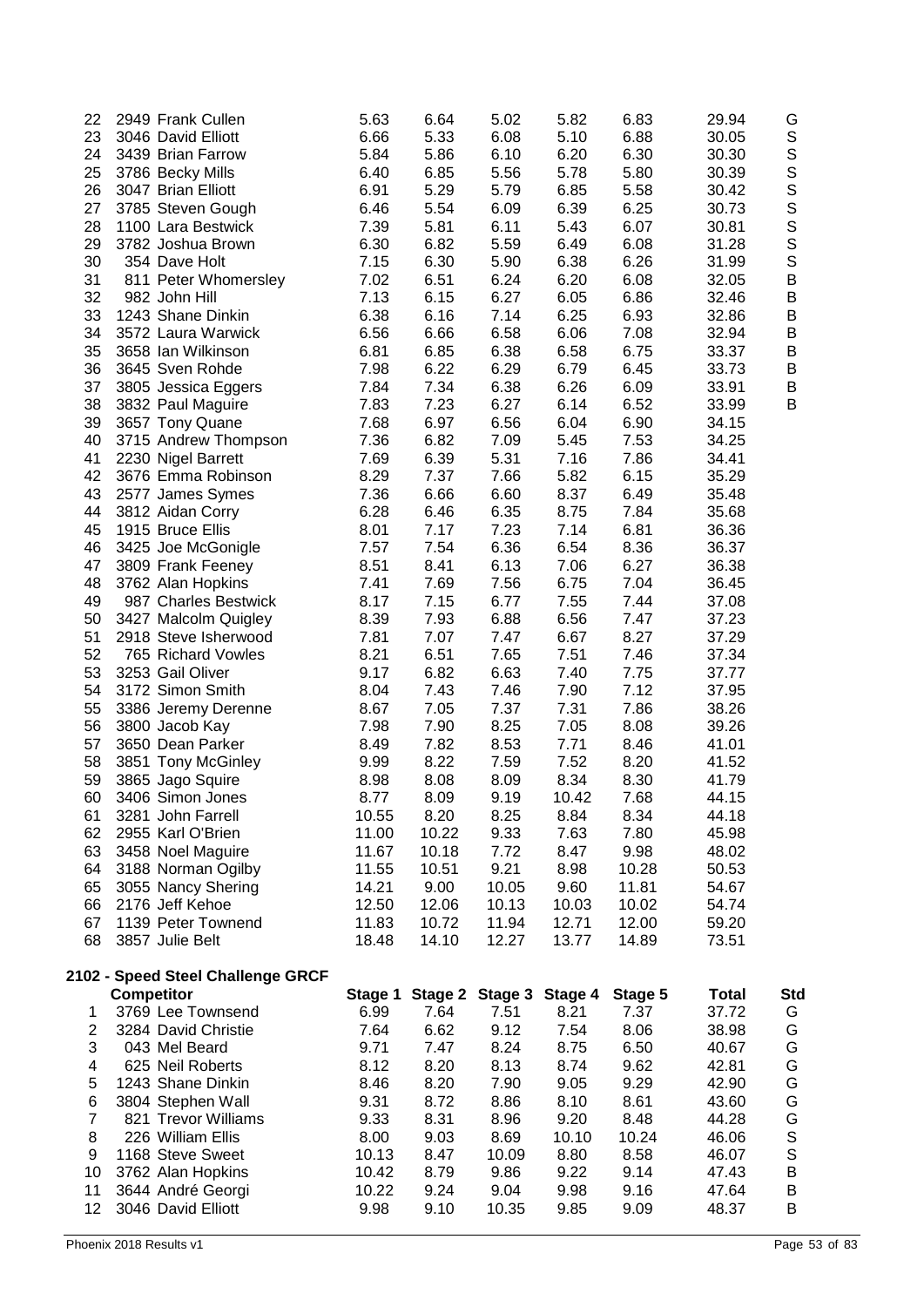| 13                  | 3806 Daniel Blagojevic                    | 12.07                       | 8.69         | 8.89            | 9.27                       | 9.85         | 48.77                        |      | B               |
|---------------------|-------------------------------------------|-----------------------------|--------------|-----------------|----------------------------|--------------|------------------------------|------|-----------------|
| 14                  | 2230 Nigel Barrett                        | 9.89                        | 10.38        | 9.96            | 8.91                       | 9.69         | 48.83                        |      | Β               |
| 15                  | 3425 Joe McGonigle                        | 9.22                        | 10.81        | 9.57            | 9.62                       | 9.92         | 49.14                        |      | B               |
| 16                  | 3427 Malcolm Quigley                      | 11.37                       | 9.63         | 10.10           | 13.49                      | 11.21        | 55.80                        |      |                 |
| 17                  | 1100 Lara Bestwick                        | 12.45                       | 9.94         | 10.46           | 11.18                      | 12.99        | 57.02                        |      |                 |
| 18                  | 3188 Norman Ogilby                        | 16.32                       | 17.30        | 12.73           | 13.23                      | 12.96        | 72.54                        |      |                 |
| 19                  | 2336 Andrew Hayes                         | 13.82                       | 13.16        | 14.84           | 16.81                      | 15.64        | 74.27                        |      |                 |
|                     | 2103 - Speed Steel Challenge GRCF Open    |                             |              |                 |                            |              |                              |      |                 |
|                     | <b>Competitor</b>                         | Stage 1                     | Stage 2      | Stage 3         | Stage 4                    | Stage 5      | <b>Total</b>                 |      | <b>Std</b>      |
| 1                   | 3767 Charles Horner                       | 7.00                        | 6.50         | 6.77            | 7.11                       | 7.36         | 34.74                        |      | G               |
| $\overline{2}$      | 3428 Steve Lane                           | 7.63                        | 6.67         | 6.18            | 8.22                       | 7.71         | 36.41                        |      | G               |
| 3                   | 2647 Christopher Jackson                  | 7.99                        | 7.81         | 7.10            | 6.97                       | 7.20         | 37.07                        |      | G               |
|                     | 2104 - Speed Steel Challenge GRCF Classic |                             |              |                 |                            |              |                              |      |                 |
|                     | <b>Competitor</b>                         | Stage 1                     |              |                 | Stage 2 Stage 3 Stage 4    | Stage 5      | <b>Total</b>                 |      | <b>Std</b>      |
| 1                   | 625 Neil Roberts                          | 9.59                        | 7.83         | 8.38            | 8.77                       | 9.65         | 44.22                        |      | G               |
| $\overline{c}$      | 3047 Brian Elliott                        | 9.50                        | 8.58         | 8.31            | 9.55                       | 9.27         | 45.21                        |      | S               |
| 3                   | 3797 Daniel Taylor                        | 10.85                       | 8.99         | 10.17           | 8.12                       | 9.45         | 47.58                        |      | B               |
| $\overline{4}$      | 987 Charles Bestwick                      | 12.01                       | 11.74        | 10.69           | 12.42                      | 12.87        | 59.73                        |      |                 |
|                     | 2121 - Speed Steel Challenge LBP          |                             |              |                 |                            |              |                              |      |                 |
|                     | <b>Competitor</b>                         | Stage 1                     |              |                 | Stage 2 Stage 3 Stage 4    | Stage 5      | <b>Total</b>                 |      | <b>Std</b>      |
| 1<br>$\overline{c}$ | 3428 Steve Lane<br>625 Neil Roberts       | 6.52<br>7.25                | 4.73<br>6.82 | 5.26<br>6.07    | 5.18<br>6.23               | 5.51<br>7.01 | 27.20<br>33.38               |      | G<br>G          |
| 3                   | 622 Arwel Roberts                         | 6.97                        | 7.37         | 6.69            | 6.57                       | 7.17         | 34.77                        |      | G               |
| 4                   | 3031 David Gwalter                        | 7.60                        | 7.06         | 6.69            | 6.79                       | 6.91         | 35.05                        |      | G               |
| 5                   | 3195 David Ashcroft                       | 8.05                        | 7.40         | 7.08            | 6.87                       | 6.70         | 36.10                        |      | G               |
| 6                   | 3006 Christopher Green                    | 8.16                        | 6.51         | 6.19            | 7.52                       | 8.05         | 36.43                        |      | G               |
| $\overline{7}$      | 3816 Arthur Hughes                        | 8.02                        | 7.05         | 6.68            | 6.59                       | 8.51         | 36.85                        |      | G               |
| 8                   | 3821 Jim Dodd                             | 8.42                        | 7.26         | 6.78            | 8.39                       | 7.43         | 38.28                        |      | G               |
| 9                   | 3363 Jonathan Lake                        | 9.57                        | 6.53         | 9.48            | 9.10                       | 8.55         | 43.23                        |      | G               |
| 10                  | 1100 Lara Bestwick                        | 10.51                       | 8.81         | 8.08            | 11.12                      | 9.00         | 47.52                        |      | $\sf B$         |
| 11                  | 3402 David Livingstone                    | 8.21                        | 8.57         | 10.01           | 8.69                       | 12.05        | 47.53                        |      | $\sf B$         |
| 12                  | 2307 Stephen Brook                        | 10.22                       | 9.06         | 8.50            | 9.72                       | 11.06        | 48.56                        |      | B               |
| 13                  | 1915 Bruce Ellis                          | 11.86                       | 11.11        | 9.14            | 10.90                      | 9.03         | 52.04                        |      |                 |
| 14                  | 3401 Philip Mansell                       | 10.86                       | 10.81        | 14.28           | 10.39                      | 10.47        | 56.81                        |      |                 |
| 15                  | 3054 Warren Mazgaj                        | 15.91                       | 9.95         | 11.44           | 10.34                      | 10.98        | 58.62                        | Iron |                 |
| 16                  | 3262 Mark Lloyd                           | 15.74                       | 10.95        | 10.16           | 9.99                       | 12.50        | 59.34                        |      |                 |
| 17                  | 3785 Steven Gough                         | 12.27                       | 8.79         | 9.76            | 22.25                      | 11.00        | 64.07                        | Iron |                 |
| 18                  | 3780 James Badman                         | 15.98                       | 7.95         | 15.22           | 21.48                      | 15.99        | 76.62                        | Iron |                 |
| 19                  | 3668 Spencer Roberson                     | 26.28                       | 14.94        | 18.33           | 9.48                       | 10.91        | 79.94                        |      |                 |
| 20                  | 3386 Jeremy Derenne                       | 21.60                       | 15.85        | 21.22           | 19.18                      | 10.77        | 88.62                        |      |                 |
|                     | 2122 - Speed Steel Challenge LBR          |                             |              |                 |                            |              |                              |      |                 |
|                     | <b>Competitor</b>                         | Stage 1                     |              | Stage 2 Stage 3 | Stage 4                    | Stage 5      | <b>Total</b>                 |      | <b>Std</b>      |
| 1                   | 043 Mel Beard                             | 6.27                        | 6.12         | 5.55            | 5.81                       | 6.55         | 30.30                        |      | G               |
| $\overline{2}$      | 622 Arwel Roberts                         | 8.91                        | 7.14         | 7.66            | 10.13                      | 9.78         | 43.62                        |      | G               |
| 3                   | 3816 Arthur Hughes                        | 9.41                        | 7.23         | 8.67            | 10.24                      | 8.53         | 44.08                        |      | G               |
| 4                   | 3821 Jim Dodd                             | 8.93                        | 10.12        | 8.79            | 8.18                       | 8.18         | 44.20                        |      | G<br>S<br>S     |
| 5                   | 1768 Peter Matthews                       | 11.87                       | 10.53        | 10.19           | 9.60                       | 9.80         | 51.99                        |      |                 |
| 6                   | 3195 David Ashcroft                       | 10.97                       | 11.79        | 10.30           | 10.79                      | 8.60         | 52.45                        |      |                 |
| $\overline{7}$      | 030 Alan Barker                           | 34.96                       | 6.61         | 8.03            | 7.31                       | 9.92         | 66.83                        |      |                 |
|                     | 2301 - 25m Timed LSR                      |                             |              |                 |                            |              |                              |      |                 |
|                     | <b>Competitor</b>                         | <b>150s</b><br><b>Score</b> |              | 20s<br>X Score  | 10 <sub>s</sub><br>X Score | X            | <b>Total</b><br><b>Score</b> | X    |                 |
| 1                   | 3826 Jakub Mikolajczyk                    | 85                          | 0            | 86<br>0         | 86                         | 0            | 257                          | 0    | <b>Std</b><br>S |
| $\overline{2}$      | 2613 David Guest                          | 93                          | 0            | 90<br>3         | 70                         | 1            | 253                          | 4    | B               |
| 3                   | 3809 Frank Feeney                         | 88                          | 1            | 83<br>0         | 77                         | $\pmb{0}$    | 248                          | 1    | B               |
| 4                   | 987 Charles Bestwick                      | 78                          | 0            | 86<br>1         | 82                         | $\pmb{0}$    | 246                          | 1    | B               |
| 5                   | 2955 Karl O'Brien                         | 71                          | 0            | 79<br>1         | 76                         | 0            | 226                          | 1    |                 |
|                     |                                           |                             |              |                 |                            |              |                              |      |                 |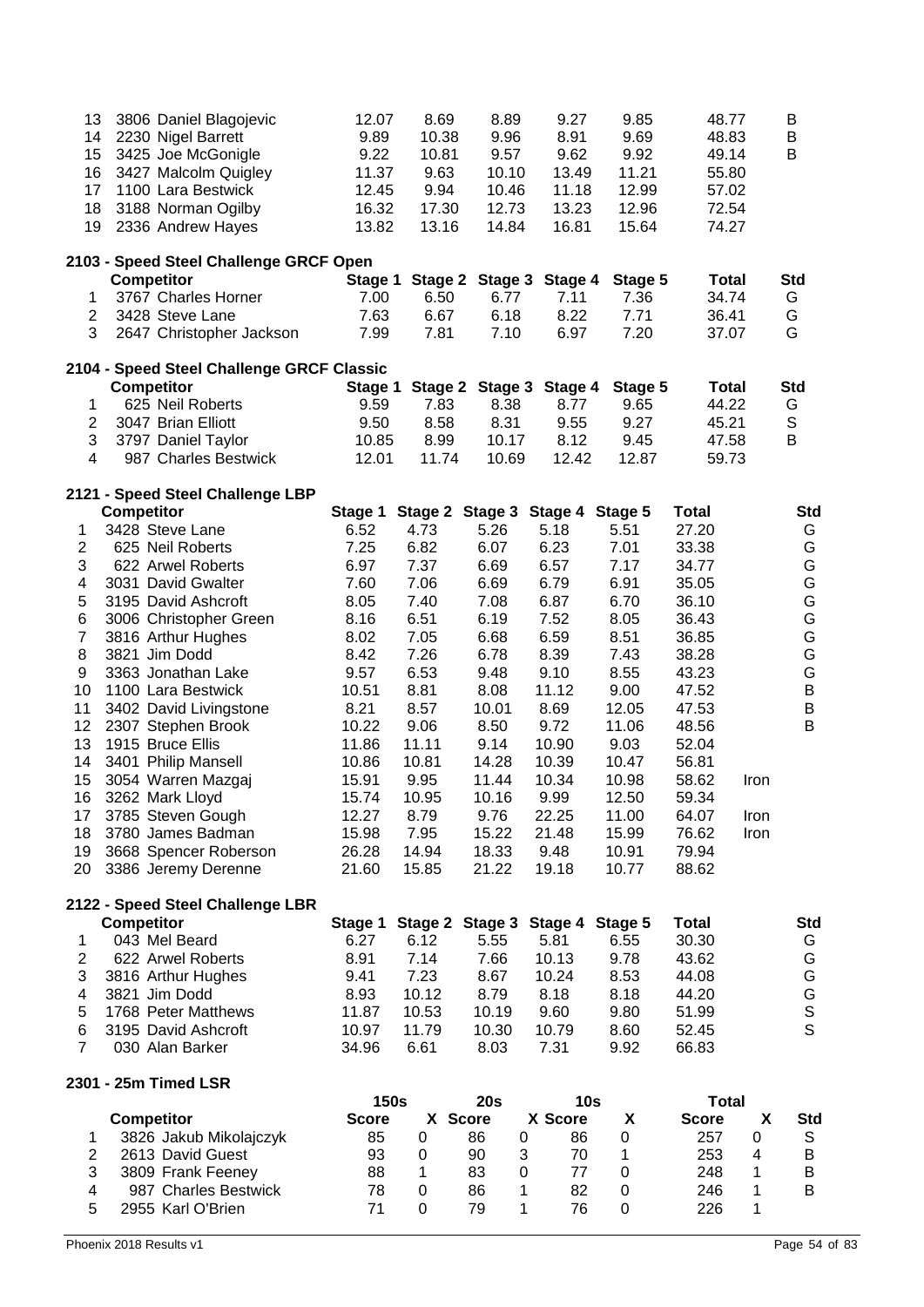| 6                        | 3350 Miro Markvart                              | 82  | $\overline{2}$                            | 69  | $\mathbf 0$       | 65                | 0                | 216          | $\overline{c}$          |               |
|--------------------------|-------------------------------------------------|-----|-------------------------------------------|-----|-------------------|-------------------|------------------|--------------|-------------------------|---------------|
| $\overline{7}$           | 3645 Sven Rohde                                 | 88  | 1                                         | 36  | $\pmb{0}$         | 84                | 0                | 208          | 1                       |               |
| 8                        | 3691 Carl Welton                                | 70  | 1                                         | 56  | $\pmb{0}$         | 74                | $\mathbf 0$      | 200          | 1                       |               |
| 9                        | 634 Walter Robinson                             | 69  | $\pmb{0}$                                 | 63  | $\pmb{0}$         | 61                | 0                | 193          | 0                       |               |
| 10                       | 3781 Piotr Cichy                                | 57  | 0                                         | 62  | $\pmb{0}$         | 71                | 1                | 190          | 1                       |               |
| 11                       | 3571 Malcolm Johnston                           | 58  | $\boldsymbol{0}$                          | 75  | $\boldsymbol{0}$  | 50                | $\mathbf 0$      | 183          | 0                       |               |
| 12                       | 607 Timothy Read                                | 63  | $\boldsymbol{0}$                          | 55  | $\boldsymbol{0}$  | 53                | $\boldsymbol{0}$ | 171          | 0                       |               |
| 13                       | 1271 Anne Milke                                 | 60  | 0                                         | 50  | $\mathbf 0$       | 42                | $\mathbf 0$      | 152          | 0                       |               |
|                          |                                                 |     |                                           |     |                   |                   |                  |              |                         |               |
|                          | 2901 - The Grand GRSB                           |     |                                           |     |                   |                   |                  |              |                         |               |
|                          | <b>Competitor</b>                               |     | Prac 1 Prac 2 Prac 3 Prac 4 Prac 5 Prac 6 |     |                   |                   |                  | Total        | (X)                     | <b>Std</b>    |
| 1                        | 3106 Jimmy Byrne                                | 186 | 98                                        | 200 | 186               | 95                | 100              | 865          | $\overline{7}$          | G             |
| $\overline{c}$           | 1828 John Crouch                                | 193 | 94                                        | 140 | 184               | 89                | 160              | 860          | 3                       | G             |
| 3                        | 3649 Denis Cummins                              | 186 | 82                                        | 120 | 179               | 74                | 140              | 781          | 5                       | s<br>s        |
| 4                        | 1022 Steve Lamb                                 | 181 | 98                                        | 200 | 173               | 89                | 40               | 781          | 5                       |               |
| 5                        | 3685 Daniel O'Flaherty                          | 185 | 97                                        | 160 | 184               | 67                | 60               | 753          | $\bf 8$                 |               |
| 6                        | 1943 Declan Byrne                               | 182 | 94                                        | 120 | 172               | 87                | 80               | 735          | 3                       | $\mathsf{S}$  |
| $\overline{\mathcal{I}}$ | 3646 Len Regan                                  | 183 | 95                                        | 140 | 181               | 67                | 60               | 726          | 3                       | $\mathsf B$   |
| 8                        | 3267 Keith Kilvington                           | 190 | 91                                        | 160 | 173               | 78                | 20               | 712          | $\boldsymbol{0}$        | $\sf B$       |
| 9                        | 2968 Will Danaher                               | 186 | 96                                        | 160 | 170               | 88                | $\pmb{0}$        | 700          | $\overline{2}$          | B             |
| 10                       | 1937 Achim Dreyer                               | 179 | 96                                        | 100 | 149               | 76                | 100              | 700          | $\boldsymbol{0}$        | B             |
| 11                       | 3621 Steve Jordan                               | 181 | 78                                        | 80  | 179               | 96                | 80               | 694          | 3                       | B             |
| 12                       | 2337 Greg Rastall                               | 192 | 100                                       | 120 | 185               | 96                | $\boldsymbol{0}$ | 693          | $\overline{\mathbf{4}}$ | B             |
| 13                       | 3809 Frank Feeney                               | 184 | 93                                        | 60  | 165               | 91                | 80               | 673          | $\overline{7}$          |               |
| 14                       | 3811 Michael O'Grady                            | 172 | 96                                        | 120 | 171               | 92                | 20               | 671          | 3                       |               |
| 15                       | 3780 James Badman                               | 112 | 97                                        | 120 | 180               | 93                | 60               | 662          | 3                       |               |
|                          |                                                 | 165 |                                           |     | 170               | 74                | 60               | 622          | 5                       |               |
| 16                       | 3804 Stephen Wall                               |     | 73                                        | 80  |                   |                   |                  |              |                         |               |
| 17                       | 3647 Les Walker                                 | 153 | 91                                        | 120 | 115               | 59                | 20               | 558          | 0                       |               |
| 18                       | 3832 Paul Maguire                               | 161 | 82                                        | 60  | 164               | 60                | 20               | 547          | 1                       |               |
| 19                       | 3812 Aidan Corry                                | 184 | 77                                        | 100 | 183               | 62                | $-60$            | 546          | $\overline{7}$          |               |
| 20                       | 3782 Joshua Brown                               | 163 | 94                                        | 60  | 131               | 70                | $\pmb{0}$        | 518          | $\boldsymbol{0}$        |               |
| 21                       | 2958 Paul Carr                                  | 177 | 75                                        | 120 | 171               | 74                | $-140$           | 477          | 3                       |               |
| 22                       | 3262 Mark Lloyd                                 | 178 | 89                                        | 20  | 146               | 78                | $-60$            | 451          | $\overline{\mathbf{4}}$ |               |
| 23                       | 3253 Gail Oliver                                | 182 | 91                                        | 20  | 155               | 77                | $-80$            | 445          | 4                       |               |
| 24                       | 508 David Milne                                 | 141 | 83                                        | 100 | 150               | 71                | $-100$           | 445          | $\overline{c}$          |               |
| 25                       | 3762 Alan Hopkins                               | 172 | 89                                        | 20  | 147               | 67                | $-80$            | 415          | $\mathbf 2$             |               |
| 26                       | 3810 Val Gavin                                  | 110 | 62                                        | 80  | 87                | 23                | $-120$           | 242          | $\boldsymbol{0}$        |               |
|                          |                                                 |     |                                           |     |                   |                   |                  |              |                         |               |
|                          | 3335 - NRA Embassy Cup SGM<br><b>Competitor</b> |     | <b>Practice 1</b>                         |     | <b>Practice 2</b> | <b>Practice 3</b> |                  | <b>Total</b> |                         | Std           |
| 1                        | 1475 James Harris                               |     | 39                                        |     | 40                | 39                |                  | 118          | Iron                    | G             |
| $\mathbf{2}$             | 561 David Payne                                 |     | 39                                        |     | 39                | 40                |                  | 118          |                         | G             |
| 3                        | 2095 Andreas Steinke                            |     | 38                                        |     | 40                | 39                |                  | 117          |                         | ${\mathsf G}$ |
|                          |                                                 |     | 39                                        |     |                   | 40                |                  |              |                         | ${\mathsf G}$ |
| 4                        | 3650 Dean Parker                                |     |                                           |     | 36                |                   |                  | 115          |                         |               |
| 5                        | 2094 Martin Steinke                             |     | 35                                        |     | 38                | 39                |                  | 112          |                         |               |
| 6                        | 1629 Rolf Filbig                                |     | 34                                        |     | 37                | 39                |                  | 110          | Iron                    |               |
| 7                        | 3648 Ian McGill                                 |     | 31                                        |     | 37                | 40                |                  | 108          |                         | GSSSS         |
| 8                        | 2176 Jeff Kehoe                                 |     | 32                                        |     | 36                | 39                |                  | 107          |                         |               |
| 9                        | 725 Mick Tedesco                                |     | 32                                        |     | 36                | 39                |                  | 107          |                         |               |
| 10                       | 3685 Daniel O Flaherty                          |     | 25                                        |     | 40                | 40                |                  | 105          |                         |               |
| 11                       | 2577 James Symes                                |     | 28                                        |     | 37                | 37                |                  | 102          |                         | $\sf B$       |
| 12                       | 1022 Steve Lamb                                 |     | 26                                        |     | 32                | 39                |                  | 97           |                         | B             |
| 13                       | 634 Walter Robinson                             |     | 33                                        |     | 28                | 33                |                  | 94           | Iron                    |               |
| 14                       | 811 Peter Whomersley                            |     | 24                                        |     | 28                | 38                |                  | 90           |                         |               |
| 15                       | 3657 Tony Quane                                 |     | 16                                        |     | 36                | 37                |                  | 89           |                         |               |
| 16                       | 2073 John Duggan                                |     | 16                                        |     | 28                | 34                |                  | 78           | Iron                    |               |
| 17                       | 2968 Will Danaher                               |     | 9                                         |     | 34                | 34                |                  | 77           |                         |               |
| 18                       | 3031 David Gwalter                              |     | 10                                        |     | 15                | 39                |                  | 64           | Iron                    |               |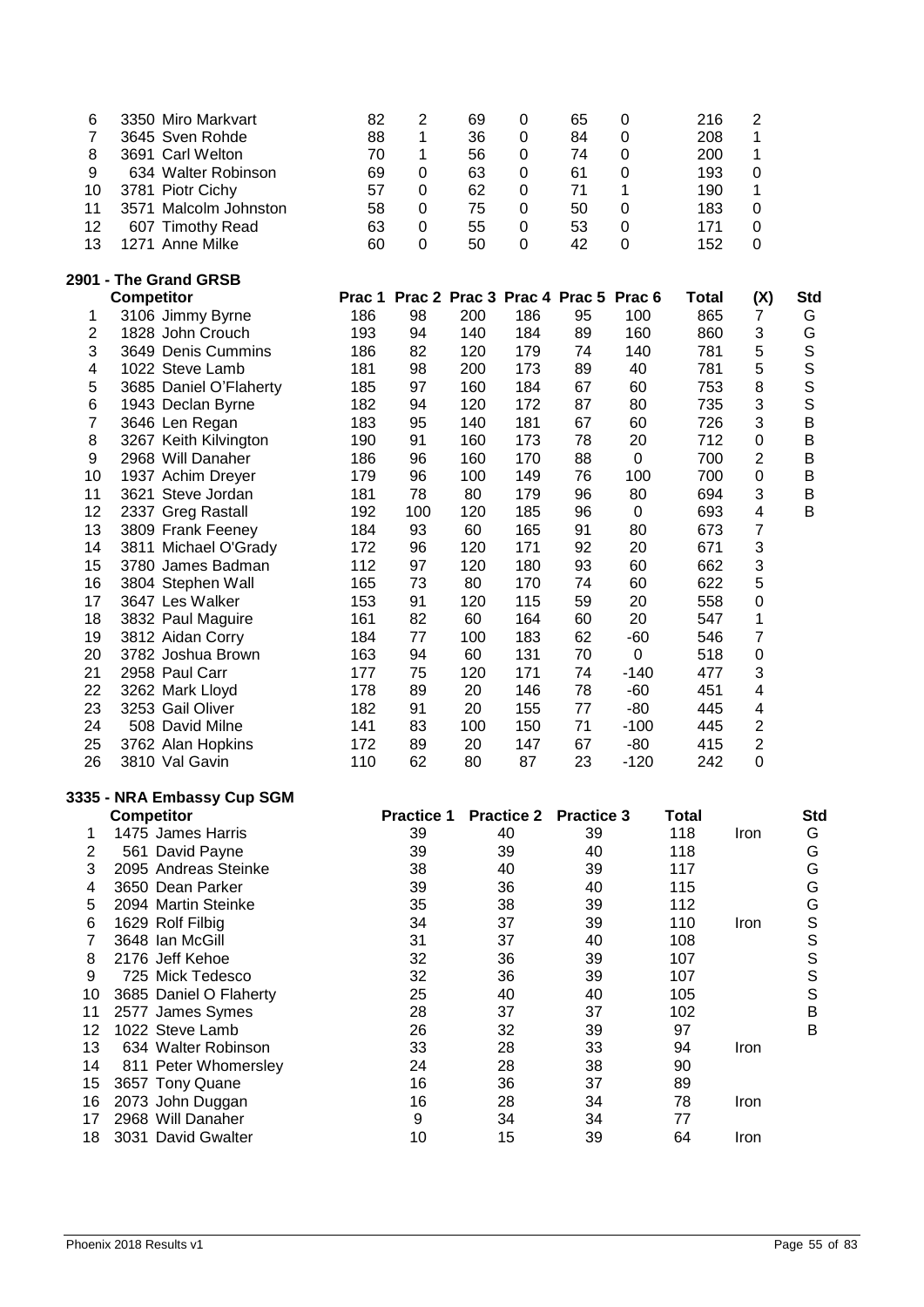|                | 3336 - NRA Embassy Cup SGSA |                   |                   |                   |       |      |               |
|----------------|-----------------------------|-------------------|-------------------|-------------------|-------|------|---------------|
|                | <b>Competitor</b>           | <b>Practice 1</b> | <b>Practice 2</b> | <b>Practice 3</b> | Total |      | Std           |
| $1 =$          | 3685 Daniel O'Flaherty      | 40                | 39                | 40                | 119   |      | G             |
| $1 =$          | 1292 Brian McManus          | 40                | 39                | 40                | 119   |      | G             |
| $1 =$          | 133 John Chambers           | 40                | 39                | 40                | 119   |      | G             |
| 4              | 1768 Peter Matthews         | 39                | 40                | 39                | 118   |      | G             |
| 5              | 3657 Tony Quane             | 38                | 40                | 40                | 118   |      |               |
| 6              | 2095 Andreas Steinke        | 38                | 39                | 40                | 117   |      |               |
| $\overline{7}$ | 586 Dave Pollock            | 38                | 39                | 40                | 117   |      |               |
| 8              | 1615 Lisa Bagley            | 37                | 40                | 38                | 115   |      |               |
| 9              | 1949 Maurice Leishman       | 37                | 38                | 40                | 115   | Iron | GGGSSS        |
| 10             | 1475 James Harris           | 35                | 39                | 40                | 114   | Iron |               |
| 11             | 3650 Dean Parker            | 34                | 39                | 40                | 113   |      |               |
| 12             | 1816 Martin Harper          | 36                | 35                | 40                | 111   | Iron | $\frac{B}{B}$ |
| 13             | 1691 Tim Jemmett            | 36                | 38                | 36                | 110   |      |               |
| 14             | 2234 Chris McGill           | 30                | 40                | 39                | 109   |      | $\sf B$       |
| 15             | 3648 Ian McGill             | 35                | 33                | 40                | 108   |      | $\mathsf B$   |
| 16             | 3439 Brian Farrow           | 38                | 26                | 39                | 103   | Iron |               |
| 17             | 3626 Edward Plant           | 28                | 33                | 40                | 101   | Iron |               |
| 18             | 725 Mick Tedesco            | 39                | 38                | 19                | 96    |      |               |
| 19             | 3170 John Raistrick         | 33                | 28                | 34                | 95    | Iron |               |
| 20             | 1587 Steven Murphy          | 21                | 36                | 38                | 95    |      |               |
| 21             | 3508 Richard Keeling        | 18                | 38                | 39                | 95    | Iron |               |
| 22             | 811 Peter Whomersley        | 22                | 31                | 39                | 92    |      |               |
| 23             | 3386 Jeremy Derenne         | 16                | 36                | 39                | 91    | Iron |               |
| 24             | 937 Gavin Milligan          | 14                | 31                | 37                | 82    | Iron |               |
| 25             | 1243 Shane Dinkin           | 30                | 14                | 35                | 79    | Iron |               |
| 26             | 3668 Spencer Roberson       | 12                | 25                | 39                | 76    | Iron |               |
| 27             | 3861 Martin Brown           | 13                | 20                | 32                | 65    |      |               |

# **3521 - Practical Pistol (Open)**

|    |                   | JZ I - FIALIILAI FISIUI (UPCII) |        |
|----|-------------------|---------------------------------|--------|
|    | <b>Competitor</b> | Match %                         |        |
| 1  |                   | 133 John Chambers               | 100.00 |
| 2  |                   | 3610 Justin Cooper              | 93.83  |
| 3  |                   | 3263 Tim Gardener               | 92.05  |
| 4  |                   | 557 Ian Chamberlain             | 82.13  |
| 5  |                   | 3628 Jeremias Palmones          | 68.14  |
| 6  |                   | 180 Ash Dagger                  | 57.48  |
| 7  |                   | 3274 Clive Taylor               | 57.34  |
| 8  |                   | 3031 David Gwalter              | 56.49  |
| 9  |                   | 3406 Simon Jones                | 56.23  |
| 10 |                   | 2537 Paul Nicol                 | 55.33  |
| 11 |                   | 3402 David Livingstone          | 54.74  |
| 12 |                   | 2011 Tim Mepham                 | 43.82  |
| 13 |                   | 3335 Neville Williams           | 43.09  |
| 14 |                   | 1100 Lara Bestwick              | 41.82  |
| 15 |                   | 3385 David White                | 40.07  |
| 16 |                   | 811 Peter Whomersley            | 36.59  |
| 17 |                   | 3393 Robin Shelley              | 35.16  |
| 18 |                   | 3383 David Salter               | 30.57  |
| 19 |                   | 3401 Philip Mansell             | 29.78  |
|    |                   |                                 |        |

#### **3522 - Practical Revolver (Open) Competitor Match %**

| 1.          | 3263 Tim Gardener      | 100.00 |
|-------------|------------------------|--------|
| 2           | 3277 Richard Clifton   | 65.90  |
| 3           | 2019 Gareth Biddle     | 62.59  |
| 4           | 1768 Peter Matthews    | 61.11  |
| 5           | 3195 David Ashcroft    | 59.47  |
| 6           | 3405 Christopher Jones | 58.14  |
| $7^{\circ}$ | 2124 Steve Denton      | 50.51  |
| 8           | 1405 Rob Sanders       | 43.03  |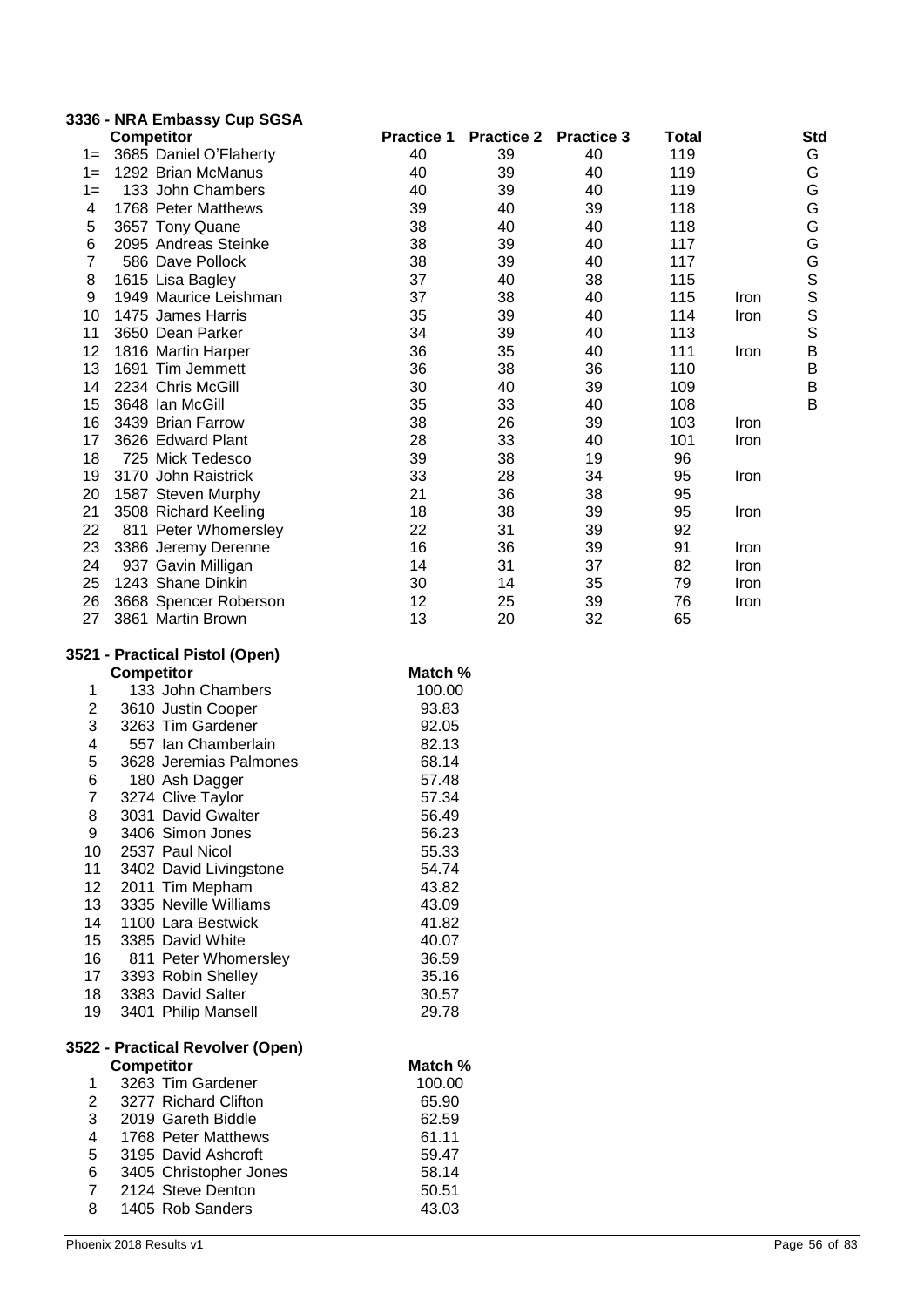| 9              |                   | 2011 Tim Mepham                         |           |                   |                | 38.25                   |                         |                  |                  |                   |                |                  |                  |              |             |
|----------------|-------------------|-----------------------------------------|-----------|-------------------|----------------|-------------------------|-------------------------|------------------|------------------|-------------------|----------------|------------------|------------------|--------------|-------------|
|                |                   | 3524 - Practical Pistol (Standard Iron) |           |                   |                |                         |                         |                  |                  |                   |                |                  |                  |              |             |
|                | <b>Competitor</b> |                                         |           |                   |                | Match %                 |                         |                  |                  |                   |                |                  |                  |              |             |
| 1              |                   | 3112 Shaun Twomey                       |           |                   |                | 100.00                  |                         |                  |                  |                   |                |                  |                  |              |             |
| $\overline{2}$ |                   | 3195 David Ashcroft                     |           |                   |                | 99.86                   |                         |                  |                  |                   |                |                  |                  |              |             |
| 3              |                   | 3388 Alex Florance                      |           |                   |                | 90.10                   |                         |                  |                  |                   |                |                  |                  |              |             |
| 4              |                   | 3635 Ian Grimes                         |           |                   |                | 87.84                   |                         |                  |                  |                   |                |                  |                  |              |             |
| 5              |                   | 3277 Richard Clifton                    |           |                   |                | 77.16                   |                         |                  |                  |                   |                |                  |                  |              |             |
| 6              |                   | 1475 James Harris                       |           |                   |                | 63.98                   |                         |                  |                  |                   |                |                  |                  |              |             |
| 7              |                   | 3363 Jonathan Lake                      |           |                   |                | 62.49                   |                         |                  |                  |                   |                |                  |                  |              |             |
| 8              |                   | 3785 Steven Gough                       |           |                   |                | 61.80                   |                         |                  |                  |                   |                |                  |                  |              |             |
| 9              |                   | 3593 Mark Bennell                       |           |                   |                | 57.67                   |                         |                  |                  |                   |                |                  |                  |              |             |
| 10             |                   | 034 Neil Francis                        |           |                   |                | 57.02                   |                         |                  |                  |                   |                |                  |                  |              |             |
| 11             |                   | 3328 Steve Lee                          |           |                   |                | 50.60                   |                         |                  |                  |                   |                |                  |                  |              |             |
| 12             |                   | 779 David Watkin                        |           |                   |                | 43.90                   |                         |                  |                  |                   |                |                  |                  |              |             |
|                |                   |                                         |           |                   |                |                         |                         |                  |                  |                   |                |                  |                  |              |             |
| 13             |                   | 688 Steve Smoothy                       |           |                   |                | 41.87                   |                         |                  |                  |                   |                |                  |                  |              |             |
|                |                   | 4143 - Classic Revolver                 |           |                   |                |                         |                         |                  |                  |                   |                |                  |                  |              |             |
|                | <b>Competitor</b> |                                         | X         | 10                | 9              | 8                       | 7                       | 6                | 5                | 4                 | 3              | $\boldsymbol{2}$ | 1                | <b>Score</b> | <b>Std</b>  |
| 1              |                   | 3570 Michael Cutler                     | 0         | 1                 | 5              | 5                       | $\mathbf 1$             | 1                | $\boldsymbol{0}$ | $\pmb{0}$         | $\pmb{0}$      | $\pmb{0}$        | $\mathbf 0$      | 87           | B           |
| 2              |                   | 938 David Erskine                       | 1         | $\mathbf 0$       | 3              | 5                       | $\boldsymbol{2}$        | 1                | 0                | 1                 | 0              | 0                | 0                | 84           |             |
| 3              |                   | 1160 Kevin Gray                         | 0         | $\overline{2}$    | 3              | $\overline{c}$          | 3                       | 1                | $\overline{2}$   | 0                 | 0              | 0                | $\mathbf 0$      | 84           |             |
| 4              |                   | 1317 Douglas Voak                       | 0         | 1                 | 3              | 3                       | $\mathbf 2$             | 3                | 0                | 1                 | 0              | 0                | $\mathbf 0$      | 81           |             |
| 5              |                   | 230 John Emmerson                       | 0         | 0                 | 5              | 1                       | 6                       | 0                | 1                | 0                 | 0              | 0                | $\mathbf 0$      | 81           |             |
| 6              |                   | 651 Martin Savage                       | 0         | 1                 | $\overline{2}$ | 3                       | 4                       | 1                | 1                | 0                 | 1              | 0                | $\mathbf 0$      | 80           |             |
| $\overline{7}$ |                   | 179 Adrian Dagger                       | $\Omega$  | 1                 | $\overline{2}$ | 3                       | 0                       | 3                | 0                | 0                 | $\Omega$       | 1                | $\mathbf 0$      | 72           |             |
| 8              |                   | 1187 Sam Marko                          | $\Omega$  | $\mathbf 0$       | $\mathbf{1}$   | $\overline{2}$          | 3                       | $\mathbf{1}$     | 3                | 1                 | $\overline{2}$ | 0                | $\mathbf 0$      | 67           |             |
| 9              |                   | 2538 David Fitzpatrick                  | 0         | $\mathbf 0$       | 0              | $\overline{2}$          | 1                       | $\mathbf{1}$     | 1                | 1                 | $\mathbf 0$    | $\overline{2}$   | 1                | 43           |             |
| 10             |                   | 2026 Richard Jones                      | $\Omega$  | $\mathbf 0$       | $\overline{0}$ | 0                       | $\overline{0}$          | $\overline{0}$   | $\overline{2}$   | 3                 | $\Omega$       | $\overline{0}$   | $\mathbf 0$      | 22           |             |
|                |                   |                                         |           |                   |                |                         |                         |                  |                  |                   |                |                  |                  |              |             |
|                |                   | 4144 - Classic Percussion Pistol        |           |                   |                |                         |                         |                  |                  |                   |                |                  |                  |              |             |
|                | <b>Competitor</b> |                                         | X         | 10                | 9              | 8                       | 7                       | 6                | 5                | 4                 | 3              | $\boldsymbol{2}$ | 1                | <b>Score</b> | <b>Std</b>  |
| 1              |                   | 1160 Kevin Gray                         | 1         | 5                 | 3              | $\boldsymbol{0}$        | 1                       | $\mathbf 2$      | 1                | $\pmb{0}$         | 0              | 0                | 0                | 94           | S           |
| 2              |                   | 230 John Emmerson                       | 1         | $\overline{2}$    | $\overline{7}$ | $\boldsymbol{2}$        | 1                       | $\boldsymbol{0}$ | 0                | $\pmb{0}$         | 0              | $\pmb{0}$        | 0                | 93           | $\mathbb S$ |
| 3              |                   | 680 Michael Skinner                     | 1         | $\overline{4}$    | $\mathbf{1}$   | 5                       | 1                       | $\boldsymbol{0}$ | 1                | $\pmb{0}$         | 0              | 0                | $\pmb{0}$        | 91           | B           |
| 4              |                   | 1281 Stuart Rankine                     | 0         | $\overline{2}$    | $\overline{7}$ | 3                       | 1                       | $\boldsymbol{0}$ | 0                | 0                 | 0              | 0                | 0                | 91           | В           |
| 5              |                   | 938 David Erskine                       | 1         | $\mathbf{1}$      | 5              | 4                       | 1                       | 1                | $\mathbf 0$      | 0                 | 0              | 0                | $\mathbf 0$      | 89           |             |
| 6              |                   | 1187 Sam Marko                          | 1         | $\mathbf 0$       | 6              | 3                       | 1                       | $\overline{2}$   | 0                | 0                 | $\mathbf 0$    | 0                | 0                | 88           |             |
| $\overline{7}$ |                   | 672 Andrew Sherriff                     | 0         | 2                 | 4              | 4                       | 0                       | $\overline{2}$   | 1                | $\mathbf 0$       | $\mathbf 0$    | 0                | $\mathbf 0$      | 88           |             |
| 8              |                   | 1317 Douglas Voak                       | 0         | 1                 | 3              | 5                       | 4                       | 0                | $\mathbf 0$      | $\pmb{0}$         | 0              | $\pmb{0}$        | $\mathbf 0$      | 84           |             |
| 9              |                   | 222 Allan Edwards                       | 0         | $\mathbf{1}$      | 5              | $\mathbf{1}$            | $\overline{2}$          | 4                | $\mathbf 0$      | $\pmb{0}$         | 0              | $\mathbf 0$      | 0                | 83           |             |
| 10             |                   | 1697 George Tondryk                     | 0         | $\mathbf 0$       | 3              | $\overline{\mathbf{4}}$ | $\overline{4}$          | $\mathbf 0$      | $\mathbf 0$      | 1                 | 0              | 0                | $\pmb{0}$        | 80           |             |
| 11             |                   | 176 Colin Currie                        | 0         | 1                 | $\mathbf{1}$   | 3                       | $\overline{\mathbf{4}}$ | $\mathbf{1}$     | $\pmb{0}$        | 0                 | $\mathbf 0$    | 1                | $\boldsymbol{0}$ | 77           |             |
| 12             |                   | 3678 Andrew Burt                        | 0         | 0                 | $\overline{2}$ | 1                       | $\overline{7}$          | $\mathbf 0$      | 1                | 0                 | 1              | 1                | 0                | 75           |             |
|                |                   |                                         |           |                   |                |                         |                         |                  |                  |                   |                |                  |                  |              |             |
|                |                   | 4145 - Classic Flintlock (smoothbore)   |           |                   |                |                         |                         |                  |                  |                   |                |                  |                  |              |             |
|                | <b>Competitor</b> |                                         | X         | 10                | 9              | 8                       | 7                       | 6                | 5                | 4                 | 3              | $\boldsymbol{2}$ | 1                | <b>Score</b> | <b>Std</b>  |
| 1              |                   | 230 John Emmerson                       | 1         | 0                 | 4              | 3                       | 1                       | $\overline{2}$   | $\overline{2}$   | 0                 | 0              | 0                | $\mathbf 0$      | 83           |             |
| $\overline{c}$ |                   | 1697 George Tondryk                     | 0         | 0                 | 4              | 3                       | 1                       | 3                | 1                | 1                 | $\mathbf 0$    | 0                | 0                | 79           |             |
| 3              |                   | 1160 Kevin Gray                         | $\Omega$  | $\Omega$          | 3              | 5                       | 0                       | $\overline{2}$   | $\overline{2}$   | $\mathbf 0$       | 1              | 0                | $\boldsymbol{0}$ | 79           |             |
| 4              |                   | 938 David Erskine                       | $\Omega$  | $\mathbf 0$       | 3              | 1                       | $\overline{4}$          | $\overline{2}$   | $\overline{2}$   | $\mathbf{1}$      | $\mathbf 0$    | 0                | $\pmb{0}$        | 75           |             |
| 5              |                   | 3678 Andrew Burt                        | 0         | $\overline{0}$    | $\overline{0}$ | 1                       | $\mathbf{1}$            | $\overline{2}$   | $\mathbf{1}$     | $\overline{2}$    | 1              | $\mathbf 0$      | $\mathbf 0$      | 43           |             |
|                |                   |                                         |           |                   |                |                         |                         |                  |                  |                   |                |                  |                  |              |             |
|                |                   | 4146 - Classic Flintlock (rifled)       |           |                   |                |                         |                         |                  |                  |                   |                |                  |                  |              |             |
|                | <b>Competitor</b> |                                         | X         | 10                | 9              | 8                       | 7                       | 6                | 5                | 4                 | 3              | $\boldsymbol{2}$ | 1                | <b>Score</b> | <b>Std</b>  |
| 1              |                   | 230 John Emmerson                       | $\pmb{0}$ | $\overline{c}$    | $\,$ 5 $\,$    | 3                       | $\sqrt{2}$              | $\mathbf{1}$     | $\pmb{0}$        | $\pmb{0}$         | $\pmb{0}$      | $\pmb{0}$        | $\pmb{0}$        | 89           | S           |
| $\overline{2}$ |                   | 938 David Erskine                       | 0         | $\overline{0}$    | $\overline{2}$ | 3                       | $\mathbf{1}$            | 3                | 1                | 1                 | $\overline{2}$ | $\mathbf 0$      | 0                | 72           |             |
|                |                   | 4301 - Granet GRSB                      |           |                   |                |                         |                         |                  |                  |                   |                |                  |                  |              |             |
|                | <b>Competitor</b> |                                         |           | <b>Practice 1</b> |                |                         | <b>Practice 2</b>       |                  |                  | <b>Practice 3</b> |                |                  |                  | <b>Total</b> | Std         |
| 1.             |                   | 3826 Jakub Mikolajczyk                  | 100       | 9                 |                | 100                     |                         | 6                |                  | 100               | 8              |                  | 300              | 23           | G           |
|                |                   |                                         |           |                   |                |                         |                         |                  |                  |                   |                |                  |                  |              |             |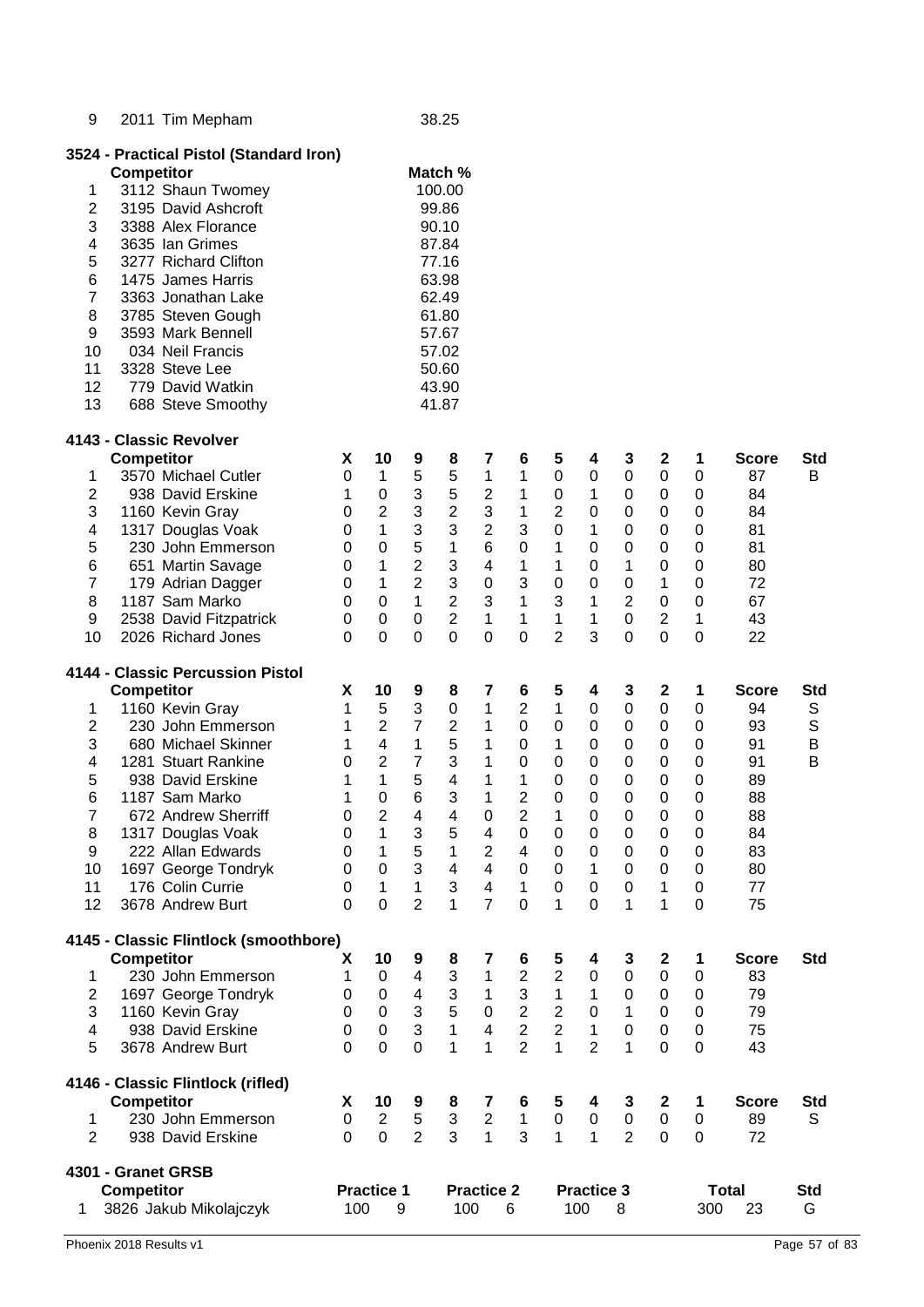| $\overline{2}$ |     | 2840 Scott Lyon         | 100 | 5              | 100 | 8                       | 100 | 6 | 300 | 19               | G |
|----------------|-----|-------------------------|-----|----------------|-----|-------------------------|-----|---|-----|------------------|---|
| 3              |     | 3284 David Christie     | 99  | 7              | 100 | 8                       | 100 | 5 | 299 | 20               | S |
| 4              |     | 2337 Greg Rastall       | 100 | $\overline{7}$ | 99  | 6                       | 99  | 4 | 298 | 17               | B |
| 5              |     | 3267 Keith Kilvington   | 100 | 6              | 99  | 7                       | 99  | 3 | 298 | 16               | B |
| 6              |     | 3825 Gary Newman        | 100 | 4              | 99  | 5                       | 99  | 6 | 298 | 15               | B |
| 7              |     | 3621 Steve Jordan       | 100 | 5              | 100 | 5                       | 98  | 3 | 298 | 13               | B |
| 8              |     | 3252 Robert Tonner      | 99  | 3              | 100 | 4                       | 99  | 4 | 298 | 11               | B |
| 9              |     | 052 Gerry Betteridge    | 98  | 6              | 99  | 5                       | 100 | 4 | 297 | 15               | B |
| 10             |     | 3796 Matthew Newton     | 98  | 3              | 100 | 6                       | 99  | 5 | 297 | 14               | B |
| 11             | 987 | <b>Charles Bestwick</b> | 99  | 5              | 99  | 7                       | 98  | 4 | 296 | 16               |   |
| 12             |     | 3804 Stephen Wall       | 99  | $\overline{c}$ | 98  | 6                       | 99  | 7 | 296 | 15               |   |
| 13             |     | 3646 Len Regan          | 99  | 5              | 96  | 5                       | 99  | 3 | 294 | 13               |   |
| 14             |     | 3809 Frank Feeney       | 98  | 3              | 99  | 5                       | 97  | 4 | 294 | 12               |   |
| 15             |     | 3253 Gail Oliver        | 96  | $\overline{c}$ | 99  | 5                       | 99  | 4 | 294 | 11               |   |
| 16             |     | 3811 Michael O'Grady    | 98  | 5              | 97  | 5                       | 98  | 4 | 293 | 14               |   |
| 17             |     | 2965 Toby O'Brien       | 98  | 3              | 99  | 4                       | 94  | 0 | 291 | $\overline{7}$   |   |
| 18             |     | 3685 Daniel O Flaherty  | 100 | 7              | 100 | 7                       | 90  | 6 | 290 | 20               |   |
| 19             |     | 450 David Lees          | 96  | 2              | 96  | 4                       | 98  | 5 | 290 | 11               |   |
| 20             |     | 2955 Karl O'Brien       | 96  | 3              | 96  | 1                       | 97  | 4 | 289 | 8                |   |
| 21             |     | 850 Derek Yates         | 98  | 3              | 94  | 2                       | 97  | 3 | 289 | 8                |   |
| 22             |     | 3099 Mark Pugh          | 96  | 1              | 97  | 4                       | 95  | 4 | 288 | $\boldsymbol{9}$ |   |
| 23             |     | 2221 Mario Madden       | 95  | 1              | 96  | 3                       | 97  | 4 | 288 | 8                |   |
| 24             |     | 3812 Aidan Corry        | 99  | 5              | 89  | 5                       | 99  | 5 | 287 | 15               |   |
| 25             |     | 777 Alan Warner         | 96  | 5              | 92  | 3                       | 98  | 0 | 286 | 8                |   |
| 26             |     | 3823 Julie Moran        | 99  | 4              | 98  | 5                       | 88  | 3 | 285 | 12               |   |
| 27             |     | 3165 Victor Dauppe      | 96  | 4              | 92  | 1                       | 96  | 4 | 284 | 9                |   |
| 28             |     | 508 David Milne         | 96  | 1              | 97  | 4                       | 89  | 2 | 282 | 7                |   |
| 29             | 937 | Gavin Milligan          | 91  | 1              | 91  | 1                       | 95  | 3 | 277 | 5                |   |
| 30             |     | 2958 Paul Carr          | 96  | 2              | 88  | 3                       | 88  | 3 | 272 | 8                |   |
| 31             | 607 | <b>Timothy Read</b>     | 90  | 0              | 92  | $\mathbf 0$             | 90  | 1 | 272 | 1                |   |
| 32             |     | 3810 Val Gavin          | 90  | 0              | 93  | $\overline{\mathbf{c}}$ | 87  | 4 | 270 | 6                |   |
| 33             |     | 2131 Warren Millington  | 84  | 1              | 90  | 1                       | 84  | 3 | 258 | 5                |   |
| 34             |     | 3434 Darren Wheatley    | 91  | 1              | 50  | 0                       | 93  | 0 | 234 | 1                |   |
| 35             |     | 3872 Dierdre O'Brien    | 75  | 1              | 77  | 0                       | 59  | 0 | 211 | 1                |   |

# **4302 - Granet GRCF**

|    |     | Competitor               | <b>Practice 1</b> |                | <b>Practice 2</b> |   | <b>Practice 3</b> |                         | <b>Total</b> |    | Std |
|----|-----|--------------------------|-------------------|----------------|-------------------|---|-------------------|-------------------------|--------------|----|-----|
|    |     | 052 Gerry Betteridge     | 99                | 5              | 100               | 7 | 100               | 8                       | 299          | 20 | G   |
| 2  |     | 3284 David Christie      | 100               | 6              | 99                | 6 | 99                | 6                       | 298          | 18 | S   |
| 3  |     | 3646 Len Regan           | 100               | 6              | 97                | 3 | 99                | 6                       | 296          | 15 | Β   |
| 4  |     | 3685 Daniel O'Flaherty   | 98                | 3              | 100               | 5 | 98                | 5                       | 296          | 13 | B   |
| 5  |     | 725 Mick Tedesco         | 99                | 6              | 98                | 4 | 98                | 6                       | 295          | 16 | B   |
| 6  |     | 2337 Greg Rastall        | 99                | 5              | 99                | 5 | 97                | 5                       | 295          | 15 | B   |
|    |     | 3257 James Starley       | 99                | 4              | 98                | 3 | 98                | $\overline{\mathbf{4}}$ | 295          | 11 | B   |
| 8  | 777 | Alan Warner              | 98                | 1              | 95                | 3 | 96                | $\overline{2}$          | 289          | 6  |     |
| 9  |     | 748 Graham Trimmer       | 93                | 3              | 97                | 3 | 98                | 3                       | 288          | 9  |     |
| 10 |     | 3769 Lee Townsend        | 96                | 1              | 98                | 4 | 94                | 4                       | 288          | 9  |     |
| 11 |     | 2965 Toby O'Brien        | 93                | 1              | 97                | 3 | 96                | 3                       | 286          | 7  |     |
| 12 |     | 850 Derek Yates          | 94                | 2              | 95                | 4 | 95                | 2                       | 284          | 8  |     |
| 13 |     | 3647 Les Walker          | 95                | $\overline{2}$ | 91                |   | 95                | $\overline{2}$          | 281          | 5  |     |
| 14 |     | 3100 Brittany Pugh       | 98                | 4              | 98                | 4 | 84                | $\mathbf 0$             | 280          | 8  |     |
| 15 | 937 | Gavin Milligan           | 84                | 4              | 96                | 4 | 97                | $\mathbf 2$             | 277          | 10 |     |
| 16 |     | 2221 Mario Madden        | 89                | 4              | 95                | 2 | 92                | $\overline{2}$          | 276          | 8  |     |
| 17 |     | 3862 Richard Hill        | 91                | 0              | 92                | 1 | 92                | 2                       | 275          | 3  |     |
| 18 |     | 288 Kenneth Green        | 85                | $\overline{2}$ | 90                | 2 | 96                | 3                       | 271          | 7  |     |
| 19 |     | 2958 Paul Carr           | 0                 | 0              | 92                | 2 | 96                | $\overline{2}$          | 188          | 4  |     |
|    |     | 4303 - Granet GRCF Open  |                   |                |                   |   |                   |                         |              |    |     |
|    |     | <b>Competitor</b>        | <b>Practice 1</b> |                | <b>Practice 2</b> |   | <b>Practice 3</b> |                         | Total        |    | Std |
|    |     | 2647 Christopher Jackson | 98                | 4              | 97                | 4 | 99                | 3                       | 294          | 11 | S   |
| 2  |     | 248 Dale Foster          | 97                | 4              | 97                | 4 | 98                | 3                       | 292          | 11 | S   |
| 3  |     | 3446 Peter Spink         | 100               | 6              | 94                | 5 | 95                | 3                       | 289          | 14 | B   |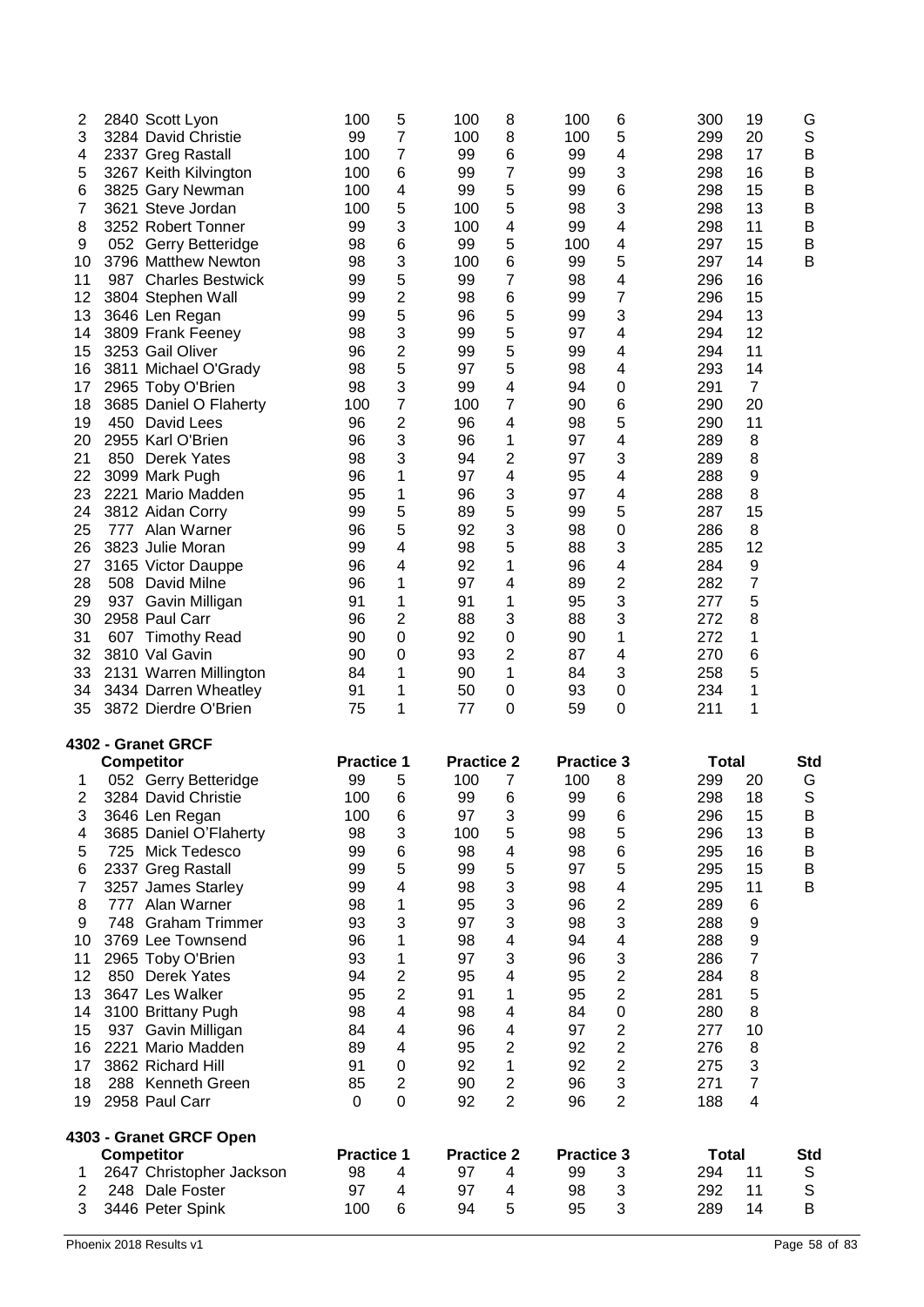| 4<br>5                  |                   | 3423 Tim Smart<br>2987 Adam Chapman   | 95<br>94          | 1<br>$\overline{2}$     | 88<br>84          | 4<br>0                  | 95<br>100         | 3<br>4         | 278<br>278   | 8<br>6         |             |
|-------------------------|-------------------|---------------------------------------|-------------------|-------------------------|-------------------|-------------------------|-------------------|----------------|--------------|----------------|-------------|
|                         |                   |                                       |                   |                         |                   |                         |                   |                |              |                |             |
|                         |                   | 4304 - Granet GRCF Classic            | <b>Practice 1</b> |                         | <b>Practice 2</b> |                         | <b>Practice 3</b> |                | <b>Total</b> |                | <b>Std</b>  |
| 1                       | <b>Competitor</b> | 3267 Keith Kilvington                 | 100               | 3                       | 99                | 5                       | 99                | 4              | 298          | 12             | G           |
| $\overline{\mathbf{c}}$ |                   | 3257 James Starley                    | 98                | 5                       | 97                | 4                       | 98                | 6              | 293          | 15             |             |
| 3                       |                   | 2096 Meik Waldvogt                    | 97                | 4                       | 98                | 6                       | 97                | 6              | 292          | 16             |             |
| 4                       |                   | 1139 Peter Townend                    | 98                | 4                       | 98                | 3                       | 96                | 1              | 292          | 8              |             |
| 5                       |                   | 052 Gerry Betteridge                  | 92                | 4                       | 100               | 7                       | 99                | 3              | 291          | 14             |             |
| 6                       | 777               | Alan Warner                           | 96                | 6                       | 98                | 4                       | 97                | 3              | 291          | 13             |             |
| 7                       | 850               | <b>Derek Yates</b>                    | 94                | 5                       | 94                | 3                       | 94                | $\overline{2}$ | 282          | 10             |             |
| 8                       | 748               | <b>Graham Trimmer</b>                 | 89                | $\overline{2}$          | 97                | 5                       | 90                | 1              | 276          | 8              |             |
| 9                       |                   | 937 Gavin Milligan                    | 89                | 1                       | 90                | 1                       | 94                | 1              | 273          | 3              |             |
| 10                      |                   | 1299 Jane Caruana                     | 84                | 0                       | 74                | 0                       | 82                | 1              | 240          | 1              |             |
|                         |                   | 4701 - Imperial Silhouettes GRSB      |                   |                         |                   |                         |                   |                |              |                |             |
|                         | Competitor        |                                       | <b>Practice 1</b> |                         | <b>Practice 2</b> |                         | <b>Practice 3</b> |                | Total        |                | <b>Std</b>  |
| 1                       |                   | 2337 Greg Rastall                     | 100               | 8                       | 100               | 8                       | 100               | 7              | 300          | 23             | G           |
| 2                       |                   | 2840 Scott Lyon                       | 100               | 8                       | 100               | 10                      | 100               | 5              | 300          | 23             | G           |
| 3                       |                   | 3826 Jakub Mikolajczyk                | 100               | 5                       | 100               | 9                       | 100               | 6              | 300          | 20             | G           |
| 4                       |                   | 2613 David Guest                      | 100               | 10                      | 100               | 6                       | 100               | 4              | 300          | 20             | G           |
| 5                       |                   | 2055 Jonnie Cormie                    | 99                | 5                       | 100               | 9                       | 100               | 9              | 299          | 23             | S<br>S<br>S |
| 6<br>$\overline{7}$     |                   | 3812 Aidan Corry<br>2194 Graeme Dodds | 100<br>100        | 8<br>$\overline{7}$     | 99<br>99          | 7<br>7                  | 100<br>100        | 7<br>6         | 299<br>299   | 22<br>20       |             |
| 8                       |                   | 987 Charles Bestwick                  | 100               | 8                       | 99                | 6                       | 100               | 5              | 299          | 19             | S           |
| 9                       |                   | 3106 Jimmy Byrne                      | 99                | $\overline{7}$          | 100               | 6                       | 100               | 4              | 299          | 17             | S           |
| 10                      |                   | 3267 Keith Kilvington                 | 100               | 10                      | 99                | 3                       | 99                | 5              | 298          | 18             | B           |
| 11                      |                   | 2968 Will Danaher                     | 99                | 6                       | 99                | 4                       | 100               | 5              | 298          | 15             | B           |
| 12                      |                   | 450 David Lees                        | 100               | $\overline{\mathbf{4}}$ | 99                | 5                       | 99                | 6              | 298          | 15             | B           |
| 13                      |                   | 3647 Les Walker                       | 99                | 4                       | 100               | 3                       | 99                | 4              | 298          | 11             | B           |
| 14                      |                   | 3825 Gary Newman                      | 100               | 7                       | 100               | 8                       | 97                | 4              | 297          | 19             | B           |
| 15                      |                   | 3809 Frank Feeney                     | 98                | 6                       | 100               | 7                       | 99                | 5              | 297          | 18             | B           |
| 16                      |                   | 3811 Michael O'Grady                  | 100               | 5                       | 99                | 8                       | 97                | $\overline{2}$ | 296          | 15             |             |
| 17                      |                   | 3253 Gail Oliver                      | 99                | 7                       | 100               | 6                       | 96                | 1              | 295          | 14             |             |
| 18                      |                   | 3823 Julie Moran                      | 98                | 5                       | 100               | 7                       | 96                | 7              | 294          | 19             |             |
| 19                      |                   | 553 Colin Oswald                      | 95                | 1                       | 96                | 4                       | 96                | 4              | 287          | 9              |             |
| 20                      | 777               | Alan Warner                           | 96                | 4                       | 100               | 6                       | 66                | 1              | 262          | 11             |             |
| 21                      | 310               | Alan Hargrave                         | 47                | 1                       | 97                | $\overline{2}$          | 95                | 3              | 239          | 6              |             |
|                         |                   | 22 3165 Victor Dauppe                 | 90                | 1                       | 81                | 1                       | 68                | 0              | 239          | $\overline{2}$ |             |
|                         |                   | 4702 - Imperial Silhouettes GRCF      | <b>Practice 1</b> |                         | <b>Practice 2</b> |                         | <b>Practice 3</b> |                | <b>Total</b> |                | <b>Std</b>  |
| 1                       | <b>Competitor</b> | 3769 Lee Townsend                     | 99                | 6                       | 99                | 6                       | 97                | 3              | 295          | 15             | В           |
| 2                       |                   | 2613 David Guest                      | 98                | 5                       | 98                | 5                       | 99                | 3              | 295          | 13             | Β           |
| 3                       |                   | 3267 Keith Kilvington                 | 99                | 5                       | 99                | 5                       | 97                | 3              | 295          | 13             | Β           |
| 4                       |                   | 3106 Jimmy Byrne                      | 99                | 6                       | 97                | 3                       | 99                | 3              | 295          | 12             | Β           |
| 5                       |                   | 2337 Greg Rastall                     | 98                | 5                       | 99                | 3                       | 97                | 4              | 294          | 12             | Β           |
| 6                       |                   | 2642 Shaun Trout                      | 96                | 4                       | 98                | 1                       | 99                | 4              | 293          | 9              | B           |
| 7                       |                   | 2176 Jeff Kehoe                       | 97                | 6                       | 97                | 1                       | 98                | 6              | 292          | 13             |             |
| 8                       |                   | 2194 Graeme Dodds                     | 99                | $\overline{7}$          | 97                | $\overline{c}$          | 96                | 1              | 292          | 10             |             |
| 9                       |                   | 777 Alan Warner                       | 94                | 1                       | 96                | $\overline{\mathbf{c}}$ | 99                | 6              | 289          | 9              |             |
| 10                      |                   | 3647 Les Walker                       | 96                | $\overline{c}$          | 97                | 5                       | 95                | 0              | 288          | 7              |             |
| 11                      |                   | 3155 Keelan Foster                    | 95                | $\overline{2}$          | 98                | 3                       | 93                | 3              | 286          | 8              |             |
| 12                      |                   | 553 Colin Oswald                      | 89                | 3                       | 87                | $\overline{\mathbf{c}}$ | 93                | 1              | 269          | $\,6$          |             |
| 13                      |                   | 3795 Benjamin Kidd                    | 94                | 1                       | 87                | 0                       | 82                | 0              | 263          | 1              |             |
| 14                      |                   | 345 Roger Hodgkins                    | 84                | 0                       | 83                | 1                       | 77                | 0              | 244          | 1              |             |
|                         |                   | 4703 - Imperial Silhouettes GRCF Open |                   |                         |                   |                         |                   |                |              |                |             |
|                         | <b>Competitor</b> |                                       | <b>Practice 1</b> |                         | <b>Practice 2</b> |                         | <b>Practice 3</b> |                | <b>Total</b> |                | <b>Std</b>  |
| 1                       |                   | 2987 Adam Chapman                     | 99                | 5                       | 99                | 4                       | 98                | 4              | 296          | 13             | G           |
| $\overline{2}$          |                   | 2647 Christopher Jackson              | 95                | $\overline{c}$          | 98                | 6                       | 98                | 5              | 291          | 13             | G           |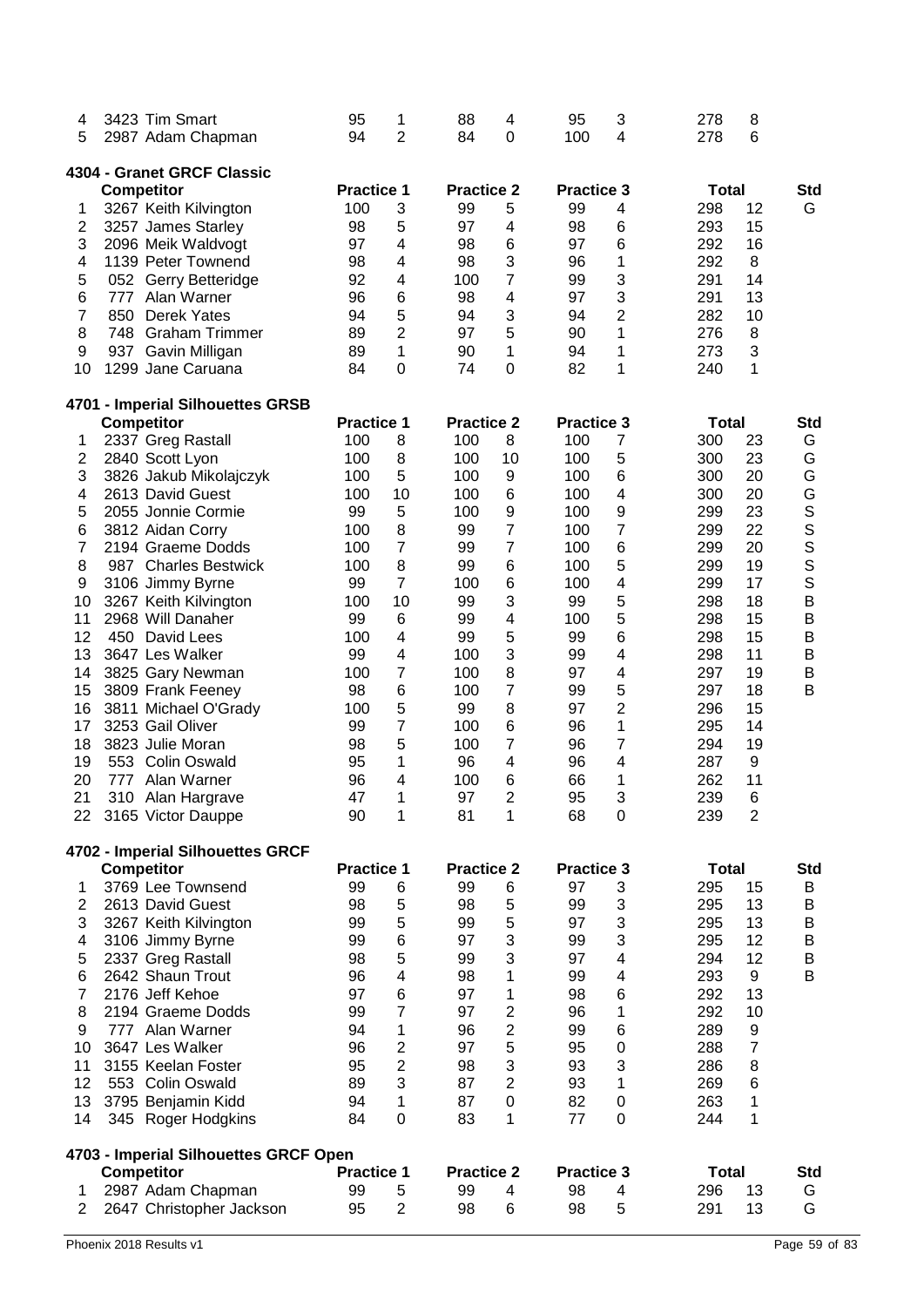| 3 3428 Steve Lane |  |  | 97 5 96 2 96 2 289 9 S |  |  |
|-------------------|--|--|------------------------|--|--|
| 4 3423 Tim Smart  |  |  | 95 5 95 3 65 2 255 10  |  |  |

#### **4704 - Imperial Silhouettes GRCF Classic**

|    | <b>Competitor</b>     |    | <b>Practice 1</b> |    | <b>Practice 2</b> |    | <b>Practice 3</b> |     | Total |  |
|----|-----------------------|----|-------------------|----|-------------------|----|-------------------|-----|-------|--|
|    | 2096 Meik Waldvogt    | 96 | 3                 | 98 | 5                 | 97 | 2                 | 291 | 10    |  |
|    | Alan Warner<br>777    | 99 | 6                 | 97 |                   | 94 | 2                 | 290 | 12    |  |
| 3  | 3267 Keith Kilvington | 96 | 3                 | 95 |                   | 99 | 3                 | 290 | 9     |  |
|    | 1097 Steve Bushnall   | 96 | 3                 | 94 |                   | 94 |                   | 284 | 5     |  |
| 5. | 3350 Miro Markvart    | 95 | 2                 | 92 |                   | 85 |                   | 272 | 4     |  |
| 6. | 3165 Victor Dauppe    | 87 |                   | 93 |                   | 78 |                   | 258 | 3     |  |

#### **4902 - Surrenden GRCF**

|    |                       | <b>Practice 1</b> |          | <b>Practice 2</b> |   | <b>Practice 3</b> |   | Total        |    |            |
|----|-----------------------|-------------------|----------|-------------------|---|-------------------|---|--------------|----|------------|
|    | <b>Competitor</b>     | <b>Score</b>      | <b>X</b> | <b>Score</b>      |   | X Score           | Х | <b>Score</b> |    | <b>Std</b> |
|    | 3284 David Christie   | 87                | 2        | 87                |   | 85                | 6 | 259          | 15 | G          |
|    | 3267 Keith Kilvington | 84                | 5        | 87                |   | 85                |   | 256          | 13 | G          |
|    | 3419 Ray Holohan      | 86                | 6        | 85                | 4 | 85                | 3 | 256          | 13 | G          |
|    | 2176 Jeff Kehoe       | 81                | 3        | 87                | 4 | 85                | 5 | 253          | 12 | S          |
| 5  | 2108 Jamie Stevenson  | 85                | 4        | 79                | 2 | 85                | 5 | 249          | 11 | в          |
| 6  | 3804 Stephen Wall     | 83                | 2        | 81                | 1 | 83                | 5 | 247          | 8  | В          |
|    | 2841 Frances Graham   | 80                | 3        | 81                | 3 | 82                | 3 | 243          | 9  |            |
| 8  | 3769 Lee Townsend     | 82                | 2        | 88                | 6 | 70                | 3 | 240          | 11 |            |
| 9  | 3644 André Georgi     | 83                | 5        | 74                | 3 | 78                | 3 | 235          | 11 |            |
| 10 | 450 David Lees        | 79                | 2        | 74                | 2 | 70                |   | 223          | 4  |            |

#### **4903 - Surrenden GRCF Open**

|   |                          | <b>Practice 1</b> |   | <b>Practice 2</b> |   | <b>Practice 3</b> |   | Total        |    |            |  |
|---|--------------------------|-------------------|---|-------------------|---|-------------------|---|--------------|----|------------|--|
|   | <b>Competitor</b>        | Score             |   | <b>Score</b>      |   | X Score           |   | <b>Score</b> |    | <b>Std</b> |  |
|   | 2647 Christopher Jackson | 85                | 4 | 89                | 5 | 89                | 5 | 263          | 14 | G          |  |
|   | 2987 Adam Chapman        | 85                | 3 | 86                | 6 | 87                | 4 | 258          | 13 | G          |  |
|   | 3428 Steve Lane          | 85                | 3 | 90                | 5 | 83                |   | 258          | 9  | G          |  |
| 4 | 282 David Green          | 85                | 2 | 87                | 2 | 85                | 2 | 257          | 6  | G          |  |
| 5 | 248 Dale Foster          | 83                | 2 | 86                | 4 | 86                |   | 255          |    | G          |  |
| 6 | 3423 Tim Smart           | 83                | 2 | 84                | 4 | 86                | 4 | 253          | 10 | G          |  |
|   | 1405 Rob Sanders         | 82                |   | 82                | 2 | 82                | 3 | 246          | 6  |            |  |
| 8 | 2330 Robert J Tonner     | 66                | 2 | 87                |   | 74                | າ |              | 8  |            |  |

#### **4904 - Surrenden GRCF Classic**

|   |                        |              | <b>Practice 1</b> |         |  | <b>Practice 3</b> | Total        |   |     |
|---|------------------------|--------------|-------------------|---------|--|-------------------|--------------|---|-----|
|   | <b>Competitor</b>      | <b>Score</b> |                   | X Score |  | X Score           | <b>Score</b> |   | Std |
|   | 3267 Keith Kilvington  | 85           |                   | 83      |  | 82                | 250          | 9 | o   |
|   | 2538 David Fitzpatrick |              |                   | 79      |  | 78                | 234          |   |     |
|   | 430 Walter Keverne     |              |                   | 81      |  | 75                | 227          | 5 |     |
| 4 | 2667 Kevin Henderson   | 76           |                   | 64      |  |                   |              |   |     |

# **5142 - 100yd Black Powder Revolver**

|   | <b>Competitor</b>     |        |          |        |          | Score V |          | <b>Std</b> |
|---|-----------------------|--------|----------|--------|----------|---------|----------|------------|
|   | 1478 Mark Luther      |        |          |        |          | 19<br>0 |          |            |
| 2 | 292 Paul Griffiths    |        |          |        |          | 16<br>0 |          |            |
| 3 | 730 Granville Thomas  |        |          |        |          | 14<br>0 |          |            |
| 4 | 3044 Dave Morrow      |        |          |        |          | 5<br>0  |          |            |
|   | 5301 - 100/200yd GRSB |        |          |        |          |         |          |            |
|   | <b>Competitor</b>     | 100 yd |          | 200 yd |          | Total   | v        | Std        |
|   | 2425 Adam Smyth       | 40     | 2        | 42     | 0        | 82      | 2        | G          |
| 2 | 2831 Clive Jackson    | 38     | 2        | 40     | 3        | 78      | 5        | G          |
| 3 | 2245 Colin Hudson     | 41     | $\Omega$ | 37     | $\Omega$ | 78      | $\Omega$ | G          |
| 4 | 3262 Mark Lloyd       | 42     | 0        | 34     | $\Omega$ | 76      | 0        | G          |
| 5 | 3657 Tony Quane       | 47     | 2        | 28     | 1        | 75      | 3        | G          |
| 6 | 1292 Brian McManus    | 36     |          | 39     |          | 75      | 2        | G          |
|   | 2649 Pat Grimes       | 41     | 2        | 34     | 0        | 75      | 2        | G          |
|   |                       |        |          |        |          |         |          |            |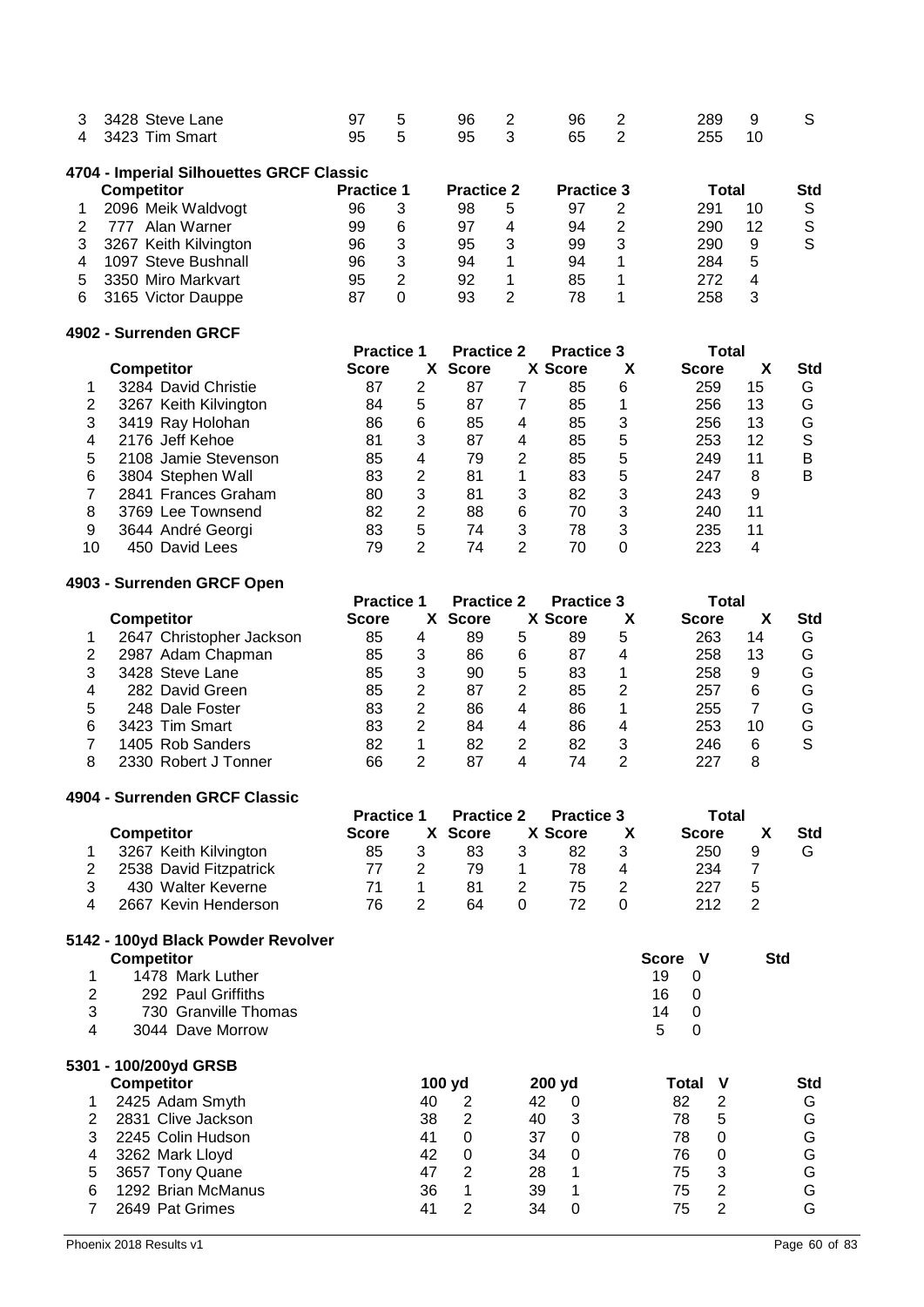| 8                              | 2968 Will Danaher                           | 44                                | 1           | 26<br>0                                 | 70<br>1                 | S<br>$\mathsf{S}$ |
|--------------------------------|---------------------------------------------|-----------------------------------|-------------|-----------------------------------------|-------------------------|-------------------|
| 9                              | 3650 Dean Parker                            | 33                                | 1           | 36<br>1                                 | 2<br>69                 |                   |
| 10                             | 698 Dave Stanley                            | 42                                | 3           | $\boldsymbol{0}$<br>25                  | 3<br>67                 |                   |
| 11                             | 3648 Ian Mc Gill                            | 44                                | 1           | 18<br>$\boldsymbol{0}$                  | 1<br>62                 |                   |
| 12                             | 3165 Victor Dauppe                          | 3                                 | 0           | 0<br>8                                  | $\boldsymbol{0}$<br>11  |                   |
|                                | 5321 - 100/200yd LBP                        |                                   |             |                                         |                         |                   |
|                                | <b>Competitor</b>                           | 100 yd                            |             | 200 yd                                  | <b>Total</b><br>V       | <b>Std</b>        |
| 1                              | 509 Philip Milnes                           | 50                                | 9           | 44<br>3                                 | 12<br>94                | G<br>B            |
| $\overline{2}$                 | 292 Paul Griffiths                          | 47                                | 6           | $\pmb{0}$<br>29                         | 6<br>76                 |                   |
| 3                              | 195 John Denwood                            | 0                                 | $\mathbf 0$ | 5<br>47                                 | 5<br>47                 |                   |
|                                | 5334 - 100/200yd Shotgun                    |                                   |             |                                         |                         |                   |
|                                | <b>Competitor</b>                           | 100 yd                            |             | 200 yd                                  | <b>Total</b><br>V       | <b>Std</b>        |
| 1                              | 2176 Jeff Kehoe                             | 22                                | 0           | 28<br>0                                 | 50<br>$\pmb{0}$         | G                 |
| $\boldsymbol{2}$               | 1405 Rob Sanders                            | 31                                | 1           | 18<br>$\boldsymbol{0}$                  | 1<br>49                 | G                 |
| 3                              | 3648 Ian McGill                             | 25                                | 0           | 20<br>$\boldsymbol{0}$                  | 45<br>$\boldsymbol{0}$  | G                 |
| 4                              | 1587 Steven Murphy                          | 24                                | 0           | 19<br>$\boldsymbol{0}$                  | 43<br>$\boldsymbol{0}$  | G                 |
| $\mathbf 5$                    | 3685 Daniel O'Flaherty                      | 26                                | 1           | 0<br>14                                 | 1<br>40                 | G<br>$\mathsf{S}$ |
| 6                              | 666 Chris Farr                              | 21                                | 0           | 0<br>14                                 | 35<br>0                 |                   |
| $\boldsymbol{7}$               | 3657 Tony Quane                             | 18                                | 0           | 13<br>$\boldsymbol{0}$                  | 31<br>0                 |                   |
| 8                              | 3650 Dean Parker                            | 15                                | 0           | 12<br>0                                 | 27<br>0                 |                   |
| 9                              | 3439 Brian Farrow                           | 25                                | 0           | 0<br>0                                  | 25<br>0                 |                   |
| 10                             | 3508 Richard Keeling                        | 16                                | 0           | 0<br>8                                  | 24<br>0                 |                   |
| 11                             | 2968 Will Danaher                           | 19                                | 0           | 5<br>$\boldsymbol{0}$<br>$\overline{7}$ | 24<br>0                 |                   |
| 12                             | 3262 Mark Lloyd                             | 15                                | 0           | $\mathbf 0$                             | 22<br>0                 |                   |
|                                | 5342 - 100/200yd Black Powder Revolver      |                                   |             |                                         |                         |                   |
|                                | <b>Competitor</b>                           | 100 yd                            |             | 200 yd                                  | V<br><b>Total</b>       | <b>Std</b>        |
| 1                              | 730 Granville Thomas                        | 23                                | 0           | 9<br>0                                  | 32<br>0                 | S                 |
| 2                              | 292 Paul Griffiths                          | 21                                | 0           | 8<br>0                                  | 29<br>0                 | B                 |
| 3                              | 1478 Mark Luther                            | 20                                | 0           | $\boldsymbol{0}$<br>0                   | 20<br>0                 |                   |
| 4                              | 3044 Dave Morrow                            | 0                                 | $\mathbf 0$ | 0<br>0                                  | 0<br>0                  |                   |
|                                | 5563 - 200/300yd Free Pistol A              |                                   |             |                                         |                         |                   |
|                                | <b>Competitor</b>                           | 200 yd                            |             | 300 yd                                  | V<br><b>Total</b>       | <b>Std</b>        |
| 1                              | 278 Matthew Greatwood                       | 50<br>9                           |             | 49<br>4                                 | 13<br>99                | G<br>G            |
| $\boldsymbol{2}$               | 009 Trevor Alford                           | 50<br>8                           |             | 48<br>5                                 | 13<br>98                |                   |
| 3                              | 466 Mike Lunnon                             | 35<br>5                           |             | 1<br>42                                 | 77<br>6                 |                   |
|                                | 5565 - 200/300yd Production Free Pistol A   |                                   |             |                                         |                         |                   |
|                                | <b>Competitor</b>                           | 200 yd                            |             | 300 yd                                  | <b>Total</b><br>V       | <b>Std</b>        |
| 1                              | 292 Paul Griffiths                          | 49<br>$\overline{\mathbf{c}}$     |             | 48<br>4                                 | 97<br>6                 | G                 |
| $\boldsymbol{2}$               | 509 Philip Milnes                           | $\overline{7}$<br>49              |             | 5<br>45                                 | 12<br>94                | G                 |
| 3                              | 613 Colin Reed<br>278 Matthew Greatwood     | 45<br>$\boldsymbol{2}$<br>5<br>44 |             | 43<br>$\mathbf{1}$<br>3                 | 3<br>88                 | s<br>s            |
| 4                              |                                             |                                   |             | 43                                      | 87<br>8                 |                   |
|                                | 5566 - 200/300yd Production Free Pistol B   |                                   |             |                                         |                         |                   |
|                                | <b>Competitor</b><br>195 John Denwood       | 200 yd                            |             | 300 yd                                  | V<br><b>Total</b><br>86 | <b>Std</b>        |
| $\mathbf{1}$<br>$\overline{2}$ |                                             | 48<br>5<br>42                     |             | 38<br>1                                 | 6<br>$\overline{2}$     | G<br>$\mathsf{S}$ |
|                                | 292 Paul Griffiths                          | 1                                 |             | 1<br>39                                 | 81                      |                   |
|                                | 5685 - 100/200/300yd Sporting Rifle Statics |                                   |             |                                         |                         |                   |
|                                | <b>Competitor</b>                           | 100 yd                            | 200 yd      | 300 yd                                  | <b>Total</b>            |                   |
| 1                              | 3843 Barend Verster                         | 99                                | 95          | 97                                      | 291                     |                   |
| 2                              | 3042 Myles Robertson                        | 89                                | 97          | 88                                      | 274                     |                   |
| 3                              | 3848 Ockert Meyer                           | 99                                | 74          | 94                                      | 267                     |                   |
| 4                              | 1649 Steven Voak                            | 99                                | 89          | 73                                      | 261                     |                   |
| 5                              | 3847 Gabriel Hugo                           | 99                                | 71          | 88                                      | 258                     |                   |
| 6                              | 3842 Wilhelm Kritzinger                     | 100                               | 83          | 72                                      | 255                     |                   |
| $\overline{7}$                 | 1977 Cornelius Schalkwyk                    | 100                               | 87          | 68                                      | 255                     |                   |
| 8                              | 3845 Johannes Symington                     | 99                                | 76          | 78                                      | 253                     |                   |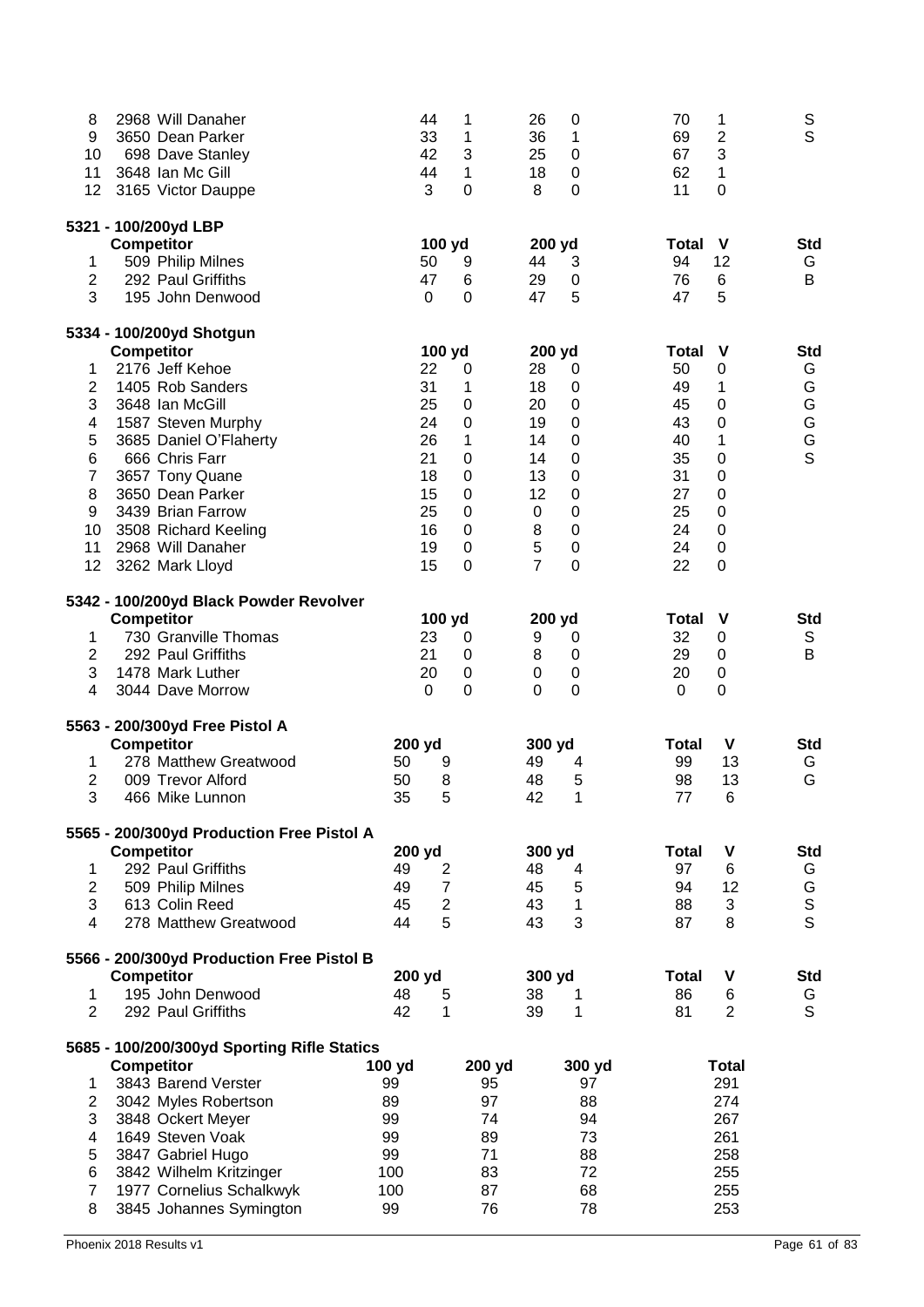| 9                | 3846 Gideon Scheepers                                            | 99           |                               | 62           |                     | 91             |                                |                     | 252                              |                        |
|------------------|------------------------------------------------------------------|--------------|-------------------------------|--------------|---------------------|----------------|--------------------------------|---------------------|----------------------------------|------------------------|
| 10               | 783 Pete Watts                                                   | 91           |                               | 82           |                     | 65             |                                |                     | 238                              |                        |
| 11               | 1359 Stephen Lewis                                               | 100          |                               | 78           |                     | 59             |                                |                     | 237                              |                        |
| 12               | 3470 Ashley Ross                                                 | 93           |                               | 80           |                     | 61             |                                |                     | 234                              |                        |
| 13<br>14         | 3841 Johan Coetzee<br>3681 Richard Lane                          | 92<br>100    |                               | 87<br>62     |                     | 51<br>61       |                                |                     | 230<br>223                       |                        |
| 15               | 3844 Sanet Verster                                               | 98           |                               | 59           |                     | 61             |                                |                     | 218                              |                        |
| 16               | 2858 Steve Wallis                                                | 99           |                               | 72           |                     | 38             |                                |                     | 209                              |                        |
| 17               | 2804 Andrew Burgess                                              | 73           |                               | 75           |                     | 44             |                                |                     | 192                              |                        |
| 18               | 3840 Christoff van Zyl                                           | 89           |                               | 56           |                     | 46             |                                |                     | 191                              |                        |
| 19               | 3685 Daniel O Flaherty                                           | 94           |                               | 72           |                     | 23             |                                |                     | 189                              |                        |
| 20               | 3839 Stoffel van Zyl                                             | 94           |                               | 34           |                     | 52             |                                |                     | 180                              |                        |
| 21               | 2163 Colin McMichael                                             | 47           |                               | 71           |                     | 57             |                                |                     | 175                              |                        |
| 22               | 3674 Asad Wahid                                                  | 92           |                               | 79           |                     | 3              |                                |                     | 174                              |                        |
| 23               | 2188 Graham Gough                                                | 48           |                               | 78           |                     | 44             |                                |                     | 170                              |                        |
| 24               | 3836 Nigel Jackson                                               | 87           |                               | 64           |                     | 13             |                                |                     | 164                              |                        |
| 25               | 3838 Jan Meintjes                                                | 92           |                               | 48           |                     | $\overline{7}$ |                                |                     | 147                              |                        |
| 26               | 2831 Clive Jackson                                               | 70           |                               | 41           |                     | 33             |                                |                     | 144                              |                        |
| 27               | 3873 Charles Flight                                              | 60           |                               | 34           |                     | 34             |                                |                     | 128                              |                        |
| 28               | 3677 John Maddison                                               | 79           |                               | 22           |                     | 12             |                                |                     | 113                              |                        |
| 29               | 3546 Michael Sheehan                                             | 91           |                               | $\mathbf 0$  |                     | 0              |                                |                     | 91                               |                        |
| 30               | 676 Tony Short                                                   | 38           |                               | 8            |                     | 32             |                                |                     | 78                               |                        |
| 31               | 3855 Richard Jeffery                                             | 0            |                               | 25           |                     | 3              |                                |                     | 28                               |                        |
|                  | 5702 - 100/200/300yd GRCF                                        |              |                               |              |                     |                |                                |                     |                                  |                        |
|                  | <b>Competitor</b>                                                | 100 yd       |                               | 200 yd       |                     | 300 yd         |                                | <b>Total</b>        | V                                | Std                    |
| 1                | 683 Jim Smith                                                    | 27           | $\pmb{0}$                     | 37           | $\mathbf 0$         | 33             | 1                              | 97                  | 1                                |                        |
| $\boldsymbol{2}$ | 2831 Clive Jackson                                               | 38           | 1                             | 21           | 0                   | 31             | 0                              | 90                  | 1                                |                        |
| $\sqrt{3}$       | 354 Dave Holt                                                    | 34           | $\boldsymbol{0}$              | 17           | 0                   | 38             | 1                              | 89                  | 1                                |                        |
| 4                | 2425 Adam Smyth                                                  | 38           | $\boldsymbol{2}$              | 39           | 1                   | 11             | $\mathbf 0$                    | 88                  | 3                                |                        |
| 5                | 2649 Pat Grimes                                                  | 35           | 1                             | 25           | 0                   | 28             | $\pmb{0}$                      | 88                  | 1                                |                        |
| 6                | 2176 Jeff Kehoe                                                  | 40           | 1                             | 27           | $\mathbf 0$         | 6              | $\mathbf 0$                    | 73                  | 1                                |                        |
|                  |                                                                  |              |                               |              |                     |                |                                |                     |                                  |                        |
|                  | 5703 - 100/200/300yd GRCF Open                                   |              |                               |              |                     |                |                                |                     |                                  |                        |
|                  | Competitor<br>2245 Colin Hudson                                  | 100 yd<br>44 | 1                             | 200 yd<br>44 | $\overline{2}$      | 300 yd<br>41   | $\overline{4}$                 | <b>Total</b><br>129 | V<br>$\overline{7}$              | <b>Std</b><br>G        |
| 1                |                                                                  |              |                               |              |                     |                |                                |                     |                                  |                        |
|                  | 5704 - 100/200/300yd GRCF Classic                                |              |                               |              |                     |                |                                |                     |                                  |                        |
|                  | <b>Competitor</b>                                                | 100 yd       |                               | 200 yd       |                     | 300 yd         |                                | <b>Total</b>        | V                                | <b>Std</b>             |
| 1                |                                                                  |              |                               |              |                     |                |                                |                     |                                  | S                      |
|                  | 681 Julie Robinshaw                                              | 36           | 1                             | 33           | 0                   | 26             | 0                              | 95                  | 1                                |                        |
| 2                | 503 Kjell Middleton                                              | 29           | $\mathbf 0$                   | 32           | $\Omega$            | 19             | 0                              | 80                  | 0                                |                        |
|                  |                                                                  |              |                               |              |                     |                |                                |                     |                                  |                        |
|                  | 5762 - 100/200/300yd Allcomers Hunter Class<br><b>Competitor</b> | 100 yd       |                               | 200 yd       |                     | 300 yd         |                                | <b>Total</b>        | V                                | <b>Std</b>             |
| 1                | 396 Fred John                                                    | 34           | 0                             | 29           | 1                   | 28             | 0                              | 91                  | 1                                |                        |
| 2                | 3044 Dave Morrow                                                 | 38           | 1                             | 22           | $\mathbf 0$         | 17             | 0                              | 77                  | 1                                |                        |
|                  |                                                                  |              |                               |              |                     |                |                                |                     |                                  |                        |
|                  | 5767 - 100/200/300yd Allcomers Revolver                          |              |                               |              |                     |                |                                | <b>Total</b>        | V                                | Std                    |
| 1                | <b>Competitor</b><br>292 Paul Griffiths                          | 100 yd<br>44 | 3                             | 200 yd<br>38 | 0                   | 300 yd<br>31   | 0                              | 113                 | 3                                | G                      |
|                  |                                                                  |              |                               |              |                     |                |                                |                     |                                  |                        |
|                  | 5781 - 100/200/300yd Service Rifle A pre 1955                    |              |                               |              |                     |                |                                |                     |                                  |                        |
|                  | <b>Competitor</b>                                                | 100 yd       |                               | 200 yd       |                     | 300 yd         |                                | <b>Total</b>        | V                                | Std                    |
| 1                | 3182 David Moran                                                 | 44           | 4                             | 39<br>40     | 1<br>1              | 36             | 0<br>1                         | 119                 | 5                                | G                      |
| $\overline{2}$   | 2987 Adam Chapman                                                | 45           | 3                             |              |                     | 34             |                                | 119                 | 5                                | G                      |
| 3<br>4           | 226 William Ellis                                                | 37           | 0                             | 40           | 1                   | 42             | $\overline{2}$                 | 119                 | 3                                | G                      |
| 5                | 1649 Steven Voak<br>1208 David Evans                             | 36<br>29     | $\boldsymbol{0}$<br>$\pmb{0}$ | 38<br>40     | 3<br>$\overline{2}$ | 34<br>37       | 0<br>$\mathbf 1$               | 108<br>106          | 3                                | G                      |
| 6                | 1205 Steve East                                                  | 31           | $\pmb{0}$                     | 38           | $\mathbf 0$         |                |                                | 103                 | 3                                | $\mathbb S$            |
| $\overline{7}$   |                                                                  | 32           | 1                             | 24           | 0                   | 34<br>37       | $\overline{2}$<br>$\mathbf{1}$ | 93                  | $\overline{2}$<br>$\overline{2}$ | $\mathsf S$<br>$\sf B$ |
| 8                | 1779 Stephen Wattam<br>3656 Roy Wade                             | 37           | 1                             | 28           | 0                   | 28             | 0                              | 93                  | 1                                | B                      |
| 9                | 1292 Brian McManus                                               | 31           | 0                             | 28           | 0                   | 33             | $\overline{2}$                 | 92                  | $\overline{2}$                   | B                      |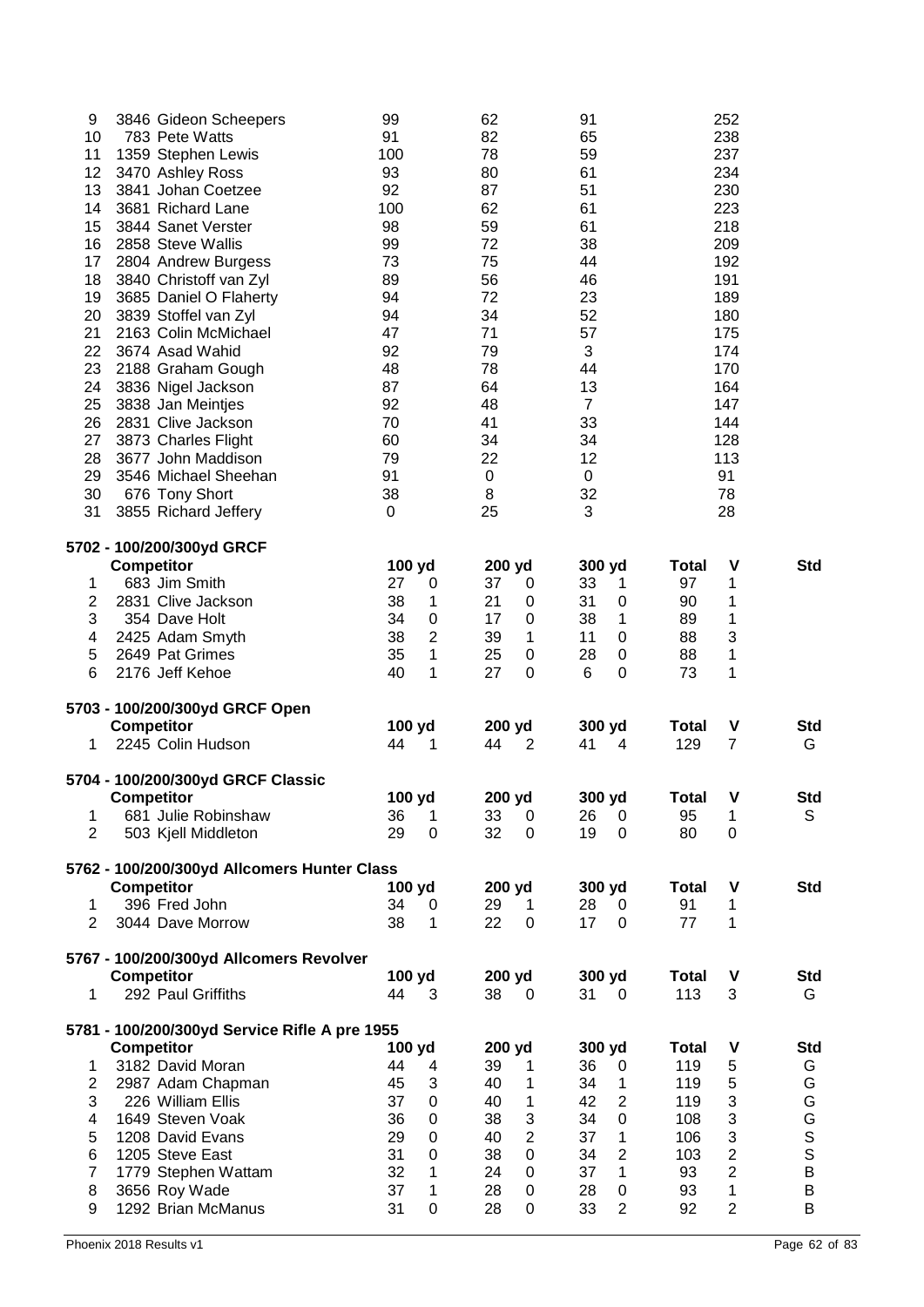| 10               | 2737 Blair Drummond                              | 33           | $\overline{c}$        | 33           | 1                       | 23             | $\mathbf 0$         | 89                 | 3                       |                  |
|------------------|--------------------------------------------------|--------------|-----------------------|--------------|-------------------------|----------------|---------------------|--------------------|-------------------------|------------------|
| 11<br>12         | 2642 Shaun Trout                                 | 33<br>26     | 1<br>$\boldsymbol{0}$ | 27<br>21     | 1<br>0                  | 27<br>40       | 1<br>$\mathbf 2$    | 87<br>87           | 3<br>2                  |                  |
| 13               | 1320 Darren Squire<br>3350 Miro Markvart         | 32           | $\boldsymbol{0}$      | 28           | $\mathbf 0$             | 26             | 1                   | 86                 | 1                       |                  |
| 14               | 2108 Jamie Stevenson                             | 31           | $\mathbf 0$           | 26           | $\mathbf 0$             | 29             | 0                   | 86                 | 0                       |                  |
| 15               | 3863 William Tong                                | 20           | $\boldsymbol{0}$      | 36           | $\overline{2}$          | 26             | 1                   | 82                 | 3                       |                  |
| 16               | 2995 Michael Ellis                               | 15           | $\boldsymbol{0}$      | 39           | 1                       | 28             | 0                   | 82                 | 1                       |                  |
| 17               | 3865 Jago Squire                                 | 26           | $\boldsymbol{0}$      | 28           | $\mathbf 0$             | 24             | $\boldsymbol{0}$    | 78                 | 0                       |                  |
| 18               | 3647 Les Walker                                  | 30           | $\boldsymbol{0}$      | 25           | 0                       | 23             | $\pmb{0}$           | 78                 | 0                       |                  |
| 19               | 2073 John Duggan                                 | 24           | $\boldsymbol{0}$      | 21           | 0                       | 32             | 1                   | 77                 | 1                       |                  |
| 20               | 2351 Philip Plotkin                              | 29           | $\mathbf 0$           | 26           | $\mathbf 0$             | 21             | $\mathbf 0$         | 76                 | 0                       |                  |
| 21               | 382 Martin Isterling                             | 23           | $\boldsymbol{0}$      | 36           | 0                       | 16             | $\boldsymbol{0}$    | 75                 | 0                       |                  |
| 22               | 503 Kjell Middleton                              | 19           | 0                     | 21           | $\mathbf 0$             | 32             | $\boldsymbol{0}$    | 72                 | 0                       |                  |
| 23               | 3106 Jimmy Byrne                                 | 22           | 0                     | 33           | $\mathbf 0$             | 16             | $\boldsymbol{0}$    | 71                 | 0                       |                  |
| 24               | 3343 Barry Graham                                | 32           | 1                     | 20           | $\mathbf 0$             | 17             | 1                   | 69                 | 2                       |                  |
| 25               | 3648 Ian McGill                                  | 24           | 0                     | 25           | 0                       | 19             | 0                   | 68                 | 0                       |                  |
| 26               | 2649 Pat Grimes                                  | 33           | $\mathbf 0$           | 22           | $\mathbf 0$             | $\overline{7}$ | $\mathbf 0$         | 62                 | 0                       |                  |
| 27<br>28         | 1013 Richard Perry<br>1866 Carl Roberts          | 33<br>19     | 1<br>$\boldsymbol{0}$ | 16<br>23     | $\mathbf 0$<br>0        | 11<br>18       | $\mathbf 0$<br>0    | 60<br>60           | 1<br>0                  |                  |
| 29               | 450 David Lees                                   | 21           | $\boldsymbol{0}$      | 22           | 0                       | 15             | 0                   | 58                 | 0                       |                  |
| 30               | 681 Julie Robinshaw                              | 10           | $\boldsymbol{0}$      | 23           | $\mathbf 0$             | 21             | $\boldsymbol{0}$    | 54                 | 0                       |                  |
| 31               | 2968 Will Danaher                                | 21           | $\pmb{0}$             | 14           | 0                       | 15             | $\boldsymbol{0}$    | 50                 | 0                       |                  |
| 32               | 3807 Andrew O'Gorman                             | 10           | $\pmb{0}$             | 20           | $\mathbf 0$             | 13             | $\boldsymbol{0}$    | 43                 | 0                       |                  |
| 33               | 3832 Paul Maguire                                | 8            | 0                     | 16           | 0                       | 9              | 0                   | 33                 | 0                       |                  |
|                  |                                                  |              |                       |              |                         |                |                     |                    |                         |                  |
|                  | 5782 - 100/200/300yd Service Rifle B pre 1955    |              |                       |              |                         |                |                     |                    |                         |                  |
| 1                | <b>Competitor</b><br>1779 Stephen Wattam         | 100 yd<br>25 | $\overline{c}$        | 200 yd<br>33 |                         | 300 yd<br>24   | 1                   | <b>Total</b><br>82 | V<br>4                  | <b>Std</b>       |
| $\boldsymbol{2}$ | 2245 Colin Hudson                                | 12           | $\boldsymbol{0}$      | 33           | 1<br>1                  | 29             | $\boldsymbol{0}$    | 74                 | 1                       |                  |
| 3                | 3571 Malcolm Johnston                            | 20           | $\pmb{0}$             | 27           | $\overline{2}$          | 26             | 0                   | 73                 | $\overline{\mathbf{c}}$ |                  |
| 4                | 2108 Jamie Stevenson                             | 22           | 3                     | 22           | $\mathbf 0$             | 27             | 1                   | 71                 | 4                       |                  |
|                  |                                                  |              |                       |              |                         |                |                     |                    |                         |                  |
|                  |                                                  |              |                       |              |                         |                |                     |                    |                         |                  |
|                  | 5783 - 100/200/300yd Service Rifle Open pre 1955 |              |                       |              |                         |                |                     |                    |                         |                  |
|                  | <b>Competitor</b>                                | 100 yd       |                       | 200 yd       |                         | 300 yd         |                     | Total              | V                       | <b>Std</b>       |
| 1                | 3182 David Moran                                 | 42           | 1                     | 46           | 1                       | 44             | 3                   | 132                | 5                       | G                |
| $\boldsymbol{2}$ | 1649 Steven Voak                                 | 37           | 1                     | 36           | 1                       | 44             | 0                   | 117                | 2                       | $\mathsf S$      |
| 3                | 826 Jeffrey Wilson<br>1292 Brian McManus         | 36<br>30     | 1                     | 30<br>35     | 1<br>1                  | 37<br>34       | 0<br>0              | 103                | 2<br>1                  | B                |
| 4<br>5           | 3807 Andrew O'Gorman                             | 14           | $\boldsymbol{0}$<br>0 | 30           | 1                       | 37             | 0                   | 99<br>81           | 1                       |                  |
| 6                | 2995 Michael Ellis                               | 26           | $\boldsymbol{0}$      | 24           | 0                       | 30             | 0                   | 80                 | 0                       |                  |
| $\overline{7}$   | 3343 Barry Graham                                | 23           | 1                     | 18           | $\mathbf 0$             | 20             | $\boldsymbol{0}$    | 61                 | 1                       |                  |
| 8                | 450 David Lees                                   | 8            | 0                     | 29           | 1                       | 15             | 0                   | 52                 | 1                       |                  |
|                  |                                                  |              |                       |              |                         |                |                     |                    |                         |                  |
|                  | 5785 - 100/200/300yd Sporting Rifle              |              |                       |              |                         |                |                     | <b>Total</b>       | V                       |                  |
| 1                | <b>Competitor</b><br>3042 Myles Robertson        | 100 yd<br>50 | 5                     | 200 yd<br>48 | 8                       | 300 yd<br>50   | 4                   | 148                | 17                      | <b>Std</b><br>G  |
| 2                | 3845 Johannes Symington                          | 47           | $\overline{7}$        | 49           | 4                       | 50             | $\overline{7}$      | 146                | 18                      | G                |
| 3                | 3843 Barend Verster                              | 47           | $\boldsymbol{9}$      | 49           | 5                       | 49             | 5                   | 145                | 19                      | G                |
| 4                | 3848 Ockert Meyer                                | 49           | 8                     | 47           | 5                       | 48             | $\overline{7}$      | 144                | 20                      | G                |
| $\mathbf 5$      | 3846 Gideon Scheepers                            | 48           | 8                     | 46           | 3                       | 50             | 8                   | 144                | 19                      | G                |
| 6                | 167 Keith Cox                                    | 49           | $\overline{7}$        | 46           | $\overline{2}$          | 49             | $\overline{7}$      | 144                | 16                      | G                |
| 7                | 1649 Steven Voak                                 | 48           | 3                     | 47           | $\overline{\mathbf{4}}$ | 49             | $\,6$               | 144                | 13                      | G                |
| 8                | 2642 Shaun Trout                                 | 46           | 6                     | 47           | 6                       | 50             | $\overline{7}$      | 143                | 19                      | G                |
| 9                | 3847 Gabriel Hugo                                | 47           | 6                     | 46           | 1                       | 49             | $\overline{7}$      | 142                | 14                      | G                |
| 10               | 3842 Wilhelm Kritzinger                          | 49           | 6                     | 46           | 3                       | 47             | 3                   | 142                | 12                      | G                |
| 11               | 3840 Christoff van Zyl                           | 47           | $\overline{7}$        | 45           | 4                       | 49             | 6                   | 141                | 17                      |                  |
| 12               | 3836 Nigel Jackson                               | 44           | $\mathbf 2$           | 49           | 6                       | 48             | 4                   | 141                | 12                      |                  |
| 13               | 3841 Johan Coetzee                               | 50           | $\overline{7}$        | 45           | 1                       | 46             | 3                   | 141                | 11                      |                  |
| 14               | 3838 Jan Meintjes                                | 43           | 3                     | 47           | 5                       | 49             | 8                   | 139                | 16                      | S<br>S<br>S<br>S |
| 15<br>16         | 783 Pete Watts                                   | 48<br>45     | 8                     | 48<br>44     | 3<br>1                  | 43<br>50       | $\overline{2}$<br>6 | 139<br>139         | 13<br>12                | S                |
| 17               | 698 Dave Stanley<br>3839 Stoffel van Zyl         | 42           | 5<br>$\overline{2}$   | 46           | 3                       | 50             | $\overline{7}$      | 138                | 12                      | S<br>S           |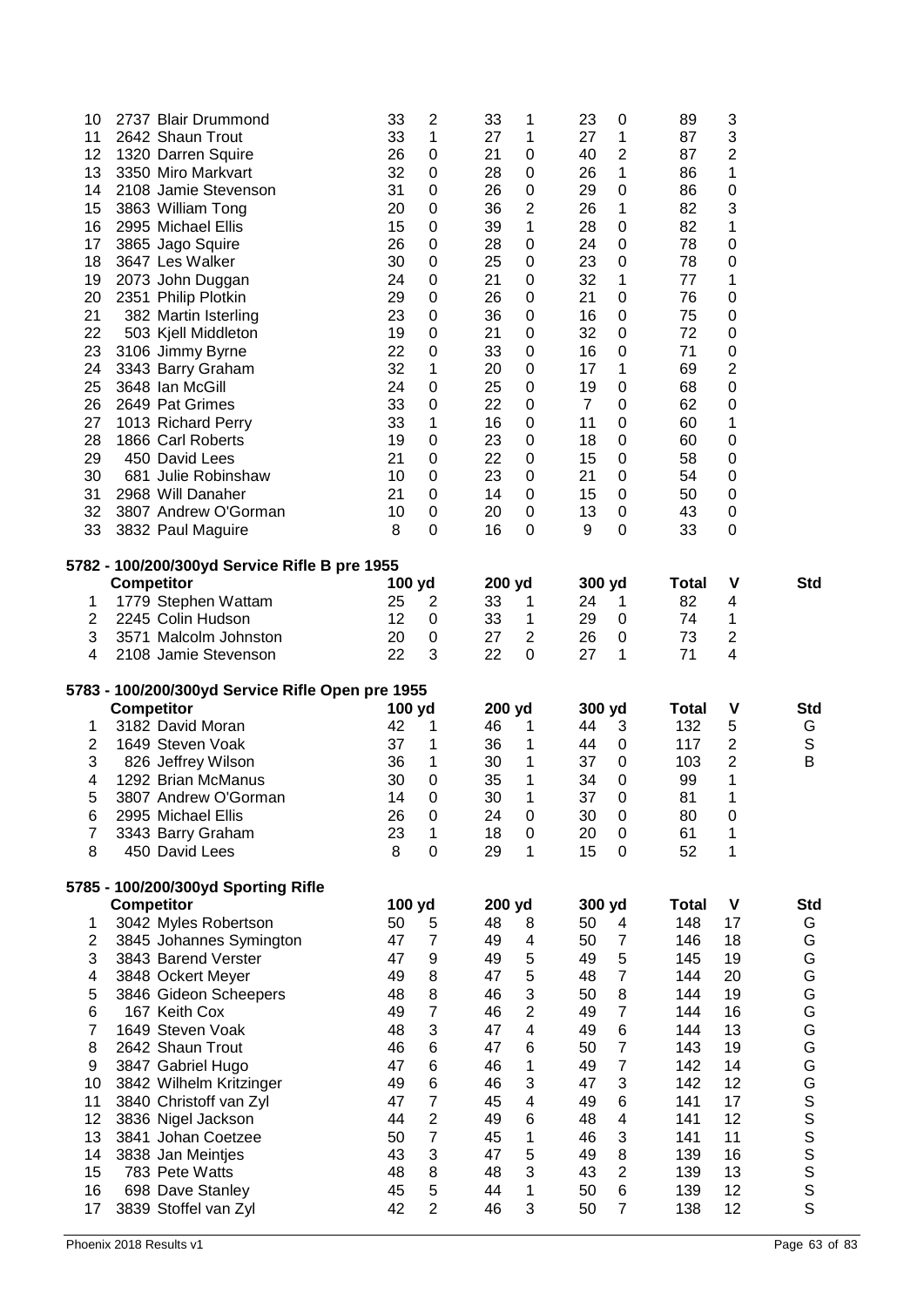| 18<br>19<br>20<br>21<br>22<br>23<br>24<br>25<br>26<br>27<br>28<br>29<br>30<br>31<br>32<br>33 | 3685 Daniel O'Flaherty<br>1977 Cornelius Schalkwyk<br>2804 Andrew Burgess<br>3470 Ashley Ross<br>2425 Adam Smyth<br>354 Dave Holt<br>503 Kjell Middleton<br>3844 Sanet Verster<br>2163 Colin McMichael<br>683 Jim Smith<br>681 Julie Robinshaw<br>2188 Graham Gough<br>1820 Kay Obee<br>1655 Gary Strong<br>2073 John Duggan<br>3546 Michael Sheehan<br>2831 Clive Jackson | 50<br>44<br>43<br>48<br>43<br>42<br>47<br>39<br>38<br>36<br>46<br>44<br>38<br>38<br>41<br>18<br>42 | 4<br>3<br>3<br>6<br>1<br>$\pmb{0}$<br>$\overline{2}$<br>3<br>$\overline{2}$<br>1<br>5<br>5<br>1<br>$\mathbf 0$<br>$\overline{2}$<br>$\mathbf 0$<br>1 | 42<br>46<br>46<br>42<br>44<br>42<br>44<br>42<br>46<br>43<br>41<br>38<br>41<br>37<br>27<br>42<br>45 | 1<br>$\overline{2}$<br>$\overline{2}$<br>$\overline{2}$<br>1<br>3<br>1<br>1<br>3<br>1<br>1<br>3<br>4<br>2<br>1<br>1<br>$\overline{2}$ | 46<br>4<br>47<br>$\overline{\mathbf{4}}$<br>3<br>48<br>$\overline{2}$<br>46<br>$\,6$<br>49<br>$\overline{7}$<br>49<br>41<br>$\boldsymbol{0}$<br>9<br>50<br>44<br>$\overline{2}$<br>$\,6$<br>48<br>$\mathbf 2$<br>40<br>$\overline{2}$<br>41<br>39<br>1<br>43<br>1<br>34<br>$\mathbf 1$<br>3<br>37<br>$\boldsymbol{0}$<br>$\mathbf 0$ | 138<br>137<br>137<br>136<br>136<br>133<br>132<br>131<br>128<br>127<br>127<br>123<br>118<br>118<br>102<br>97<br>87 | 9<br>9<br>8<br>10<br>8<br>10<br>3<br>13<br>$\overline{7}$<br>8<br>8<br>10<br>6<br>3<br>4<br>4<br>3 | S<br>B<br>B<br>B<br>B    |
|----------------------------------------------------------------------------------------------|----------------------------------------------------------------------------------------------------------------------------------------------------------------------------------------------------------------------------------------------------------------------------------------------------------------------------------------------------------------------------|----------------------------------------------------------------------------------------------------|------------------------------------------------------------------------------------------------------------------------------------------------------|----------------------------------------------------------------------------------------------------|---------------------------------------------------------------------------------------------------------------------------------------|--------------------------------------------------------------------------------------------------------------------------------------------------------------------------------------------------------------------------------------------------------------------------------------------------------------------------------------|-------------------------------------------------------------------------------------------------------------------|----------------------------------------------------------------------------------------------------|--------------------------|
| 34<br>35                                                                                     | 3165 Victor Dauppe                                                                                                                                                                                                                                                                                                                                                         | 26                                                                                                 | $\mathbf 0$                                                                                                                                          | 32                                                                                                 | $\boldsymbol{0}$                                                                                                                      | $\pmb{0}$<br>$\boldsymbol{0}$                                                                                                                                                                                                                                                                                                        | 58                                                                                                                | 0                                                                                                  |                          |
| 36<br>37                                                                                     | 1013 Richard Perry<br>676 Tony Short                                                                                                                                                                                                                                                                                                                                       | 28<br>0                                                                                            | $\mathbf 0$<br>$\mathbf 0$                                                                                                                           | 30<br>45                                                                                           | $\mathbf 0$<br>3                                                                                                                      | $\boldsymbol{0}$<br>$\boldsymbol{0}$<br>$\overline{0}$<br>0                                                                                                                                                                                                                                                                          | 58<br>45                                                                                                          | 0<br>3                                                                                             |                          |
|                                                                                              |                                                                                                                                                                                                                                                                                                                                                                            |                                                                                                    |                                                                                                                                                      |                                                                                                    |                                                                                                                                       |                                                                                                                                                                                                                                                                                                                                      |                                                                                                                   |                                                                                                    |                          |
|                                                                                              | 5791 - 100/200/300yd Service Rifle post 1955 iron sights<br><b>Competitor</b>                                                                                                                                                                                                                                                                                              | 100 yd                                                                                             |                                                                                                                                                      | 200 yd                                                                                             |                                                                                                                                       | 300 yd                                                                                                                                                                                                                                                                                                                               | Total                                                                                                             | V                                                                                                  | <b>Std</b>               |
| 1                                                                                            | 3281 John Farrell                                                                                                                                                                                                                                                                                                                                                          | 26                                                                                                 | 0                                                                                                                                                    | 33                                                                                                 | 0                                                                                                                                     | 27<br>0                                                                                                                                                                                                                                                                                                                              | 86                                                                                                                | 0                                                                                                  |                          |
|                                                                                              | 5792 - 100/200/300yd Service Rifle post 1955 svc optic                                                                                                                                                                                                                                                                                                                     |                                                                                                    |                                                                                                                                                      |                                                                                                    |                                                                                                                                       |                                                                                                                                                                                                                                                                                                                                      |                                                                                                                   |                                                                                                    |                          |
|                                                                                              | Competitor                                                                                                                                                                                                                                                                                                                                                                 | 100 yd                                                                                             |                                                                                                                                                      | 200 yd                                                                                             |                                                                                                                                       | 300 yd                                                                                                                                                                                                                                                                                                                               | <b>Total</b>                                                                                                      | $\mathsf{V}$                                                                                       | <b>Std</b>               |
| 1                                                                                            | 2982 Christopher Ballard                                                                                                                                                                                                                                                                                                                                                   | 40                                                                                                 | $\overline{2}$                                                                                                                                       | 46                                                                                                 | 3                                                                                                                                     | 45<br>$\overline{2}$                                                                                                                                                                                                                                                                                                                 | 131                                                                                                               | $\overline{7}$                                                                                     | G                        |
| $\overline{\mathbf{c}}$                                                                      | 3117 Simon Wiltshire                                                                                                                                                                                                                                                                                                                                                       | 40                                                                                                 | $\pmb{0}$                                                                                                                                            | 42                                                                                                 | 1                                                                                                                                     | $\mathbf 1$<br>49                                                                                                                                                                                                                                                                                                                    | 131                                                                                                               | $\overline{c}$                                                                                     | G                        |
| 3                                                                                            | 3413 Ian Dewey                                                                                                                                                                                                                                                                                                                                                             | 41<br>36                                                                                           | $\overline{2}$<br>$\mathbf 0$                                                                                                                        | 43<br>44                                                                                           | $\overline{c}$<br>$\overline{2}$                                                                                                      | 45<br>$\overline{\mathbf{4}}$<br>46<br>$\overline{\mathbf{4}}$                                                                                                                                                                                                                                                                       | 129<br>126                                                                                                        | 8                                                                                                  | G<br>G                   |
| 4<br>5                                                                                       | 3656 Roy Wade<br>2841 Frances Graham                                                                                                                                                                                                                                                                                                                                       | 34                                                                                                 | $\mathbf 0$                                                                                                                                          | 42                                                                                                 | 5                                                                                                                                     | $\mathbf 2$<br>46                                                                                                                                                                                                                                                                                                                    | 122                                                                                                               | 6<br>7                                                                                             |                          |
| 6                                                                                            | 1205 Steve East                                                                                                                                                                                                                                                                                                                                                            | 37                                                                                                 | 1                                                                                                                                                    | 36                                                                                                 | 0                                                                                                                                     | 48<br>6                                                                                                                                                                                                                                                                                                                              | 121                                                                                                               | 7                                                                                                  | SSSS                     |
| 7                                                                                            | 2987 Adam Chapman                                                                                                                                                                                                                                                                                                                                                          | 32                                                                                                 | 1                                                                                                                                                    | 43                                                                                                 | 1                                                                                                                                     | 45<br>$\overline{\mathbf{4}}$                                                                                                                                                                                                                                                                                                        | 120                                                                                                               | 6                                                                                                  |                          |
| 8                                                                                            | 226 William Ellis                                                                                                                                                                                                                                                                                                                                                          | 44                                                                                                 | 1                                                                                                                                                    | 42                                                                                                 | 2                                                                                                                                     | 33<br>$\boldsymbol{0}$                                                                                                                                                                                                                                                                                                               | 119                                                                                                               | 3                                                                                                  |                          |
| 9                                                                                            | 3183 Jeremy Hogarth                                                                                                                                                                                                                                                                                                                                                        | 24                                                                                                 | $\mathbf 0$                                                                                                                                          | 46                                                                                                 | 6                                                                                                                                     | 48<br>8                                                                                                                                                                                                                                                                                                                              | 118                                                                                                               | 14                                                                                                 |                          |
| 10                                                                                           | 3626 Edward Plant                                                                                                                                                                                                                                                                                                                                                          | 40                                                                                                 | $\overline{c}$                                                                                                                                       | 41                                                                                                 | $\overline{2}$                                                                                                                        | 34<br>$\boldsymbol{0}$                                                                                                                                                                                                                                                                                                               | 115                                                                                                               | 4                                                                                                  | B                        |
| 11                                                                                           | 1208 David Evans                                                                                                                                                                                                                                                                                                                                                           | 32                                                                                                 | $\mathbf 0$                                                                                                                                          | 33                                                                                                 | 1                                                                                                                                     | 41<br>$\boldsymbol{0}$                                                                                                                                                                                                                                                                                                               | 106                                                                                                               | 1                                                                                                  |                          |
| 12                                                                                           | 3832 Paul Maguire                                                                                                                                                                                                                                                                                                                                                          | 26                                                                                                 | 1                                                                                                                                                    | 16                                                                                                 | 0                                                                                                                                     | 13<br>$\overline{0}$                                                                                                                                                                                                                                                                                                                 | 55                                                                                                                | 1                                                                                                  |                          |
|                                                                                              | 5793 - 100/200/300yd Service Rifle post 1955 prac optic                                                                                                                                                                                                                                                                                                                    |                                                                                                    |                                                                                                                                                      |                                                                                                    |                                                                                                                                       |                                                                                                                                                                                                                                                                                                                                      |                                                                                                                   |                                                                                                    |                          |
|                                                                                              | <b>Competitor</b>                                                                                                                                                                                                                                                                                                                                                          | 100 yd                                                                                             |                                                                                                                                                      | 200 yd                                                                                             |                                                                                                                                       | 300 yd                                                                                                                                                                                                                                                                                                                               | <b>Total</b>                                                                                                      | $\mathbf v$                                                                                        | <b>Std</b>               |
| 1<br>$\overline{c}$                                                                          | 3432 Paul Allsop                                                                                                                                                                                                                                                                                                                                                           | 47<br>38                                                                                           | 3<br>1                                                                                                                                               | 38<br>48                                                                                           | 0                                                                                                                                     | 50<br>8<br>49<br>$\mathbf{1}$                                                                                                                                                                                                                                                                                                        | 135<br>135                                                                                                        | 11<br>8                                                                                            | G                        |
| 3                                                                                            | 1292 Brian McManus<br>3446 Peter Spink                                                                                                                                                                                                                                                                                                                                     | 40                                                                                                 | $\overline{2}$                                                                                                                                       | 45                                                                                                 | 6<br>$\mathbf{2}$                                                                                                                     | $\sqrt{2}$<br>45                                                                                                                                                                                                                                                                                                                     | 130                                                                                                               | 6                                                                                                  | G                        |
| 4                                                                                            | 2841 Frances Graham                                                                                                                                                                                                                                                                                                                                                        | 34                                                                                                 | $\boldsymbol{0}$                                                                                                                                     | 44                                                                                                 | $\overline{c}$                                                                                                                        | $\boldsymbol{7}$<br>50                                                                                                                                                                                                                                                                                                               | 128                                                                                                               | 9                                                                                                  | G<br>S<br>S<br>B         |
| 5                                                                                            | 3117 Simon Wiltshire                                                                                                                                                                                                                                                                                                                                                       | 37                                                                                                 | $\pmb{0}$                                                                                                                                            | 37                                                                                                 | $\overline{c}$                                                                                                                        | 3<br>49                                                                                                                                                                                                                                                                                                                              | 123                                                                                                               | 5                                                                                                  |                          |
| 6                                                                                            | 666 Chris Farr                                                                                                                                                                                                                                                                                                                                                             | 36                                                                                                 | $\mathbf 2$                                                                                                                                          | 35                                                                                                 | $\pmb{0}$                                                                                                                             | 43<br>$\mathbf{1}$                                                                                                                                                                                                                                                                                                                   | 114                                                                                                               | 3                                                                                                  |                          |
| $\boldsymbol{7}$                                                                             | 2140 Andrew Davenport                                                                                                                                                                                                                                                                                                                                                      | 33                                                                                                 | $\mathbf{1}$                                                                                                                                         | 30                                                                                                 | $\boldsymbol{2}$                                                                                                                      | 43<br>$\mathbf 1$                                                                                                                                                                                                                                                                                                                    | 106                                                                                                               | 4                                                                                                  |                          |
| 8                                                                                            | 3853 Chris Tancock                                                                                                                                                                                                                                                                                                                                                         | 29                                                                                                 | $\boldsymbol{0}$                                                                                                                                     | 32                                                                                                 | $\mathbf 0$                                                                                                                           | $\overline{c}$<br>37                                                                                                                                                                                                                                                                                                                 | 98                                                                                                                | $\mathbf{2}$                                                                                       |                          |
| 9                                                                                            | 2143 Joseph Parker                                                                                                                                                                                                                                                                                                                                                         | 20                                                                                                 | $\pmb{0}$                                                                                                                                            | 30                                                                                                 | $\mathbf 0$                                                                                                                           | $\overline{2}$<br>44                                                                                                                                                                                                                                                                                                                 | 94                                                                                                                | $\overline{2}$                                                                                     |                          |
|                                                                                              | 5968 - 400/500/600yd Free Pistol                                                                                                                                                                                                                                                                                                                                           |                                                                                                    |                                                                                                                                                      |                                                                                                    |                                                                                                                                       |                                                                                                                                                                                                                                                                                                                                      |                                                                                                                   |                                                                                                    |                          |
|                                                                                              | <b>Competitor</b>                                                                                                                                                                                                                                                                                                                                                          |                                                                                                    | 400                                                                                                                                                  | V                                                                                                  | 500                                                                                                                                   | 600<br>V                                                                                                                                                                                                                                                                                                                             | V<br><b>Total</b>                                                                                                 | $\mathbf v$                                                                                        | <b>Std</b>               |
| 1                                                                                            | 009<br><b>Trevor Alford</b>                                                                                                                                                                                                                                                                                                                                                |                                                                                                    | 50                                                                                                                                                   | $\overline{7}$                                                                                     | 50                                                                                                                                    | 8<br>47                                                                                                                                                                                                                                                                                                                              | 3<br>147                                                                                                          | 18                                                                                                 | G                        |
| $\boldsymbol{2}$                                                                             | 396<br>Fred John                                                                                                                                                                                                                                                                                                                                                           |                                                                                                    | 48                                                                                                                                                   | 6                                                                                                  | 49                                                                                                                                    | 49<br>3                                                                                                                                                                                                                                                                                                                              | $\overline{7}$<br>146                                                                                             | 16                                                                                                 | G                        |
| 3<br>4                                                                                       | 278<br><b>Matthew Greatwood</b><br>3149<br><b>Bob Harris</b>                                                                                                                                                                                                                                                                                                               |                                                                                                    | 50<br>50                                                                                                                                             | $\overline{c}$<br>9                                                                                | 49<br>48                                                                                                                              | 3<br>47<br>6<br>47                                                                                                                                                                                                                                                                                                                   | 4<br>146<br>145                                                                                                   | 9<br>21                                                                                            | G<br>G                   |
| 5                                                                                            | 509<br><b>Philip Milnes</b>                                                                                                                                                                                                                                                                                                                                                |                                                                                                    | 48                                                                                                                                                   | $\overline{7}$                                                                                     | 47                                                                                                                                    | $\overline{c}$<br>49                                                                                                                                                                                                                                                                                                                 | 6<br>4<br>144                                                                                                     | 13                                                                                                 |                          |
| 6                                                                                            | 466<br>Mike Lunnon                                                                                                                                                                                                                                                                                                                                                         |                                                                                                    | 46                                                                                                                                                   | 5                                                                                                  | 47                                                                                                                                    | 3<br>46                                                                                                                                                                                                                                                                                                                              | $\overline{2}$<br>139                                                                                             | 10                                                                                                 | $^\mathsf{G}_\mathsf{S}$ |
| $\overline{\mathcal{I}}$                                                                     | 3302<br><b>Richard Guy-Gibbens</b>                                                                                                                                                                                                                                                                                                                                         |                                                                                                    | 42                                                                                                                                                   | 3                                                                                                  | 44                                                                                                                                    | 4<br>41                                                                                                                                                                                                                                                                                                                              | 127<br>1                                                                                                          | 8                                                                                                  |                          |
| 8                                                                                            | 3854<br>Liam Tolliss                                                                                                                                                                                                                                                                                                                                                       |                                                                                                    | 46                                                                                                                                                   | 3                                                                                                  | 36                                                                                                                                    | 26<br>0                                                                                                                                                                                                                                                                                                                              | 108<br>0                                                                                                          | 3                                                                                                  |                          |
|                                                                                              |                                                                                                                                                                                                                                                                                                                                                                            |                                                                                                    |                                                                                                                                                      |                                                                                                    |                                                                                                                                       |                                                                                                                                                                                                                                                                                                                                      |                                                                                                                   |                                                                                                    |                          |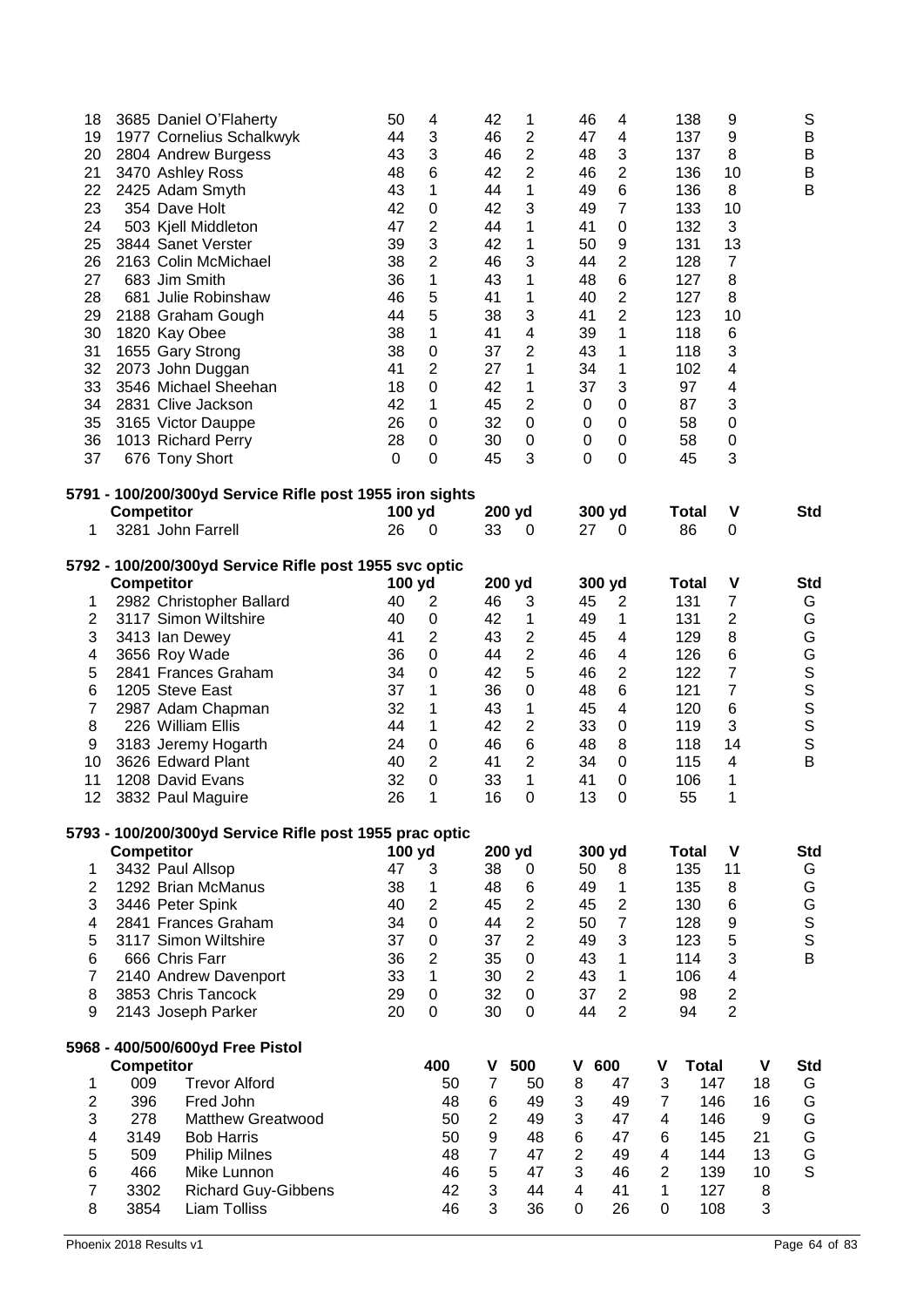|                |                   | 5969 - 400/500/600yd Production Free Pistol      |     |          |                         |          |                     |          |                |              |                |             |
|----------------|-------------------|--------------------------------------------------|-----|----------|-------------------------|----------|---------------------|----------|----------------|--------------|----------------|-------------|
|                | <b>Competitor</b> |                                                  | 400 | V        | 500                     | V        |                     | 600      | V              | <b>Total</b> | V              | <b>Std</b>  |
| 1              |                   | 509 Philip Milnes                                | 47  | 4        |                         | 46<br>4  |                     | 47       | $\mathbf{2}$   | 140          | 10             | G           |
| $\overline{2}$ |                   | 613 Colin Reed                                   | 47  | 5        | 41                      | 1        |                     | 42       | 1              | 130          | $\overline{7}$ | G           |
|                |                   | 5981 - 400/500/600yd Service Rifle A pre 1955    |     |          |                         |          |                     |          |                |              |                |             |
|                | <b>Competitor</b> |                                                  |     | 400      | V                       | 500      | ۷                   | 600      | ۷              | <b>Total</b> | V              | <b>Std</b>  |
| 1              | 226               | <b>William Ellis</b>                             |     | 44       | 3                       | 47       | 5                   | 43       | 1              | 134          | 9              | G           |
| 2              | 3182              | David Moran                                      |     | 44       | 1                       | 43       | 1                   | 42       | 1              | 129          | 3              | G           |
| 3              | 1867              | Michael Meredith                                 |     | 45       | 3                       | 40       | $\mathbf 0$         | 38       | 1              | 123          | $\overline{4}$ | $\mathbf S$ |
| 4              | 1866              | <b>Carl Roberts</b>                              |     | 45       | $\overline{\mathbf{4}}$ | 39       | 1                   | 38       | 1              | 122          | 6              | S           |
| 5              | 3863              | William Tong                                     |     | 46       | 3                       | 35       | 1                   | 35       | 0              | 116          | 4              | S           |
| 6              | 3870              | Ken Charman                                      |     | 41       | 3                       | 36       | 1                   | 29       | $\mathbf 0$    | 106          | 4              | $\sf B$     |
| 7              | 3687              | Mir Jah                                          |     | 40       | $\overline{2}$          | 34       | 3                   | 31       | 1              | 105          | 6              | B           |
| 8              | 3648              | Ian McGill                                       |     | 43       | 1                       | 31       | $\mathbf 0$         | 20       | $\mathbf 0$    | 94           | 1              |             |
|                |                   | 5982 - 400/500/600yd Service Rifle B pre 1955    |     |          |                         |          |                     |          |                |              |                |             |
|                | <b>Competitor</b> |                                                  |     | 400      | ۷                       | 500      | ٧                   | 600      | ۷              | <b>Total</b> | V              | <b>Std</b>  |
| 1              | 3571              | Malcolm Johnston                                 |     | 38       | 1                       | 45       | 1                   | 40       | $\overline{2}$ | 123          | 4              | B           |
| 2              | 223               | <b>Colin Edwards</b>                             |     | 41       | 4                       | 44       | 4                   | 36       | 2              | 121          | 10             | B           |
| 3              | 1526              | <b>Robert Askew</b>                              |     | 42       | $\overline{c}$          | 39       | 1                   | 32       | 1              | 113          | 4              |             |
| $\overline{4}$ | 936               | David Hinchliff                                  |     | 42       | $\mathbf 0$             | 37       | $\overline{2}$      | 32       | 0              | 111          | $\mathbf{2}$   |             |
| 5              | 1986              | Dennis Barnfield                                 |     | 38       | 0                       | 39       | $\overline{2}$      | 26       | 0              | 103          | $\overline{c}$ |             |
| 6              | 1078              | <b>Brian Bostwick</b>                            |     | 40       | $\overline{2}$          | 37       | 1                   | 22       | $\mathbf 0$    | 99           | 3              |             |
|                |                   | 5983 - 400/500/600yd Service Rifle Open pre 1955 |     |          |                         |          |                     |          |                |              |                |             |
|                | <b>Competitor</b> |                                                  |     | 400      | V                       | 500      | V                   | 600      | ۷              | <b>Total</b> | $\mathbf v$    | <b>Std</b>  |
| 1              | 1649              | Steven Voak                                      |     | 50       | 8                       | 47       | 4                   | 43       | 1              | 140          | 13             | $\mathbb S$ |
| $\overline{2}$ | 3807              | Andrew O'Gorman                                  |     | 49       | $\overline{7}$          | 46       | 3                   | 44       | 0              | 139          | 10             | $\mathsf S$ |
| 3              | 3182              | David Moran                                      |     | 43       | 1                       | 42       | 0                   | 46       | 4              | 131          | 5              | B           |
| 4              | 1292              | <b>Brian McManus</b>                             |     | 43       | $\overline{2}$          | 47       | 4                   | 31       | 1              | 121          | $\overline{7}$ |             |
|                |                   | 5986 - 400/500/600yd F Class Open                |     |          |                         |          |                     |          |                |              |                |             |
|                | <b>Competitor</b> |                                                  |     | 400      |                         | $V$ 500  | ۷                   | 600      | ٧              | <b>Total</b> | $\mathbf v$    | <b>Std</b>  |
| 1              | 2686              | Gerco Damen                                      |     | 74       | 10                      | 75       | 5                   | 72       | 1              | 221          | 16             | G           |
| $\overline{2}$ | 3654              | Corjan Versteeg                                  |     | 75       | 12                      | 72       | 4                   | 72       | 4              | 219          | 20             | G           |
| 3              | 3109              | <b>Rigobert Jongbloed</b>                        |     | 74       | 8                       | 72       | $\overline{7}$      | 72       | 3              | 218          | 18             | G           |
| 4              | 3430              | David Lloyd                                      |     | 75       | 10                      | 71       | 3                   | 72       | 5              | 218          | 18             | G           |
| 5              | 3659              | <b>Tony Price</b>                                |     | 75       | 10                      | 72       | $\overline{7}$      | 70       | 4              | 217          | 21             | G           |
| 6              | 2687              | lan Boxall                                       |     | 74       | $\overline{7}$          | 74       | 9                   | 69       | $\overline{c}$ | 217          | 18             | G           |
| 7              | 3272              | Pouwke Jongbloed                                 |     | 74       | 10                      | 72       | 6                   | 70       | $\overline{c}$ | 216          | 18             | G           |
| 8              | 3683              | John Ambler                                      |     | 73       | 8                       | 70       | $\overline{2}$      | 73       | 5              | 216          | 15             | G           |
| 9              | 3426              | <b>Ad Munters</b>                                |     | 74       | 8                       | 69       | 0                   | 72       | 9              | 215          | 17             | G           |
| 10             | 2684              | Piet Damen                                       |     | 73       | 4                       | 72       | 7                   | 69       | $\overline{c}$ | 214          | 13             | G           |
| 11             | 2993              | Jan van Houwelingen                              |     | 71       | 0                       | 73       | 6                   | 69       | 5              | 213          | 11             | G           |
| 12             | 466               | Mike Lunnon                                      |     | 70       | 4                       | 72       | 6                   | 68       | 3              | 210          | 13             | G           |
| 13             | 3110              | Alex van de Kolk                                 |     | 73       | 6                       | 69       | 5                   | 67       | 1              | 209          | 12             | G           |
| 14             | 3847              | Gabriel Hugo                                     |     | 74       | $\overline{7}$          | 71       | 5                   | 64       | 0              | 209          | 12             | G           |
| 15             | 2818              | Bogdan Donca                                     |     | 73       | $\overline{7}$          | 67       | $\overline{2}$      | 69       | 1              | 209          | 10             | G           |
|                |                   |                                                  |     |          |                         | 63       |                     | 58       | $\overline{2}$ |              | 13             | B           |
| 16             | 3668              | Spencer Roberson                                 |     | 73       | 9                       |          | $\overline{c}$      |          |                | 194          |                |             |
| 17<br>18       | 1779<br>3841      | Stephen Wattam<br>Johan Coetzee                  |     | 65<br>52 | 4<br>0                  | 52<br>47 | $\overline{2}$<br>0 | 55<br>52 | 0<br>0         | 172<br>151   | 6<br>0         |             |
|                |                   |                                                  |     |          |                         |          |                     |          |                |              |                |             |
|                | <b>Competitor</b> | 5987 - 400/500/600yd Black Powder Cartridge      |     | 400      | V                       | 500      | ٧                   | 600      | ۷              | <b>Total</b> | V              | <b>Std</b>  |
| 1              | 2205              | <b>Mark Silver</b>                               |     | 46       | $\overline{c}$          | 41       | 1                   | 41       | 0              | 128          | 3              | G           |
| 2              | 2035              | <b>Carole Silver</b>                             |     | 44       | 1                       | 41       | 0                   | 37       | 0              | 122          | 1              | G           |
| 3              | 3361              | John Brocklehurst                                |     | 45       | 3                       | 43       | 0                   | 31       | 0              | 119          | 3              | G           |
| 4              | 3830              | Phil Morgan                                      |     | 43       | 0                       | 36       | $\overline{2}$      | 31       | 0              | 110          | $\overline{c}$ | G           |
| 5              | 430               | <b>Walter Keverne</b>                            |     | 36       | $\mathbf 1$             | 26       | 0                   | 29       | 0              | 91           | $\mathbf{1}$   |             |
|                |                   |                                                  |     |          |                         |          |                     |          |                |              |                |             |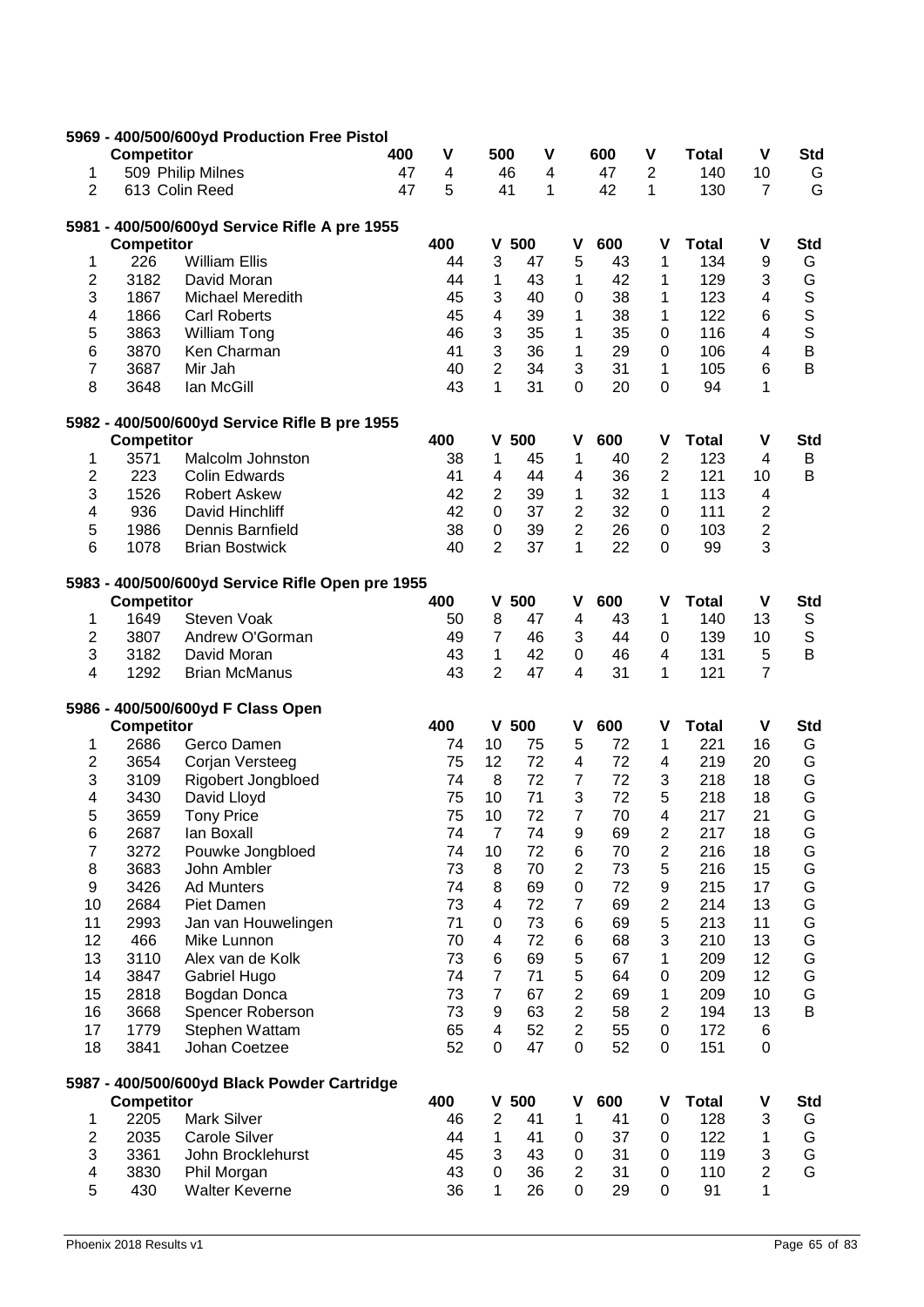|                  | <b>Competitor</b> | 5988 - 400/500/600yd FTR                                 | 400      | V                        | 500      | V                              | 600      | ۷                       | <b>Total</b> | V                       | <b>Std</b>       |
|------------------|-------------------|----------------------------------------------------------|----------|--------------------------|----------|--------------------------------|----------|-------------------------|--------------|-------------------------|------------------|
| 1                | 3867              | Dean Wallace                                             | 74       | 10                       | 70       | 5                              | 69       | 5                       | 213          | 20                      | G                |
| 2                | 3815              | <b>Wendy Beens</b>                                       | 72       | 5                        | 68       | 2                              | 70       | 4                       | 210          | 11                      | G                |
| 3                | 530               |                                                          | 73       | 8                        | 71       | $\overline{2}$                 | 65       | 2                       | 209          | 12                      | G                |
| 4                | 3150              | lan Mowbray<br>Michael Reynolds                          | 75       | 5                        | 62       | $\overline{2}$                 | 69       | 5                       | 206          | 12                      | G                |
| 5                | 3178              | Justin Gough                                             | 68       | 4                        | 68       | $\overline{c}$                 | 69       | 6                       | 205          | 12                      | G                |
| 6                | 1821              | Campbell Muir                                            | 72       | 5                        | 67       | 5                              | 63       | 1                       | 202          | 11                      | G                |
| 7                | 3831              | Peter Dommett                                            | 72       | 6                        | 60       | 3                              | 67       | 4                       | 199          | 13                      | G                |
| 8                | 1882              | Ian Grant                                                | 72       | 4                        | 63       | 1                              | 64       | 3                       | 199          | 8                       | G                |
| 9                | 133               | <b>John Chambers</b>                                     | 70       | 1                        | 65       | 4                              | 64       | 1                       | 199          | 6                       | G                |
| 10               | 3674              | Asad Wahid                                               | 70       | 6                        | 65       | 3                              | 63       | $\mathbf 2$             | 198          | 11                      | G                |
| 11               | 3621              | Steve Jordan                                             | 74       | 8                        | 63       | $\overline{2}$                 | 60       | $\overline{2}$          | 197          | 12                      | G                |
| 12               | 2685              | Mark Damen                                               | 68       | 5                        | 69       | 3                              | 60       | 3                       | 197          | 11                      | G                |
| 13               | 3651              | <b>Andre Wevers</b>                                      | 66       | 2                        | 71       | 3                              | 58       | 2                       | 195          | $\overline{7}$          | G                |
| 14               | 3108              | Pouw Jongbloed                                           | 70       | 8                        | 64       | 3                              | 59       | $\overline{2}$          | 193          | 13                      | G                |
| 15               | 1478              | Mark Luther                                              | 71       | $\overline{7}$           | 64       | $\overline{2}$                 | 56       | 2                       | 191          | 11                      | G                |
| 16               | 3817              | Neil Strickland                                          | 69       | $\overline{\mathcal{A}}$ | 60       | $\mathbf 1$                    | 61       | $\overline{2}$          | 190          | 7                       | G                |
| 17               | 666               | Chris Farr                                               | 62       | $\overline{2}$           | 66       | 3                              | 58       | $\overline{2}$          | 186          | $\overline{7}$          | G                |
| 18               | 3044              | Dave Morrow                                              | 67       | 3                        | 64       | 4                              | 54       | $\overline{2}$          | 185          | 9                       | G                |
| 19               | 3808              | <b>Chris Hazlehurst</b>                                  | 66       | $\boldsymbol{0}$         | 60       | 3                              | 59       | $\overline{2}$          | 185          | 5                       | G                |
| 20               | 1649              | Steven Voak                                              | 70       | 3                        | 62       | 1                              | 53       | 0                       | 185          | 4                       | G                |
| 21               | 2143              | Joseph Parker                                            | 72       | 6                        | 60       | 1                              | 52       | 1                       | 184          | 8                       | G                |
| 22               | 2918              | Steve Isherwood                                          | 61       | 1                        | 65       | $\overline{2}$                 | 54       | 0                       | 180          | 3                       | S                |
| 23               | 2425              | Adam Smyth                                               | 66       | $\overline{c}$           | 56       | 1                              | 55       | 1                       | 177          | 4                       | S                |
| 24               | 256               | John Garnett                                             | 61       | 5                        | 60       | 3                              | 53       | 2                       | 174          | 10                      | $\sf B$          |
| 25               | 698               | Dave Stanley                                             | 65       | 0                        | 56       | 3                              | 53       | $\overline{2}$          | 174          | 5                       | B                |
| 26               | 613               | <b>Colin Reed</b>                                        | 62       | 3                        | 62       | 0                              | 50       | $\mathbf 0$             | 174          | 3                       | B                |
| 27               | 730               | <b>Granville Thomas</b>                                  | 50       | $\overline{2}$           | 57       | $\overline{2}$                 | 58       | 3                       | 165          | $\overline{7}$          |                  |
| 28               | 2140              | <b>Andrew Davenport</b>                                  | 65       | $\overline{c}$           | 54       | $\mathbf{1}$                   | 46       | 1                       | 165          | $\overline{\mathbf{4}}$ |                  |
| 29               | 2649              | Pat Grimes                                               | 55       | $\mathbf{1}$             | 53       | $\mathbf 0$                    | 57       | 1                       | 165          | $\overline{\mathbf{c}}$ |                  |
| 30               | 1914              | <b>Terry Lowman</b>                                      | 54       | $\overline{2}$           | 50       | 1                              | 57       | 0                       | 161          | 3                       |                  |
| 31               | 1937              | Achim Dreyer                                             | 57       | 3                        | 51       | 3                              | 43       | 0                       | 151          | 6                       |                  |
| 32               | 938               | David Erskine                                            | 48       | 1                        | 31       | 0                              | 39       | 0                       | 118          | 1                       |                  |
|                  |                   | 5991 - 400/500/600yd Service Rifle post 1955 iron sights |          |                          |          |                                |          |                         |              |                         |                  |
|                  | <b>Competitor</b> |                                                          | 400      |                          | $V$ 500  | ۷                              | 600      | ۷                       | <b>Total</b> | V                       | <b>Std</b>       |
| 1                | 1915              | <b>Bruce Ellis</b>                                       | 47       | 6                        | 43       | $\overline{2}$                 | 41       | 0                       | 131          | 8                       | G                |
|                  |                   | 5992 - 400/500/600yd Service Rifle post 1955 svc optic   |          |                          |          |                                |          |                         |              |                         |                  |
|                  | <b>Competitor</b> |                                                          | 400      |                          | $V$ 500  | ۷                              | 600      | ٧                       | <b>Total</b> | $\pmb{\mathsf{V}}$      | <b>Std</b>       |
| 1                | 2987              | Adam Chapman                                             | 50       | $\overline{7}$           | 47       | $\overline{7}$                 | 46       | $\overline{c}$          | 143          | 16                      | G                |
| $\boldsymbol{2}$ | 1205              | <b>Steve East</b>                                        | 49       | 4                        | 48       | 4                              | 45       | $\overline{\mathbf{c}}$ | 142          | 10                      | G                |
| 3                | 3446              | Peter Spink                                              | 49       | 9                        | 47       | 6                              | 45       | 5                       | 141          | 20                      | G                |
| 4                | 3117              | Simon Wiltshire                                          | 50       | 6                        | 44       | $\overline{2}$                 | 47       | 3                       | 141          | 11                      | G                |
| 5                | 2982              | <b>Christopher Ballard</b>                               | 47       | 5                        | 44       | 3                              | 45       | 3                       | 136          | 11                      | G                |
| 6                | 2737              | <b>Blair Drummond</b>                                    | 45       | $\overline{2}$           | 43       | 1                              | 46       | $\overline{2}$          | 134          | 5                       |                  |
| $\boldsymbol{7}$ | 1914              | <b>Terry Lowman</b>                                      | 48       | 4                        | 42       | 3                              | 42       | 1                       | 132          | 8                       |                  |
| 8                | 1779              | Stephen Wattam                                           | 47       | 4                        | 48       | 4                              | 36       | 1                       | 131          | 9                       | S<br>S<br>S<br>S |
| 9                | 2841              | <b>Frances Graham</b>                                    | 43       | 4                        | 45       | 3                              | 42       | 3                       | 130          | 10                      |                  |
| 10               | 3626              | <b>Edward Plant</b>                                      | 40       | 1                        | 41       | 1                              | 42       | $\overline{2}$          | 123          | 4                       |                  |
| 11               | 1867              | Michael Meredith                                         | 47       | 4                        | 42       | 1                              | 27       | 1                       | 116          | 6                       |                  |
| 12<br>13         | 2108              | Jamie Stevenson                                          | 42<br>11 | 0<br>$\mathbf 0$         | 32<br>33 | $\mathbf{1}$<br>$\overline{2}$ | 33<br>21 | $\mathbf 0$<br>1        | 107<br>65    | $\mathbf{1}$<br>3       |                  |
|                  | 3832              | Paul Maguire                                             |          |                          |          |                                |          |                         |              |                         |                  |
|                  | <b>Competitor</b> | 5993 - 400/500/600yd Service Rifle post 1955 pract optic | 400      |                          | $V$ 500  | $\mathbf v$                    | 600      | ۷                       | <b>Total</b> | $\pmb{\mathsf{V}}$      | <b>Std</b>       |
| 1                | 3432              | Paul Allsop                                              | 50       | 10                       | 50       | 10                             | 50       | $\,6$                   | 150          | 26                      | G                |
| $\mathbf{2}$     | 1866              | <b>Carl Roberts</b>                                      | 50       | 8                        | 50       | $\overline{7}$                 | 50       | $\overline{7}$          | 150          | 22                      | G                |
| 3                | 3853              | Chris Tancock                                            | 49       | 8                        | 50       | $\overline{7}$                 | 50       | 8                       | 149          | 23                      | G                |
| 4                |                   |                                                          |          |                          |          |                                |          |                         |              |                         |                  |
|                  |                   |                                                          |          |                          |          |                                | 49       | 4                       |              |                         |                  |
| 5                | 3683<br>3117      | John Ambler<br>Simon Wiltshire                           | 50<br>50 | 8<br>8                   | 50<br>50 | 3<br>6                         | 46       | 4                       | 149<br>146   | 15<br>18                | G<br>G           |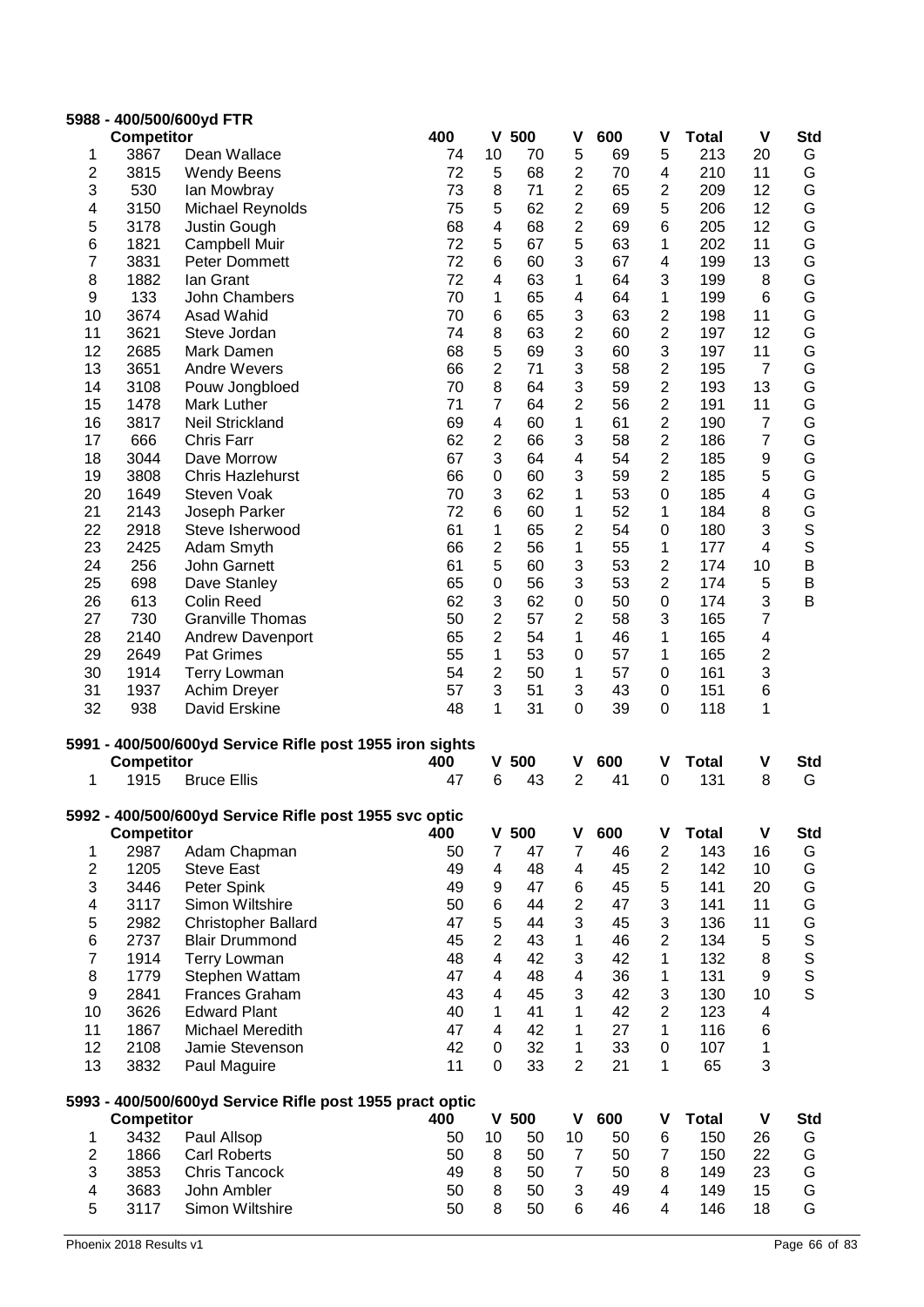| 6<br>7<br>8<br>9<br>10 | 2841<br>3446<br>226<br>1292<br>3113 | <b>Frances Graham</b><br>Peter Spink<br><b>William Ellis</b><br><b>Brian McManus</b><br><b>Mark Geldard</b> |          | 50<br>50<br>48<br>47<br>46 | 8<br>8<br>5<br>$\overline{2}$<br>$\overline{4}$ | 49<br>48<br>48<br>47<br>45 | 6<br>47<br>5<br>47<br>6<br>48<br>3<br>44<br>1<br>44 | $\overline{c}$<br>3<br>3<br>4<br>3 | 146<br>145<br>144<br>138<br>135 | 16<br>16<br>14<br>9<br>8 | G<br>G<br>G<br>$\mathsf S$<br>$\mathsf{S}$ |
|------------------------|-------------------------------------|-------------------------------------------------------------------------------------------------------------|----------|----------------------------|-------------------------------------------------|----------------------------|-----------------------------------------------------|------------------------------------|---------------------------------|--------------------------|--------------------------------------------|
|                        |                                     | 6168 - 800/900/1000yd Free Pistol                                                                           |          |                            |                                                 |                            |                                                     |                                    |                                 |                          |                                            |
|                        | <b>Competitor</b>                   |                                                                                                             | 400      | V                          | 500                                             | V                          | 600                                                 | ۷                                  | <b>Total</b>                    | $\mathbf v$              | <b>Std</b>                                 |
| 1                      | 3149 Bob Harris                     |                                                                                                             | 73       | 9                          | 71                                              | $\overline{7}$             | 74                                                  | 12                                 | 218                             | 28                       | G                                          |
| $\overline{2}$<br>3    |                                     | 009 Trevor Alford<br>278 Matthew Greatwood                                                                  | 72<br>70 | 9<br>$\overline{7}$        | 72<br>73                                        | 8<br>5                     | 69<br>70                                            | 5<br>5                             | 213<br>213                      | 22<br>17                 | G<br>G                                     |
| 4                      | 396 Fred John                       |                                                                                                             | 70       | $\overline{7}$             | 71                                              | 5                          | 71                                                  | 5                                  | 212                             | 17                       | G                                          |
| 5                      |                                     | 3302 Richard Guy-Gibbens                                                                                    | 67       | $\overline{2}$             | 73                                              | 10                         | 58                                                  | 0                                  | 198                             | 12                       |                                            |
| 6                      |                                     | 466 Mike Lunnon                                                                                             | 55       | $\mathbf{1}$               | 64                                              | 3                          | 58                                                  | 1                                  | 177                             | 5                        |                                            |
| $\overline{7}$         |                                     | 3854 Liam Tolliss                                                                                           | 71       | $\overline{7}$             | 0                                               | 0                          | 70                                                  | 4                                  | 141                             | 11                       |                                            |
|                        |                                     | 6181 - 800/900/1000yd Service Rifle A pre 1955                                                              |          |                            |                                                 |                            |                                                     |                                    |                                 |                          |                                            |
|                        | <b>Competitor</b>                   |                                                                                                             | 800      | V                          | 900                                             | V                          | 1000                                                | V                                  | <b>Total</b>                    | V                        | <b>Std</b>                                 |
| 1                      |                                     | 226 William Ellis                                                                                           | 61       | 1                          | 55                                              | 1                          | 57                                                  | 1                                  | 173                             | 3                        | G                                          |
|                        |                                     | 6182 - 800/900/1000yd Service Rifle B pre 1955                                                              |          |                            |                                                 |                            |                                                     |                                    |                                 |                          |                                            |
|                        | <b>Competitor</b>                   |                                                                                                             | 800      | $\mathbf v$                | 900                                             | $\mathbf v$                | 1000                                                | V                                  | <b>Total</b>                    | V                        | <b>Std</b>                                 |
| 1                      |                                     | 3571 Malcolm Johnston                                                                                       | 41       | 1                          | 48                                              | 0                          | 54                                                  | 3                                  | 143                             | 4                        | B                                          |
| $\overline{c}$<br>3    |                                     | 1986 Dennis Barnfield<br>223 Colin Edwards                                                                  | 49<br>44 | 1<br>$\mathbf 0$           | 48<br>54                                        | 1<br>0                     | 41<br>38                                            | 1<br>1                             | 138<br>136                      | 3<br>1                   |                                            |
| 4                      |                                     | 936 David Hinchliff                                                                                         | 43       | $\mathbf{1}$               | 36                                              | 0                          | 45                                                  | 0                                  | 124                             | 1                        |                                            |
|                        | <no entries=""></no>                | 6183 - 800/900/1000yd Service Rifle Open pre 1955<br>6186 - 800/900/1000yd F Class Open                     |          |                            |                                                 |                            |                                                     |                                    |                                 |                          |                                            |
|                        | <b>Competitor</b>                   |                                                                                                             | 800      | $\mathbf v$                | 900                                             | V                          | 1000                                                | V                                  | <b>Total</b>                    | $\mathbf v$              | <b>Std</b>                                 |
| 1<br>2                 |                                     | 2686 Gerco Damen<br>3272 Pouwke Jongbloed                                                                   | 73<br>73 | 8<br>$\overline{7}$        | 73<br>72                                        | 1<br>$\overline{c}$        | 73<br>70                                            | 4<br>3                             | 219<br>215                      | 13<br>12                 | G<br>G                                     |
| 3                      | 2684 Piet Damen                     |                                                                                                             | 75       | 9                          | 69                                              | 4                          | 68                                                  | $\overline{2}$                     | 212                             | 15                       | G                                          |
| 4                      | 3430 David Lloyd                    |                                                                                                             | 73       | 3                          | 68                                              | $\overline{c}$             | 71                                                  | 1                                  | 212                             | 6                        | G                                          |
| 5                      | 3426 Ad Munters                     |                                                                                                             | 71       | 3                          | 67                                              | 1                          | 71                                                  | 1                                  | 209                             | 5                        | G                                          |
| 6                      | 3659 Tony Price                     |                                                                                                             | 72       | 6                          | 69                                              | $\overline{c}$             | 65                                                  | $\overline{c}$                     | 206                             | 10                       | G                                          |
| $\overline{7}$         |                                     | 3658 Ian Wilkinson                                                                                          | 70       | 4                          | 68                                              | $\overline{2}$             | 65                                                  | $\overline{2}$                     | 203                             | 8                        | G                                          |
| 8                      |                                     | 3109 Rigobert Jongbloed                                                                                     | 72       | $\overline{7}$             | 67                                              | 1                          | 61                                                  | 3                                  | 200                             | 11                       | G                                          |
| 9<br>10                |                                     | 3654 Corjan Versteeg<br>2993 Jan van Houwelingen                                                            | 73<br>73 | 3<br>$\overline{c}$        | 66<br>60                                        | 3<br>$\overline{c}$        | 61<br>63                                            | 3<br>1                             | 200<br>196                      | 9<br>5                   | G<br>G                                     |
| 11                     |                                     | 3110 Alex van de Kolk                                                                                       | 70       | 4                          | 62                                              | 1                          | 53                                                  | 0                                  | 185                             | 5                        | G                                          |
| 12                     | 2983 Peter Davie                    |                                                                                                             | 69       | $\overline{2}$             | 49                                              | 0                          | 60                                                  | 1                                  | 178                             | 3                        | B                                          |
| 13                     |                                     | 3294 Ross Macdonald                                                                                         | 63       | $\mathbf 0$                | 44                                              | 0                          | 23                                                  | 0                                  | 130                             | $\pmb{0}$                |                                            |
| 14                     |                                     | 3437 Stephen MacSporran                                                                                     | 62       | 1                          | 36                                              | 1                          | 0                                                   | 0                                  | 98                              | $\overline{c}$           |                                            |
|                        |                                     | 6186 - 800/900/1000yd F Class Open (Friday - shot on different targets)                                     |          |                            |                                                 |                            |                                                     |                                    |                                 |                          |                                            |
|                        | Competitor                          |                                                                                                             | 800      | V                          | 900                                             | V                          | 1000                                                | V                                  | <b>Total</b>                    | V                        |                                            |
| 1<br>$\overline{c}$    |                                     | 3683 John Ambler<br>2889 Peter Cousar                                                                       | 75<br>69 | 13<br>5                    | 69<br>66                                        | 4<br>2                     | 74<br>61                                            | 5<br>4                             | 218<br>192                      | 22<br>11                 |                                            |
| 3                      |                                     | 466 Mike Lunnon                                                                                             | 51       | 4                          | 66                                              | 4                          | 68                                                  | 3                                  | 185                             | 11                       |                                            |
|                        | <no entries=""></no>                | 6187 - 800/900/1000yd Black Powder Cartridge                                                                |          |                            |                                                 |                            |                                                     |                                    |                                 |                          |                                            |
|                        | <b>Competitor</b>                   | 6188 - 800/900/1000yd FTR                                                                                   | 800      | V                          | 900                                             | V                          | 1000                                                | V                                  | <b>Total</b>                    | V                        | <b>Std</b>                                 |
| 1                      | 3178 Justin Gough                   |                                                                                                             | 73       | $\overline{\mathbf{c}}$    | 73                                              | 3                          | 70                                                  | 3                                  | 216                             | 8                        | G                                          |
|                        |                                     |                                                                                                             |          |                            |                                                 |                            |                                                     |                                    |                                 |                          |                                            |
| 2                      |                                     | 3831 Peter Dommett                                                                                          | 70       | 4                          | 72                                              | 4                          | 69                                                  | 4                                  | 211                             | 12                       |                                            |
| 3                      |                                     | 3867 Dean Wallace                                                                                           | 72       | 3                          | 67                                              | 1                          | 63                                                  | 0                                  | 202                             | $\overline{\mathbf{4}}$  | G<br>G<br>G                                |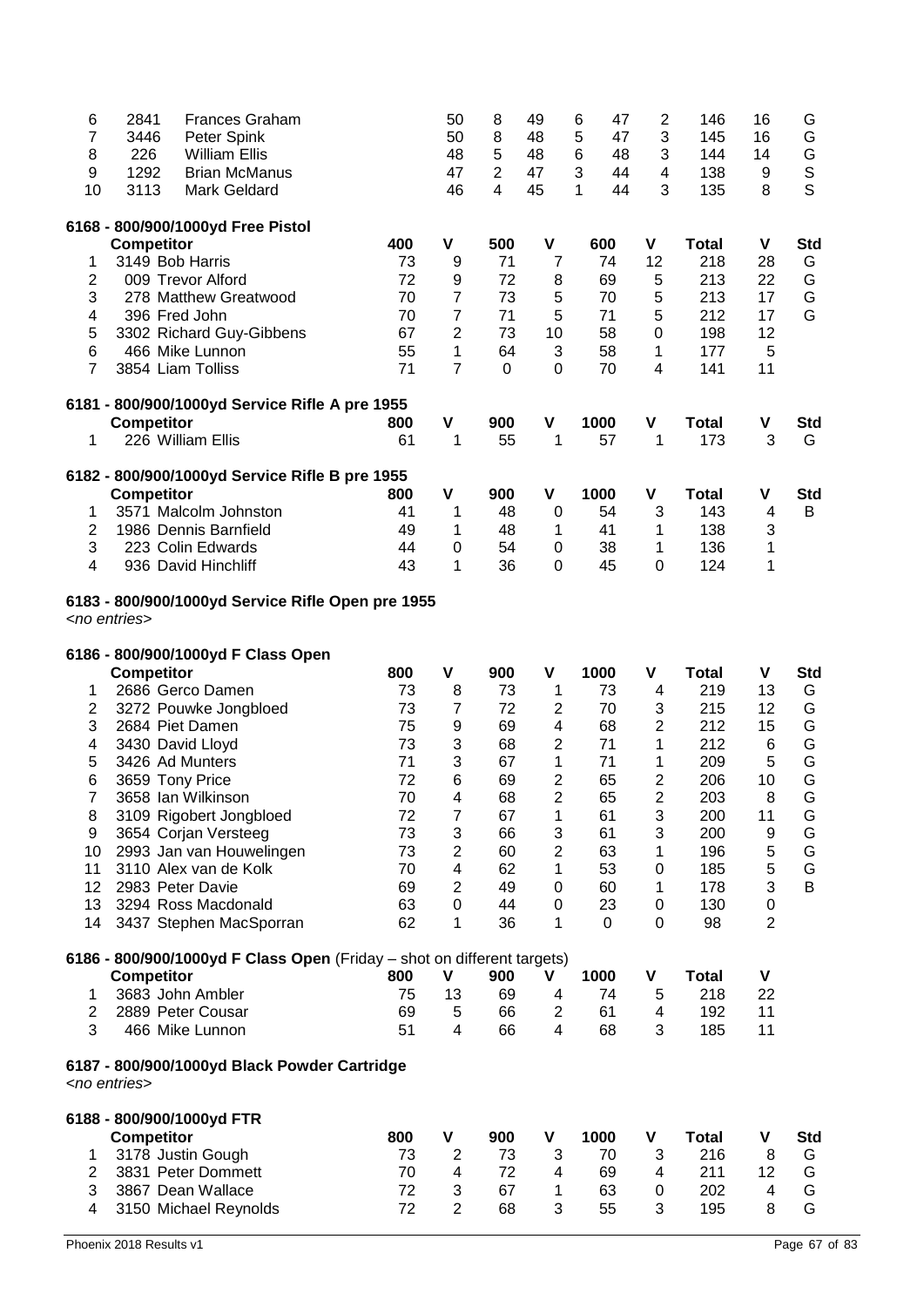| 5<br>6<br>$\overline{7}$<br>8<br>9<br>10<br>11<br>12<br>13<br>14<br>15<br>16<br>17<br>18<br>19<br>20<br>21 | 2804 Andrew Burgess<br>530 Ian Mowbray<br>3621 Steve Jordan<br>3815 Wendy Beens<br>2856 Gillian Kaile<br>3651 Andre Wevers<br>666 Chris Farr<br>3108 Pouw Jongbloed<br>1821 Campbell Muir<br>3658 Ian Wilkinson<br>2685 Mark Damen<br>3817 Neil Strickland<br>256 John Garnett<br>1959 Gary Dutton<br>3856 Geoffrey Newman<br>3808 Chris Hazlehurst<br>1937 Achim Dreyer | 72<br>63<br>66<br>68<br>68<br>69<br>66<br>70<br>70<br>61<br>69<br>60<br>61<br>62<br>46<br>10<br>39 | 4<br>1<br>5<br>$\overline{c}$<br>$\overline{c}$<br>1<br>$\mathbf{2}$<br>4<br>$\overline{c}$<br>$\mathbf{2}$<br>$\overline{c}$<br>1<br>$\mathbf 0$<br>3<br>$\overline{2}$<br>$\boldsymbol{0}$<br>1 | 65<br>66<br>64<br>61<br>62<br>65<br>62<br>61<br>64<br>61<br>57<br>61<br>57<br>67<br>68<br>50<br>49 | 0<br>1<br>$\overline{\mathbf{c}}$<br>0<br>0<br>1<br>3<br>0<br>1<br>0<br>0<br>$\overline{\mathbf{c}}$<br>$\overline{\mathbf{c}}$<br>3<br>3<br>$\mathbf 0$<br>$\boldsymbol{0}$ | 54<br>59<br>57<br>58<br>57<br>52<br>57<br>54<br>47<br>57<br>52<br>55<br>54<br>35<br>48<br>49<br>12 | 2<br>1<br>1<br>$\boldsymbol{2}$<br>$\pmb{0}$<br>$\mathbf 0$<br>$\mathbf 1$<br>1<br>0<br>0<br>1<br>$\mathbf 0$<br>1<br>1<br>$\pmb{0}$<br>$\pmb{0}$<br>$\boldsymbol{0}$ | 191<br>188<br>187<br>187<br>187<br>186<br>185<br>185<br>181<br>179<br>178<br>176<br>172<br>164<br>162<br>109<br>100 | 6<br>3<br>8<br>$\overline{\mathbf{4}}$<br>$\overline{\mathbf{c}}$<br>$\mathbf{2}$<br>6<br>5<br>3<br>$\overline{c}$<br>3<br>3<br>3<br>$\overline{7}$<br>5<br>$\pmb{0}$<br>1 | G<br>G<br>G<br>G<br>G<br>G<br>G<br>G<br>G<br>G<br>$^\mathsf{G}_\mathsf{S}$ |
|------------------------------------------------------------------------------------------------------------|--------------------------------------------------------------------------------------------------------------------------------------------------------------------------------------------------------------------------------------------------------------------------------------------------------------------------------------------------------------------------|----------------------------------------------------------------------------------------------------|---------------------------------------------------------------------------------------------------------------------------------------------------------------------------------------------------|----------------------------------------------------------------------------------------------------|------------------------------------------------------------------------------------------------------------------------------------------------------------------------------|----------------------------------------------------------------------------------------------------|-----------------------------------------------------------------------------------------------------------------------------------------------------------------------|---------------------------------------------------------------------------------------------------------------------|----------------------------------------------------------------------------------------------------------------------------------------------------------------------------|----------------------------------------------------------------------------|
|                                                                                                            | 6188 - 800/900/1000yd FTR (Friday - shot on different targets)                                                                                                                                                                                                                                                                                                           |                                                                                                    |                                                                                                                                                                                                   |                                                                                                    |                                                                                                                                                                              |                                                                                                    |                                                                                                                                                                       |                                                                                                                     | V                                                                                                                                                                          |                                                                            |
| 1                                                                                                          | <b>Competitor</b><br>3674 Asad Wahid                                                                                                                                                                                                                                                                                                                                     | 800<br>75                                                                                          | V<br>15                                                                                                                                                                                           | 900<br>75                                                                                          | V<br>12                                                                                                                                                                      | 1000<br>75                                                                                         | V<br>6                                                                                                                                                                | <b>Total</b><br>225                                                                                                 | 33                                                                                                                                                                         |                                                                            |
| $\mathbf{2}$                                                                                               | 2687 Ian Boxall                                                                                                                                                                                                                                                                                                                                                          | 75                                                                                                 | 13                                                                                                                                                                                                | 74                                                                                                 | 9                                                                                                                                                                            | 74                                                                                                 | 10                                                                                                                                                                    | 223                                                                                                                 | 32                                                                                                                                                                         |                                                                            |
| 3                                                                                                          | 3430 David Lloyd                                                                                                                                                                                                                                                                                                                                                         | 75                                                                                                 | 15                                                                                                                                                                                                | 72                                                                                                 | $\overline{7}$                                                                                                                                                               | 72                                                                                                 | 5                                                                                                                                                                     | 219                                                                                                                 | 27                                                                                                                                                                         |                                                                            |
| 4                                                                                                          | 133 John Chambers                                                                                                                                                                                                                                                                                                                                                        | 74                                                                                                 | 10                                                                                                                                                                                                | 74                                                                                                 | $\overline{7}$                                                                                                                                                               | 61                                                                                                 | 4                                                                                                                                                                     | 209                                                                                                                 | 21                                                                                                                                                                         |                                                                            |
| 5                                                                                                          | 2918 Steve Isherwood                                                                                                                                                                                                                                                                                                                                                     | 75                                                                                                 | 9                                                                                                                                                                                                 | 63                                                                                                 | 4                                                                                                                                                                            | 68                                                                                                 | 2                                                                                                                                                                     | 206                                                                                                                 | 15                                                                                                                                                                         |                                                                            |
|                                                                                                            | 6191 - 800/900/1000yd Service Rifle post 1955 iron sights<br><no entries=""></no>                                                                                                                                                                                                                                                                                        |                                                                                                    |                                                                                                                                                                                                   |                                                                                                    |                                                                                                                                                                              |                                                                                                    |                                                                                                                                                                       |                                                                                                                     |                                                                                                                                                                            |                                                                            |
|                                                                                                            | 6192 - 800/900/1000yd Service Rifle post 1955 svc optic<br><b>Competitor</b>                                                                                                                                                                                                                                                                                             | 800                                                                                                | V                                                                                                                                                                                                 | 900                                                                                                | V                                                                                                                                                                            | 1000                                                                                               | $\pmb{\mathsf{V}}$                                                                                                                                                    | <b>Total</b>                                                                                                        | ٧                                                                                                                                                                          | <b>Std</b>                                                                 |
| 1                                                                                                          | 1867 Michael Meredith                                                                                                                                                                                                                                                                                                                                                    | 64                                                                                                 | 1                                                                                                                                                                                                 | 62                                                                                                 | 3                                                                                                                                                                            | 60                                                                                                 | 1                                                                                                                                                                     | 186                                                                                                                 | 5                                                                                                                                                                          | G                                                                          |
|                                                                                                            | 6193 - 800/900/1000yd Service Rifle post 1955 pract optic                                                                                                                                                                                                                                                                                                                |                                                                                                    |                                                                                                                                                                                                   |                                                                                                    |                                                                                                                                                                              |                                                                                                    |                                                                                                                                                                       |                                                                                                                     |                                                                                                                                                                            |                                                                            |
|                                                                                                            | <b>Competitor</b>                                                                                                                                                                                                                                                                                                                                                        | 800                                                                                                | V                                                                                                                                                                                                 | 900                                                                                                | V                                                                                                                                                                            | 1000                                                                                               | V                                                                                                                                                                     | <b>Total</b>                                                                                                        | ۷                                                                                                                                                                          | <b>Std</b>                                                                 |
| 1                                                                                                          | 3182 David Moran                                                                                                                                                                                                                                                                                                                                                         | 75                                                                                                 | 13                                                                                                                                                                                                | 74                                                                                                 | 12                                                                                                                                                                           | 74                                                                                                 | 10                                                                                                                                                                    | 223                                                                                                                 | 35                                                                                                                                                                         | G                                                                          |
| $\overline{\mathbf{c}}$                                                                                    | 3432 Paul Allsop                                                                                                                                                                                                                                                                                                                                                         | 75                                                                                                 | 10                                                                                                                                                                                                | 72<br>74                                                                                           | 13                                                                                                                                                                           | 74                                                                                                 | 10                                                                                                                                                                    | 221                                                                                                                 | 33                                                                                                                                                                         | G<br>G                                                                     |
| 3<br>4                                                                                                     | 226 William Ellis<br>1866 Carl Roberts                                                                                                                                                                                                                                                                                                                                   | 70<br>74                                                                                           | 8<br>9                                                                                                                                                                                            | 68                                                                                                 | 12<br>5                                                                                                                                                                      | 70<br>64                                                                                           | $\boldsymbol{7}$<br>$\overline{2}$                                                                                                                                    | 214<br>206                                                                                                          | 27<br>16                                                                                                                                                                   | G                                                                          |
| 5                                                                                                          | 3281 John Farrell                                                                                                                                                                                                                                                                                                                                                        | 65                                                                                                 | $\overline{2}$                                                                                                                                                                                    | 69                                                                                                 | 3                                                                                                                                                                            | 27                                                                                                 | 1                                                                                                                                                                     | 161                                                                                                                 | 6                                                                                                                                                                          |                                                                            |
|                                                                                                            | 6501 - McQueen GRSB                                                                                                                                                                                                                                                                                                                                                      |                                                                                                    |                                                                                                                                                                                                   |                                                                                                    |                                                                                                                                                                              |                                                                                                    |                                                                                                                                                                       |                                                                                                                     |                                                                                                                                                                            |                                                                            |
|                                                                                                            | <b>Competitor</b>                                                                                                                                                                                                                                                                                                                                                        |                                                                                                    |                                                                                                                                                                                                   |                                                                                                    |                                                                                                                                                                              |                                                                                                    | <b>Score</b>                                                                                                                                                          | $\pmb{\mathsf{V}}$                                                                                                  | <b>Tie</b>                                                                                                                                                                 | V                                                                          |
|                                                                                                            |                                                                                                                                                                                                                                                                                                                                                                          |                                                                                                    |                                                                                                                                                                                                   |                                                                                                    |                                                                                                                                                                              |                                                                                                    |                                                                                                                                                                       |                                                                                                                     |                                                                                                                                                                            |                                                                            |
| 1                                                                                                          | 2234 Chris McGill                                                                                                                                                                                                                                                                                                                                                        |                                                                                                    |                                                                                                                                                                                                   |                                                                                                    |                                                                                                                                                                              |                                                                                                    | 50                                                                                                                                                                    |                                                                                                                     | 50                                                                                                                                                                         |                                                                            |
| $\mathbf{2}$                                                                                               | 2188 Graham Gough                                                                                                                                                                                                                                                                                                                                                        |                                                                                                    |                                                                                                                                                                                                   |                                                                                                    |                                                                                                                                                                              |                                                                                                    | 50                                                                                                                                                                    | 8<br>$\overline{7}$                                                                                                 | 50                                                                                                                                                                         | $\boldsymbol{7}$<br>8                                                      |
| 3                                                                                                          | 3182 David Moran                                                                                                                                                                                                                                                                                                                                                         |                                                                                                    |                                                                                                                                                                                                   |                                                                                                    |                                                                                                                                                                              |                                                                                                    | 50                                                                                                                                                                    | 6                                                                                                                   | 50                                                                                                                                                                         | $\,$ 5 $\,$                                                                |
| 4                                                                                                          | 2538 David Fitzpatrick                                                                                                                                                                                                                                                                                                                                                   |                                                                                                    |                                                                                                                                                                                                   |                                                                                                    |                                                                                                                                                                              |                                                                                                    | 50                                                                                                                                                                    | 6                                                                                                                   | 50                                                                                                                                                                         | $\overline{\mathcal{A}}$                                                   |
| $\mathbf 5$                                                                                                | 1292 Brian McManus                                                                                                                                                                                                                                                                                                                                                       |                                                                                                    |                                                                                                                                                                                                   |                                                                                                    |                                                                                                                                                                              |                                                                                                    | 50                                                                                                                                                                    | 5                                                                                                                   | 50                                                                                                                                                                         | $\,6$                                                                      |
| $\,6$                                                                                                      | 1977 Cornelius Schalkwyk                                                                                                                                                                                                                                                                                                                                                 |                                                                                                    |                                                                                                                                                                                                   |                                                                                                    |                                                                                                                                                                              |                                                                                                    | 50                                                                                                                                                                    | 5                                                                                                                   | 50                                                                                                                                                                         | $\ensuremath{\mathsf{3}}$                                                  |
| $\overline{\mathbf{7}}$                                                                                    | 3869 Michael Morris                                                                                                                                                                                                                                                                                                                                                      |                                                                                                    |                                                                                                                                                                                                   |                                                                                                    |                                                                                                                                                                              |                                                                                                    | 50                                                                                                                                                                    | 5                                                                                                                   | 49                                                                                                                                                                         | $\overline{\mathbf{4}}$                                                    |
| 8                                                                                                          | 3271 David Cully                                                                                                                                                                                                                                                                                                                                                         |                                                                                                    |                                                                                                                                                                                                   |                                                                                                    |                                                                                                                                                                              |                                                                                                    | 50                                                                                                                                                                    | 5                                                                                                                   | 32                                                                                                                                                                         | $\pmb{0}$                                                                  |
| 9<br>10                                                                                                    | 797 Mike Welsh<br>2537 Paul Nicol                                                                                                                                                                                                                                                                                                                                        |                                                                                                    |                                                                                                                                                                                                   |                                                                                                    |                                                                                                                                                                              |                                                                                                    | 50<br>50                                                                                                                                                              | $\overline{\mathbf{4}}$<br>$\overline{\mathbf{4}}$                                                                  |                                                                                                                                                                            |                                                                            |
| 11                                                                                                         | 3469 Joseph Laws-Beatham                                                                                                                                                                                                                                                                                                                                                 |                                                                                                    |                                                                                                                                                                                                   |                                                                                                    |                                                                                                                                                                              |                                                                                                    | 50                                                                                                                                                                    | 4                                                                                                                   |                                                                                                                                                                            |                                                                            |
| 12                                                                                                         | 509 Philip Milnes                                                                                                                                                                                                                                                                                                                                                        |                                                                                                    |                                                                                                                                                                                                   |                                                                                                    |                                                                                                                                                                              |                                                                                                    | 50                                                                                                                                                                    | 3                                                                                                                   |                                                                                                                                                                            |                                                                            |
| 13                                                                                                         | 3674 Asad Wahid                                                                                                                                                                                                                                                                                                                                                          |                                                                                                    |                                                                                                                                                                                                   |                                                                                                    |                                                                                                                                                                              |                                                                                                    | 50                                                                                                                                                                    | 3                                                                                                                   |                                                                                                                                                                            |                                                                            |
| 14                                                                                                         | 796 Linda Welsh                                                                                                                                                                                                                                                                                                                                                          |                                                                                                    |                                                                                                                                                                                                   |                                                                                                    |                                                                                                                                                                              |                                                                                                    | 50                                                                                                                                                                    | $\mathbf 2$                                                                                                         |                                                                                                                                                                            |                                                                            |
| 15                                                                                                         | 3207 John Barnes                                                                                                                                                                                                                                                                                                                                                         |                                                                                                    |                                                                                                                                                                                                   |                                                                                                    |                                                                                                                                                                              |                                                                                                    | 50                                                                                                                                                                    | $\overline{2}$                                                                                                      |                                                                                                                                                                            |                                                                            |
| 16                                                                                                         | 1243 Shane Dinkin                                                                                                                                                                                                                                                                                                                                                        |                                                                                                    |                                                                                                                                                                                                   |                                                                                                    |                                                                                                                                                                              |                                                                                                    | 50                                                                                                                                                                    | 0                                                                                                                   |                                                                                                                                                                            |                                                                            |
| 17<br>18                                                                                                   | 945 Stuart Doyle<br>1649 Steven Voak                                                                                                                                                                                                                                                                                                                                     |                                                                                                    |                                                                                                                                                                                                   |                                                                                                    |                                                                                                                                                                              |                                                                                                    | 49<br>49                                                                                                                                                              | 4<br>3                                                                                                              |                                                                                                                                                                            |                                                                            |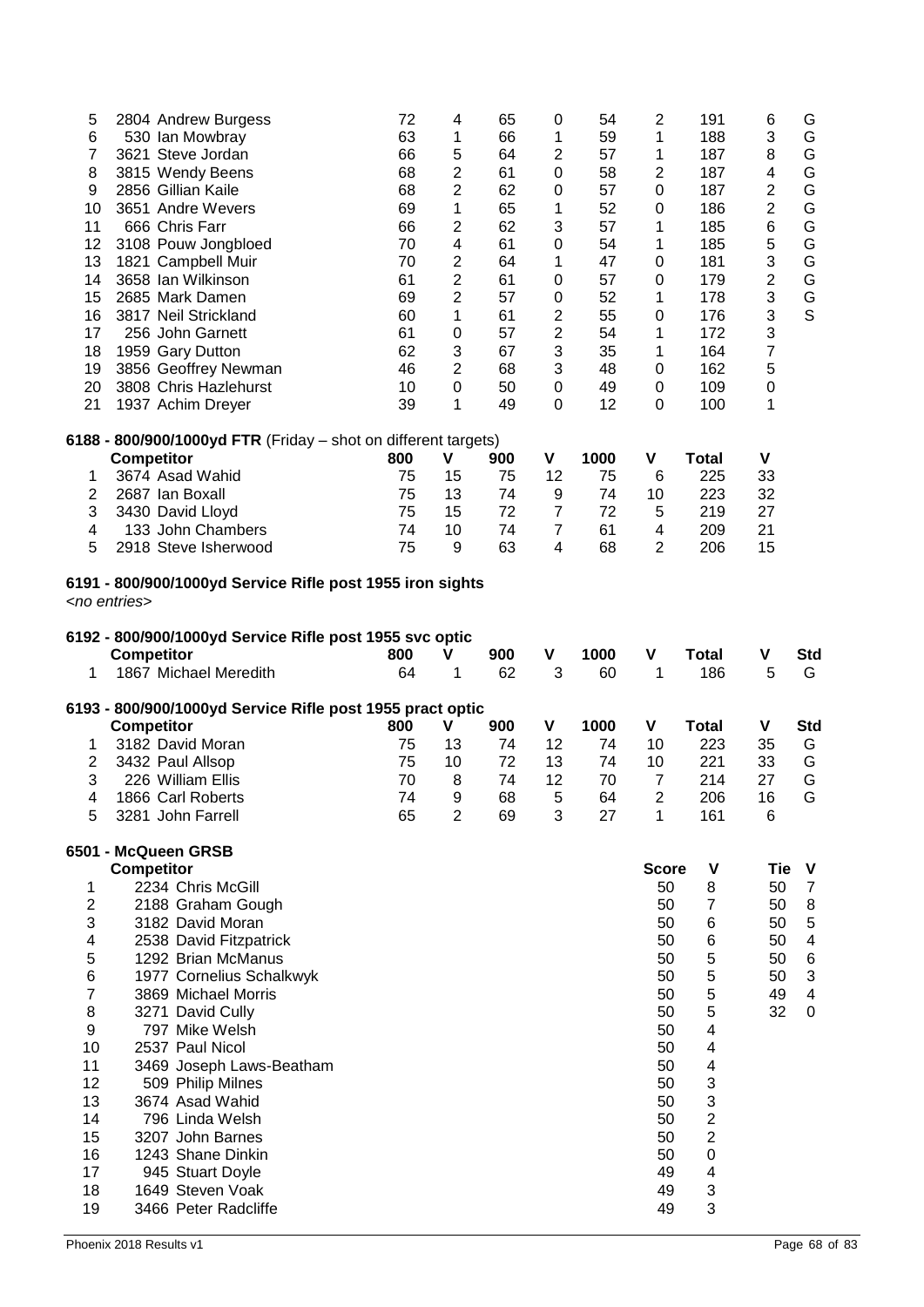| 20             |                   | 3801 Daniel Fickling    | 49           | 3                       |                                 |
|----------------|-------------------|-------------------------|--------------|-------------------------|---------------------------------|
| 21             |                   | 3786 Becky Mills        | 49           | 1                       |                                 |
| 22             |                   | 3069 Pauline Daniells   | 48           | 4                       |                                 |
| 23             |                   | 641 Charles Rone        | 48           | 3                       |                                 |
| 24             |                   | 3767 Charles Horner     | 48           | 1                       |                                 |
| 25             |                   | 3470 Ashley Ross        | 48           | $\mathbf 0$             |                                 |
| 26             |                   | 2642 Shaun Trout        | 47           | 1                       |                                 |
| 27             |                   | 3658 Ian Wilkinson      | 47           | 1                       |                                 |
| 28             |                   | 3826 Jakub Mikolajczyk  | 47           | $\mathbf 0$             |                                 |
| 29             |                   | 1780 Lance Peltz        | 46           | 2                       |                                 |
| 30             |                   | 2597 Kathryn Knight     | 46           | 2                       |                                 |
| 31             |                   | 1493 Alan Smith         | 46           | 1                       |                                 |
| 32             |                   | 1514 David Gilchrist    | 46           | 1                       |                                 |
| 33             |                   | 167 Keith Cox           | 46           | 0                       |                                 |
| 34             |                   | 1100 Lara Bestwick      | 46           | 0                       |                                 |
| 35             |                   | 1187 Sam Marko          | 46           | 0                       |                                 |
| 36             |                   | 3809 Frank Feeney       | 45           | $\overline{2}$          |                                 |
| 37             |                   | 850 Derek Yates         | 45           | 1                       |                                 |
| 38             |                   | 3562 David Parsons      | 45           | 0                       |                                 |
| 39             |                   | 3667 Shane Baker        | 45           | 0                       |                                 |
| 40             |                   | 450 David Lees          | 44           | $\overline{\mathbf{4}}$ |                                 |
| 41             |                   | 3253 Gail Oliver        | 44           | 2                       |                                 |
| 42             |                   | 1281 Stuart Rankine     | 43           | 1                       |                                 |
|                |                   |                         |              |                         |                                 |
| 43             |                   | 3308 Phil Wood          | 43           | 1                       |                                 |
| 44             |                   | 3862 Richard Hill       | 43           | 1                       |                                 |
| 45             |                   | 090 Norman Brown        | 42           | 1                       |                                 |
| 46             |                   | 243 Paul Flanagan       | 42           | 0                       |                                 |
| 47             |                   | 2818 Bogdan Donca       | 42           | 0                       |                                 |
| 48             |                   | 3281 John Farrell       | 40           | 0                       |                                 |
| 49             |                   | 3818 Anthony Feeney     | 40           | 0                       |                                 |
| 50             |                   | 2696 David Nash         | 39           | 1                       |                                 |
| 51             |                   | 3800 Jacob Kay          | 38           | $\mathbf 0$             |                                 |
| 52             |                   | 3830 Phil Morgan        | 36           | 0                       |                                 |
| 53             |                   | 2336 Andrew Hayes       | 33           | $\mathbf 0$             |                                 |
| 54             |                   | 3781 Piotr Cichy        | 32           | 1                       |                                 |
| 55             |                   | 519 Evan More           | 29           | $\mathbf 0$             |                                 |
| 56             |                   | 3365 Ian Black          | 29           | 0                       |                                 |
| 57             |                   | 3808 Chris Hazlehurst   | 29           | 0                       |                                 |
| 58             |                   | 1816 Martin Harper      | 28           | 0                       |                                 |
| 59             |                   | 3762 Alan Hopkins       | 28           | $\boldsymbol{0}$        |                                 |
|                | 6580 - McQueen    |                         |              |                         |                                 |
|                | <b>Competitor</b> |                         | <b>Score</b> | V                       | <b>Tie</b><br>V                 |
| 1              |                   | 3146 Christopher Wilson | 50           | $\overline{7}$          | $\ensuremath{\mathsf{3}}$<br>50 |
| $\overline{2}$ |                   | 2234 Chris McGill       | 50           | 6                       | $\overline{\mathbf{4}}$<br>50   |
| 3              |                   | 945 Stuart Doyle        | 50           | 6                       | $\boldsymbol{2}$<br>50          |
| 4              |                   | 2696 David Nash         | 50           | 5                       | $\sqrt{3}$<br>50                |
| 5              |                   | 226 William Ellis       | 50           | $\overline{\mathbf{4}}$ |                                 |
| 6              |                   | 1922 Keith Poyser       | 50           | 4                       |                                 |
| $\overline{7}$ |                   | 2597 Kathryn Knight     | 50           | 4                       |                                 |
| 8              |                   | 3182 David Moran        | 50           | $\overline{\mathbf{4}}$ |                                 |
| 9              |                   | 3461 Robert Clarkson    | 50           | 4                       |                                 |
| 10             |                   | 3466 Peter Radcliffe    | 50           | 4                       |                                 |
| 11             |                   | 3754 Justin Burns       | 50           | $\overline{\mathbf{4}}$ |                                 |
| 12             |                   | 683 Jim Smith           | 50           | 3                       |                                 |
| 13             |                   | 1187 Sam Marko          | 50           | 3                       |                                 |
| 14             |                   | 2143 Joseph Parker      | 50           | 3                       |                                 |
| 15             |                   | 3847 Gabriel Hugo       | 50           | 3                       |                                 |
| 16             |                   | 2642 Shaun Trout        | 50           | $\overline{2}$          |                                 |
| 17             |                   | 354 Dave Holt           | 50           | 1                       |                                 |
| 18             |                   | 1292 Brian McManus      | 50           | 1                       |                                 |
| 19             |                   | 3432 Paul Allsop        | 50           | 1                       |                                 |
|                |                   |                         |              |                         |                                 |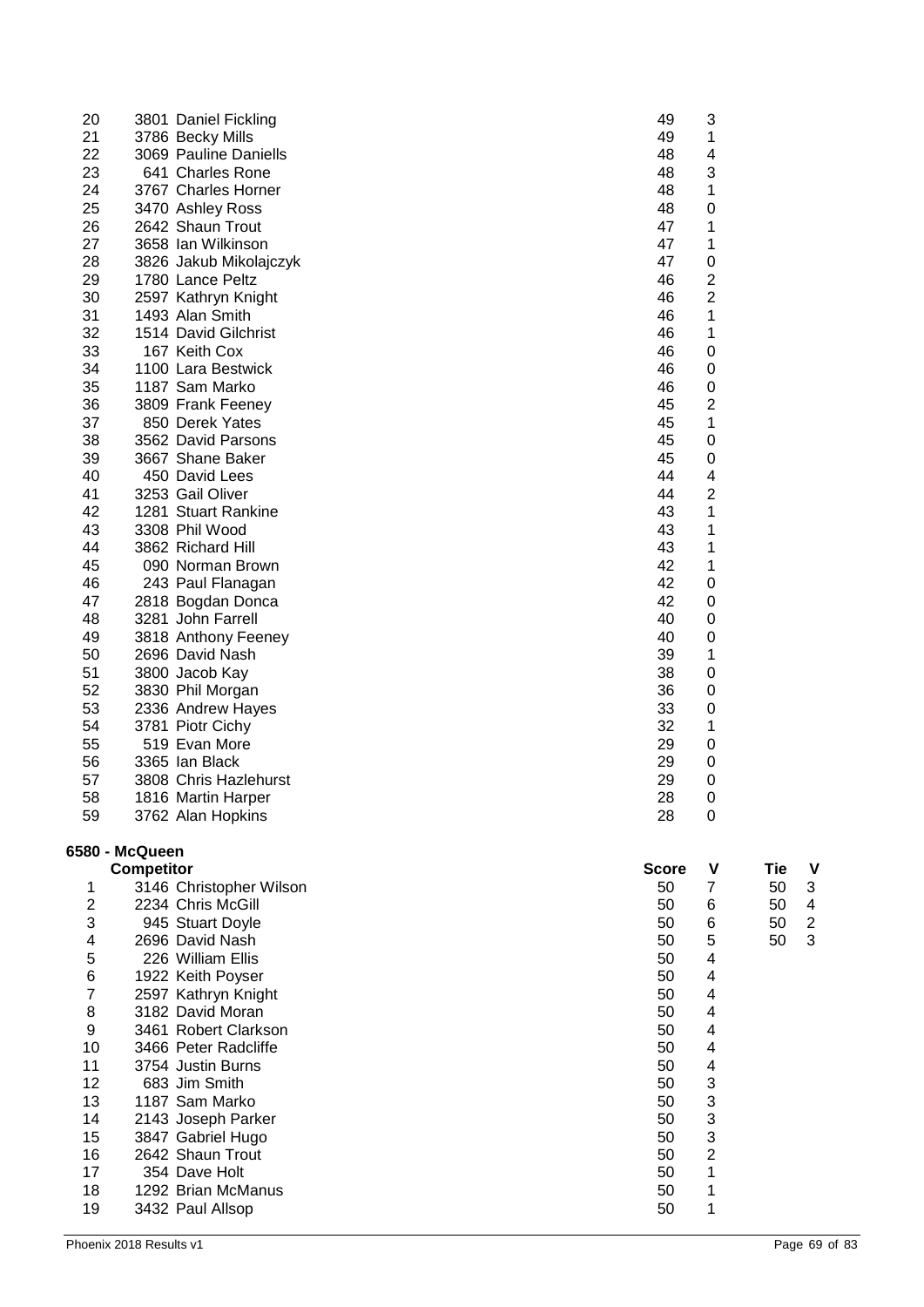| 20 | 3785 Steven Gough        | 50 | 1                       |
|----|--------------------------|----|-------------------------|
| 21 | 2983 Peter Davie         | 50 | 0                       |
| 22 | 3848 Ockert Meyer        | 50 | 0                       |
| 23 | 167 Keith Cox            | 49 | 3                       |
| 24 | 1649 Steven Voak         | 49 | $\overline{\mathbf{c}}$ |
| 25 | 2841 Frances Graham      | 49 | 1                       |
| 26 | 3842 Wilhelm Kritzinger  | 49 | 1                       |
| 27 | 641 Charles Rone         | 48 | $\overline{c}$          |
| 28 | 1821 Campbell Muir       | 48 | 2                       |
| 29 | 3845 Johannes Symington  | 48 | 2                       |
| 30 | 2140 Andrew Davenport    | 48 | 1                       |
| 31 | 1691 Tim Jemmett         | 48 | 0                       |
| 32 | 3813 Mark Stone          | 48 | 0                       |
| 33 | 3838 Jan Meintjes        | 48 | 0                       |
| 34 | 324 Peter Hathaway-Jones | 47 | 3                       |
| 35 | 850 Derek Yates          | 47 | $\boldsymbol{2}$        |
| 36 | 1364 Paul Tamony         | 47 | $\overline{\mathbf{c}}$ |
| 37 | 1779 Stephen Wattam      | 47 | 1                       |
| 38 | 3470 Ashley Ross         | 47 | 1                       |
| 39 | 3656 Roy Wade            | 47 | 1                       |
| 40 | 3843 Barend Verster      | 47 | 1                       |
| 41 | 3846 Gideon Scheepers    | 47 | 1                       |
| 42 | 248 Dale Foster          | 47 | 0                       |
| 43 | 3840 Christoff van Zyl   | 47 | 0                       |
| 44 | 3844 Sanet Verster       | 47 | 0                       |
| 45 | 2804 Andrew Burgess      | 46 | 4                       |
| 46 | 2831 Clive Jackson       | 46 | $\overline{\mathbf{c}}$ |
| 47 | 3413 Ian Dewey           | 46 | $\overline{\mathbf{c}}$ |
| 48 | 1982 Eric Gillyatt       | 46 | 1                       |
| 49 | 2818 Bogdan Donca        | 46 | 1                       |
| 50 | 3469 Joseph Laws-Beatham | 46 | 1                       |
| 51 | 3508 Richard Keeling     | 46 | 1                       |
| 52 | 3801 Daniel Fickling     | 46 | 1                       |
| 53 | 2340 Glenn Gordon        | 45 | 2                       |
| 54 | 3031 David Gwalter       | 45 | 1                       |
| 55 | 3262 Mark Lloyd          | 45 | 1                       |
| 56 | 2028 Steve Fraser        | 45 | 0                       |
| 57 | 3294 Ross Macdonald      | 45 | 0                       |
| 58 | 3437 Stephen MacSporran  | 45 | $\mathbf 0$             |
| 59 | 2572 Mick Kelly          | 44 | 0                       |
| 60 | 3183 Jeremy Hogarth      | 44 | 0                       |
| 61 | 3044 Dave Morrow         | 43 | 1                       |
| 62 | 3281 John Farrell        | 43 | 1                       |
| 63 | 676 Tony Short           | 43 | $\pmb{0}$               |
| 64 | 3155 Keelan Foster       | 42 | 1                       |
| 65 | 433 John Kime            | 42 | 0                       |
| 66 | 1478 Mark Luther         | 42 | 0                       |
| 67 | 3687 Mir Jah             | 42 | $\pmb{0}$               |
| 68 | 450 David Lees           | 41 | $\pmb{0}$               |
| 69 | 1185 Philip Shore        | 41 | $\pmb{0}$               |
| 70 | 1297 Paul Cruci          | 41 | $\mathbf 0$             |
| 71 | 725 Mick Tedesco         | 40 | $\overline{\mathbf{c}}$ |
| 72 | 1990 Chris West          | 40 | $\overline{c}$          |
| 73 | 3658 Ian Wilkinson       | 40 | $\pmb{0}$               |
| 74 | 3839 Stoffel van Zyl     | 38 | $\mathbf 0$             |
| 75 | 3207 John Barnes         | 37 | 1                       |
| 76 | 3386 Jeremy Derenne      | 37 | 0                       |
| 77 | 3668 Spencer Roberson    | 37 | 0                       |
| 78 | 3113 Mark Geldard        | 36 | 0                       |
| 79 | 3841 Johan Coetzee       | 33 | $\pmb{0}$               |
| 80 | 3863 William Tong        | 33 | 0                       |
| 81 | 3069 Pauline Daniells    | 29 | 0                       |
|    |                          |    |                         |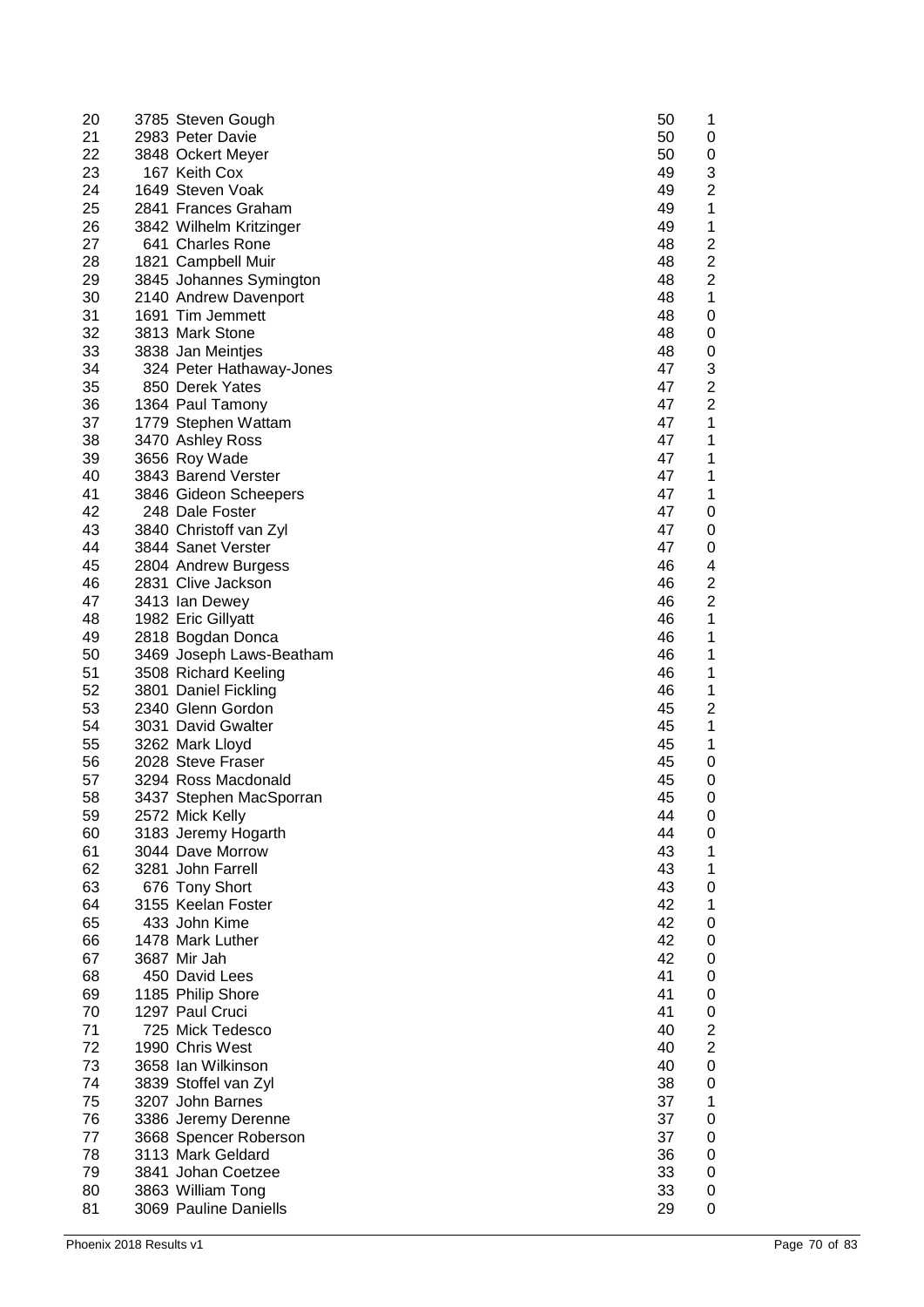| 82 | 882 Derek Morris     | 26 |  |
|----|----------------------|----|--|
| 83 | 1780 Lance Peltz     | 26 |  |
| 84 | 519 Evan More        | 25 |  |
| 85 | 1548 Iain Dunn       | 21 |  |
| 86 | 730 Granville Thomas | 17 |  |
| 87 | 2108 Jamie Stevenson | 16 |  |

## **6590 - McQueen Issued Rifle**

|                | <b>Competitor</b>             | Score | ۷               | Tie | V |
|----------------|-------------------------------|-------|-----------------|-----|---|
| 1              | 3466 Peter Radcliffe          | 50    | 6               | 50  | 4 |
| $\overline{2}$ | 2696 David Nash               | 50    | $6\phantom{1}6$ | 50  | 1 |
| 3              | 2234 Chris McGill             | 50    | 5               | 50  | 4 |
| 4              | 2841 Frances Graham           | 50    | 3               |     |   |
| 5              | 3146 Christopher Wilson       | 50    | 3               |     |   |
| 6              | 2597 Kathryn Knight           | 50    | 1               |     |   |
| $\overline{7}$ | 3461 Robert Clarkson          | 50    | 1               |     |   |
| 8              | 945 Stuart Doyle              | 50    | 0               |     |   |
| 9              | 3754 Justin Burns             | 50    | 0               |     |   |
| 10             | 3182 David Moran              | 49    | 3               |     |   |
| 11             | 1990 Chris West               | 49    | 2               |     |   |
| 12             | 3006 Christopher Green        | 49    | $\mathbf 0$     |     |   |
| 13             | 3850 Nic Roets                | 48    | $\overline{2}$  |     |   |
| 14             | 3189 Tommy Breslin            | 48    | 1               |     |   |
| 15             | 3804 Stephen Wall             | 48    | 1               |     |   |
| 16             | 1828 John Crouch              | 47    | 3               |     |   |
| 17             | 1649 Steven Voak              | 47    | $\overline{2}$  |     |   |
| 18             | 2818 Bogdan Donca             | 47    | 1               |     |   |
| 19             | 3865 Jago Squire              | 47    | 1               |     |   |
| 20             | 3170 John Raistrick           | 46    | $\overline{2}$  |     |   |
| 21             | 3469 Joseph Laws-Beatham      | 46    | 1               |     |   |
| 22             | 3786 Becky Mills              | 46    | $\mathbf 0$     |     |   |
| 23             | 3801 Daniel Fickling          | 45    | 2               |     |   |
| 24             | 3650 Dean Parker              | 44    | 1               |     |   |
| 25             | 3876 Patrick O'Mahoney        | 44    | 1               |     |   |
| 26             | 1691 Tim Jemmett              | 44    | $\mathbf 0$     |     |   |
| 27             | 3446 Peter Spink              | 44    | $\mathbf 0$     |     |   |
| 28             | 613 Colin Reed                | 43    | 1               |     |   |
| 29             | 1320 Darren Squire            | 43    | $\mathbf 0$     |     |   |
| 30             | 3667 Shane Baker              | 42    | 1               |     |   |
| 31             | 3365 Ian Black                | 42    | 0               |     |   |
| 32             | 1017 David Clegg              | 40    | 1               |     |   |
| 33             | 3657 Tony Quane               | 40    | 1               |     |   |
| 34             | 1982 Eric Gillyatt            | 39    | $\mathbf 0$     |     |   |
| 35             | 3243 Mark Haigh               | 39    | $\mathbf 0$     |     |   |
| 36             | 3470 Ashley Ross              | 39    | $\mathbf 0$     |     |   |
| 37             | 3386 Jeremy Derenne           | 38    | $\mathbf 0$     |     |   |
| 38             | 2955 Karl O'Brien             | 37    | 1               |     |   |
| 39             | 3813 Mark Stone               | 34    | 0               |     |   |
| 40             | 3372 Malcolm Ridgley          | 28    | 1               |     |   |
| 41             | 519 Evan More                 | 23    | $\mathbf 0$     |     |   |
| 42             | 3864 Jessica Squire           | 16    | $\mathbf 0$     |     |   |
| 43             | 3671 Efstratios Hatzistefanis | 12    | 0               |     |   |

## **Individual Aggregates**

## **GrandMasters**

| 050 | Dave Berry          | 2425 | Adam Smyth          |
|-----|---------------------|------|---------------------|
| 090 | Norman Brown        | 2613 | David Guest         |
| 133 | John Chambers       | 2647 | Christopher Jackson |
| 164 | <b>Phil Cowling</b> | 2753 | Jake Mossom         |
| 167 | Keith Cox           | 2840 | Scott Lyon          |
| 226 | William Ellis       | 2886 | Gary Bowden         |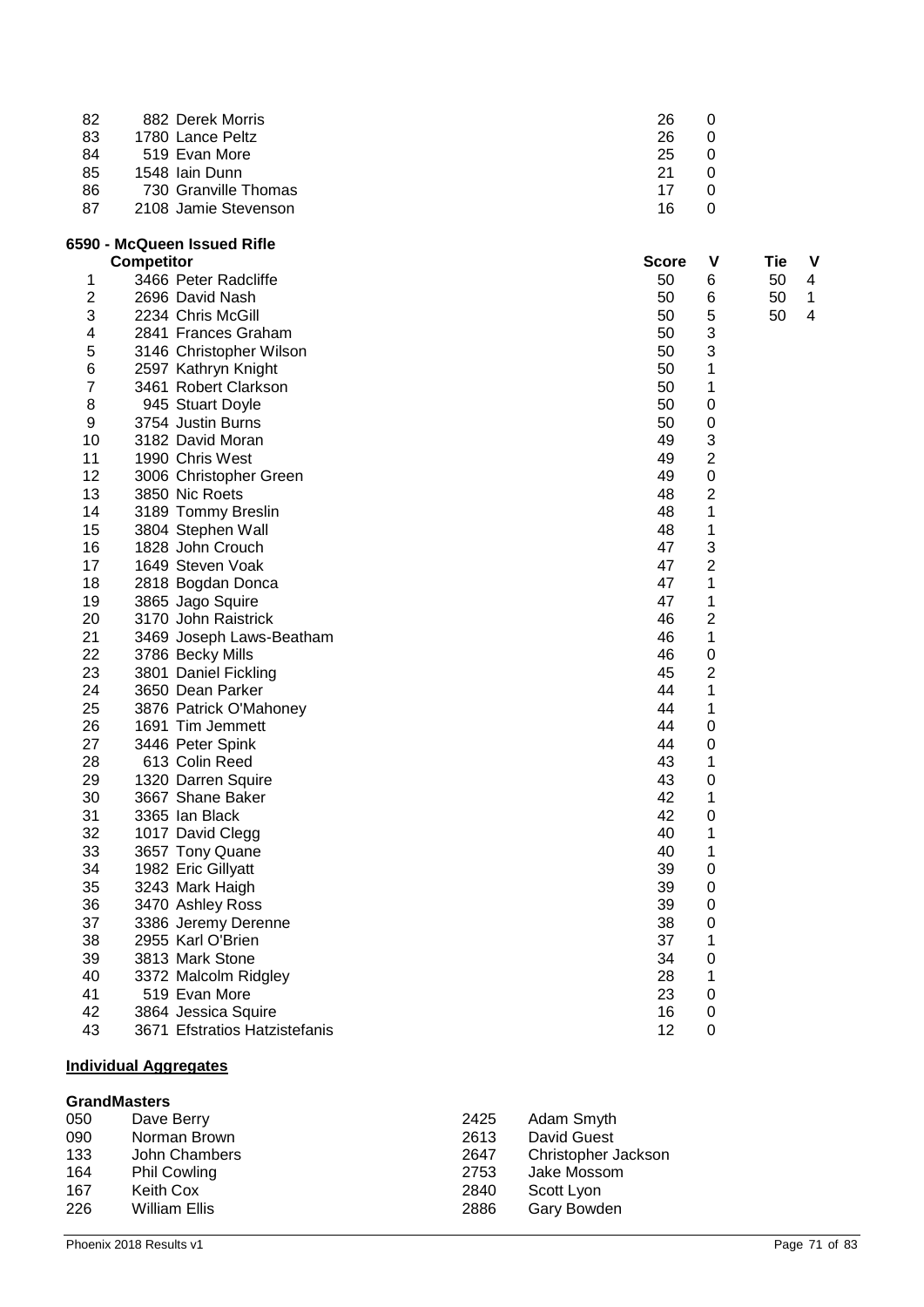| 248  | Dale Foster           | 2920 | Dave Eastwood     |
|------|-----------------------|------|-------------------|
| 292  | <b>Paul Griffiths</b> | 2958 | Paul Carr         |
| 358  | William Horne         | 2968 | Will Danaher      |
| 509  | <b>Philip Milnes</b>  | 2987 | Adam Chapman      |
| 625  | <b>Neil Roberts</b>   | 3083 | Chris Douglas     |
| 632  | John Robinson         | 3106 | Jimmy Byrne       |
| 711  | <b>Paul Stockill</b>  | 3114 | Norman Veitch     |
| 1022 | Steve Lamb            | 3150 | Michael Reynolds  |
| 1243 | <b>Shane Dinkin</b>   | 3182 | David Moran       |
| 1292 | <b>Brian McManus</b>  | 3257 | James Starley     |
| 1405 | <b>Rob Sanders</b>    | 3267 | Keith Kilvington  |
| 1609 | David Rees            | 3284 | David Christie    |
| 1649 | Steven Voak           | 3419 | Ray Holohan       |
| 1768 | <b>Peter Matthews</b> | 3428 | Steve Lane        |
| 1800 | Alan Podevin          | 3621 | Steve Jordan      |
| 2055 | Jonnie Cormie         | 3649 | Denis Cummins     |
| 2094 | <b>Martin Steinke</b> | 3650 | Dean Parker       |
| 2095 | Andreas Steinke       | 3657 | <b>Tony Quane</b> |
| 2096 | Meik Waldvogt         | 3685 | Daniel O'Flaherty |
| 2176 | Jeff Kehoe            | 3804 | Stephen Wall      |
| 2245 | Colin Hudson          | 3805 | Jessica Eggers    |
| 2330 | Robert J Tonner       | 3806 | Daniel Blagojevic |
| 2340 | Glenn Gordon          | 3826 | Jakub Mikolajczyk |

#### **The John Rolfe Trophy Aggregate of Timed + Precision 2 GRSB + GRCF**

|                |            |                       | GRSB (0901)  | <b>GRCF (0902)</b> |              | <b>Total</b> |              |    |
|----------------|------------|-----------------------|--------------|--------------------|--------------|--------------|--------------|----|
|                | Competitor |                       | <b>Score</b> | X                  | <b>Score</b> | X            | <b>Score</b> | X  |
| 1              | 167        | Keith Cox             | 591          | 29                 | 595          | 29           | 1186         | 58 |
| 2              | 3419       | Ray Holohan           | 591          | 28                 | 595          | 28           | 1186         | 56 |
| 3              | 2055       | Jonnie Cormie         | 583          | 23                 | 596          | 34           | 1179         | 57 |
| 4              | 2920       | Dave Eastwood         | 578          | 21                 | 594          | 27           | 1172         | 48 |
| 5              | 3106       | Jimmy Byrne           | 578          | 19                 | 591          | 29           | 1169         | 48 |
| 6              | 2613       | David Guest           | 581          | 21                 | 588          | 26           | 1169         | 47 |
| $\overline{7}$ | 2094       | <b>Martin Steinke</b> | 576          | 22                 | 591          | 24           | 1167         | 46 |
| 8              | 2425       | Adam Smyth            | 580          | 18                 | 583          | 26           | 1163         | 44 |
| 9              | 2096       | Meik Waldvogt         | 568          | 12                 | 595          | 28           | 1163         | 40 |
| 10             | 2968       | Will Danaher          | 574          | 17                 | 588          | 27           | 1162         | 44 |
| 11             | 3267       | Keith Kilvington      | 568          | 20                 | 587          | 27           | 1155         | 47 |
| 12             | 2649       | Pat Grimes            | 570          | 22                 | 585          | 23           | 1155         | 45 |
| 13             | 3649       | Denis Cummins         | 559          | 21                 | 591          | 36           | 1150         | 57 |
| 14             | 3805       | Jessica Eggers        | 564          | 14                 | 584          | 21           | 1148         | 35 |
| 15             | 2086       | Jacky Lamb            | 556          | 16                 | 589          | 28           | 1145         | 44 |
| 16             | 1436       | Bruno Blüße           | 552          | 10                 | 587          | 28           | 1139         | 38 |
| 17             | 2095       | Andreas Steinke       | 569          | 9                  | 570          | 11           | 1139         | 20 |
| 18             | 2110       | lan Price             | 560          | 13                 | 572          | 15           | 1132         | 28 |
| 19             | 2965       | Toby O'Brien          | 560          | $\mathbf 5$        | 562          | 18           | 1122         | 23 |
| 20             | 2958       | Paul Carr             | 545          | 11                 | 568          | 9            | 1113         | 20 |
| 21             | 3280       | Manuel Krahberg       | 536          | 11                 | 571          | 14           | 1107         | 25 |
| 22             | 3806       | Daniel Blagojevic     | 581          | 22                 | 516          | 27           | 1097         | 49 |
| 23             | 3686       | Miles Herridge        | 549          | $\overline{7}$     | 537          | 11           | 1086         | 18 |
| 24             | 2832       | <b>William Pow</b>    | 508          | 17                 | 577          | 22           | 1085         | 39 |
| 25             | 3804       | Stephen Wall          | 570          | 15                 | 498          | 18           | 1068         | 33 |
| 26             | 3308       | Phil Wood             | 593          | 22                 | 355          | 17           | 948          | 39 |

## **The Alan Whittle Classic Gallery Rifle Trophy**

|  | Aggregate of T+P1, Multi-Target and Advancing Target GRCF Classic |              |    |                  |    |         |    |              |    |
|--|-------------------------------------------------------------------|--------------|----|------------------|----|---------|----|--------------|----|
|  |                                                                   | $T+P$ 1      |    | <b>Multi-Tat</b> |    | Adv Tgt |    | Total        |    |
|  | <b>Competitor</b>                                                 | <b>Score</b> | X  | Score            | X  | Score   |    | <b>Score</b> |    |
|  | 3257 James Starley                                                | 300          | 18 | 117              | 13 | 179     | 19 | 596          | 50 |
|  | 1800 Alan Podevin                                                 | 299          | 21 | 118              | 12 | 178     | 25 | 595          | 58 |
|  | 2096 Meik Waldvogt                                                | 300          | 12 | 114              | 11 | 176     | 23 | 590          | 46 |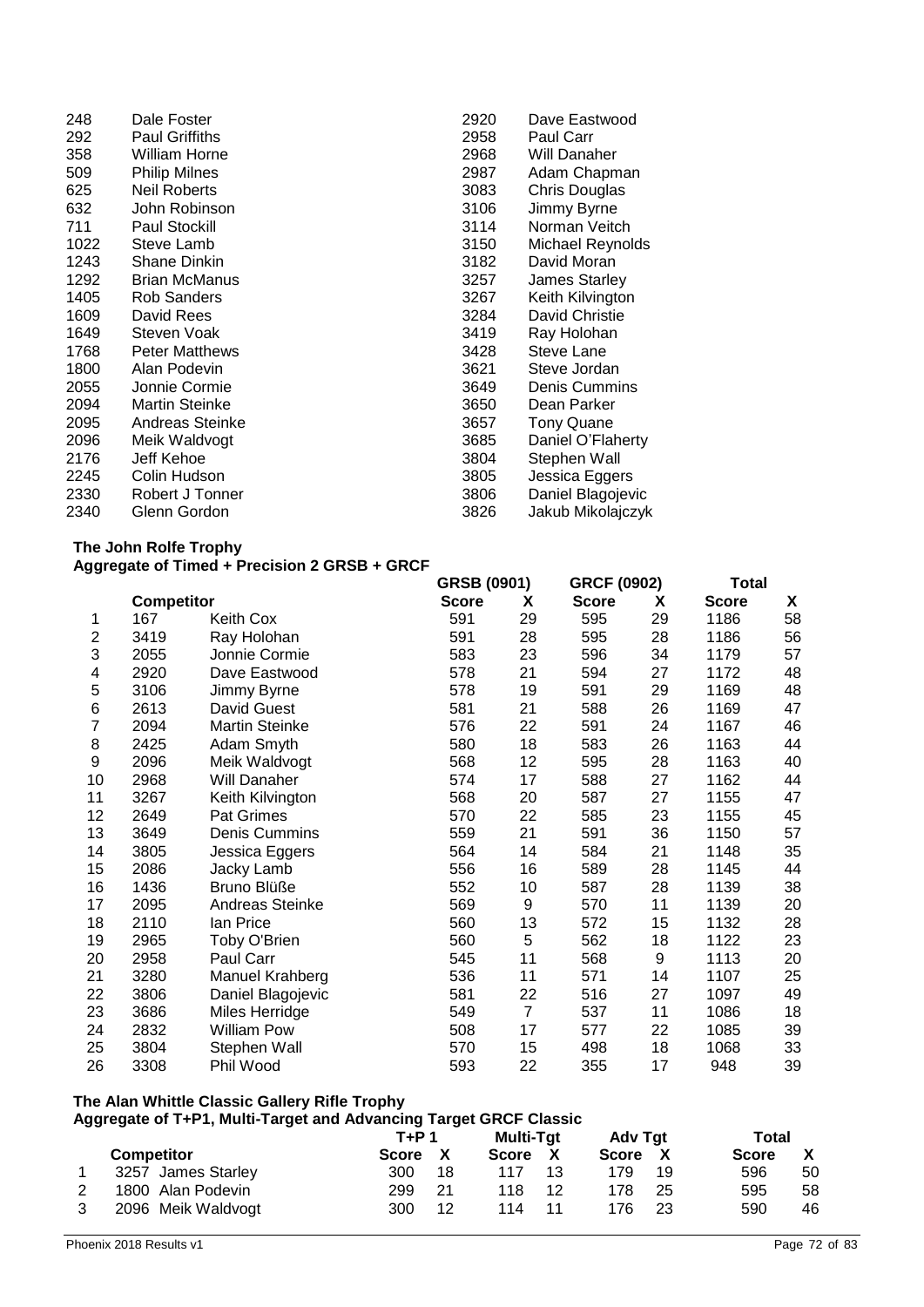| 034 | <b>Neil Francis</b>   | 299                                                                                                | 21 | 117 | 11 | 173 | 19 | 589 | 51 |
|-----|-----------------------|----------------------------------------------------------------------------------------------------|----|-----|----|-----|----|-----|----|
| 354 | Dave Holt             | 299                                                                                                | 17 | 112 | 12 | 178 | 17 | 589 | 46 |
|     |                       | 296                                                                                                | 18 | 110 | 8  | 178 | 23 | 584 | 49 |
| 683 | Jim Smith             | 296                                                                                                | 16 | 115 | 9  | 172 | 20 | 583 | 45 |
|     |                       | 298                                                                                                | 14 | 111 | 10 | 172 | 13 | 581 | 37 |
| 725 | Mick Tedesco          | 299                                                                                                | 17 | 106 | 9  | 172 | 20 | 577 | 46 |
| 210 | Paul Drake            | 292                                                                                                | 10 | 103 | 5  | 171 | 15 | 566 | 30 |
|     |                       | 295                                                                                                | 7  | 97  | 5  | 171 | 23 | 563 | 35 |
|     |                       | 297                                                                                                | 12 | 108 | 6  | 156 | 9  | 561 | 27 |
|     | <b>Steve Bushnall</b> | 296                                                                                                | 12 | 104 | 8  | 157 | 8  | 557 | 28 |
| 937 | Gavin Milligan        | 292                                                                                                | 7  | 94  | 5  | 136 |    | 522 | 19 |
|     | Victor Dauppe         | 212                                                                                                | 3  | 94  | 1  | 148 | 2  | 454 | 6  |
|     |                       | 3267 Keith Kilvington<br>1765 Leslie Kong<br>1493 Alan Smith<br>3797 Daniel Taylor<br>1097<br>3165 |    |     |    |     |    |     |    |

# **The Alan Whittle Newcomers Trophy**

|                |                   | Awarded to the newcomer (to UK GR&P competitions) with the highest total Standards Points |                         |
|----------------|-------------------|-------------------------------------------------------------------------------------------|-------------------------|
|                | <b>Competitor</b> |                                                                                           | Points                  |
| $1 =$          | 3826              | Jakub Mikolajczyk                                                                         | 32                      |
| $1 =$          | 3806              | Daniel Blagojevic                                                                         | 32                      |
| 3              | 3805              | Jessica Eggers                                                                            | 26                      |
| 4              | 3804              | Stephen Wall                                                                              | 26                      |
| 5              | 3811              | Michael O'Grady                                                                           | 17                      |
| 6              | 3812              | Aidan Corry                                                                               | 16                      |
| $\overline{7}$ | 3809              | Frank Feeney                                                                              | 15                      |
| 8              | 3825              | Gary Newman                                                                               | 12                      |
| 9              | 3816              | <b>Arthur Hughes</b>                                                                      | 10                      |
| 10             | 3845              | Johannes Symington                                                                        | 10                      |
| 11             | 3831              | Peter Dommett                                                                             | 10                      |
| 12             | 3815              | <b>Wendy Beens</b>                                                                        | 10                      |
| 13             | 3847              | Gabriel Hugo                                                                              | 10                      |
| 14             | 3821              | Jim Dodd                                                                                  | 10                      |
| 15             | 3867              | Dean Wallace                                                                              | 10                      |
| 16             | 3807              | Andrew O'Gorman                                                                           | 9                       |
| 17             | 3817              | Neil Strickland                                                                           | 8                       |
| 18             | 3840              | Christoff van Zyl                                                                         | 6                       |
| 19             | 3875              | David Sprigg                                                                              | 5                       |
| 20             | 3830              | Phil Morgan                                                                               | 5                       |
| 21             | 3822              | Rupert Cantello                                                                           | 5                       |
| 22             | 3843              | <b>Barend Verster</b>                                                                     | 5                       |
| 23             | 3837              | Simon Raffery                                                                             | 5                       |
| 24             | 3846              | Gideon Scheepers                                                                          | 5                       |
| 25             | 3848              | <b>Ockert Meyer</b>                                                                       | 5                       |
| 26             | 3853              | Chris Tancock                                                                             | 5                       |
| 27             | 3808              | Chris Hazlehurst                                                                          | 5                       |
| 28             | 3842              | Wilhelm Kritzinger                                                                        | 5                       |
| 29             | 3810              | Val Gavin                                                                                 | 4                       |
| 30             | 3850              | Nic Roets                                                                                 | $\overline{\mathbf{4}}$ |
| 31             | 3823              | Julie Moran                                                                               | 3                       |
| 32             | 3836              | Nigel Jackson                                                                             | 3                       |
| 33             | 3838              | Jan Meintjes                                                                              | 3                       |
| 34             | 3839              | Stoffel van Zyl                                                                           | 3                       |
| 35             | 3841              | Johan Coetzee                                                                             | 3                       |
| 36             | 3849              | Louis Potgieter                                                                           | 3                       |
| 37             | 3862              | <b>Richard Hill</b>                                                                       | 3                       |
| 38             | 3863              | <b>William Tong</b>                                                                       | 3                       |
| 39             | 3824              | Gareth Kerr                                                                               | $\overline{c}$          |
| 40             | 3861              | Martin Brown                                                                              | $\overline{c}$          |
| 41             | 3868              | <b>Tim Price</b>                                                                          | $\mathbf{1}$            |
| 42             | 3870              | Ken Charman                                                                               | 1                       |
| 43             | 3832              | Paul Maguire                                                                              | 1                       |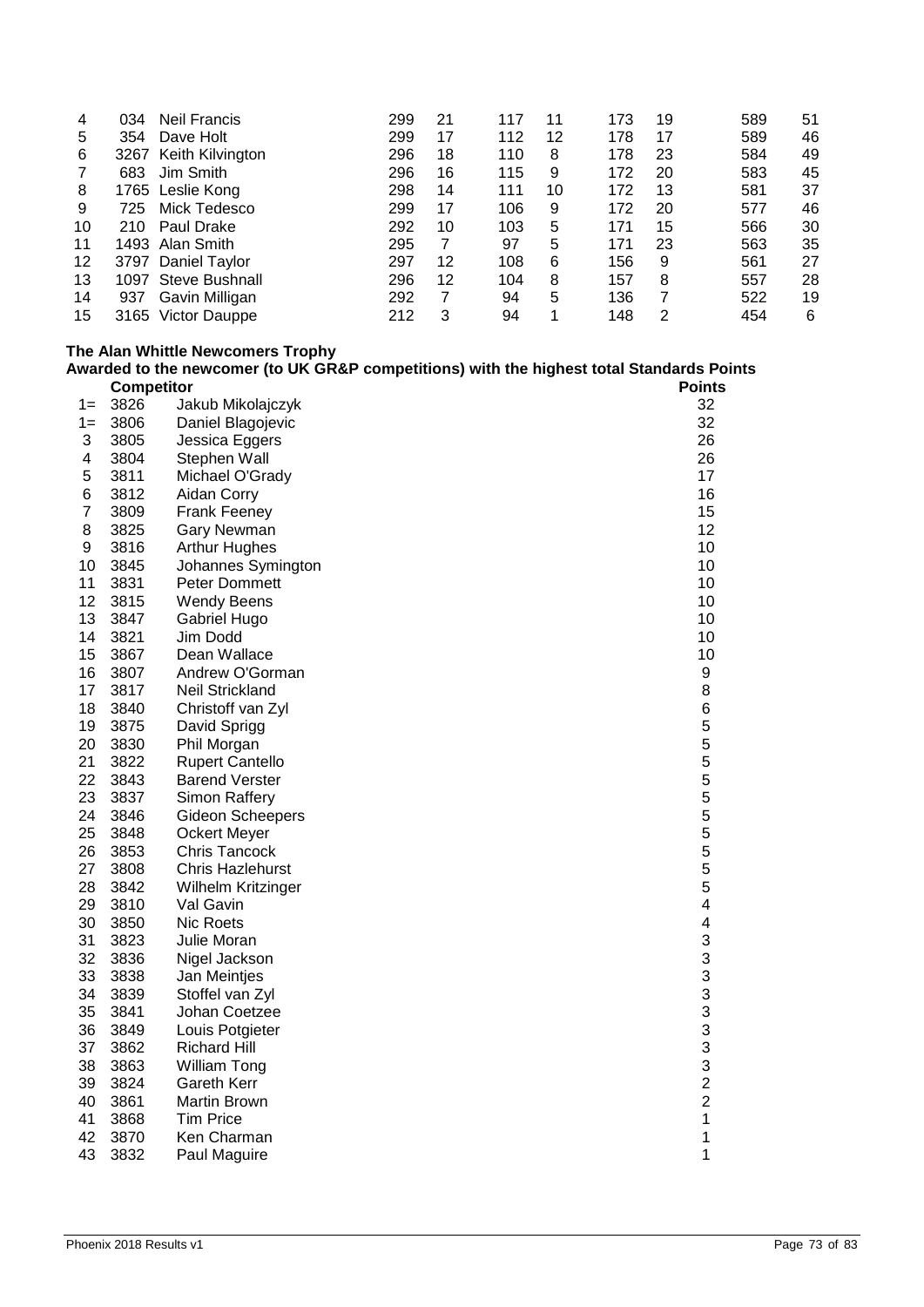#### **The Pete Kington Trophy Aggregate of Free Pistol 400/500/600yd + 800/900/1000yd**

|   | <b>Competitor</b> |                            | 5968         |    | 6168         |    | Total        |    |
|---|-------------------|----------------------------|--------------|----|--------------|----|--------------|----|
|   |                   |                            | <b>Score</b> | V  | <b>Score</b> | V  | <b>Score</b> | v  |
|   | 3149              | <b>Bob Harris</b>          | 145          | 21 | 218          | 28 | 363          | 49 |
| 2 | 009               | <b>Trevor Alford</b>       | 147          | 18 | 213          | 22 | 360          | 40 |
| 3 | 278               | <b>Matthew Greatwood</b>   | 146          | 9  | 213          | 17 | 359          | 26 |
| 4 | 396               | Fred John                  | 146          | 16 | 212          | 17 | 358          | 33 |
| 5 | 3302              | <b>Richard Guy-Gibbens</b> | 127          | 8  | 198          | 12 | 325          | 20 |
| 6 | 466               | Mike Lunnon                | 139          | 10 | 177          | 5  | 316          | 15 |
|   | 3854              | Liam Tolliss               | 108          | 3  | 141          | 11 | 249          | 14 |

#### **The Sue Mansbridge Rose Bowl Aggregate of 1500 GRSB + GRCF**

|                         |      |                            | <b>GRSB (1501)</b> |     | <b>GRCF (1502)</b> |     | <b>Total</b> |     |
|-------------------------|------|----------------------------|--------------------|-----|--------------------|-----|--------------|-----|
|                         |      | <b>Competitor</b>          | <b>Score</b>       | X   | <b>Score</b>       | X   | <b>Score</b> | X   |
| 1                       | 632  | John Robinson              | 1489               | 114 | 1492               | 112 | 2981         | 226 |
| $\overline{\mathbf{c}}$ | 1990 | <b>Chris West</b>          | 1485               | 103 | 1492               | 113 | 2977         | 216 |
| 3                       | 1180 | Andrew Jarman              | 1486               | 79  | 1489               | 94  | 2975         | 173 |
| $\overline{\mathbf{4}}$ | 167  | Keith Cox                  | 1484               | 107 | 1490               | 108 | 2974         | 215 |
| 5                       | 3806 | Daniel Blagojevic          | 1476               | 76  | 1492               | 109 | 2968         | 185 |
| 6                       | 1057 | <b>Andy Summers</b>        | 1480               | 96  | 1487               | 99  | 2967         | 195 |
| $\overline{7}$          | 3308 | Phil Wood                  | 1480               | 93  | 1487               | 100 | 2967         | 193 |
| 8                       | 2753 | Jake Mossom                | 1480               | 97  | 1485               | 96  | 2965         | 193 |
| 9                       | 2055 | Jonnie Cormie              | 1475               | 87  | 1490               | 104 | 2965         | 191 |
| 10                      | 2901 | Fraser Hay                 | 1478               | 81  | 1484               | 96  | 2962         | 177 |
| 11                      | 3419 | Ray Holohan                | 1481               | 95  | 1480               | 80  | 2961         | 175 |
| 12                      | 3083 | Chris Douglas              | 1471               | 96  | 1487               | 102 | 2958         | 198 |
| 13                      | 2920 | Dave Eastwood              | 1474               | 97  | 1479               | 78  | 2953         | 175 |
| 14                      | 1022 | Steve Lamb                 | 1463               | 77  | 1488               | 110 | 2951         | 187 |
| 15                      | 2337 | <b>Greg Rastall</b>        | 1466               | 92  | 1484               | 97  | 2950         | 189 |
| 16                      | 3646 | Len Regan                  | 1472               | 85  | 1478               | 75  | 2950         | 160 |
| 17                      | 3267 | Keith Kilvington           | 1462               | 72  | 1487               | 100 | 2949         | 172 |
| 18                      | 043  | Mel Beard                  | 1462               | 78  | 1486               | 109 | 2948         | 187 |
| 19                      | 2886 | Gary Bowden                | 1470               | 78  | 1477               | 116 | 2947         | 194 |
| 20                      | 3114 | Norman Veitch              | 1460               | 89  | 1486               | 102 | 2946         | 191 |
| 21                      | 2163 | Colin McMichael            | 1461               | 63  | 1484               | 94  | 2945         | 157 |
| 22                      | 3203 | Robert Wheeler             | 1461               | 75  | 1482               | 100 | 2943         | 175 |
| 23                      | 3685 | Daniel O'Flaherty          | 1461               | 72  | 1482               | 80  | 2943         | 152 |
| 24                      | 034  | <b>Neil Francis</b>        | 1465               | 89  | 1477               | 84  | 2942         | 173 |
| 25                      | 1542 | Jon Avetoomyan             | 1454               | 65  | 1488               | 99  | 2942         | 164 |
| 26                      | 683  | Jim Smith                  | 1460               | 81  | 1481               | 84  | 2941         | 165 |
| 27                      | 2176 | Jeff Kehoe                 | 1457               | 87  | 1483               | 96  | 2940         | 183 |
| 28                      | 3106 | Jimmy Byrne                | 1468               | 82  | 1472               | 94  | 2940         | 176 |
| 29                      | 2094 | <b>Martin Steinke</b>      | 1461               | 77  | 1479               | 93  | 2940         | 170 |
| 30                      | 052  | Gerry Betteridge           | 1463               | 76  | 1476               | 90  | 2939         | 166 |
| 31                      | 2011 | Tim Mepham                 | 1455               | 68  | 1480               | 97  | 2935         | 165 |
| 32                      | 1943 | Declan Byrne               | 1446               | 65  | 1476               | 73  | 2922         | 138 |
| 33                      | 1977 | <b>Cornelius Schalkwyk</b> | 1440               | 65  | 1480               | 88  | 2920         | 153 |
| 34                      | 3112 | Shaun Twomey               | 1459               | 82  | 1461               | 70  | 2920         | 152 |
| 35                      | 1780 | <b>Lance Peltz</b>         | 1442               | 60  | 1472               | 77  | 2914         | 137 |
| 36                      | 2096 | Meik Waldvogt              | 1425               | 62  | 1488               | 90  | 2913         | 152 |
| 37                      | 2086 | Jacky Lamb                 | 1438               | 57  | 1475               | 75  | 2913         | 132 |
| 38                      | 3649 | Denis Cummins              | 1468               | 75  | 1443               | 102 | 2911         | 177 |
| 39                      | 2419 | Bob Worthington            | 1424               | 60  | 1485               | 87  | 2909         | 147 |
| 40                      | 1436 | Bruno Blüße                | 1432               | 60  | 1477               | 82  | 2909         | 142 |
| 41                      | 180  | Ash Dagger                 | 1439               | 73  | 1466               | 84  | 2905         | 157 |
| 42                      | 2211 | Peter Wylie                | 1442               | 64  | 1456               | 67  | 2898         | 131 |
| 43                      | 2900 | Helen Hay                  | 1451               | 59  | 1445               | 59  | 2896         | 118 |
| 44                      | 3805 | Jessica Eggers             | 1455               | 60  | 1439               | 54  | 2894         | 114 |
| 45                      | 2095 | Andreas Steinke            | 1427               | 48  | 1461               | 74  | 2888         | 122 |
| 46                      | 1914 | <b>Terry Lowman</b>        | 1441               | 68  | 1441               | 52  | 2882         | 120 |
|                         |      |                            |                    |     |                    |     |              |     |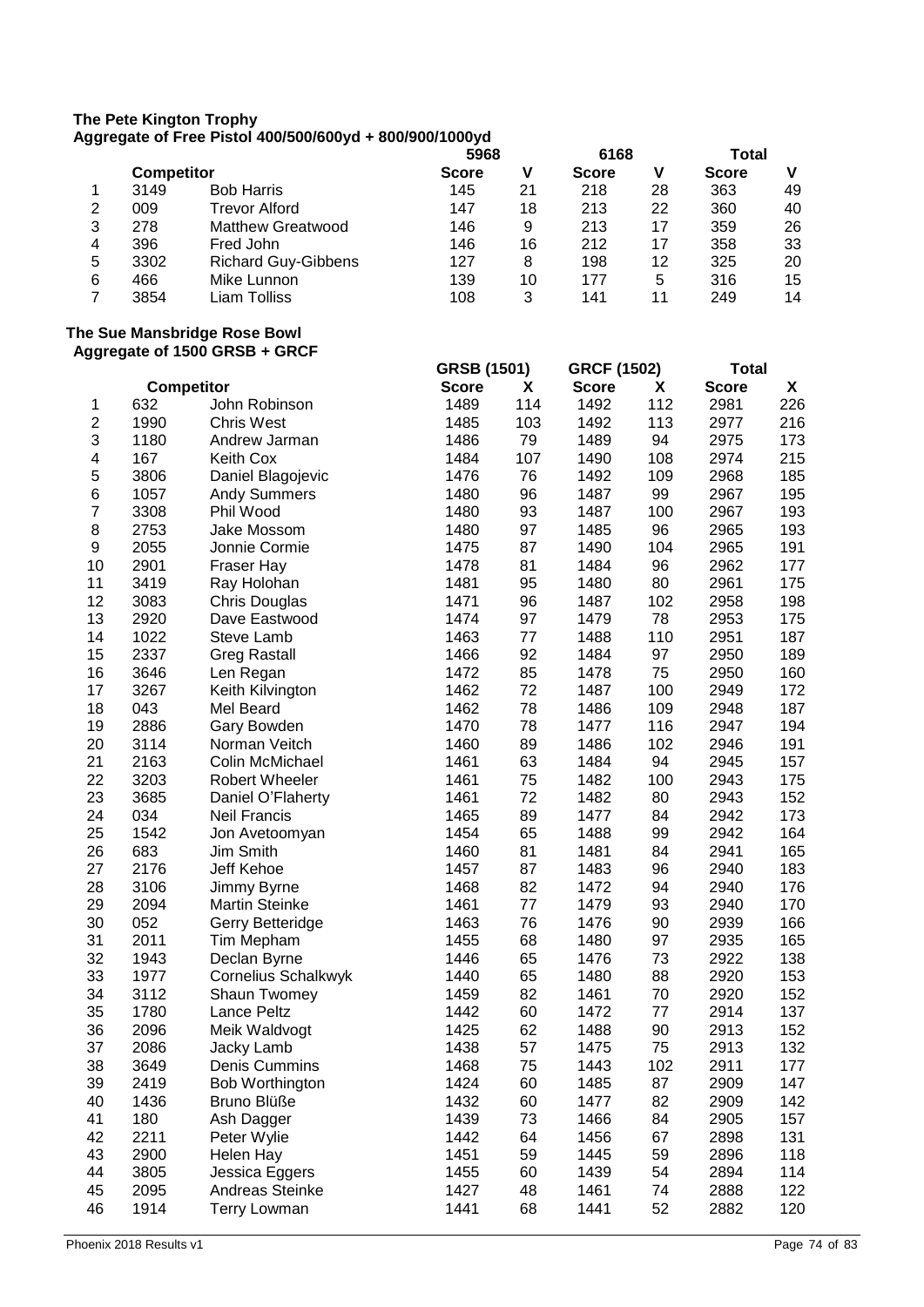| 47 | 3280 | Manuel Krahberg           | 1402 | 48 | 1469 | 58 | 2871 | 106 |
|----|------|---------------------------|------|----|------|----|------|-----|
| 48 | 3256 | <b>Malcolm Stewart</b>    | 1454 | 76 | 1409 | 73 | 2863 | 149 |
| 49 | 2832 | <b>William Pow</b>        | 1380 | 56 | 1473 | 65 | 2853 | 121 |
| 50 | 3572 | Laura Warwick             | 1410 | 45 | 1443 | 62 | 2853 | 107 |
| 51 | 2958 | Paul Carr                 | 1444 | 49 | 1401 | 54 | 2845 | 103 |
| 52 | 2641 | <b>Rachel Goldsworthy</b> | 1371 | 58 | 1434 | 68 | 2805 | 126 |
| 53 | 3807 | Andrew O'Gorman           | 1416 | 73 | 1386 | 54 | 2802 | 127 |
| 54 | 2889 | Peter Cousar              | 1062 |    | 1410 | 40 | 2472 | 47  |

**The Bianchi Aggregate**

|   |                   | Aggregate of Bianchi GRSB + GRCF |                    |     |                    |     |              |     |
|---|-------------------|----------------------------------|--------------------|-----|--------------------|-----|--------------|-----|
|   |                   |                                  | <b>GRSB (1701)</b> |     | <b>GRCF (1702)</b> |     | Total        |     |
|   | <b>Competitor</b> |                                  | <b>Score</b>       | х   | <b>Score</b>       | х   | <b>Score</b> |     |
|   | 043               | Mel Beard                        | 1859               | 140 | 1906               | 150 | 3765         | 290 |
| 2 | 3203              | Robert Wheeler                   | 1833               | 125 | 1858               | 117 | 3691         | 242 |
| 3 | 226               | William Ellis                    | 1762               | 103 | 1798               | 109 | 3560         | 212 |
| 4 | 2211              | Peter Wylie                      | 1748               | 91  | 1758               | 93  | 3506         | 184 |
| 5 | 3112              | <b>Shaun Twomey</b>              | 1751               | 122 | 1655               | 99  | 3406         | 221 |
| 6 | 3685              | Daniel O'Flaherty                | 1802               | 130 | 1563               | 101 | 3365         | 231 |
|   | 408               | James Jones                      | 1482               | 74  | 1428               | 66  | 2910         | 140 |

# **The Phoenix Gallery Rifle Champion**

## **Aggregate of 1500 and Bianchi GRSB + GRCF 1500 SB 1500 CF Bianchi SB Bianchi CF Total**

|   |                   |                        | םכ טטכו |     |                                 |    | <b>1300 GF BRINGHI SB BRINGHI GF</b> |       |              |      | i otal       |     |
|---|-------------------|------------------------|---------|-----|---------------------------------|----|--------------------------------------|-------|--------------|------|--------------|-----|
|   | <b>Competitor</b> |                        |         |     | Score X Score X Score X Score X |    |                                      |       |              |      | <b>Score</b> |     |
|   | 043               | Mel Beard              | 1462    | 78. |                                 |    | 1486 109 1859                        |       | 140 1906 150 |      | 6713         | 477 |
|   |                   | 3203 Robert Wheeler    | 1461 75 |     |                                 |    | 1482 100 1833 125 1858 117           |       |              |      | 6634         | 417 |
|   |                   | 2211 Peter Wylie       | 1442    | 64  |                                 |    | 1456 67 1748                         |       | 91 1758      | - 93 | 6404         | 315 |
| 4 |                   | 3112 Shaun Twomey      | 1459    | -82 |                                 |    | 1461 70 1751                         | - 122 | 1655         | - 99 | 6326         | 373 |
| 5 |                   | 3685 Daniel O'Flaherty | 1461    |     | 1482                            | 80 | 1802 130                             |       | 1563 101     |      | 6308         | 383 |

#### **Target Shotgun Aggregate – Pump Action Aggregate of T+P1 and Multi-Target SGM**

|    |                   |                        | T+P 1        |    | <b>Multi-Tgt</b> |   | Total        |    |
|----|-------------------|------------------------|--------------|----|------------------|---|--------------|----|
|    | <b>Competitor</b> |                        | <b>Score</b> | X  | <b>Score</b>     | X | <b>Score</b> | X  |
| 1  | 133               | John Chambers          | 299          | 18 | 110              | 7 | 409          | 25 |
| 2  | 090               | Norman Brown           | 296          | 13 | 109              | 8 | 405          | 21 |
| 3  | 1405              | <b>Rob Sanders</b>     | 297          | 15 | 108              | 3 | 405          | 18 |
| 4  | 2095              | Andreas Steinke        | 294          | 14 | 110              | 7 | 404          | 21 |
| 5  | 711               | Paul Stockill          | 291          | 8  | 105              | 9 | 396          | 17 |
| 6  | 1022              | Steve Lamb             | 289          | 9  | 103              | 3 | 392          | 12 |
| 7  | 634               | <b>Walter Robinson</b> | 289          | 10 | 101              | 8 | 390          | 18 |
| 8  | 2094              | <b>Martin Steinke</b>  | 286          | 8  | 102              | 6 | 388          | 14 |
| 9  | 3648              | lan McGill             | 294          | 9  | 94               | 4 | 388          | 13 |
| 10 | 3650              | Dean Parker            | 297          | 11 | 90               | 2 | 387          | 13 |
| 11 | 2968              | Will Danaher           | 294          | 11 | 92               | 5 | 386          | 16 |
| 12 | 3657              | <b>Tony Quane</b>      | 289          | 8  | 96               | 6 | 385          | 14 |
| 13 | 1097              | <b>Steve Bushnall</b>  | 287          | 9  | 97               | 4 | 384          | 13 |
| 14 | 2176              | Jeff Kehoe             | 295          | 6  | 89               | 4 | 384          | 10 |
| 15 | 1629              | Rolf Filbig            | 291          | 11 | 92               | 2 | 383          | 13 |
| 16 | 937               | Gavin Milligan         | 293          | 5  | 82               | 5 | 375          | 10 |
| 17 | 1205              | <b>Steve East</b>      | 281          | 5  | 92               | 1 | 373          | 6  |
| 18 | 2831              | Clive Jackson          | 275          | 7  | 97               | 3 | 372          | 10 |
| 19 | 3644              | André Georgi           | 278          | 5  | 90               | 5 | 368          | 10 |
| 20 | 2425              | Adam Smyth             | 280          | 10 | 85               | 4 | 365          | 14 |
| 21 | 2073              | John Duggan            | 286          | 7  | 71               | 1 | 357          | 8  |
| 22 | 1943              | Declan Byrne           | 259          | 1  | 72               | 0 | 331          | 1  |
| 23 | 3833              | John Desmond           | 239          | 1  | 41               | 0 | 280          |    |
| 24 | 1299              | Jane Caruana           | 250          | 3  | 27               | 0 | 277          | 3  |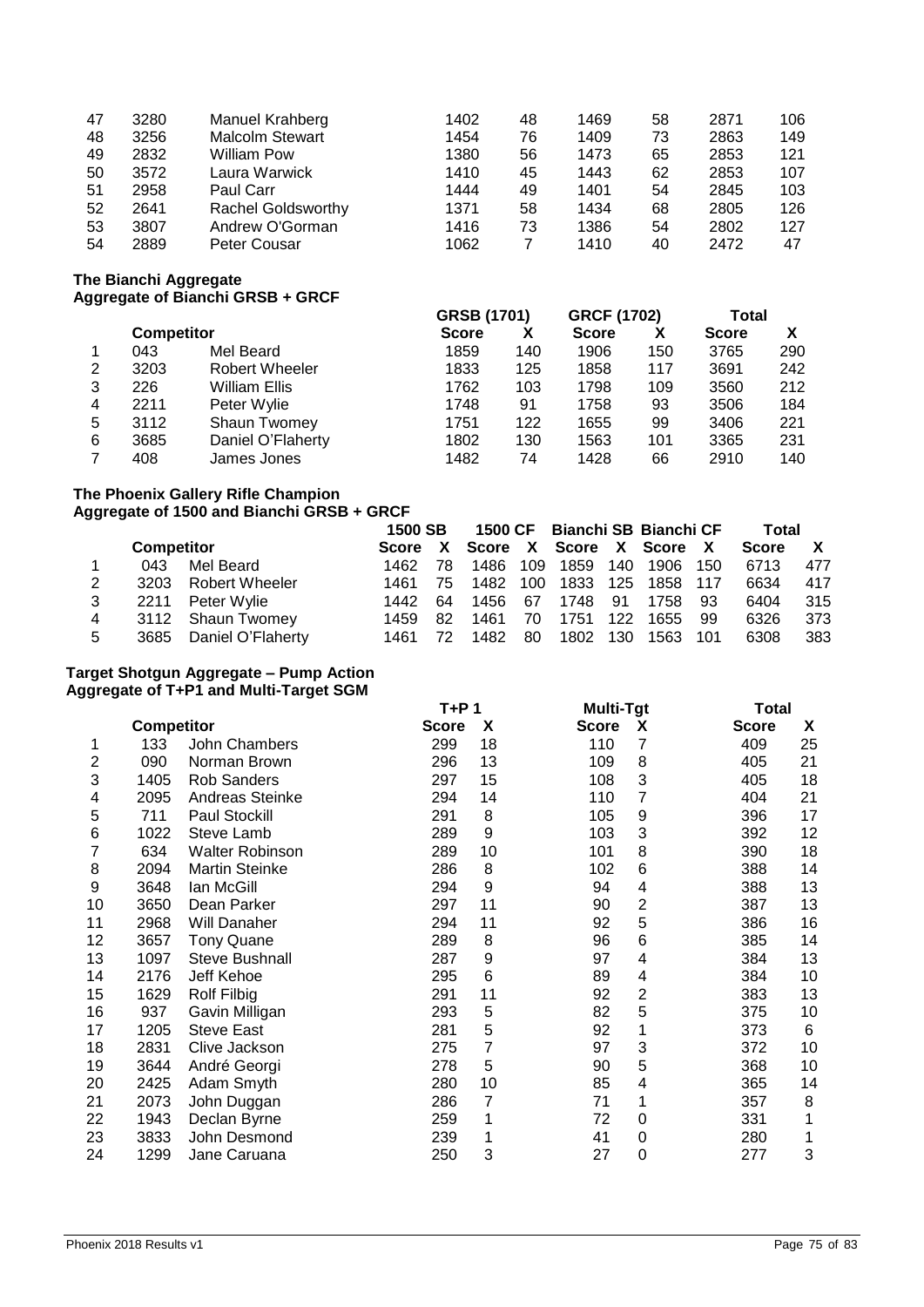#### **Target Shotgun Aggregate - Semi-Auto Aggregate of T+P1 and Multi-Target SGSA**

|                |            |                             | $T+P1$       |                         | Multi-Tgt               | <b>Total</b>                       |
|----------------|------------|-----------------------------|--------------|-------------------------|-------------------------|------------------------------------|
|                | Competitor |                             | <b>Score</b> | X                       | <b>Score</b><br>X       | $\pmb{\mathsf{X}}$<br><b>Score</b> |
| 1              | 133        | John Chambers               | 299          | 13                      | 10<br>114               | 23<br>413                          |
| $\overline{c}$ | 1542       | Jon Avetoomyan              | 295          | 10                      | 113<br>12               | 22<br>408                          |
| 3              | 3657       | <b>Tony Quane</b>           | 299          | 11                      | 10<br>109               | 408<br>21                          |
| 4              | 711        | <b>Paul Stockill</b>        | 296          | 11                      | 3<br>111                | 14<br>407                          |
| 5              | 1405       | Rob Sanders                 | 296          | 14                      | $\overline{7}$<br>110   | 406<br>21                          |
| 6              | 1691       | Tim Jemmett                 | 295          | 13                      | 11<br>110               | 24<br>405                          |
| 7              | 987        | <b>Charles Bestwick</b>     | 294          | 6                       | $\overline{7}$<br>106   | 13<br>400                          |
| 8              | 3685       | Daniel O'Flaherty           | 290          | 10                      | $\boldsymbol{9}$<br>109 | 19<br>399                          |
| 9              | 2245       | Colin Hudson                | 296          | 13                      | 5<br>100                | 18<br>396                          |
| 10             | 2234       | <b>Chris McGill</b>         | 296          | $\boldsymbol{9}$        | 3<br>100                | 12<br>396                          |
| 11             | 1768       | <b>Peter Matthews</b>       | 286          | 9                       | 11<br>109               | 20<br>395                          |
| 12             | 909        | Simon Arnold                | 296          | 16                      | 3<br>99                 | 19<br>395                          |
| 13             | 1189       | <b>Simon Drewett</b>        | 291          | 11                      | $\overline{7}$<br>104   | 18<br>395                          |
| 14             | 090        | Norman Brown                | 294          | 8                       | 8<br>101                | 16<br>395                          |
| 15             | 1615       | Lisa Bagley                 | 290          | 11                      | 9<br>102                | 392<br>20                          |
| 16             | 3793       | <b>Christopher Chambers</b> | 288          | 12                      | 5<br>104                | 392<br>17                          |
| 17             | 1587       | Steven Murphy               | 288          | 6                       | 5<br>104                | 392<br>11                          |
| 18             | 2095       | Andreas Steinke             | 295          | 12                      | 4<br>96                 | 391<br>16                          |
| 19             | 3837       | Simon Raffery               | 293          | 12                      | 5<br>96                 | 389<br>17                          |
| 20             | 1977       | Cornelius Schalkwyk         | 289          | $\overline{\mathbf{4}}$ | 5<br>99                 | 388<br>9                           |
| 21             | 1205       | <b>Steve East</b>           | 289          | $\overline{\mathbf{4}}$ | 5<br>97                 | 386<br>9                           |
| 22             | 3170       | <b>John Raistrick</b>       | 283          | $\overline{7}$          | 5<br>102                | 12<br>385                          |
| 23             | 1816       | <b>Martin Harper</b>        | 292          | 10                      | $\overline{c}$<br>93    | 12<br>385                          |
| 24             | 937        | Gavin Milligan              | 287          | 10                      | 10<br>97                | 384<br>20                          |
| 25             | 3650       | Dean Parker                 | 293          | 5                       | 3<br>91                 | 384<br>8                           |
| 26             | 3861       | <b>Martin Brown</b>         | 280          | $\overline{7}$          | $\,6$<br>99             | 13<br>379                          |
| 27             | 1949       | Maurice Leishman            | 284          | 5                       | $\overline{7}$<br>95    | 12<br>379                          |
| 28             | 256        | <b>John Garnett</b>         | 284          | 6                       | 93<br>$\mathbf 0$       | 377<br>$\,6$                       |
| 29             | 3626       | <b>Edward Plant</b>         | 282          | $\overline{7}$          | $\mathbf 0$<br>89       | $\overline{7}$<br>371              |
| 30             | 2889       | Peter Cousar                | 280          | $\overline{\mathbf{4}}$ | $\overline{2}$<br>90    | $\,6$<br>370                       |
| 31             | 3648       | lan McGill                  | 280          | $\overline{\mathbf{4}}$ | $\overline{2}$<br>88    | $\,6\,$<br>368                     |
| 32             | 530        | lan Mowbray                 | 276          | 3                       | $\overline{7}$<br>91    | 10<br>367                          |
| 33             | 2648       | <b>Alistair Rafferty</b>    | 262          | $\overline{7}$          | $\overline{7}$<br>100   | 362<br>14                          |
| 34             | 3833       | John Desmond                | 269          | $\overline{\mathbf{4}}$ | 3<br>87                 | 356<br>$\overline{7}$              |
| 35             | 3668       | Spencer Roberson            | 274          | 8                       | $\overline{2}$<br>77    | 351<br>10                          |
| 36             | 982        | John Hill                   | 270          | 5                       | 67<br>$\overline{0}$    | 337<br>5                           |

### **Club Teams**

#### **Club Team - T+P1 and M-T GRSB**

|                        | $T+P$ 1      |    | <b>Multi-Target</b>            |    | Total        |     |
|------------------------|--------------|----|--------------------------------|----|--------------|-----|
| Team                   | <b>Score</b> | X  | <b>Score</b>                   | X  | <b>Score</b> | X   |
| <b>JSPC Blue</b>       |              |    |                                |    |              |     |
| 3083 Chris Douglas     | 298          | 15 | 117                            | 15 | 415          | 30  |
| 2832 William Pow       | 298          | 14 | 114                            | 11 | 412          | 25  |
| 2330 Robert J Tonner   | 296          | 13 | 115                            | 12 | 411          | 25  |
| 3114 Norman Veitch     | 300          | 19 | 108                            | 8  | 408          | 27  |
| 3221 Stuart Russell    | 292          | 12 | 109                            | 8  | 401          | 20  |
|                        |              |    | Total Team Score (best 4 of 5) |    | 1646         | 107 |
| 2 Harbour House X-Men  |              |    |                                |    |              |     |
| 3419 Ray Holohan       | 297          | 18 | 114                            | 11 | 411          | 29  |
| 3106 Jimmy Byrne       | 295          | 11 | 115                            | 11 | 410          | 22  |
| 3826 Jakub Mikolajczyk | 298          | 16 | 111                            | 7  | 409          | 23  |
| 2968 Will Danaher      | 297          | 11 | 111                            | 6  | 408          | 17  |
| 1943 Declan Byrne      | 284          | 10 | 107                            | 5  | 391          | 15  |
|                        |              |    | Total Team Score (best 4 of 5) |    | 1638         | 91  |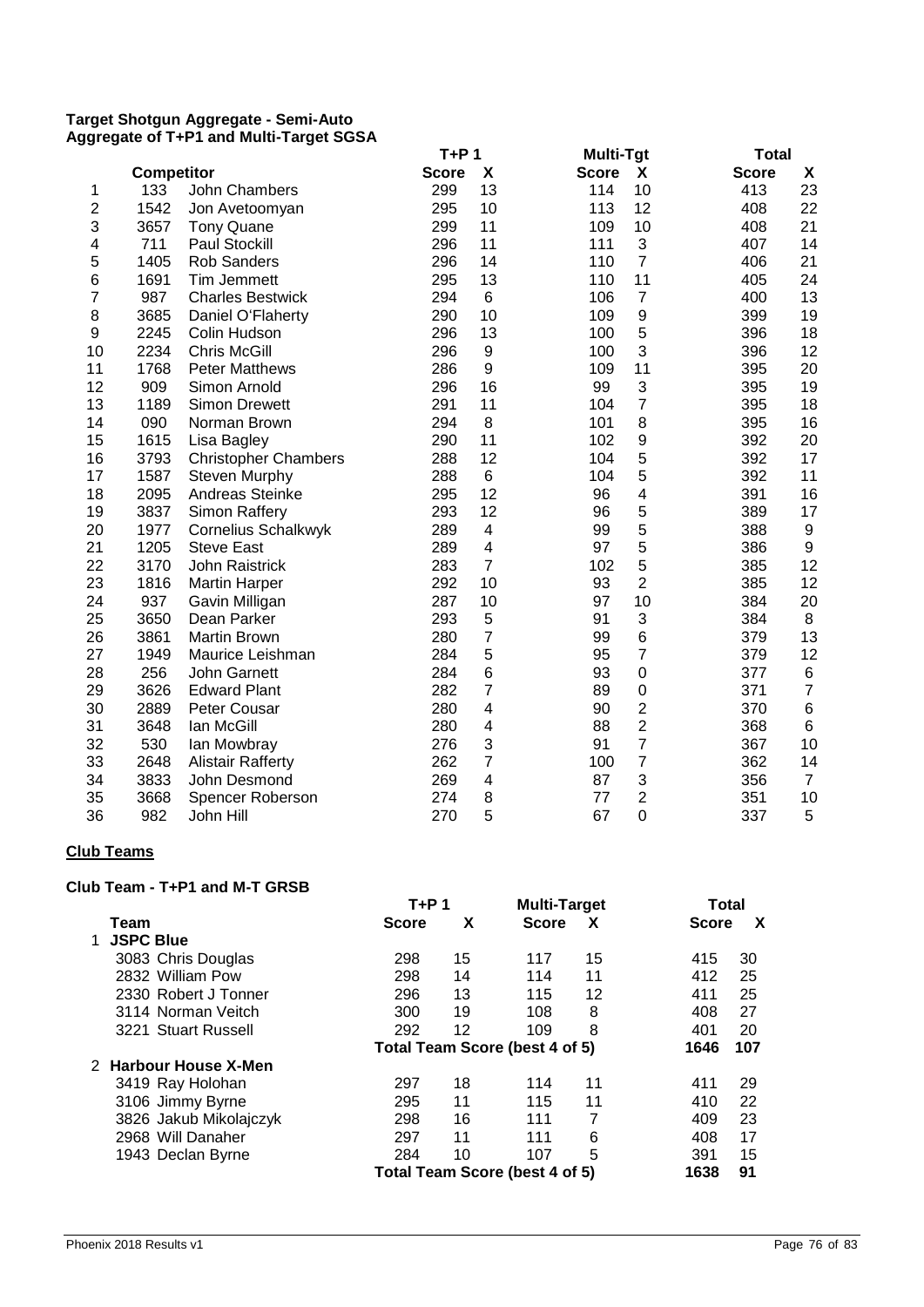|    | 3 Aldershot Big Boys          |                |                |                                       |                |              |                           |
|----|-------------------------------|----------------|----------------|---------------------------------------|----------------|--------------|---------------------------|
|    | 3267 Keith Kilvington         | 299            | 17             | 115                                   | 11             | 414          | 28                        |
|    | 167 Keith Cox                 | 300            | 22             | 109                                   | 9              | 409          | 31                        |
|    | 1977 Cornelius Schalkwyk      | 299            | 8              | 108                                   | 8              | 407          | 16                        |
|    | 3256 Malcolm Stewart          | 290            | $\overline{7}$ | 112                                   | 11             | 402          | 18                        |
|    | 2163 Colin McMichael          | 296            | 16             | 79                                    | $\overline{7}$ | 375          | 23                        |
|    |                               |                |                | <b>Total Team Score (best 4 of 5)</b> |                | 1632         | 93                        |
|    | 4 Aberdeen                    |                |                |                                       |                |              |                           |
|    | 2340 Glenn Gordon             | 299            | 13             | 112                                   | 10             | 411          | 23                        |
|    | 1828 John Crouch              | 295            | 13             | 112                                   | 9              | 407          | 22                        |
|    | 987 Charles Bestwick          | 293            | 9              | 114                                   | 11             | 407          | 20                        |
|    | 1100 Lara Bestwick            | 276            | 3              | 103                                   | 5              | 379          | 8                         |
|    | 2337 Greg Rastall             | 0              | 0              | 109                                   | 8              | 109          | 8                         |
|    |                               |                |                | <b>Total Team Score (best 4 of 5)</b> |                | 1604         | 73                        |
| 5. | <b>Imperial College</b>       |                |                |                                       |                |              |                           |
|    | 2753 Jake Mossom              | 299            | 18             | 117                                   | 14             | 416          | 32                        |
|    | 3780 James Badman             | 291            | 9              | 103                                   | 6              | 394          | 15                        |
|    | 3782 Joshua Brown             | 281            | 3              | 109                                   | 4              | 390          | $\overline{7}$            |
|    | 3572 Laura Warwick            | 284            | $\overline{7}$ | 93                                    | 5              | 377          | 12                        |
|    | 000 (no fifth shooter)        | $\overline{0}$ | $\Omega$       | $\mathbf 0$                           | 0              | 0            | 0                         |
|    |                               |                |                | Total Team Score (best 4 of 5)        |                | 1577         | 66                        |
|    | 6 JSPC White                  |                |                |                                       |                |              |                           |
|    | 760 William Vaughan           | 292            | 11             | 105                                   | 6              | 397          | 17                        |
|    | 3252 Robert Tonner            | 286            | 13             | 109                                   | 9              | 395          | 22                        |
|    | 1281 Stuart Rankine           | 295            | 9              | 99                                    | 5              | 394          | 14                        |
|    | 283 Doug Green                | 276            | 8              | 102                                   | 6              | 378          | 14                        |
|    | 553 Colin Oswald              | 0              | 0              | 88                                    | 3              | 88           | 3                         |
|    |                               |                |                | <b>Total Team Score (best 4 of 5)</b> |                | 1564         | 67                        |
|    |                               |                |                |                                       |                |              |                           |
|    | Club Team - T+P1 and M-T GRCF |                |                |                                       |                |              |                           |
|    |                               |                |                |                                       |                |              |                           |
|    |                               | $T+P1$         |                | <b>Multi-Target</b>                   |                | <b>Total</b> |                           |
|    | Team                          | <b>Score</b>   | X              | <b>Score</b>                          | X              | <b>Score</b> | $\boldsymbol{\mathsf{X}}$ |
|    | 1 Aldershot Big Boys          |                |                |                                       |                |              |                           |
|    | 167 Keith Cox                 | 300            | 29             | 119                                   | 15             | 419          | 44                        |
|    | 3267 Keith Kilvington         | 300            | 25             | 118                                   | 13             | 418          | 38                        |
|    | 783 Pete Watts                | 300            | 24             | 116                                   | 17             | 416          | 41                        |
|    | 2163 Colin McMichael          | 300            | 23             | 113                                   | 10             | 413          | 33                        |
|    | 1977 Cornelius Schalkwyk      | 298            | 20             | 110                                   | 13             | 408          | 33                        |
|    |                               |                |                | <b>Total Team Score (best 4 of 5)</b> |                | 1666         | 156                       |
|    | 2 Harbour House X-Men         |                |                |                                       |                |              |                           |
|    | 3419 Ray Holohan              | 299            | 24             | 116                                   | 15             | 415          | 39                        |
|    | 3106 Jimmy Byrne              | 300            | 19             | 115                                   | 14             | 415          | 33                        |
|    | 2968 Will Danaher             | 299            | 17             | 115                                   | 16             | 414          | 33                        |
|    | 1943 Declan Byrne             | 297            | 14             | 115                                   | 13             | 412          | 27                        |
|    | 3647 Les Walker               | 296            | 13             | 98                                    | 5              | 394          | 18                        |
|    |                               |                |                | Total Team Score (best 4 of 5)        |                | 1656         | 132                       |
|    | 3 Aberdeen                    |                |                |                                       |                |              |                           |
|    | 2337 Greg Rastall             | 300            | 24             | 116                                   | 14             | 416          | 38                        |
|    | 987 Charles Bestwick          | 299            | 21             | 116                                   | 10             | 415          | 31                        |
|    | 1828 John Crouch              | 299            | 23             | 114                                   | 12             | 413          | 35                        |
|    | 2340 Glenn Gordon             | 296            | 15             | 110                                   | 6              | 406          | 21                        |
|    | 1100 Lara Bestwick            | 290            | 10             | 99                                    | 5              | 389          | 15                        |
|    | 4 JSPC Blue                   |                |                | Total Team Score (best 4 of 5)        |                | 1650         | 125                       |
|    | 3114 Norman Veitch            | 299            | 25             | 118                                   | 11             | 417          | 36                        |
|    | 3083 Chris Douglas            | 300            | 24             | 115                                   | 11             | 415          | 35                        |
|    | 2329 Robert Tonner Snr        | 300            | 13             | 113                                   | 8              | 413          | 21                        |
|    | 2330 Robert J Tonner          | 300            | 23             | 105                                   | 10             | 405          | 33                        |
|    | 2832 William Pow              | 298            | 23             | 102                                   | 11             | 400          | 34                        |
|    |                               |                |                | Total Team Score (best 4 of 5)        |                | 1650         | 125                       |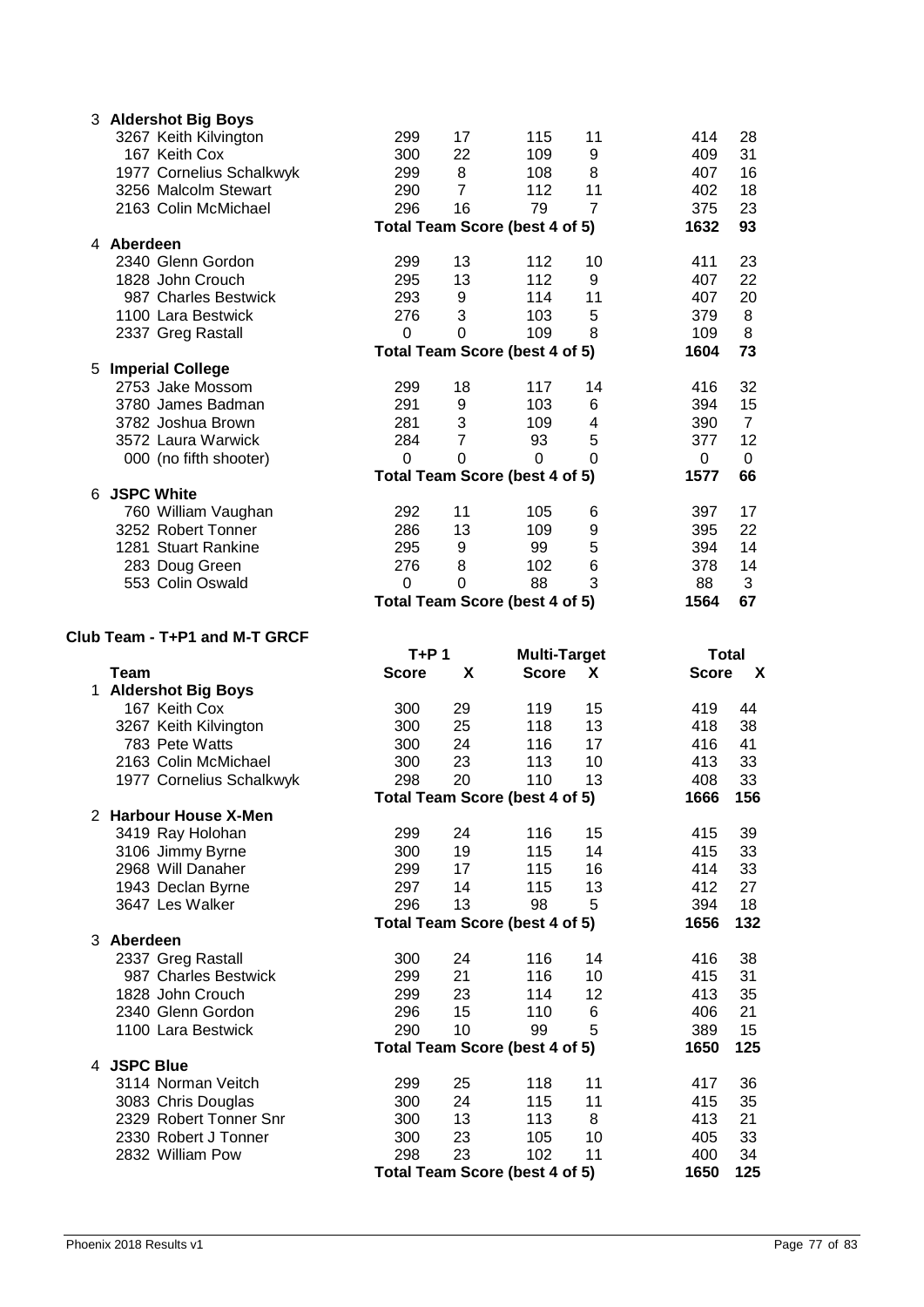| 5. | <b>JSPC White</b>                              |          |                                |                |              |
|----|------------------------------------------------|----------|--------------------------------|----------------|--------------|
|    | 283 Doug Green                                 | 297      | 17                             | 114<br>8       | 411<br>25    |
|    | 1765 Leslie Kong                               | 298      | 19                             | 108<br>6       | 406<br>25    |
|    | 760 William Vaughan                            | 296      | 14                             | 104<br>4       | 18<br>400    |
|    | 3252 Robert Tonner                             | 286      | 14                             | 113<br>9       | 23<br>399    |
|    | 3221 Stuart Russell                            | 300      | 18                             | 0<br>$\Omega$  | 300<br>18    |
|    |                                                |          | Total Team Score (best 4 of 5) |                | 91<br>1616   |
|    | 100/200/300yd Sporting Rifle Statics Club Team |          |                                |                |              |
|    | Team                                           | 100 yd   | 200 yd                         | 300 yd         | <b>Total</b> |
|    | 1 SA Hunt Elephant                             |          |                                |                |              |
|    | 3848 Ockert Meyer                              | 99       | 74                             | 94             | 267          |
|    | 3847 Gabriel Hugo                              | 99       | 71                             | 88             | 258          |
|    | 3845 Johannes Symington                        | 99       | 76                             | 78             | 253          |
|    | 3846 Gideon Scheepers                          | 99       | 62                             | 91             | 252<br>1030  |
|    | 2 SA Hunt Rhino                                |          |                                |                |              |
|    | 3843 Barend Verster                            | 99       | 95                             | 97             | 291          |
|    | 3842 Wilhelm Kritzinger                        | 100      | 83                             | 72             | 255          |
|    | 3841 Johan Coetzee                             | 92       | 87                             | 51             | 230          |
|    | 3844 Sanet Verster                             | 98       | 59                             | 61             | 218<br>994   |
|    | 3 Aldershot Blue                               |          |                                |                |              |
|    | 1977 Cornelius Schalkwyk                       | 100      | 87                             | 68             | 255          |
|    | 783 Pete Watts                                 | 91       | 82                             | 65             | 238          |
|    | 167 Keith Cox                                  | 97       | 70                             | 67             | 234          |
|    | 2188 Graham Gough                              | 48       | 78                             | 44             | 170          |
|    |                                                |          |                                |                | 897          |
|    | 4 Aldershot Excaibors                          |          |                                |                |              |
|    | 1649 Steven Voak<br>3470 Ashley Ross           | 99<br>93 | 89<br>80                       | 73<br>61       | 261<br>234   |
|    | 2163 Colin McMichael                           | 47       | 71                             | 57             | 175          |
|    | 676 Tony Short                                 | 38       | 8                              | 32             | 78           |
|    |                                                |          |                                |                | 748          |
|    | 5 BSRC                                         |          |                                |                |              |
|    | 3042 Myles Robertson                           | 89       | 97                             | 88             | 274          |
|    | 1359 Stephen Lewis                             | 100      | 78                             | 59             | 237          |
|    | 3677 John Maddison                             | 79       | 22                             | 12             | 113          |
|    | 3546 Michael Sheehan                           | 91       | 0                              | 0              | 91<br>715    |
|    | 6 Cernunnos                                    |          |                                |                |              |
|    | 3681 Richard Lane                              | 100      | 62                             | 61             | 223          |
|    | 2858 Steve Wallis                              | 99       | 72                             | 38             | 209          |
|    | 3674 Asad Wahid                                | 92       | 79                             | 3              | 174          |
|    | 3855 Richard Jeffery                           | 0        | 25                             | 3              | 28<br>634    |
|    | 7 SA Hunt Buffalo                              |          |                                |                |              |
|    | 3840 Christoff van Zyl                         | 89       | 56                             | 46             | 191          |
|    | 3839 Stoffel van Zyl                           | 94       | 34                             | 52             | 180          |
|    | 3838 Jan Meintjes                              | 92       | 48                             | $\overline{7}$ | 147          |
|    |                                                |          |                                |                | 518          |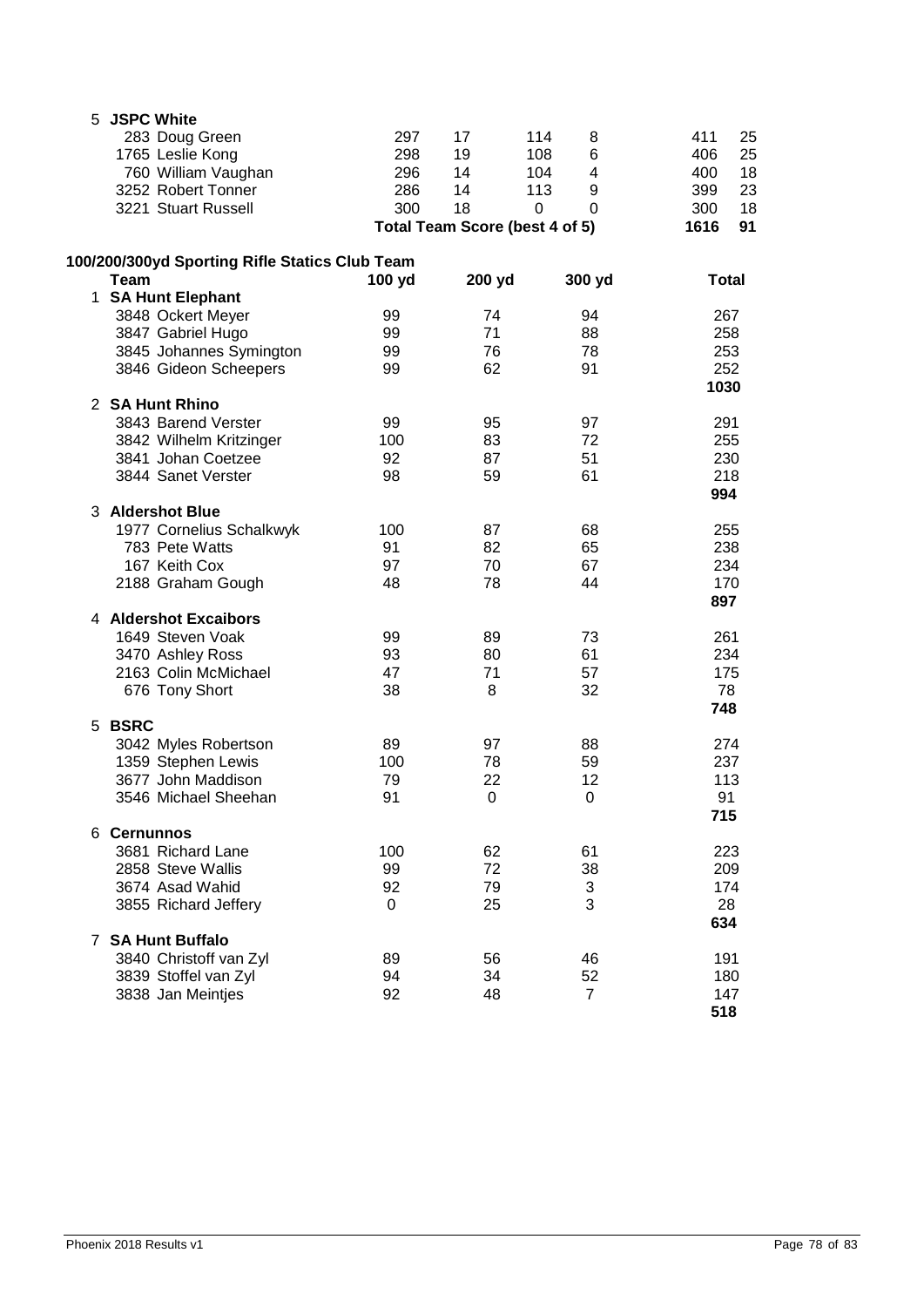### **International Teams**

### **International Team - T+P1 and M-T GRSB**

|                        | $T+P1$       |                | <b>Multi-Target</b>                   |                | <b>Total</b> |                           |
|------------------------|--------------|----------------|---------------------------------------|----------------|--------------|---------------------------|
| Team                   | <b>Score</b> | X              | <b>Score</b>                          | X              | <b>Score</b> | $\boldsymbol{\mathsf{X}}$ |
| 1 England White        |              |                |                                       |                |              |                           |
| 2753 Jake Mossom       | 299          | 18             | 117                                   | 14             | 416          | 32                        |
| 3308 Phil Wood         | 298          | 17             | 113                                   | 9              | 411          | 26                        |
| 034 Neil Francis       | 297          | 9              | 114                                   | 6              | 411          | 15                        |
| 2613 David Guest       | 296          | 13             | 113                                   | 6              | 409          | 19                        |
| 283 Doug Green         | 276          | 8              | 102                                   | 6              | 378          | 14                        |
|                        |              |                | <b>Total Team Score (best 4 of 5)</b> |                | 1647         | 92                        |
| 2 England Red          |              |                |                                       |                |              |                           |
| 3267 Keith Kilvington  | 299          | 17             | 115                                   | 11             | 414          | 28                        |
| 2920 Dave Eastwood     | 299          | 17             | 112                                   | 13             | 411          | 30                        |
| 167 Keith Cox          | 300          | 22             | 109                                   | 9              | 409          | 31                        |
| 2886 Gary Bowden       | 299          | 15             | 109                                   | 8              | 408          | 23                        |
| 510 Phil Milsom        | 291          | 11             | 106                                   | 11             | 397          | 22                        |
|                        |              |                | Total Team Score (best 4 of 5)        |                | 1642         | 112                       |
| 3 Scotland White       |              |                |                                       |                |              |                           |
| 3083 Chris Douglas     | 298          | 15             | 117                                   | 15             | 415          | 30                        |
| 2832 William Pow       | 298          | 14             | 114                                   | 11             | 412          | 25                        |
| 987 Charles Bestwick   | 293          | 9              | 114                                   | 11             | 407          | 20                        |
| 3221 Stuart Russell    | 292          | 12             | 109                                   | 8              | 401          | 20                        |
| 2329 Robert Tonner Snr | 290          | 8              | 99                                    | $\overline{2}$ | 389          | 10                        |
|                        |              |                | Total Team Score (best 4 of 5)        |                | 1635         | 95                        |
| 4 Scotland Blue        |              |                |                                       |                |              |                           |
| 2330 Robert J Tonner   | 296          | 13             | 115                                   | 12             | 411          | 25                        |
| 3114 Norman Veitch     | 300          | 19             | 108                                   | 8              | 408          | 27                        |
| 2194 Graeme Dodds      | 292          | 9              | 114                                   | 11             | 406          | 20                        |
| 2055 Jonnie Cormie     | 278          | 11             | 116                                   | 13             | 394          | 24                        |
| 2337 Greg Rastall      | 0            | $\Omega$       | 109                                   | 8              | 109          | 8                         |
|                        |              |                | Total Team Score (best 4 of 5)        |                | 1619         | 96                        |
| 5 Wales                |              |                |                                       |                |              |                           |
| 2110 Ian Price         | 296          | 13             | 113                                   | 13             | 409          | 26                        |
| 2419 Bob Worthington   | 295          | 13             | 106                                   | 8              | 401          | 21                        |
| 1057 Andy Summers      | 295          | 14             | 105                                   | 11             | 400          | 25                        |
| 2900 Helen Hay         | 291          | $\overline{7}$ | 98                                    | 5              | 389          | 12                        |
| 3686 Miles Herridge    | 292          | 9              | $\mathbf 0$                           | 0              | 292          | 9                         |
|                        |              |                | <b>Total Team Score (best 4 of 5)</b> |                | 1599         | 84                        |
| 6 Scotland Purple      |              |                |                                       |                |              |                           |
| 2840 Scott Lyon        | 298          | 10             | 117                                   | 13             | 415          | 23                        |
| 760 William Vaughan    | 292          | 11             | 105                                   | 6              | 397          | 17                        |
| 3252 Robert Tonner     | 286          | 13             | 109                                   | 9              | 395          | 22                        |
| 1569 Chris McLean      | 284          | 4              | 104                                   | 6              | 388          | 10                        |
| 1100 Lara Bestwick     | 276          | 3              | 103                                   | 5              | 379          | 8                         |
|                        |              |                | Total Team Score (best 4 of 5)        |                | 1595         | 72                        |
| 7 Northern Ireland     |              |                |                                       |                |              |                           |
| 3284 David Christie    | 298          | 12             | 119                                   | 17             | 417          | 29                        |
| 2211 Peter Wylie       | 293          | $\overline{7}$ | 104                                   | 4              | 397          | 11                        |
| 2211 Peter Wylie       | 293          | $\overline{7}$ | 104                                   | 4              | 397          | 11                        |
| 3427 Malcolm Quigley   | 281          | 4              | 89                                    | 0              | 370          | 4                         |
| 3271 David Cully       | 291          | 9              | 67                                    | 6              | 358          | 15                        |
|                        |              |                | Total Team Score (best 4 of 5)        |                | 1581         | 55                        |
| 8 England Blue         |              |                |                                       |                |              |                           |
| 683 Jim Smith          | 299          | 12             | 111                                   | 11             | 410          | 23                        |
| 007 Charles Murton     | 295          | 12             | 102                                   | 1              | 397          | 13                        |
| 2086 Jacky Lamb        | 283          | 9              | 109                                   | 6              | 392          | 15                        |
| 2163 Colin McMichael   | 296          | 16             | 79                                    | $\overline{7}$ | 375          | 23                        |
| 2124 Steve Denton      | 0            | $\Omega$       | 98                                    | $\overline{2}$ | 98           | $\overline{2}$            |
|                        |              |                | Total Team Score (best 4 of 5)        |                | 1574         | 74                        |
|                        |              |                |                                       |                |              |                           |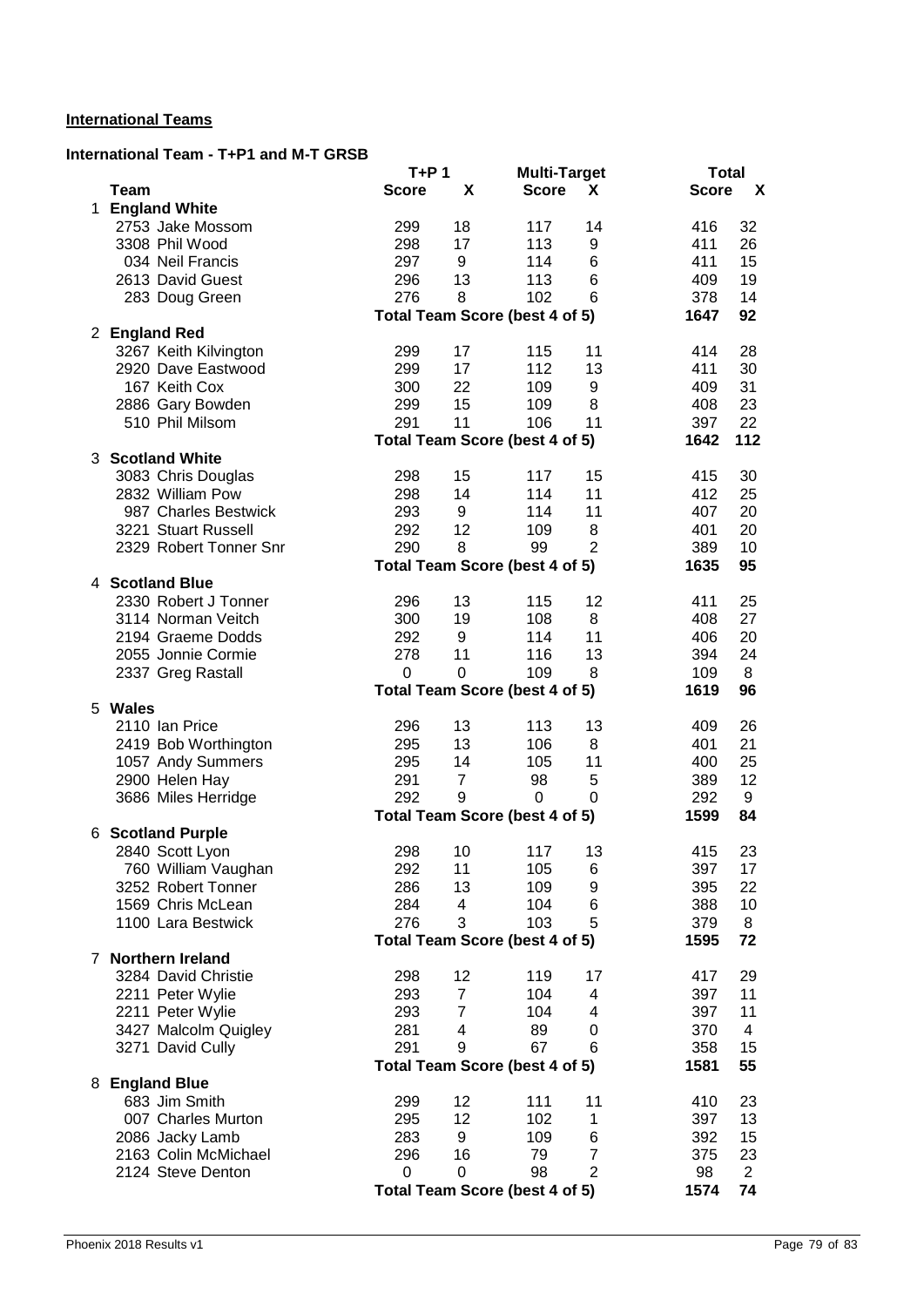| 9  | <b>SA Hunt Small Bore</b>              |              |                |                                       |          |              |             |
|----|----------------------------------------|--------------|----------------|---------------------------------------|----------|--------------|-------------|
|    | 3845 Johannes Symington                | 285          | 6              | 109                                   | 6        | 394          | 12          |
|    | 3849 Louis Potgieter                   | 282          | $\mathbf 2$    | 104                                   | 8        | 386          | 10          |
|    | 3839 Stoffel van Zyl                   | 278          | 5              | 88                                    | 3        | 366          | 8           |
|    | 3840 Christoff van Zyl                 | 276          | $\overline{7}$ | 69                                    | 1        | 345          | 8           |
|    | 2318 Nic Roets                         | 0            | 0              | $\mathbf 0$                           | 0        | 0            | 0           |
|    |                                        |              |                | Total Team Score (best 4 of 5)        |          | 1491         | 38          |
|    | International Team - T+P1 and M-T GRCF |              |                |                                       |          |              |             |
|    |                                        | $T+P1$       |                | <b>Multi-Target</b>                   |          | <b>Total</b> |             |
|    | <b>Team</b>                            | <b>Score</b> | X              | <b>Score</b>                          | X.       | <b>Score</b> | X           |
|    | 1 England White                        |              |                |                                       |          |              |             |
|    | 2613 David Guest<br>1800 Alan Podevin  | 300<br>300   | 22<br>20       | 118<br>118                            | 15<br>10 | 418<br>418   | 37<br>30    |
|    | 2753 Jake Mossom                       | 299          | 19             | 119                                   | 11       | 418          | 30          |
|    | 3308 Phil Wood                         | 300          | 17             | 117                                   | 14       | 417          | 31          |
|    | 034 Neil Francis                       | 299          | 22             | 115                                   | 11       | 414          | 33          |
|    |                                        |              |                | Total Team Score (best 4 of 5)        |          | 1671         | 128         |
|    | 2 England Red                          |              |                |                                       |          |              |             |
|    | 167 Keith Cox                          | 300          | 29             | 119                                   | 15       | 419          | 44          |
|    | 3267 Keith Kilvington                  | 300          | 25             | 118                                   | 13       | 418          | 38          |
|    | 2886 Gary Bowden                       | 300          | 25             | 117                                   | 14       | 417          | 39          |
|    | 2920 Dave Eastwood                     | 299          | 20             | 115                                   | 10       | 414          | 30          |
|    | 1773 Morné van Dalen                   | 299          | 20             | 110                                   | 10       | 409          | 30          |
|    |                                        |              |                | <b>Total Team Score (best 4 of 5)</b> |          | 1668         | 151         |
|    | 3 Scotland Blue                        |              |                |                                       |          |              |             |
|    | 3114 Norman Veitch                     | 299          | 25             | 118                                   | 11       | 417          | 36          |
|    | 3083 Chris Douglas                     | 300          | 24             | 115                                   | 11       | 415          | 35          |
|    | 2329 Robert Tonner Snr                 | 300          | 13             | 113                                   | 8        | 413          | 21          |
|    | 2340 Glenn Gordon<br>2832 William Pow  | 296<br>298   | 15<br>23       | 110<br>102                            | 6<br>11  | 406<br>400   | 21<br>34    |
|    |                                        |              |                | <b>Total Team Score (best 4 of 5)</b> |          | 1651         | 113         |
|    | 4 Northern Ireland                     |              |                |                                       |          |              |             |
|    | 3284 David Christie                    | 300          | 20             | 116                                   | 17       | 416          | 37          |
|    | 3123 Anthony Graham                    | 300          | 23             | 114                                   | 13       | 414          | 36          |
|    | 2211 Peter Wylie                       | 299          | 21             | 114                                   | 14       | 413          | 35          |
|    | 1243 Shane Dinkin                      | 295          | 13             | 108                                   | 4        | 403          | 17          |
|    | 2949 Frank Cullen                      | 300          | 24             | 0                                     | 0        | 300          | 24          |
|    |                                        |              |                | Total Team Score (best 4 of 5)        |          | 1646         | 125         |
| 5. | <b>Scotland White</b>                  |              |                |                                       |          |              |             |
|    | 2055 Jonnie Cormie                     | 300          | 23             | 117                                   | 18       | 417          | 41          |
|    | 2337 Greg Rastall                      | 300          | 24             | 116                                   | 14       | 416          | 38          |
|    | 1765 Leslie Kong                       | 298          | 19             | 108                                   | 6        | 406          | 25          |
|    | 2330 Robert J Tonner                   | 300          | 23             | 105                                   | 10       | 405          | 33          |
|    | 3252 Robert Tonner                     | 286          | 14             | 113                                   | 9        | 399          | 23          |
|    | 6 England Blue                         |              |                | Total Team Score (best 4 of 5)        |          | 1644         | 137         |
|    | 783 Pete Watts                         | 300          | 24             | 116                                   | 17       | 416          | 41          |
|    | 1022 Steve Lamb                        | 299          | 13             | 116                                   | 9        | 415          | 22          |
|    | 2163 Colin McMichael                   | 300          | 23             | 113                                   | 10       | 413          | 33          |
|    | 683 Jim Smith                          | 289          | 18             | 110                                   | 10       | 399          | 28          |
|    | 000 (no fifth shooter)                 | 0            | 0              | 0                                     | 0        | 0            | $\mathbf 0$ |
|    |                                        |              |                | Total Team Score (best 4 of 5)        |          | 1643         | 124         |
|    | 7 Wales                                |              |                |                                       |          |              |             |
|    | 2419 Bob Worthington                   | 300          | 19             | 111                                   | 11       | 411          | 30          |
|    | 2110 Ian Price                         | 297          | 17             | 114                                   | 10       | 411          | 27          |
|    | 2900 Helen Hay                         | 297          | 15             | 111                                   | 6        | 408          | 21          |
|    | 3686 Miles Herridge                    | 295          | 12             | 106                                   | 5        | 401          | 17          |
|    | 1057 Andy Summers                      | $\mathbf 0$  | $\mathbf 0$    | 118                                   | 15       | 118          | 15          |
|    |                                        |              |                | Total Team Score (best 4 of 5)        |          | 1631         | 95          |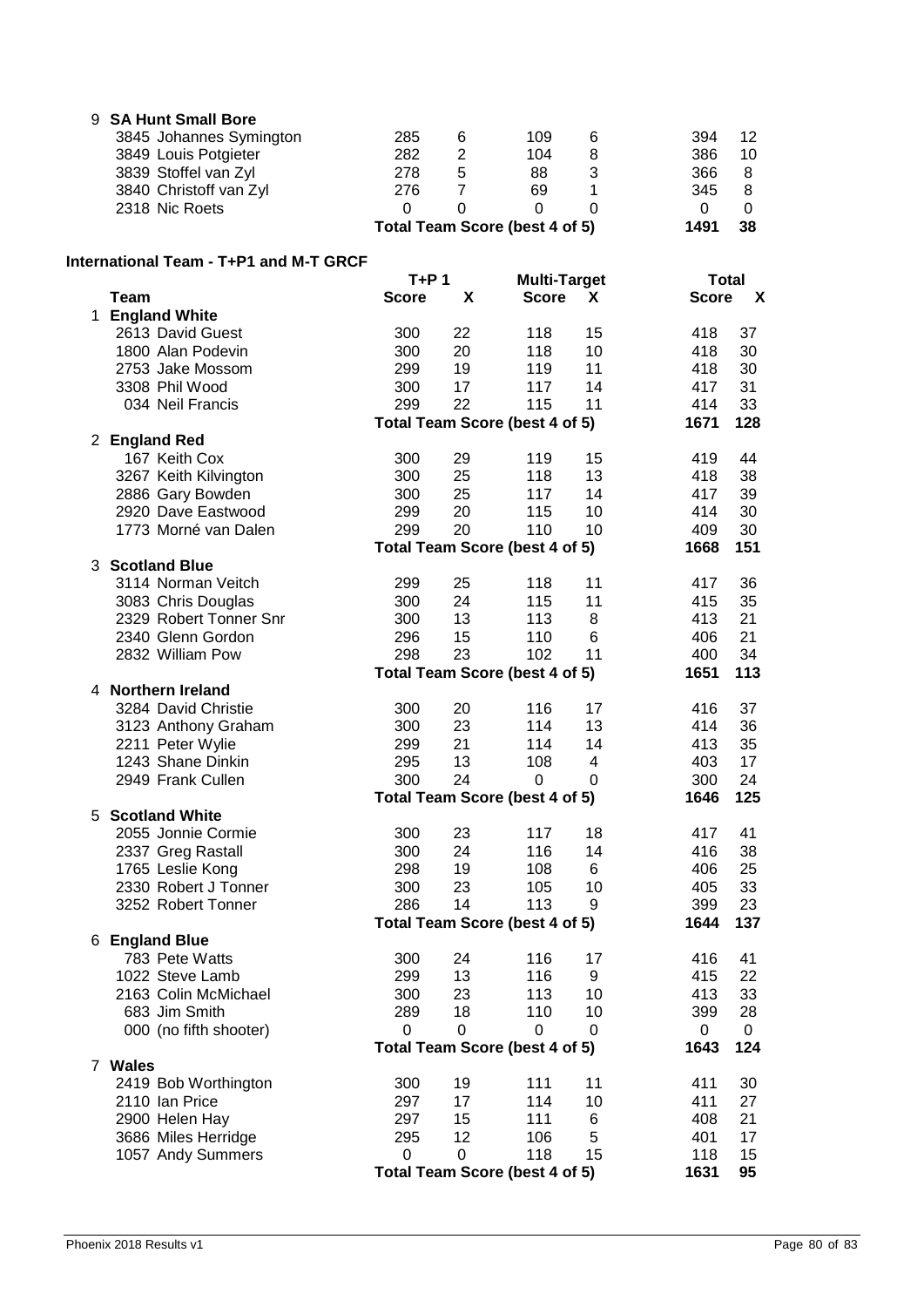| 8 Scotland Purple    |     |    |                                |    |      |    |
|----------------------|-----|----|--------------------------------|----|------|----|
| 987 Charles Bestwick | 299 | 21 | 116                            | 10 | 415  | 31 |
| 2194 Graeme Dodds    | 298 | 23 | 112                            | 12 | 410  | 35 |
| 760 William Vaughan  | 296 | 14 | 104                            | 4  | 400  | 18 |
| 1100 Lara Bestwick   | 290 | 10 | 99                             | 5  | 389  | 15 |
| 553 Colin Oswald     | 275 | 11 | 96                             |    | 371  | 18 |
|                      |     |    | Total Team Score (best 4 of 5) |    | 1614 | 99 |

#### **International Match - LBP**

|   | itilialivilai maluli - LDF |              |    |                     |                |              |                |  |
|---|----------------------------|--------------|----|---------------------|----------------|--------------|----------------|--|
|   |                            | T+P 1        |    | <b>Multi-Target</b> |                | Total        |                |  |
|   | Team                       | <b>Score</b> | X  | <b>Score</b>        | X              | <b>Score</b> | X              |  |
|   | <b>Scotland</b>            |              |    |                     |                |              |                |  |
|   | 3114 Norman Veitch         | 298          | 17 | 116                 | 15             | 414          | 32             |  |
|   | 2330 Robert J Tonner       | 299          | 19 | 113                 | 10             | 412          | 29             |  |
|   | 2055 Jonnie Cormie         | 298          | 18 | 112                 | 12             | 410          | 30             |  |
|   | 2340 Glenn Gordon          | 296          | 11 | 114                 | 8              | 410          | 19             |  |
|   | 2329 Robert Tonner Snr     | 296          | 20 | 106                 | 8              | 402          | 28             |  |
|   |                            |              |    |                     |                | 1646         | 110            |  |
| 2 | <b>England Red</b>         |              |    |                     |                |              |                |  |
|   | 164 Phil Cowling           | 298          | 18 | 115                 | 10             | 413          | 28             |  |
|   | 1773 Morné van Dalen       | 297          | 17 | 112                 | 11             | 409          | 28             |  |
|   | 2886 Gary Bowden           | 295          | 12 | 111                 | 8              | 406          | 20             |  |
|   | 2613 David Guest           | 297          | 13 | 104                 | 9              | 401          | 22             |  |
|   | 783 Pete Watts             | 298          | 15 | 74                  | 4              | 372          | 19             |  |
|   |                            |              |    |                     |                | 1629         | 98             |  |
| 3 | <b>England White</b>       |              |    |                     |                |              |                |  |
|   | 510 Phil Milsom            | 296          | 11 | 112                 | 9              | 408          | 20             |  |
|   | 711 Paul Stockill          | 297          | 13 | 107                 | 10             | 404          | 23             |  |
|   | 1800 Alan Podevin          | 294          | 10 | 102                 | 3              | 396          | 13             |  |
|   | 1768 Peter Matthews        | 291          | 12 | 99                  | $\overline{2}$ | 390          | 14             |  |
|   | 3267 Keith Kilvington      | 293          | 6  | 81                  | 1              | 374          | $\overline{7}$ |  |
|   |                            |              |    |                     |                | 1598         | 70             |  |

### **International Match - LBR**

|                        | T+P 1        |    | <b>Multi-Target</b> |   | Total        |             |
|------------------------|--------------|----|---------------------|---|--------------|-------------|
| Team                   | <b>Score</b> | X  | <b>Score</b>        | х | <b>Score</b> | $\mathbf x$ |
| <b>England Red</b>     |              |    |                     |   |              |             |
| 164 Phil Cowling       | 296          | 13 | 113                 | 9 | 409          | 22          |
| 1768 Peter Matthews    | 293          | 12 | 111                 | 9 | 404          | 21          |
| 1773 Morné van Dalen   | 288          | 7  | 107                 | 6 | 395          | 13          |
| 283 Doug Green         | 294          | 9  | 101                 | 3 | 395          | 12          |
| 1800 Alan Podevin      | 285          | 8  | 100                 | 1 | 385          | 9           |
|                        |              |    |                     |   | 1603         | 68          |
| 2 Scotland             |              |    |                     |   |              |             |
| 2329 Robert Tonner Snr | 295          | 12 | 112                 | 9 | 407          | 21          |
| 2340 Glenn Gordon      | 295          | 8  | 106                 | 7 | 401          | 15          |
| 1765 Leslie Kong       | 290          | 8  | 103                 | 7 | 393          | 15          |
| 987 Charles Bestwick   | 282          | 5  | 102                 | 7 | 384          | 12          |
| 3083 Chris Douglas     | 0            | 0  | 0                   | 0 | 0            | 0           |
|                        |              |    |                     |   | 1585         | 63          |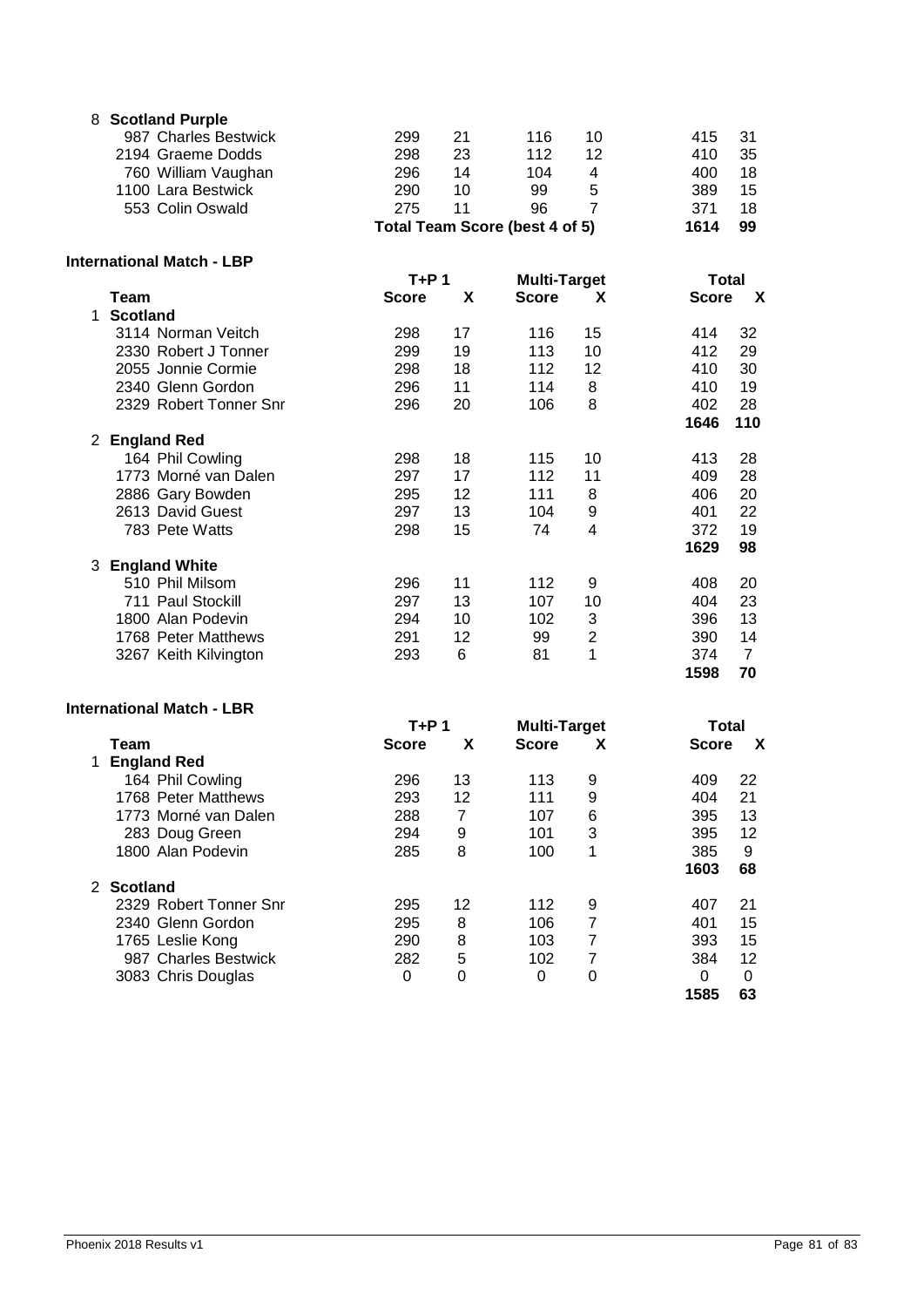# **International Team - Target Shotgun**

1 **Great Britain**

|                      |                       |                             |                       | <b>Total</b> |    |
|----------------------|-----------------------|-----------------------------|-----------------------|--------------|----|
|                      | <b>Shooter 1</b>      | <b>Shooter 2</b>            | <b>Shooter 3</b>      |              |    |
|                      |                       |                             |                       | (best 2)     |    |
| 0735                 | 1405 Rob Sanders      | John Chambers<br>133        | 090<br>Norman Brown   |              |    |
| T+P1 Pump            | 297<br>15             | 299<br>18                   | 296<br>13             | 596          | 33 |
| 0736                 | 1405 Rob Sanders      | Norman Brown<br>090         | 1189 Simon Drewett    |              |    |
| T+P1 Semi-Auto       | 296<br>14             | 294<br>8                    | 291<br>11             | 590          | 22 |
| 1135                 | John Chambers<br>133. | <b>Paul Stockill</b><br>711 | Norman Brown<br>090   |              |    |
| <b>M-T Pump</b>      | 110<br>7              | 105<br>9                    | 109<br>8              | 219          | 15 |
| 1136                 | 1405 Rob Sanders      | John Chambers<br>133        | 1189 Simon Drewett    |              |    |
| <b>M-T Semi-Auto</b> | 110<br>7              | 114<br>10                   | 104<br>7              | 224          | 17 |
| 3335                 | 1475 James Harris     | 2577 James Symes            | David Payne<br>561    |              |    |
| <b>Embassy Pump</b>  | 118                   | 102                         | 118                   | 236          |    |
| 3336                 | John Chambers<br>133  | 1475 James Harris           | 1768 Peter Matthews   |              |    |
| <b>Embassy Semi</b>  | 119                   | 114                         | 118                   | 237          |    |
| 5334                 | 1405 Rob Sanders      | Chris Farr<br>666           | 1949 Maurice Leishman |              |    |
| 100/200 yards        | 49                    | 35<br>0                     | 0<br>$\Omega$         | 84           |    |
|                      |                       |                             | <b>Team Total</b>     | 2186         | 88 |
| 2<br><b>Ireland</b>  |                       |                             |                       |              |    |
|                      |                       |                             |                       | <b>Total</b> |    |
|                      | <b>Shooter 1</b>      | <b>Shooter 2</b>            | <b>Shooter 3</b>      | $(L - L)$    |    |

|                      |                        |                        |                   | (best 2) |          |
|----------------------|------------------------|------------------------|-------------------|----------|----------|
| 0735                 | 3650 Dean Parker       | 3648 Ian Mc Gill       | 2176 Jeff Kehoe   |          |          |
| T+P1 Pump            | 297<br>11              | 294<br>9               | 295<br>-6         | 592      | 17       |
| 0736                 | 3685 Daniel O'Flaherty | 3657 Tony Quane        | 3833 John Desmond |          |          |
| T+P1 Semi-Auto       | 290<br>10              | 299<br>11              | 269<br>4          | 589      | 21       |
| 1135                 | 3648 Ian McGill        | 2176 Jeff Kehoe        | 3833 John Desmond |          |          |
| <b>M-T Pump</b>      | 94<br>4                | 89<br>4                | 41<br>$\Omega$    | 183      | 8        |
| 1136                 | 3685 Daniel O'Flaherty | 3657 Tony Quane        | 3833 John Desmond |          |          |
| <b>M-T Semi-Auto</b> | 109<br>9               | 109<br>10              | 87<br>-3          | 218      | 19       |
| 3335                 | 3650 Dean Parker       | 3648 Ian Mc Gill       | 2176 Jeff Kehoe   |          |          |
| <b>Embassy Pump</b>  | 115                    | 108                    | 107               | 223      |          |
| 3336                 | 3650 Dean Parker       | 3685 Daniel O'Flaherty | 3657 Tony Quane   |          |          |
| <b>Embassy Semi</b>  | 113                    | 119                    | 118               | 237      |          |
| 5334                 | 3650 Dean Parker       | 3657 Tony Quane        | 2176 Jeff Kehoe   |          |          |
| 100/200 yards        | 27<br>0                | 31<br>0                | 50<br>$\Omega$    | 81       | $\Omega$ |
|                      |                        |                        | <b>Team Total</b> | 2123     | 65       |

### **International Gallery Rifle Federation**

# **Phoenix International Cup – GRSB**

| <b>Great Britain</b> |  |
|----------------------|--|
|----------------------|--|

|     |                      | Match 1      |    | Match 2 |  | Match 3 |   | Match 4                         |  | Match 5 |    | Total        |     |
|-----|----------------------|--------------|----|---------|--|---------|---|---------------------------------|--|---------|----|--------------|-----|
| No. | Name                 | <b>Score</b> | X  |         |  |         |   | Score X Score X Score X Score X |  |         |    | <b>Score</b> |     |
|     | 1990 Chris West      | 240          | 23 | 178     |  | 14 233  |   | 11 240                          |  | 13 595  | 46 | 1486         | 107 |
|     | 2055 Jonnie Cormie   | 240          | 22 | 178     |  | 13 233  | 8 | - 240                           |  | 20 588  | 41 | 1479         | 104 |
| 167 | Keith Cox            | 239          | 20 | 178     |  | 14 228  | 7 | 238                             |  | 15 592  | 39 | 1475         | 95  |
|     | 2886 Gary Bowden     | 240          | 22 | 180     |  | 12 228  | 7 | -237                            |  | 12 587  | 31 | 1472         | 84  |
|     | 2330 Robert J Tonner | 240          | 17 | 177     |  | 12 227  | 8 | -235                            |  | 12 583  | 35 | 1462         | 84  |
|     |                      |              |    |         |  |         |   |                                 |  |         |    | 5912         | 390 |